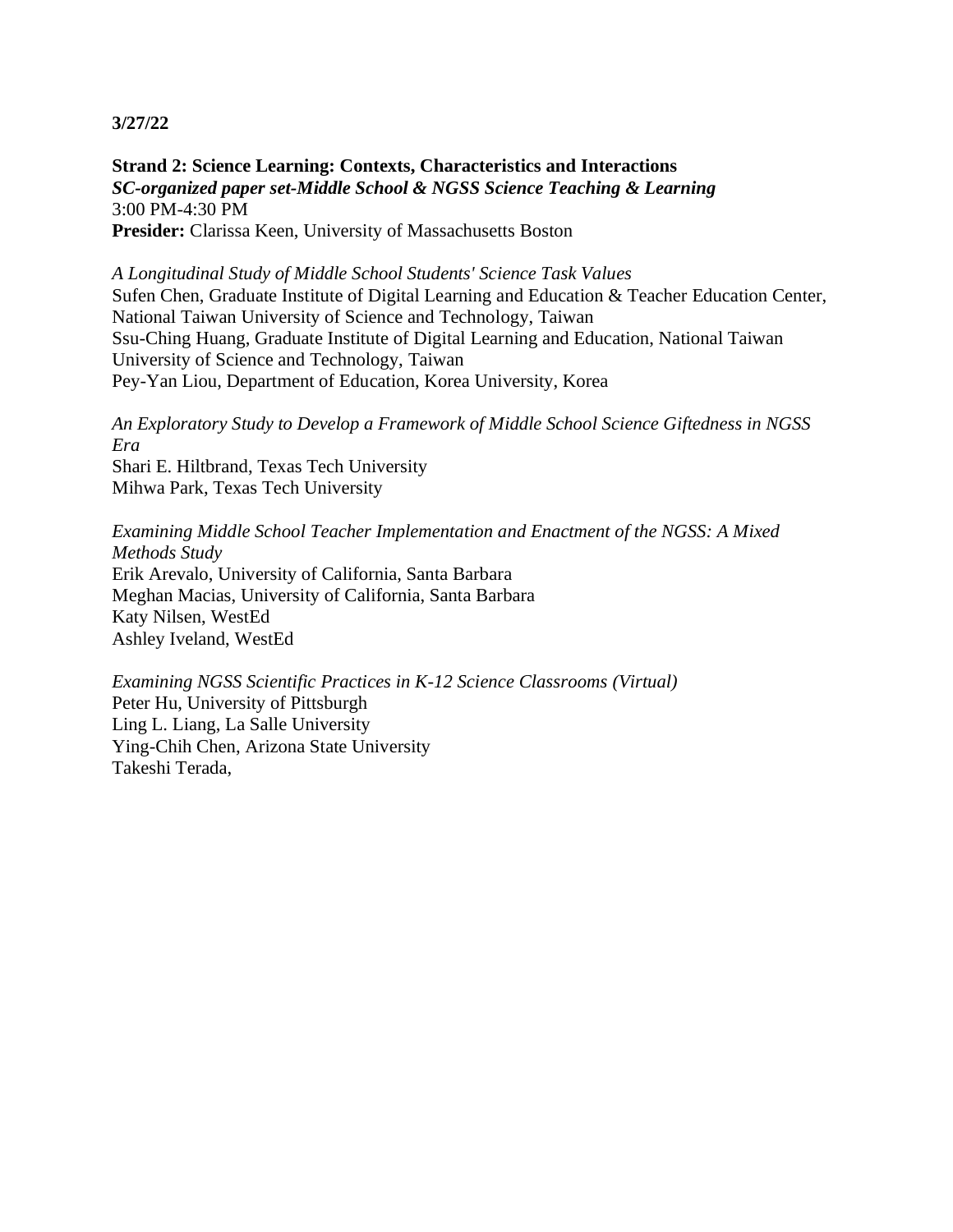**Strand 2: Science Learning: Contexts, Characteristics and Interactions** *Admin Symposium-A community of practice contextualized within sociocultural phenomena: Mitigating teaching and learning of STEM through counter-praxis* 3:00 PM-4:30 PM

*A community of practice contextualized within sociocultural phenomena: Mitigating teaching and learning of STEM through counter-praxis* Angela M Chapman, University Of Texas Rio Grande Valley Ariana Garza Garcia Felicia Rodriguez, Anthony Bailey, Juan B. Lazo, Alejandro J. Gallard, Georgia Southern University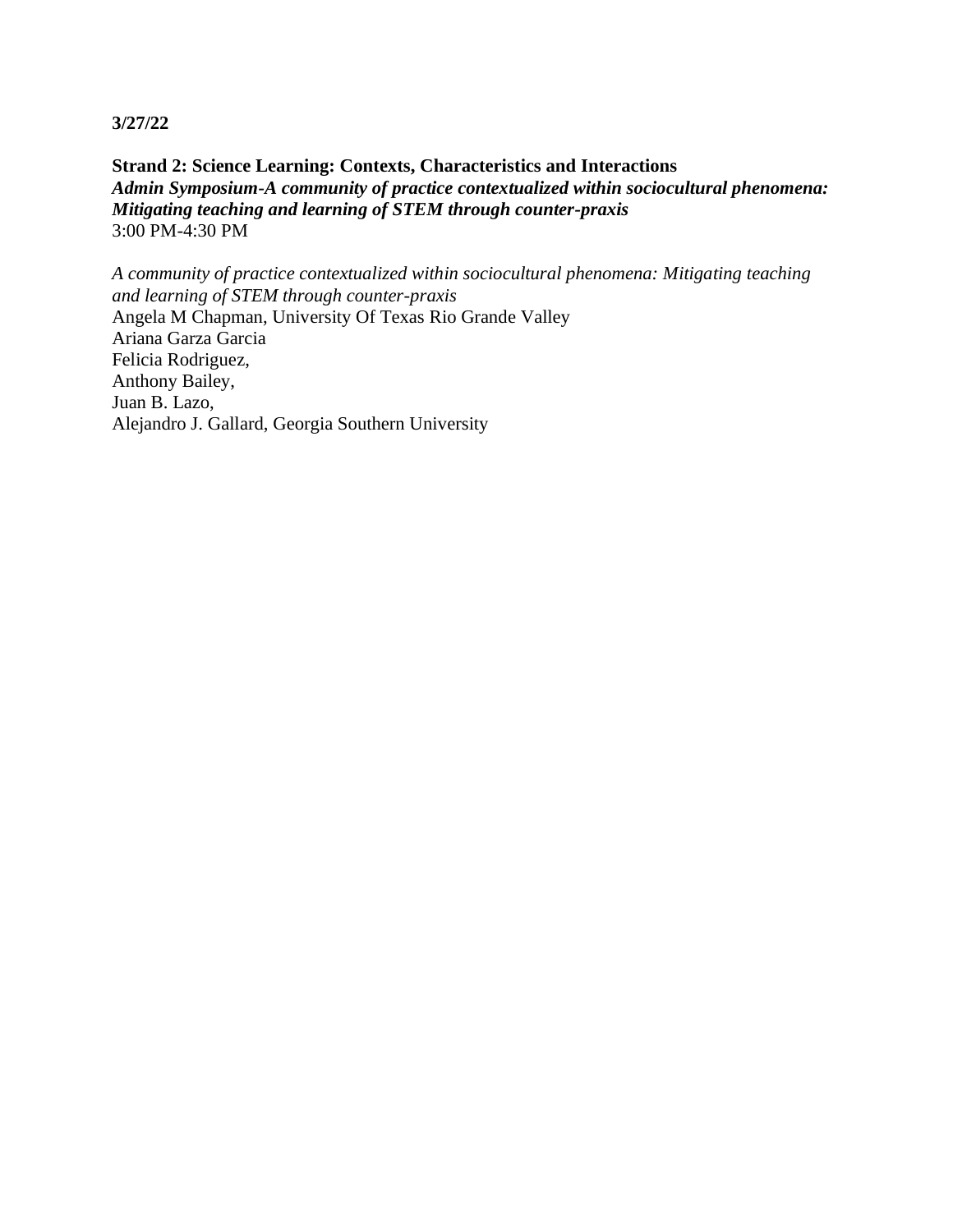### **Strand 3: Science Teaching — Primary School (Grades preK-6): Characteristics and Strategies**

*SC-organized paper set-Diverse Opportunities for Early Science and Engineering Experiences* 3:00 PM-4:30 PM

**Presider:** Ornit Spektor-Levy, Bar-Ilan University

*A Mixed Methods Study of Serious Game Design Heuristics that Support Elementary Science Learners*

Georgia W Hodges, University of Georgia Kayla P Flanagan, University of Georgia Stephanie Eldridge, University of Georgia Joanna Schneider , University of Georgia Allan Cohen, University of Georgia Juyeon Leet ,

*Temperature Measurement with Early Elementary Students* Ryan Cain, Weber State University Victor R Lee, Stanford University

*Inspiring Learning Environments—What Preschoolers' Prefer? Do Enriched Environments Enhance Engineering Capabilities? Does Gender Matter?* Ornit Spektor-Levy, Bar-Ilan University Netta Perry, Bar Ilan University Taly Shechter, Bar Ilan University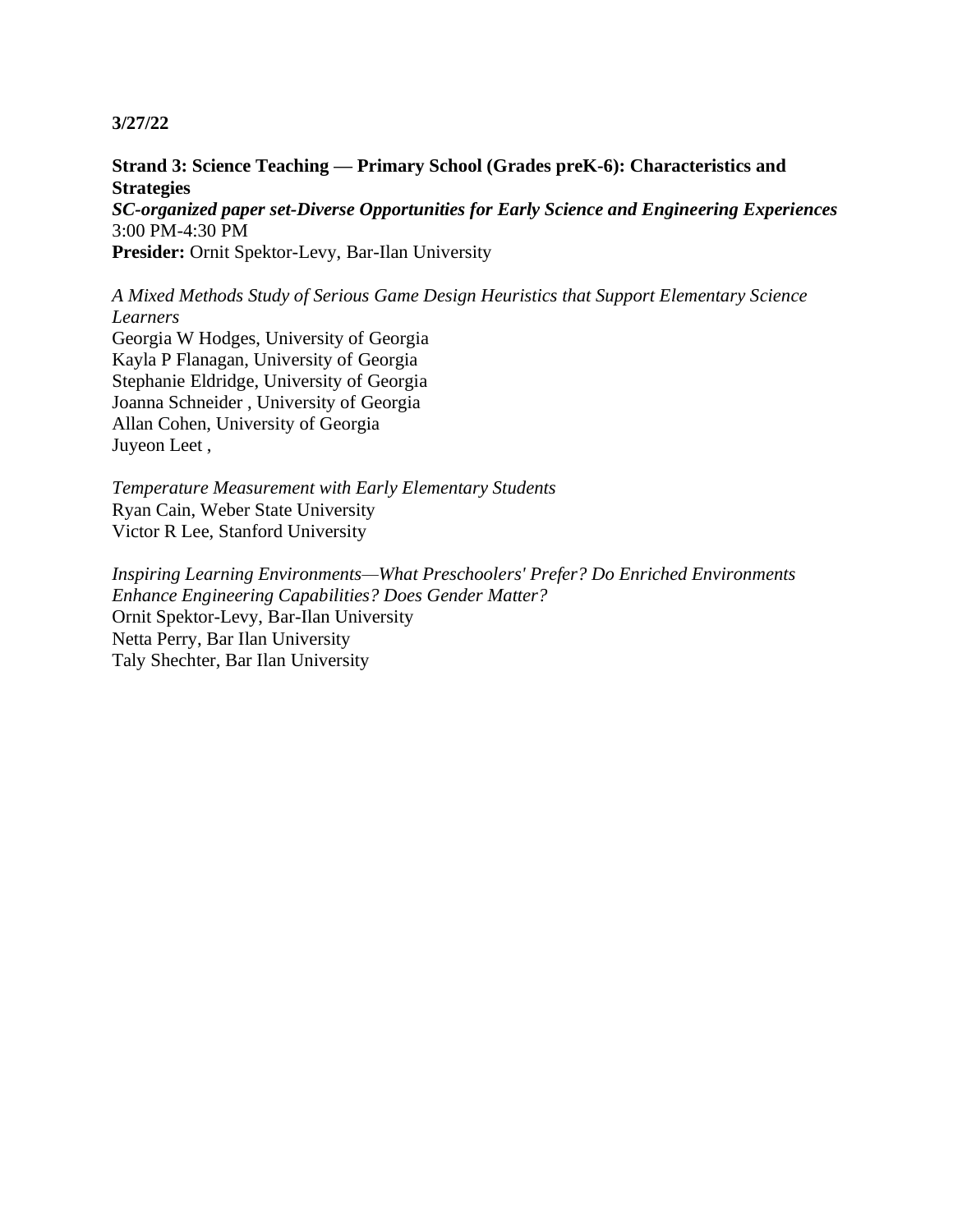**Strand 5: College Science Teaching and Learning (Grades 13-20)** *Related Paper Set-The Missing Materials in College Science Learning: Intersections of Materiality, Agency, and Disciplinary Inquiry* 3:00 PM-4:30 PM **Discussant:** Timothy Atherton, Tufts University **Presider:** Brian E Gravel, Tufts University

*Using Conjecture Mapping to Uncover Sociomaterial Entanglements in Introductory Physics Labs* Ian Descamps, Tufts University

*Leveraging Material Uncertainty to Support Students' Trajectories of Practice* Robert D. Hayes, Tufts University Julia Gouvea, Tufts University Aditi Wagh, Massachusetts Institute of Technology

*Curating Materials for Epistemic Agency* Leslie Atkins Elliott, Boise State University Shakayla Moran, Boise State University

*Developing Disciplinary Relationships in Computational Physics* Ezra Gouvea, Tufts University Brian E Gravel, Tufts University Timothy Atherton, Tufts University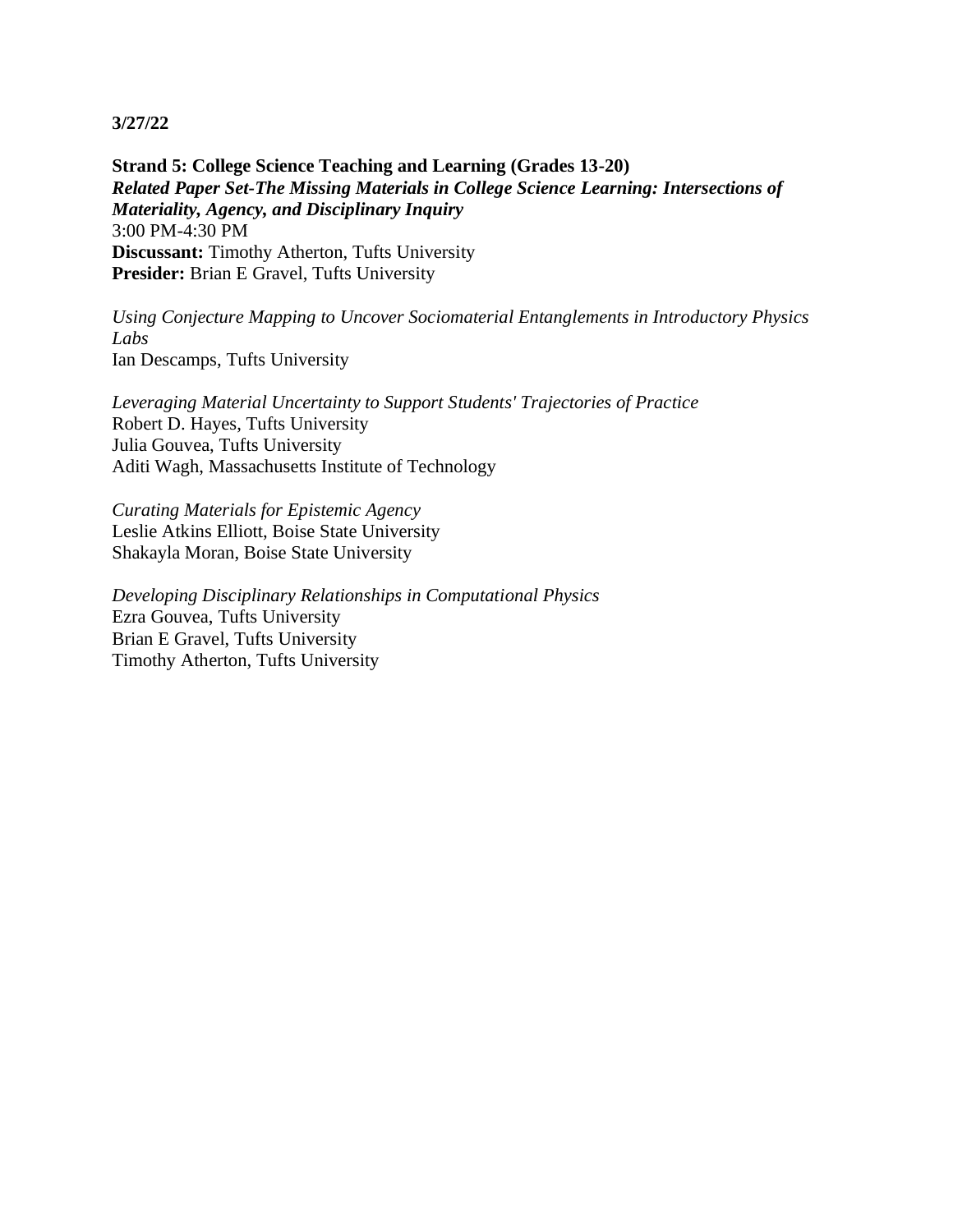**Strand 6: Science Learning in Informal Contexts** *SC-organized paper set-Emerging research in Informal Science* 3:00 PM-4:30 PM **Presider:** Stephanie Teeter, NC State University

*Examining the Nature of Canada's Scientific Literacy Through COVID-19 Tweets* Samantha Jewett, University of Western Ontario Anton Puvirajah, University of Western Ontario Mohammad Azzam, Western University Jingrui Jiang, University of Western Ontario

*Native Animals, Native Knowledge? An analysis of zoo portrayal of Indigenous Cultures* Jonathan R Bowers, Michigan State University Gail Richmond, Michigan State University

*The Portuguese Maritime Voyages: the exploration of the history of a city with an App* Cláudia Faria, Instituto De Educação Da Universidade De Lisboa Elsa Guilherme, Instituto de Educação da Universidade de Lisboa Joaquim Pintassilgo, Instituto de Educação da Universidade de Lisboa Maria João Mogarro, Instituto de Educação da Universidade de Lisboa Ana Sofia Pinho, Instituto de Educação da Universidade de Lisboa Mónica Baptista, Instituto de Educação da Universidade de Lisboa Isabel Chagas, Instituto de Educação da Universidade de Lisboa Cecília Galvão, Instituto de Educação da Universidade de Lisboa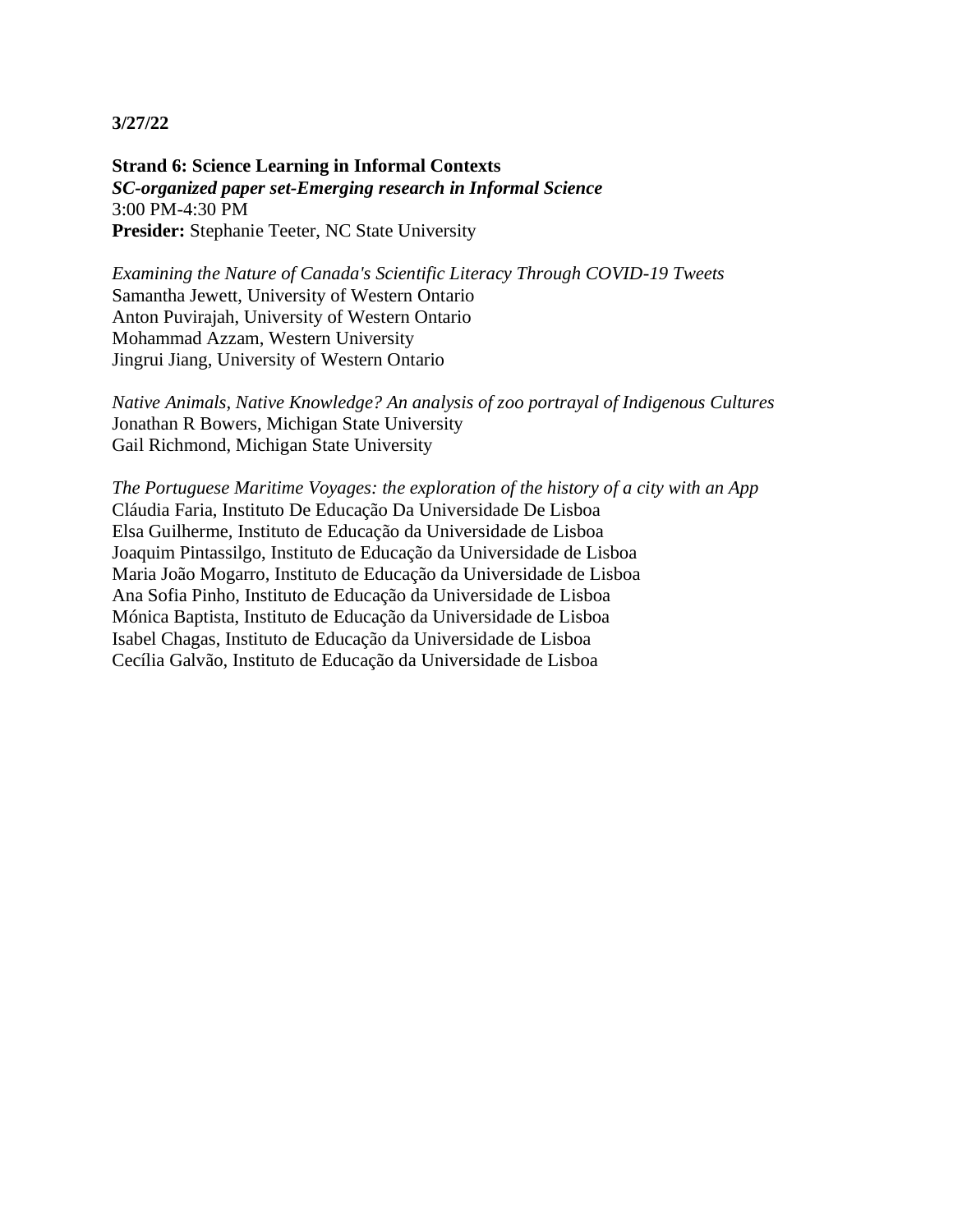**Strand 7: Pre-service Science Teacher Education** *Symposium-Building an Elementary Science Teacher Education Community to Advance Equity and Justice* 3:00 PM-4:30 PM **Discussant:** Felicia Mensah, Teachers College, Columbia University **Presider:** Christa Haverly, Northwestern University

*Building an Elementary Science Teacher Education Community to Advance Equity and Justice* Christa Haverly, Northwestern University Terrance Burgess, Michigan State University Marti Canipe, Tina Cheuk, Stanford University Judith A. Cooper-Wagoner, University of Arizona Amal Ibourk, Florida State University Thomas J McKenna, Boston University Meenakshi Sharma, Michigan State University Christina V. Schwarz, Michigan State University Felicia Moore Mensah, Teachers College, Columbia University Elizabeth A. Davis, University of Michigan Kristin L. Gunckel, University Of Arizona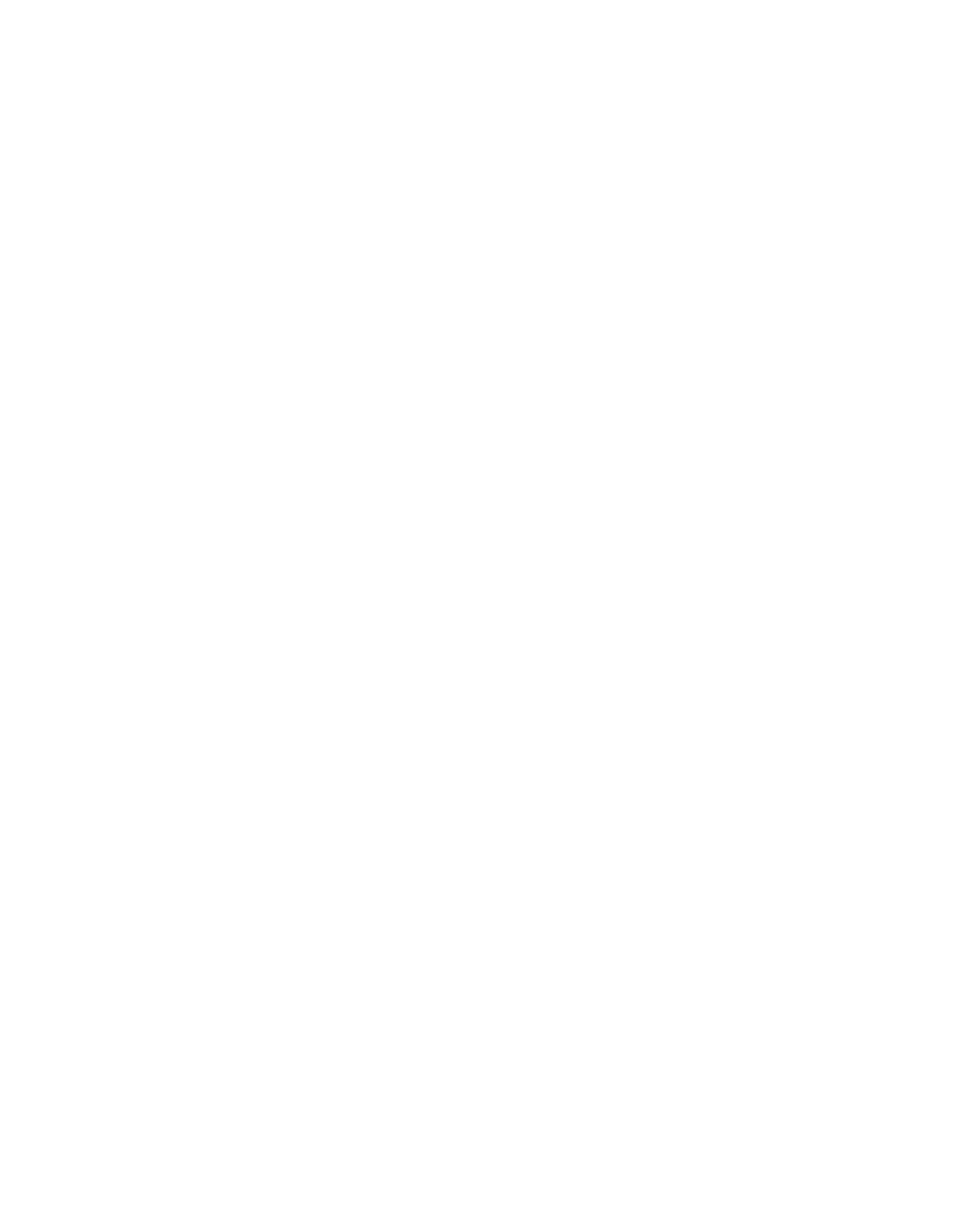**Strand 7: Pre-service Science Teacher Education** *SC-organized paper set-Exploring challenges of PCK development in pre-service teacher education* 3:00 PM-4:30 PM **Presider:** Stephen L. Thompson, University of South Carolina

*Catalyst or Catastrophe: Examining the Influence of the edTPA on Preservice Science Teachers' PCK Development (Virtual)* Matt Reynolds, North Carolina State University Soonhye Park, North Carolina State University

*Examining elementary pre-service teachers' competence of questioning in leveraging students' conceptual understanding (Virtual)* Jianlan Wang, Texas Tech University Yuanhua Wang, West Virginia University Yanhong Guo, Texas Tech University Shawn Kashef, University of Georgia

*Examining Pre-Service Physics Teachers' Pedagogical Content Knowledge – A Sequence of Proficiency Levels*

Dustin Schiering, IPN – Leibniz Institute for Science and Mathematics Education, Kiel, Germany

Stefan Sorge, IPN – Leibniz Institute for Science and Mathematics Education, Kiel, Germany Melanie Keller, IPN – Leibniz Institute for Science and Mathematics Education, Kiel, Germany Knut Neumann, IPN – Leibniz Institute for Science and Mathematics Education, Kiel, Germany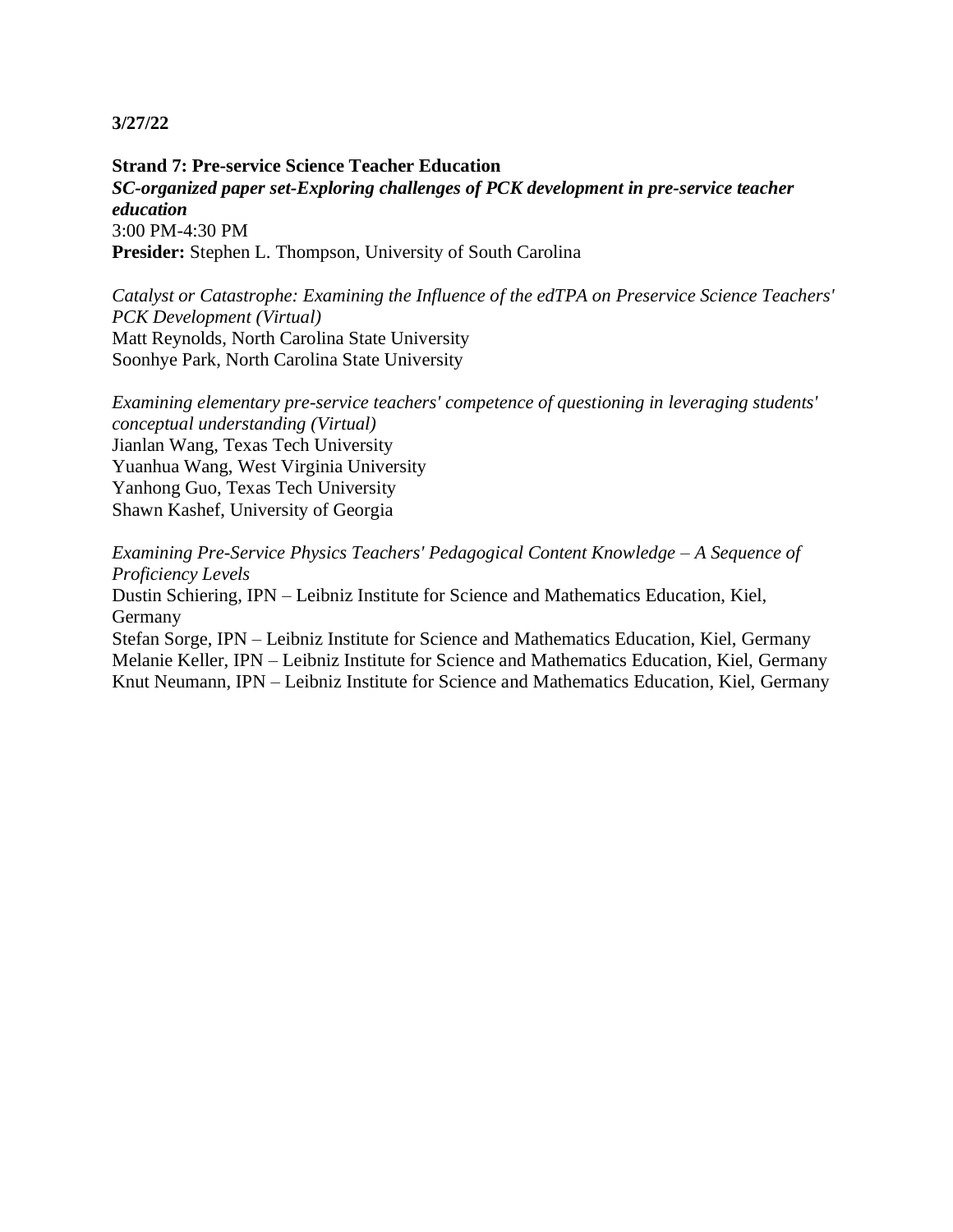**Strand 10: Curriculum and Assessment** *Related Paper Set-Bringing researcher perspectives and research-based approaches to the design of instructional materials for broad use* 3:00 PM-4:30 PM **Discussant:** Brian Reiser, Northwestern University **Presider:** Daniel C. Edelson, BSCS Science Learning

*Bringing a Science Education Research Perspective to the Development of Instructional Materials for Broad Use* Daniel C. Edelson, BSCS Science Learning Brian J. Reiser, Northwestern University Katherine L. McNeill, Boston College William R. Penuel, University of Colorado Shelly LaDoux, The Dana Center

*Addressing Tensions Inherent in Using Student Surveys to Make Equitable Decisions about Phenomenon Selection* Zoe E. Buck Bracey, BSCS Lindsey Mohan, BSCS Science Learning Jamie D Noll, Northwestern University

*Designing middle school science curricula 'by states, for states'* Audrey Mohan, BSCS Science Learning Michael J. Novak, Northwestern University Shafiq Chaudhary, New Mexico Public Education Department Hillary Paul Metcalf, Massachusetts Department of Elementary and Secondary Education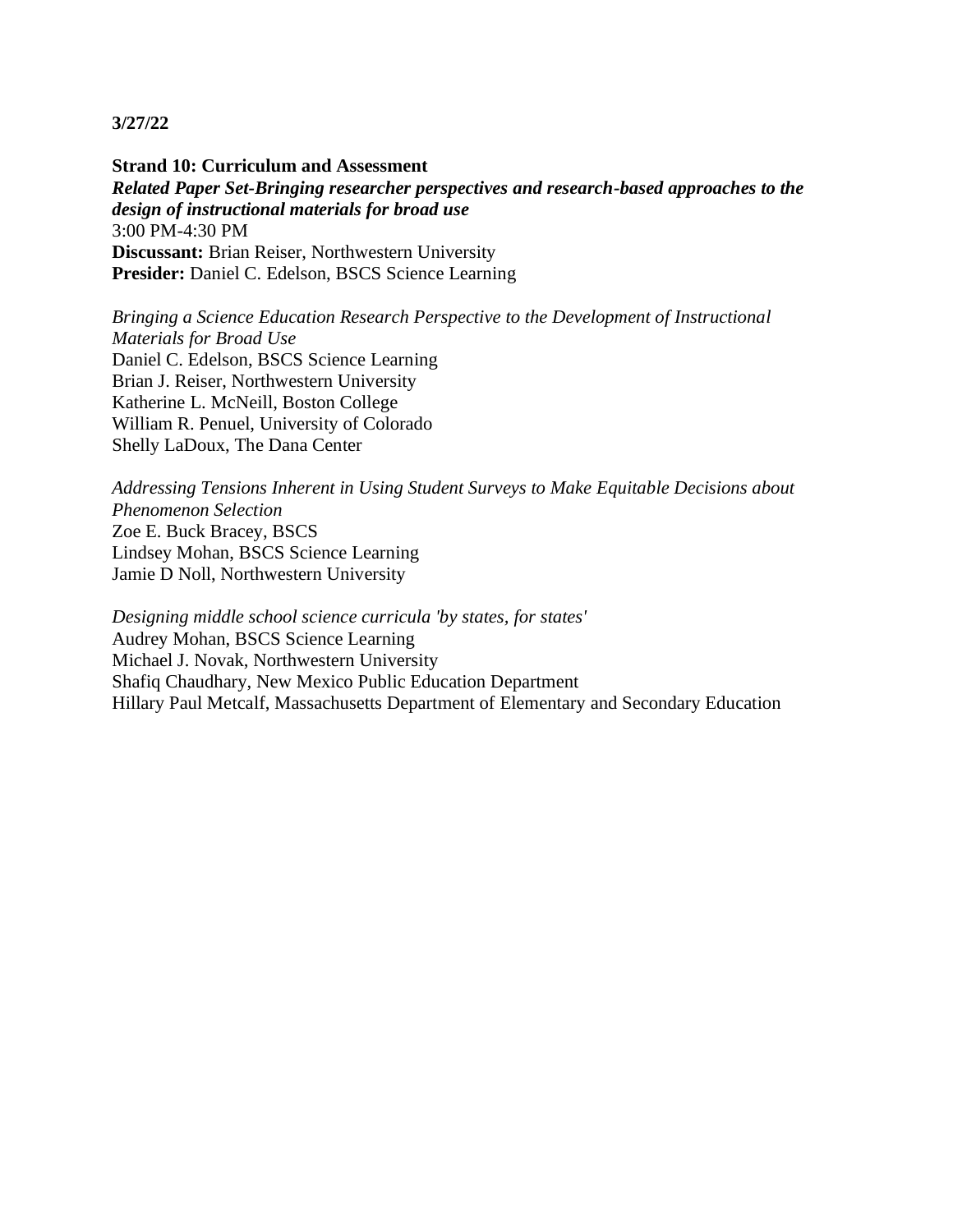**Strand 11: Cultural, Social, and Gender Issues** *Symposium-Analytic Approaches to Studying Identity Work Longitudinally* 3:00 PM-4:30 PM **Presider:** Alison Mercier, University of Wyoming

*Analytic Approaches to Studying Identity Work Longitudinally* Alison Mercier, University of Wyoming David Segura, Beloit College Zahra Hazari, Florida International University Heidi B. Carlone, Vanderbilt University Edna Tan, University Of North Carolina At Greensboro Lucy Avraamidou, University Of Groningen Robert H. Tai, University Of Virginia Louise Archer, UCL Institute of Education Henriette T. Holmegaard, University Of Copenhagen Bryan A. Brown, Stanford University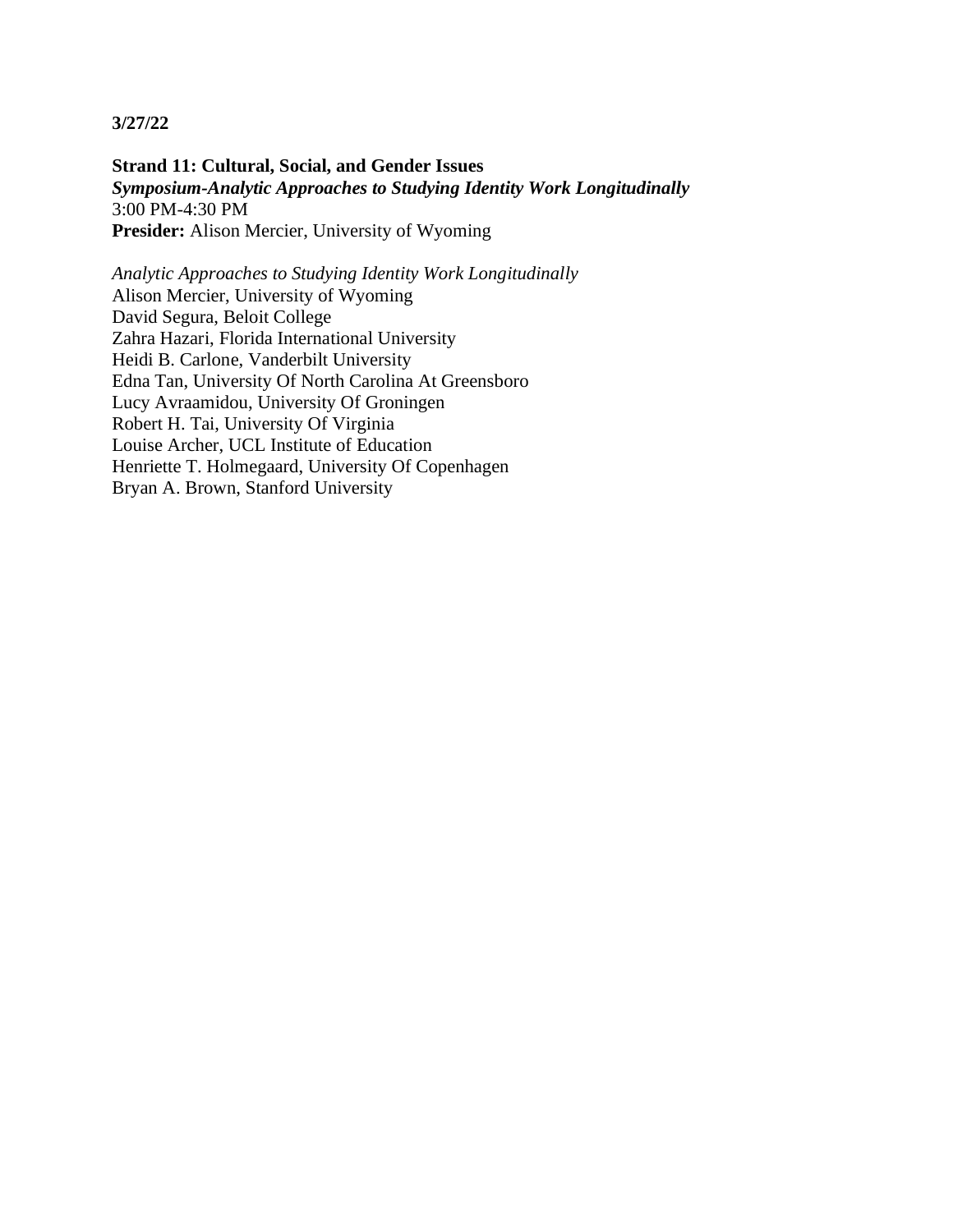**Strand 11: Cultural, Social, and Gender Issues** *SC-organized paper set-Belonging and Retention in Postsecondary STEM* 3:00 PM-4:30 PM Presider: Ene Ernst Hoppe, University of Copenhagen

*Retaining Underrepresented Minorities in STEM Majors: The Role of Mentoring in the First Year*

Stacy Olitsky, Saint Joseph's University

*What is the Science when Talking Science Identity? Reflections from a Higher Education Biology Perspective.*

Katerina P. Günter, Centre for Gender Research, Uppsala University, Uppsala, Sweden Carolina De Barros Vidor, Department of Education, Uppsala University, Uppsala, Sweden Annica Gullberg, Teaching in STEM, KTH, Royal Institute of Technology, Stockholm, Sweden

*Building Bridges: An Intervention to Improve Academic Outcomes for Underrepresented "Minority" Students in General Chemistry* Natasha H. Johnson, University of Toledo

*Hands-On Learning About Inclusion in an Undergraduate Physics Lab* Kim-Alessandro Weber, Leibniz Universitaet Hannover, Institute for Mathematics and Physics Education Rüdiger Scholz, Leibniz Universitaet Hannover, Institut fuer Quantenoptik Gunnar Friege, Leibniz Universitaet Hannover, Institute for Mathematics and Physics Education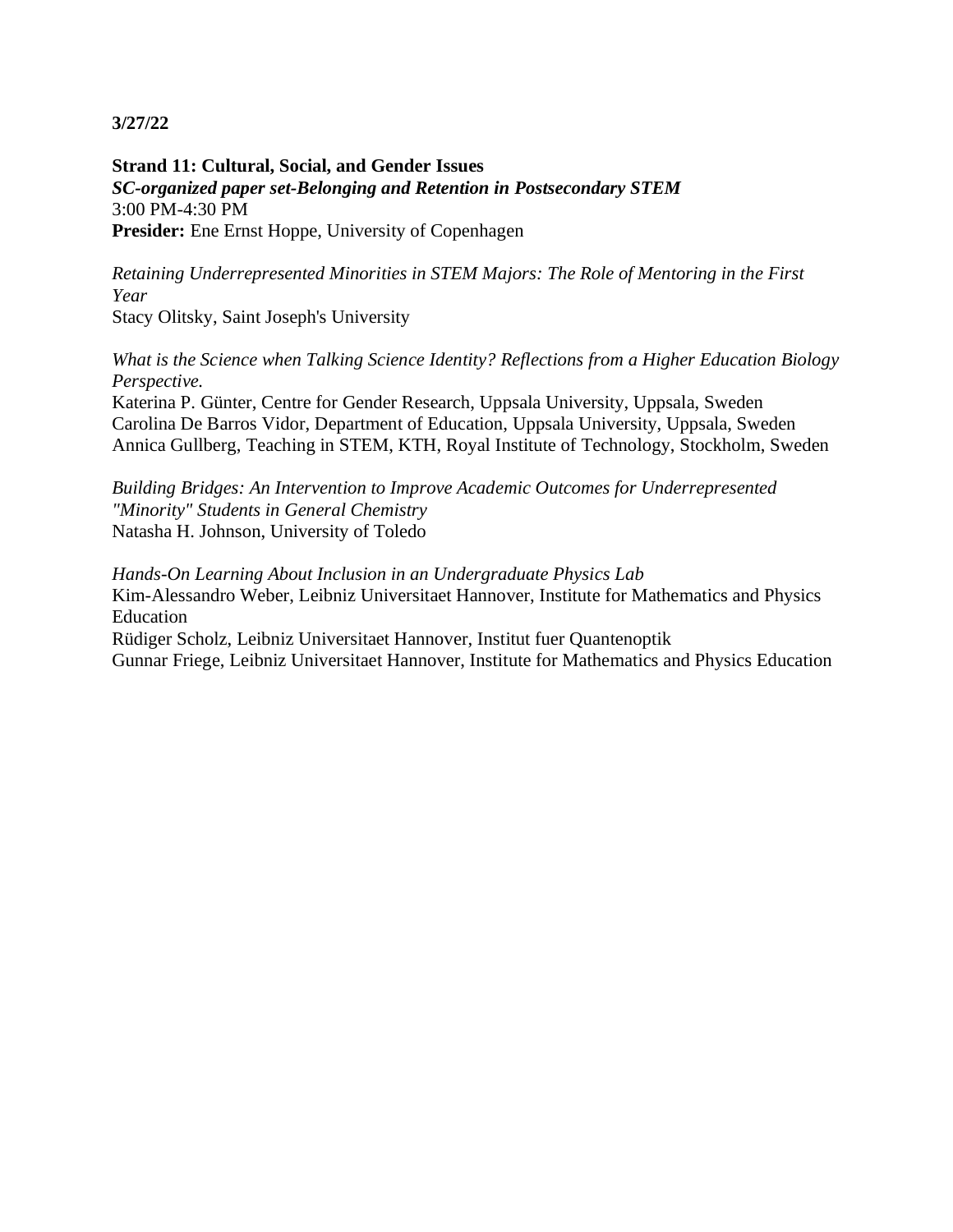**Strand 12: Technology for Teaching, Learning, and Research** *SC-organized paper set-Using Representations, Data, and Graphing to Support Concept Development* 3:00 PM-4:30 PM Presider: Catherine Quinlan, Howard University, School of Education

*Supporting middle school students to integrate graph data with physical science content* Phillip A. Boda, University of California, Berkeley Emily Harrison, University of California, Berkeley Marcia C. Linn, University of California-Berkeley

*Applying visual highlighting techniques to support students' understanding in Organic chemistry (Virtual)* Nicole Graulich, Justus-Liebig Universität Giessen Marc Rodemer, IPN Kiel Julia Eckhard, Justus-Liebig-University Giessen Sascha Bernholt, IPN Kiel

*The Role of Individual Differences in Working Memory Capacity When Comprehending Visualizations With Relative Data and Seductive Details* Kristine A. Antonyan, University of Florida Poorya M. Shidfar, University of Florida Do Hyong Koh, University of Florida Pavlo D. Antonenko, University Of Florida

*Will CTCA Help Students' Understanding of Difficult Concepts In Computer Studies?* Mariyam Pentho Abdulhadi, ACEITSE-Lagos State University Peter A. Okebukola, ACEITSE-Lagos State University Fred Awaah, University of Professional Studies Accra Adekunle Ibrahim Oladejo, ACEITSE – Lagos State University Deborah Oluwatosin Agbanimu, ACEITSE-Lagos State University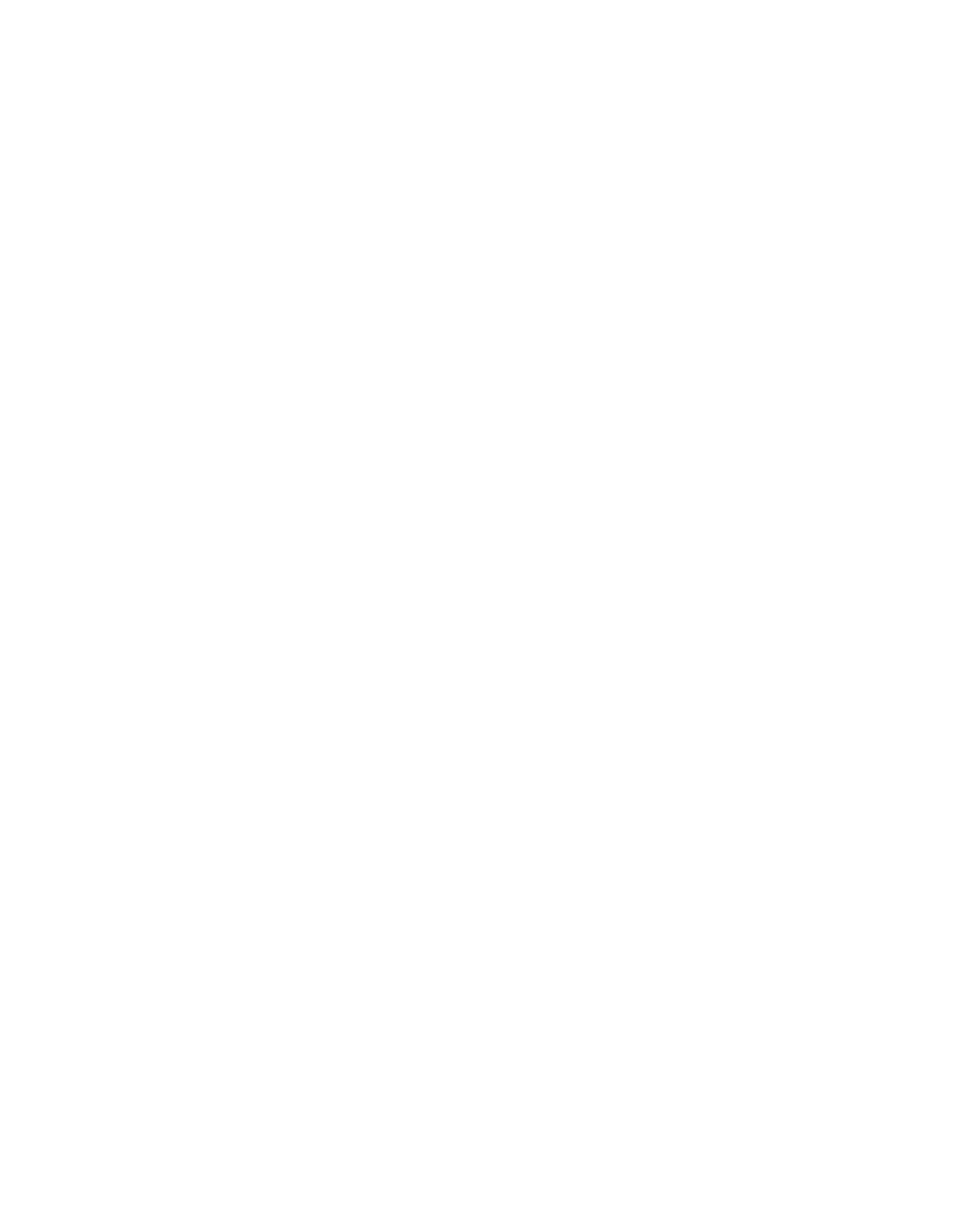**Strand 14: Environmental Education and Sustainability** *SC-organized paper set-Exploring literacies in environmental education and education for sustainable development* 3:00 PM-4:30 PM **Presider:** Jean-Philippe Ayotte-Beaudet, Université De Sherbrooke

*A systematic literature review: assessing sustainability literacy* Rolf Saarna, University of Tartu Anne Laius, University of Tartu

*Creative and Digital Pedagogies for Teaching Ocean Literacy: The Ocean Connections Project* Lindsay Hetherington, University of Exeter Justin S Dillon, University of Exeter Birgitte Lund Nielsen, VIA University College Harald Brandt, VIA University College Maria MJ Malmierca, CESGA

*Equipping the Young to Tackle Current Societal Challenges* Giulia Tasquier, University of Bologna Erik Knain, University of Oslo Alfredo Jornet, University of Oslo

*Fostering Environmental Literacy through Engagement in Self-Regulation Learning Processes* Michal Zion, Bar Ilan University, School of education Guly Ortal-Ivry, Bar Ilan University, School of education idit Adler, Tel Aviv University, School of Education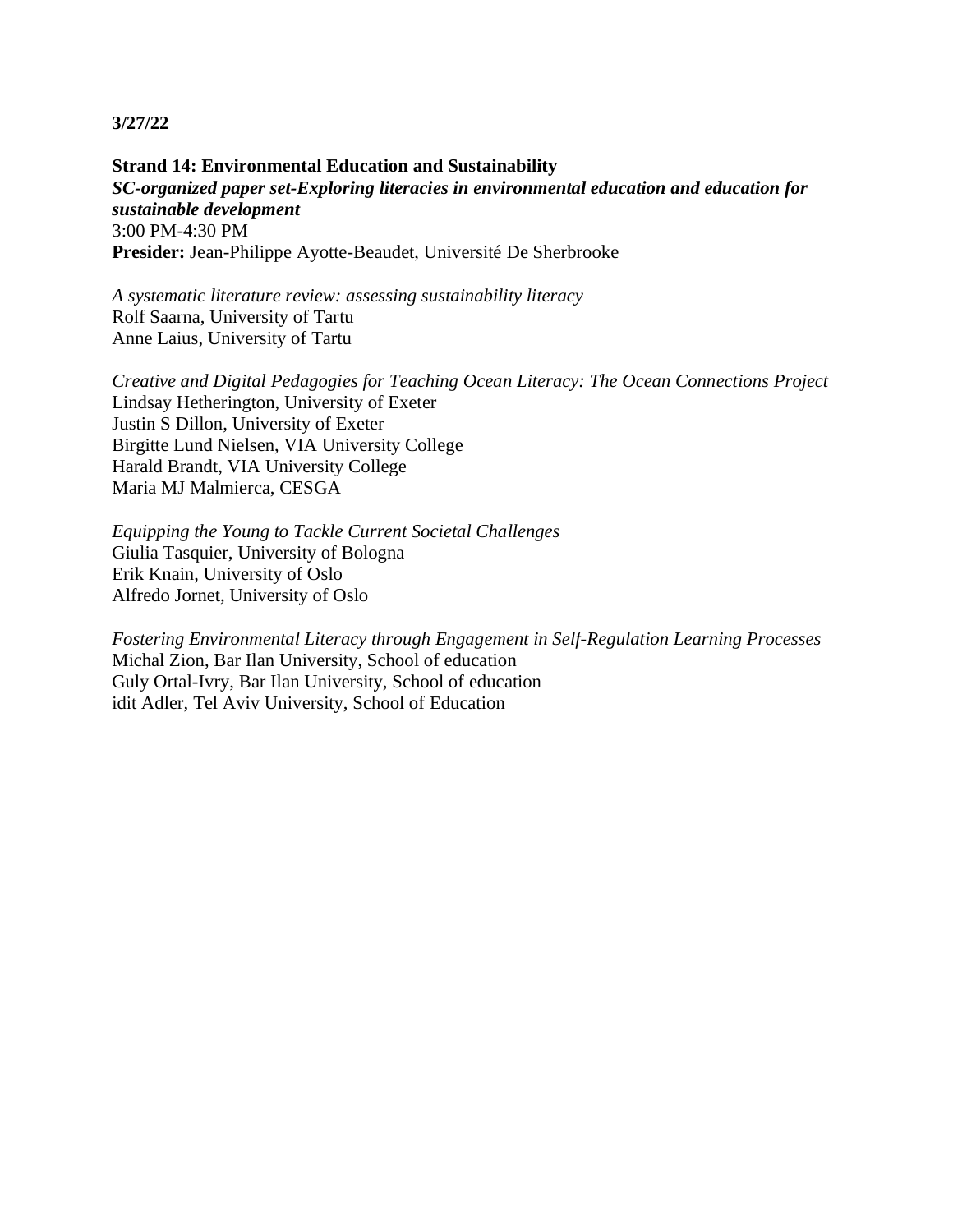**Research Committee** *Admin Symposium-Global Perspectives from the Handbook of Research on Science Education, Volume III* 3:00 PM-4:30 PM **Presiders:**  Dana L Zeidler, University of South Florida Judith S Lederman, Illinois Institute of Technology

*Introduction and Overview* Dana L Zeidler, University of South Florida Judith S Lederman, Illinois Institute of Technology Norman G Lederman, Illinois Institute of Technology

*Section I. Theory and Methods of Science Education Research* William Boone, Miami University

*Section II. Science Learning* Richard A Duschl, Southern Methodist University

*Section III. Diversity and Equity in Science Learning* Cory A Buxton, Oregon State University

*Section IV. Science Teaching* Jan van Driel, University of Melbourne

*Section V. Curriculum and Assessment in Science* Bronwen Cowen, The University of Waikato, Hamilton

*Section VI. Science Teacher Education* Saouma Boujaoude, American University of Beirut Norman G Lederman, Illinois Institute of Technology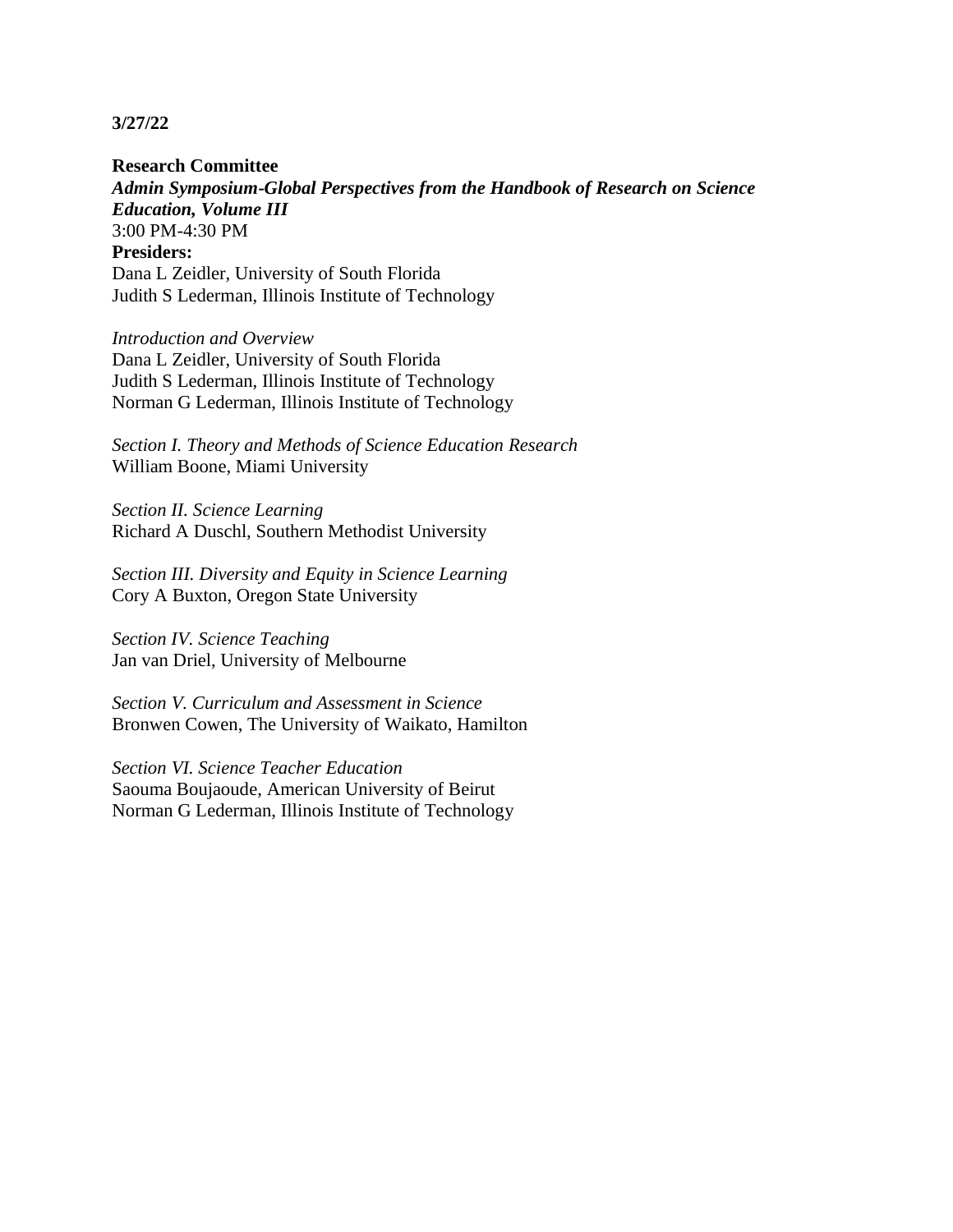*Admin Symposium-Graduate Student Research Symposium* 3:00 PM-4:30 PM

*Graduate Student Research Symposium* Scott Cohen, Georgia State University Theila Smith, University of Gorningen Timothy G. Klavon, Black Hills State University Helena Aptyka, University of Cologne Mohammed Estaiteyeh, Western University Andrea Reeder, Middle Tennessee State University Chelsea Sexton, University of Georgia Klaudja Caushi, University Of Massachusetts - Boston Karen Woodruff, Montclair State University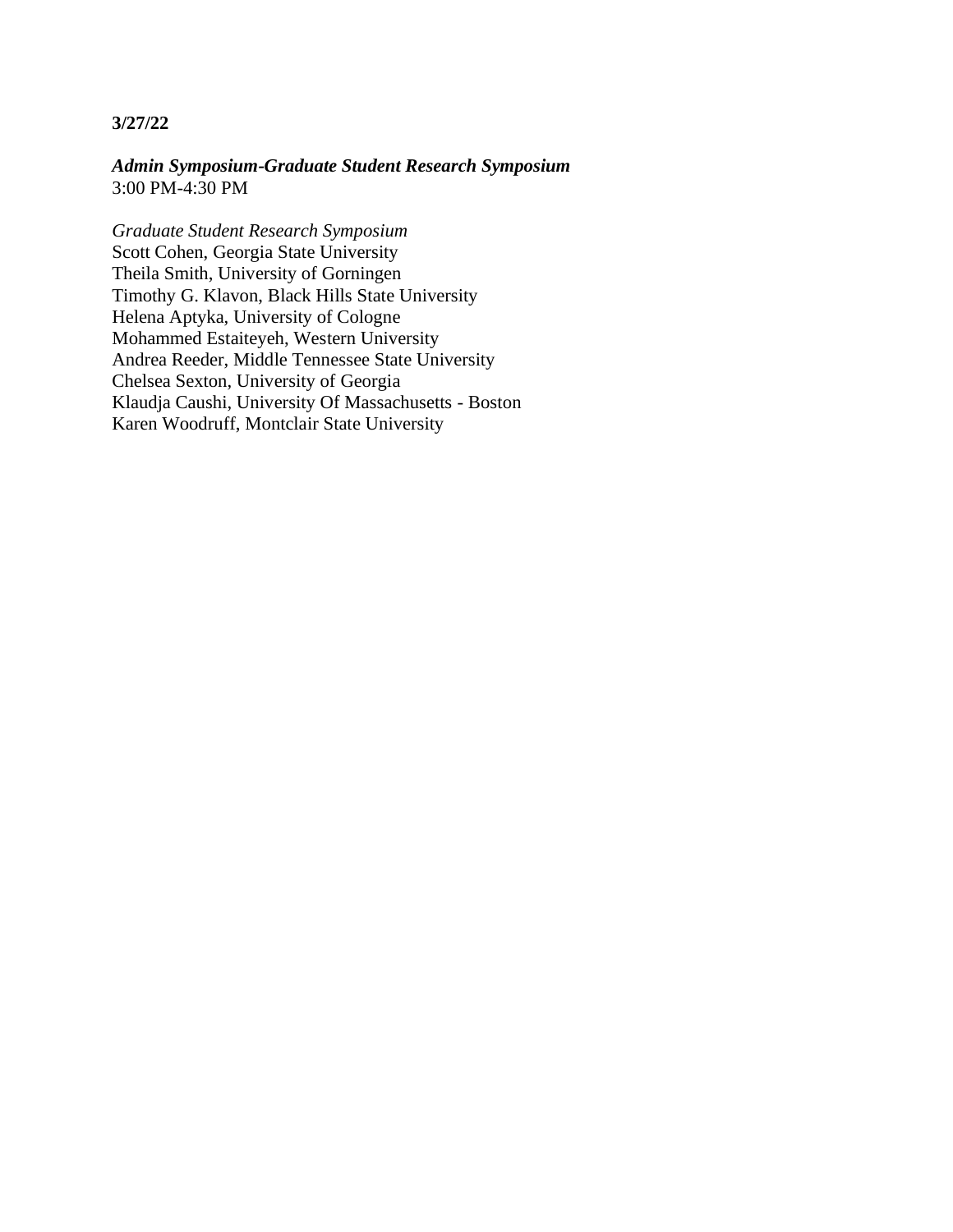**Multi-Strand** *Virtual Session A* 3:00 PM-4:30 PM

*Teaching and Learning Floating and Sinking: a Metaanalysis (Virtual)* Martin Schwichow, PH Freiburg Anastasios Zoupidis, Democritus University of Thrace

*How Do Students Make Sense of Simultaneous Synthesis Physics Tasks? (Virtual)* Bashirah Ibrahim, Bahrain Teachers College, University of Bahrain Lin Ding, Ohio State University

*Pedagogy in practice: exploring the use of pedagogy course knowledge by learning assistants (Virtual)* Vera Degtiareva, Boston University Emily C. Allen, Boston University Andrew Duffy, Boston University Manher Jariwala, Boston University

*Physics Education Curriculum from the decoloniality lens: a Brazilian case study (Virtual)* Carlos Mometti, University of São Paulo Tanja Tajmel, Concordia University Mauricio Pietrocola, University of São Paulo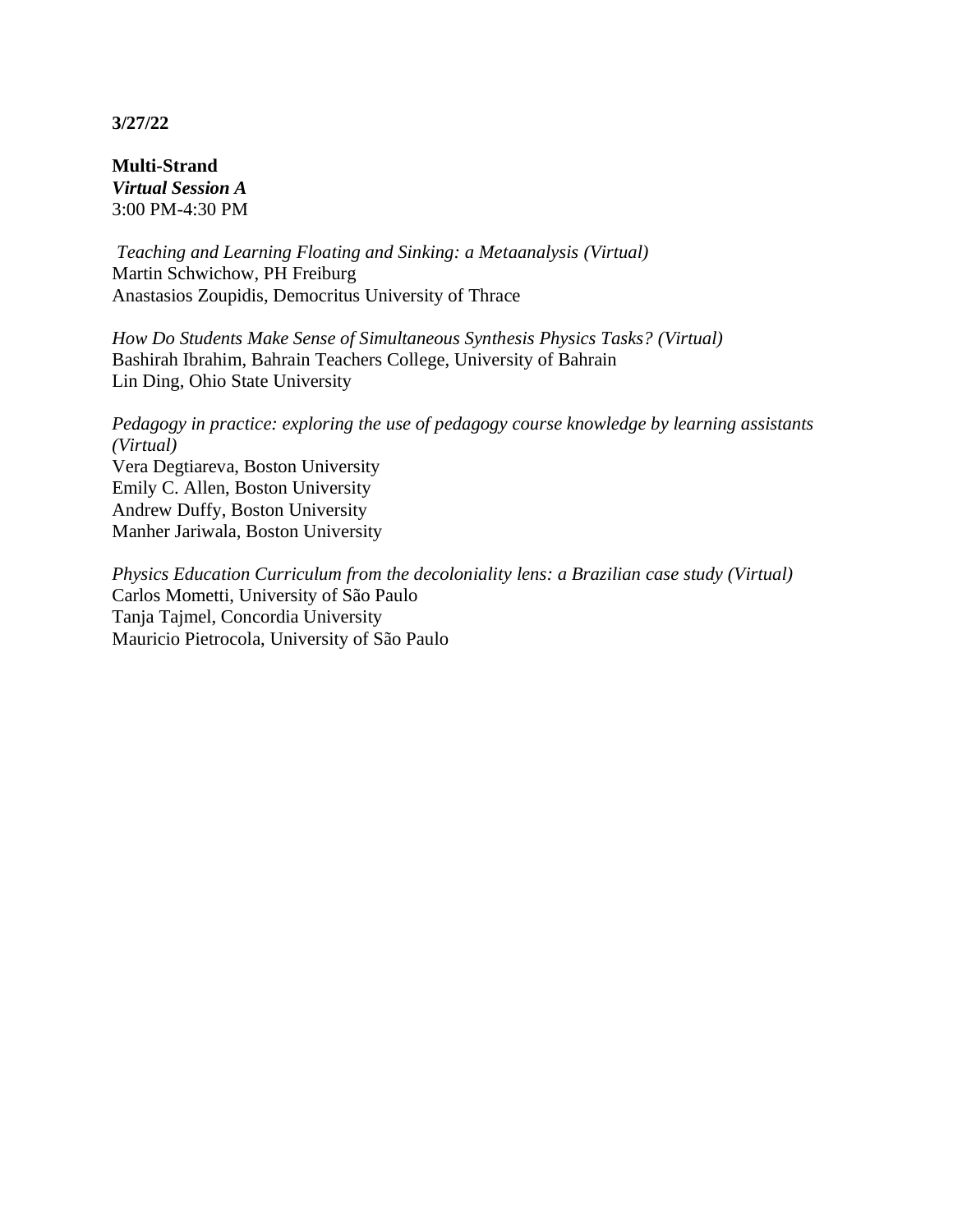**Strand 2: Science Learning: Contexts, Characteristics and Interactions** *SC-organized paper set-Middle School Science Teaching & Learning* 4:45 PM-6:15 PM **Presider:** Harini Krishnan, Florida State University

*An Investigation of Teaching and Learning Approaches Influencing Students' Intrinsic Motivation towards Science Learning: A Longitudinal Analysis from Grade 6 to 9* Moonika Teppo, University Of Tartu Regina Soobard, University Of Tartu Miia Rannikmae, University Of Tartu

*Exploring Student- and Teacher-Level Characteristics on Middle School Students' Engagement in Life Science Classes* Zeynep Gonca Akdemir, Purdue University Muhsin Menekse, Purdue University Selcen Guzey, Purdue University

*Teaching and Learning Kinematics: A Comparison of two Approaches* Gunnar Friege, University of Hannover Physics Education Group Ingmar Schneider, University of Hannover Physics Education Group

*The Effect of Multi-Faceted Holistic Approach in Science Instruction on Students' Achievements, Preferences, and Needs* Oshra Aloni, Bar-ilan University Michal Zion, Bar-Ilan University Ornit Spektor-Levy, Bar-Ilan University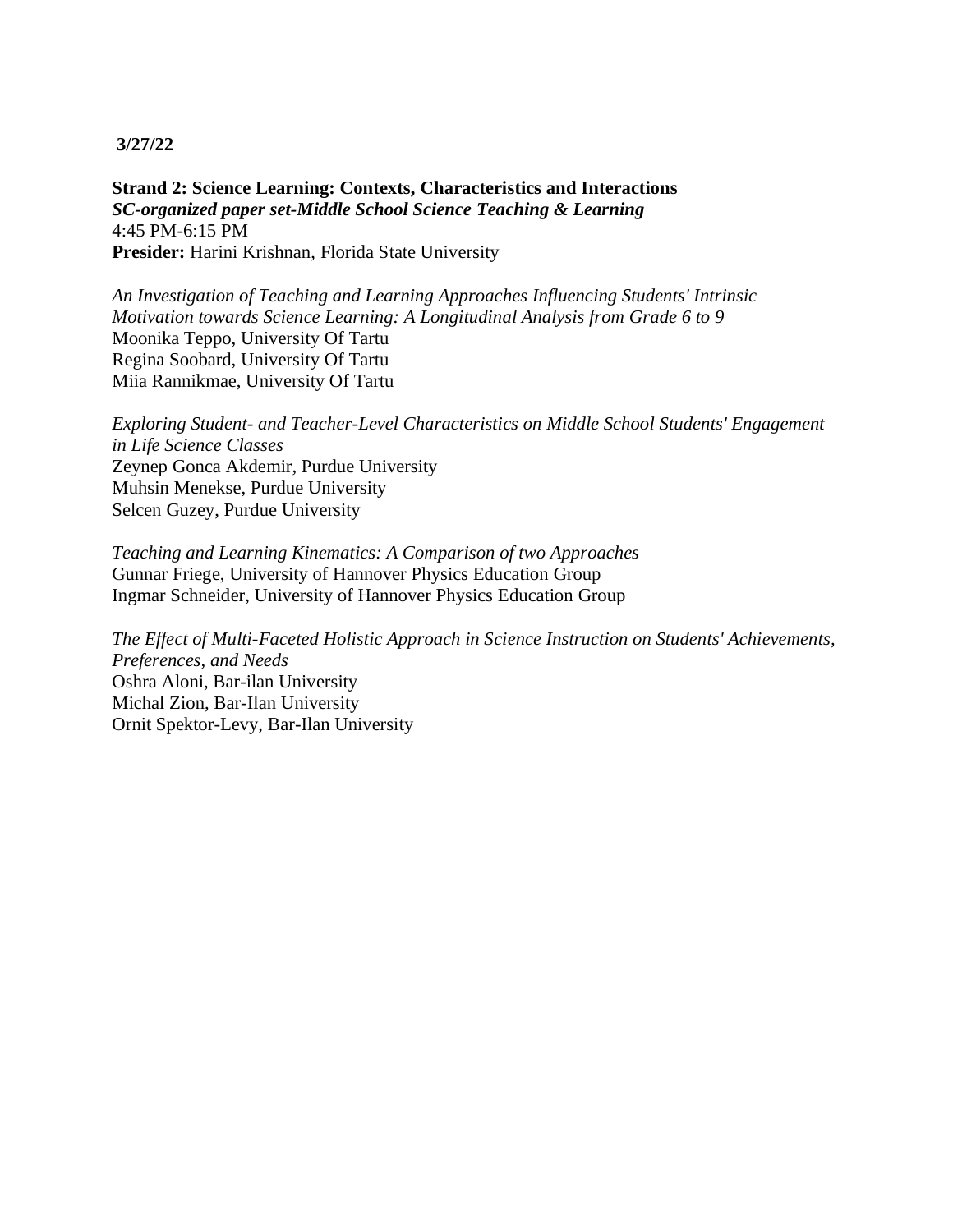**Strand 2: Science Learning: Contexts, Characteristics and Interactions** *Related Paper Set-Students and teachers' challenges explaining the mechanism of complex systems and suggestions to address them* 4:45 PM-6:15 PM **Presider:** Emil Eidin, Michigan State University

*Using concept maps to evaluate preservice biology teachers' conceptualization of Covid-19 as a complex phenomenon* Tom Bielik, Freie Universität Berlin Moritz Krell, Freie Universität Berlin Johannes Jageman, Dirk Krueger, Freie Universitaet Berlin Orit Ben Zvi Assaraf, Ben-Gurion University Of the Negev, Israel

*Developing a Coherent Understanding of Biology Through a Complex Systems Lens* Susan Yoon, University of Pennsylvania Katherine Miller, University of Pennsylvania

*Leveraging causal heuristics to scaffold student understanding in dynamic system models* Lynn Stephens, The Concord Consortium Steve Roderick , The Concord Consortium

*Comparing how students' conceptual understanding and computational model explain system mechanisms in time-based phenomena* Emil Eidin, Michigan State University Jonathan Bowers, Michigan State University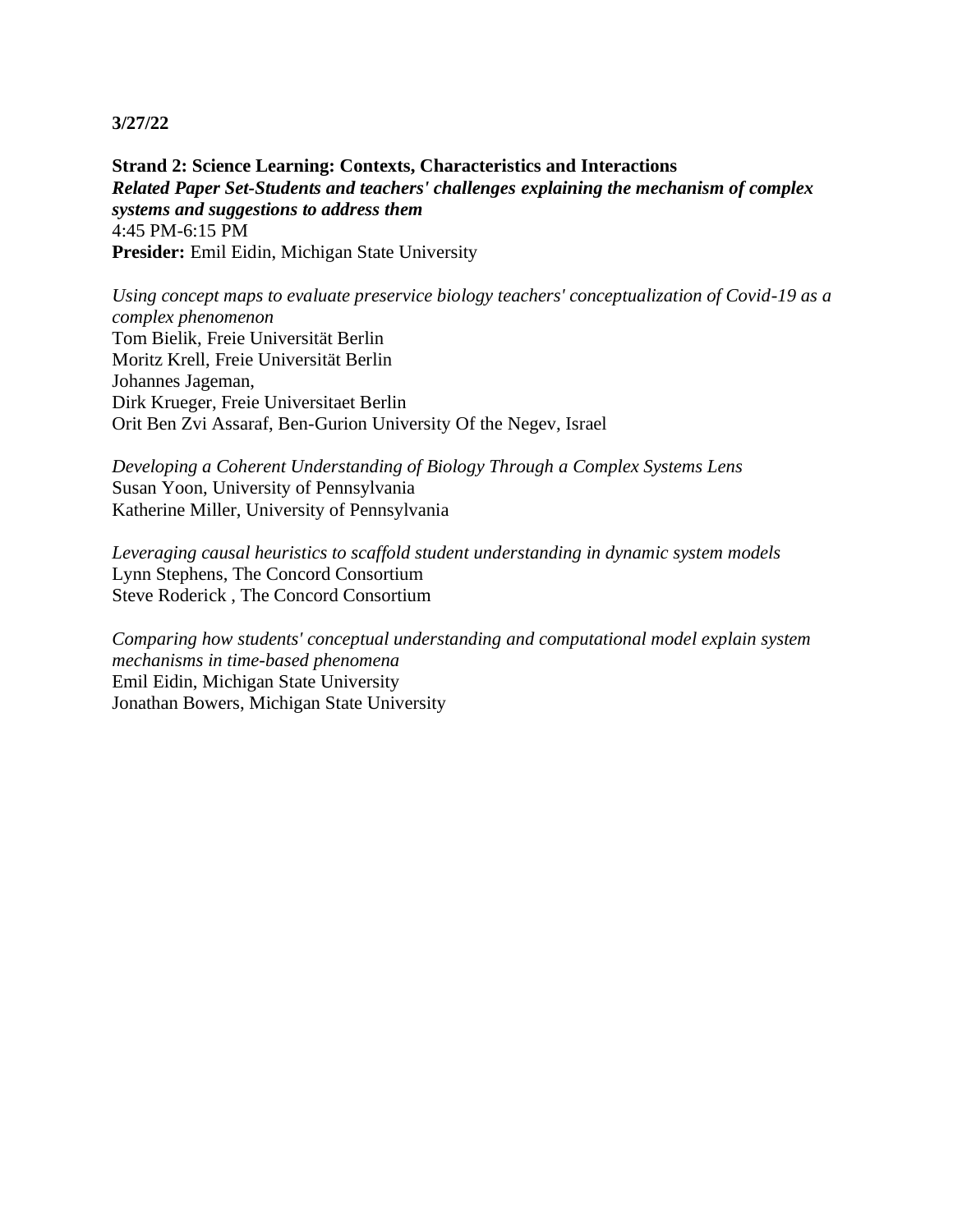# **Strand 3: Science Teaching — Primary School (Grades preK-6): Characteristics and Strategies**

*SC-organized paper set-Professional Development of Science Teachers* 4:45 PM-6:15 PM **Presider:** Selina L. Bartels, Valparaiso University

*Empirically Grounding a Learning Performances Framework for K-5 Students' Modeling Competency Using Evidence-Centered Design* Florian Böschl, University of Leipzig Tina Vo, University of Nevada- Las Vegas Cory T. Forbes, University of Texas Arlington Kim Lange-Schubert, University of Leipzig

*Learning to Care for Students as Science Sensemakers: Preservice Elementary Teachers' Noticing and Epistemic Empathy* Ruveyde A. Kaya, Florida State University Jennifer Schellinger, Florida State University Sherry A. Southerland, Florida State University Kirby Whittington, The University of Utah Samantha Skrob-Martin, Florida State University

*The Role of Responsibilist Intellectual Virtues in Science Learning* Ronald W Rinehart, University of Northern Iowa Mason Kuhn, University of Northern Iowa Todd Milford, University of Victoria

*Utilizing lesson study to lay the foundation for preservice teachers to begin shaping elementary students' scientific literacy* Selina L. Bartels, Valparaiso University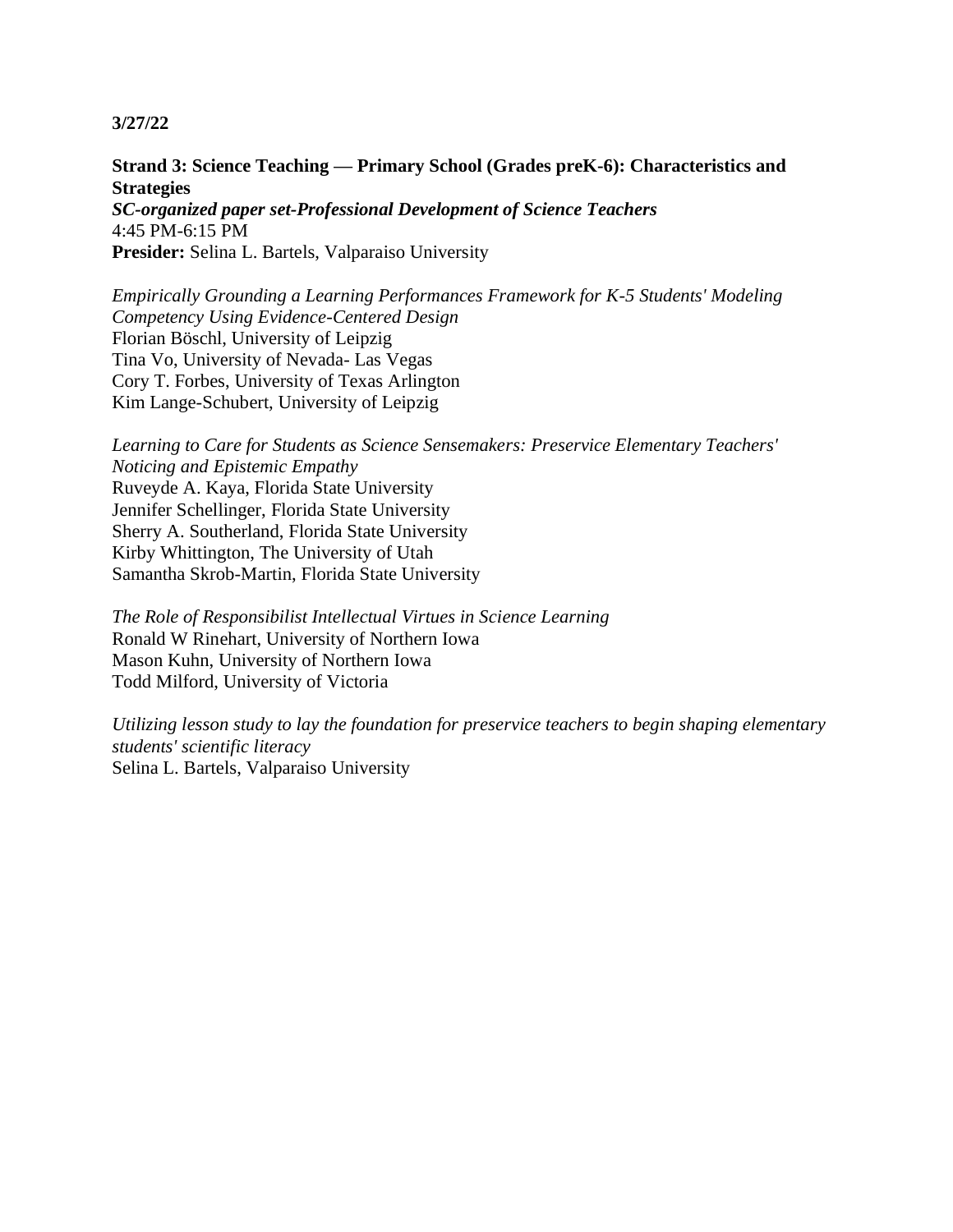### **Strand 4: Science Teaching — Middle and High School (Grades 5-12): Characteristics and Strategies**

*SC-organized paper set-Science teaching practices in secondary content areas* 4:45 PM-6:15 PM **Presider:** Ella Ofek-Geva, Weizmann Institute of Science

*Assessment of chemistry teacher student's diagnostic competencies in the Simulated Chemistry Classroom (SiCC).* Sascha Wittchen, Freie Universität Berlin Claus Bolte, Freie Universität Berlin Nils Machts, Christian-Albrechts-Universität zu Kiel

*Capturing a Teacher's Multidimensional and Dynamic Attention to Student Learning in Design-Based Chemistry Education* Hanna Stammes, Delft University of Technology & Radboud University Ineke Henze, Radboud University Marc de Vries, Delft University of Technology Erik Barendsen, Radboud University & Open University

*Examining the Relative Effectiveness of CTCA in Improving Secondary School Students' Achievement in Genetics* Israel O. Adebayo, ACEITSE-Lagos State University Peter A. Okebukola, ACEITSE-Lagos State University Adekunle I. Oladejo, ACEITSE-Lagos State University

*I am CTCA, and this is my first Attempt in the Physics Class - How Will I perform?* Adekunle Ibrahim Oladejo, ACEITSE-Lagos State University Peter A. Okebukola, ACEITSE-Lagos State University Israel Oludotun Adebayo, ACEITSE-Lagos State University Gabriel Korede Adeosun, ACEITSE-Lagos State University Deborah Oluwatosin Agbanimu, ACEITSE-Lagos State University Franklin U. Onowugbeda, ACEITSE-Lagos State University Ibukunolu Adebiyi Ademola, ACEITSE-Lagos State University Esther Oluwafunmilayo Peter, ACEITSE-Lagos State University Olasunkanmi Adio Gbeleyi, ACEITSE-Lagos State University Fred Awaah, University of Professional Studies Accra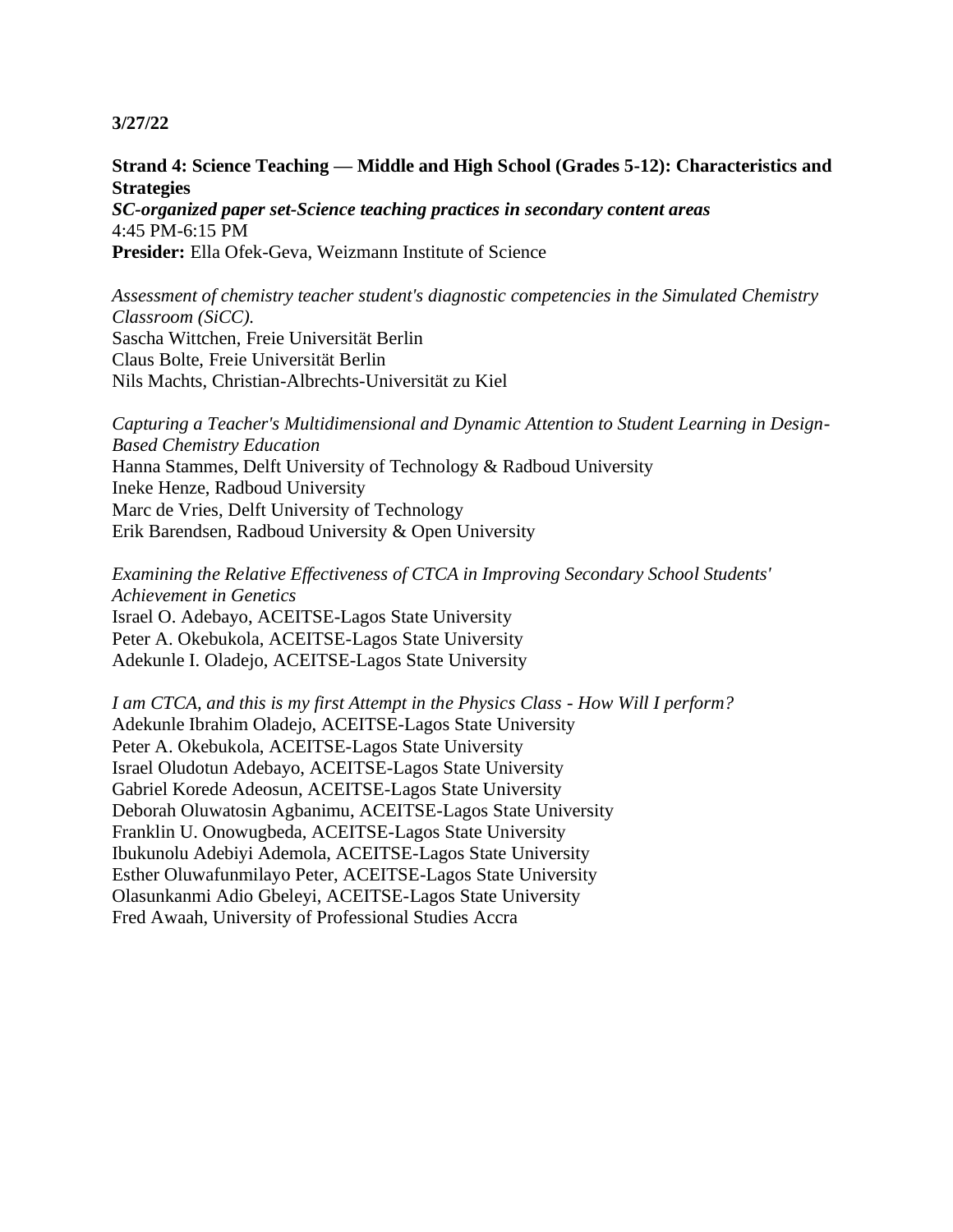**Strand 6: Science Learning in Informal Contexts** *SC-organized paper set-Engaging youth in STEM through informal learning experiences* 4:45 PM-6:15 PM **Presider:** Laura Dell, University of Cincinnati

*A meta-synthesis on the impact of informal STEM programs on STEM major and STEM career awareness, interest, and engagement* Bobby Habig, American Museum of Natural History Preeti Gupta, American Museum of Natural History Jennifer Adams, University Of Calgary Mandë Holford, Hunter College

*Enhancing Gifted Students' Attitudes toward STEM: An Insight from a Research Apprenticeship Program*

Shuchen Guo, Nanjing Normal University Enshan Liu, Beijing Normal University Cheng Liu, Beijing Normal University Hailan Wang, Xiangyang No. 5 Middle School

*Youth Science Identity and Perspectives of Scientists after Participation in a STEM-based Afterschool Program (Virtual)* Devon M Christman, University of California, Santa Barbara Kassandra Ortega, University of California, Santa Barbara Nathalie Paesler, University of California, Santa Barbara Alexandria Muller, University of California- Santa Barbara Diana J Arya, University of California, Santa Barbara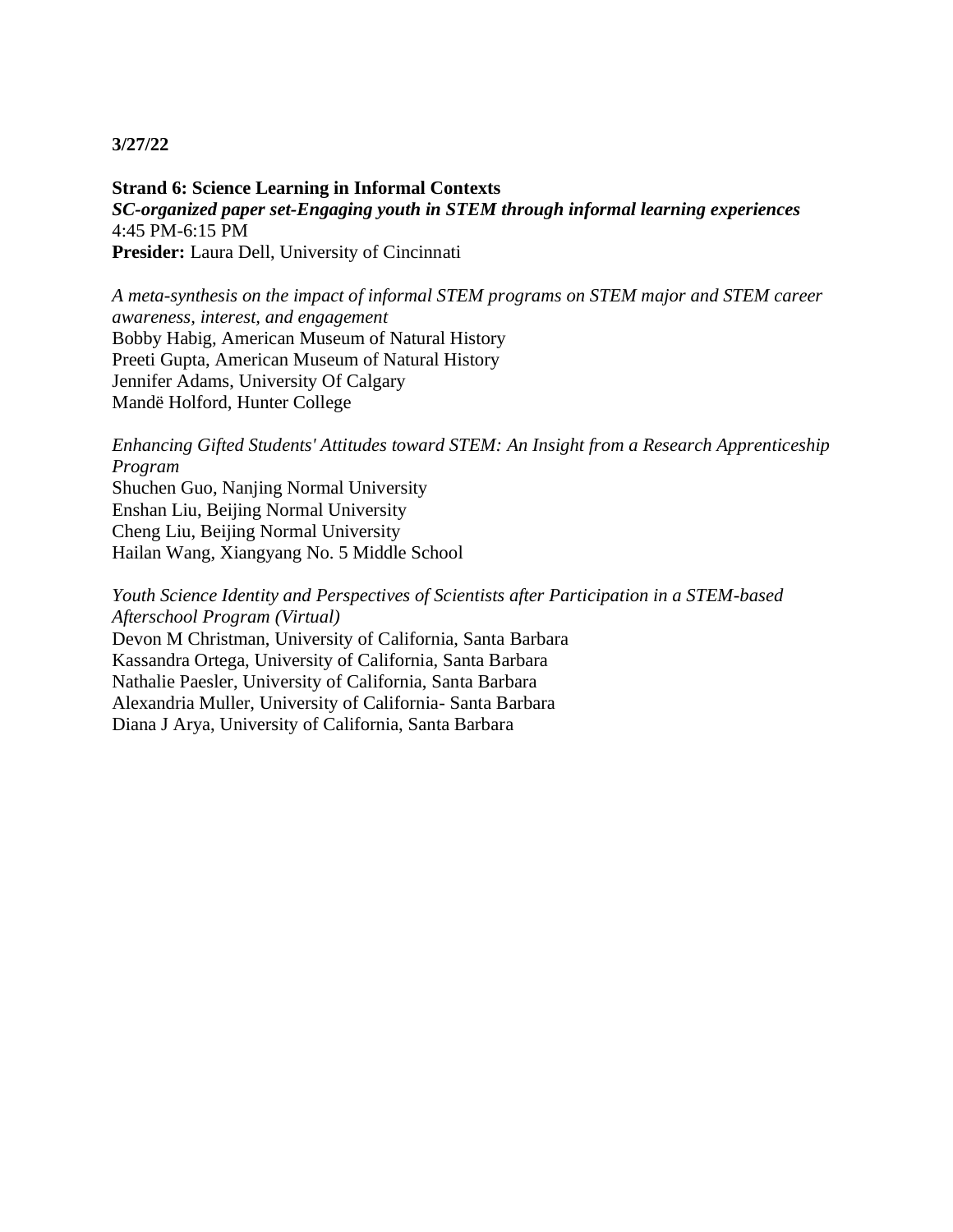**Strand 7: Pre-service Science Teacher Education** *SC-organized paper set-Centering social justice in science teacher education* 4:45 PM-6:15 PM **Presider:** Myunghwan Shin, California State University, Fresno

*"Kinda awful.I spent a lot of time crying":Attending to the Emotions of PSTs of Color* Victor Kásper, Florida State University Shannon G. Davidson, Florida State University Lama Jaber, Florida State University

*Learning Antiracist and Socially Just STEM Teaching Within an Embedded, Place-Based Model of Teacher Education* Rachael M. Gordon, University of Michigan

*STEM Education through Abolitionist Teaching: A Research-Practice Partnership to Support Virtual Microteaching Experiences* Vanessa Grady, Georgia State University Natalie S. King, Georgia State University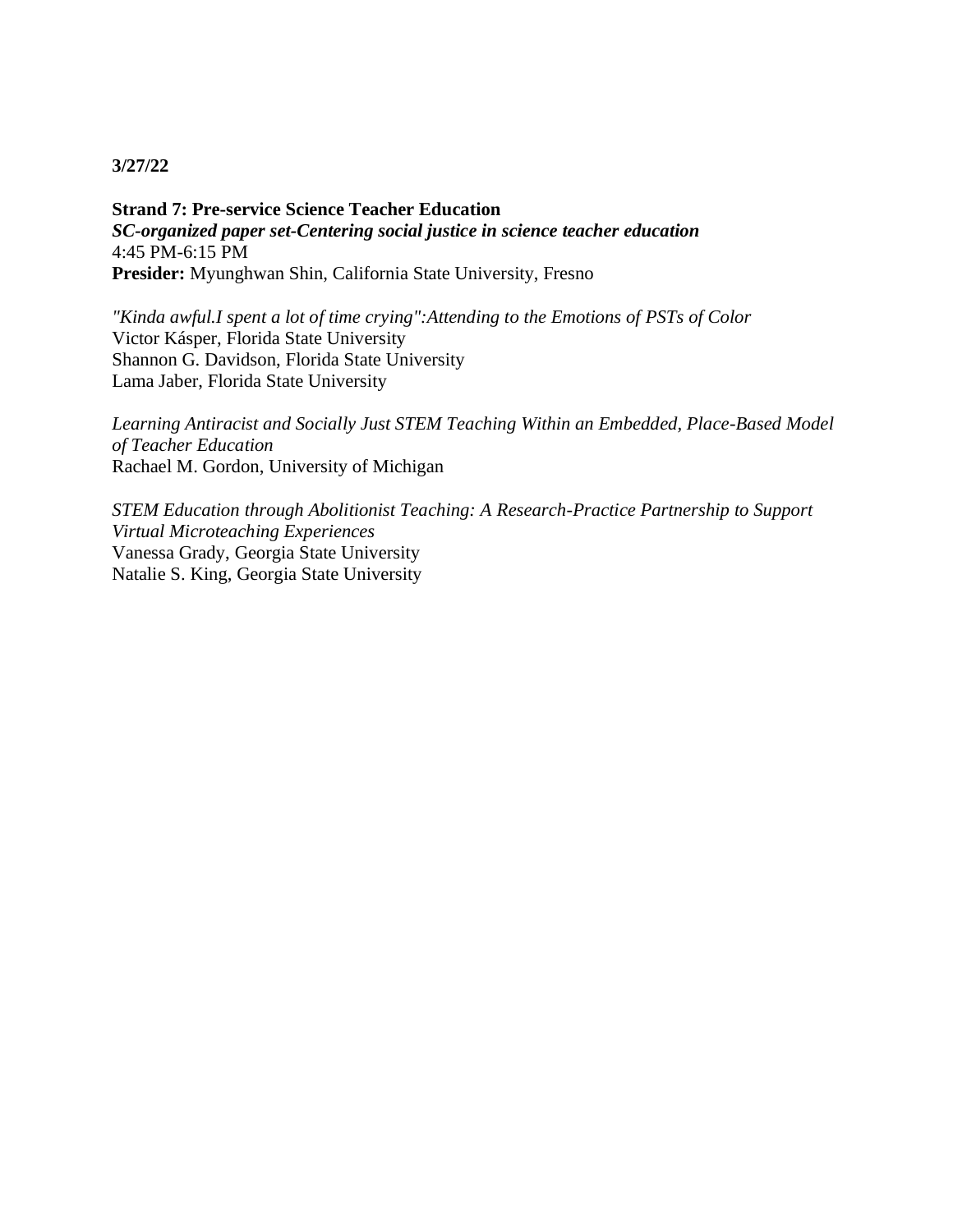**Strand 7: Pre-service Science Teacher Education** *SC-organized paper set-Cultivating positive dispositions toward science teaching* 4:45 PM-6:15 PM Presider: Lezly Taylor, Virginia Polytechnic Institute and State University

*Attitudes of Preservice Elementary Science Teachers toward iSTEM Teaching: The Role of Adaptive Expertise* Mounir R. Saleh, Bahrain Teachers College, University of Bahrain Bashirah Ibrahim, Bahrain Teachers College, University of Bahrain

*Preservice Science Teachers' Implementation and Self-Efficacy About The Science And Engineering Practices* Fatma Kaya, Middle Tennessee State University Lisa A. Borgerding, Kent State University Shannon Navy, Kent State University

*Systematic Assessment of Future Primary School Teachers' Interests in Science* Steffen Wagner, Humboldt-Universität zu Berlin Burkhard Priemer, Humboldt-Universität zu Berlin Doris Lewalter, Technical University Munich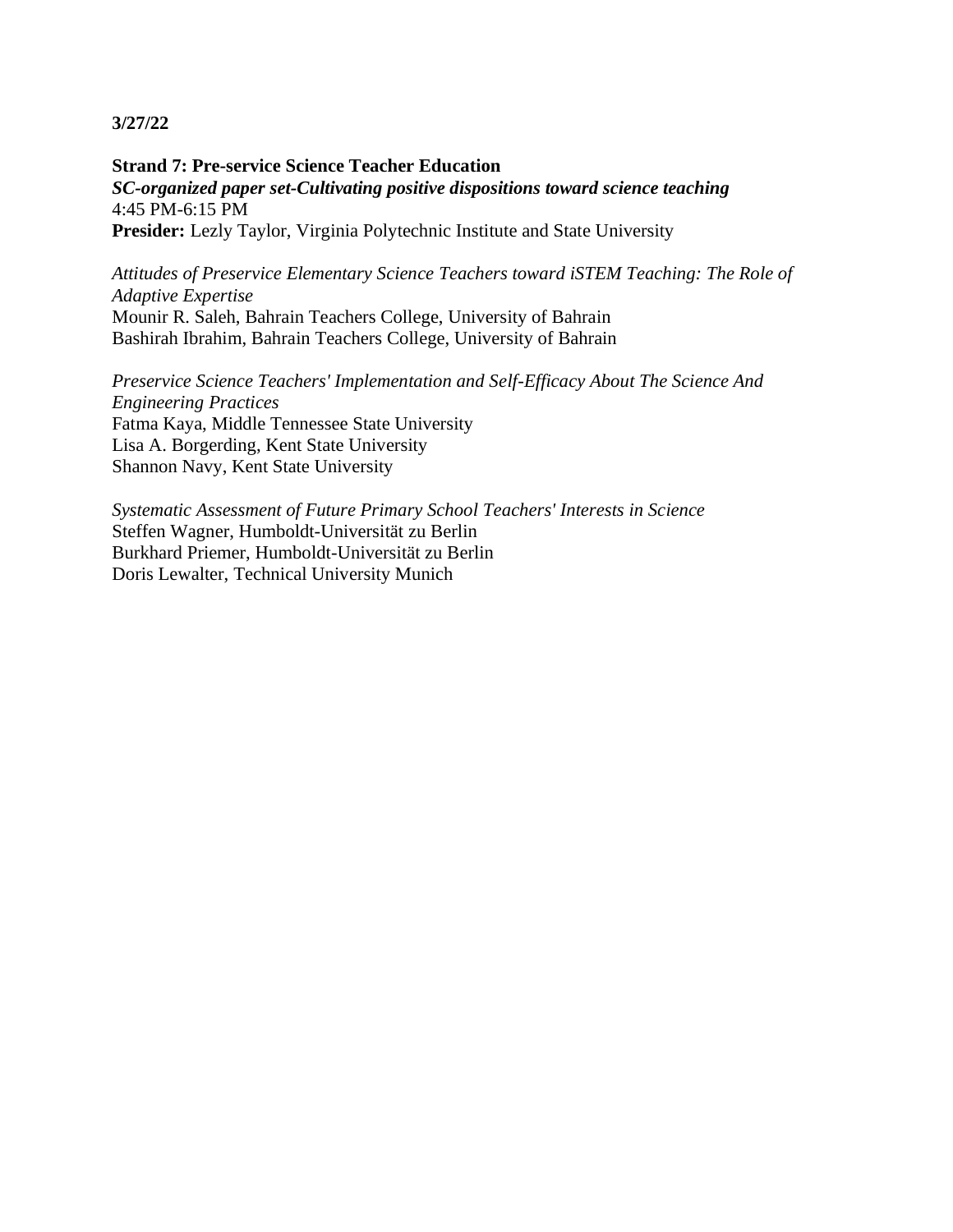**Strand 8: In-service Science Teacher Education** *SC-organized paper set-Impact of Unique Professional Development Foci* 4:45 PM-6:15 PM **Presider:** Avraham Merzel, The Hebrew University of Jerusalem

*Changes in Teacher Thinking about Enactment Influenced by a PD about an NGSS-Aligned Storyline Unit* Nessrine Machaka, University of Illinois At Urbana - Champaign Stina Krist, University of Illinois at Urbana-Champaign

*Creating Unity and Inclusion Through Developing the Research Team Teacher Role* Aline Gjelaj, Dual Language Middle School, New York, NY Jessica White, Benjamin Syms Middle School, Hampton, VA. Elaine V Howes, American Museum of Natural History Jamie Wallace, American Museum of Natural History Elizabeth Edmondson, Virginia Commonwealth University

*The enactment of professional development principles in a collaborative project between science and RE teachers* Ann Childs, University of Oxford Liam Guilfoyle, University of Oxford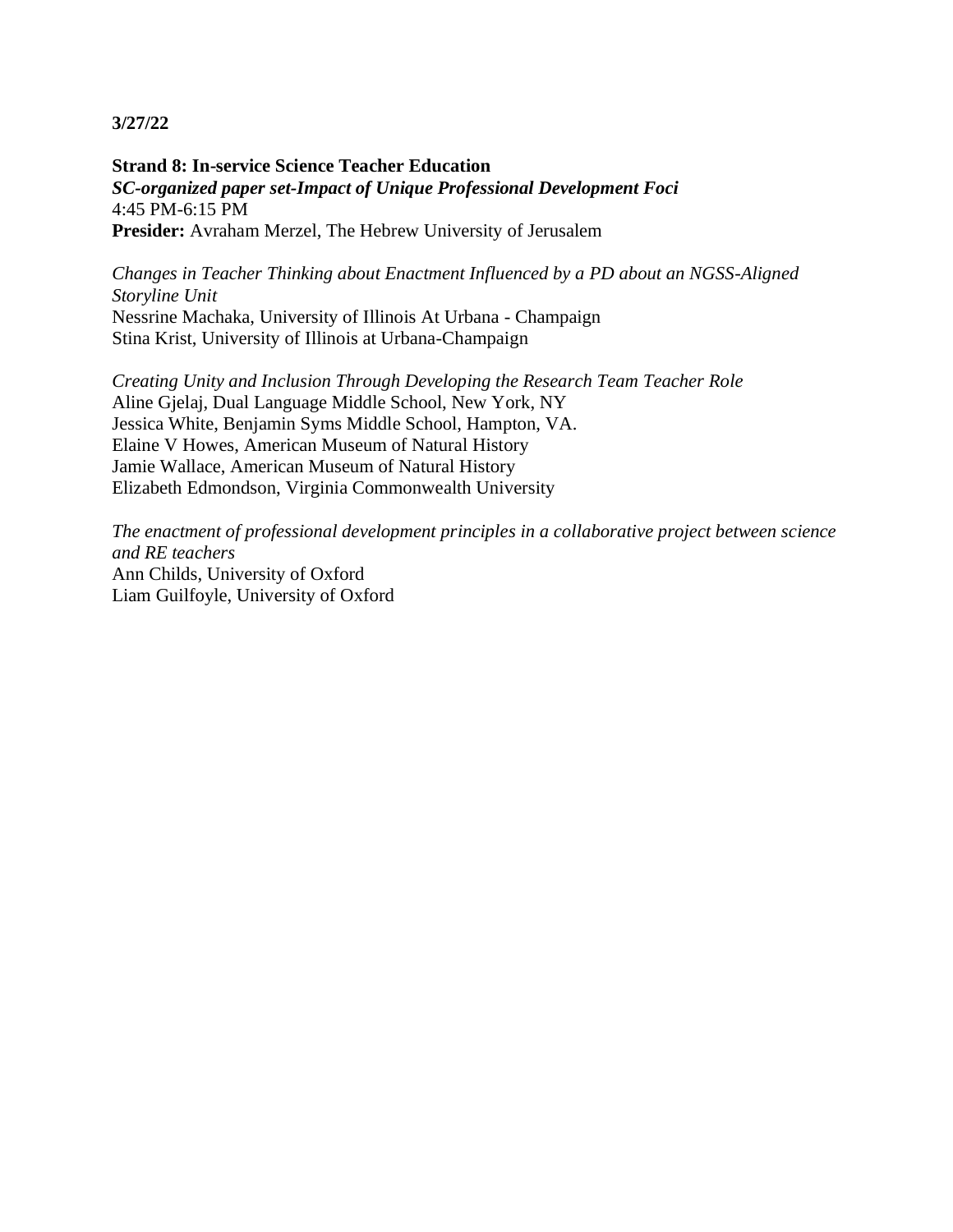**Strand 10: Curriculum and Assessment** *Related Paper Set-Engaging with Curricular Infrastructure to Support Elementary Science Teacher Learning and Identity Development* 4:45 PM-6:15 PM **Presider:** Christa Haverly, Northwestern University

*Curriculum Materials Adoption Processes: Teacher Learning in an Organizational Routine* Christa Haverly, Northwestern University Emily Rose Seeber, University of Michigan Elizabeth A. Davis, University of Michigan James P Spillane, Northwestern University Angela Lyle, University of Michigan

*Supporting Early Elementary Science and Literacy Teaching: The Synergy of Pedagogical Tools* Amelia Wenk Gotwals, Michigan State University Amber S. Bismack, Oakland University Samantha Danzinger, Arianna Pikus, Michigan State Univsersity Tanya S Wright, Michigan State University Miranda S. Fitzgerald, University of North Carolina At Charlotte

*Collaborative Development of Tools to Address Content-Practice Tensions in Classroom Science Investigations* Eve Manz, Boston University School of Education Chris Georgen, Boston University Betsy Beckert,

*Supporting Elementary Teachers in Enacting Curricular Reform and Reform-based Science Instruction* Christina Siry, University Of Luxembourg Sara E. Wilmes, University of Luxembourg Kerstin Te Heesen, University of Luxembourg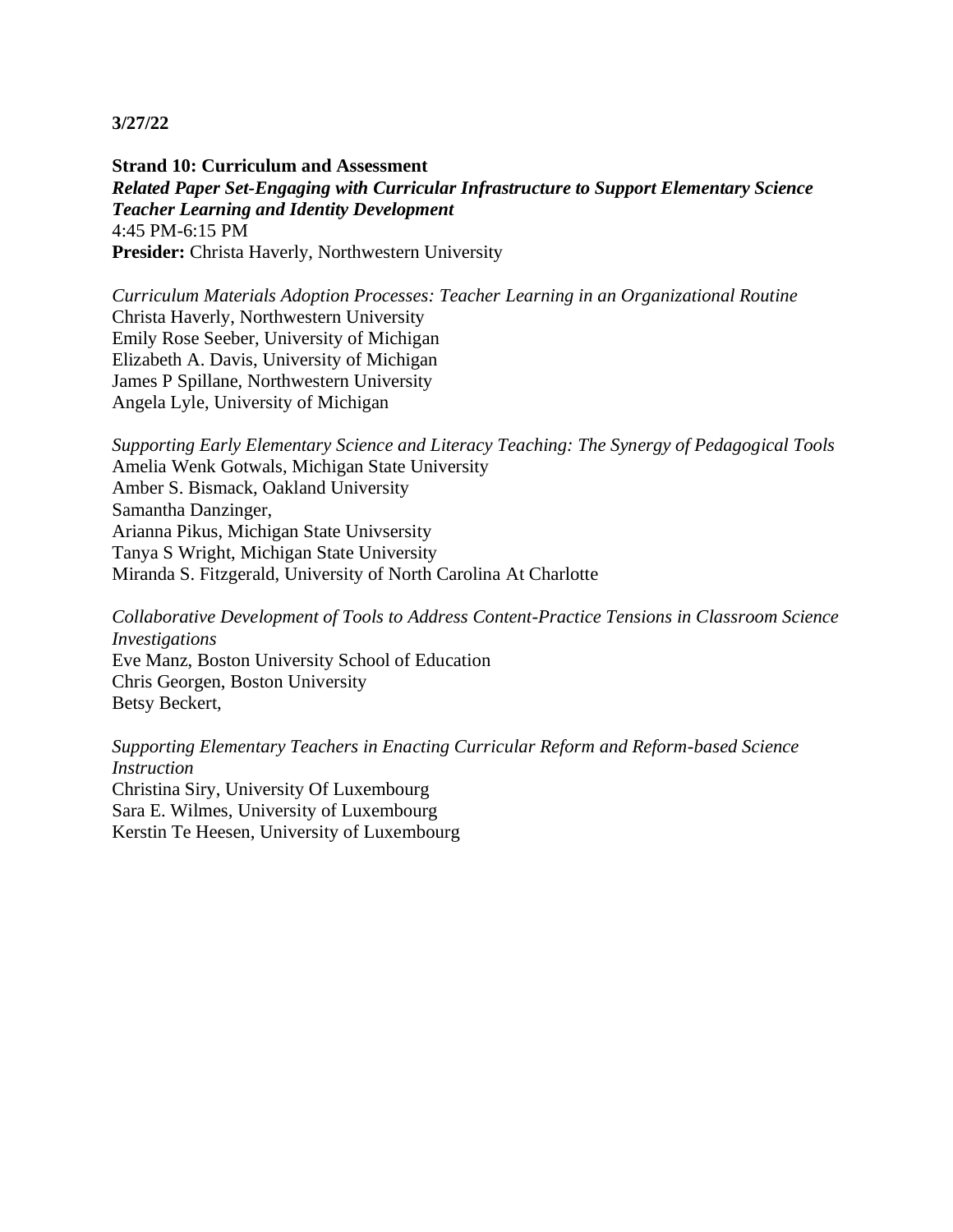**Strand 11: Cultural, Social, and Gender Issues** *SC-organized paper set-Black STEM Professionals and STEM Teaching, Learning, and Engagement* 4:45 PM-6:15 PM **Presider:** Mary M. Atwater, University Of Georgia

*Centering Black Scientists' Lived Experiences : A Context for Culturally and Linguistically Embedded Science* Gillian U Bayne, Lehman College of the City University of New Yorkl

*Mentorship to Combat Loneliness, Bridge Opportunity Gaps, and Fight Underrepresentation in STEM Disciplines* Veeshan Narinesingh, Department of Physics The Graduate Center of The City University of New York Farrah Simpson, Department of Physics Brown University Tracy Edwards, Department of Physics Michigan State University Milena Chakraverti-Wuerthwein, The Harlem Gallery of Science

*Exploring Racism in the Undergraduate and Graduate School Choices of Scientists and Engineers: Counterspaces for Black men in S&E* Shari Watkins, American University Brian McGowan, American University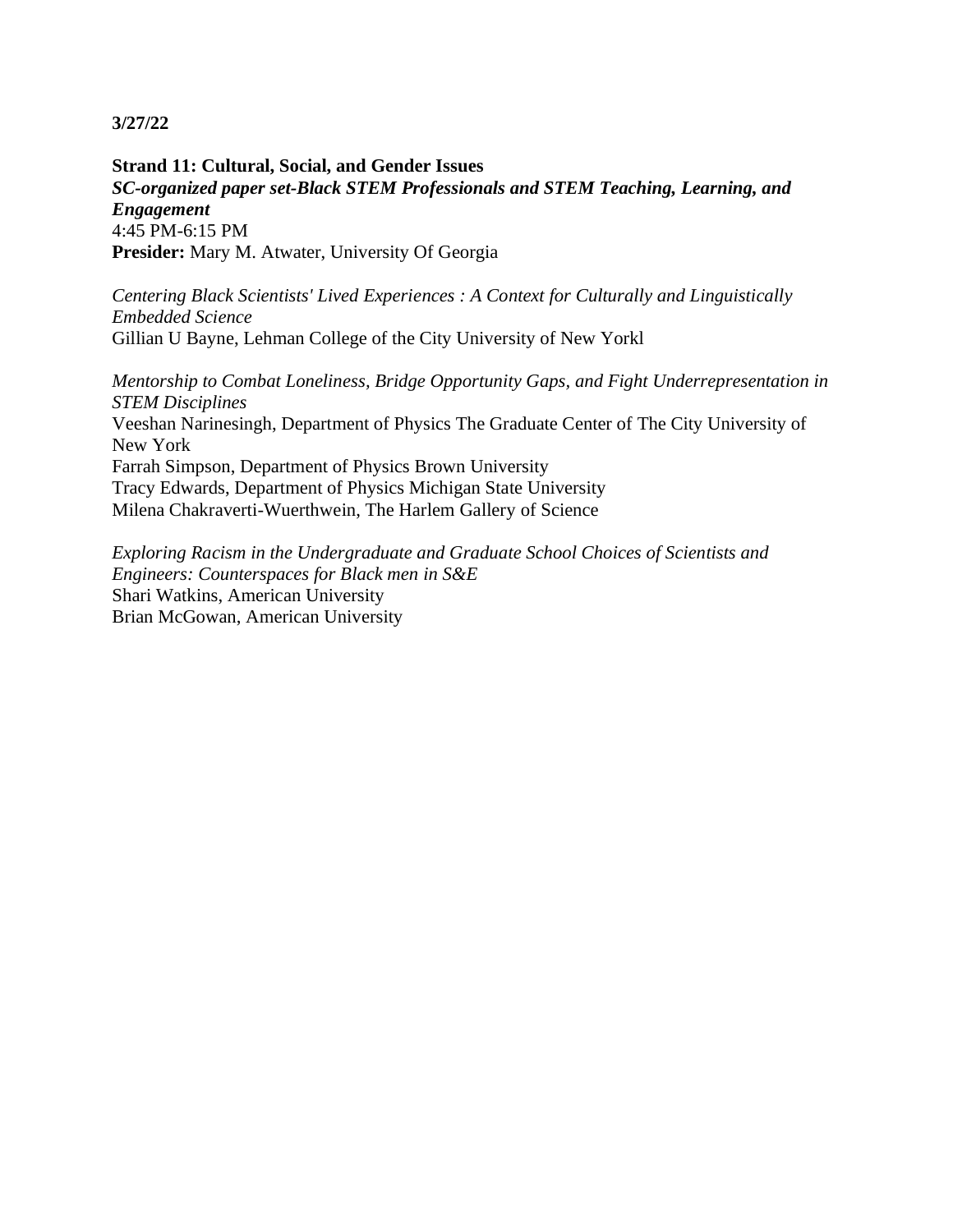**Strand 12: Technology for Teaching, Learning, and Research** *Symposium-Applying epistemic heuristics to characterize student reasoning about mechanisms with computational tools* 4:45 PM-6:15 PM **Discussant:** Christina Krist, University of Illinios, Urbana Champagne **Presider:** Elon Langbeheim, Ben-Gurion University of the Negev, Israel

*Reasoning about interactions when constructing mechanistic explanations* Michal Haskel-Ittah, Weizmann Institute of Science, Israel Rami Marelly, Weizmann Institute of Science, Israel Smadar Szekely, Weizmann Institute of Science, Israel

*Reasoning about clogging in crowd evacuation through bottlenecks* Elon Langbeheim, Ben-Gurion University of the Negev, Israel Shani Ben-Hamo, Ben-Gurion University of the Negev, Israel Stav Shapira, Ben-Gurion University of the Negev, Israel

*Student Use of Epistemic Heuristics at the Intersection of Science and Social Justice* Allison Bradford, University of California, Berkeley Libby Gerard, University of California, Berkeley Marcia Linn, University of California, Berkeley

*Reasoning about heat transfer while examining the relationships between physical experiment and computer model (Virtual)* Tamar Fuhrmann, Stanford University Carmel Bar, Weizmann Institute of Science, Israel Paulo Blikstein, Teachers College, Columbia University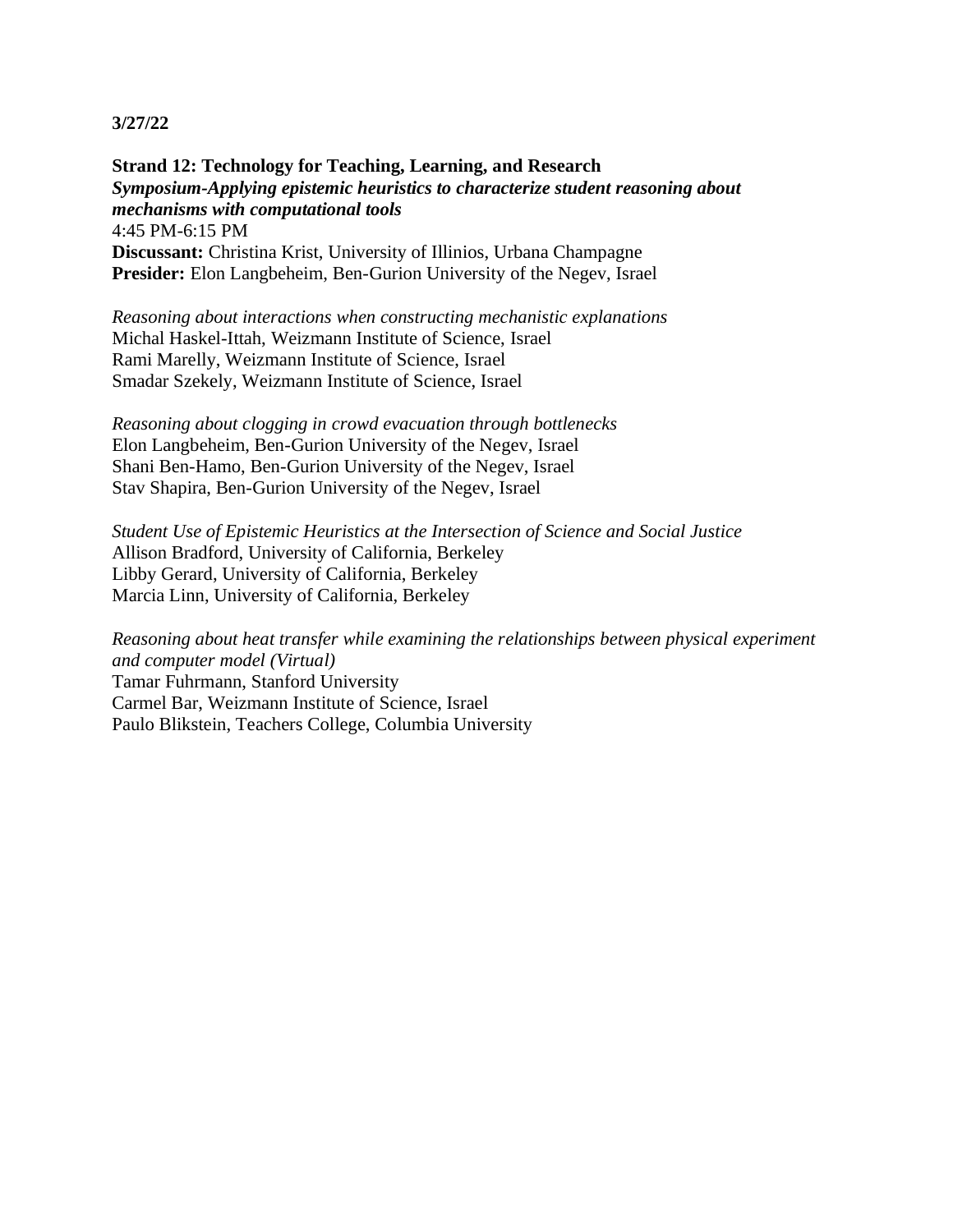### **Strand 14: Environmental Education and Sustainability** *SC-organized paper set-Innovative approaches in environmental science education* 4:45 PM-6:15 PM **Presider:** K. C. Busch, North Carolina State University

*[Program Name]: Powering the Science Learning Process with Co-Created Citizen Science* Ruth Kermish-Allen, Maine Mathematics and Science Alliance Alexandria Brasili, Maine Mathematics and Science Alliance

# *Assessing Elementary Students Ability to Make Informal Observations About Living Organisms Outdoors*

Jean-Philippe Ayotte-Beaudet, Université De Sherbrooke Abdelkrim Hasni, Université de Sherbrooke Valérie Vinuesa, Université de Sherbrooke Élise Rodrigue-Poulin, Université de Sherbrooke Gabriela Quintela Do Carmo, Columbia University in the City of New York Étienne Gendron, Université de Sherbrooke

*Bringing the Outside In and Inside Out: Connecting Socioemotional Learning with Science* Ava Marie Gibler, California Polytechnic State University, San Luis Obispo Alexis Van Howe, California Polytechnic State University, San Luis Obispo Jasmine McBeath Nation, California Polytechnic State University, San Luis Obispo Kurt Holland, California Polytechnic State University, San Luis Obispo

*Marine Science, Climate Change, and the NGSS: Lessons Learned from an Initial Round of PD* Lauren Madden, The College of New Jersey Louise Ammentorp, The College of New Jersey Nathan Magee, The College Of New Jersey, Physics Department Graceanne Taylor, Save Barnegat Bay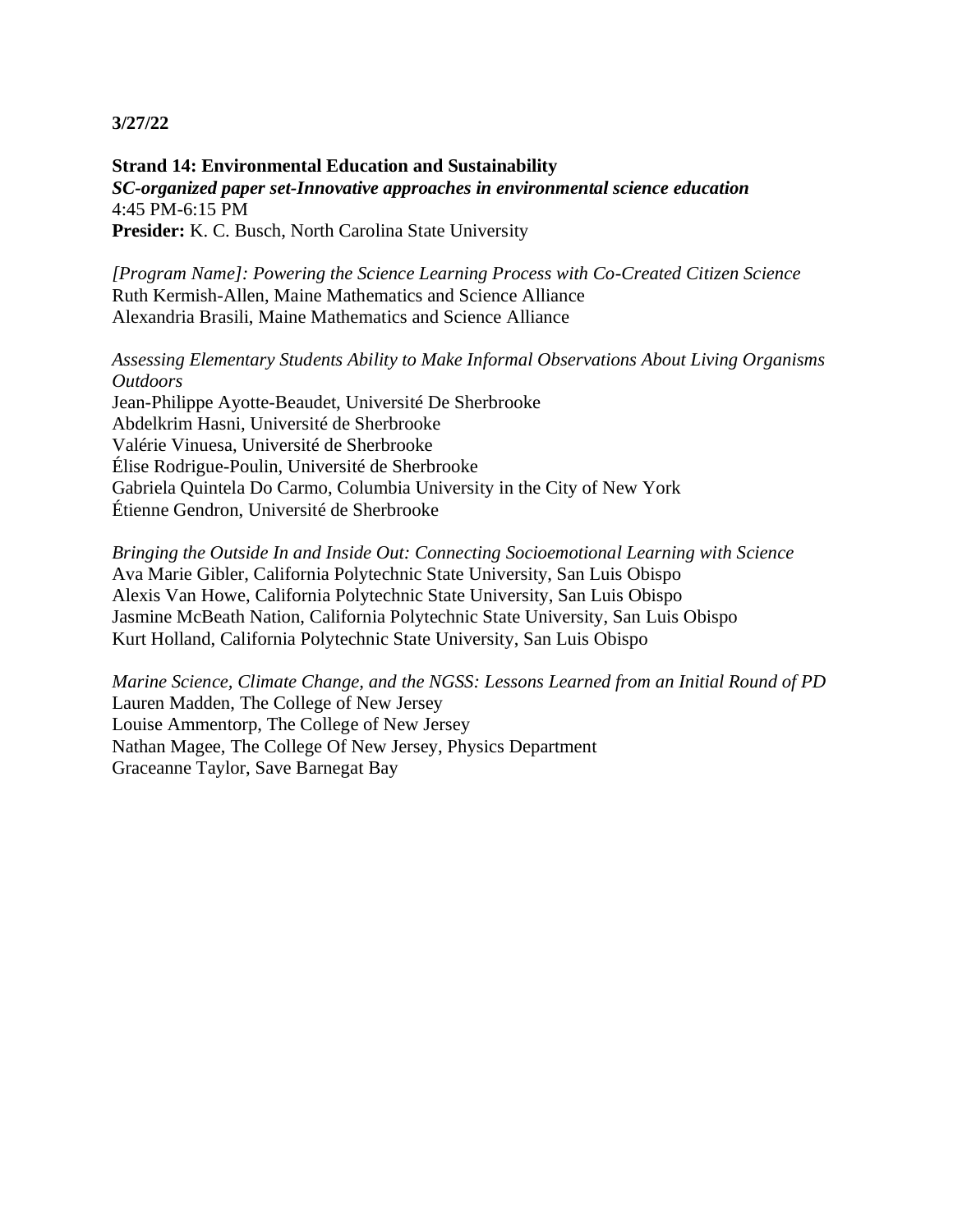**Research Committee** *Admin Symposium-Latinx Science Learners and Scientific Literacy: Successes and Challenges* 4:45 PM-6:15 PM

*Latinx Science Learners and Scientific Literacy: Successes and Challenges* Regina Suriel, Valdosta State University Alejandro J. Gallard, Georgia Southern University Angela Chapman, University Of Texas Rio Grande Valley Lizette de Robles, Diego F. Rojas-Perilla, Teachers College, Columbia University Enrique H Suarez, Tatiane Russo-Tait, University of Texas At Austin Diana Camacho, Oregon State University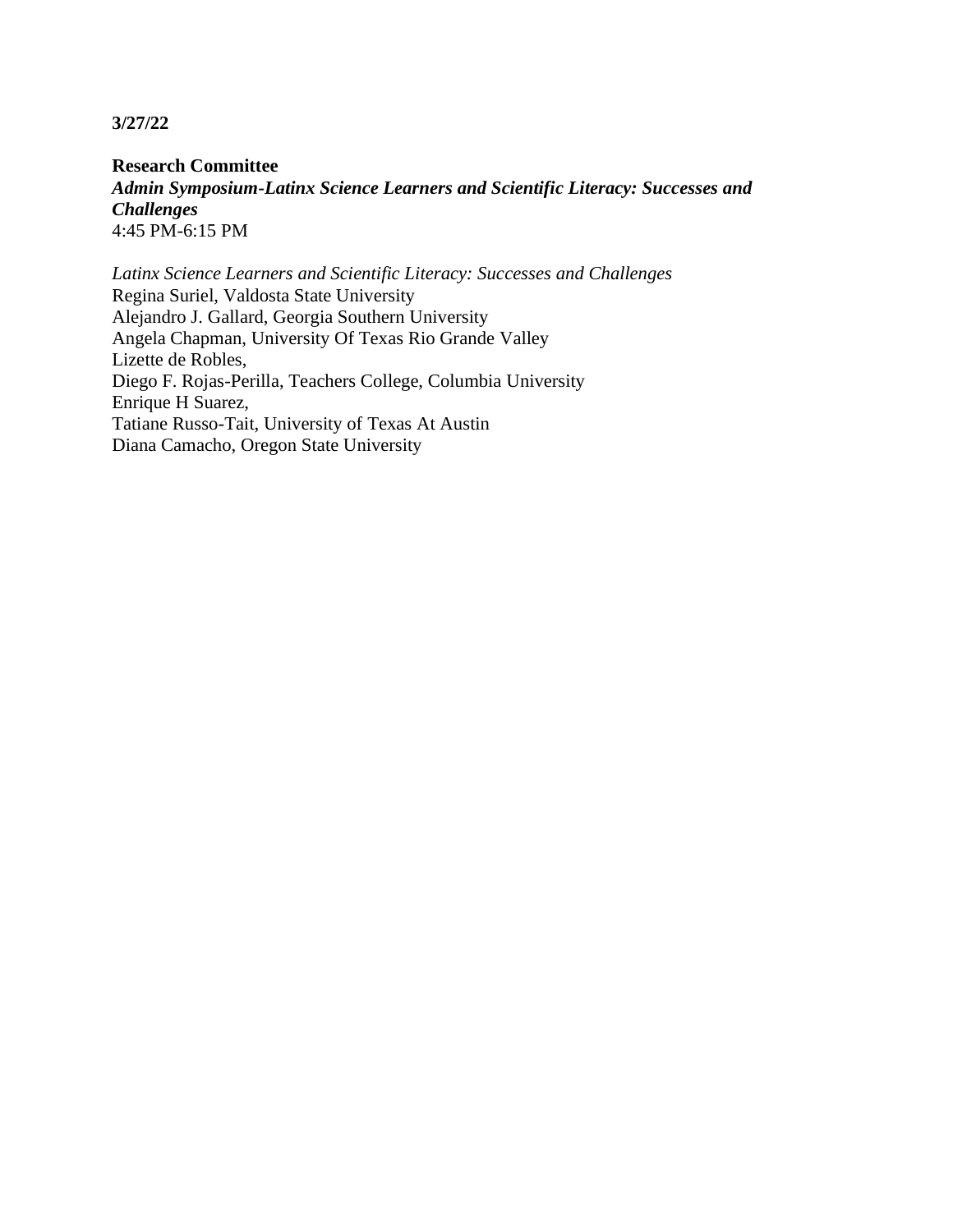**Equity And Ethics Committee** *Admin Symposium-Jhumki Basu Poster Symposium* 4:45 PM-6:15 PM

#### *Organizers*

María González-Howard, University of Texas at Austin Justina Ogodo, Baylor University Sara Sallom, University of Balamand, Lebanon Enrique Suarez, University of Massachuttes, Amherst Jenny Norman, University of Minnesota

*Critical Approaches Leveraging Technology In Science Education*  Phillip A. Boda, University of Illinois at Chicago

*Towards Liberating Methods: Ethnodance as an Embodied Narrative of Black Students' Science Identity*  Mindy J. Chappell, University of Illinois at Chicago

*Meaningful Assessment of Engineering Experts' and Teachers' Conceptions of Nature of Engineering* Erdogan Kaya, George Mason University Ezgi Yesilyurt, Weber State University Hasan Deniz, University of Nevada Las Vegas

*Learning How to Mean Through Multimodality Embedded in Modeling – "Scientifically" Speaking (Virtual)* Ayca K. Fackler, University of Georgia

*Exploring Students Mechanistic Reasoning Within the Context of Resource Oriented Instructional Materials* Clausell Mathis, University of Washington Lisa Goodhew, Seattle Pacific University Paula Heron, University of Washington

*Experiences of prospective and novice science teacher educators during the design of k-12 science methods courses* José Pavez, University of Georgia

*Experiences of School Science Coordinators During the COVID-19 Pandemic: An International Perspective* Harleen Singh, Medaille College Hong H. Tran, University of Georgia Hatice Ozen-Tasdemir, University of Georgia Yuxi Huang, University of Georgia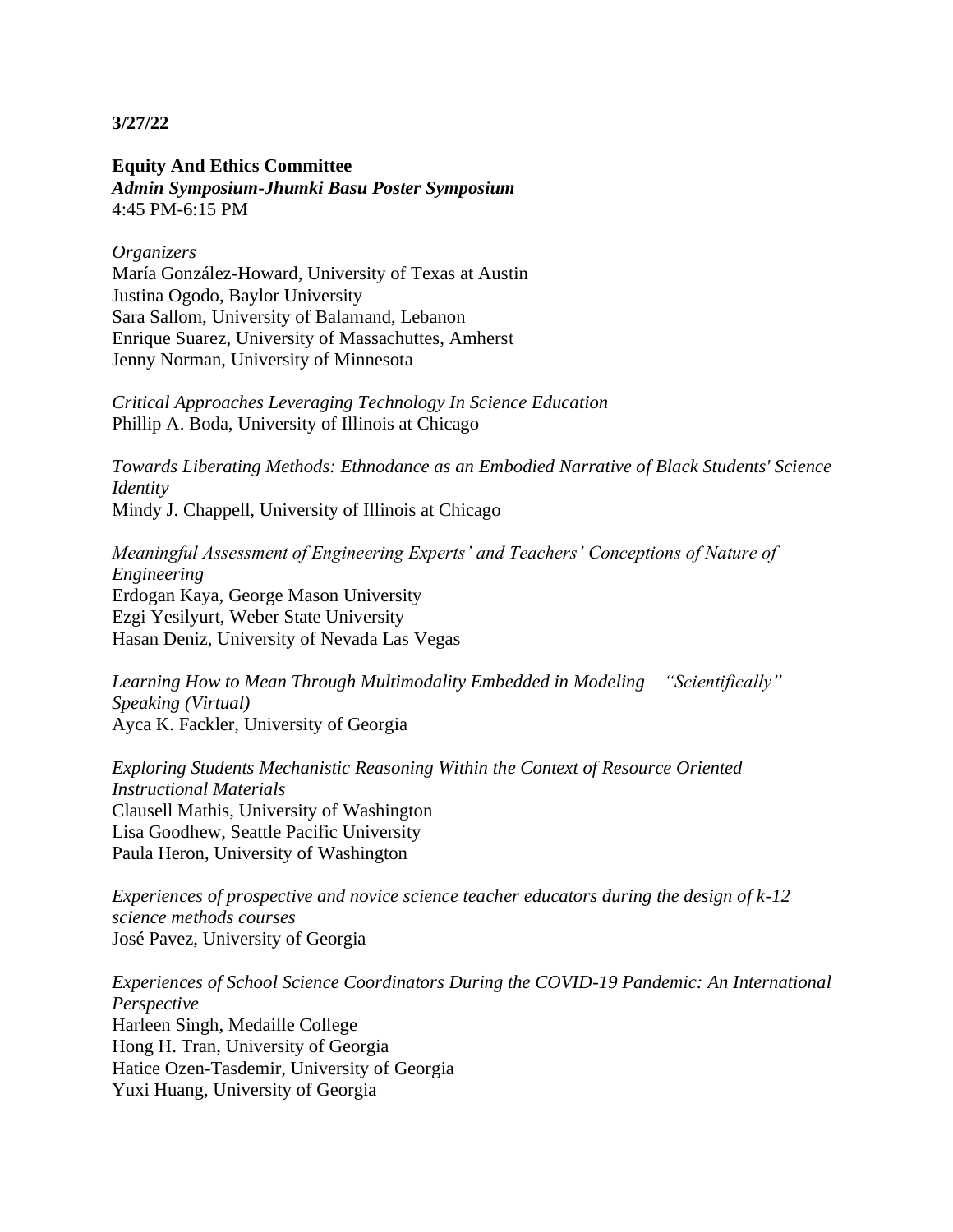Julie A. Luft, University of Georgia Brooke A. Whitworth, Clemson University

*Machine Learning Scoring Bias on Students that are Underrepresented in STEM* Xiaoming Zhai, University of Georgia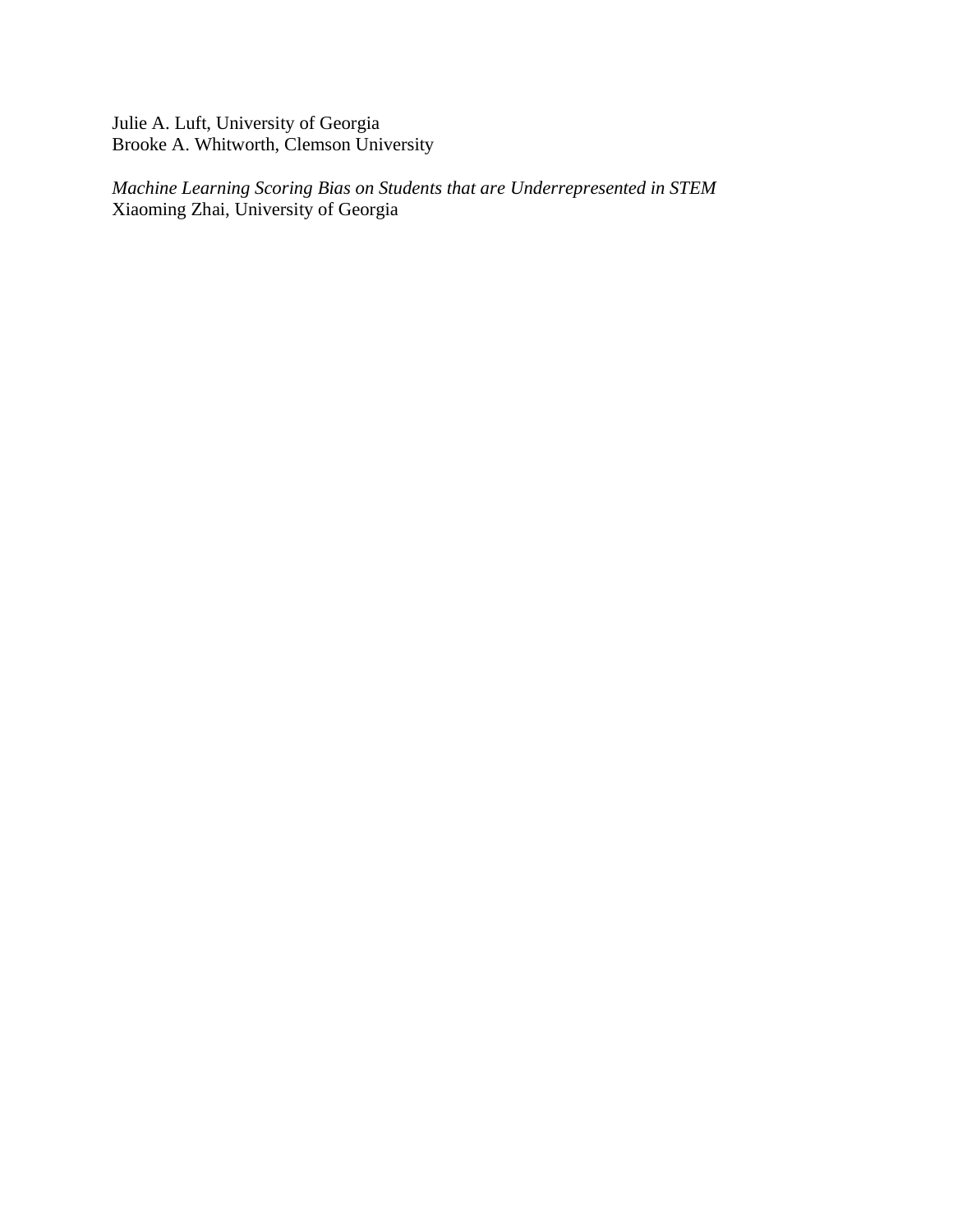**Multi-Strand** *Virtual Session B* 4:45 PM-6:15 PM

*High School Students' Emergent Positions from Science Internships (Virtual)* Pei-Ling Hsu, University Of Texas At El Paso Dina Thomason, University Of Texas At El Paso

*Citizen Science in School: the Case of the Invasion of Wild Boars (Virtual)* Keren Sarah Levy, Technion - Israel Institute Of Technology Keren Mintz, Technion - Israel Institute Of Technology Tali Tal, Technion - Israel Institute Of Technology

*Writing Science in English at College: Non-Anglophone Students' Participation in Epistemic Practices (Virtual)* Luciana Martiliano Milena, Universidade Federal Do ABC Danusa Munford, Universidade Federal de Minas Gerais Priscila C. Fernandes, Universidade Federal de Sao Joao del Rei

*Motivations of Scientists and Teachers to Collaborate in School-Based Citizen Science Projects (Virtual)* Osnat Atias, University of Haifa Ayelet Baram-Tsabari, Technion - Israel Institute of Technology Ayelet Shavit, Technion - Israel Institute of Technology Yael Kali, University of Haifa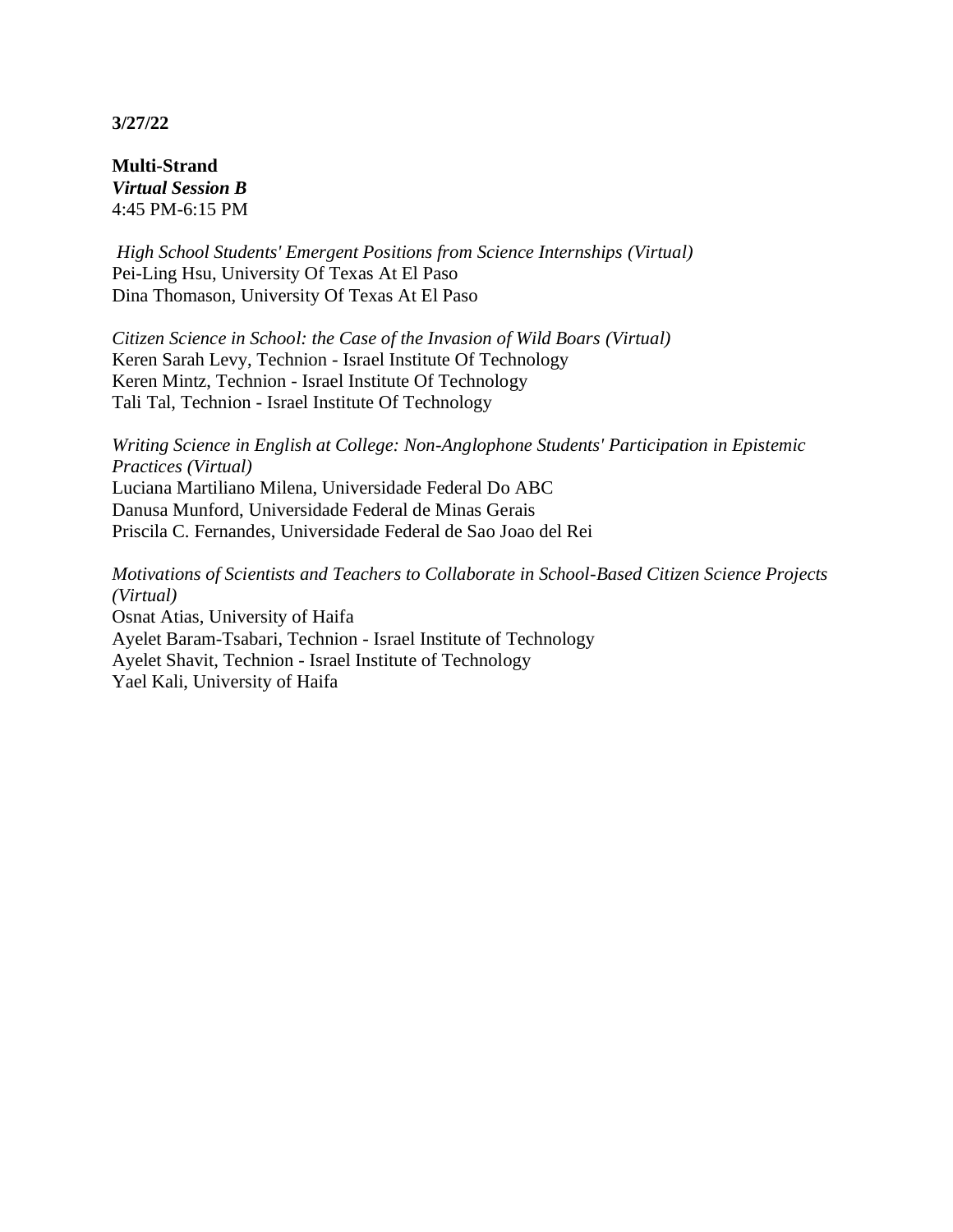### **3/28/22**

**Strand 1: Science Learning: Development of student understanding** *SC-organized paper set-Pedagogical Approaches to Enhance Science Understading* 8:00 AM-9:30 AM **Presider:** Tammy M. Long, Michigan State University

# *APPLYING ART-BASED METHODS TO TALK WITH CHILDREN ABOUT NATURE, TECHNOLOGY AND HEALTH* Ene Ernst Hoppe, University of Copenhagen Katia Bill Nielsen, Universtity of Copenhagen Henriette T. Holmegaard, University Of Copenhagen

*Please Mind the Gap: Black Boxes as a Pedagogical Construct in the Biology Classroom* Gur Arie Livni Alcasid, Department of Science Teaching, Weizmann Institute of Science Michal Haskel Ittah, The Weizmann Institute Of Science

*Student Depictions of the Engineering Design Process* Alexandria Muller, University of California- Santa Barbara Marco Barron, University of California- Santa Barbara Devon M Christman, UCSB Ron Skinner, MOXI, The Wolf Museum of Exploration + Innovation Danielle Boyd Harlow, University Of California At Santa Barbara

*The interplay between students' motivational profiles and science learning* Marcus Kubsch, IPN - Leibniz Institute for Science and Mathematics Education David L. Fortus, Weizmann Institute Of Science Knut Neumann, Leibniz Institute for Science Education (IPN) Kiel Jeffrey Nordine, Leibniz Institute for Science and Mathematics Education (IPN) Joseph S. Krajcik, Michigan State University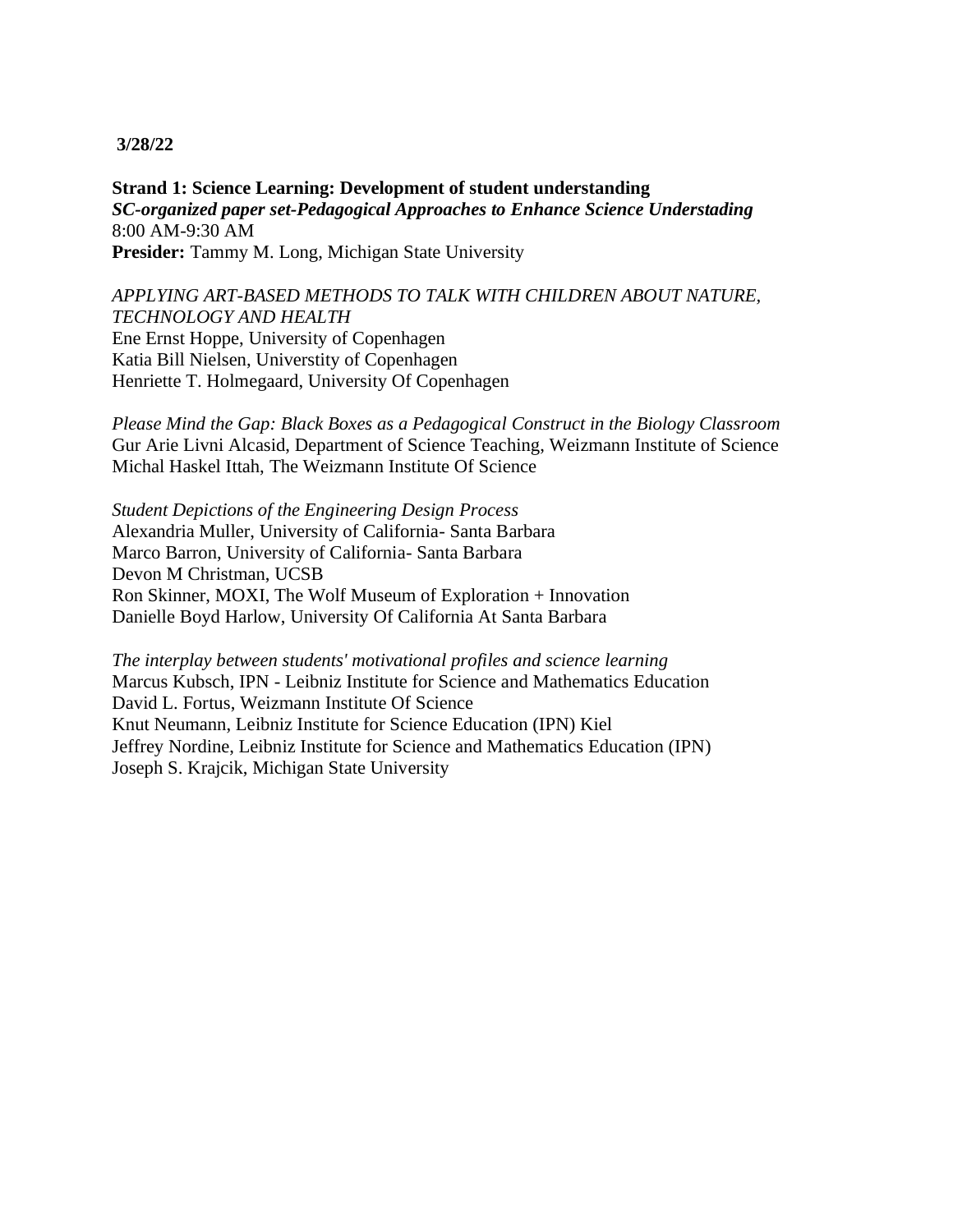#### **3/28/22**

**Strand 2: Science Learning: Contexts, Characteristics and Interactions** *SC-organized paper set-Science Teaching & Learning during the Pandemic* 8:00 AM-9:30 AM **Presider:** Wanja Gitari, University of Toronto

*Investigating the Triple Threat of COVID-Necessitated Online Engineering Courses to Diverse Students' Sense of Belonging* Thomas R. Tretter, University of Louisville Brian S Robinson, University of Louisville Jessica B Buckley, University of Louisville Alex Hammond, University of Louisville

*Reimagining Virtual Participatory Design Research: Supporting Youth's Rightful Presence in a Community Science Project* Rishi Krishnamoorthy, Rutgers University Edna Tan, University Of North Carolina At Greensboro Ravit Golan Duncan, Rutgers University Frieda Reichsman, The Concord Consortium Sarah Haavind, The Concord Consortium Tiahna Selby, Rutgers University Burrell Smithen, Rutgers University Tasha Austin, Rutgers University

*Student emotional engagement through the emergency transition to online learning due to COVID-19*

Emma Wester, Donald Danforth Plant Science Center Lisa L. Walsh, Donald Danforth Plant Science Center Kristine Callis-Duehl, Donald Danforth Plant Science Center

*Student Interest, Concerns and Information-Seeking Behaviors Related to Covid-19 (Virtual)* Jamie Elsner, University of North Carolina at Chapel Hill Troy D Sadler, University of North Carolina at Chapel Hill Laura Zangori, University Of Missouri Patricia J. Friedrichsen, University Of Missouri–Columbia Li Ke, University of North Carolina at Chapel Hill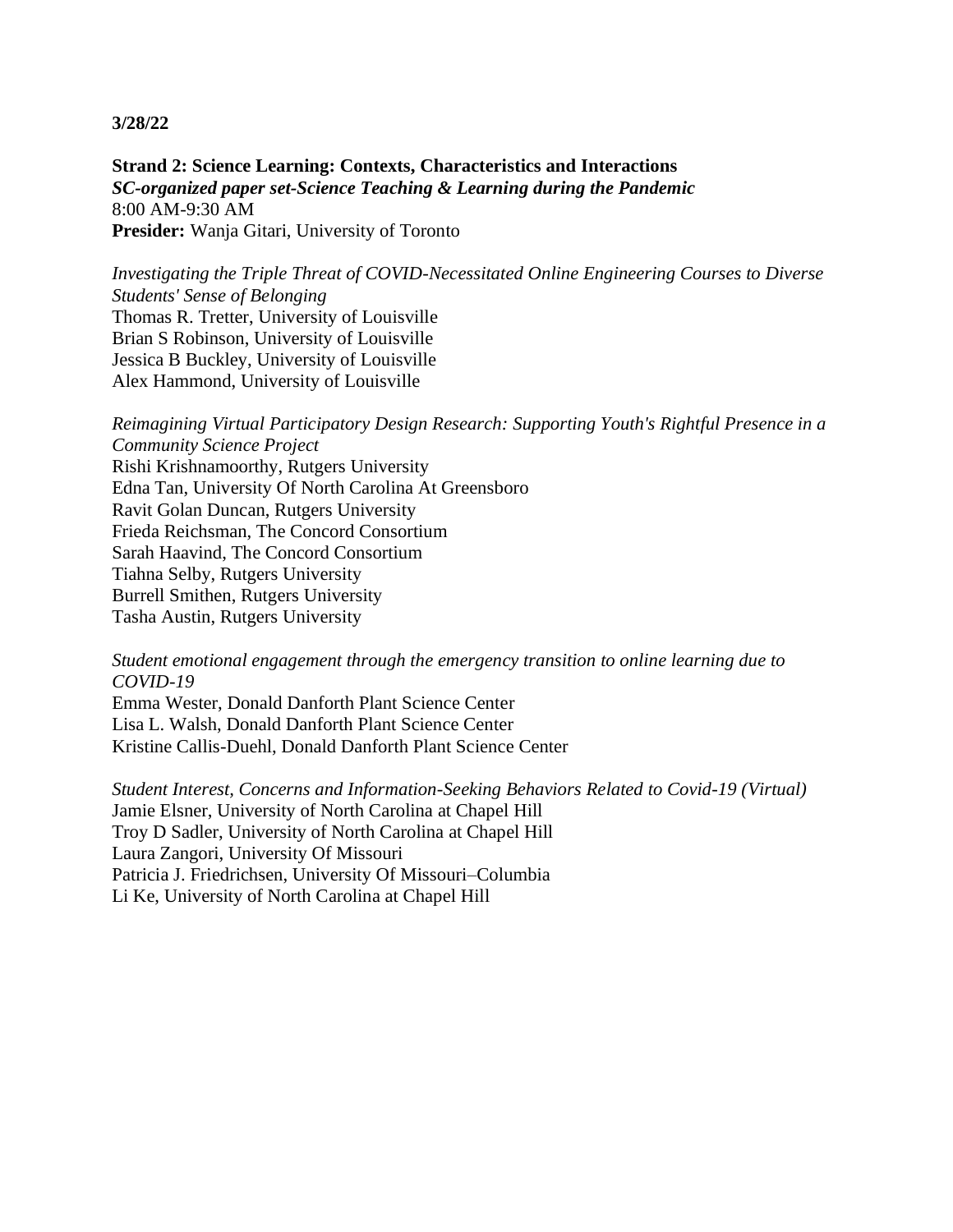### **3/28/22**

**Strand 4: Science Teaching — Middle and High School (Grades 5-12): Characteristics and Strategies**

*SC-organized paper set-Designing and enacting pedagogy for secondary classrooms* 8:00 AM-9:30 AM **Presider:** Avraham Merzel, The Hebrew University of Jerusalem

*Effects of pedagogical interruptions on secondary student interest, engagement, and comprehension of narrative science videos.* Matthew Kloser, University Of Notre Dame Michael Szopiak, University of Notre Dame Catherine Wagner, University of Notre Dame

*Exploration of Teacher Discursive Claims Enacting Social Justice Pedagogy in 7th grade Science* Fredrica Nash, The George Washington University

*The agile educator: investigating science teachers' pedagogical capacity to design subjectspecific up-to-date citizenship lessons* Ineke Henze-Rietveld, Delft University of Technology & Radboud University Erik Barendsen, Radboud University & Open University Dury Bayram Jacobs, Eindhoven University of Technology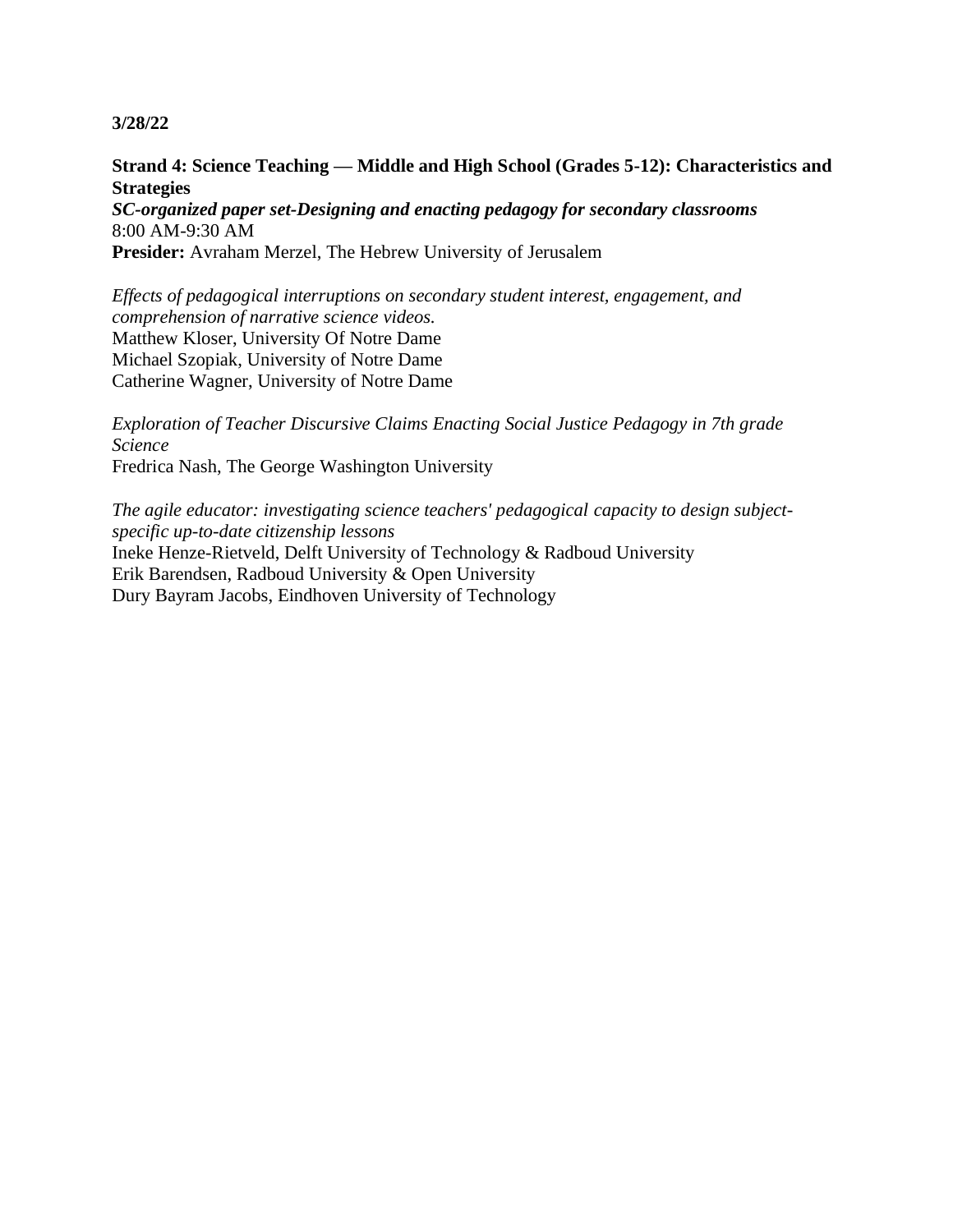**Strand 5: College Science Teaching and Learning (Grades 13-20)** *SC-organized paper set-Collaboration to Promote Learning* 8:00 AM-9:30 AM **Presider:** Abdirizak M. Warfa, University of Minnesota

*Analyzing an Interdisciplinary Education and Science/Engineering Team's Interactions Using Activity Theory* Katherine McCance, North Carolina State University Stephanie Teeter, NC State University

Margaret R. Blanchard, NC State University Richard Venditti, NC State University

*Engineering Design in Introductory Physics: Undergraduate Students' and Graduate Teaching Assistants' Perceptions* Amir Bralin, Purdue University Thomas Chapman, Purdue University Jason Morphew, Purdue University Carina M. Rebello, Purdue University N Sanjay Rebello, Purdue University

*MOLECULAR ORBITAL THEORY IN ENTRY-LEVEL UNIVERSITY CHEMISTRY - A COMPUTER-SUPPORTED COLLABORATIVE INTERVENTION* David J Hauck, TU Dortmund University Insa Melle, TU Dortmund University

*Understanding Scientists,' Engineers,' and Educators' Perceptions of Collaboration and Interdisciplinarity: National Survey Validation and Results* Katherine R McCance, North Carolina State University Margaret R. Blanchard, NC State University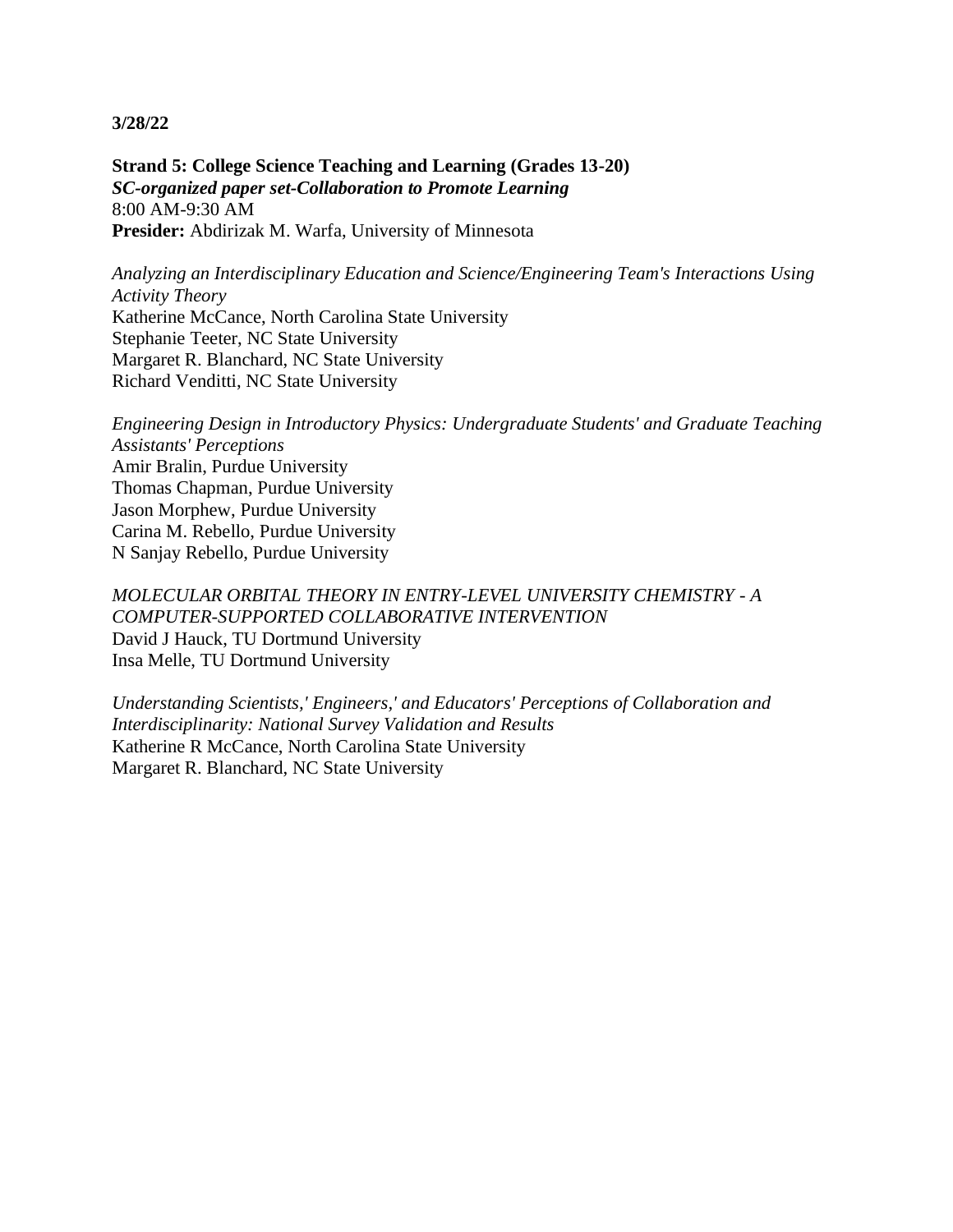**Strand 5: College Science Teaching and Learning (Grades 13-20)** *SC-organized paper set-Problem Solving and Critical Thinking* 8:00 AM-9:30 AM **Presider:** Rebecca S. Eagle-Malone, The University of Akron

*Heartbreak for Underachievement: Perspectives of CTCA on Students' Achievement and Critical Thinking in Computer Studies*

Olasunkanmi Adio Gbeleyi, ACEITSE- Lagos State University Peter A. Okebukola, ACEITSE- Lagos State University Ibukunolu Adebiyi Ademola, ACEITSE-Lagos State University Franklin U. Onowugbeda, ACEITSE- Lagos State University Fred Awaah, University of Professional Studies Accra Esther Oluwafunmilayo Peter, ACEITSE- Lagos State University Deborah Oluwatosin Agbanimu, ACEITSE-Lagos State University Adekunle Ibrahim Oladejo, Ashimi B. Ganiyyu, Lagos State University Hussein T. Abdulazeez, Lagos State University

*Investigating the effect of context-based teaching on students' science engagement and perceptions of utility value (Virtual)* Ya-Chun Chen, Institute of Education, National Yang Ming Chiao Tung University

*Perspectives on generalizability in problem-solving from undergraduate physics students: Influences of a mastery homework approach* Kevin Hall, University of Illinois at Urbana-Champaign Stina Krist, University of Illinois at Urbana-Champaign Eric Kuo, University of Illinois at Urbana-Champaign Joshua Rosenberg, University of Tennessee

*Strategies undergraduate students use to solve a volumetric analysis problem before and after instruction. (Virtual)* Ted M. Clark, The Ohio State University Nicole Dickson-Karn, The Ohio State University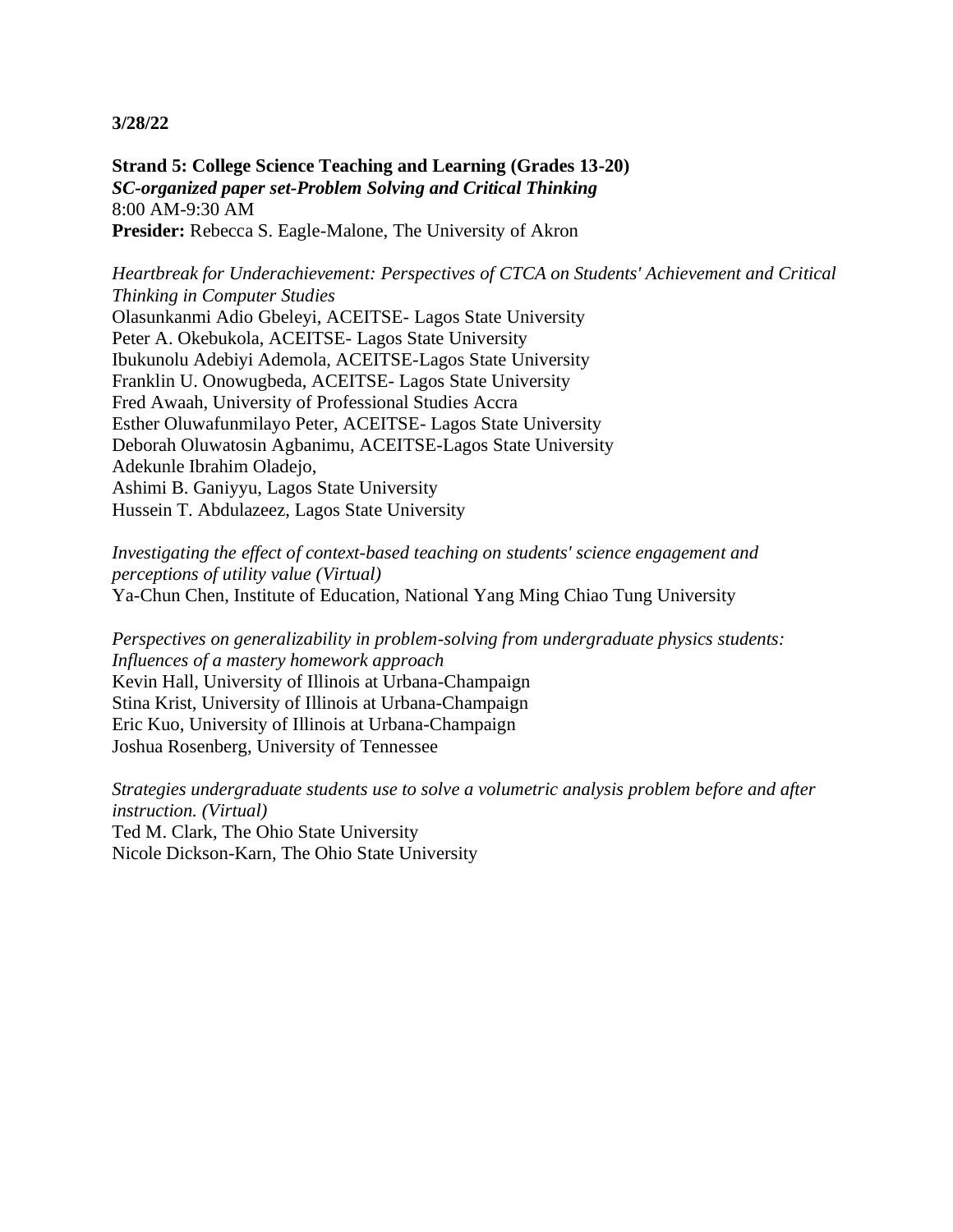**Strand 7: Pre-service Science Teacher Education** *SC-organized paper set-Innovation and enhancement of science practices* 8:00 AM-9:30 AM **Presider:** Hartley Banack, University of Northern British Columbia (UNBC)

*Investigating Preservice Secondary STEM teachers' Reflective Practice in a Microteaching Context* Deepika Menon, University of Nebraska-Lincoln Rosetta Ngugi, Kennesaw State University

*Preservice Science Teachers' Descriptions of Simulation-enhanced Inquiry-based Lesson for Asynchronous Learning Environments* Ilgim Ozergun, Bogazici University Sevil Akaygun, Bogazici University

*Science and Engineering Practices and Cognitive Demand Present in Preservice Teachers' Planning and Instruction* Donna Governor, University of North Georgia April Nelms, University of North Georgia

*Virtual Rehearsal Simulations as Authentic Practice Spaces for Developing Scientific Discourse Skills*

Tammy D. Lee, East Carolina University Carrie Lee, East Carolina University Mark H. Newton, East Carolina University Jennifer Gallagher, East Carolina University Paul Vos , East Carolina University Daniel L. Dickerson, East Carolina University Bonnie B. Glass, East Carolina University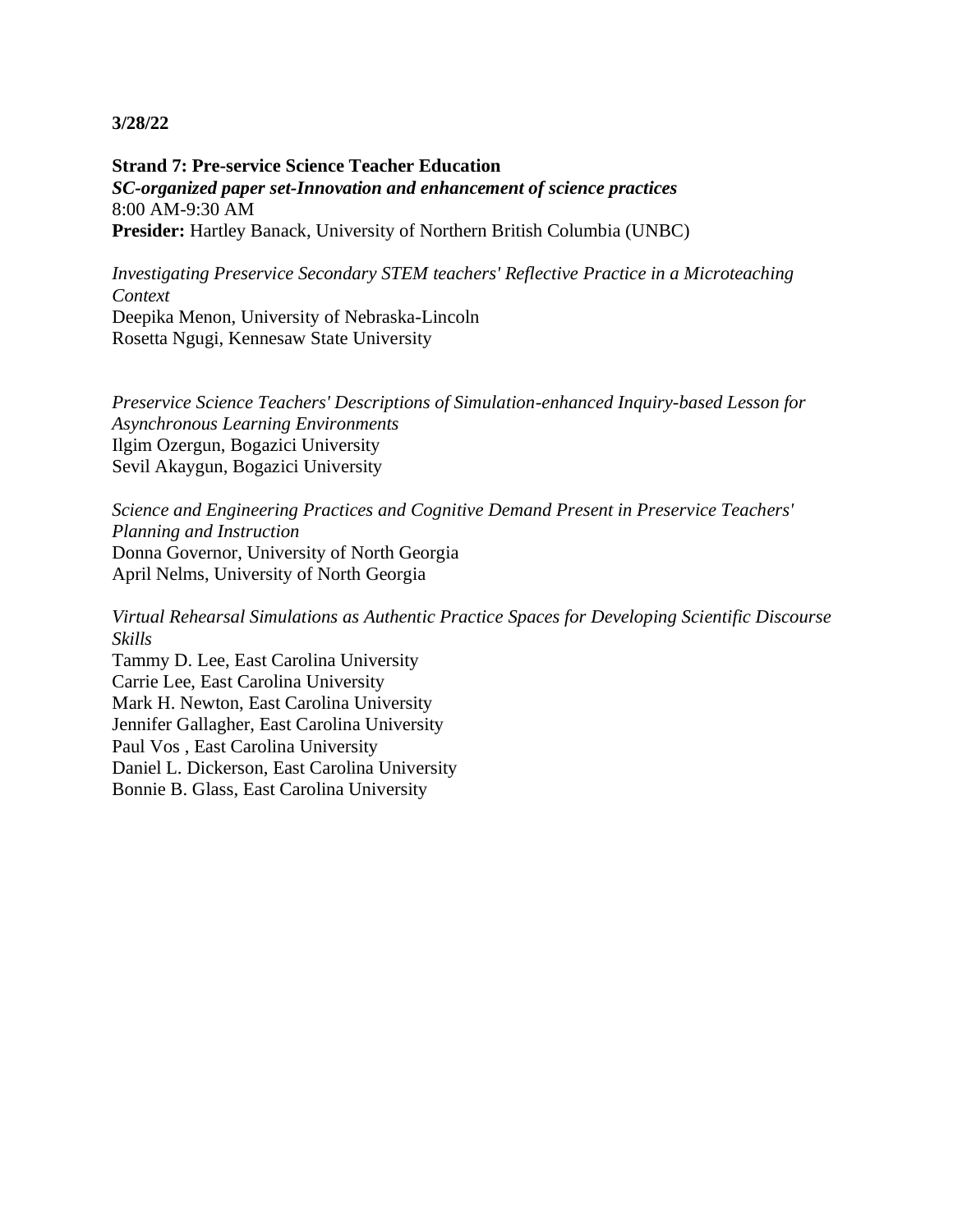**Strand 8: In-service Science Teacher Education** *Symposium-The Role of Emotions in Science Teacher Education and Professional Development* 8:00 AM-9:30 AM **Discussant:** Maria Varelas, University Of Illinois At Chicago Presider: Dana Vedder-Weiss, Ben-Gurion University Of the Negev, Israel,

*The Role of Emotions in Science Teacher Education and Professional Development* Arnau Amat, University Of Vic Alberto Bellocchi, Queensland University of Technology Shannon G. Davidson, Florida State University Vesal Dini, Tufts University Lama Jaber, Florida State University Laura Martin Ferrer, University Of Vic Rotem Trachtenberg-Maslaton, Ben Gurion University of the Negev Karin Tsarfati-Shaulov, Ben Gurion University of the Negev Dana Vedder-Weiss, Ben-Gurion University Of the Negev, Israel Maria Varelas, University Of Illinois At Chicago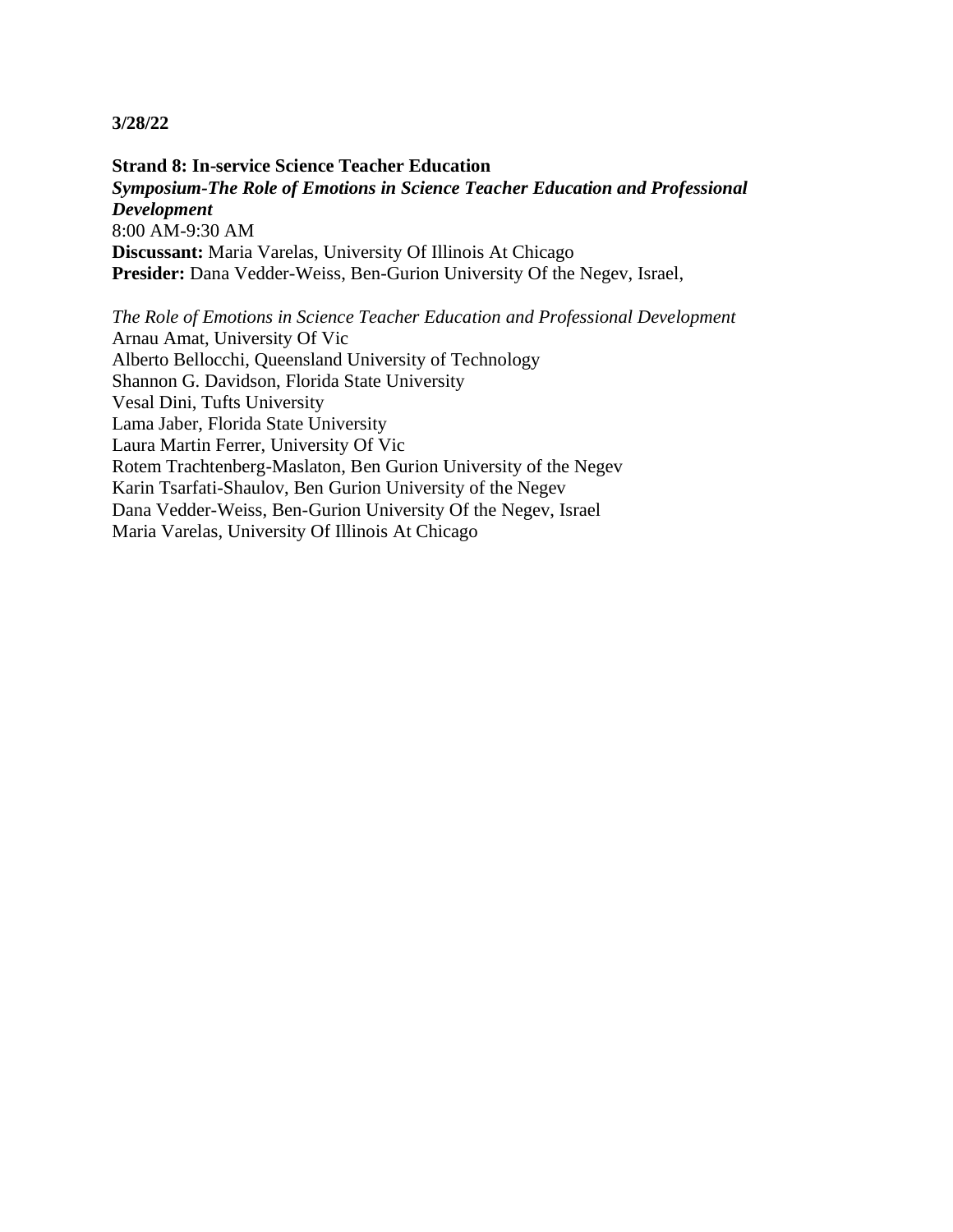**Strand 8: In-service Science Teacher Education** *Symposium-The Handbook of Research in Science Teacher Education: Current and Future Directions for Research* 8:00 AM-9:30 AM **Presider:** Jose M. Pavez, University of Georgia

*The Handbook of Research in Science Teacher Education: Current and Future Directions for Research* Julie A. Luft, University of Georgia Gail Jones, North Carolina State University Sarah J. Carrier, North Carolina State University David F. Jackson, University Of Georgia Lauren Madden, The College of New Jersey Soonhye Park, North Carolina State University Rachel Mamlok-Naaman, The Weizmann Institute of Science

Jose M. Pavez, University of Georgia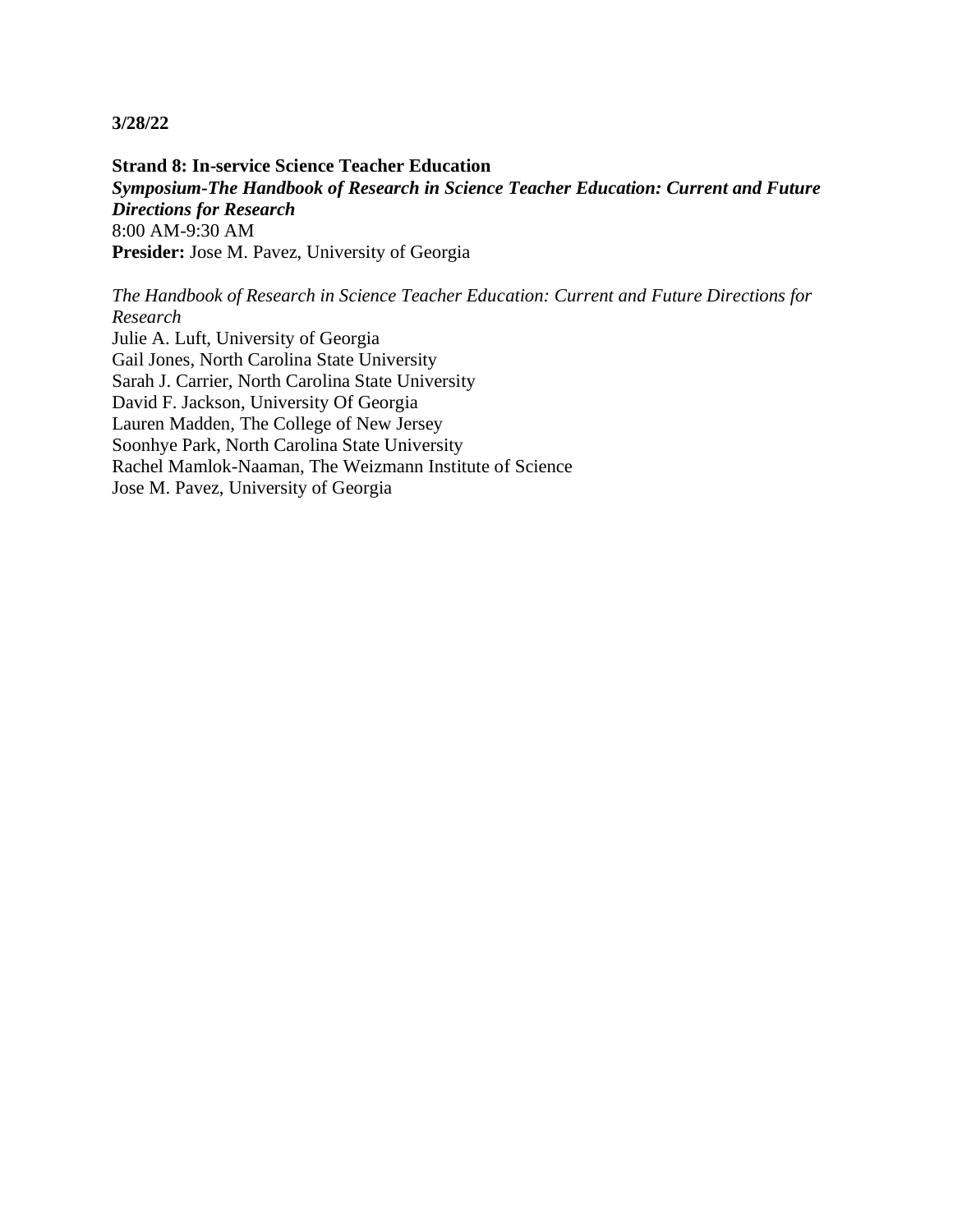**Strand 10: Curriculum and Assessment** *Related Paper Set-Research and Practice Perspectives on Developing and Implementing a Three-Dimensional District Biology Assessment* 8:00 AM-9:30 AM

*A District Perspective on Developing a Three-Dimensional Science Assessment* Sylvia Scoggin, Washoe County School District Rebecca Curtright, Washoe County School District Elizabeth X. De Los Santos, University of Nevada, Reno Candice R. Guy-Gaytán, BSCS Science Learning

*A District Perspective on the Use of Science Assessment Data* Rebecca Curtright, Washoe County School District Sylvia Scoggin, Washoe County School District Elizabeth X. De Los Santos, University of Nevada, Reno Candice R. Guy-Gaytán, BSCS Science Learning

*Investigating Teachers' Professional Learning Experiences on an Assessment Development Team* Elizabeth X. De Los Santos, University of Nevada, Reno

Candice R. Guy-Gaytán, BSCS Science Learning Suzanne Lewis, University of Nevada, Reno

*Investigating Students' Reasoning on a Practices-based Exam* Candice R. Guy-Gaytán, BSCS Science Learning Suzanne Lewis, University of Nevada, Reno Elizabeth X. De Los Santos, University of Nevada, Reno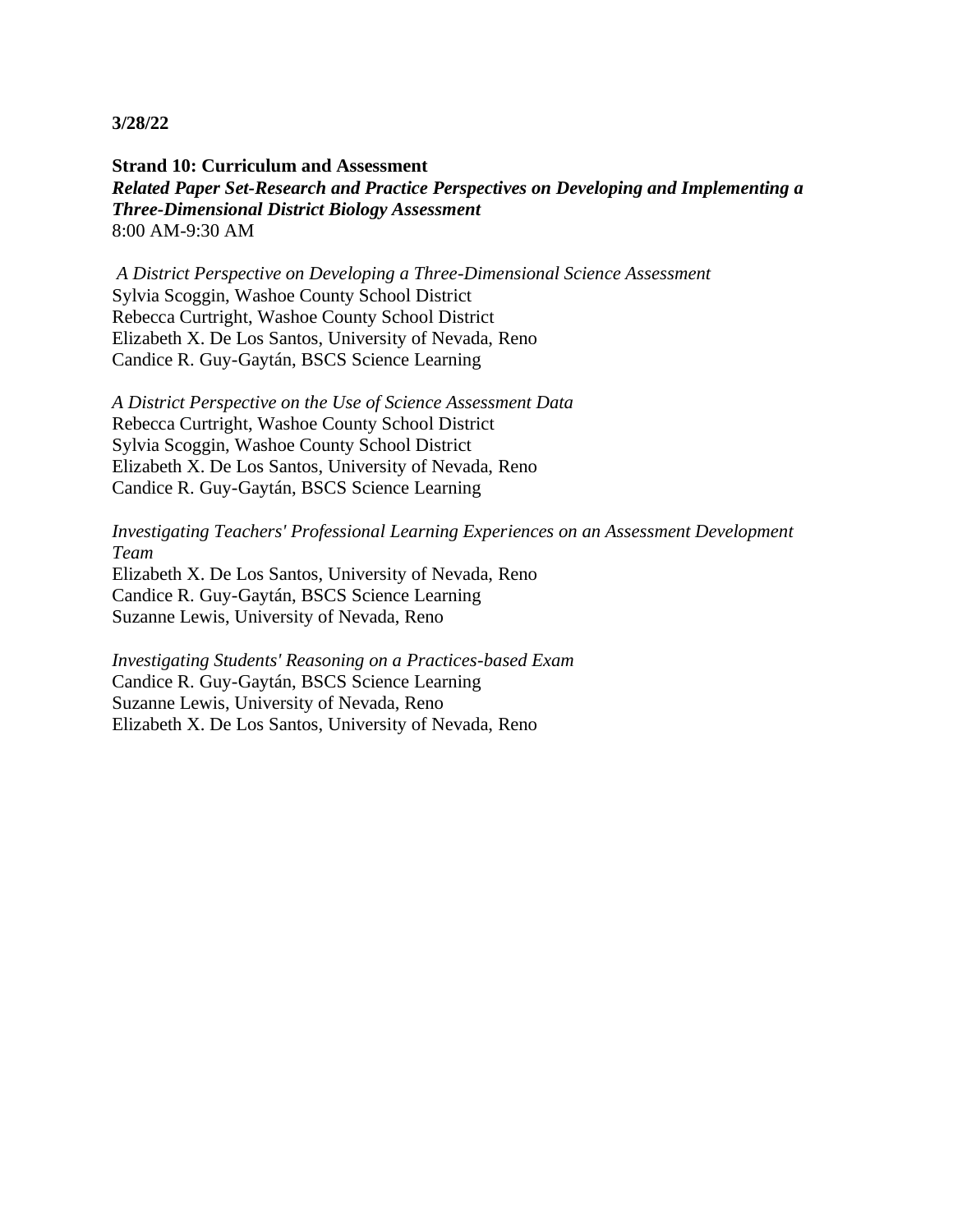**Strand 11: Cultural, Social, and Gender Issues** *Symposium-Indigenizing the Processes of Science and Engineering: Increasing Inclusivity with Implementation of the SEP's* 8:00 AM-9:30 AM **Discussant:** Pauline Chinn, University of Hawaii at Manoa **Presider:** Julie Robinson, University of North Dakota

*Indigenizing the Processes of Science and Engineering: Increasing Inclusivity with Implementation of the SEP's* Julie Robinson, University of North Dakota Pauline W. U. Chinn, University of Hawaii at Manoa Frank Bowman, University of North Dakota Bethany Klemetsrud, University of North Dakota Bhaskar Upadhyay, University of Minnesota Rebekah Hammack, Montana State University Paichi Shein, National Sun Yat-sen University Peresang Sukinarhimi, Nick Lux, Montana State University Paul Gannon, Montana State University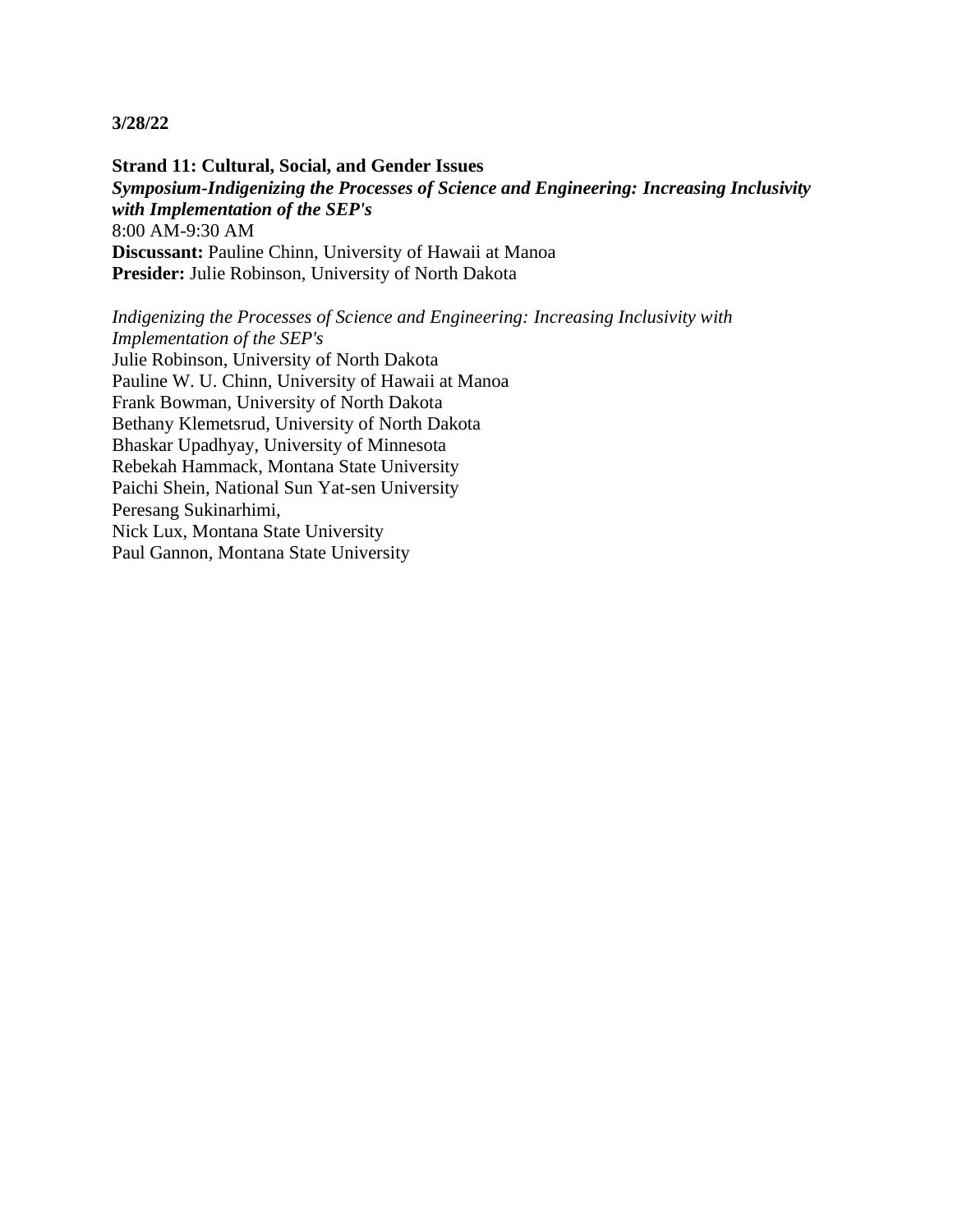**Strand 11: Cultural, Social, and Gender Issues** *SC-organized paper set-Considering Gender in Higher Education* 8:00 AM-9:30 AM **Presider:** Sara L. Salisbury, Middle Tennessee State University

*Durability of Systemic Gendering of STEM in College STEM Students' Definitions of a STEM Person* Heidi Cian, Florida International University Remy Dou, Florida International University

*Influence of Active Goals on Attitudes, Intentions, and Academic Behaviors of STEM Women in an Undergraduate Peer Mentoring Program* Jennifer A. Gatz, Stony Brook University Angela M. Kelly, Stony Brook University Monica Bugallo, Stony Brook University

*Gender Dynamics During Discourses in SCALE-UP Format of Physics Course: An Exploratory Single Case Study* Mark O Akubo, Florida State University and Cornell University Sherry A. Southerland, Florida State University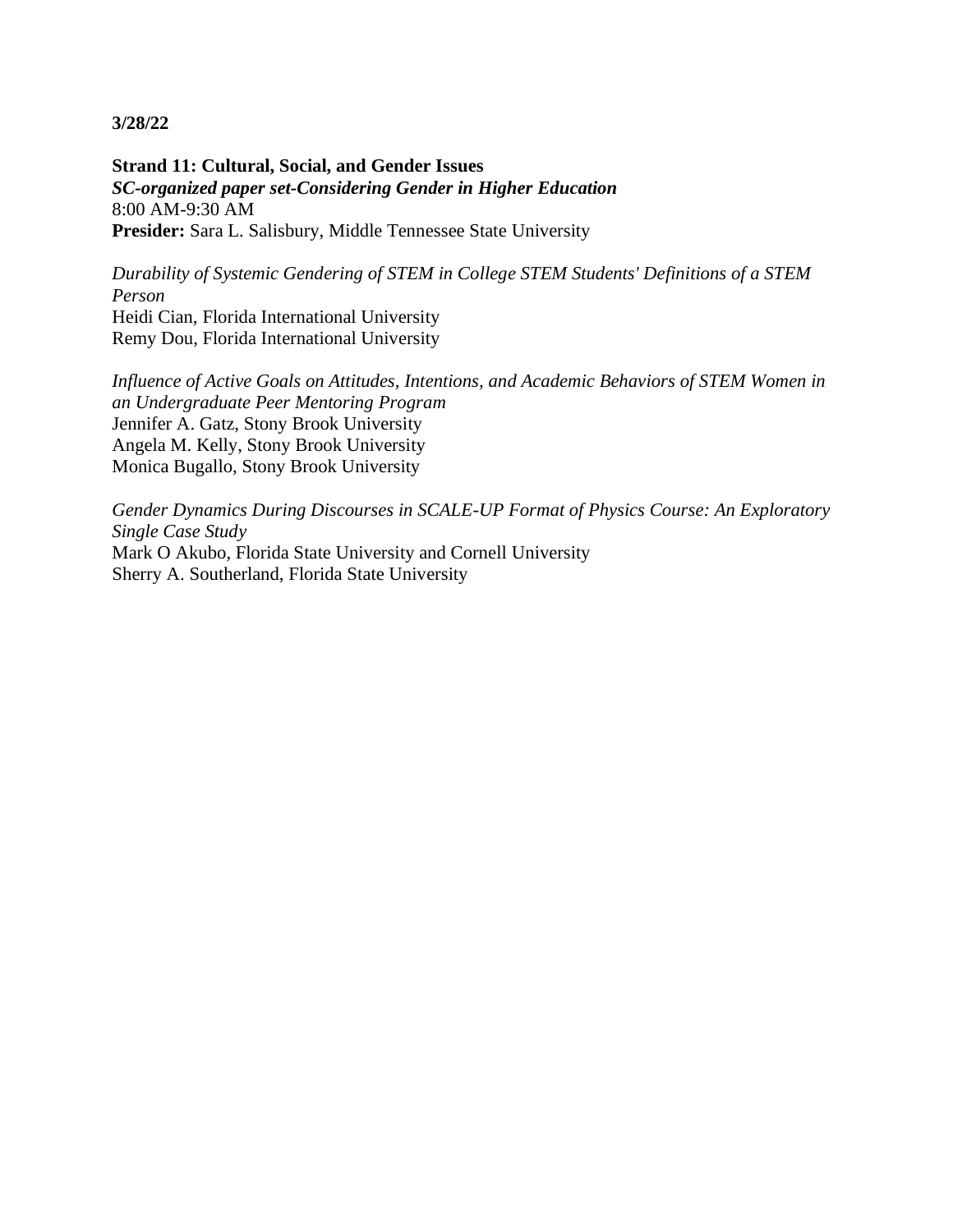**Strand 13: History, Philosophy, Sociology, and Nature of Science** *Admin Symposium-The Unnatural Nature of Science without Norm Lederman: Honoring the Legacy of Dr. Norman Lederman* 8:00 AM-9:30 AM

*The Unnatural Nature of Science without Norm Lederman: Honoring the Legacy of Dr. Norman Lederman* Valarie L. Akerson, Indiana University Judith S Lederman, Illinois Institute of Technology Dana L Zeidler, University of South Florida Renee Schwartz, Georgia State University Valarie L. Akerson, Indiana University Fouad Abd-El-Khalick, University Of North Carolina At Chapel Hill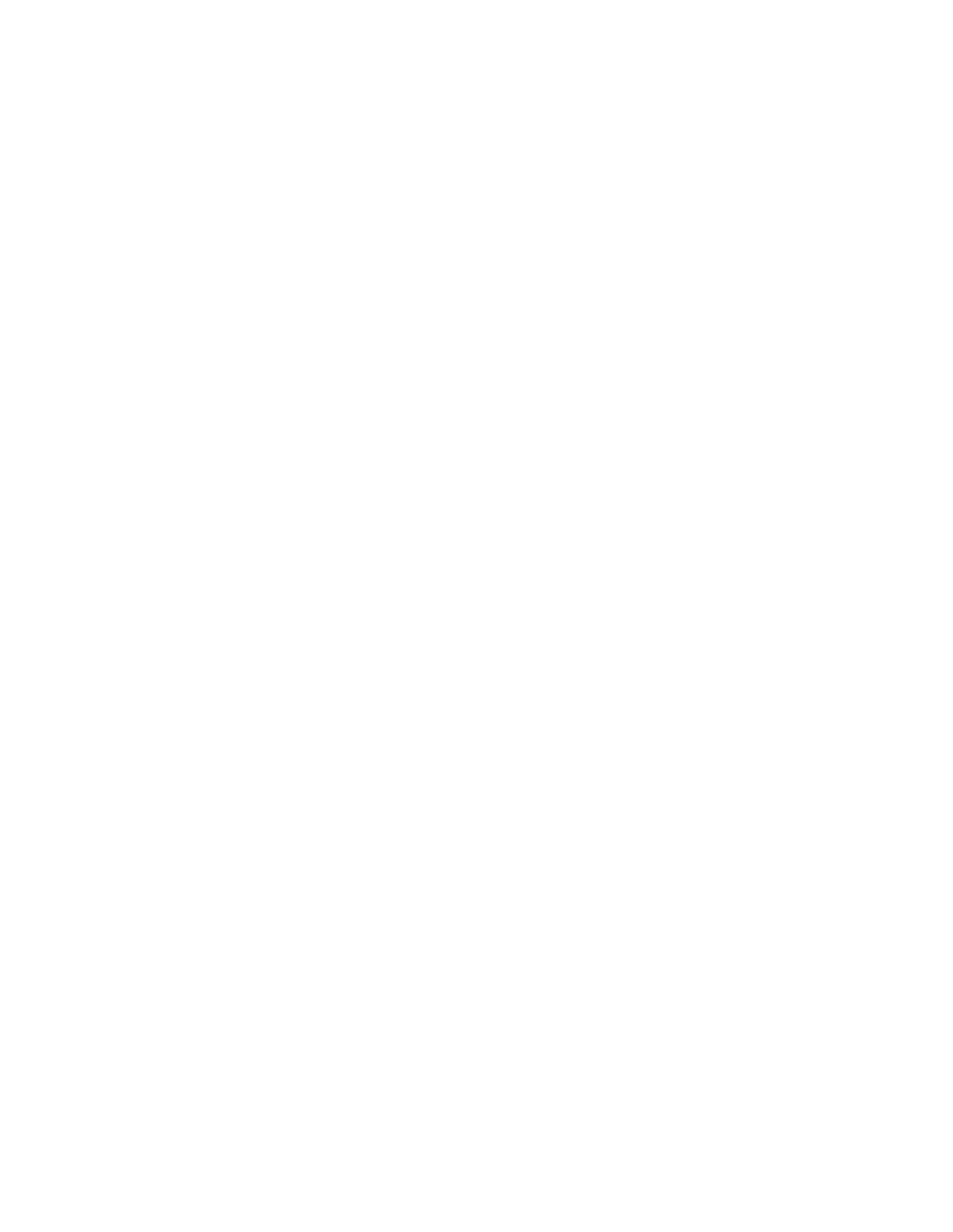**Strand 14: Environmental Education and Sustainability** *SC-organized paper set-Lenses on environmental science educators* 8:00 AM-9:30 AM

**Presider:** Xavier Fazio, Brock University

*Assessing Elementary Preservice Teachers' Knowledge, Awareness, Attitude, and Beliefs Toward Environmental Education* Mamta Singh,

*Investigating the Knowledge Bases Science Teachers Use When Considering a Socioscientific Issue* Lucas Menke, Drake University Jerrid Kruse, Drake University Kinsey Zacharski, Drake University Sarah Voss, Drake University

*Ohio Secondary Science Teachers' Climate Change Instruction* Lisa A. Borgerding, Kent State University Jennifer Heisler, Kent State University Breanna Beaver, Kent State University

*Understanding How an Environmental Educator Identifies & Thinks about Environmental Issues* Hamza Malik, Stephen B. Witzig, University Of Massachusetts Dartmouth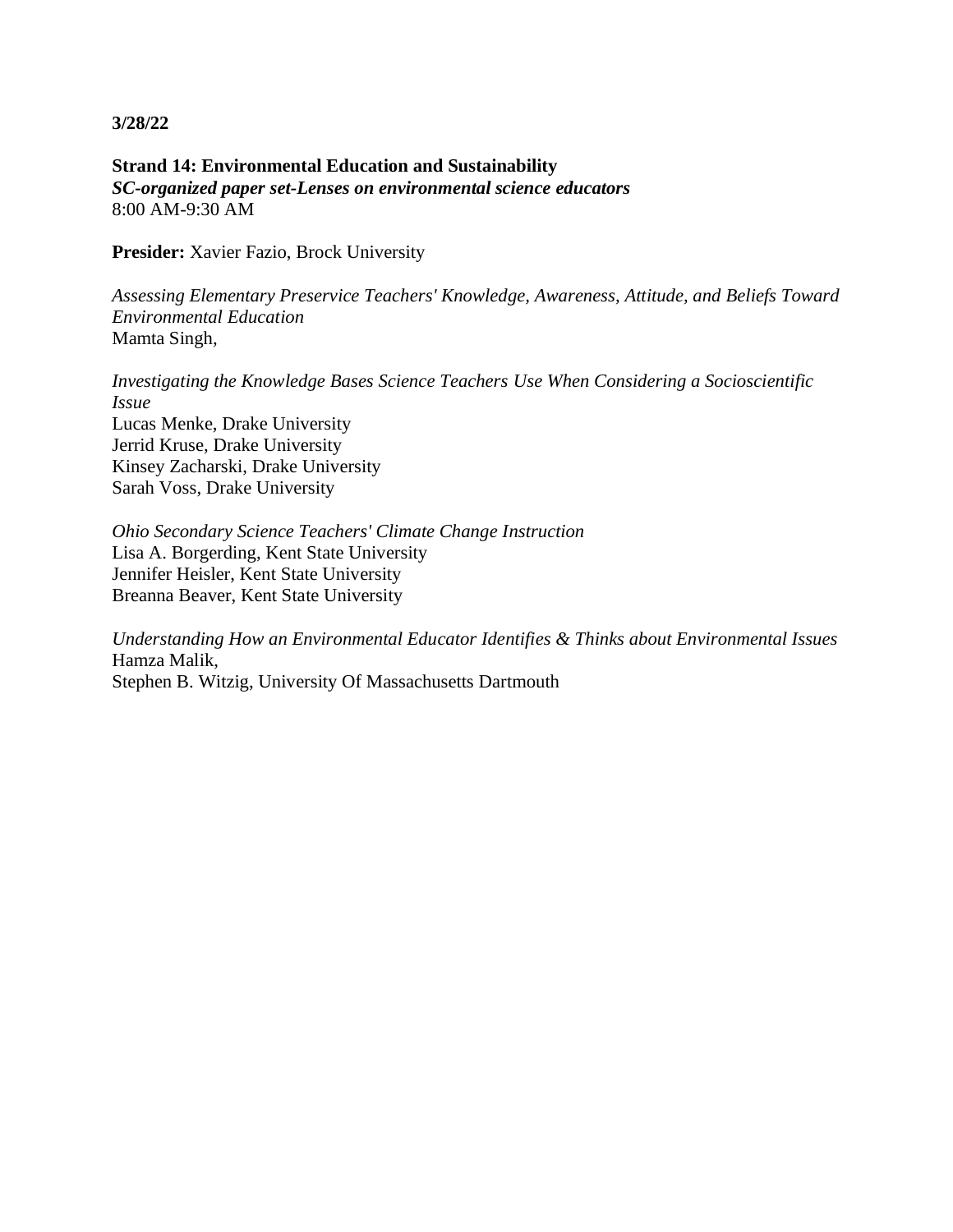**Elections Committee** *Admin Symposium-Leaders Wanted: Envisioning Pathways to NARST Leadership* 8:00 AM-9:30 AM

*Leaders Wanted: Envisioning Pathways to NARST Leadership* Bridget K. Mulvey, Kent State University Melody Russell, Auburn University Mary M. Atwater, University Of Georgia Nazan U. Bautista, Miami University Jeanna R. Wieselmann, Southern Methodist University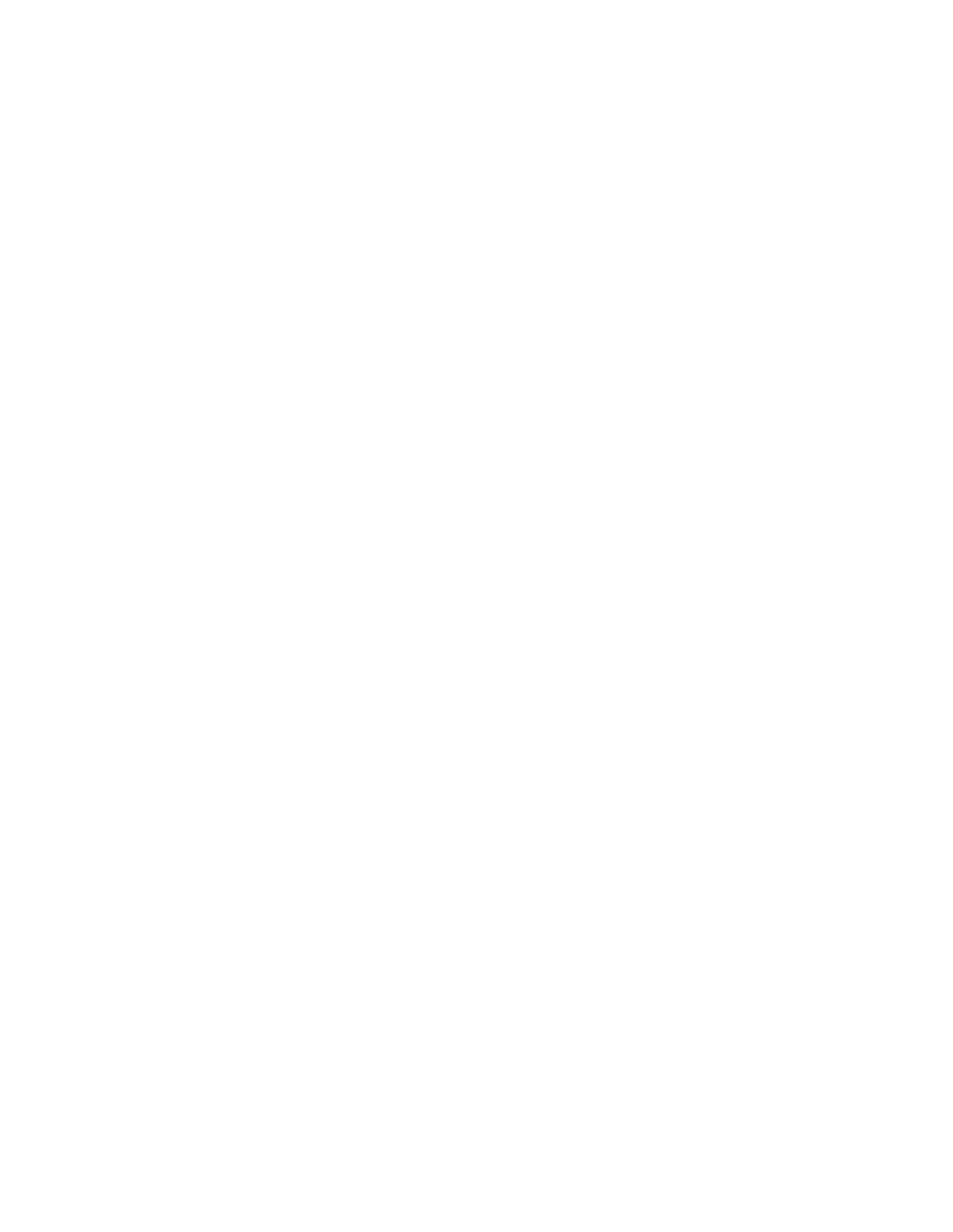**Research Committee** *Admin Symposium-Sandra K. Abell Institute for Doctoral Students 2021 Poster Symposium* 8:00 AM-9:30 AM

*Sandra K. Abell Institute for Doctoral Students 2021 Poster Symposium* Asli Sezen-Barrie, University of Maine Rouhollah Aghasaleh, Humboldt State University Sara Tolbert, Te Whare Wananga O Waitaha University of Canterbury Kathryn Scantlebury, University of Delaware

## **Posters**

*Phronetic Science: Reflections on the First Virtual SKAIDS in a Social-natural Crisis* Rouhollah Aghasaleh, Humboldt State University Sara Tolbert, University of Canterbury, New Zealand Kathryn Scantlebury, University of Delaware, USA

*Addressing the diversity issues in Science & Engineering in Ph.D. Programs* Lisa Hanson, Middle Tennessee State University

*Be like water: The role of science in social movements towards justice and multi species solidarity* Jenny Tilsen, University of Minnesota

*Redefining productive struggle through an asset-based perspective* Clarissa Keen, University of Massachusetts Boston

*Design principles for implementing Lesson Study: A professional development model for graduate teaching assistants* Nicole Suarez, University of California San Diego and San Diego State University

*Questioning the Core Ideas: Approaching NGSS using a Lens of Ecofeminism* Suzanne Poole Patzelt, Montclair State University

*Care and Harm in California Science Teacher Preparation Curriculum* Caroline Spurgin, University of California Santa Cruz

*Elements of Humanizing Pedagogy in K-8 Science Teacher Preparation* Dan Moreno, University of Arizona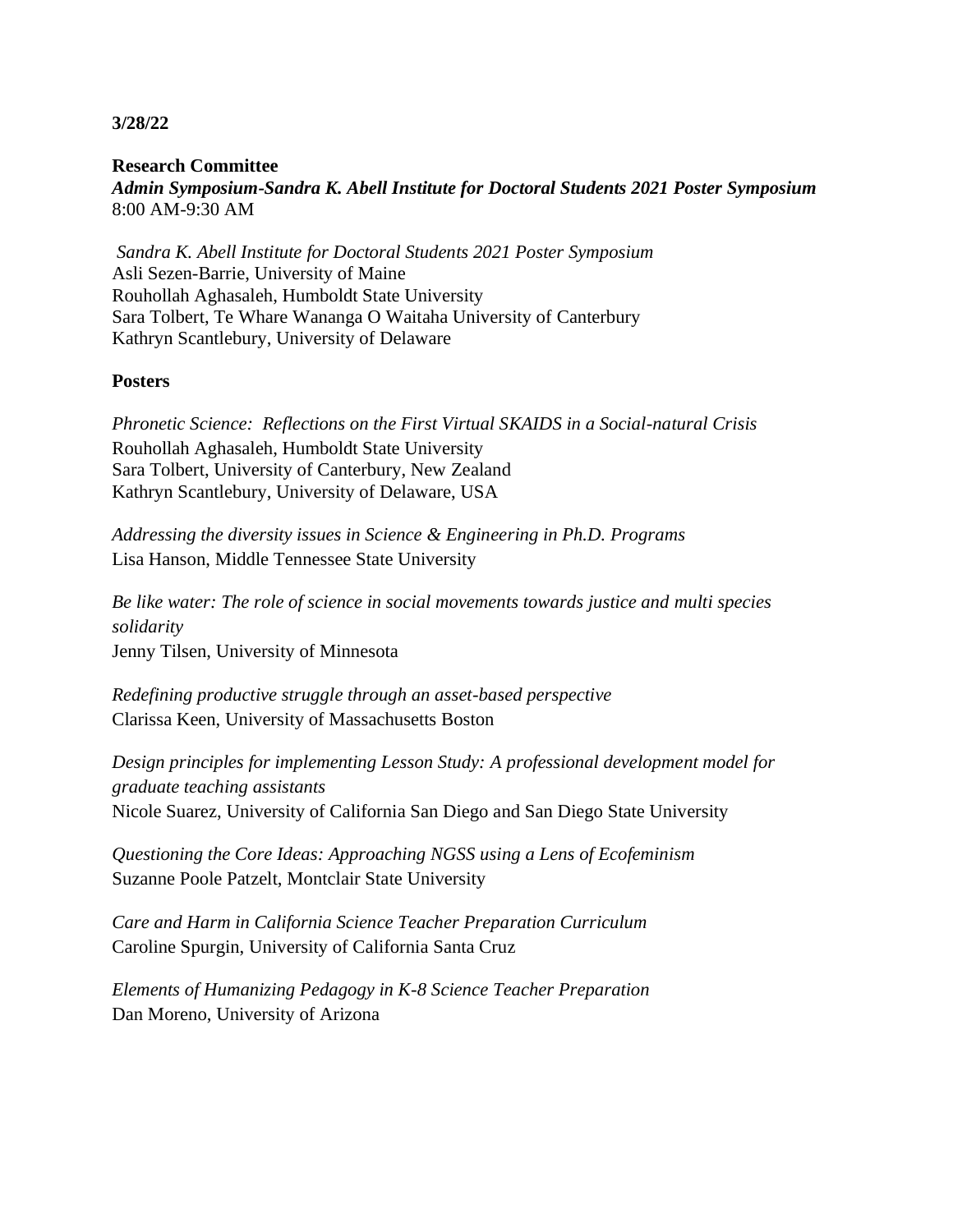*Learning How to Build Knowledge in Science Through Multimodality Embedded in Modeling* Ayca Fackler, University of Georgia

*Historicizing Contemporary Access & Equity Discourses in P-12 Engineering Education Curricular Materials* Natalie De Lucca, Vanderbilt University

*"Kinda awful.I spent a lot of time crying": Attending to the Emotions of PSTs of Color* Victor Kásper, Florida State University

*Pathways of Indigenous Science in Environmental Conservation of Thai Urban society* Waralee Sinthuwa, Faculty of Education, Kasetsart University

*Asset-Based Supplemental Chemistry* Klaudja Caushi, University of Massachusetts Boston

*The Tensions of Bridging the Culture of Home and School Science through Ethnic Education in an Indigenous Community in Taiwan* Mu-Yin Lin, The University of Georgia

*(Re)defining Teacher Perceptions of Student Science Success to Promote Unity and Inclusion in Science Education* Takeshia Pierre, University of Florida

*A portrait of Postsecondary STEM Teaching: mixed-method study examining the influence of identity and context* Sule Aksoy, Syracuse University

*Multimodal revoicing: Embodied student resources to support students' explanations of science phenomena* Samuel Lee, Boston College

*Equity Audit: Why Aren't the Black Students Showing Up?* Dionne Wilson, Florida State University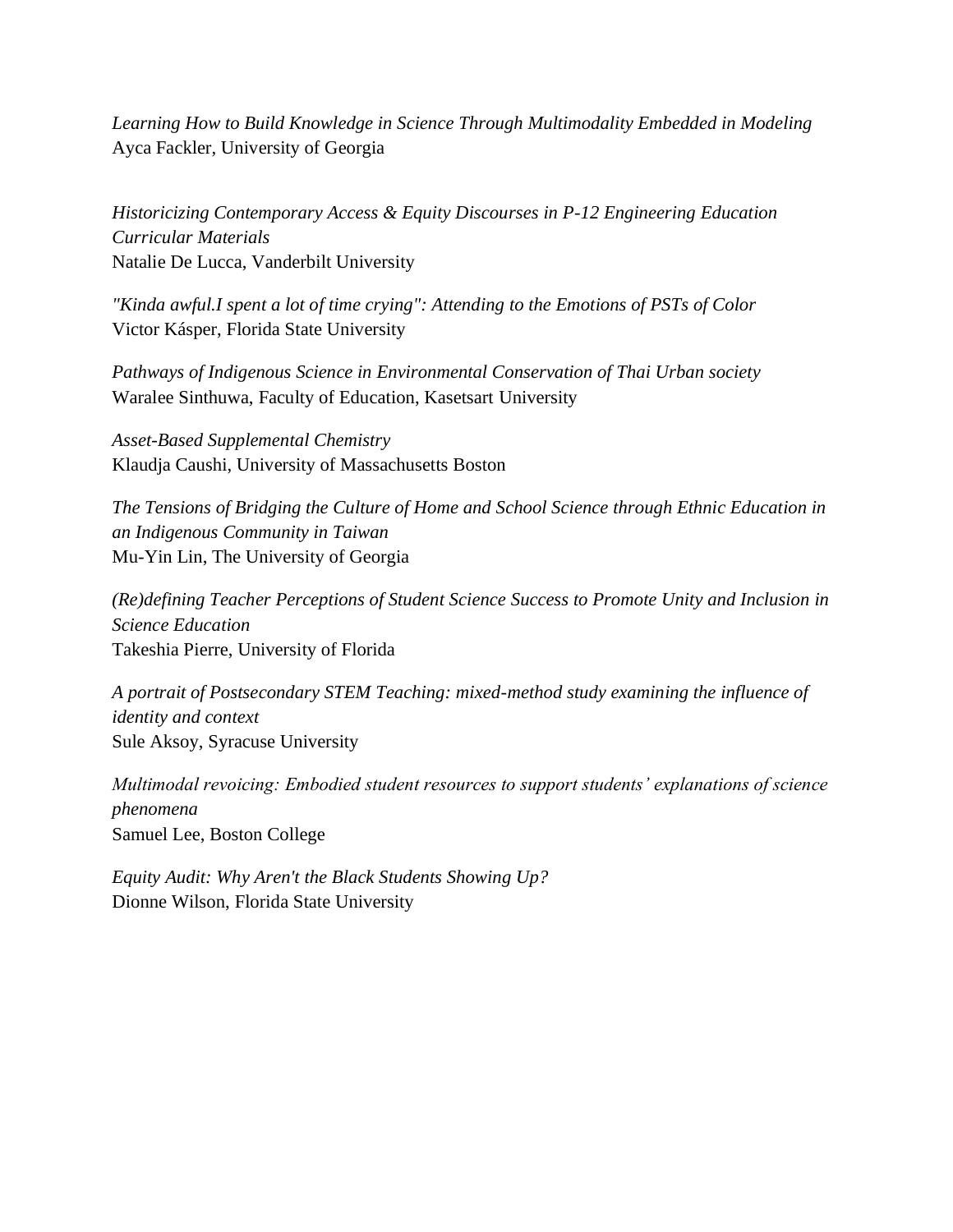**Strand 2: Science Learning: Contexts, Characteristics and Interactions** *SC-organized paper set-Science Teaching & Learning at the College Level* 11:00 AM-12:30 PM

**Presider:** T.B.M. Chowdhury,

*Undergraduate STEM Majors' Association of K-12 Experiences with their STEM Identities* Remy Dou, Florida International University Heidi Cian, Florida International University

*Group Dynamics: Examining Group Member Roles in Small Group Data-Based Argumentation Tasks in the context of a Large-Lecture Course* Andy Cavagnetto, Washington State University Nyck Ledezma, Cal Poly Pomona Archer Harrold, University of Nebraska Anna Ferroggiaro, Washington State University Brandon Call, Washington State University Dana Roach, Washington State University Lauren Duffy, Washington State University Jessie Arneson, Washington State University Erika Offerdahl, Washington State University Jacob Woodbury, Washington State University

*Teaching science while socially distanced: College science laboratory instructors' experiences with synchronous hybrid courses* Laura B. Schneider, St. Mary's College of Maryland; Great Mills High School

*Perceiving data as inconsistent with expectations - an important factor for sense-making of experimental results* Burkhard Priemer, Humboldt Universität zu Berlin Sophia Chroszczinsky, Humboldt Universität zu Berlin Amy M Masnick, Hofstra University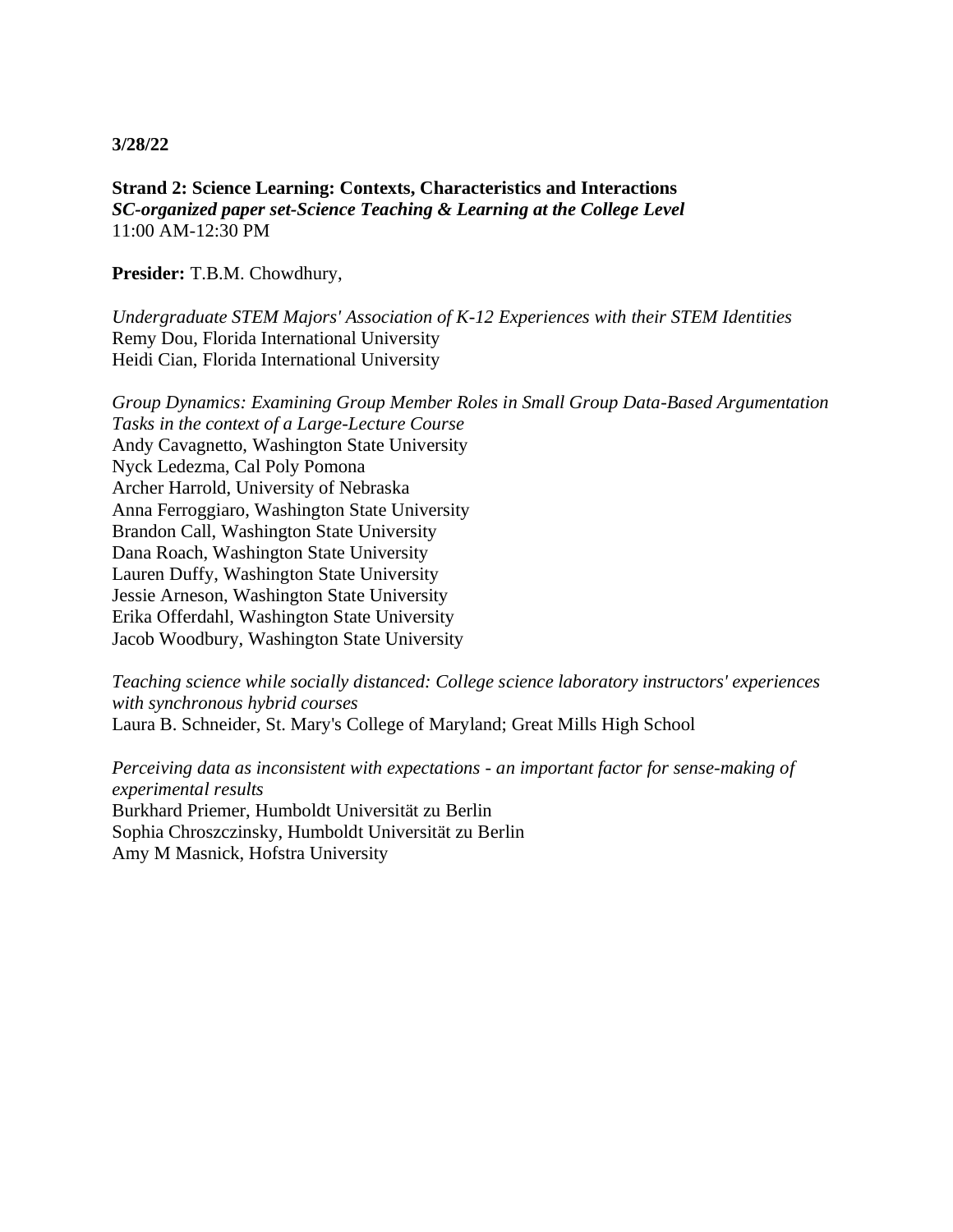**Strand 2: Science Learning: Contexts, Characteristics and Interactions** *Related Paper Set-Supporting Anti-Deficit Noticing and Equitable Science Teaching and Learning* 11:00 AM-12:30 PM

**Presider:** David P. Steele, Alder Graduate School of Education

*Rearticulating Deficit Language Ideologies with Researchers and Teachers in Elementary Science Professional Development* Ashlyn Pierson, The Ohio State University Bethany Daniel, Vanderbilt University Sarah Jaewon Lee, Vanderbilt University Andrea Wentworth Henrie, Vanderbilt University Heather J. Johnson, Vanderbilt University Danielle T. Keifert, University of North Texas Noel Enyedy, Vanderbilt University

*Secondary Pre-service Teachers Becomings: Fostering Anti-deficit Noticing Through Attending To Students' Sense-making Repertoires* David P. Steele, Alder Graduate School of Education Sophia Jeong, The Ohio State University Natasha Hillsman Johnson, University of Toledo

*Use of Science and Engineering Practices to Create Equitable STEM Learning: Implication For Teachers' Anti-deficit Noticing* Meenakshi Sharma, sharma\_m@mercer.edu

*Community-based Research as Pedagogy for Strength-based Teacher Education* Adam Bell, University of Washington Jeff Chandler, University of Washington Gracie Merrett, University of Washington

*Conditions Expanding Opportunities for Pre-service Teachers to Learn in Field Placements* Karin Lohwasser, University of California, Santa Barbara Caroline Hadley Long, University of Washington Soo-Yean Shim, University of Illinois Mark Windschitl, University Of Washington Tammy Q. Tasker, Western Washington University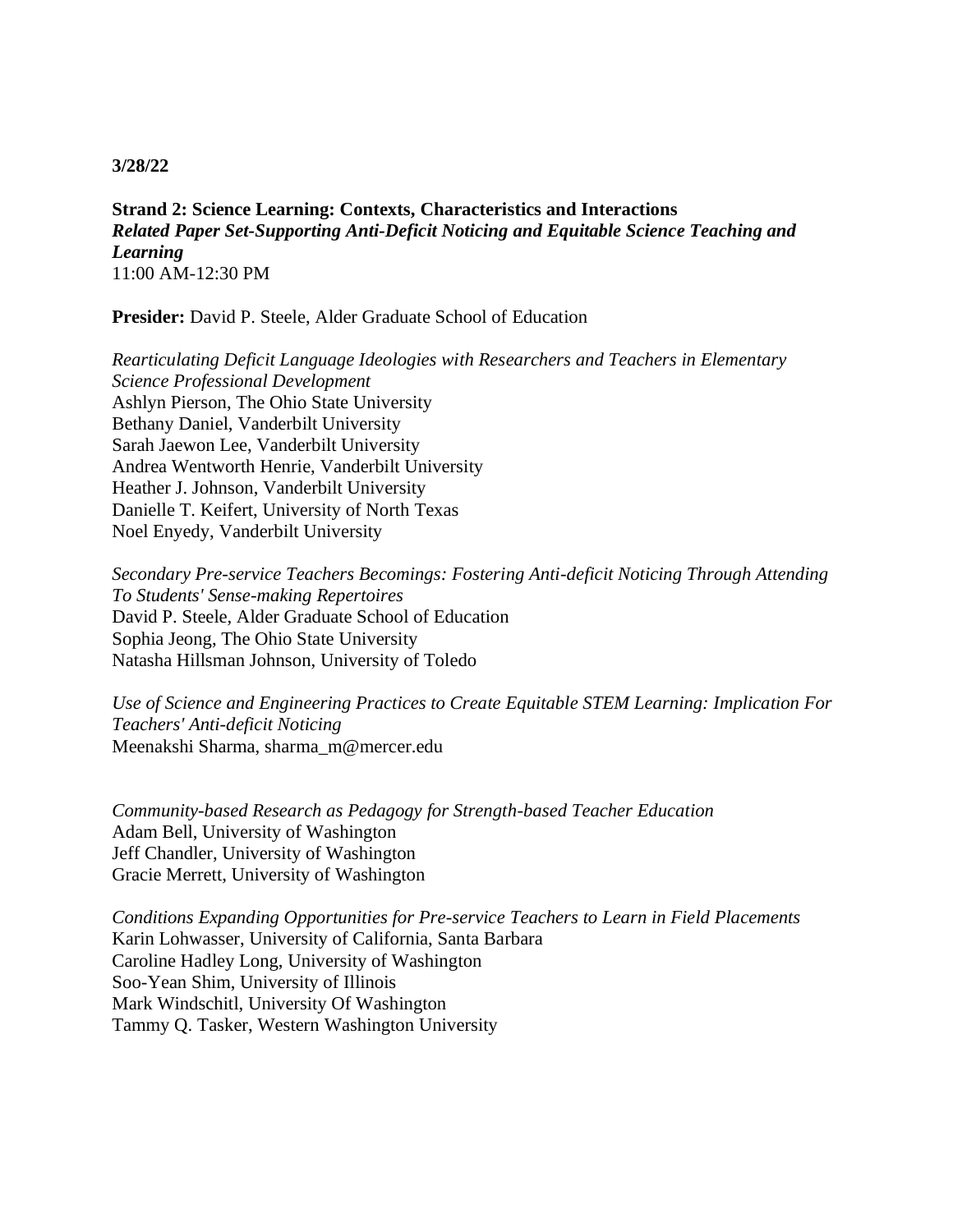**Strand 3: Science Teaching — Primary School (Grades preK-6): Characteristics and Strategies** *Symposium-International Collaborative Investigation of Third Grade Students' Understandings of Scientific Inquiry* 11:00 AM-12:30 PM

*International Collaborative Investigation of Third Grade Students' Understandings of Scientific Inquiry* Judith S. Lederman, Illinois Institute Of Technology Selina L. Bartels, Valparaiso University Juan P. Jimenez, Illinois Institute of Technology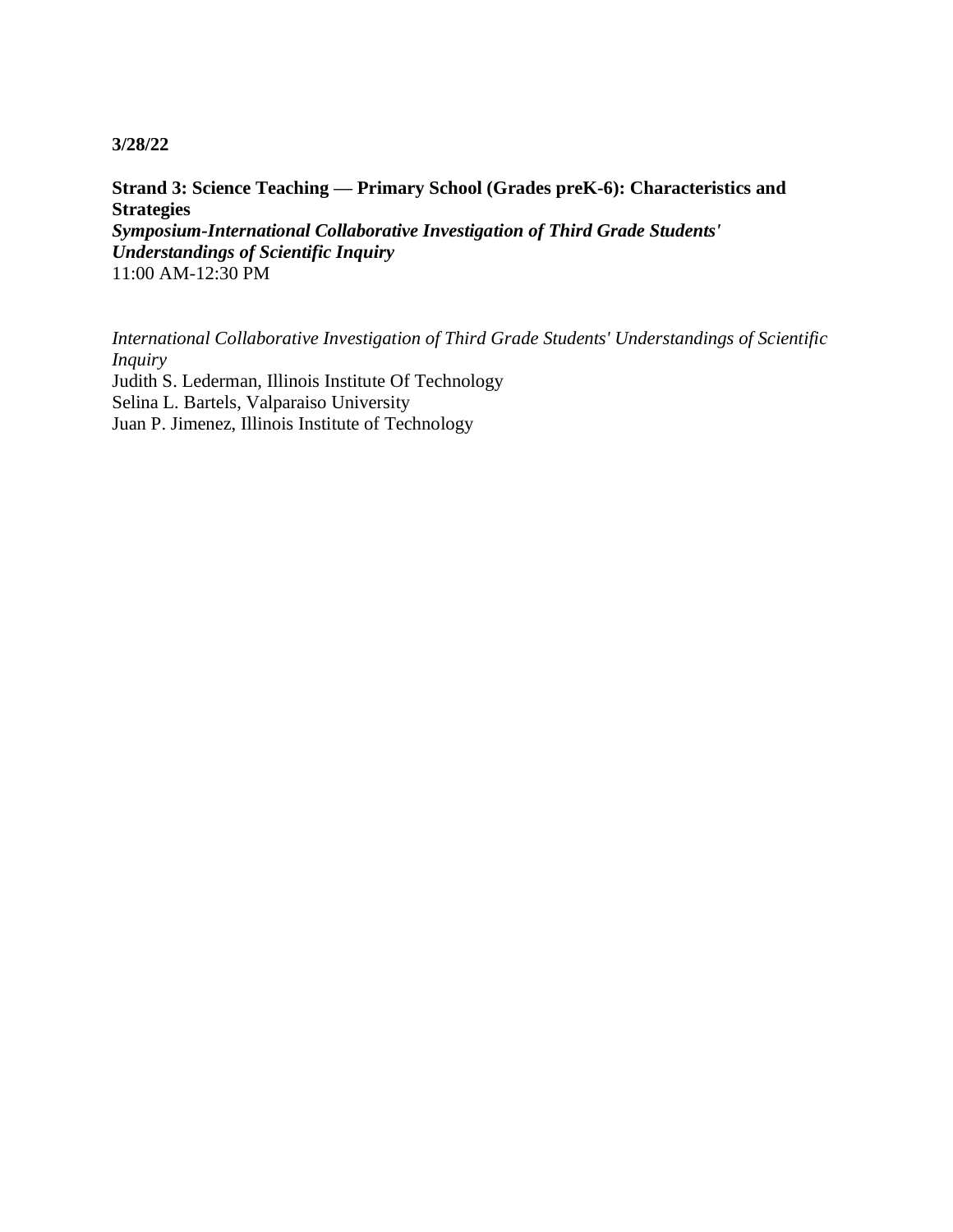# **Strand 4: Science Teaching — Middle and High School (Grades 5-12): Characteristics and Strategies**

*SC-organized paper set-Student motivation and creativity in secondary science* 11:00 AM-12:30 PM

**Presider:** Wardell Anthony Powell, Framingham State University

*A new way to promote creative thinking skills of students: Innovative science learning environments* Ferah Ozer, Bogazici University Nihal Dogan, Bolu Abant Izzet Baysal University

*Adolescents' Motivation and Self-Efficacy in Science Face-to-Face Learning Environments vs. in Distance Learning* Shira Passentin, Weizmann Institute of Science David L. Fortus, Weizmann Institute Of Science

*Variations in the Co-occurrence of Epistemic Agency and Collective Enterprise* Jessica L. Alzen, University of Colorado Boulder Kelsey D. Edwards, Northwestern University William R. Penuel, University of Colorado Brian J. Reiser, Northwestern University Cynthia Passmore, University of California-Davis Chris D. Griesemer, University of California Davis Aliza Zivic, Northwestern University Christina M Murzynski, Northwestern University Jason Buell, Northwestern University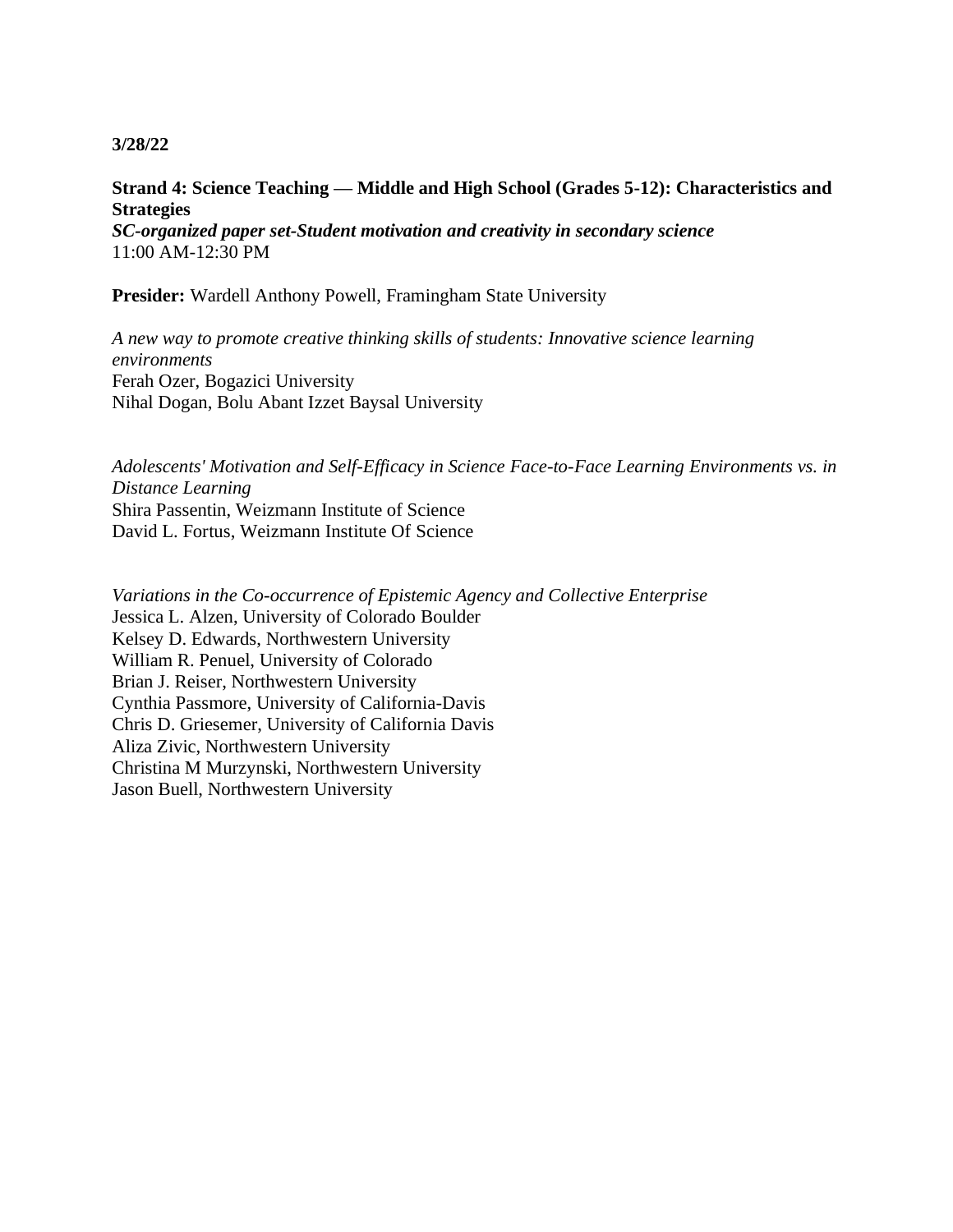**Strand 6: Science Learning in Informal Contexts** *SC-organized paper set-Evaluating informal learning interventions* 11:00 AM-12:30 PM

**Presider:** Miri I. Barak, Technion - Israel Institute Of Technology

*Building Capacity for Collective Evaluation across ISE Centers: A Tested Model for a Collaborative Approach* K. C. Busch, North Carolina State University Lynn Chesnut, North Carolina State University Regina Ayala Chavez, North Carolina State University Kathryn T. Stevenson, North Carolina State University Lincoln Larson, North Carolina State University Charles Yelton, North Carolina Museum of Natural Science

*Examining Practices and Attitudes about the NSF's Broader Impacts Criterion: A Systematic Literature Review* Stephanie Teeter, NC State University

*Spatial Drawing Ability: Informal Learning Experiences* Kimberly Ann Currens, Texas A&M University Sandra B. Nite, Texas A&M University Ali Bicer, University of Wyoming Jihu Lee, Allen Academy Lila Moseley, Texas State University Rachael Jones, Texas A&M University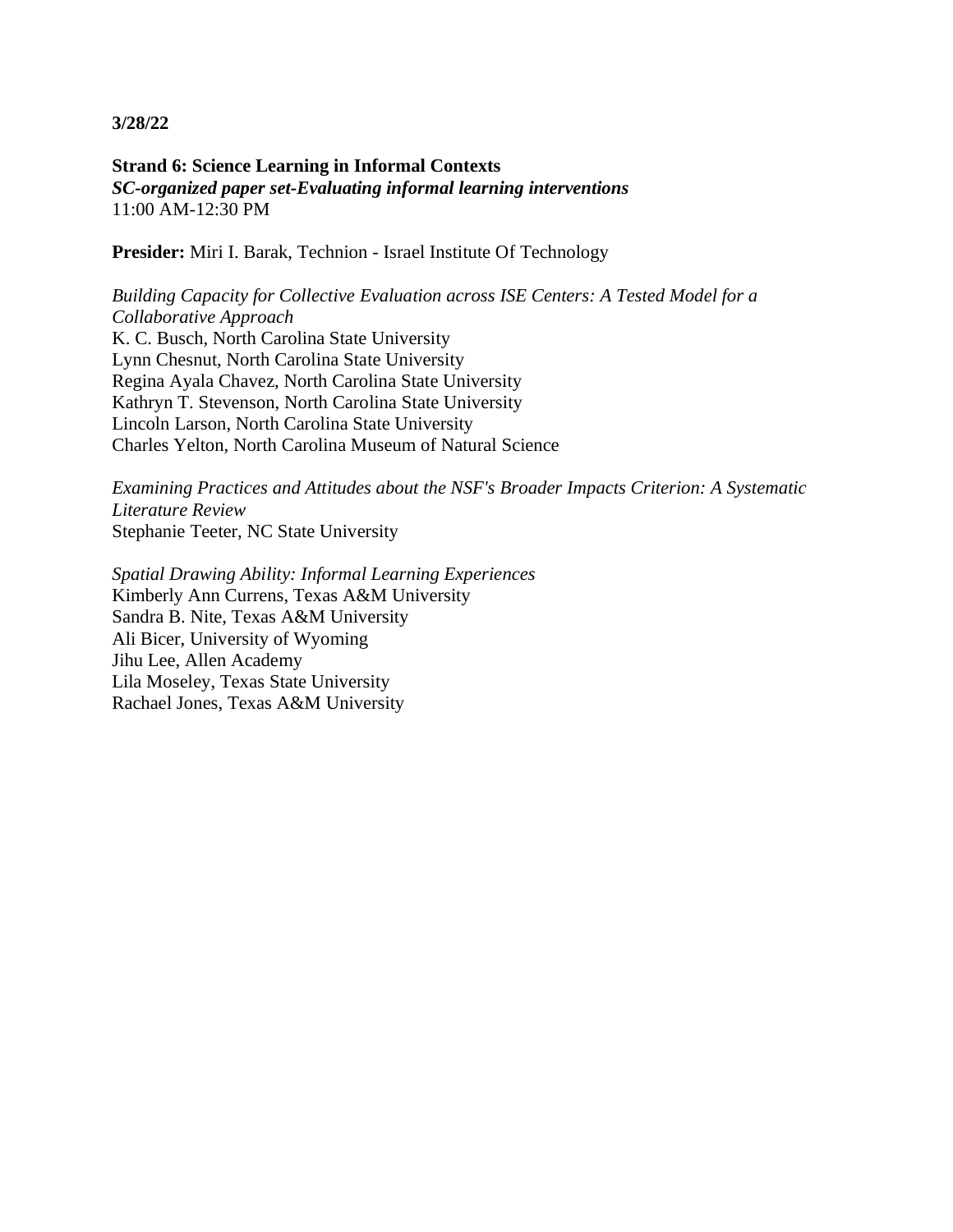**Strand 7: Pre-service Science Teacher Education** *SC-organized paper set-Connecting science and society in teacher education* 11:00 AM-12:30 PM

Presider: Pamela S. Lottero-Perdue, Towson University

*ENACT Project: Promoting Pre-service Science Teachers' Perceptions on Social Responsibility of Scientists and Engineers (Virtual)* Yeonjoo Ko, Ewha Womans University Hyunju Lee, Ewha Womans University Jiyeon Hong, Ewha Womans University

*Establishing a Community of Practice to Support Elementary Preservice Teachers' Socioscientific Issues-Focused Instruction* Melanie Kinskey, Sam Houston State University Dana L. Zeidler, University Of South Florida

*Exploring connections between anxiety and science understanding around Covid-19* Tina Vo, University of Nevada- Las Vegas Margarita Huerta, University of Nevada- Las Vegas Heather Dahl, University of Nevada- Las Vegas Kenneth Varner, University of Nevada- Las Vegas

*Preservice science teachers' competences in evidence-based practice – A longitudinal case study* Pascal Pollmeier, Paderborn University Sabine Fechner, Paderborn University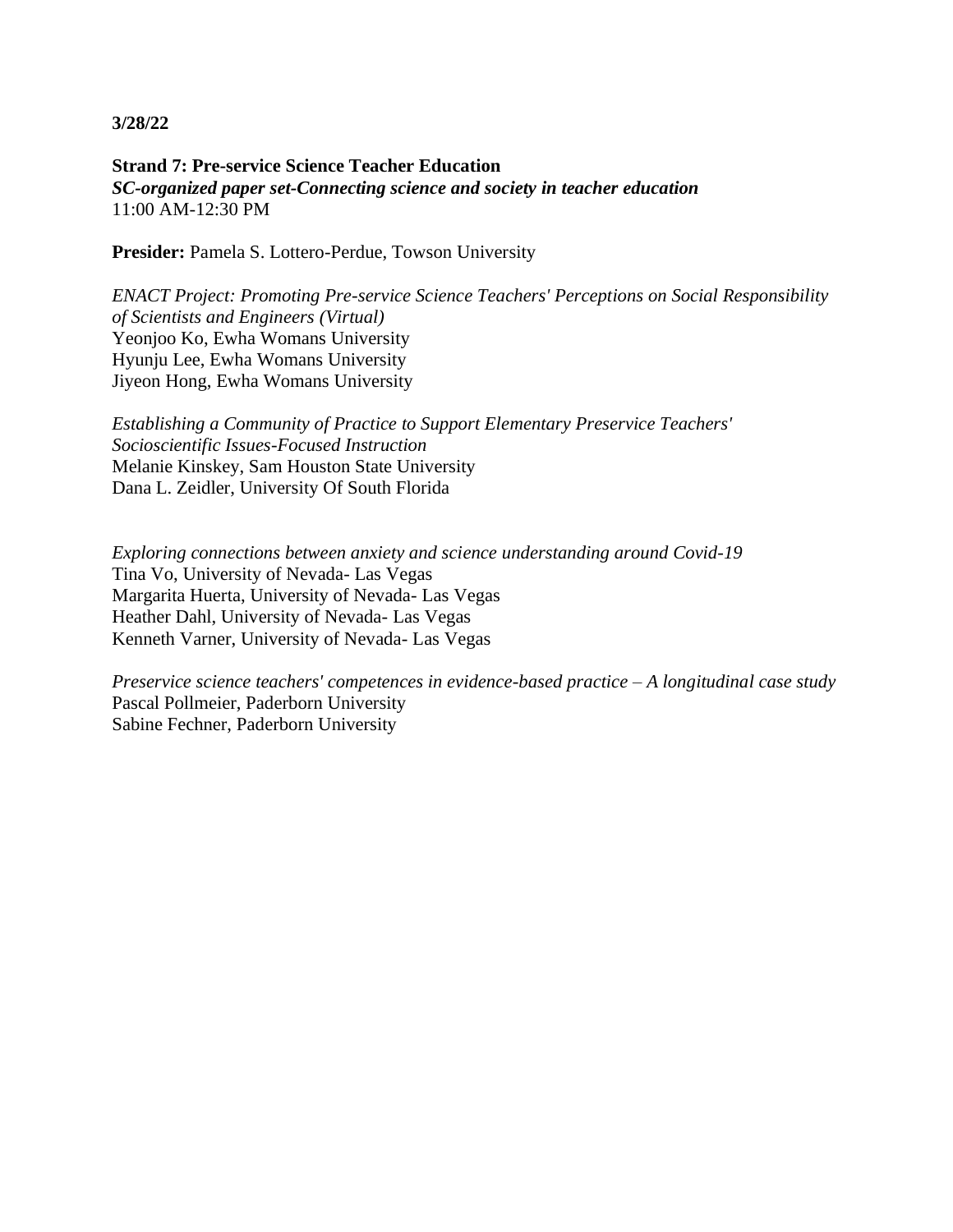**Strand 8: In-service Science Teacher Education** *SC-organized paper set-Tools and Techniques to Understand and Support Teacher Learning* 11:00 AM-12:30 PM

**Presider:** Venkat Rao Vishnumolakala, Curtin University

*It's the work that it does, not the object itself: Scientific posters as boundary objects* Shannon G. Davidson, Florida State University Sherry A. Southerland, Florida State University Lama Jaber, Florida State University

*The types of feedback used by teacher educators in engineering design workshops and their effectiveness* Minyoung Gil, Pennsylvania State University Matthew Johnson, Pennsylvania State University

*Tools for Observing Productive Talk: A Comparison of Two Protocols (RTOP/IQA-SOR)* Patrick J. Enderle, Georgia State University Claudia Hagan, Georgia State University Sierra Lynn Morandi, Florida State University Ryan Coker, Florida State University Victor Kasper, Florida State University Danielle M. Vande Zande, Florida State University Jennifer Schellinger, FSU Sherry A. Southerland, Florida State University *Using Argumentative Tasks to Promote Out of Field Physics Teachers' Professional Development* David Perl Nussbaum, Weizmann Institute of Science Edit M. Yerushalmi, Weizmann Institute of Science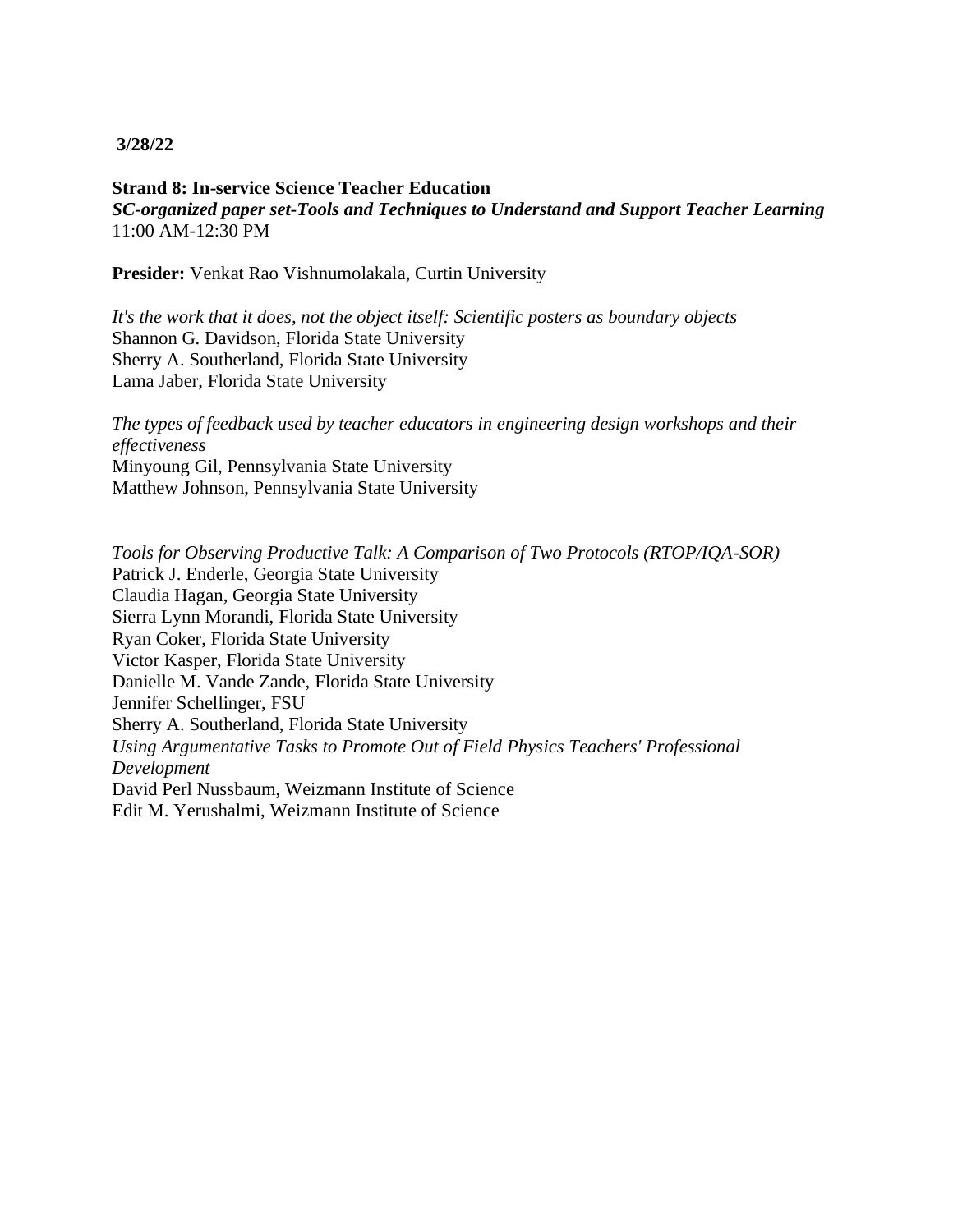**Strand 8: In-service Science Teacher Education** *SC-organized paper set-The Role of Collaboration in Teacher Learning* 11:00 AM-12:30 PM

**Presider:** Emmanuel Mushayikwa, University of the Witwatersrand

*A Design-Based Research Methodology Utilizing Conjecture Mapping to Frame Embedded Codesign Cycles* Amanda N. Peel, Northwestern University Jacob Kelter, Northwestern University Lexie Zhao, Northwestern University Michael Horn, Northwestern University Uri Wilensky, Northwestern University

*Experienced Teachers' Thinking about NGSS Classroom Assessment: Resources, Coherences with Instruction, and Shifts through Co-Design* Jennifer Richards, Northwestern University Olivia D. Masse, Northwestern University Kevin Cherbow, Florida State University Miray Tekkumru Kisa, Florida State University

*Investigating the Effectiveness of an Innovative Professional Development Program for Inquirybased Secondary Science Education* Arne Bewersdorff, Technical University of Munich Armin Baur, Heidelberg University of Education Markus Emden, Zurich University of Teacher Education

*Multimodal Analysis of Science Teachers' Facework During Collaborative Video-Based Learning (Virtual)* Adi Mendler, Ben-Gurion University of the Negev, Israel Dana Vedder-Weiss, Ben-Gurion University Of the Negev, Israel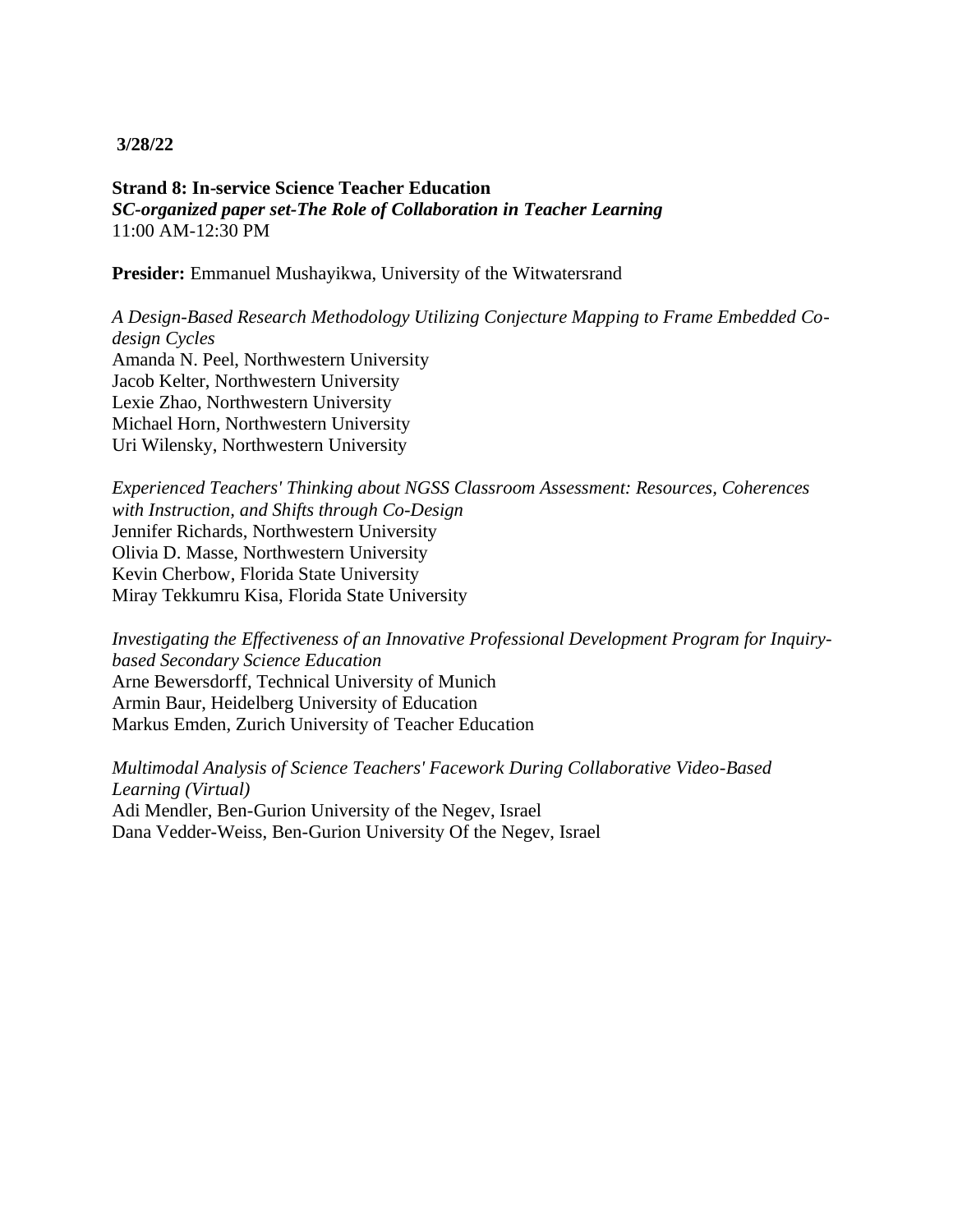**Strand 8: In-service Science Teacher Education** *Related Paper Set-Centering Place-Based Education for Teaching Science Outdoors in Urban Contexts* 11:00 AM-12:30 PM

*Understanding Informal Science Educator Identity as Critical Leverage for Science Teaching & Learning Partnerships* Gail Richmond, Michigan State University Roberta Hunter, Michigan State University Eleanor Kenimer, Michigan State University

*Cultural Historical Activity Theory (CHAT) as a lens for understanding challenges of developing successful formal/informal science education partnerships* Eleanor Kenimer, Michigan State University Gail Richmond, Michigan State University

*The power of virtual platforms to support teacher learning and community development for urban outdoor science teaching* Roberta Hunter, Michigan State University Irene S. Bayer, Michigan State University Gail Richmond, Michigan State University

*The role of professional learning in the development of questioning* Kara Haas, Michigan State University Tali Tal, Technion Gail Richmond, Michigan State University

*The role of context in supporting responsive place-based urban science teaching* Tali Tal, Technion Gail Richmond, Michigan State University Roberta Hunter, Rutgers University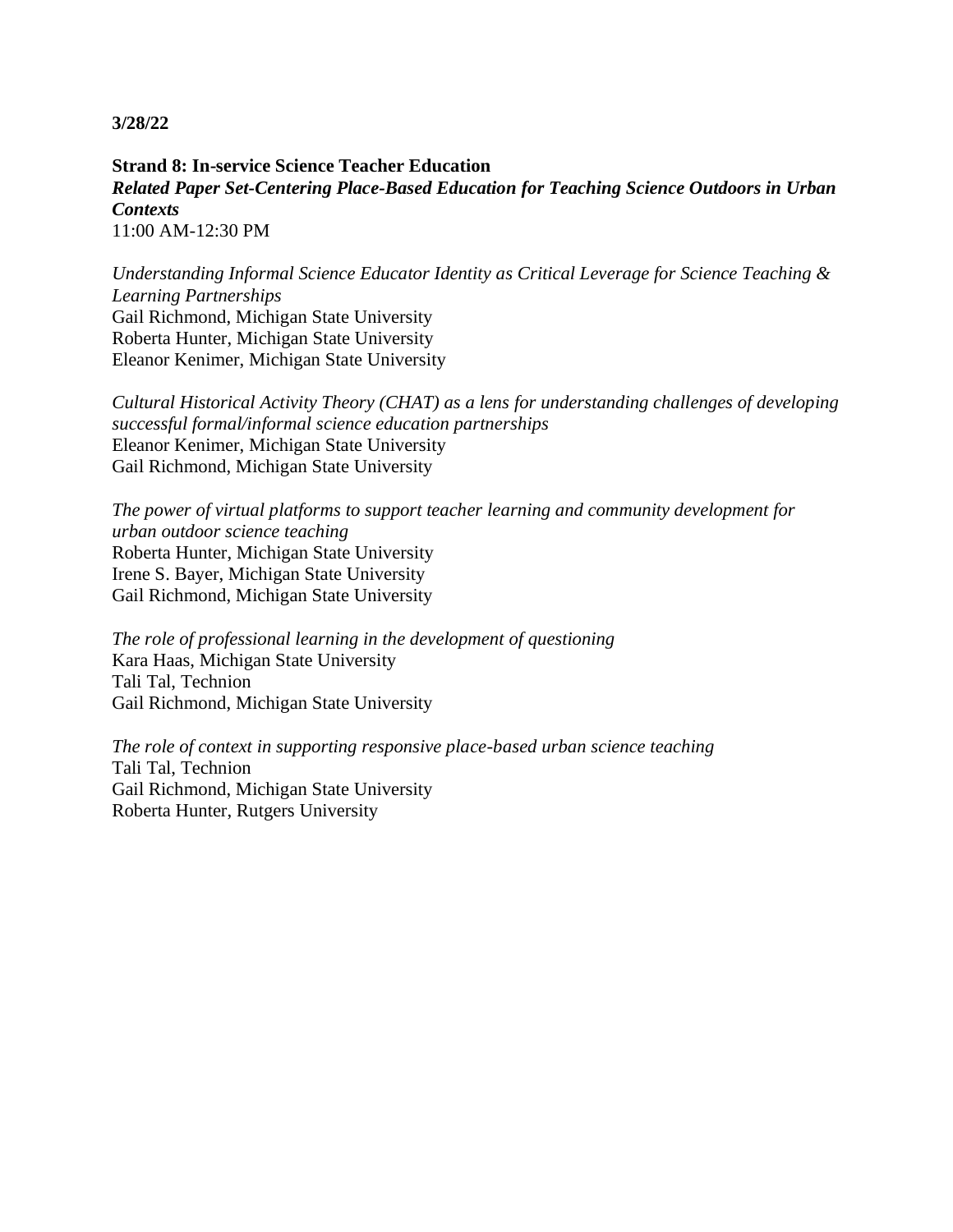## **Strand 10: Curriculum and Assessment** *Related Paper Set-Teaching and Learning about COVID-19 in the Midst of the Pandemic* 11:00 AM-12:30 PM

*Justice-Centered STEM Education to Address Pressing Societal Challenges Using the Case of the COVID-19 Pandemic* Okhee Lee, New York University Todd Campbell, University of Connecticut

*Teacher Learning Through Collaborative Curriculum Design During the COVID-19 Pandemic* Troy D Sadler, University of North Carolina at Chapel Hill Li Ke, University of North Carolina at Chapel Hill Patricia J. Friedrichsen, University Of Missouri–Columbia Rebecca Rawson, Laura Zangori, University Of Missouri

*COVID Connects Us: Tensions and Celebrations* Yang Zhang, University of Rochester April Lynn Luehmann, University Of Rochester

*Teaching Science During the COVID-19 Pandemic: A National Study of Teacher of Decision Making*

Peggy J. Trygstad, Horizon Research, Inc. Sean Smith, Horizon Research, Inc.

*Understanding Minoritized Youth Learning through Social Networks during the COVID-19 Multi-pandemic* Angela Calabrese-Barton, University of Michigan Francisco Parra, University of Michigan Frankie Calabrese Barton, Youth Action Council Grace Rose, Youth Action Council Devon Riter, University of Michigan Day W. Greenberg, University of Michigan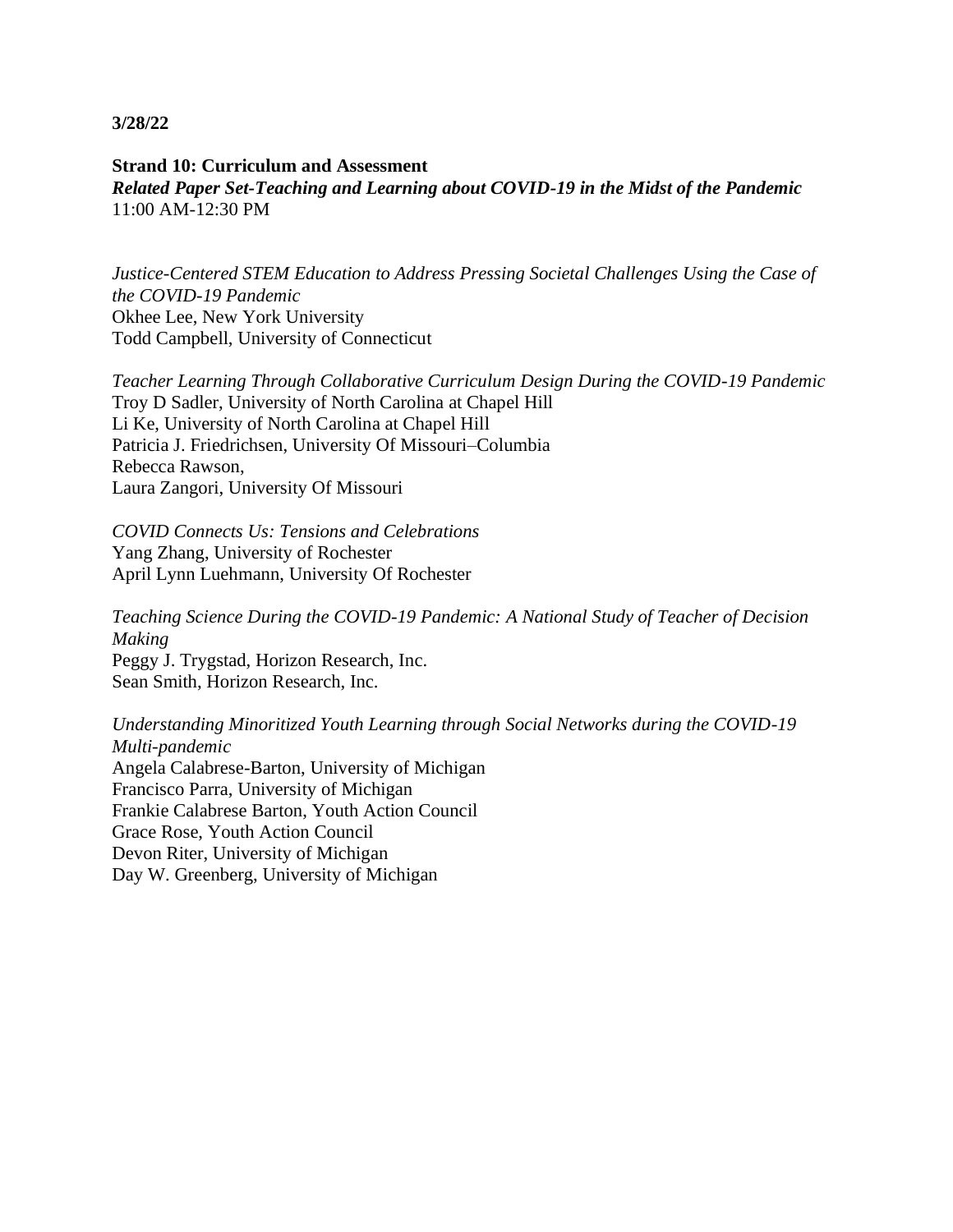**Strand 11: Cultural, Social, and Gender Issues** *Symposium-Multiplying Perspectives on Racial Equity in STEM Education: Insights from Canada, Netherlands, and the USA.* 11:00 AM-12:30 PM **Presider:** Jennifer Adams, University Of Calgary

*Multiplying Perspectives on Racial Equity in STEM Education: Insights from Canada, Netherlands, and the USA.* SARAH HALWANY, University of Calgary Jennifer Adams, University Of Calgary Terrell R. Morton, University of Missouri - Columbia Tia C. Madkins, The University of Texas At Austin Claire Paton, Nadia Qureshi, University of Toronto Theila Smith, University of Groningen Shari Watkins, American University Kevin Hewitt, Maydianne Andrade,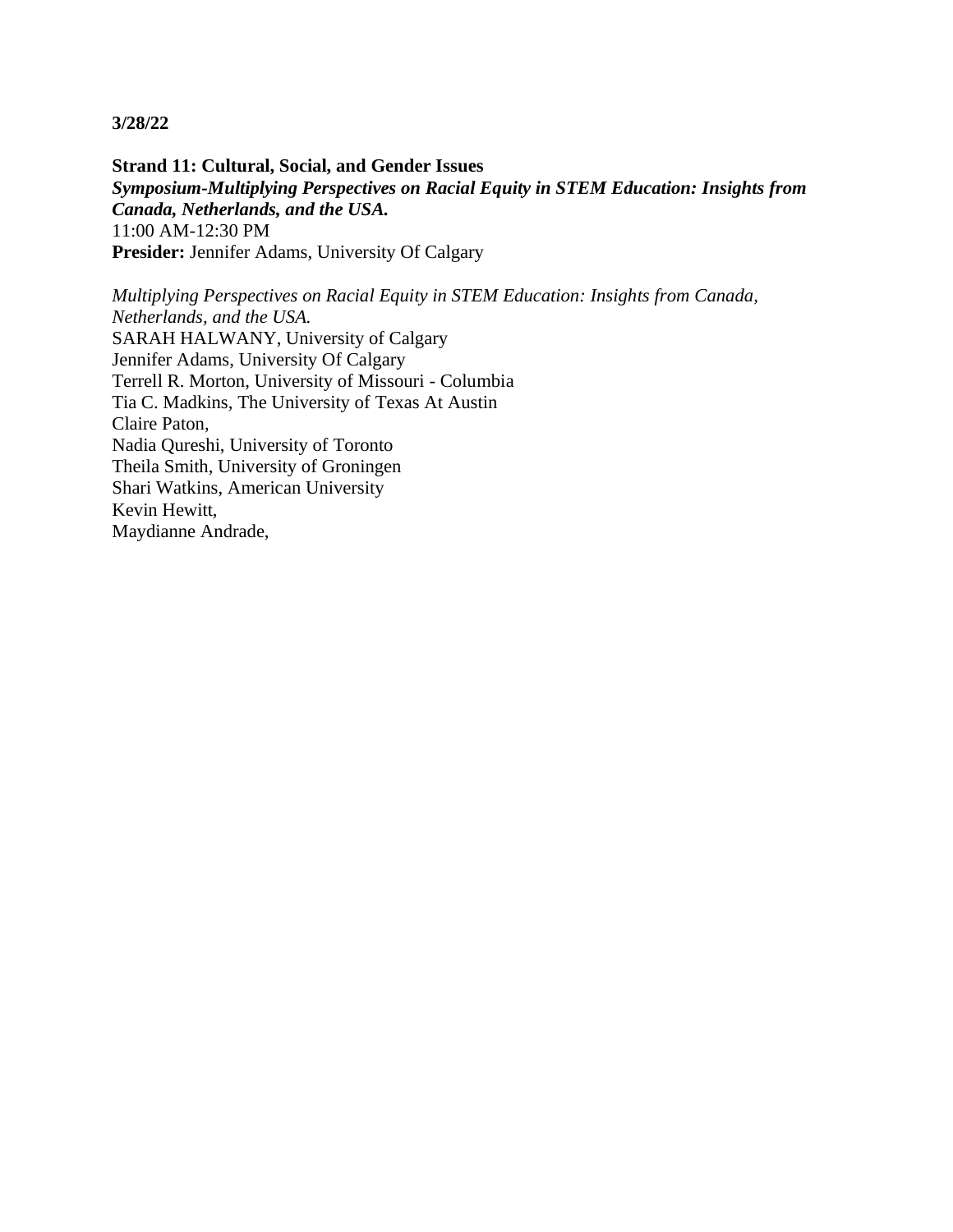**Strand 11: Cultural, Social, and Gender Issues** *SC-organized paper set-Critical Race Theory and Other Race Critical Approaches to STEM Education* 11:00 AM-12:30 PM **Presider:** Selene Y. Willis, University Of South Florida

*A Critical View of STEM Curriculum from the LatCrit Perspective* Gianna Lopez-Colson, University of Texas Rio Grande Valley Joe De Leon, University of Texas Rio Grande Valley Roxana Jimenez, University of Texas Rio Grande Valley

*Case Studies of Science Teachers' Experiences With a State Law Banning Critical Race Theory* Katherine Wade-Jaimes, University of Nevada Rachel D. Askew, Vanderbilt University

*Re-Constructing the "Black" Box and Making it Transparent for the Future of Science and Technology in Science Education: Towards Equitable, Social Justice Criticality* Noemi Waight, University at Buffalo Shakhnoza Kayumova, University of Massachusetts-Dartmouth Jennifer Tripp, University at Buffalo Feyza Achilova,

*Science Preservice Teachers' Views on Diversity and Race in the Science Classroom* Preethi Titu, Kennesaw State University Seema Rivera, Clarkson University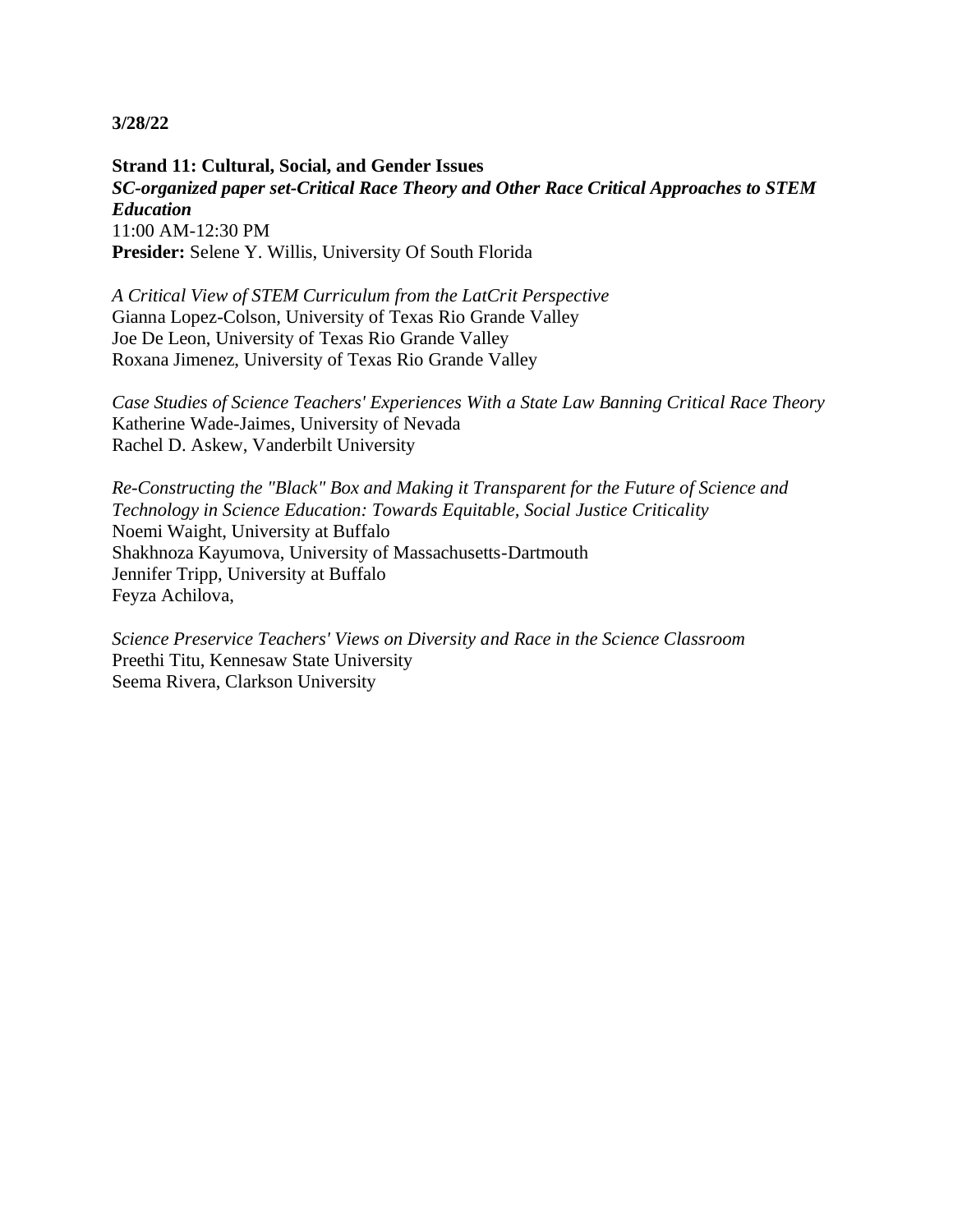**Strand 13: History, Philosophy, Sociology, and Nature of Science** *SC-organized paper set-NOS and Science Pedagogy and instruction* 11:00 AM-12:30 PM **Presider:** Hernan Cofre, Pontificia Universidad Católica de Valparaíso

*Evaluation of Nature of Science Representations in Biology School Textbooks Using the Family Resemblance Approach (Virtual)* Kristina Fricke, Freie Universität Berlin Bianca Reinisch, Freie Universität Berlin

*Exploring the Articulation of Nature of Science Ideas in Turkish Middle School Science Textbooks* Beyza Okan, Bogazici University Ebru Kaya, Bogazici University

*Impacts of Professional Science Experience on Induction Science Teachers' NOS understandings, Pedagogy, and Science Identities* Emily C. Turner, Georgia State University Robert D. Bennett, Georgia State University Renee Schwartz, Georgia State University

*Proposed Teacher Competencies to Support Effective Nature of Science Instruction: A Meta-Synthesis of the Literature* Noushin Nouri, University of Texas Rio Grande Valley William F McComas, University Of Arkansas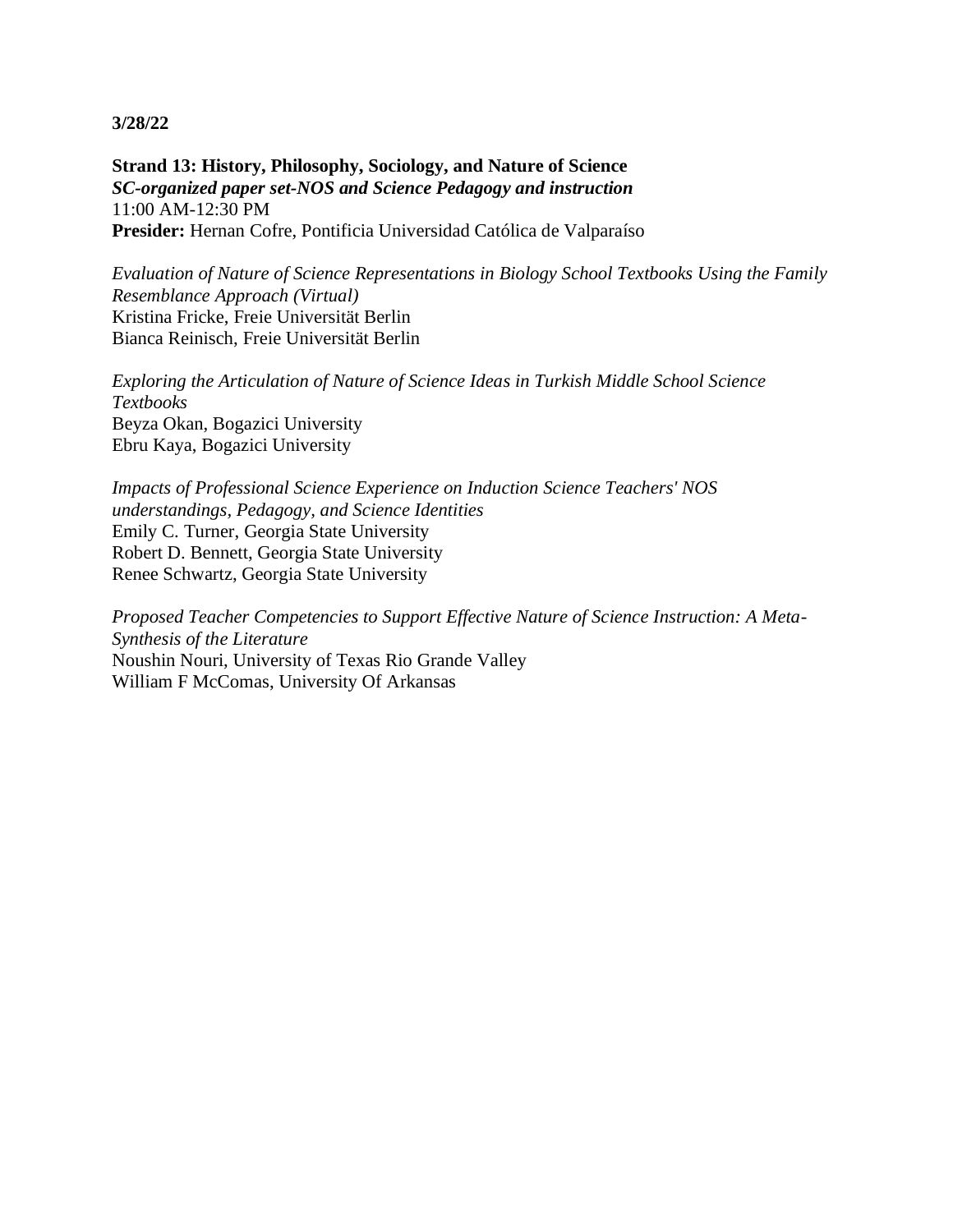**Strand 14: Environmental Education and Sustainability** *SC-organized paper set-Making sense of socioscientific issues* 11:00 AM-12:30 PM **Presider:** Sarah J. Carrier, North Carolina State University

*Adjusting the Lens: Elementary Students Sharing and Learning about Climate Change through Photovoice* Imogen R Herrick, University of Southern California

Michael Lawson, Kansas State University Ananya Matewos, St. Norbert College

*Investigating Relationship(s) Between Epistemological Beliefs, Argument Quality and Informal Reasoning in the Context of SSI (Virtual)* Cansu Basak Uygun, Middle East Technical University Ozgul Yilmaz-Tuzun, Middle East Technical University

*Moral and ethical development through Socioscientific Holistic Perspectives (SSHP)* Eric Nolan

*Pre-Service Secondary Science Teachers' Views on Teaching Socioscientific Issues* Jen-Yi Wu, National Taiwan Normal University Ying-Shao Hsu, National Taiwan Normal University Wen-Xin Zhang, National Taiwan Normal University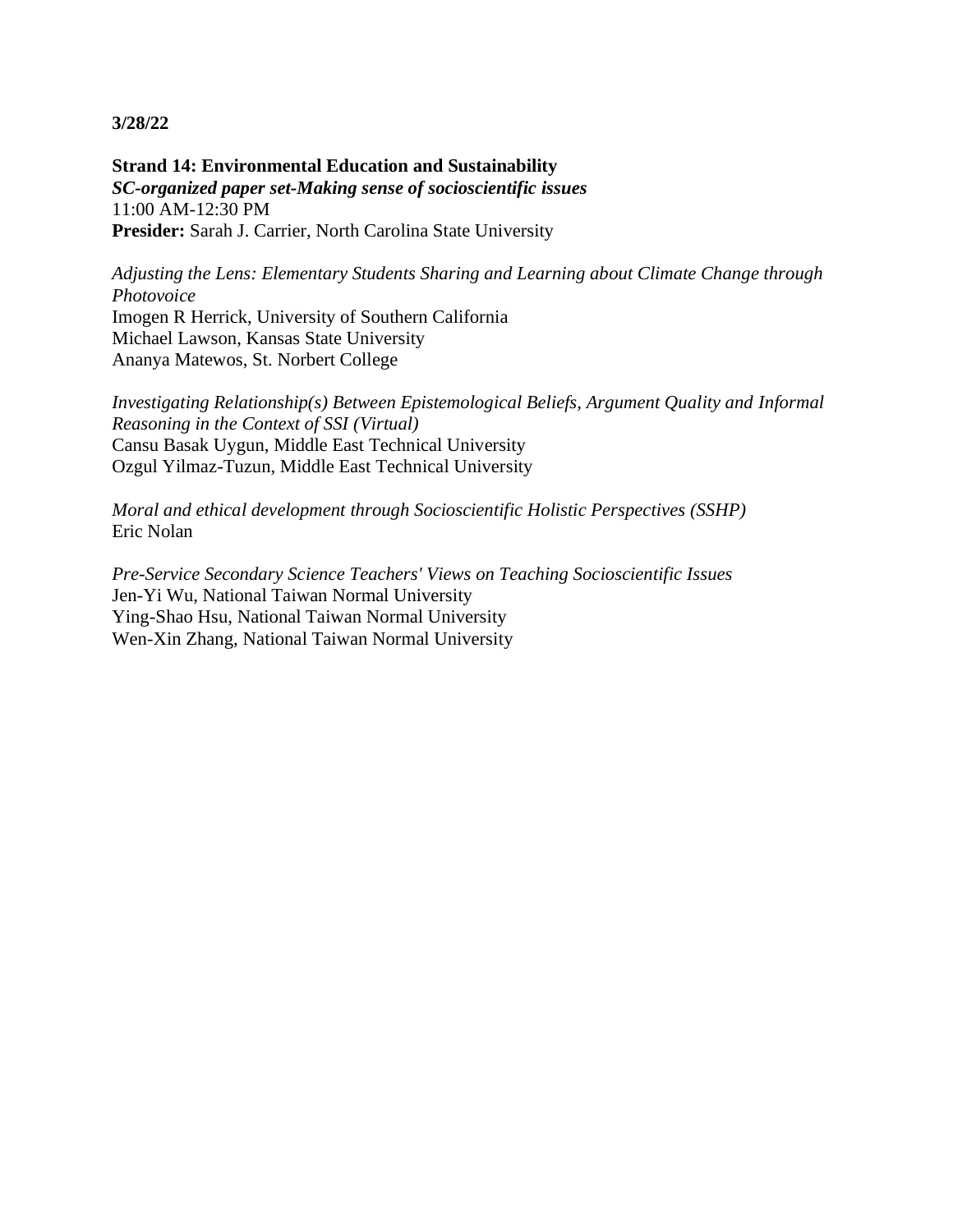**Multi-Strand** *Virtual Session D* 11:00 AM-12:30 PM

*3D Printing with Preservice Teachers: Implementation, Effects, and Future Directions (Virtual)* Shannon L. Navy, Kent State University Elena Novak, Kent State University

*Visualizing STEM in Pakistan: Insights from a Professional Development for Conceptualizing STEM (Virtual)* Tasneem Anwar, The Aga Khan University

*An Investigation of Differences in Students' Interest in STEM Among NGSS and Non-NGSS Implementation (Virtual)* Brienne May, Liberty University Jillian L. Wendt, University of the District Of Columbia Michelle Barthlow, Liberty University

*Development of Students' Systems Thinking and Problem-solving through Authentic Aerosol Science Research (Virtual)* Jeremy W Melton, National Sun Yat-sen University, Taiwan Paichi-Pat Shein, National Sun Yat-sen University, Taiwan Jepri A. Saiful, National Sun Yat-sen University, Taiwan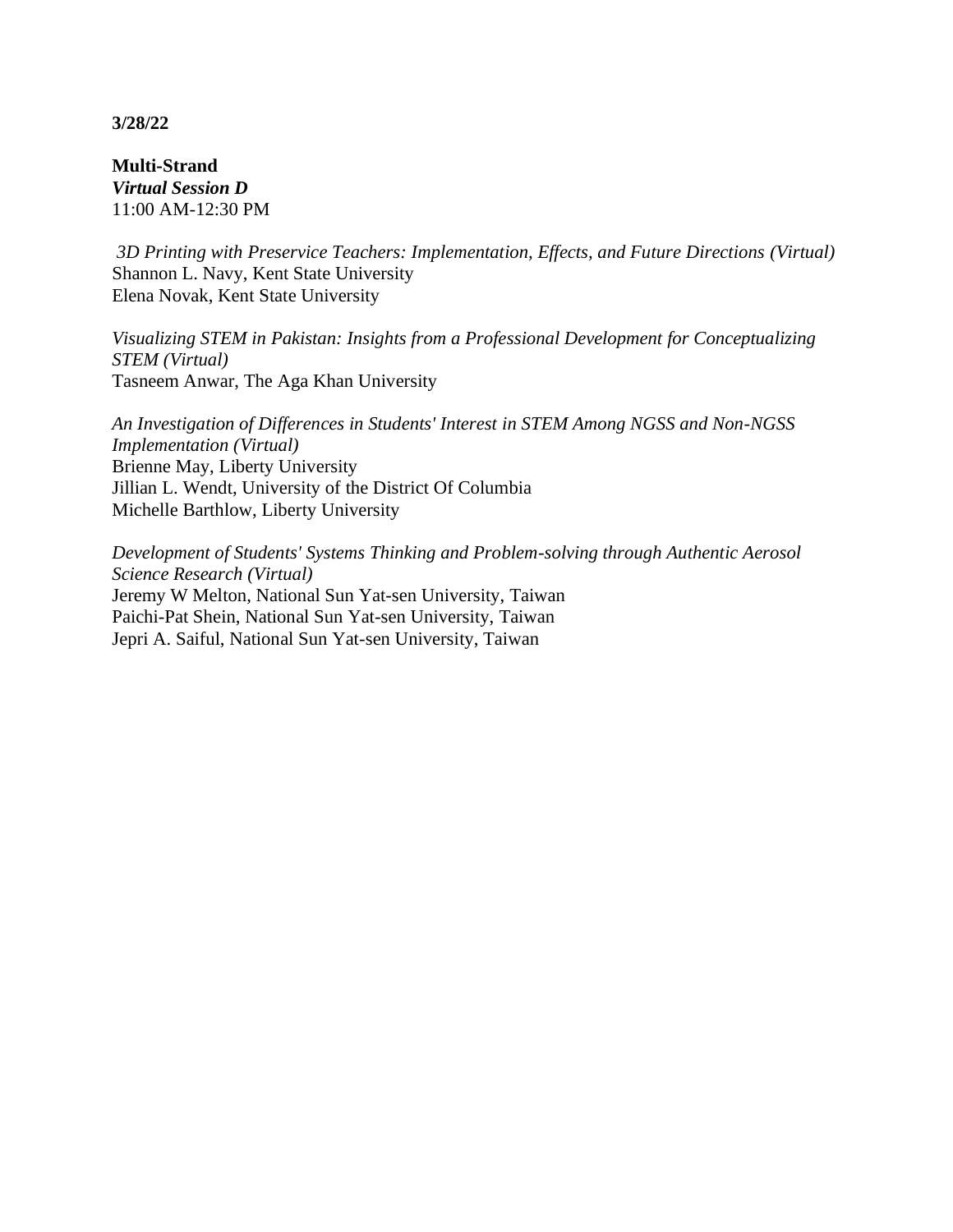**Strand 2: Science Learning: Contexts, Characteristics and Interactions** *SC-organized paper set-Student Experiences in Science Teaching & Learning* 2:45 PM-4:15 PM **Presider:** Lynn D. Dierking, Oregon State University

*"Do worms have urine?": Resources students draw upon in response to uncertainty in biology laboratories* Sam Skrob-Martin, Florida State University Alicia Batailles, Sherry A. Southerland, Florida State University

*"Why aren't you listening to me?!: Community and Individual roles in students' epistemic agency in science* Jennifer Schellinger, FSU Katarina Gomez, Florida State University Lama Z Jaber, Florida State University Sherry A Southerland, Florida State University

*Using Making to Transform the Learning of Physics into a Personally Meaningful Experience* Tal Peer, Technion - Israel Institute of Technology Shulamit Kapon, Technion - Israel Institute of Technology

*Implementing Contextualized Science Curriculum and Instruction in Tanzania: The Practice and Possibilities*

Winston E Massam, Assistant Professor - Aga Khan University (Institute for Educational Development, East Africa)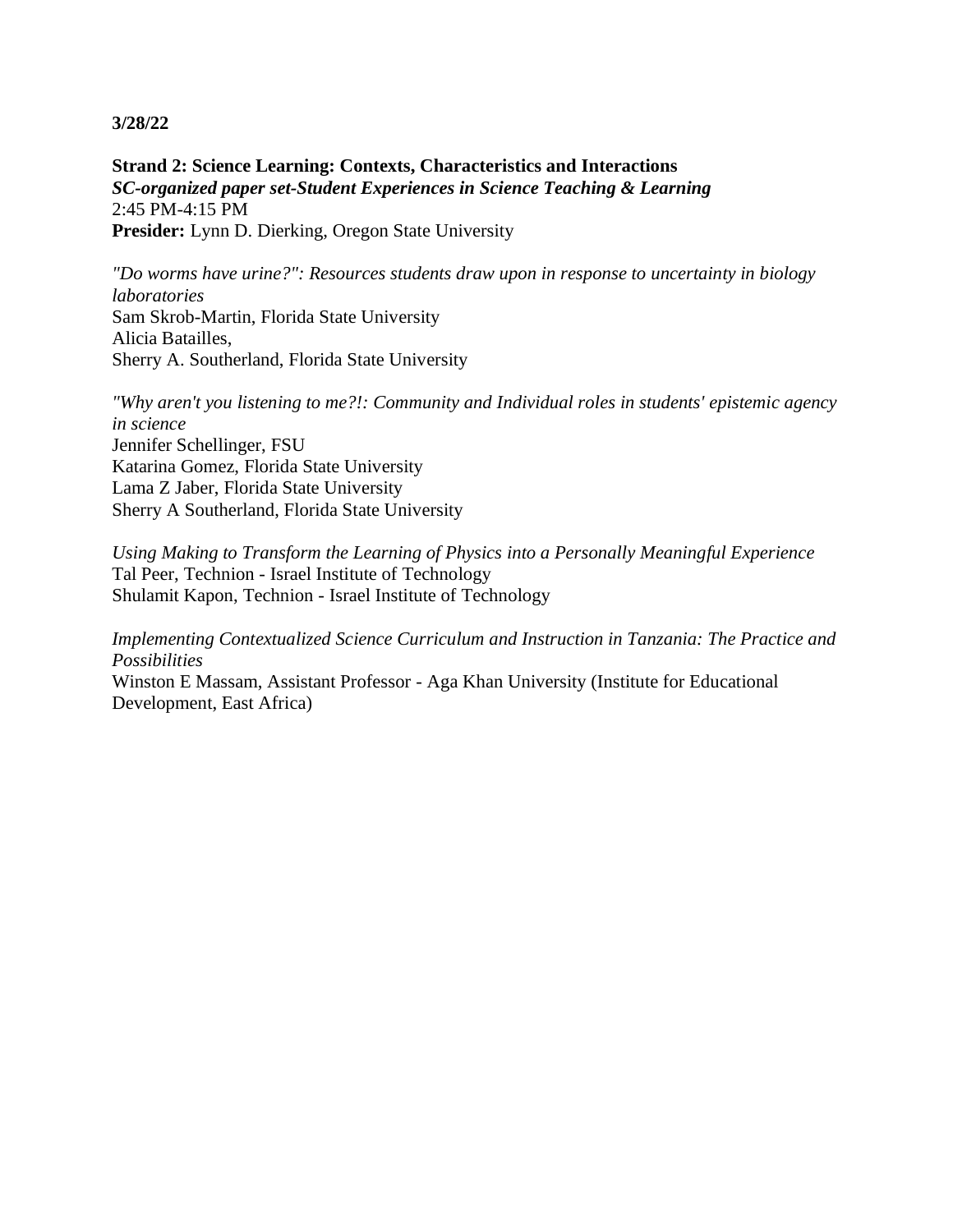**Strand 2: Science Learning: Contexts, Characteristics and Interactions** *Related Paper Set-Equity and Justice in Engineering and Science: Centering Black and Latinx culture, language and Identity* 2:45 PM-4:15 PM Presider: Okhee Lee, New York University

*Equity and Justice in Engineering and Science: Centering Black and Latinx Culture, Language and Identity* Natalie S. King, Georgia State University Zachary Collier, University of Delaware Bridgette G. Johnson, University of Delaware Melanie Acosta, Florida Atlantic University Charisse N Southwell, Broward County Public Schools, Fort Lauderdale, Florida

*Latinx Students' Sense of Familismo in Undergraduate Science and Engineering* Enrique Lopez, University of Colorado, Boulder Vincent Basile, Colorado State University Magnolia Landa-Posas, University of Colorado, Boulder Kaylee Ortega , University of Colorado, Boulder America Ramirez, University of Colorado, Boulder

*Amplifying the Voices of Multicompetent students in STEM by Centering Justice and Audience Design in Engineering and Science* Greses Pérez, Tufts University Okhee Lee, New York University

*Becoming a Teacher of Engineering as a Racialized Local Contentious Practice (Virtual)* Christopher G. Wright, Drexel University Rasheda Likely, Kennesaw State University Mikhail Miller, Neisha Young, Drexel University Sinead Meehan, Drexel University

*Fifth-Grade Engineering and Language, Culture, and Identity: Lessons Learned by Teacher and Researcher* Claudia Walker, Murphey Traditional Academy, Greensboro, NC Heidi B. Carlone, Vanderbilt University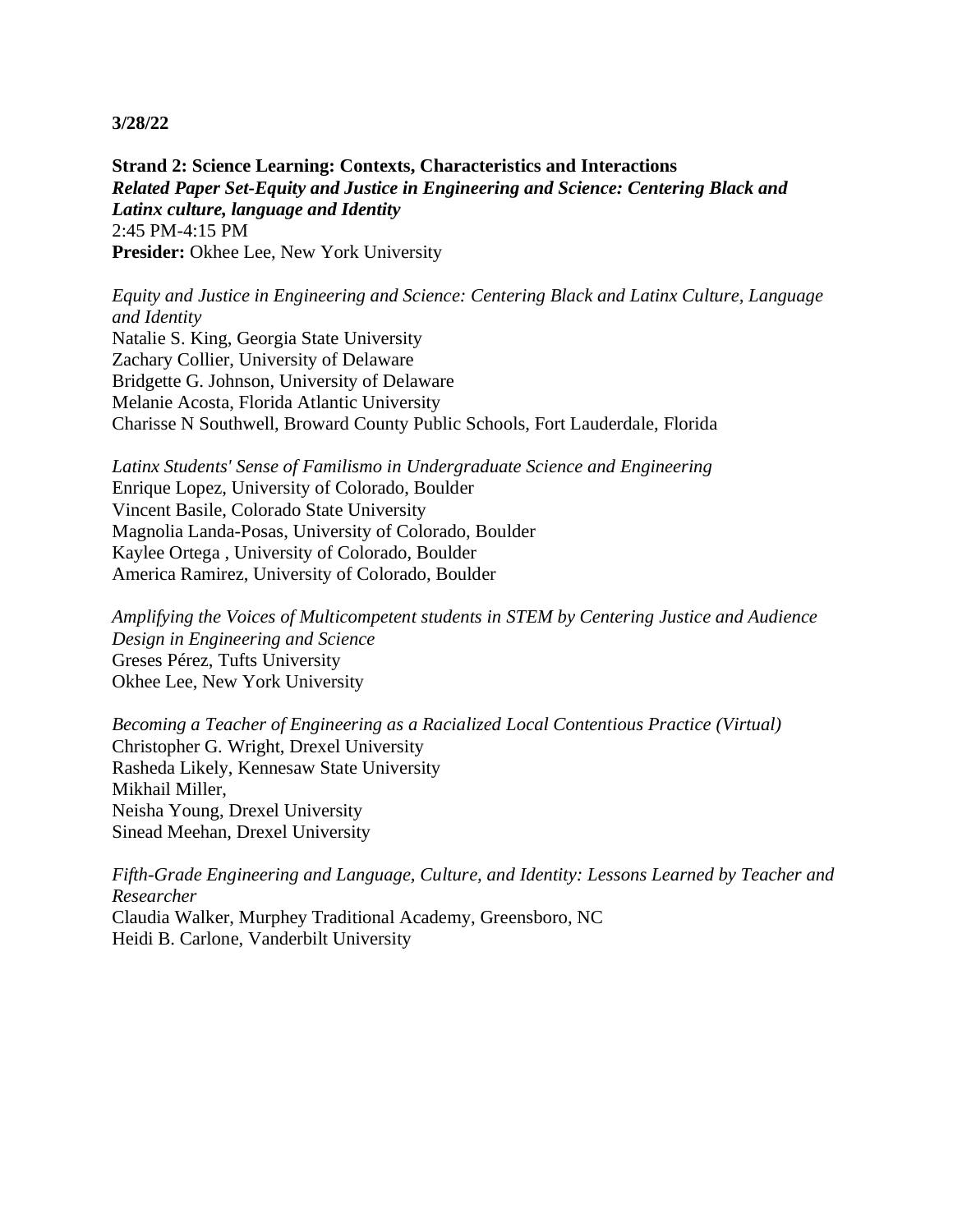**Strand 3: Science Teaching — Primary School (Grades preK-6): Characteristics and Strategies** *SC-organized paper set-Strategies for Science and Engineering Education*

2:45 PM-4:15 PM **Presider:** Sarah J. Carrier, North Carolina State University

*Elementary Teachers' Verbal Supports during an NGSS-Aligned Unit for Inclusive and General Class Contexts* Sarah C Lilly, University of Virginia Anne M McAlister, University of Virginia Jennifer L Chiu, University of Virginia

*Elementary Science and Engineering Teaching Self-Efficacy: Trends in the Literature and a Research Framework (Virtual)* Jeanna R. Wieselmann, Southern Methodist University Deepika Menon, University of Nebraska-Lincoln Sarah A. Haines, Towson University Sumreen Asim, Indiana University Southeast

*Factors Associated with K-5 Science Teaching Time (Virtual)* Alison Brockhouse, Institute for School Partnership Maia Elkana, Institute for School Partnership, Washington University in St. Louis Rachel Ruggirello, Washington University in St. Louis

*Teacher Educators and Elementary Teachers Share Goals for Authentic Science and Literacy Integration in the 20th Century Realities of 21st Century Classrooms* Sarah J. Carrier, North Carolina State University Danielle R Scharen, North Carolina State University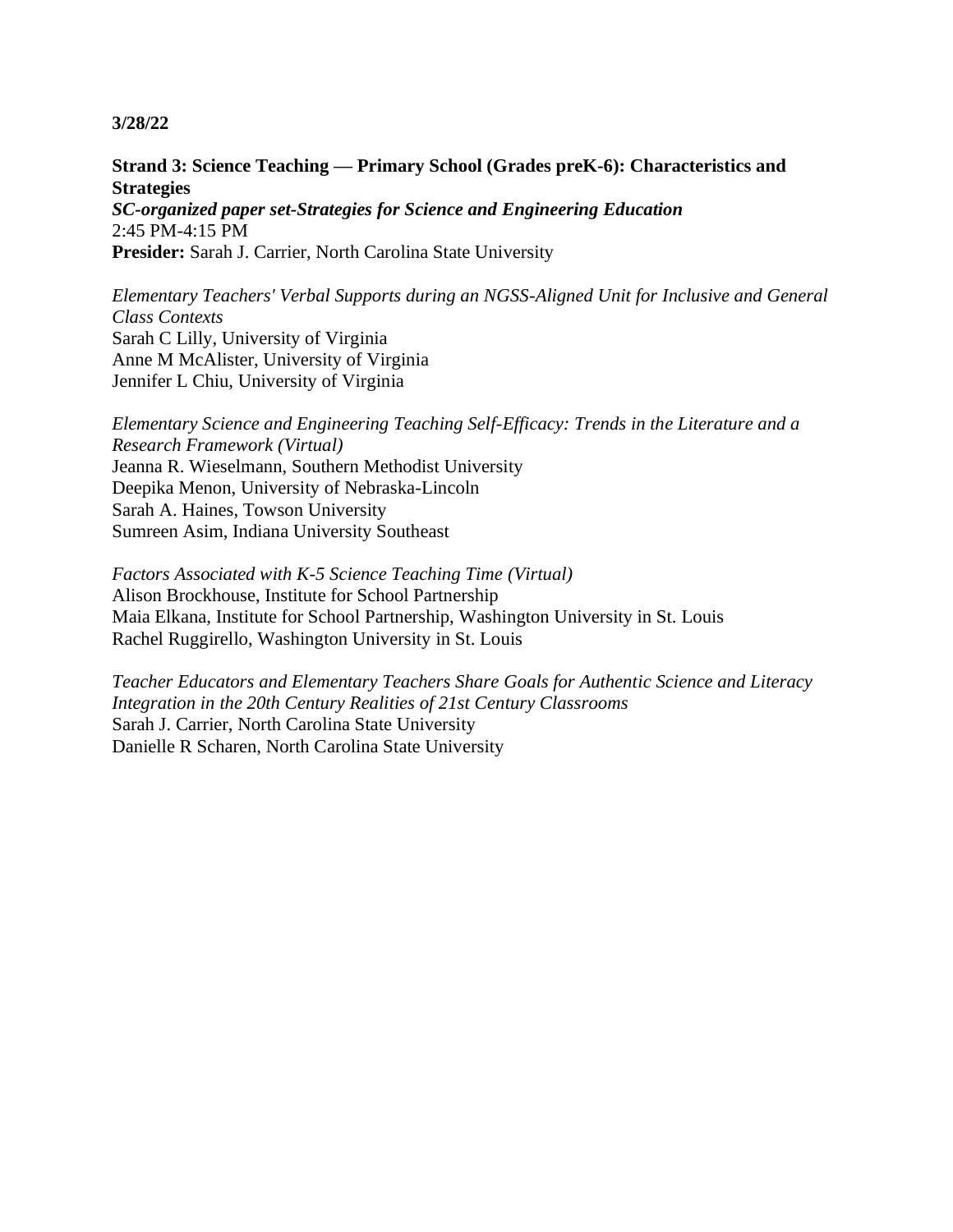**Strand 5: College Science Teaching and Learning (Grades 13-20)** *SC-organized paper set-Academic Pathways, Persistence, and Science Identity* 2:45 PM-4:15 PM **Presider:** Venkat Rao Vishnumolakala, Curtin University

*Becoming a Scientist: Exploring How Critique Supports the Development of Undergraduate Students' Science Identity* Gabrielle Jablonski, Idaho State University Anna S. Grinath, Idaho State University

*Bridge/or Barrier? Institutional Agents Shape Sense of Belonging for First-Generation STEM Students Holding Intersecting Identities* Angela N. Google, University of South Alabama Jeremiah Henning, University of South Alabama Grace Sekaya, University of South Alabama Zachery McMullen, University of South Alabama

*Framework for chemistry course redesign to support first generation college student success* Roshni Bano, University of Illinois At Chicago Minjung Ryu, University of Illinois At Chicago

*Predictors of Community College Astronomy Performance* Zachary Richards, Suffolk County Community College and Stony Brook University Angela M. Kelly, Stony Brook University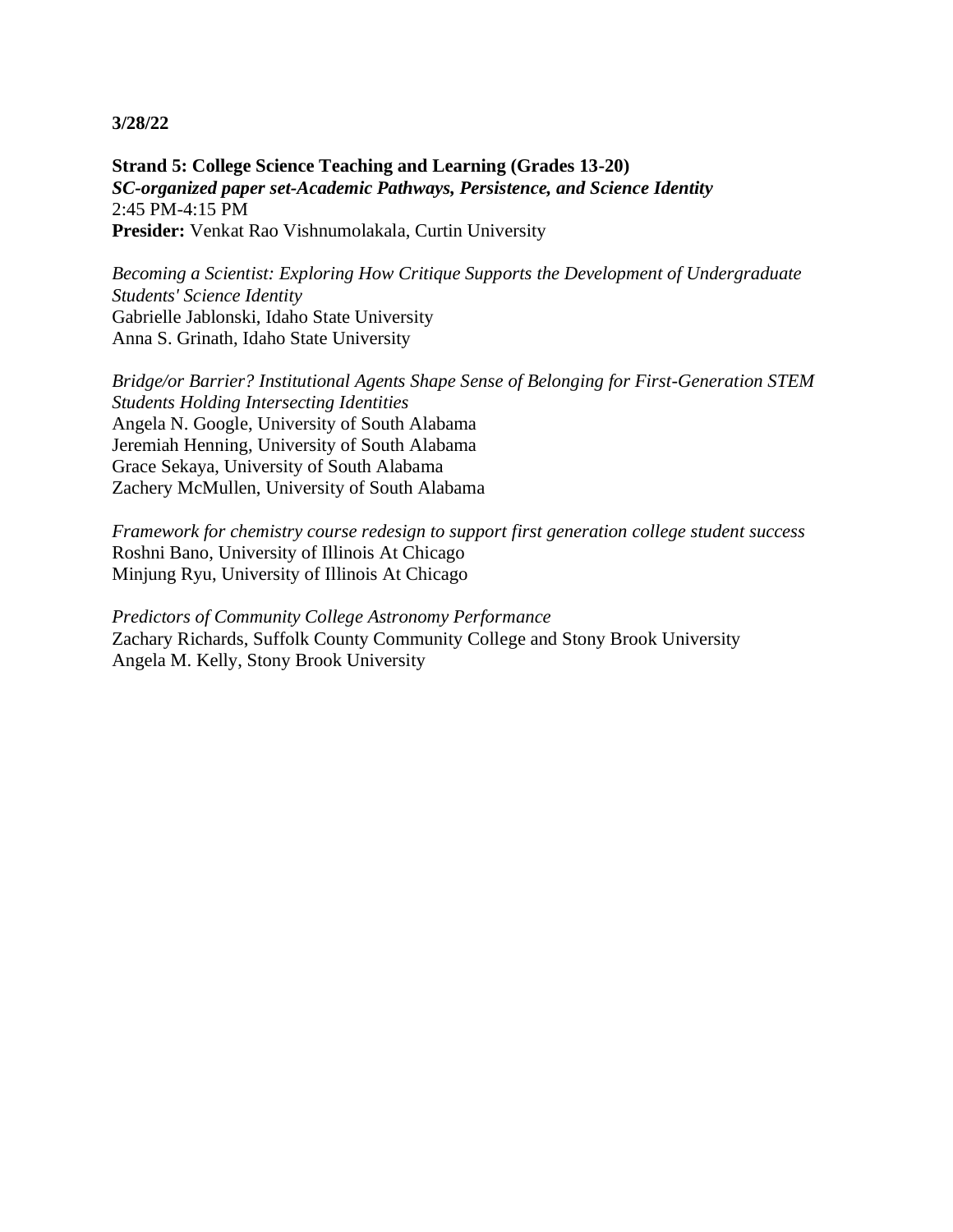**Strand 6: Science Learning in Informal Contexts** *SC-organized paper set-Informal learning as a family activity* 2:45 PM-4:15 PM

**Presider:** Susanna E. Hapgood, University of Toledo

*Activity Design Principles that Support Family-Based Engineering Learning in Early Childhood* Scott A. Pattison, TERC Gina N. Svarovsky, University Of Notre Dame Smirla Ramos-Montañez, TERC Catherine Wagner, University of Notre Dame Amy Corbett, Metropolitan Family Service Maria Perdomo, Metropolitan Family Service Viviana López Burgos, Independent Consultant Sabrina De Los Santos, TERC

*Engaging children and caregivers in engineering design projects: Development of maker workshops and digital tools* Susan Letourneau, New York Hall of Science David Wells, New York Hall of Science Sonja Latimore, GBH Mary Haggerty, GBH Peter Ciavarella, New York Hall of Science Lauren Vargas, New York Hall of Science Daniel Kirk, New York Hall of Science Lisa Ellsworth, GBH Melissa Carlson, GBH Louise Flannery, GBH

*Intergenerational Family Learning in Conservation Science* Jonathan Simmons, University of Connecticut Todd Campbell, University of Connecticut David M. Moss, University of Connecticut John Volin, University of Maine Chester Arnold, University of Connecticut Laura M Cisneros, University of Connecticut Cary Chadwick, University of Connecticut David Dickson, University of Connecticut Nicole Freidenfelds, University of Connecticut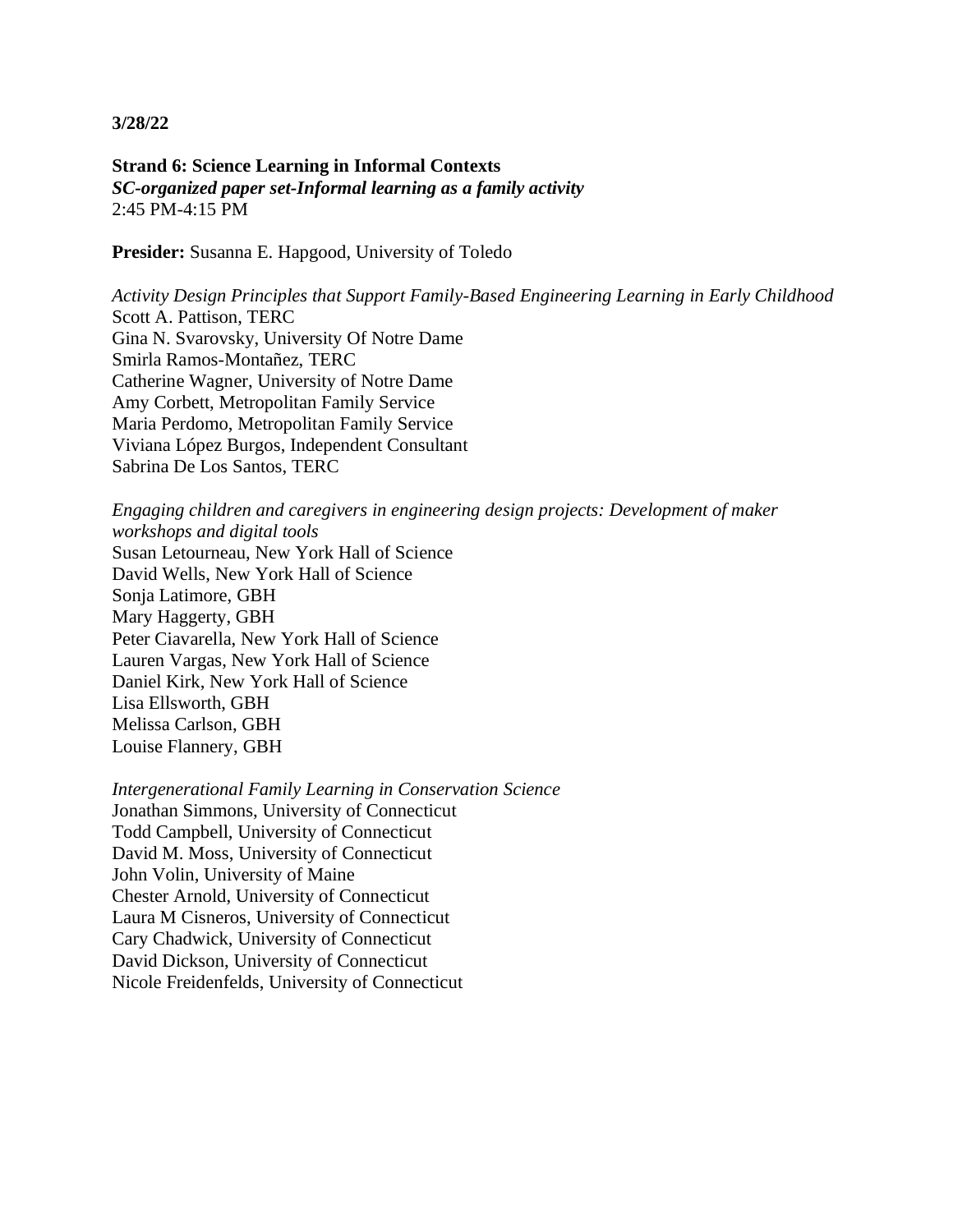**Strand 7: Pre-service Science Teacher Education** *SC-organized paper set-The role of noticing in learning to teach science* 2:45 PM-4:15 PM **Presider:** Stefan Sorge, IPN - Leibniz Institute for Science and Mathematics Education, Kiel

*Elementary Preservice Teachers' Noticing of Scientific Argumentation within Two Online Practice Spaces* Pamela S. Lottero-Perdue, Towson University Heidi L. Masters, University Of Wisconsin–La Crosse Jamie N. Mikeska, Educational Testing Service (ETS) Meredith M. Thompson, MIT Meredith Park Rogers, Indiana University Dionne Cross Francis, University of North Carolina at Chapel Hill

*Pre-service Teachers Notice Student Thinking. Then What?* Tara Barnhart, Chapman University Miray Tekkumuru-Kisa, Florida State University Heather J. Johnson, Vanderbilt University

*Supporting Pre-Service Teachers' Attention to All Students' Ideas Using a Learning Progression Approach* Alicia C. Alonzo, Michigan State University

*The impacts of content area on novice teacher noticing-a preliminary analysis* Lu Wang, Indiana University Kokomo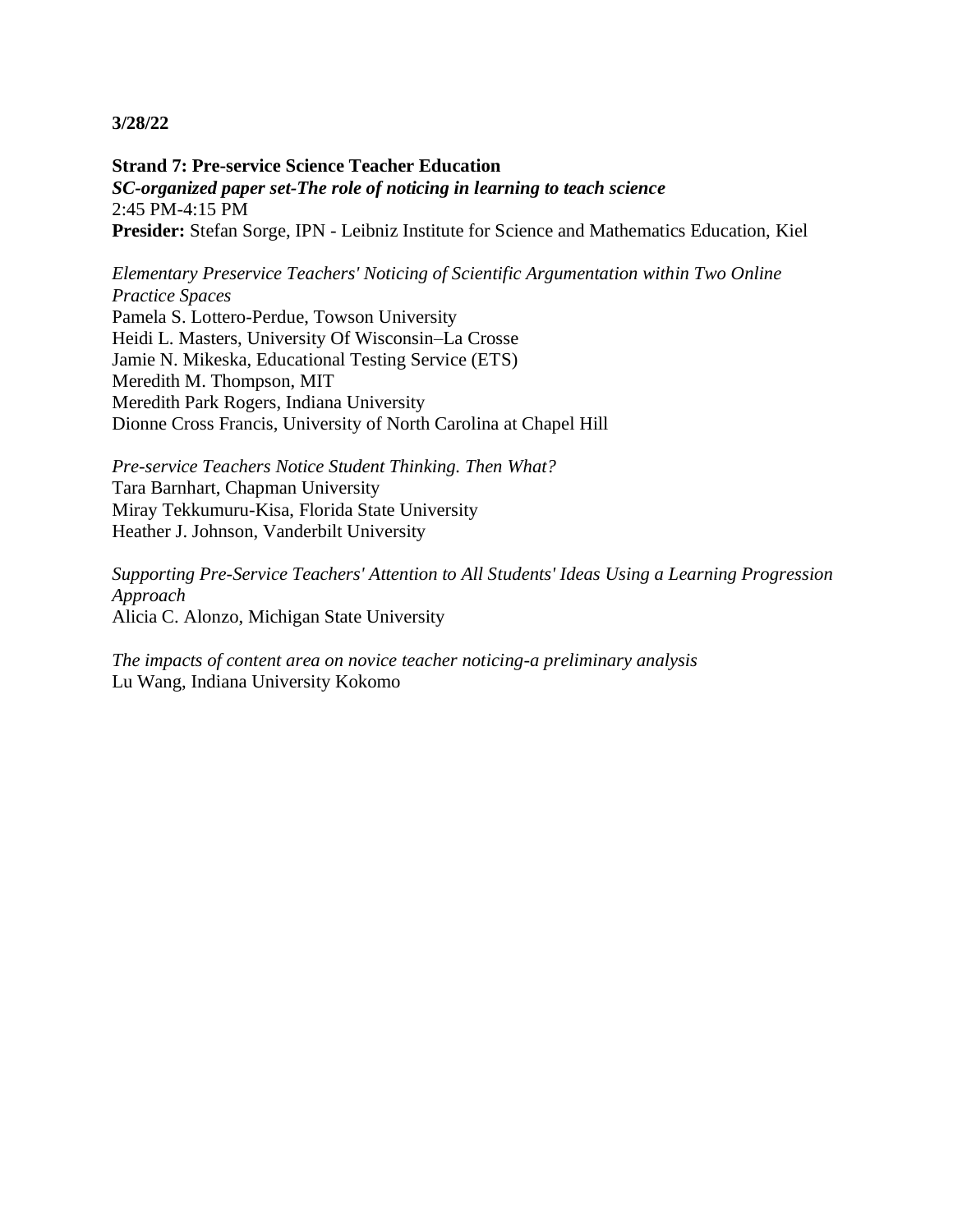**Strand 8: In-service Science Teacher Education** *SC-organized paper set-Variations in STEM Teachers Changes through Professional Development* 2:45 PM-4:15 PM **Presider:** Xinying Yin, California State University-San Bernardino

*Exploring The Sources of Science Teachers' Self-Efficacy* Jessica Gale, Georgia Institute Of Technology - CEISMC Meltem Alemdar, Georgia Institute Of Technology Christopher Cappelli, Georgia Institute OfTechnology

*Trajectories of Adoption and Abandonment After Professional Development in Project-Based Learning* Cesar Delgado, North Carolina State University Kathryn Green, University of Georgia Minnie Webster, North Carolina State University

*Variable Take-up of Professional Development: How Activity Systems Influence Science Teachers' Enactment of Project-Based Learning* Tess Bernhard, University of Pennsylvania Amy Guillotte, University of Pennsylvania Sarah Kavanagh, University of Pennsylvania

*Co-Designing to Understand Equity-Focus in Computational Thinking (CT) Integrated Science Curricula* Marissa A. Levy, Northwestern University Amanda Peel, Northwestern University Sugat Dabholkar, Lexie Zhao, Northwestern University Susan Juhl, Lauren Levites, Jacob Mills, Sally Wu, Michael Horn, Northwestern University Uri Wilensky, Northwestern University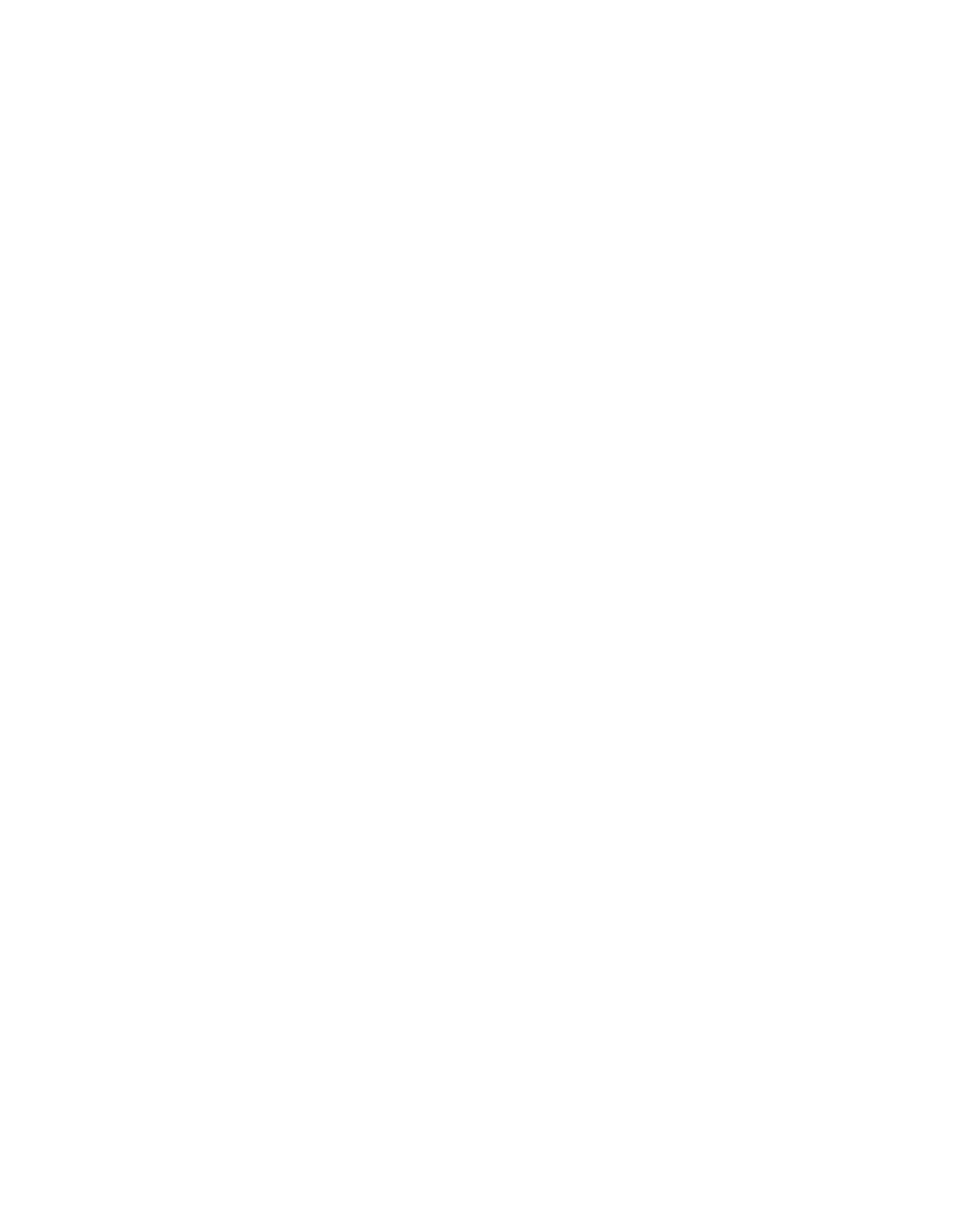**Strand 8: In-service Science Teacher Education** *SC-organized paper set-Developing Teacher Leaders* 2:45 PM-4:15 PM **Presider:** Avraham Merzel, The Hebrew University of Jerusalem

*Developing and Retaining Mid-Career Science Teachers through a Teacher Leadership Program*

Andrea Reeder, Middle Tennessee State University Fatma Kaya, Middle Tennessee State University Weiqi Zhao, University of Cincinnati Melody J Elrod, Middle Tennessee State University Joshua Reid, Middle Tennessee State University Greg T Rushton, Middle Tennessee State University Brett Criswell, West Chester University

*Exploring Boundary Spanning as a Theoretical Framework to Design for Science Teacher Leader Professional Learning* Sara C Heredia, The University of North Carolina Greensboro Michelle Lea Phillips, Exploratorium Ti'Era D. Worsley, University of North Carolina at Greensboro Hadrian Pollard, University of North Carolina at Greensboro Sarah Stallings , University of North Carolina at Greensboro Julie Yu, Exploratorium

*Impact of Teacher Leadership Skills and Adaptability during Educational Upheaval* Christine R. Lotter, University of South Carolina Amanda Gonczi, Michigan Technological University

*Knowledge, Practices, and Attributes of International Science Coordinators and the Resources They Draw Upon: Supporting Teachers During the COVID-19 Pandemic* Harleen Singh, Medaille College Hatice Ozen\_Tasmedir, University of Georgia Yuxi Huang, University of Georgia Hong H Tran, University of Georgia Julie A Luft, University of Georgia Brooke A Whitworth, Clemson University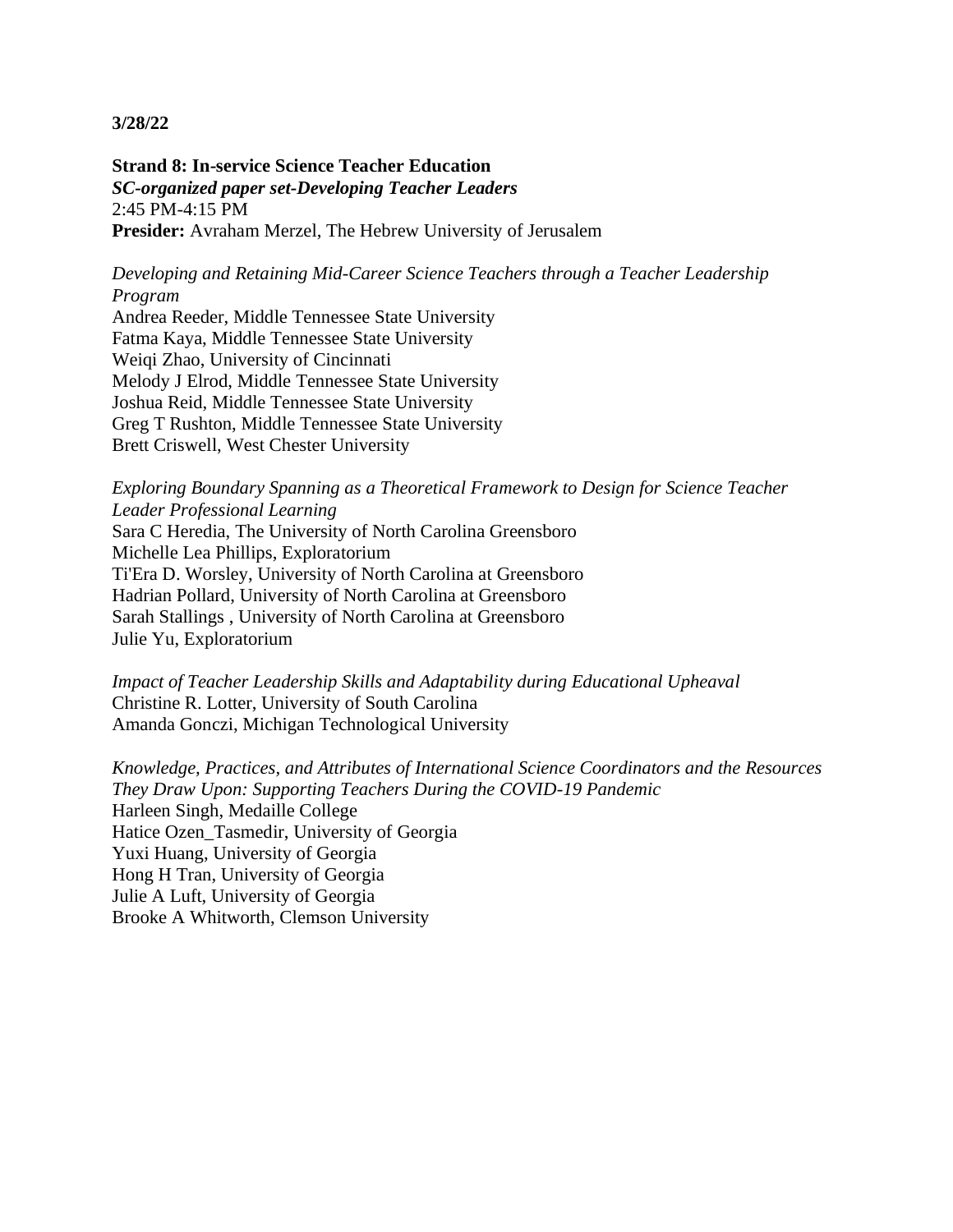**Strand 10: Curriculum and Assessment** *SC-organized paper set-Assessment for modeling and reasoning* 2:45 PM-4:15 PM **Presider:** Elizabeth X. De Los Santos, University of Nevada, Reno

*Assessing Socio-scientific Systems Thinking for the COVID-19 Pandemic* Eric A Kirk, University of North Carolina at Chapel Hill Troy Sadler, University of North Carolina at Chapel Hill Li Ke, University of North Carolina at Chapel Hill Laura Zangori, University Of Missouri

*Exploring Student Reasoning Patterns in the Context of a NGSS-Aligned Assessment Task: The Harvestmen Item (Virtual)* Dante Cisterna, Educational Testing Service Lei Liu, Educational Testing Service Aoife Cahill, Educational Testing Service Devon Kinsey, Educational Testing Service Xianyang Chen, Educational Testing Service Yi Qi, Educational Testing Service

*Investigation on effect of spatial visualization on scientific modeling in primary and secondary school students (Virtual)* Jing Lin, Beijing Normal University Letong Zhang, Beijing Normal University Ping-Han Cheng, National Taiwan Normal University Chun-Yen Chang, National Taiwan Normal University

*Scaffolding Support for Student Modeling in Three Dimensional Assessment Tasks* Kate Henson, University of Colorado Jason Buell, CU Boulder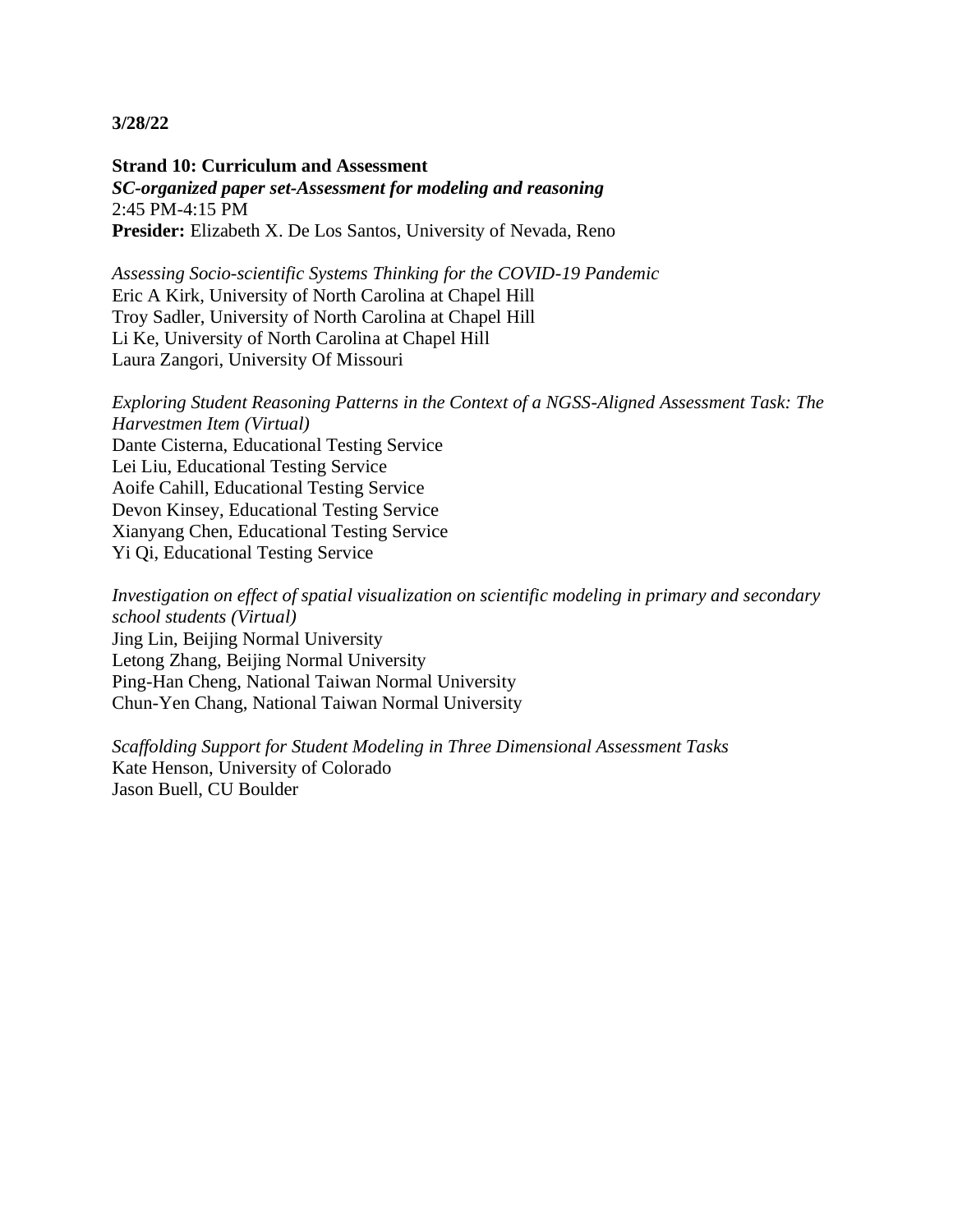**Strand 11: Cultural, Social, and Gender Issues** *SC-organized paper set-Cultural Approaches to the Teaching and Learning of Science* 2:45 PM-4:15 PM Presider: Heidi Cian, Florida International University

*Improving the Achievement and Problem-solving Skills of Students: How Effective is CTCA in Nuclear Chemistry?*

Ibukunolu A. Ademola, ACEITSE-Lagos State University Peter A. Okebukola, ACEITSE-Lagos State University Olasunkanmi A. Gbeleyi, ACEITSE-Lagos State University Adekunle I. Oladejo, ACEITSE-Lagos State University Franklin U. Onowugbeda, ACEITSE-Lagos State University Deborah O. Agbanimu, ACEITSE-Lagos State University Fred Awaah, University of Professional Studies Accra Esther O. Peter, ACEITSE-Lagos State University Stella I. Uhuegbu, ACEITSE-Lagos State University Yetunde A. Mabadeje, ACEITSE-Lagos State University

*Teacher Understanding of Funds of Knowledge in the High School Biology Classroom* Molly M. Staggs, University Of South Florida Karl G. Jung, University Of South Florida Julie C. Brown, University Of Florida

*Underachievement in Difficult Concepts in Biology: Can CTCA be the Way Out?* Francisca A. Allename, ACEITSE- Lagos State University Peter A. Okebukola, ACEITSE- Lagos State University Deborah Oluwatosin Agbanimu, ACEITSE- Lagos State University Franklin U. Onowugbeda, ACEITSE- Lagos State University Esther Oluwafunmilayo Peter, ACEITSE- Lagos State University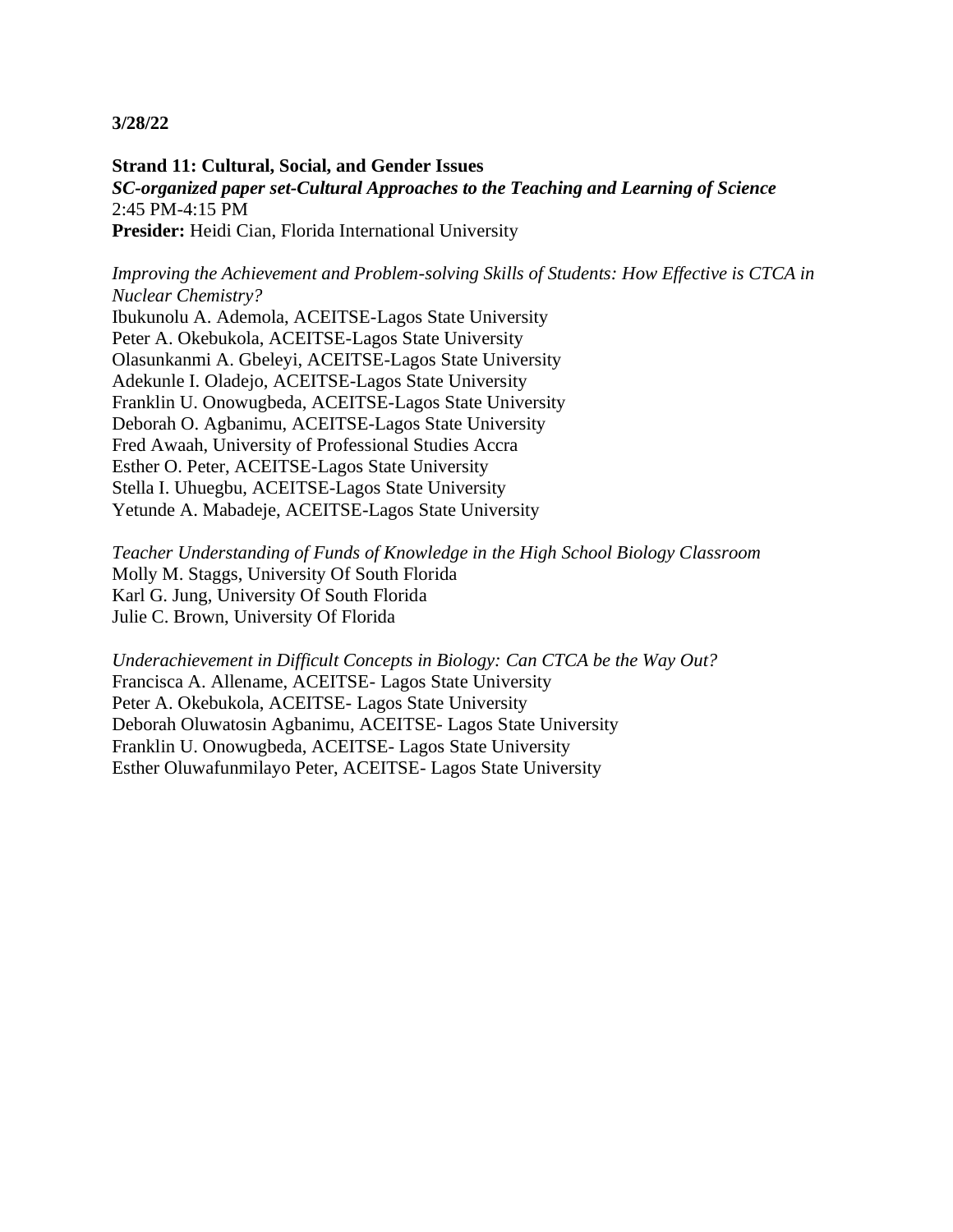**Strand 12: Technology for Teaching, Learning, and Research** *Related Paper Set-Learning Chemistry in Immersive Virtual Reality: A Spatial Analysis of Students' Collaborative Interactions* 2:45 PM-4:15 PM **Discussant:** Joseph Krajcik, Michigan State University, , , **Presider:** Chin-Chung Tsai, National Taiwan Normal University

*An Analytical Framework for Spatial Analysis of Students' Interactions in Immersive Virtual Reality* Mihye Won, Curtin University Dewi Ungu, Curtin University Henry Matovu, Curtin University David F. Treagust, Curtin University Chin-Chung Tsai, National Taiwan Normal University Mauro Mocerino, Curtin University Roy Tasker, Western Sydney University Joseph S. Krajcik, Michigan State University

*Students' Construction of Learning Activities to Understand the Formation of Snowflakes with Three Different Modes* Dewi Ungu, Curtin University Mihye Won, Curtin University Henry Matovu, Curtin University David F. Treagust, Curtin University Chin-Chung Tsai, National Taiwan Normal University Mauro Mocerino, Curtin University Roy Tasker, Western Sydney University

*Comparative Analysis on the Impact of Scaffolding on Students' Interactions within Immersive Virtual Reality* David F. Treagust, Curtin University Dewi Ungu, Curtin University Mihye Won, Curtin University Henry Matovu, Curtin University Chin-Chung Tsai, National Taiwan Normal University Mauro Mocerino, Roy Tasker, Western Sydney University

*Progression of Students' Interactions over Three Immersive Virtual Reality Learning Activities* Henry Matovu, Curtin University Mihye Won, Curtin University Dewi Ungu, Curtin University David F. Treagust, Curtin University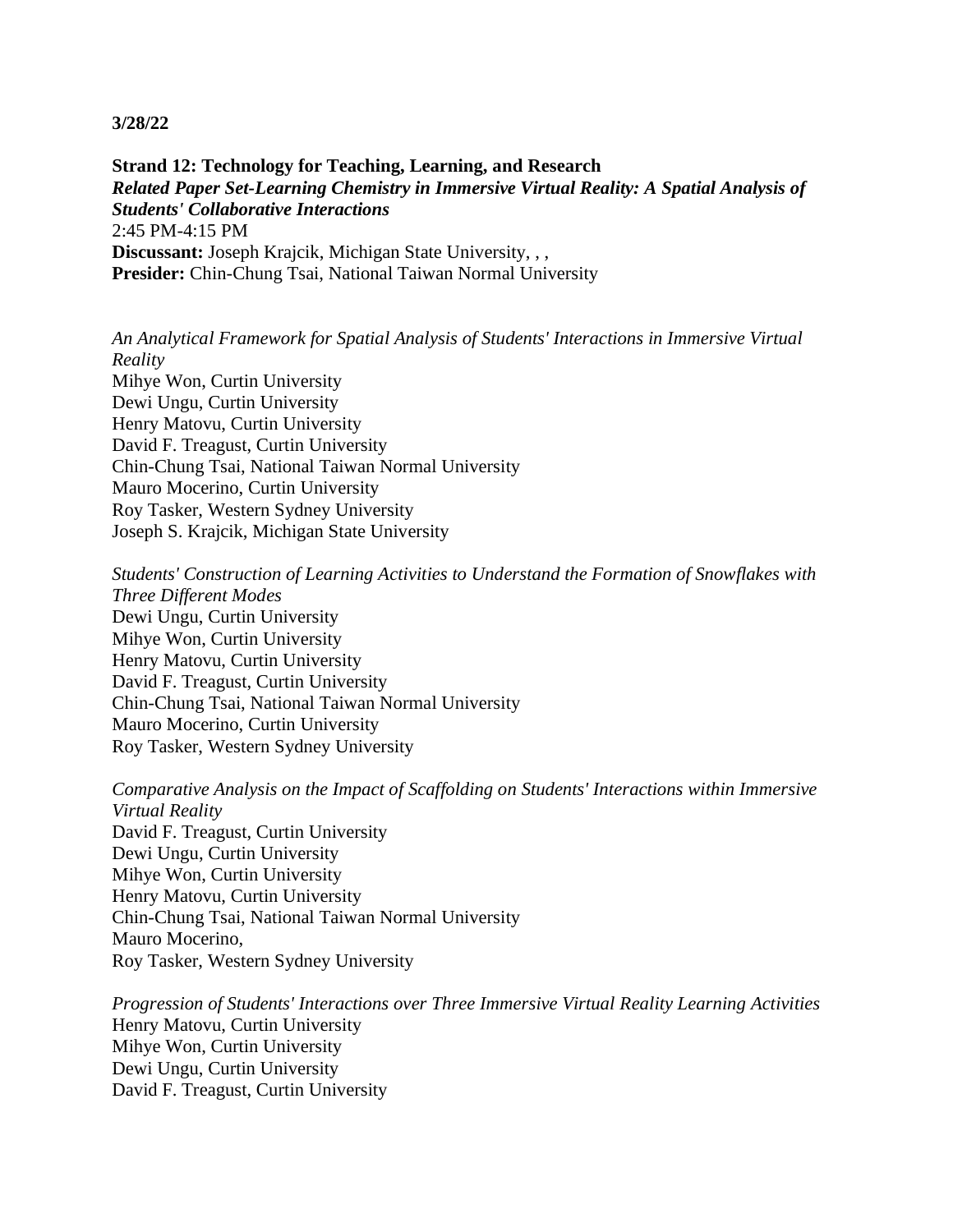Chin-Chung Tsai, National Taiwan Normal University Mauro Mocerino, Curtin University Roy Tasker, Western Sydney University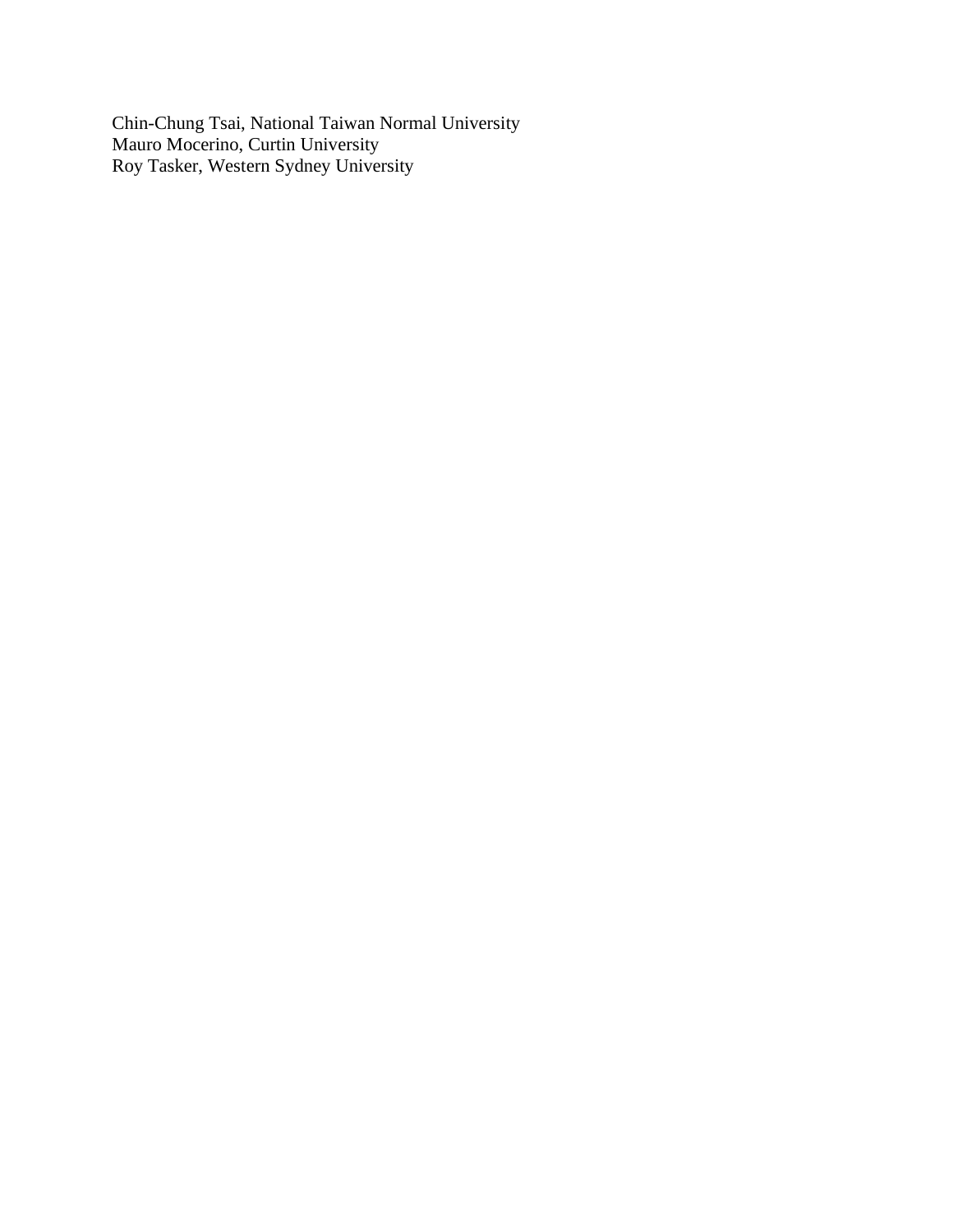**Strand 13: History, Philosophy, Sociology, and Nature of Science** *SC-organized paper set-NOS and Undergraduate Education* 2:45 PM-4:15 PM **Presider:** Jacob Pleasants, University of Oklahoma

*Comparing Undergraduates NOS Views in Traditional vs. Inquiry-Taught Science Course* Alex T. St. Louis, Hayat Hokayam, Texas Christian University

*Development and Validation of a Rubric to Qualify and Quantify Responses to the VNOS Questionnaire* Fouad Abd-El-Khalick, University of North Carolina at Chapel Hill Ryan Summers, University of North Dakota Jeanne Brunner, University of Massachusetts Amherst Jeremy Belramino, University of Illinois - Urbana-Champaign John Y. Myers, University of Illinois at Urbana-Champaign

*Learning to Teach NOS: How do NOS instructional views develop during semester-long NOS course?* Jerrid W. Kruse, Drake University Isaiah Kent-Schneider, Drake University Sarah Voss, Drake University

*University Biology Students' Sociocultural and NOS Associated Positions About Policymakers' and Scientists' COVID-19 Responses* Alex J Sobotka, Texas A&M University Ben A Janney, Texas A&M University Benjamin C Herman, Texas A&M University Sarah V Poor, Texas A&M University Aaron Kidd, Texas A&M University Michael P. Clough, Texas A&M University Asha Rao, Texas A&M University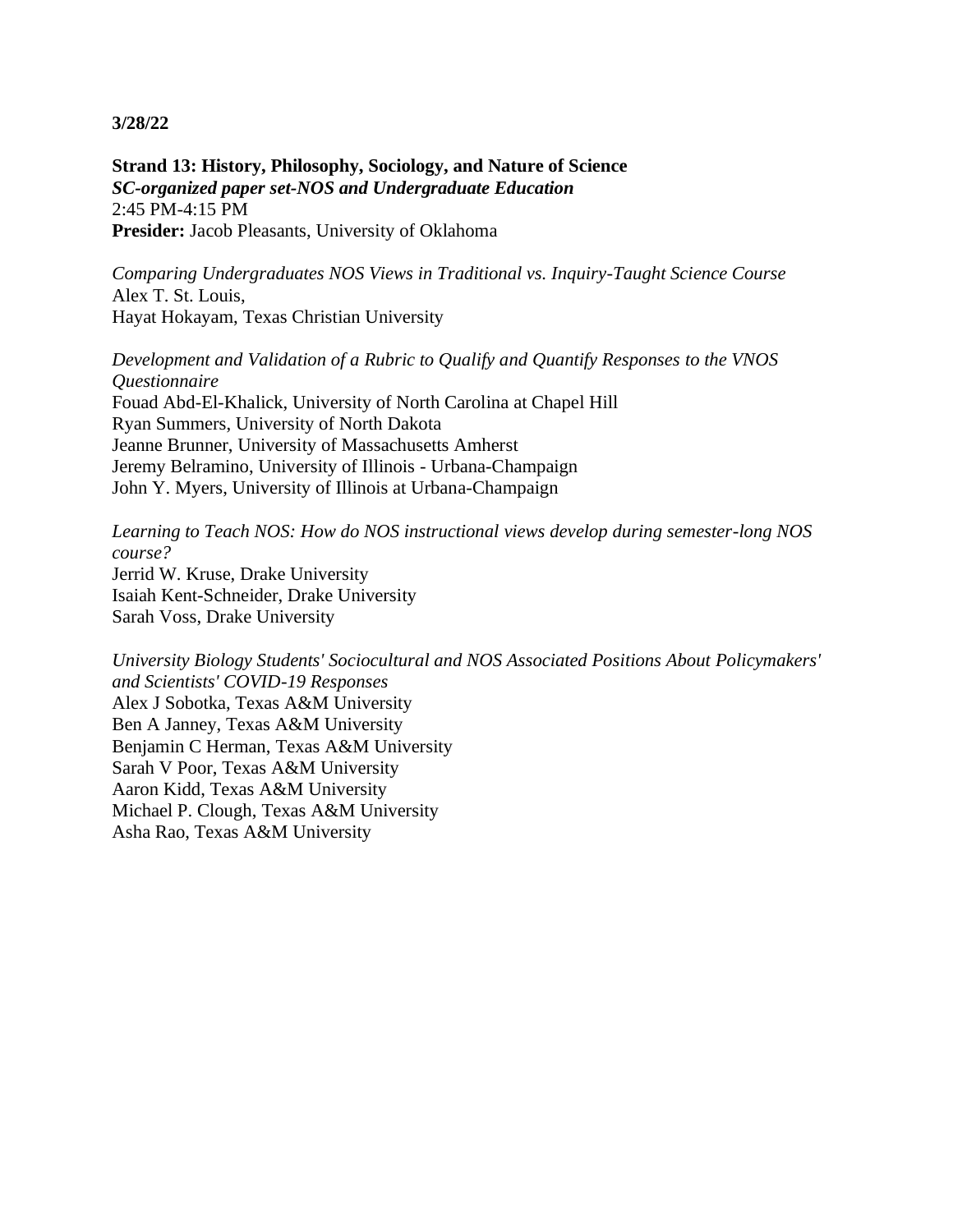**Strand 14: Environmental Education and Sustainability** *SC-organized paper set-Place, culture, and connection in environmental science education* 2:45 PM-4:15 PM **Presider:** Catherine Quinlan, Howard University

*Are School Gardens Culturally Relevant? Forging Connections Between High School Students and the Community* Mariam Takkouch, Western University Isha DeCoito, Western University

*Exploring Sense of Place across Generations: A Case study of a Negev Bedouin Community* Wisam Sedawi, Ben Gurion University Orit Ben Zvi Assaraf, Ben-Gurion University Of the Negev, Israel Amane Alatamin, Ben-Gurion University Of the Negev, Israel

*Understanding Middle School Students' Connectedness with Nature* Andrea Moeller, Unversity of Vienna Petra Bezeljak, University of Vienna Gregor Torkar, University of Ljubljana, Slovenia

*Using environmental chemistry to engage students in scientific thinking while affirming their cultural context*

Jeffrey Spencer, University of Michigan at Ann Arbor Danielle N Maxwell, University of Michigan at Ann Arbor Kaare Sikuaq Erickson, Ikaa?un Engagement; Ukpea?vik Iñupiat Corporation Daniel Wall, I?isa?vik College Linda Nicholas-Figueroa, I?isa?vik College; University of Alaska - Fairbanks Kerri Pratt, University of Michigan at Ann Arbor Ginger Shultz, University of Michigan at Ann Arbor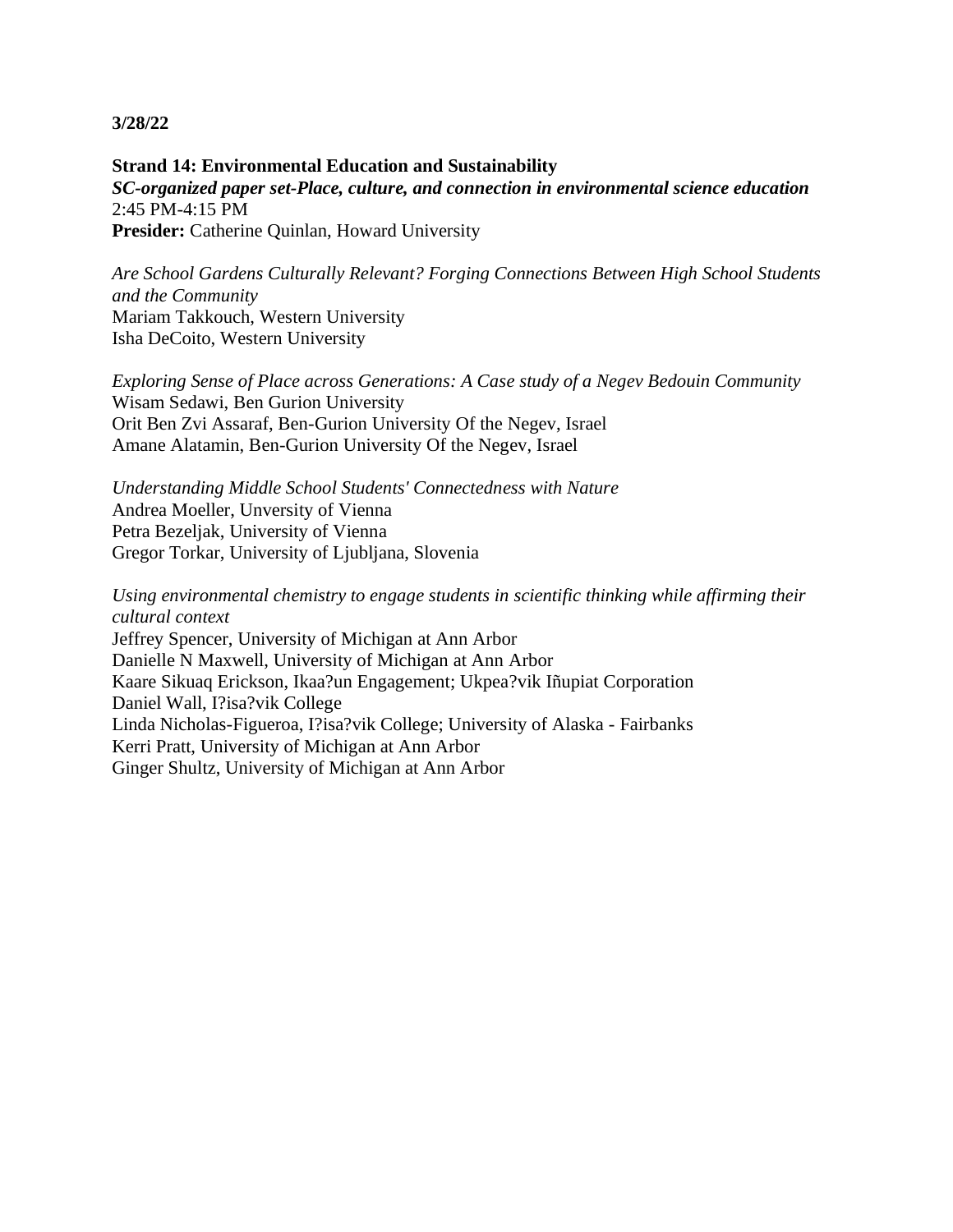**Research Committee** *Admin Symposium-Unifying Our Community through Science Education* 2:45 PM-4:15 PM **Presider:** Mary M. Atwater, University Of Georgia

*Unifying Our Community through Science Education* Mary M. Atwater, University Of Georgia Rona Robinson-Hill, Ball State University Brittany Garvin-Hudson, University of Mary Washington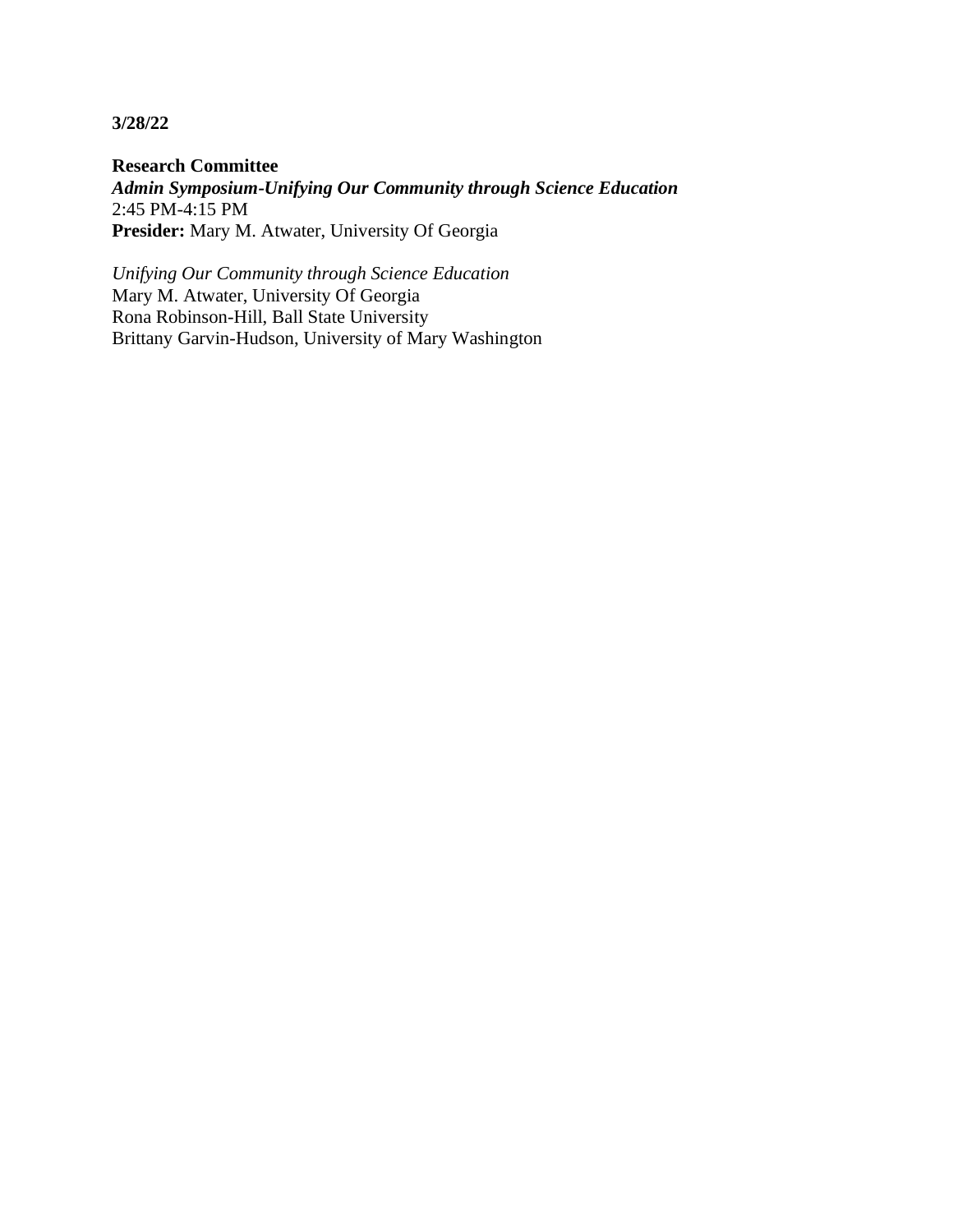*Admin Symposium-Graduate Student Forum* 6:15 PM-7:20 PM

*Graduate Student Forum* Theila Smith, University of Groningen Inés Mosquera Bargiela, Universidade de Santiago de Compostela Emily Turner, Georgia State University Samantha Ringl, Alice Lloyd College Ti'Era D. Worsley, University of North Carolina at Greensboro Johan Tabora, University of Illinois at Chicago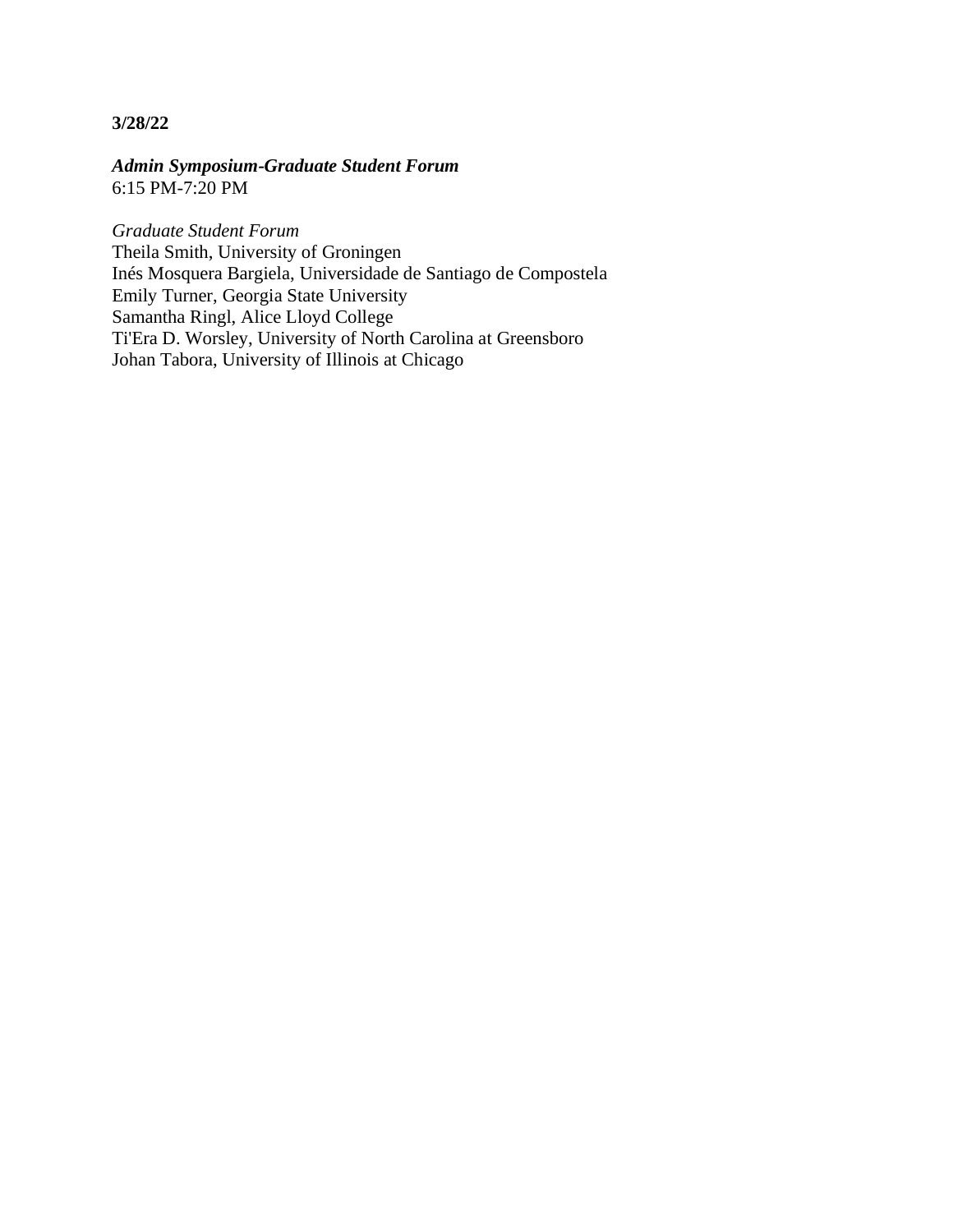**International Committee** *Admin Symposium-Socioscientific Argumentation in Science Education* 7:30 AM – 8:45 AM

*Socioscientific Argumentation in Science Education* Ute Harms, Leibniz Institute for Science and Mathematics Education (IPN) Carola Garrecht, IPN - Leibniz Institute for Science and Mathematics Education Maria Evagorou, University of Nicosia, Nicosia, Cyprus Nina Christenson, Karlstad University Susanne Walan, Department of Environmental and Life Sciences, Karlstad University, Karlstad, Sweden Pablo Brocos, University of Santiago de Compostela Maria Pilar Jiménez-Aleixandre, Department of Applied Didactics, Universidade de Santiago de Compostela, Santiago de Compostela, Spain Hanno Michel, IPN Kiel Dirk S. Gellermann, Leibniz Institute for Science and Mathematics Education (IPN) Ute Harms, Leibniz Institute for Science and Mathematics Education (IPN)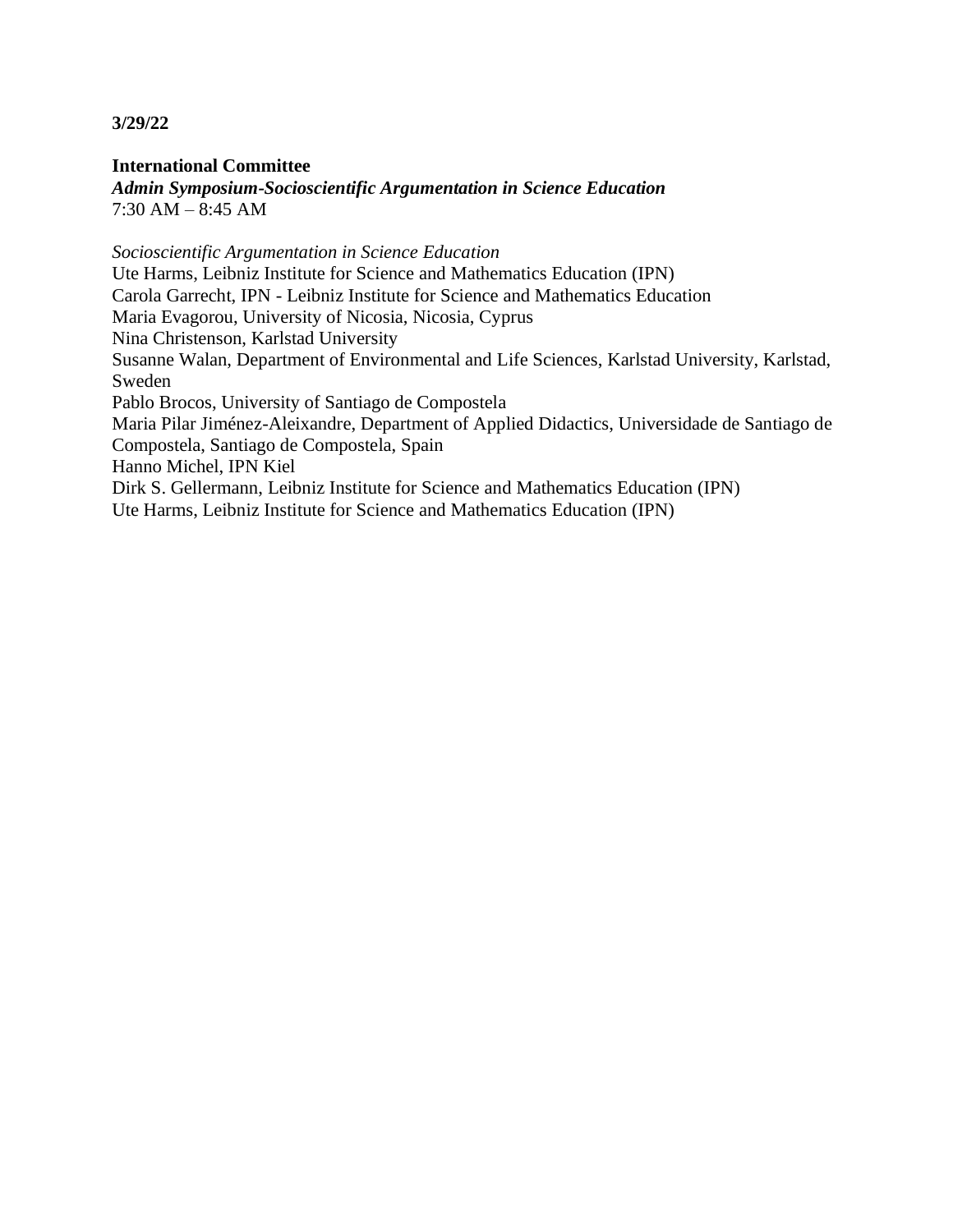# **Roundtable Discussions**

*Please note: These initial Roundtable groupings will be rearranged in a later program draft, but all will remain at the same day and time.*

#### **Strand 1: Science Learning: Development of student understanding** *Roundtables-Science in Contexts*

8:00 AM-9:00 AM **Presider:** Gianna Lopez-Colson, University of Texas Rio Grande Valley

*Experiencing the Emergence of Antibiotics Resistant Bacteria: Students' Understanding of the Nature of Evolution (Virtual)*

Bat-Shahar Dorfman, Weizmann Institute of Science

Amir Mitchell, Program in Systems Biology, University of Massachusetts Medical School, Worcester, Massachusetts, United States of America, Program in Molecular Medicine, University of Massachusetts Medical School, Worcester, Massachusetts, United States of America

Orna Dahan, Department of Molecular Genetics, Weizmann Institute of Science, Rehovot, Israel Anat Yarden, Weizmann Institute Of Science

*Planning in Science-Integrated Engineering: Kindergartners' Incorporation of Ideas about Inertia in their Design Plans* Pamela S. Lottero-Perdue, Towson University John Settlage, UConn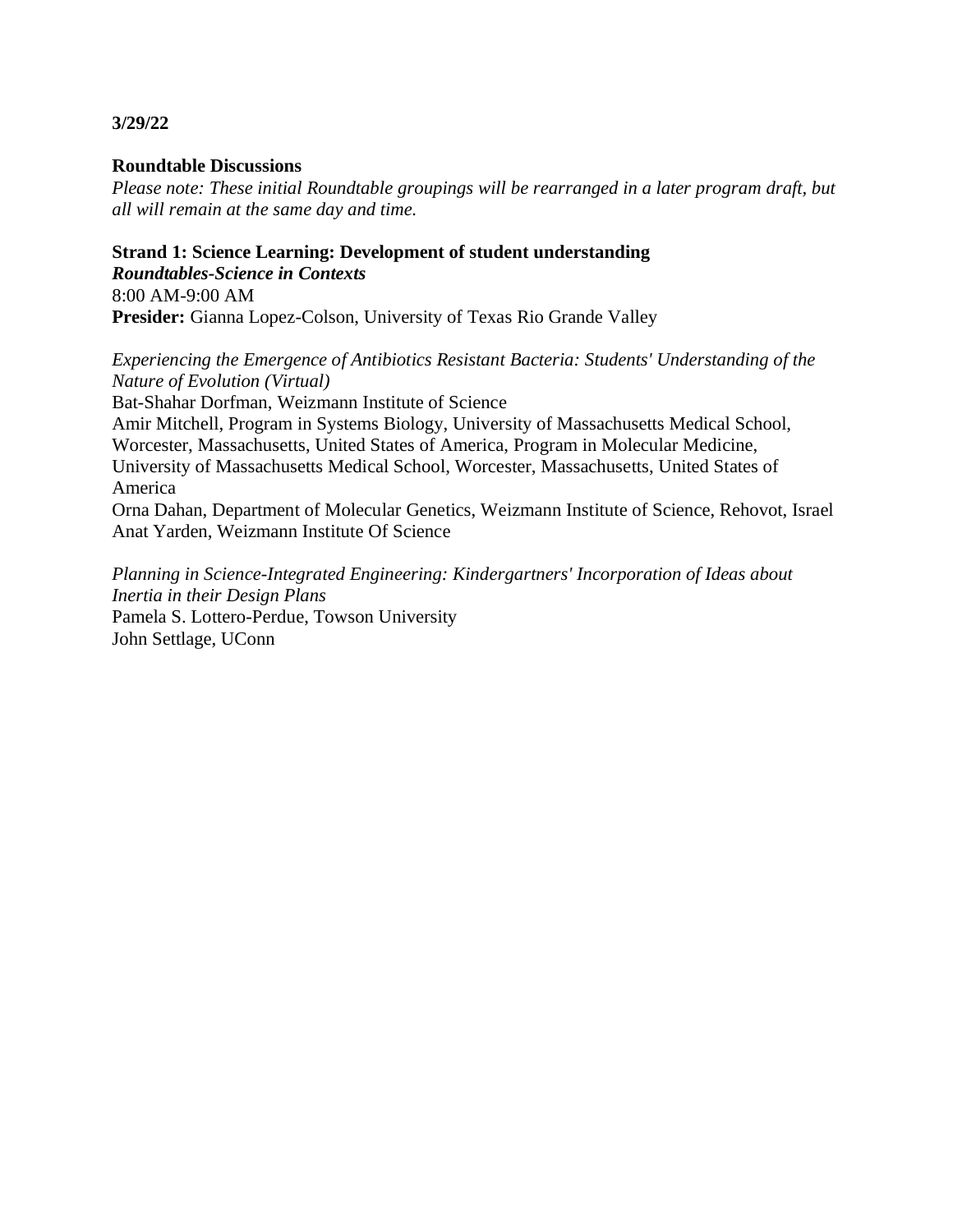**Strand 2: Science Learning: Contexts, Characteristics and Interactions** *Roundtables-Strand 2 Round Table: Argumentation in Science Teaching & Learning I* 8:00 AM-9:00 AM Presider: Peter A. Okebukola, Lagos State University

*Categorizing Classroom-based Argumentation in Elementary STEM Lessons: Applying Walton's Dialogue Theory* Anna Gillespie-Schneider, UGA Lorraine Franco, University of Georgia Barbara A. Crawford, University Of Georgia Yuling Zhuang, University of Georgia Jonathan Foster, University of Georgia AnnaMarie Conner, University of Georgia

*Challenge in Reasoning about Evolution Acceptance for Muslim Students: The Mechanism of Motivated Reasoning* Rahmi Q. Aini, Kangwon National University Minsu Ha, Kangwon National University

*Examining Science Engagement: Epistemic Operations and Agentic Practices During Argumentation* Vivian A Zohery, University of Maryland - College Park Ananya Matewos, Saint Norbert College Lauren Cabrera, Virginia Commonwealth University Doug Lombardi, University of Maryland, College Park

**Strand 2: Science Learning: Contexts, Characteristics and Interactions** *Roundtables-Strand 2 Round Table: Mediating Learning Processes in Science Teaching & Learning* 8:00 AM-9:00 AM **Presider:** Tamar Ginzburg, Technion - Israel Institute of Technology

*The Authoritative-to-Dialogic Spectrum of Facilitation Practices* Carina M Carlos, Tufts University Vesal Dini, Tufts University Ira Caspari, Tufts University

*The impact of typography in learning materials of science textbook (Virtual)* Rosalie Heinen, University of Münster Susanne M. Heinicke, University of Münster

*Using student-created core idea maps to promote meaningful learning in science* Helen Semilarski, Doctoral student Regina Soobard, Research Fellow of Science Education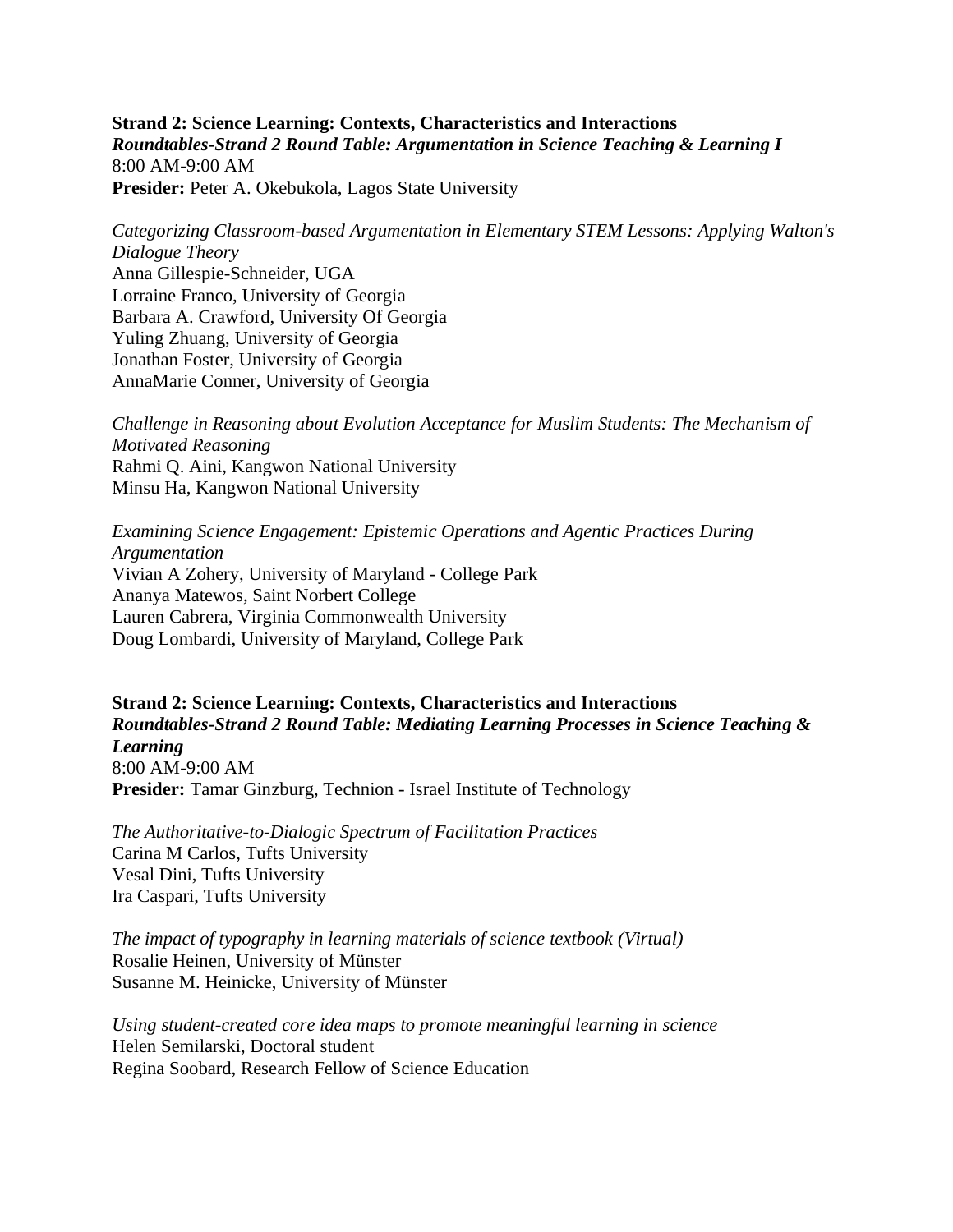Miia Rannikmae, Professor

**Strand 2: Science Learning: Contexts, Characteristics and Interactions** *Roundtables-Strand 2 Roundtable: Argumentation in Science Teaching & Learning II* 8:00 AM-9:00 AM **Presider:** Sufen Chen, National Taiwan University Of Science and Technology

*Describing changes in Student thinking about evolution in response to inquiry and argumentation-based instruction* Hernan Cofre, Pontificia Universidad Católica de Valparaíso Francisca Carmona, Pontificia Universidad Católica de Valparaíso Diego Canales, Pontificia Universidad Católica de Valparaíso Paola Nuñez, Pontificia Universidad Católica de Valparaíso Antonia Larrain, Alberto Hurtado University Claudia Vergara, Alberto Hurtado University

*Examining Relevant Evidence Construction as Actor-Network in the Collective Argumentation (Virtual)*

Weiwei He, East China Normal University Sihan Xiao, East China Normal University

*Massive Dependence of Science students' answers about Relativity upon the Formulation of the question* Estelle Blanquet, University of Bordeaux

Eric Picholle, CNRS & Université Côte d'Azur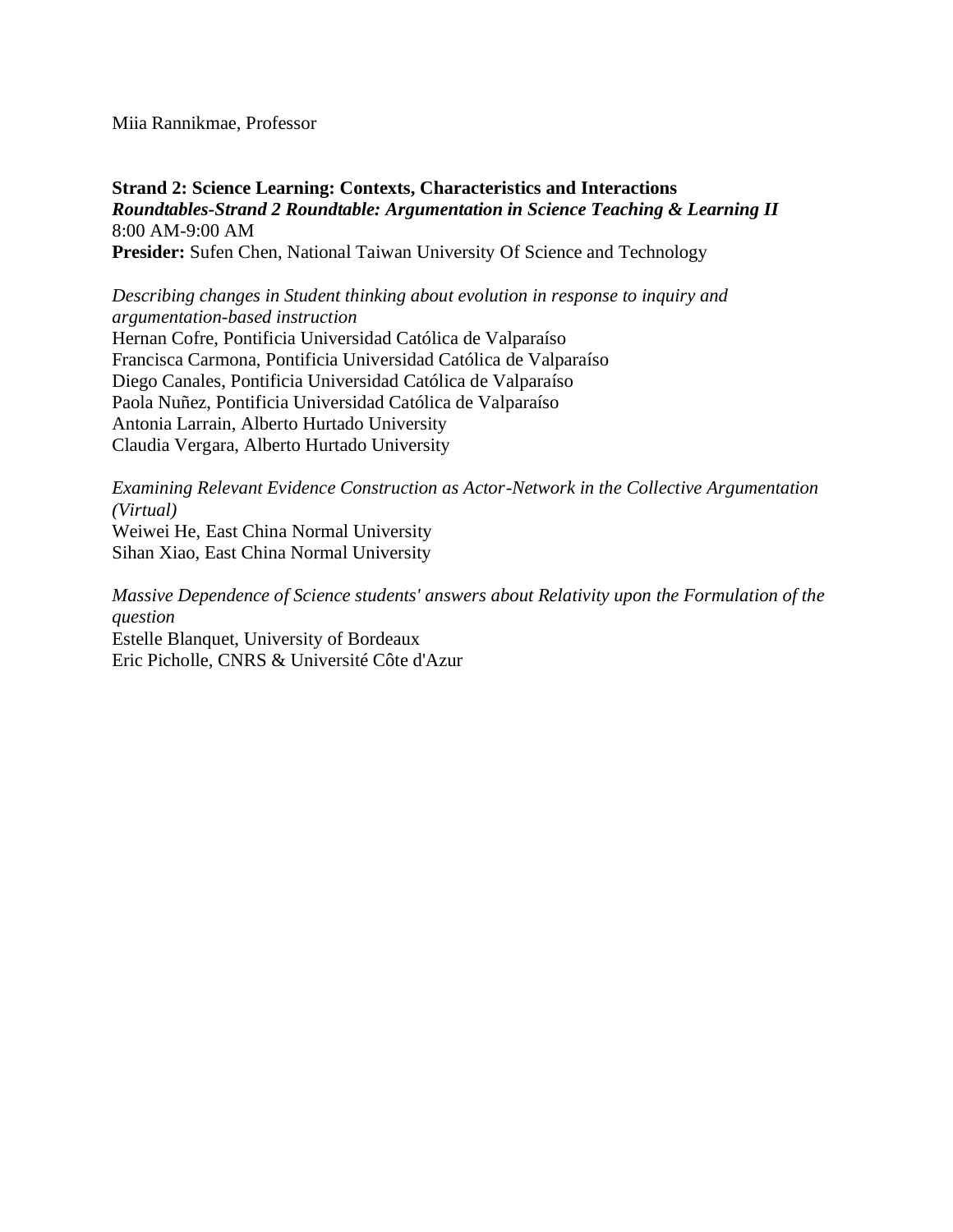**Strand 3: Science Teaching — Primary School (Grades preK-6): Characteristics and Strategies** *Roundtables-Instructional methods for supporting students' science understanding* 8:00 AM-9:00 AM **Presider:** Alison Mercier, University of Wyoming

*Revisiting elementary school students' images of scientists (Virtual)* Jing Lin, Beijing Normal University Wenting Wei, Beijing Normal University Ting Yuan, Beijing Normal University

*The Impact of Arts-based Science Instruction on Emerging Multilingual Students' Achievement in Elementary Science* Sage Andersen, University of Texas At Austin Brad Hughes, University Of California, Irvine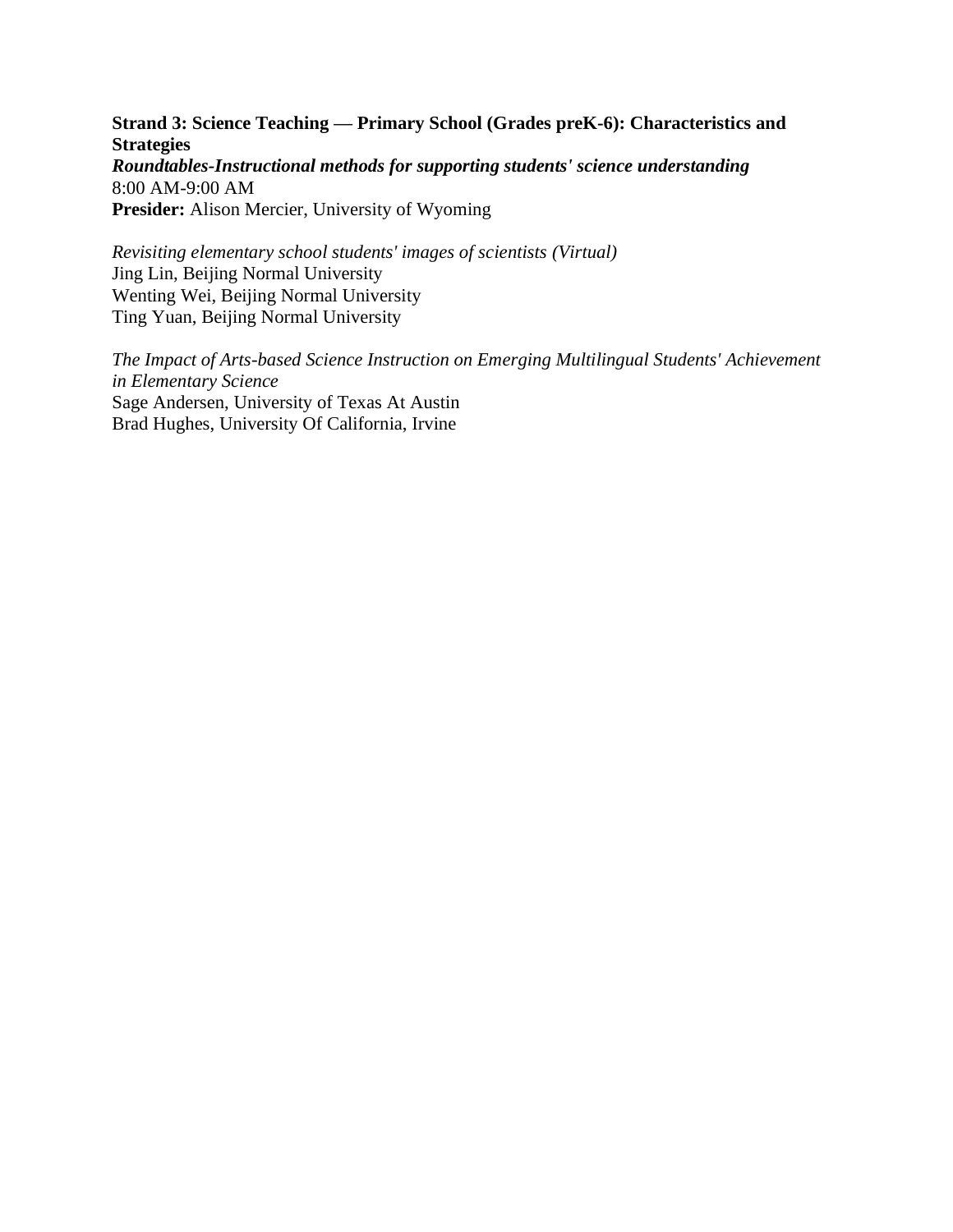**Strand 4: Science Teaching — Middle and High School (Grades 5-12): Characteristics and Strategies** *Roundtables-Collaboration and science learning in middle grades* 8:00 AM-9:00 AM **Presider:** Michael Cassidy, TERC

*"What if we explore..." Using Mountain Rescue to Promote Engaged Learning and Collaboration* Denise M. Bressler, East Carolina University Shane Tutwiler, University of Rhode Island Amanda Siebert-Evenstone, University of Wisconsin - Madison Len Annetta, East Carolina University Jason A. Chen, The College of William & Mary

*Developing Scientifically Literate Citizenship: Self-Efficacy Beliefs of an Interdisciplinary Community of Practice* Mandi Collins, University of Nevada, Reno Elizabeth X. De Los Santos, University of Nevada, Reno Robert J Quinn, University of Nevada, Reno

*Science Teachers' Views on the Integration of Science and Language for Emergent Bilinguals in Sixth-grade Classrooms* Sissy S. Wong, University of Houston Jie Zhang, University of Houston Araceli Enriquez-Andrade, University of Houston Ma Glenda Wui, Ateneo de Manila University

*The Effect of Teacher Participation in Multimedia Professional Development on Science Achievement Among Middle-School Students (Virtual)* Victoria J. VanUitert, University of Virginia Michael J. Kennedy, University of Virginia Lindsay M. Carlisle, University of Virginia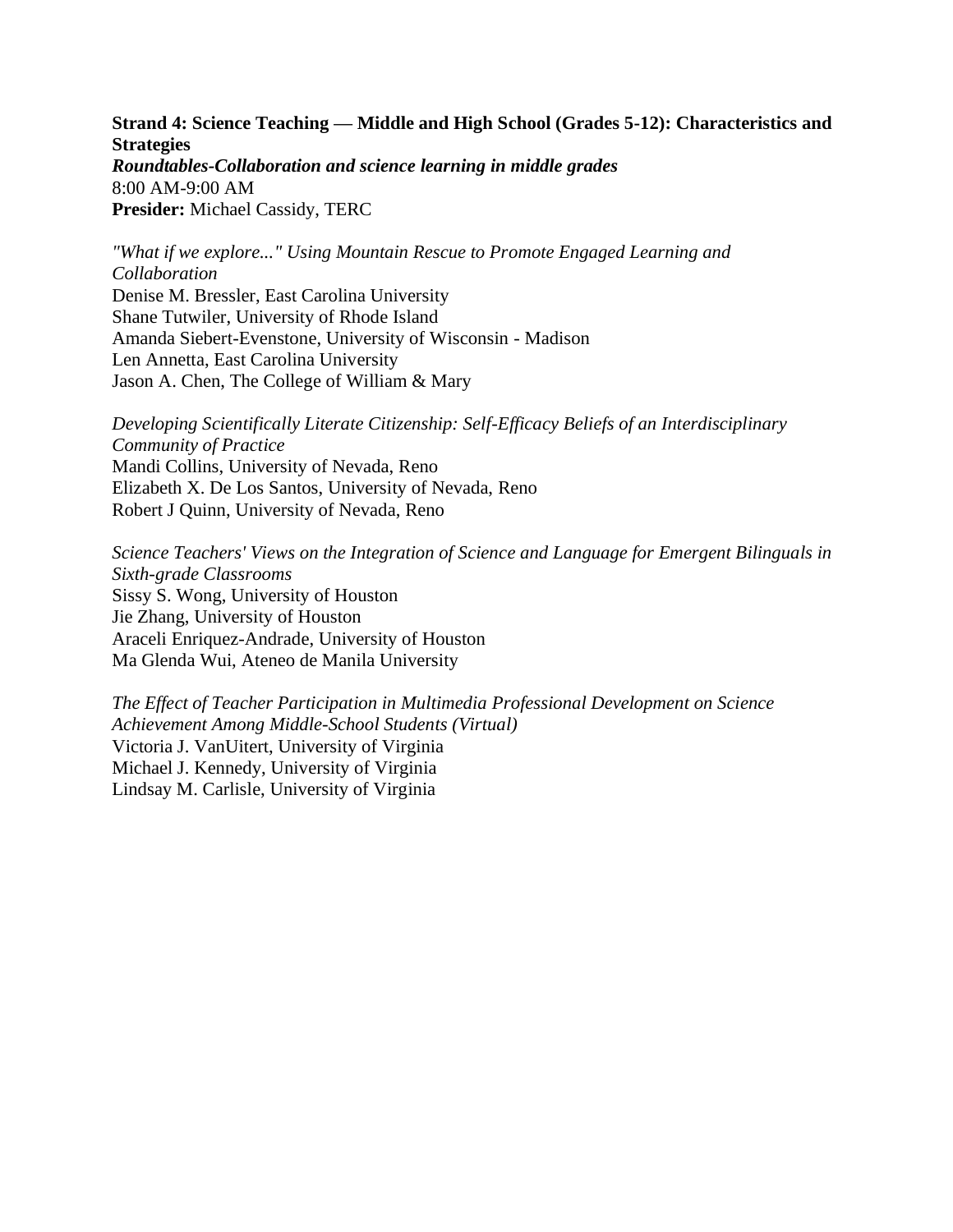**Strand 5: College Science Teaching and Learning (Grades 13-20)** *Roundtables-Becoming Scientists: Students' Scientific Practices and Sense of Belonging* 8:00 AM-9:00 AM **Presider:** Hadeel Omar Edrees Dabbah, Ben-Gurion University of the Negev

*An Interdisciplinary Approach to Develop Interest for Bioproduct Careers with Historically Underrepresented STEM Undergraduates (Virtual)* Shana L. Mcalexander, Duke University Katherine McCance, North Carolina State University Margaret R. Blanchard, NC State University Richard Venditti, NC State University

*Building Inclusive Excellence in Undergraduate Science Education through Faculty Learning Communities: A Study of Five Cohorts* Marcelle Siegel, University Of Missouri–Columbia Yejun Bae, Terrell Morton, Courtney Ngai, Mojtaba Khajeloo, Swarna Mahapatra, Ritesh Sharma, Charles Nilon, Johannes Schul,

*College Students' Sense of Belonging in the STEM Learning Ecosystem: Classroom, Department, and University Culture (Virtual)* Yejun Bae, Carolina University Marcelle Siegel, University Of Missouri–Columbia Mojtaba Khajeloo, University Of Missouri Terrell R. Morton, University of Missouri - Columbia Charles Nilon, University of Missouri-Columbia Johannes Schul, University of Missouri-Columbia Hyejin Shim, University of Missouri-Columbia

*Effect of Demographic Factors on the Understanding of Concepts of Evidence: A Mixed Methods Study* Elizabeth Vergis, St. Mary's University, Calgary

*Fostering Undergraduate STEM Students' and Teachers' Systems Thinking and Modeling Skills via a Food-Related Mini-Course*

Roee Peretz, Technion—Israel Institute of Technology, Haifa 3200003, Israel Marina Tal, Technion—Israel Institute of Technology, Haifa 3200003, Israel Effrat Akiri, Technion—Israel Institute of Technology, Haifa 3200003, Israel Yehudit Judy Dori, Technion—Israel Institute of Technology, Haifa 3200003, Israel Dov Dori, Technion—Israel Institute of Technology, Haifa 3200003, Israel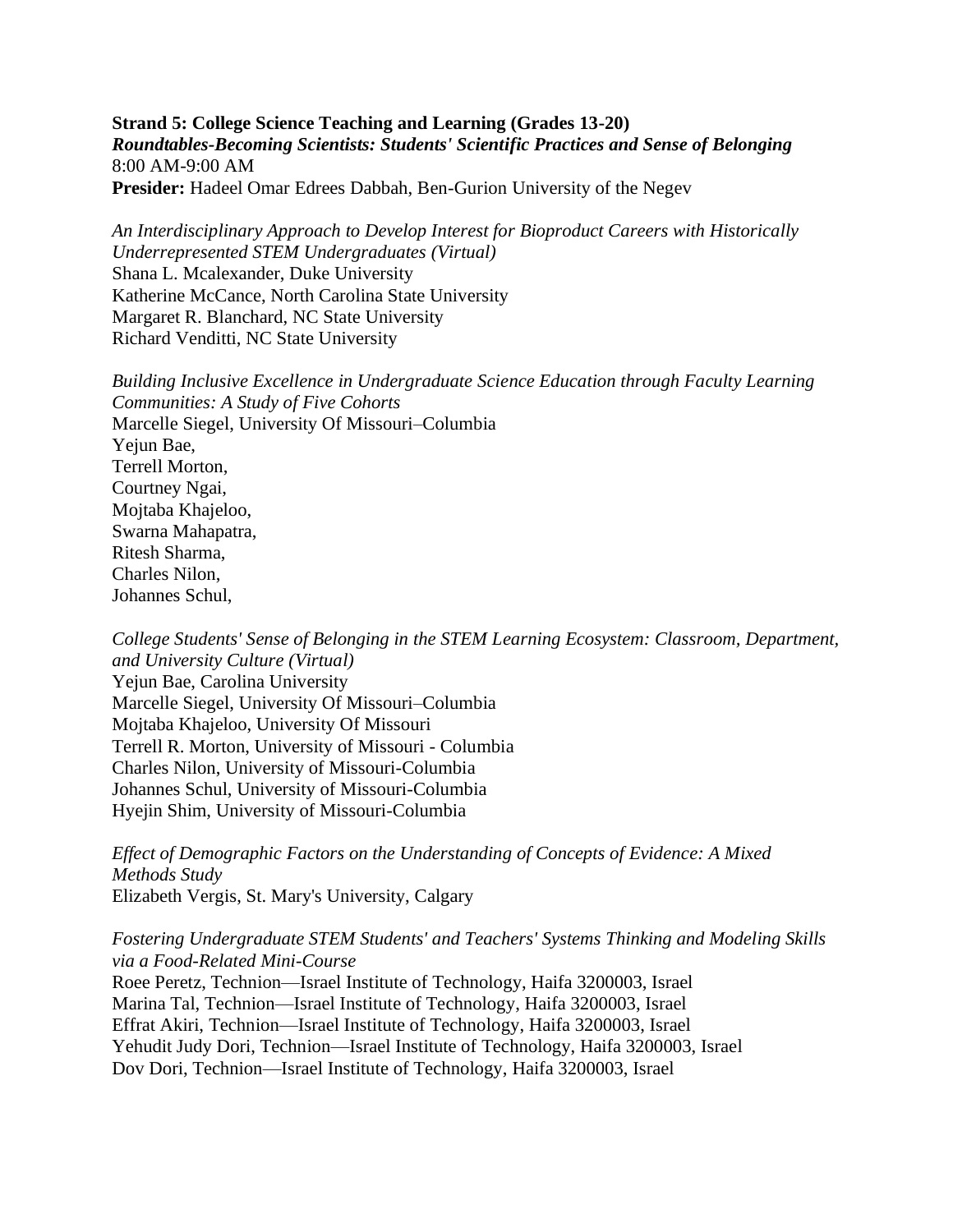**Strand 6: Science Learning in Informal Contexts** *Roundtables-Strand 6 Roundtable* 8:00 AM-9:00 AM **Presider:** Lynne Zummo, University of Utah

*Decisions for Our Future: Learning through Collaborative Civic Decision-Making in a Digital Climate Simulation* Lynne Zummo, University of Utah

**Strand 7: Pre-service Science Teacher Education** *Roundtables-Strand 7 Roundtable* 8:00 AM-9:00 AM

*Computational Thinking Integration in STEM Pedagogy by Teacher Candidates (Virtual)* Heather F. Clark, UCLA Imelda L. Nava, UCLA Leticia Perez, UCLA Jaleel Howard, UCLA

*Investigating Pre-Service Teachers' Noticing of the Cultural Foundations of Children's Scientific Explanations* Alison Mercier, University of Wyoming Tierney Hinman, Auburn University

*Preparing and Retaining Race-Conscious Science Teachers Through Race, Culture, & Coffee* Stefanie L. Marshall, University of Minnesota- Twin Cities Jenny Sarah Tilsen, University of Minnesota- Twin Cities Jessica Forrester, University of Minnesota- Twin Cities

*What Does an Undergraduate Research Experience Look Like in STEM Education?* Jennifer A. Wilhelm, University of Kentucky Molly Fisher, University of Kentucky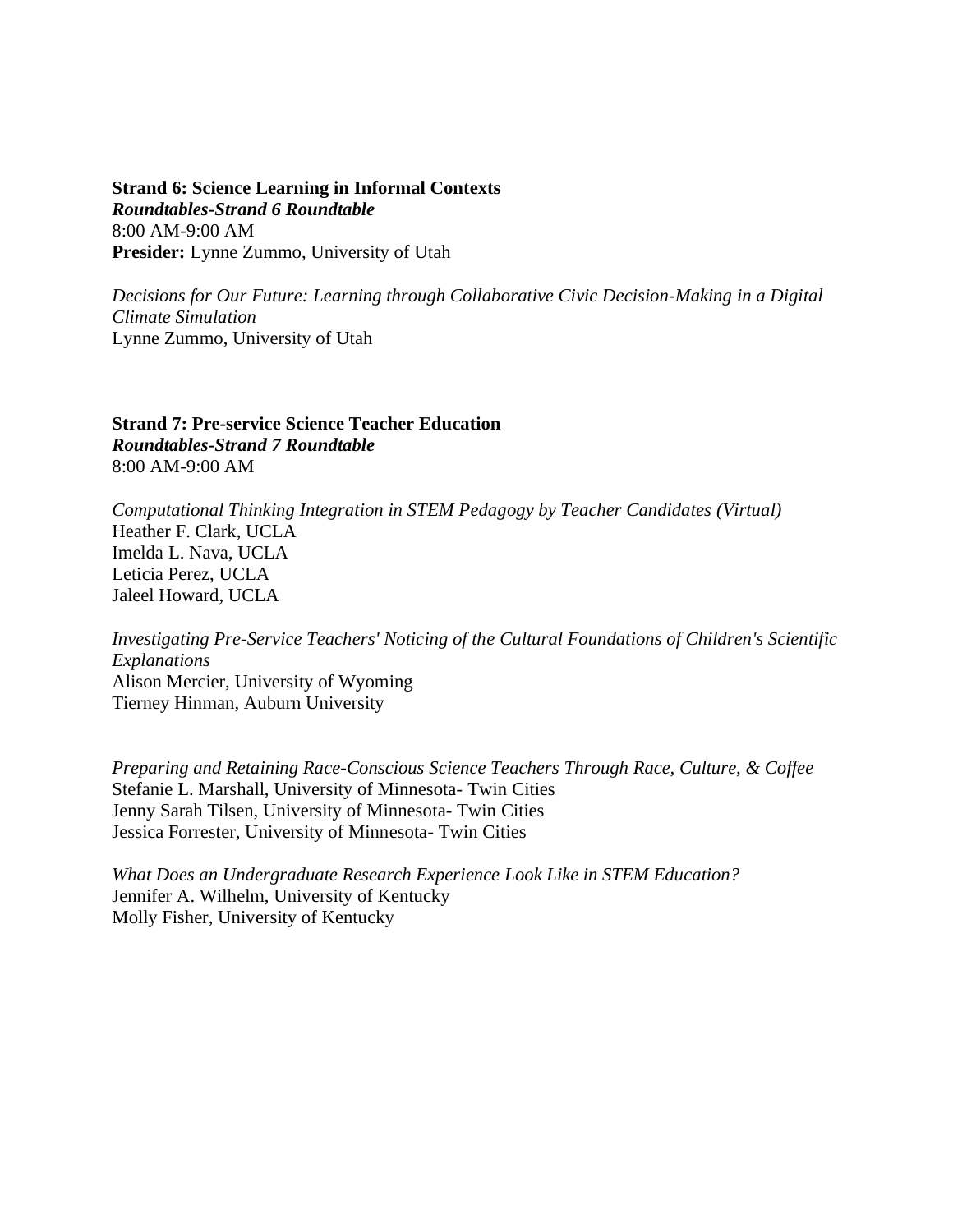**Strand 11: Cultural, Social, and Gender Issues** *Roundtables-Strand 11: Fostering Inclusion through STEM Leadership, Teaching, and Learning* 8:00 AM-9:00 AM **Presider:** Uchenna Emenaha, The University of Texas At San Anotnio,

*"It's really important to me for kids to get interested in and become aware of the options that are available to them in the STEM": Culturally Responsive School Leadership* Noemi Waight, University at Buffalo Jennifer Tripp, University at Buffalo Lorenda Chisolm, Schenectady City School District

*Community driven and relational STEM Teacher Leadership: Perceptions of Indigenous Female Teachers* Bhaskar Upadhyay, University of Minnesota Kamal P Koirala, Tribhuban University, Gorkha Campus, Gorkha, Nepal

*Generating an operational framework of gender and sexual diversity (GSD)-inclusive STEM teaching: A systematic literature review* Gary W. Wright, North Carolina State University

*Impact of STEM Professionals Engaging with Students in Title One Schools* Sarah K. Guffey, University of South Alabama Andrea C. Burrows, University Of Wyoming Andria Schwortz, Quinsigamond Community College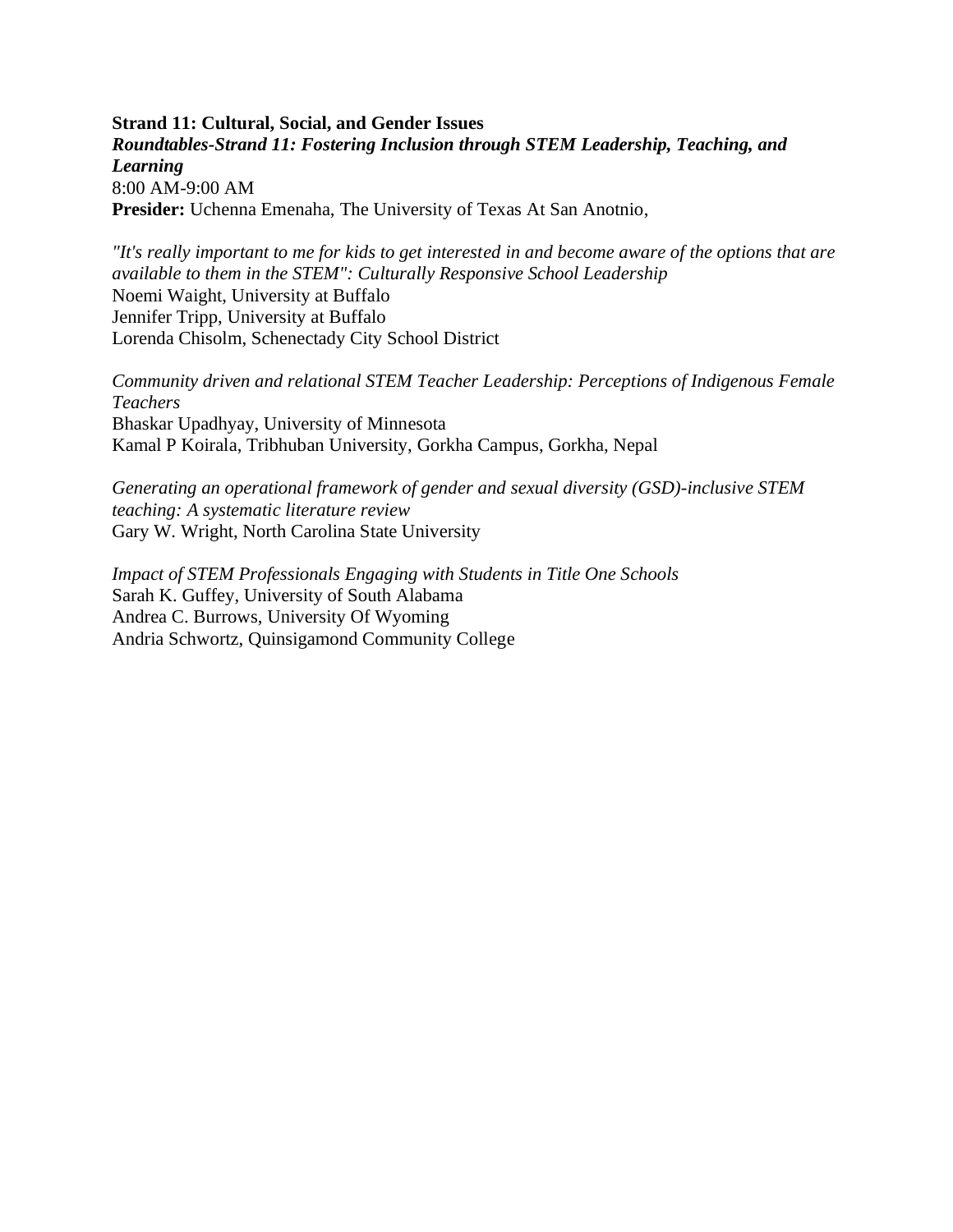**Strand 11: Cultural, Social, and Gender Issues** *Roundtables-Strand 11: Structural, Cultural, and Social Factors that Influence Student's STEM Identity and Engagement* 8:00 AM-9:00 AM **Presider:** Kathleen Schenkel, University of Michigan

*Employing the Stereotype Content Model's Dimensions of Warmth and Competence to Identify and Categorize the Portrayal of Scientists in Meme-Based GIFs* Richard Velasco, University of Iowa Yujiro Fujiwara, Texas Tech University Lee Kenneth Jones, Asia-Pacific International School Rebecca Hite, Texas Tech University

*Examining the STEM career interest of juvenile justice youth using the Social Cognitive Career Theory.*

Ally Hunter, University of Massachusetts, Amherst Heather Griller Clark, Arizona State University Michael Krezmien, University of Massachusetts, Amherst Sarup Mathur, Arizona State University Craig Wells, University of Massachusetts, Amherst

*How to Broaden Participation in STEM by Indigenous Islanders* Jon Boxerman, WestEd Sharon Nelson-Barber, WestEd Kimberly Nguyen, WestEd

*Micro-aggression and impostor phenomenon among racial/ethnic minorities in STEM (Virtual)* Devasmita Chakraverty, Indian Institute of Management Ahmedabad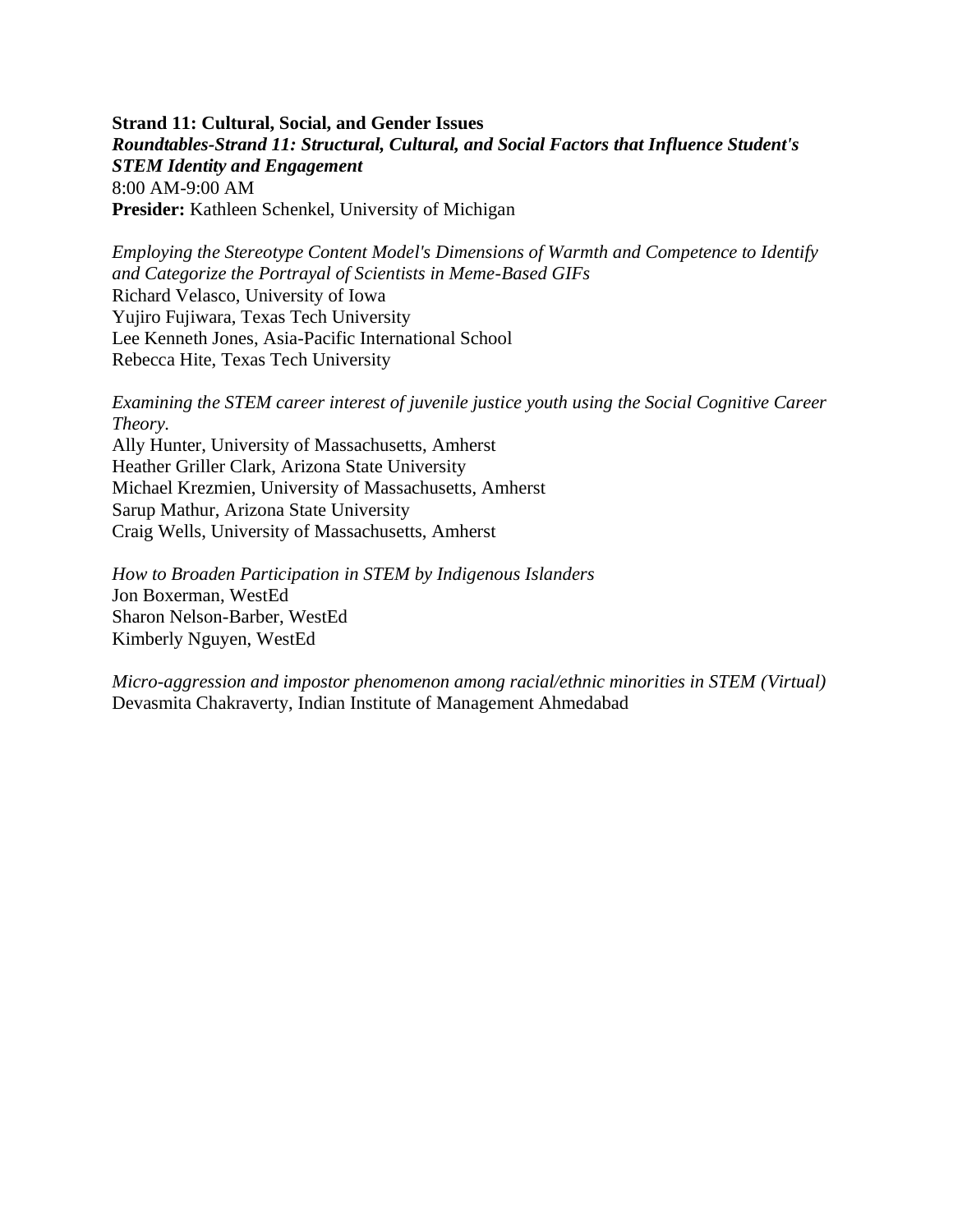**Strand 12: Technology for Teaching, Learning, and Research** *Roundtables-Using a simulated classroom to prepare elementary preservice teachers during and after the pandemic* 8:00 AM-9:00 AM **Presider:** Noemi Waight, University at Buffalo

*Using a Simulated Classroom to Prepare Elementary Preservice Teachers During and After the Pandemic* Jamie N. Mikeska, Educational Testing Service (ETS) Heather Howell, ETS Devon Kinsey, ETS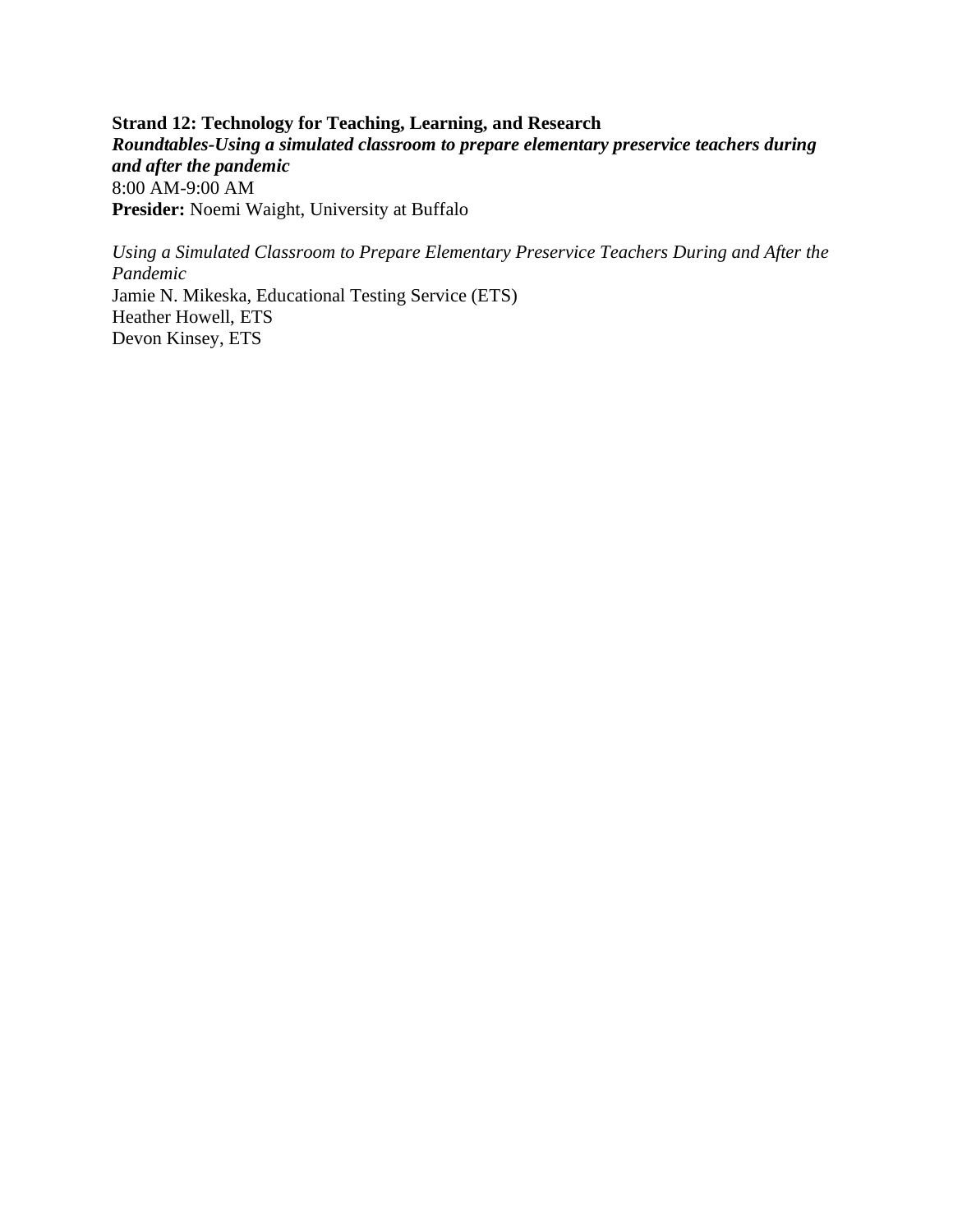# **Strand 14: Environmental Education and Sustainability**

*Roundtables-Strand 14 Roundtable* 8:00 AM-9:00 AM **Presider:** Lynne Zummo, University of Utah

*Empirical research on school garden-based learning: A systematic review of the literature* Kathy Cabe Trundle, Utah State University Rita Hagevik, The University of North Carolina At Pembroke

*Incorporation of a Utility-Value Intervention into a Place-Based, Culturally Sustaining General Education Science Course* Michele L. Guannel, University of the Virgin Islands Olivia Diana, University of the Virgin Islands Angelisa Freeman, University of the Virgin Islands

*Longitudinal effects of nature experiences on middle school students' environmental attitudes, interest and knowledge*

Petra Bezeljak, Austrian Educational Competence Center for Biology, University of Vienna Anna-Lena Neurohr, Austrian Educational Competence Center for Biology, University of Vienna

Andrea Möller, Austrian Educational Competence Center for Biology, University of Vienna

*Places of Learning: Case studies on selected learning environments during COVID* David B. Zandvliet, Simon Fraser University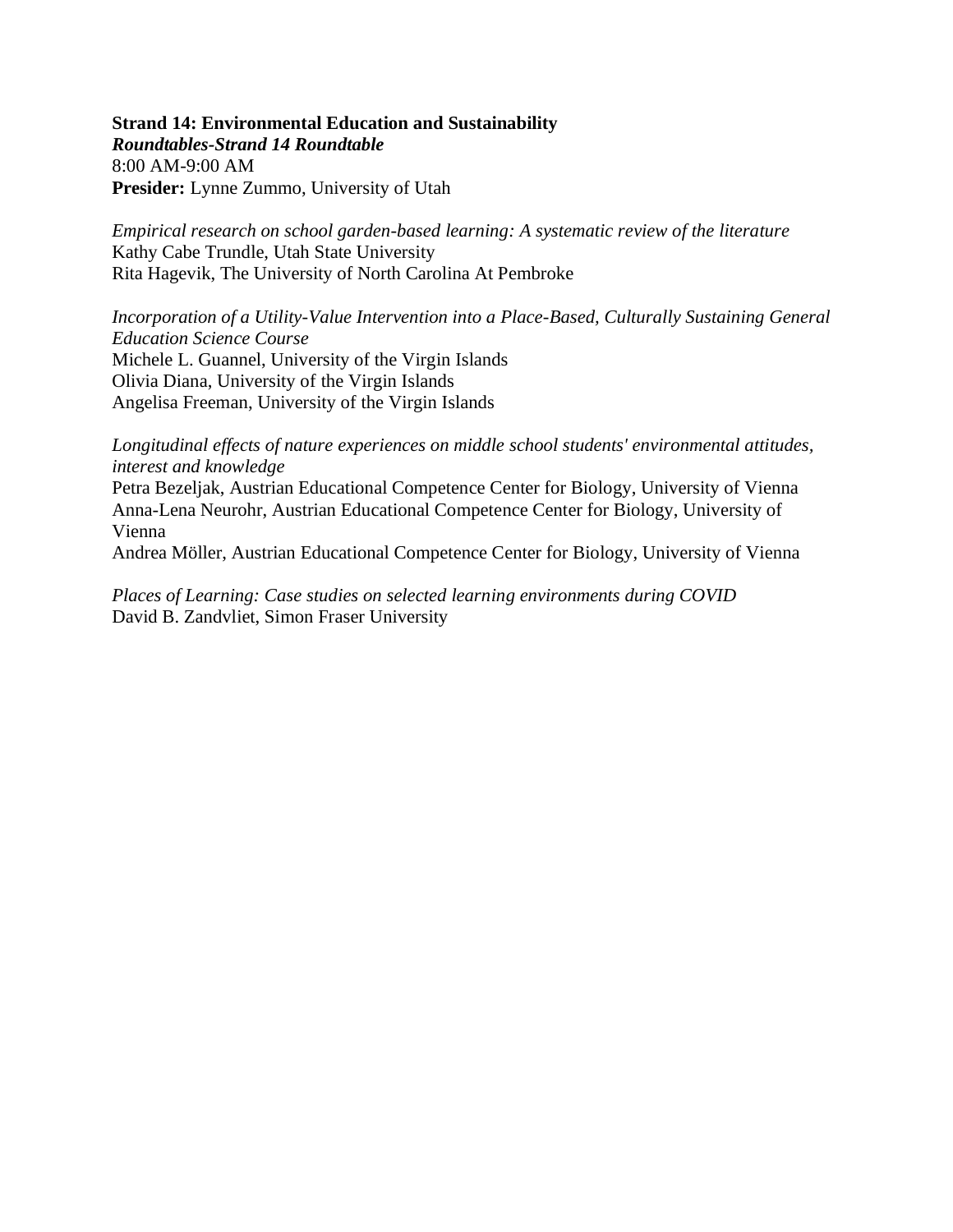**Strand 2: Science Learning: Contexts, Characteristics and Interactions** *SC-organized paper set-Technology & Computer Science* 9:00 AM-10:30 AM **Presider:** Ruveyde Asli Kaya, Florida State University

*Exploring the Potency of Culturo-Techno-Contextual Approach on Achievement of Secondary School Students in Computer Networking* Esther O. Peter, ACEITSE-Lagos State University Peter A. Okebukola, ACEITSE-Lagos State University David G. Peter, Lagos State University Deborah O. Agbanimu, ACEITSE-Lagos State University Fred A. Awaah, University of Professional Studies, Accra Franklin U. Onowugbeda, ACEITSE-Lagos State University Olasunkanmi A. Gbeleyi, ACEITSE- Lagos State University Adekunle I Oladejo, ACEITSE-Lagos State University Ibukunolu A. Ademola, ACEITSE-Lagos State University Imole Samson, Lagos State University

*Flowchart and Algorithm as Difficult Concepts in Computer Studies: Can CTCA Come to the Rescue?*

Deborah Oluwatosin Agbanimu, ACEITSE-Lagos State University Peter A. Okebukola, ACEITSE-Lagos State University Franklin U. Onowugbeda, ACEITSE-Lagos State University Esther Oluwafunmilayo Peter, ACEITSE-Lagos State University Adekunle Ibrahim Oladejo, ACEITSE-Lagos State University Fred Awaah, University of Professional Studies Accra Ibukunolu Adebiyi Ademola, ACEITSE-Lagos State University Olasunkanmi Adio Gbeleyi, ACEITSE-Lagos State University Francisca Ayobami Allename, Lagos State University, Nigeria

*Student perceptions of computational thinking practices in a CT-integrated environmental science unit (Virtual)*

Lexie Zhao, Northwestern University Amanda N. Peel, Northwestern University Michael Horn, Northwestern University Uri Wilensky, Northwestern University

*Will the Culturo-Techno-Contextual Approach Help Students' Understanding of Difficult Concepts in Computer Studies?* Daniel Ayomide Solarin, ACEITSE-Lagos State University Peter A. Okebukola, ACEITSE-Lagos State University Fred Awaah, ACEITSE-Lagos State University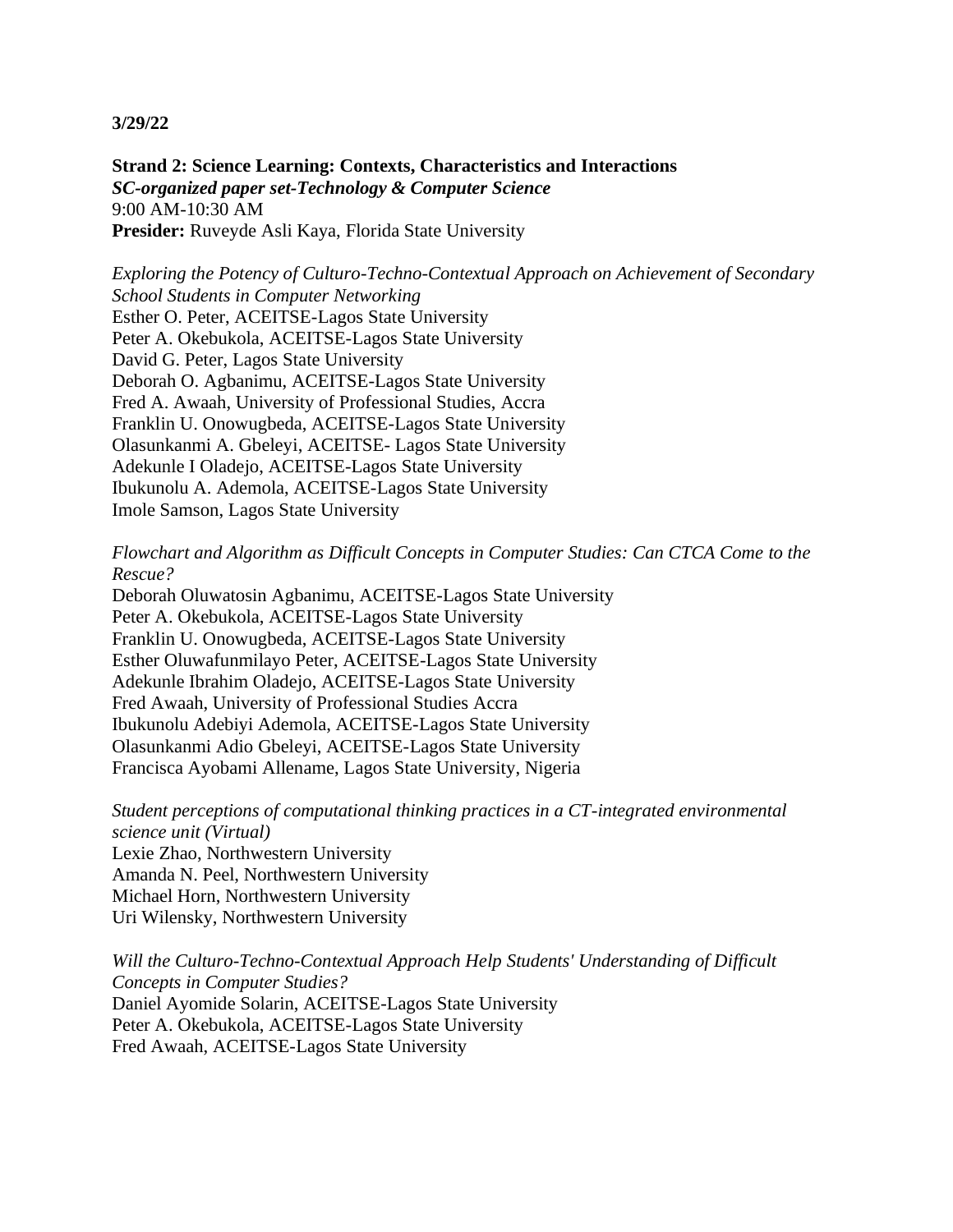*Gamification: Toward the enhancement of self-efficacy in an introductory undergraduate biology laboratory course* David C. Owens, Georgia Southern University Antonio P. Gutierrez de Blume, Georgia Southern University Charles B. Hodges, Georgia Southern University Kim Miles, Georgia Southern University Cindi Smith-Walters, Middle Tennessee State University Angela T. Barlow, University of Central Arkansas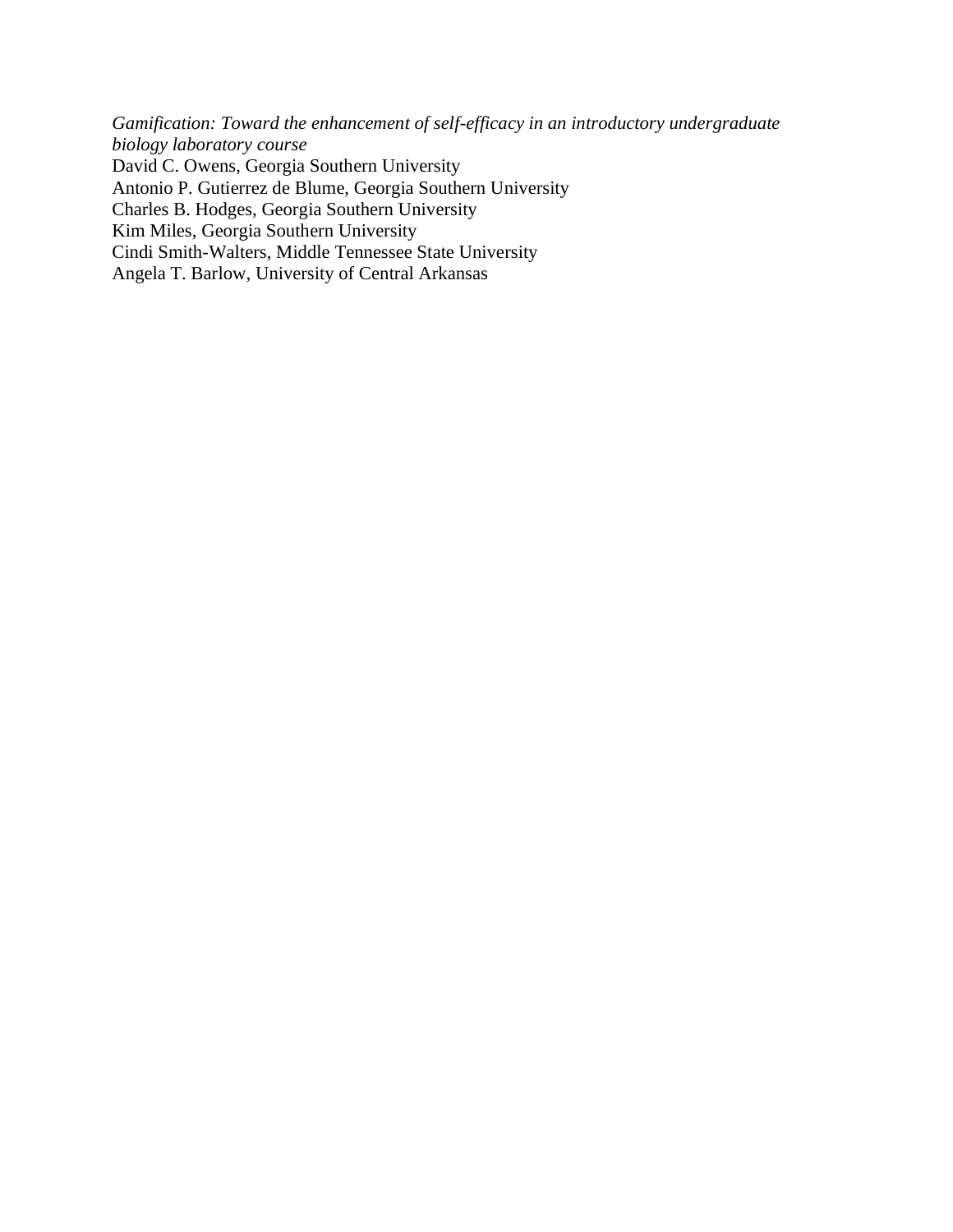**Strand 2: Science Learning: Contexts, Characteristics and Interactions** *Related Paper Set-Supporting Teachers to Develop Expansive Learning Environments in Science and Engineering* 9:00 AM-10:30 AM **Discussant:** Déana Scipio, IslandWood

*Toward More Expansive Science Learning for Pre-Service Teachers* Jessica Watkins, Vanderbilt University Natalie A De Lucca, Vanderbilt University

*Centering Racialized Disciplinary Becoming in the Design of Teacher Professional Learning Communities (Virtual)* Christopher G. Wright, Drexel University Rasheda Likely, Kennesaw State University Sinead Meehan, Drexel University Neissha Young, Drexel University Mikhail Miller, Drexel University

*Expanding Science Teacher Learning through Critical Relationality* Eli Tucker-Raymond, Boston University Maria C. Olivares, Boston University Brian Gravel, Tufts University Amon Millner, Olin College of Engineering Donna Peruzzi, Cambridge Public Schools

*Exploring the "Wobbliness" of Teacher Candidates' Deficit and Anti-Deficit Framing* Kirsten K. Mawyer, University of Hawaii Heather J. Johnson, Vanderbilt University

*Elementary Science Teachers' Use of Representations to* Sarah Jaewon Lee, Vanderbilt University Ashlyn Pierson, The Ohio State University Danielle T. Keifert, Andrea Wentworth Henrie, Vanderbilt University Heather J. Johnson, Vanderbilt University Déana A. Scipio, IslandWood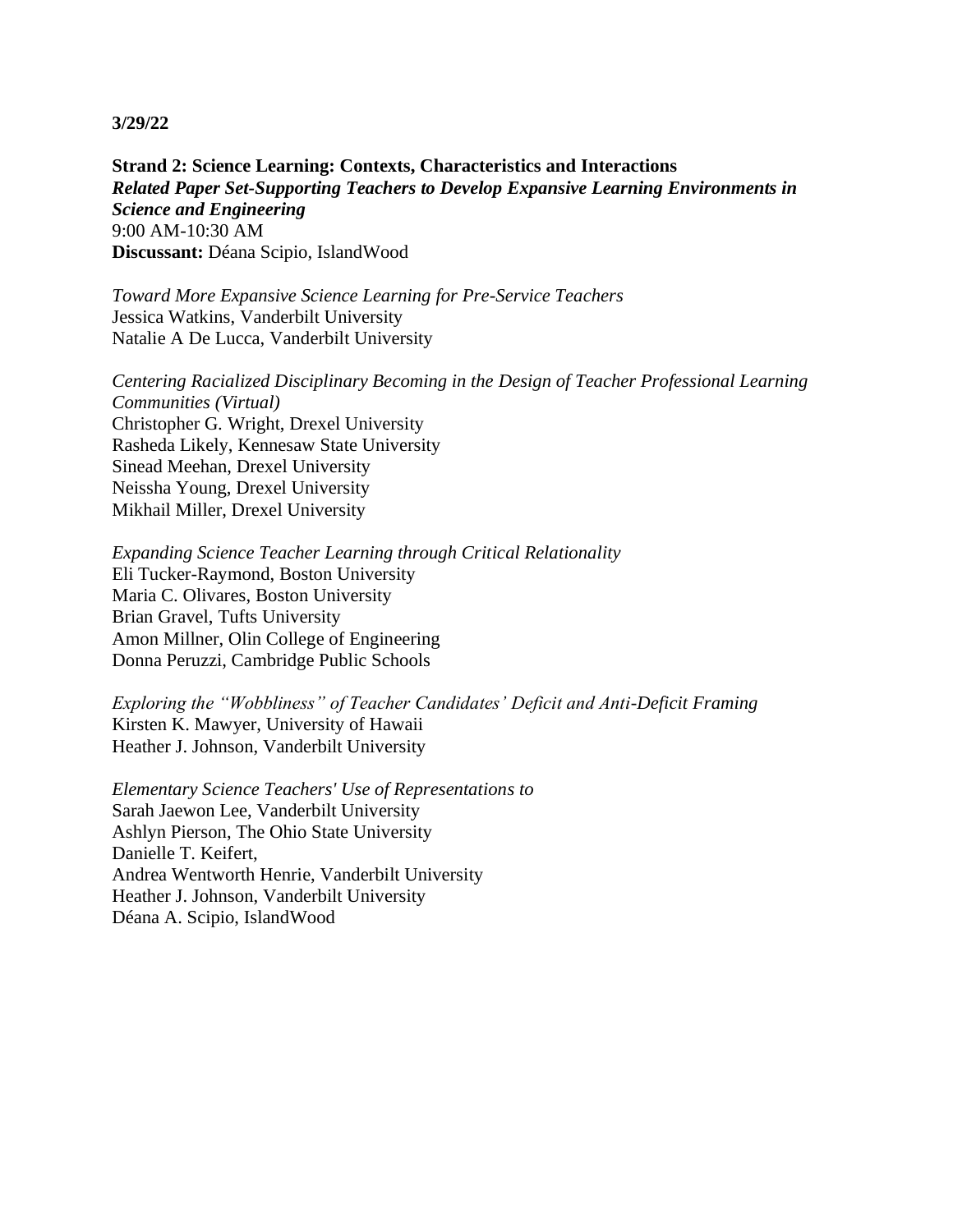**Strand 4: Science Teaching — Middle and High School (Grades 5-12): Characteristics and Strategies**

*SC-organized paper set-Coherent learning in NGSS curriculum and classrooms* 9:00 AM-10:30 AM **Presider:** Elizabeth X. De Los Santos, University of Nevada, Reno

*Assessing Coherence Understanding of Energy as a Crosscutting Concept* Avraham Merzel, The Hebrew University of Jerusalem Yaron Lehavi, The David Yellin College of Education

*Examining Teachers' Attempts to Support Student Motivation in Middle Grades NGSS Classrooms* Katy Nilsen, WestEd Christopher J. Harris, WestEd David McKinney, University of Nevada, Las Vegas Gwen Marchand, University of Nevada, Las Vegas

*Influences on NGSS Instruction: Curriculum, Professional Learning, and District Support* Melissa Rego, WestEd Ashley Iveland, WestEd Charlie Mahoney, WestEd Robert F. Murphy, Christopher J. Harris, WestEd

*Responsive instructional design for students' coherence-seeking: Documenting episodes of principled improvisation in storyline enactment* Kevin Cherbow, Florida State University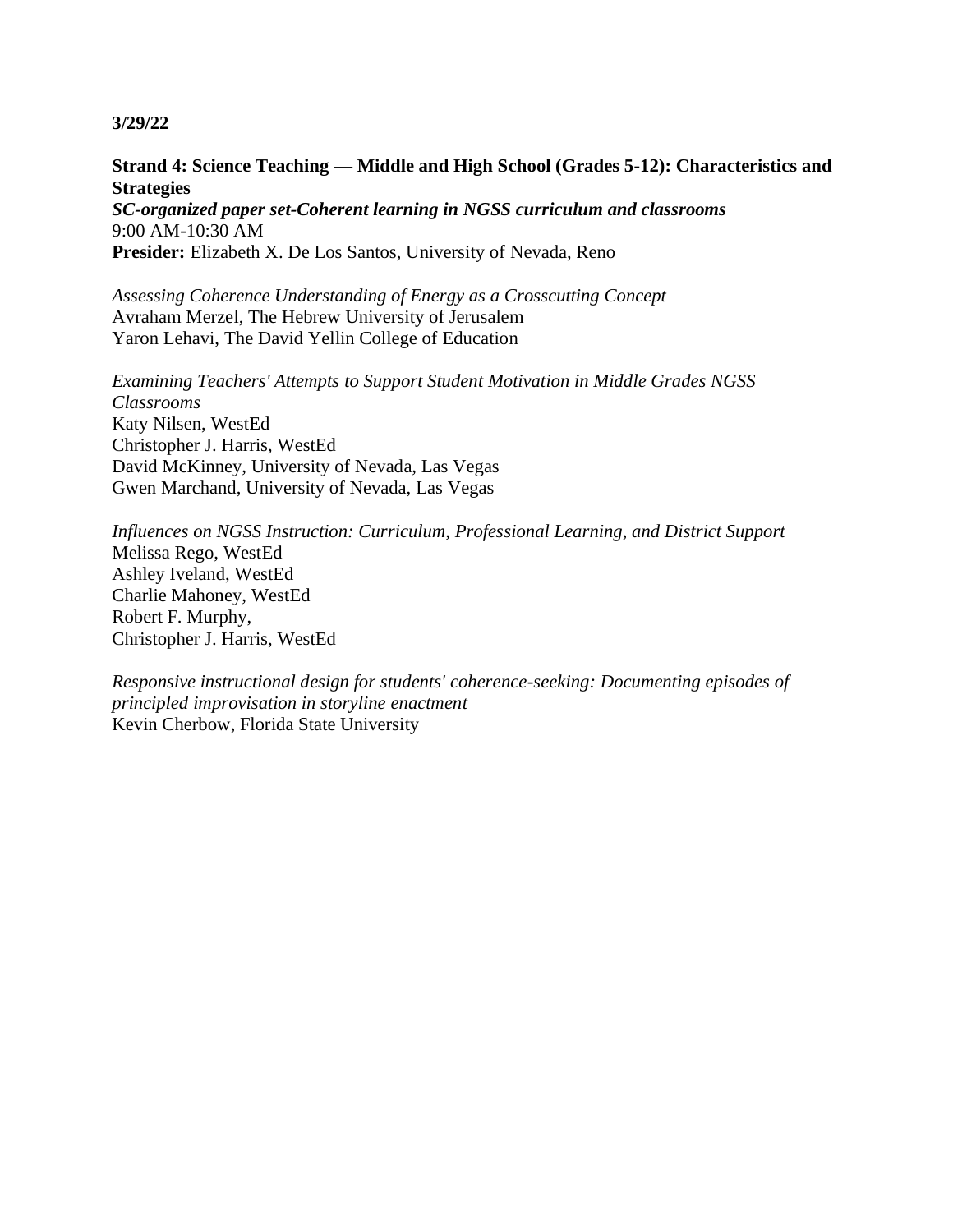**Strand 5: College Science Teaching and Learning (Grades 13-20)** *SC-organized paper set-Inclusive Pedagogy and Student Success* 9:00 AM-10:30 AM **Presider:** Tammy M. Long, Michigan State University

*Case Study Pedagogy as Inclusive Pedagogy: Entry Points for STEM Faculty to Build Inclusive Classrooms* Ally Hunter, University of Massachusetts, Amherst Melissa Zwick, Stockton University

*Did COVID-19 & Distance Learning Heighten Performance Disparities in General Chemistry? (Virtual)* Ted M. Clark, The Ohio State University Glenn A Clark, Whirlpool Corporation

*Examining Science Teacher Educators' Perspectives of Inclusion* Karen C. Goodnough, Memorial University Saiqa Azam, Memorial University Todd Milford, University of Victoria Christine D. Tippett, University Of Ottawa

*When Disaster Strikes: How New Majority Students Navigate STEM During a Global Disruption* Terrell R. Morton, University of Missouri - Columbia Yejun Bae, University of Missouri Courtney Ngai, University of Missouri-Columbia Marcelle Siegel, University Of Missouri–Columbia Charles Nilon, University of Missouri-Columbia Ritesh Sharma, University of Missouri-Columbia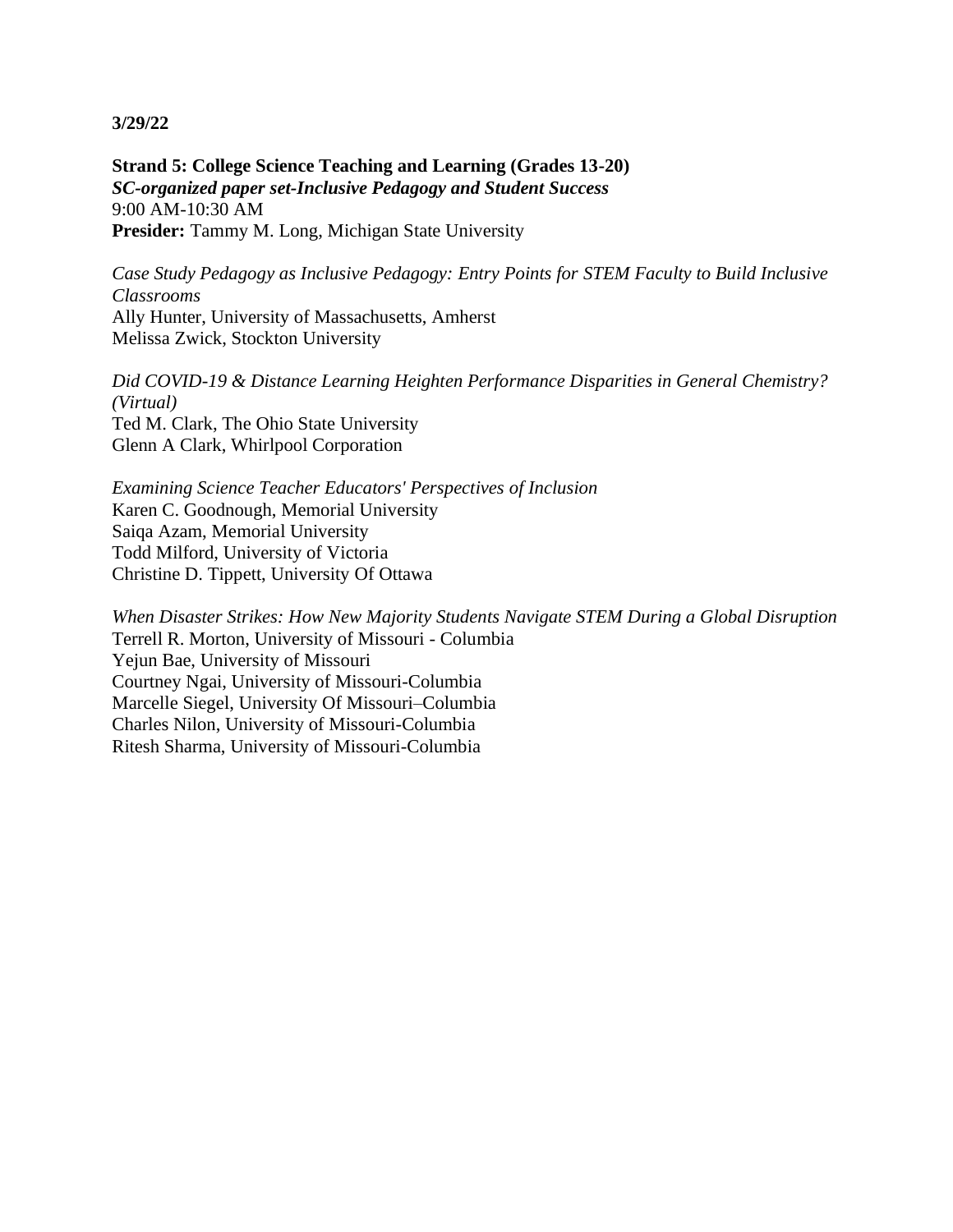**Strand 6: Science Learning in Informal Contexts** *SC-organized paper set-Informal learning centers - Transition during crisis* 9:00 AM-10:30 AM **Presider:** Jean-Philippe Ayotte-Beaudet, Université De Sherbrooke

*An adaptive design of a remote SEM authentic outreach activity* Ella Yonai, Weizmann institute of science Ron Blonder, The Weizmann Institute Of Science

*Online Learning in Museums One Year after COVID-19 Closures* Megan Ennes, University of Florida Amanda Wagner-Pelkey, University of Florida

*Perpetuation of privilege: Impacts of low pay on workforce equity and diversity in informal education* Kathryn Rende, North Carolina State University M. Gail Jones, North Carolina State University Megan Ennes, University of Florida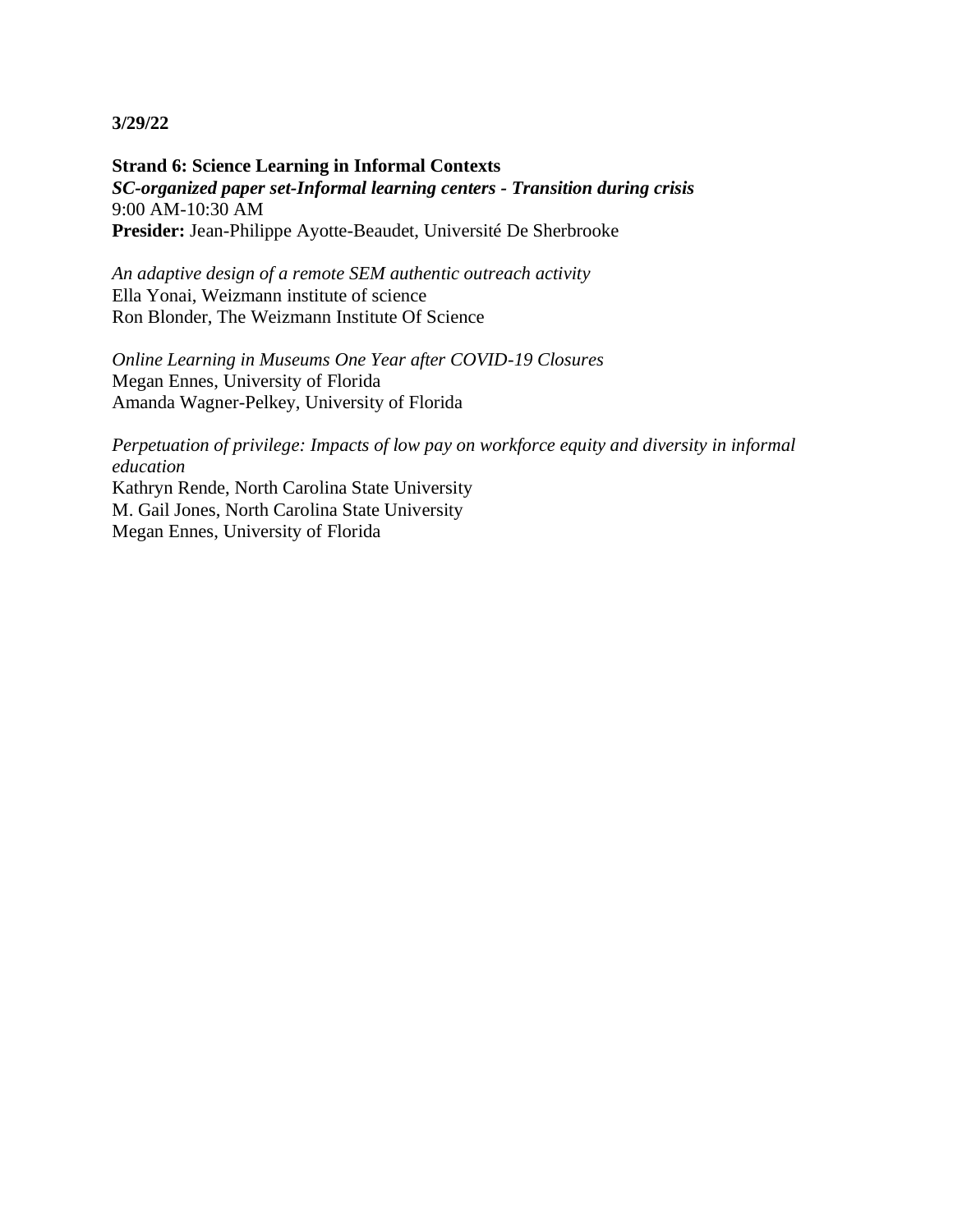**Strand 7: Pre-service Science Teacher Education** *SC-organized paper set-Developing science teacher practices* 9:00 AM-10:30 AM **Presider:** Bridget K. Mulvey, Kent State University

*Deep structures of student lesson plans at the end of the university teacher education* Tanja Mutschler, University of Potsdam David Buschhüter, University of Potsdam Andreas Borowski, University of Potsdam

*How Preservice Secondary Science Teachers Support Sensemaking and Discourse Across Disciplines* Valerie Meier, University Of California - Santa Barbara John Galisky, University Of California - Santa Barbara Matthew D. Bennett, University Of California - Santa Barbara Julie A. Bianchini, University Of California - Santa Barbara

*Identifying the seeds of productive science discourse in undergraduate courses for pre-service science teachers* Hadeel Omar Edrees Dabbah, Ben-Gurion University of the Negev Orit Ben Zvi Assaraf, Ben-Gurion University of the Negev Ahmad Basheer, Academic Arab College for Education in Israel – Haifa Naji Kortam, Academic Arab College for Education in Israel – Haifa

*Planning vs. Instruction: Analysis of Preservice Secondary Science Teachers' Use of Practices and Crosscutting Concepts* John Galisky, University of California, Santa Barbara Matthew D. Bennett, UCSB Julie A. Bianchini, University Of California - Santa Barbara Sarah Hough, University of California, Santa Barbara Meghan Macias, University of California, Santa Barbara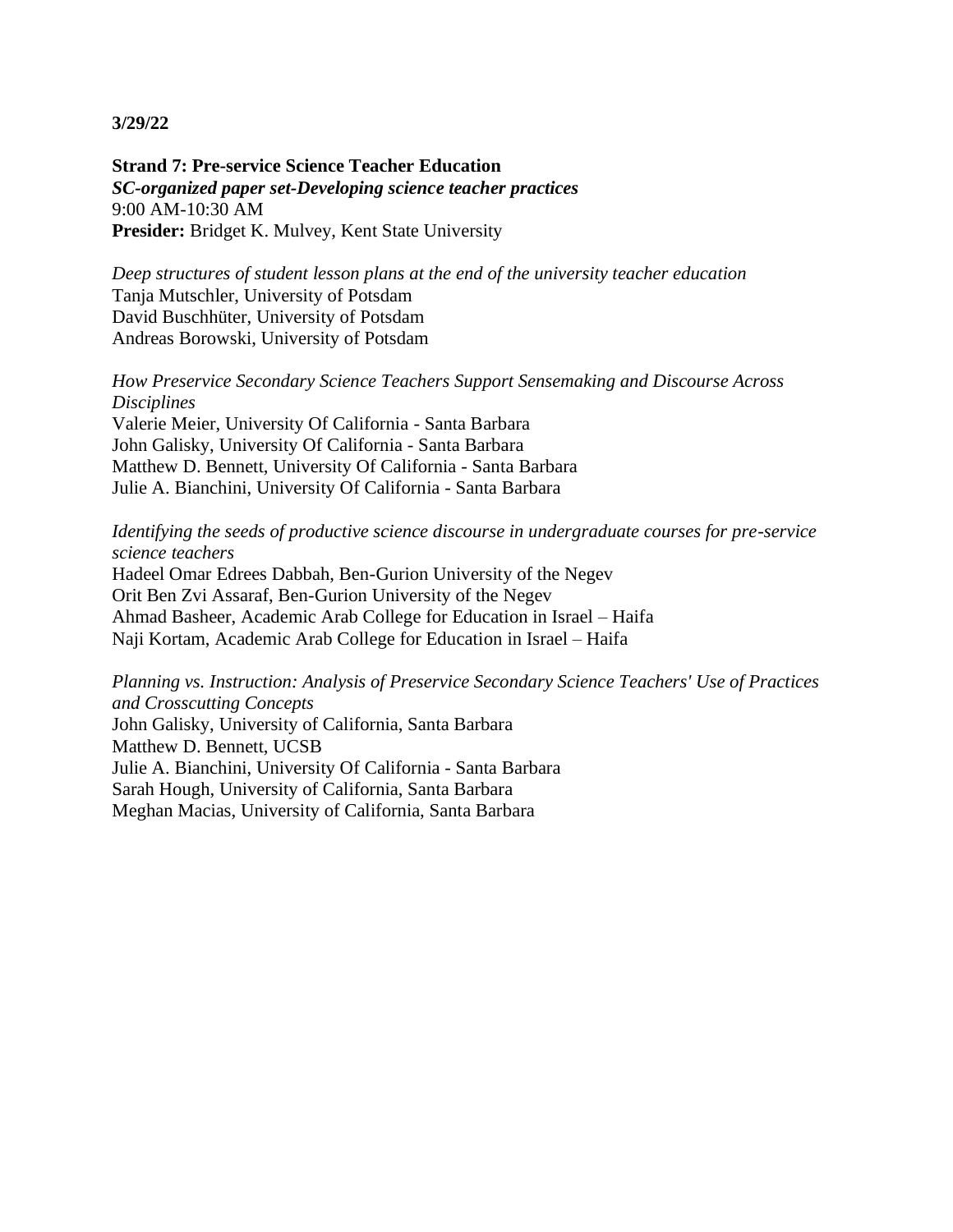**Strand 8: In-service Science Teacher Education** *SC-organized paper set-Teacher Learning across Science Disciplines* 9:00 AM-10:30 AM **Presider:** Elizabeth B. Lewis, University Of Nebraska–Lincoln

*A Physics Case Study for Why Teachers Feel In- or Out-of-Field: Looking Beyond Educational Background* Kyla Smith, University of Oxford Judith Hillier, University of Oxford Sibel Erduran, University of Oxford

*Biology Teachers' Knowledge Considerations and Pedagogical Goals When Designing Dataset Driven Instruction Units* Carmel Bar, Weizmann Institute of Science Bat-Shahar Dorfman, Weizmann Institute of Science Anat Yarden, Weizmann Institute Of Science

*Capturing Collective Pedagogical Content Knowledge (cPCK) of Evolution for understand how biology teachers develop their personal PCKevo* Claudia Vergara, Alberto Hurtado University Arlette Bassaber, Pontificia Universidad Catolica de Valparaiso Paola Nuñez, Pontificia Universidad Catolica de Valparaiso Beatriz Becerra, Pontificia Universidad Católica de Valparaiso Harold Hurtado, pontificia Universidad Católica de Valparaíso David Santibanez, Universidad Finis Terrae Hernan Cofre, Pontificia Universidad Católica de Valparaíso

*Chemistry Teacher Retention, Migration, and Attrition* Martin F Palermo, Stony Brook University Angela M. Kelly, Stony Brook University Robert Krakehl, Stony Brook University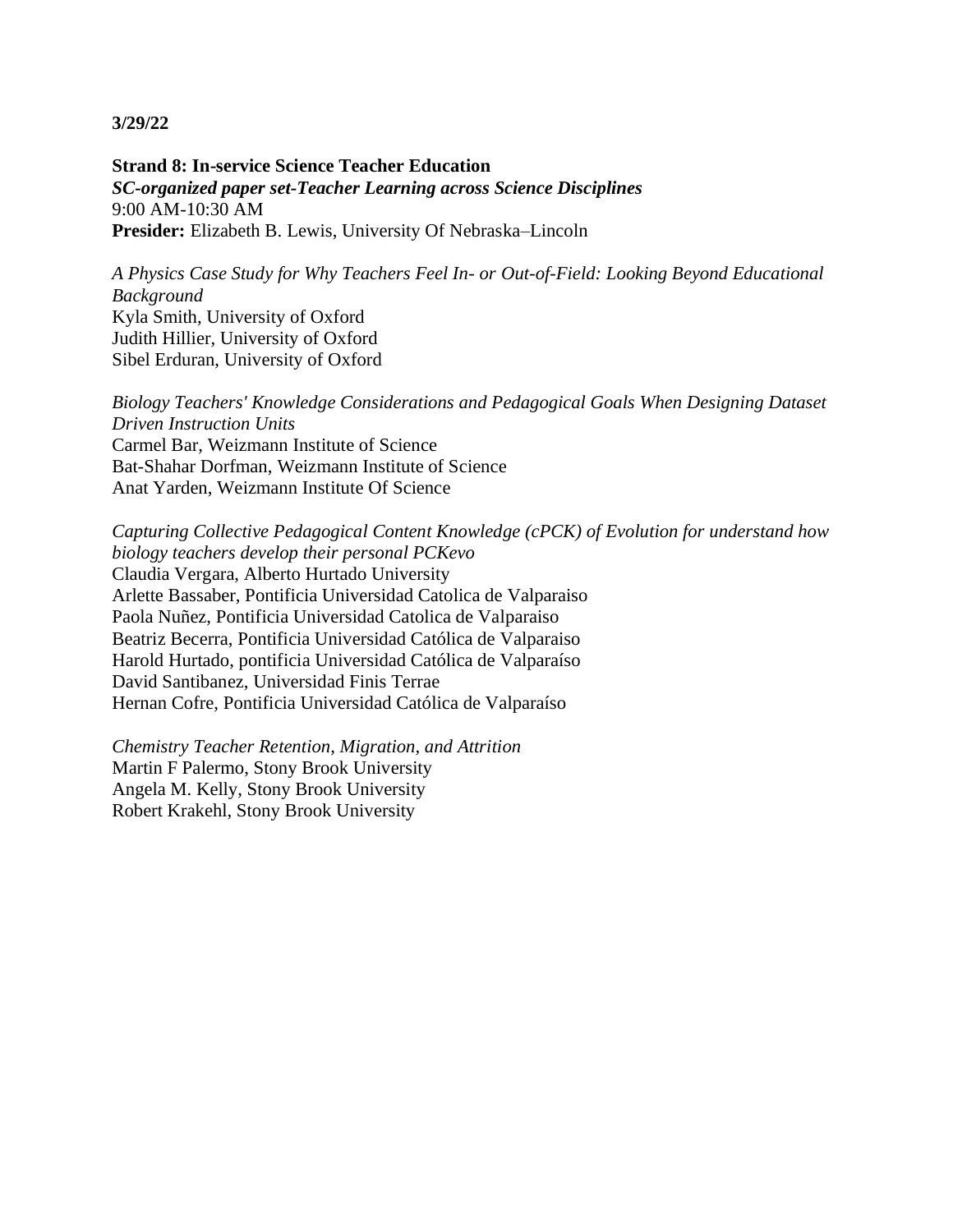**Strand 8: In-service Science Teacher Education** *SC-organized paper set-Exploring Elements of Elementary Science Teaching* 9:00 AM-10:30 AM **Presider:** Jennifer Maguire, Virginia Tech

*Academic Impact for Preschoolers and Kindergarteners of Classroom and Family Science: A Randomized, Control-Group Study* Susanna E. Hapgood, University of Toledo Joan Kaderavek, University Of Toledo Peter Paprzycki, University Of Southern Mississippi Charlene M. Czerniak, University Of Toledo Scott Molitor, University Of Toledo Grant Wilson, The University of Toledo Jeanna Heuring, Keene State College

*Elementary teachers' understandings of student cognitive engagement in science through witnessing models of classroom instruction* Patricia S. Bills, Oakland University Imogen Herrick, University of Southern California

*Pathways to Critical Practice in Elementary Science Education* Emily Rose Seeber, University of Michigan Christa Haverly, Northwestern University

*Reconsidering Touch in an Elementary Science Sensemaking Space* Michelle N Brown, Pennsylvania State University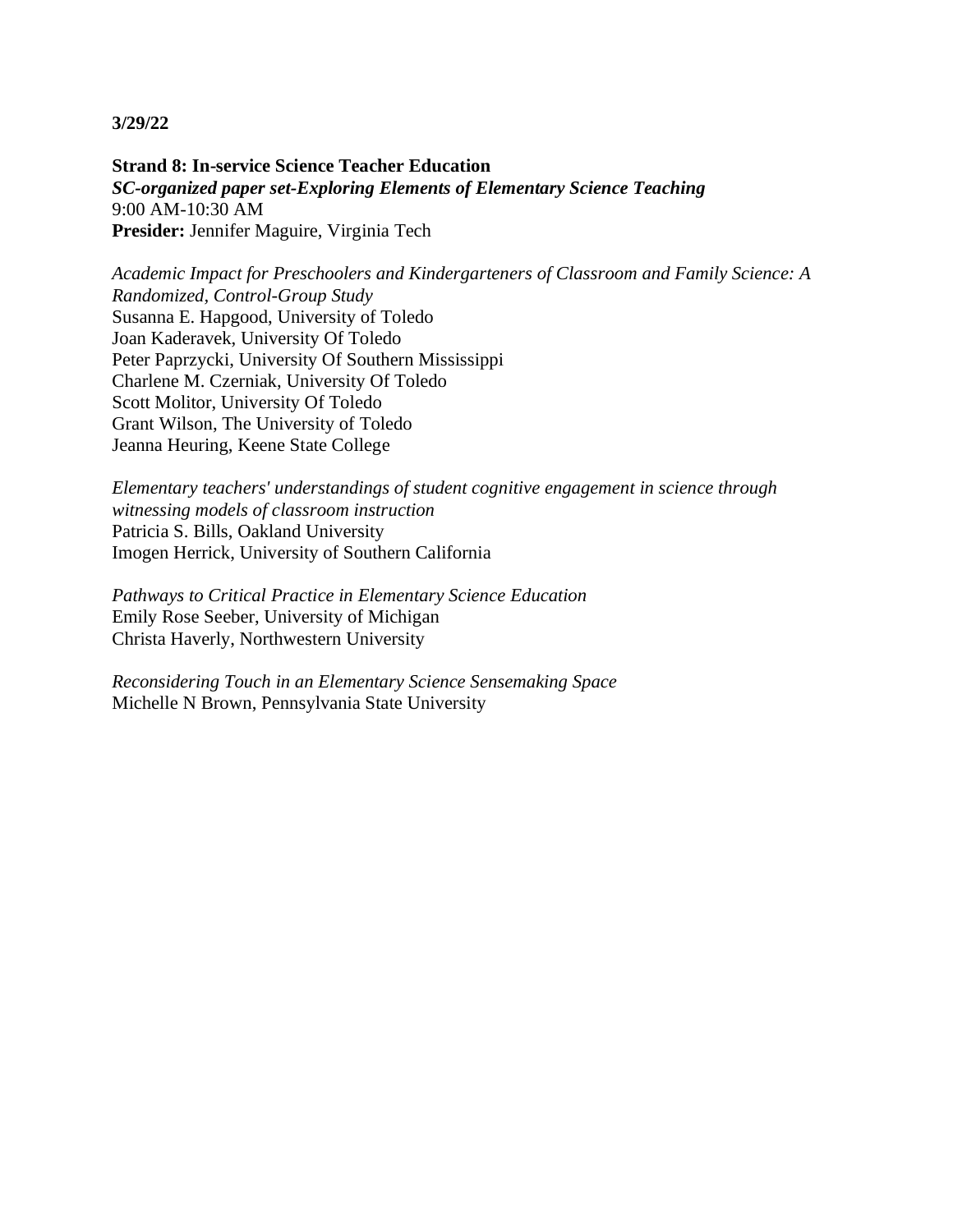**Strand 10: Curriculum and Assessment** *SC-organized paper set-Curriculum and assessment for science learning* 9:00 AM-10:30 AM Presider: Catherine Mary Kenyon, Clemson University

*Cells in Context: Comparing Online vs. In-person Delivery* Dina Drits-Esser, Genetic Science Learning Center - University of Utah Ann E Lambert, Genetic Science Learning Center - University of Utah Jen C Taylor, Genetic Science Learning Center - University of Utah Molly Malone, Genetic Science Learning Center - University of Utah Sheila A Homburger, Genetic Science Learning Center - University of Utah Kristin E Fenker, Genetic Science Learning Center - University of Utah Louisa A Stark, Genetic Science Learning Center - University of Utah

*Designing Biomimetic Robots: Examining Middle School Students' Knowledge in an Interdisciplinary Environment* Michael Cassidy, TERC Debra Bernstein, TERC Gillian Puttick, TERC Fayette Shaw, Tufts University Kristen Wendell, Tufts University Ethan Danahy, Tufts University

*Students' Science Learning Interests and Formal Biology Curriculum Emphases: Special Reference to Viruses in the COVID Pandemic Era* Vivien M. Chabalengula, University Of Virginia Ian Nicolaides, Southern Illinois University

*Three-Dimensional Learning Progression for Supporting Students' Knowledge-in-use Proficiency in High School Project-based Learning Chemistry Curriculum* Peng He, Michigan State University I-Chien Chen, Michigan State University Joseph S. Krajcik, Michigan State University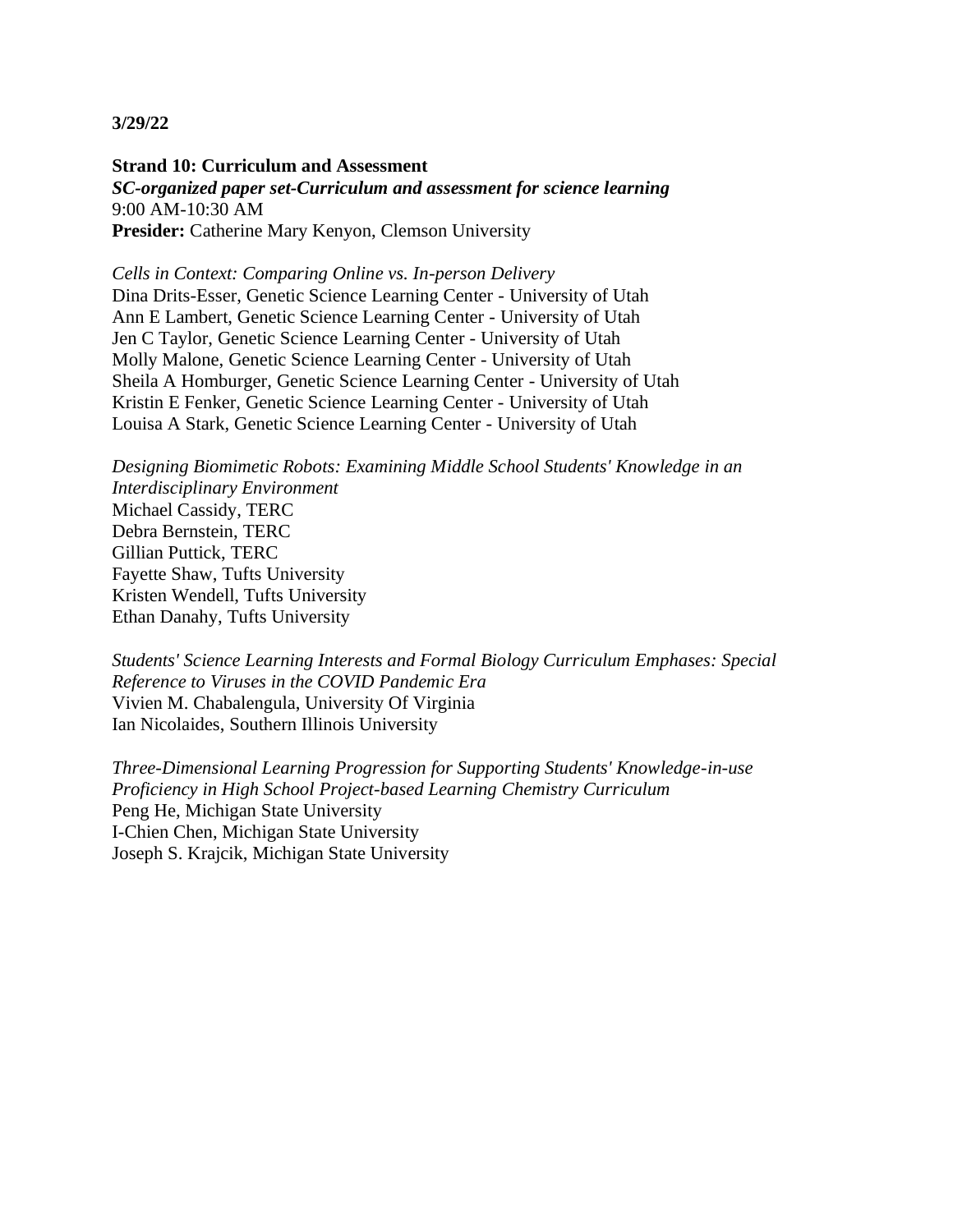**Strand 11: Cultural, Social, and Gender Issues** *SC-organized paper set-Cultural Relevance in Science & STEM* 9:00 AM-10:30 AM Presider: Greses Pérez, Tufts University

*A Select Physics Teachers Use of Empathy While Engaging in Culturally Relevant Practices* Clausell Mathis, University of Washington Sherry A. Southerland, Florida State University

*An exploration of Chinese Secondary Chemistry Teachers' Conceptions of Culturally Relevant Science Teaching* Xinying Yin, California State University-San Bernardino

*Black women science teachers and anti-racist teaching: An argument for Historically Relevant Science Pedagogy* Alexis Riley, Teacher's College -Columbia University Felicia Moore Mensah, Teachers College, Columbia University

*Cultivating culturally sustaining STEM classrooms: A narrative inquiry case study of a science teacher* Khanh Q. Tran, Purdue University, West Lafayette Selcen Guzey, Purdue University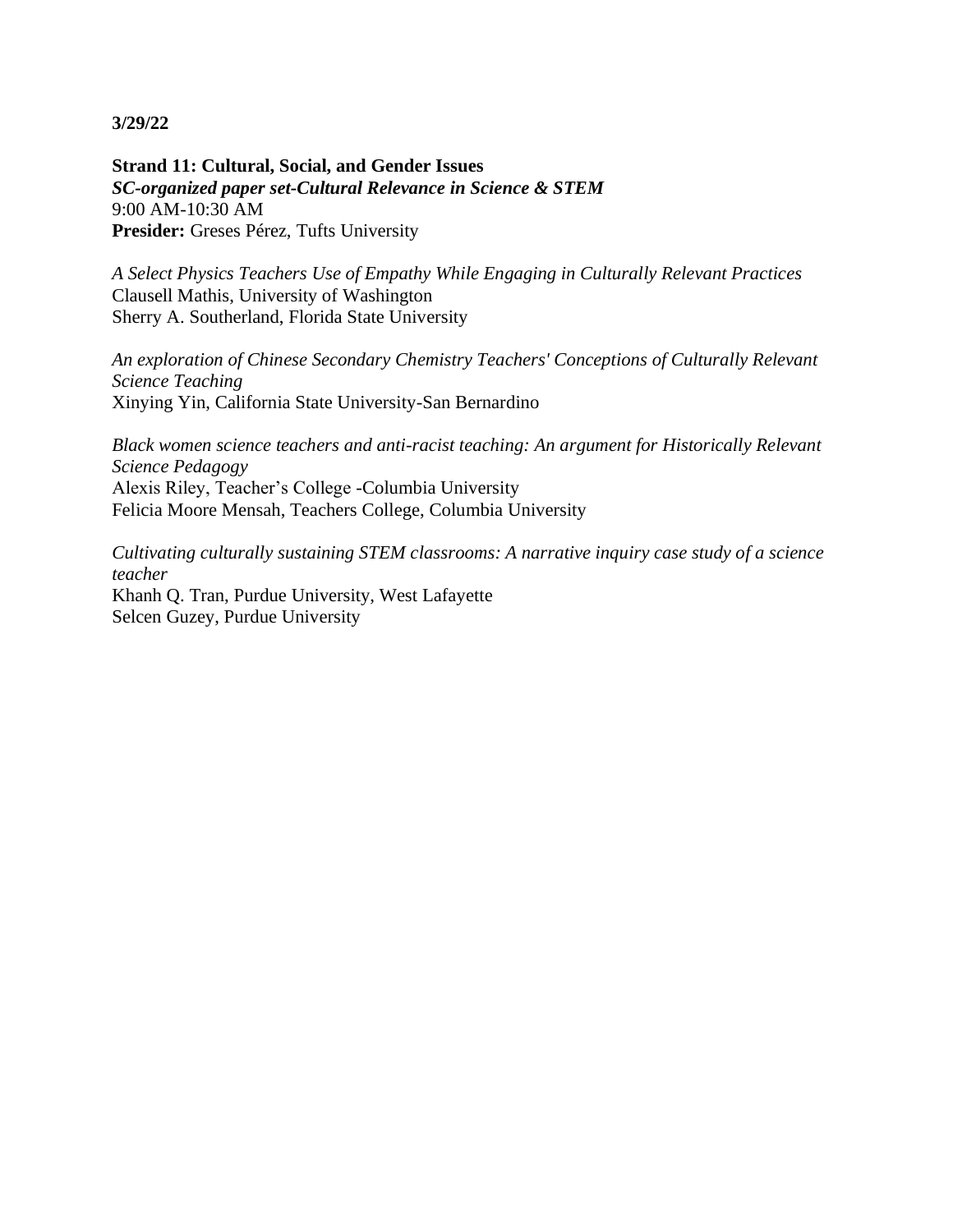**Strand 12: Technology for Teaching, Learning, and Research** *SC-organized paper set-Digital Multimedia and Computational Thinking to Support Science Learning and Teaching* 9:00 AM-10:30 AM **Presider:** Peter Wulff, University of Potsdam

*Integrating Computational Thinking and Engineering Practices to Teach STEM: Examining Students' Attitudes About Physical Computing* Tyler S. Love, The Pennsylvania State University, Harrisburg Julpa Rajyaguru, The Pennsylvania State University, Harrisburg

*Integrating Computational Thinking as Part of Simulation-based Scientific Investigations with Volcanic Hazards and Risk* Christopher Lore, Concord Consortium Hee-Sun Lee, The Concord Consortium Amy Pallant, The Concord Consortium

*Sensemaking Through Computational Thinking: Images of Computing as a Scientific Epistemic Practice in Teacher Learning* Gozde Tosun, Penn State University Amy V. Farris, Penn State

*Teaching digital multimedia design with eye-tracking – exploring a new teaching approach for student teachers (Virtual)*

Axel Langner, Institute of Chemistry Education, Justus-Liebig-University Giessen, Germany Nicole Graulich, Justus-Liebig Universität Giessen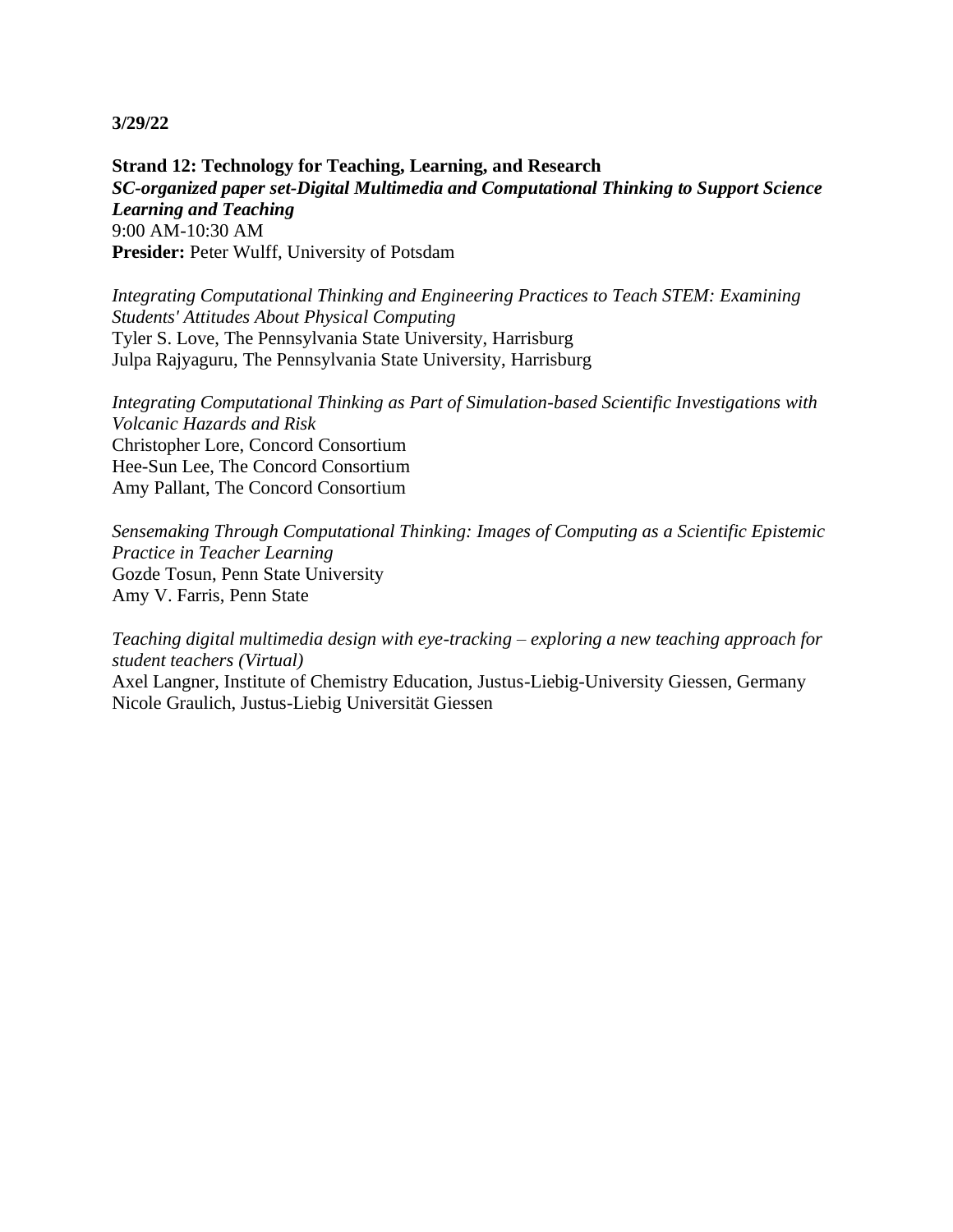**Strand 13: History, Philosophy, Sociology, and Nature of Science** *SC-organized paper set-Nature of Science and Higher Education* 9:00 AM-10:30 AM **Presider:** Alison Cullinane, University of Oxford

*How Teachers Used the Covid-19 Pandemic to Teach How Science Works* Jeanne L Brunner, University of Massachusetts Amherst Ryan Summers, University of North Dakota

*Learning about the Nature of Knowledge - lessons in teacher education* Alison Cullinane, University of Oxford, Department of Education Abismrita Ahakravarty, Department of Education, University of Oxford Olga Ioannidou, Department of Education, University of Oxford

*Learning in trajectories of participation: Nature of Science and Temporality in the Nature of Scientists*

Ashwin Krishnan Mohan, Pennsylvania State University Gregory J. Kelly, Pennsylvania State University

*Re-thinking Science Education Using Non-linear Theories: Implications of Posthumanism on Ethics, Policy, and Practice* Sophia Jeong, The Ohio State University Kathryn M. Bateman, Temple University David P. Steele, Alder Graduate School of Education Brandon Sherman, IUPUI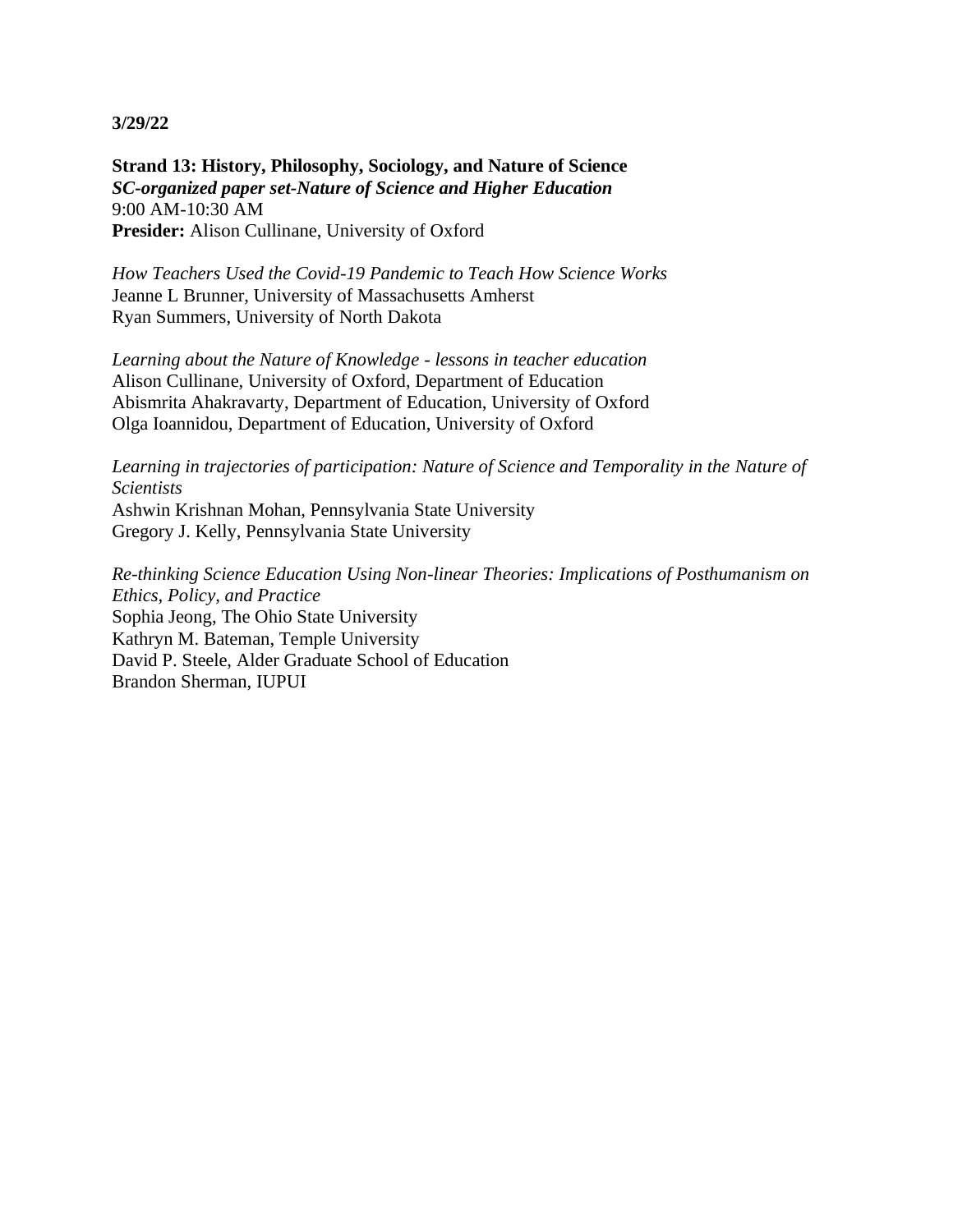**Strand 15: Policy, Reform, and Program Evaluation** *Related Paper Set-Explorations of K-12 Integrated STEM Teaching* 9:00 AM-10:30 AM **Discussant:** Erin Peters-Burton, George Mason University

*The Current State of Integrated STEM Education: Comparing Science Content Areas and Grade-Levels (Virtual)* Emily A. Dare, Florida International University Joshua A. Ellis, Florida International University Gillian Roehrig, University of Minnesota Elizabeth A. Ring-Whalen, St. Catherine University Erin E. Peters-Burton, George Mason University

*Understanding the Relationship between Context and Content Integration* Benny Mart Hiwatig, University of Minnesota Twin Cities Joshua A. Ellis, Florida International University Farah Faruqi, University of Minnesota Twin Cities Khomson Keratithamkul, University of Minnesota Twin Cities Elizabeth Forde, Florida International University Gillian Roehrig, University of Minnesota Erin E. Peters-Burton, George Mason University

*Manifestations of Integration in Practice: A Case Study of Three Elementary Teachers' Integration of Engineering and Science* Farah Faruqi, University of Minnesota Twin Cities Khomson Keratithamkul, University of Minnesota Twin Cities Gillian Roehrig, University of Minnesota Erin E. Peters-Burton, George Mason University

*Yes, Math is There, but ...: Examining Mathematical Content in Integrated STEM* Elizabeth Forde, Florida International University Latanya Robinson, Florida International University Joshua A. Ellis, Florida International University Emily A. Dare, Florida International University Erin E. Peters-Burton, George Mason University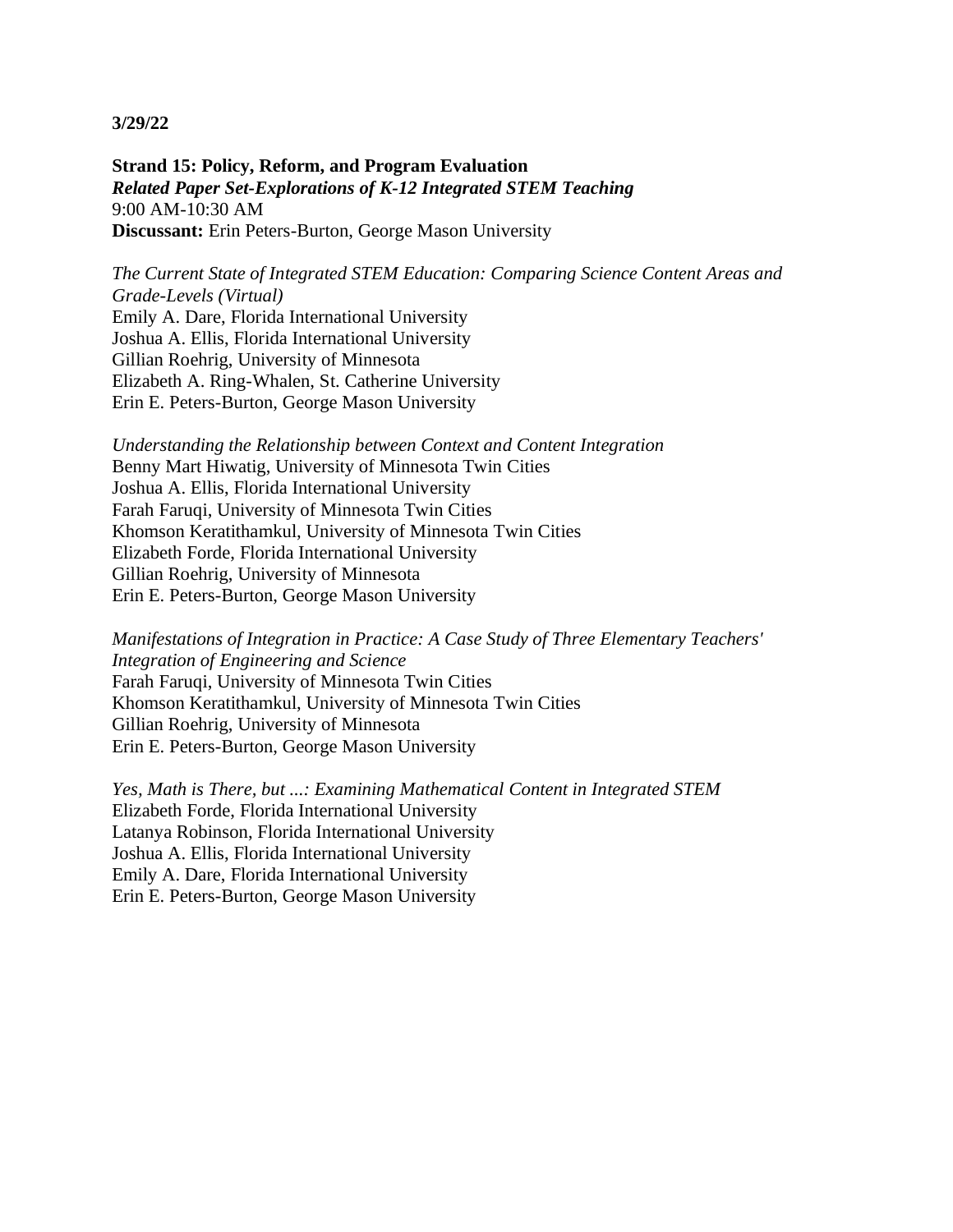#### **Publications Advisory Committee** *Admin Symposium-NARST/NSTA Annual Research Worth Reading Recognition* 9:00 AM-10:30 AM

Shakhnoza Kayumova, University of Massachusetts-Dartmouth Dante Cisterna, Educational Testing Service Allison Antink-Meyer, Illinois State University G. Michael Bowen, Mount Saint Vincent University, Halifax, Nova Scotia, Canada Cynthia Crockett, Harvard-Smithsonian Center for Astrophysics Knut Neumann, IPN–Leibniz Institute for Science and Mathematics Education, Kiel, Germany

Join us in congratulating this year's recipients of the NSTA Annual Research Worth Reading award. This award is given to three research groups whose 2018 JRST articles inspire excellent teaching innovations.

This year's recipients are:

Harris, E. M., & Ballard, H. L. (2021). Examining student environmental science agency across school science contexts. Journal of Research in Science Teaching, 58(6), 906–934.

Puntambekar, S., Gnesdilow, D., Dornfeld Tissenbaum, C., Narayanan, N. H., & Rebello, N. S. (2021). Supporting middle school students' science talk: A comparison of physical and virtual labs. Journal of Research in Science Teaching, 58(3), 392–419.

Donovan, B. M., Weindling, M., Salazar, B., Duncan, A., Stuhlsatz, M., & Keck, P. (2021). Genomics literacy matters: Supporting the development of genomics literacy through genetics education could reduce the prevalence of genetic essentialism. Journal of Research in Science Teaching, 58(4), 520–550.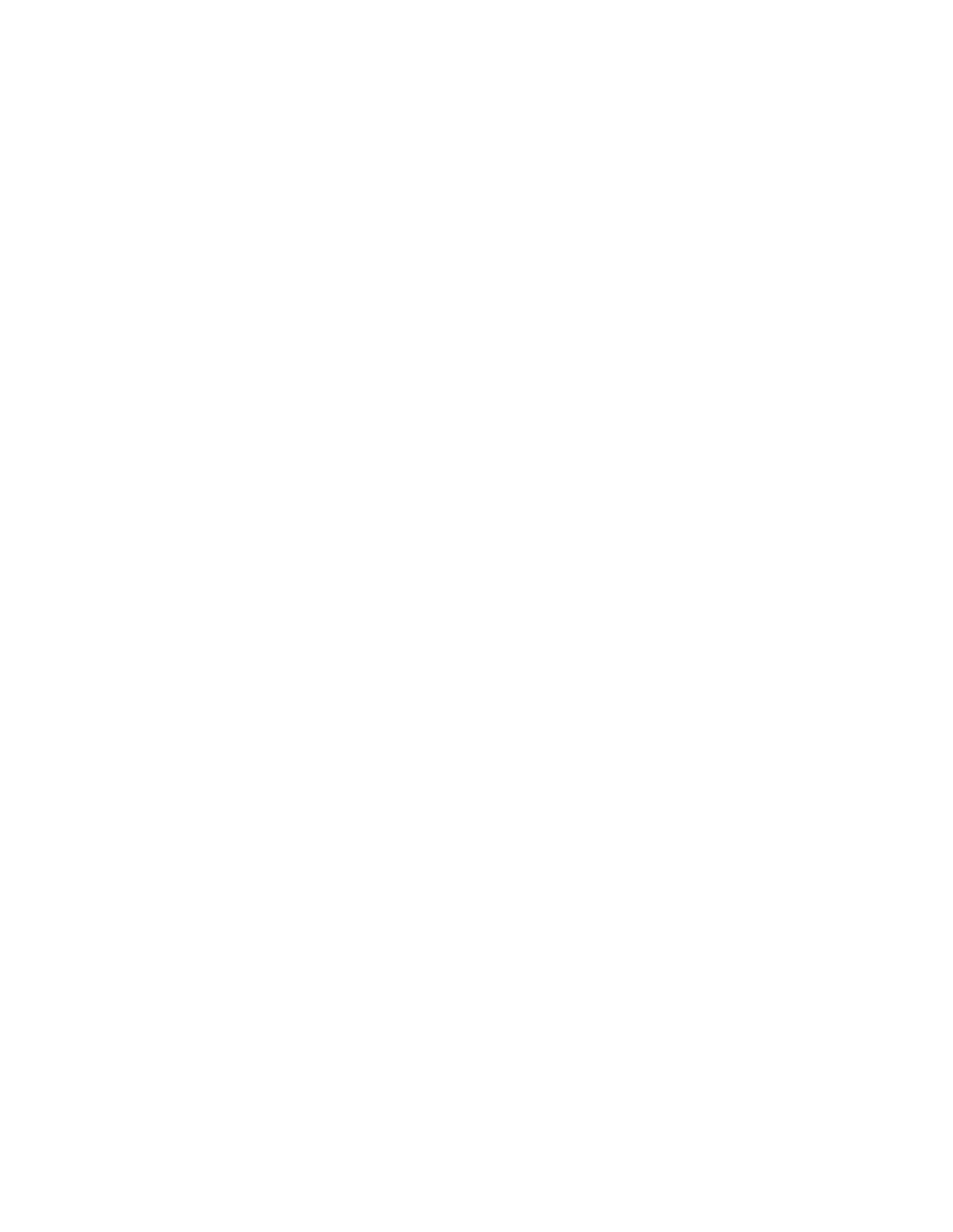**Multi-Strand** *Virtual Session E* 9:00 AM-10:30 AM

*"I'm too slow to get through Statistics": The Relationship between Statistics Anxiety and Academic Dishonesty (Virtual)* Pnina Steinberger, Orot Israel College of Education Yovav Eshet, Zefat Academic College Keren Grinautsky, Western Galilee College

*The Importance of Family-level Variables to Evolution-related Perspectives and Careers in Black Undergraduates (Virtual)* Ross H. Nehm, Stony Brook University Gena C. Sbeglia, Stony Brook University

*What science teachers' autobiographies tell us about their own science education and career choices (Virtual)* Mariana Luzuriaga, University of San Andrés Maria Eugenia Podesta, University of San Andrés Melina Furman, University of San Andrés

*Science Classrooms as Hostile Environments for Black Female Science Teachers (Virtual)* Olayinka Mohorn, Dominican University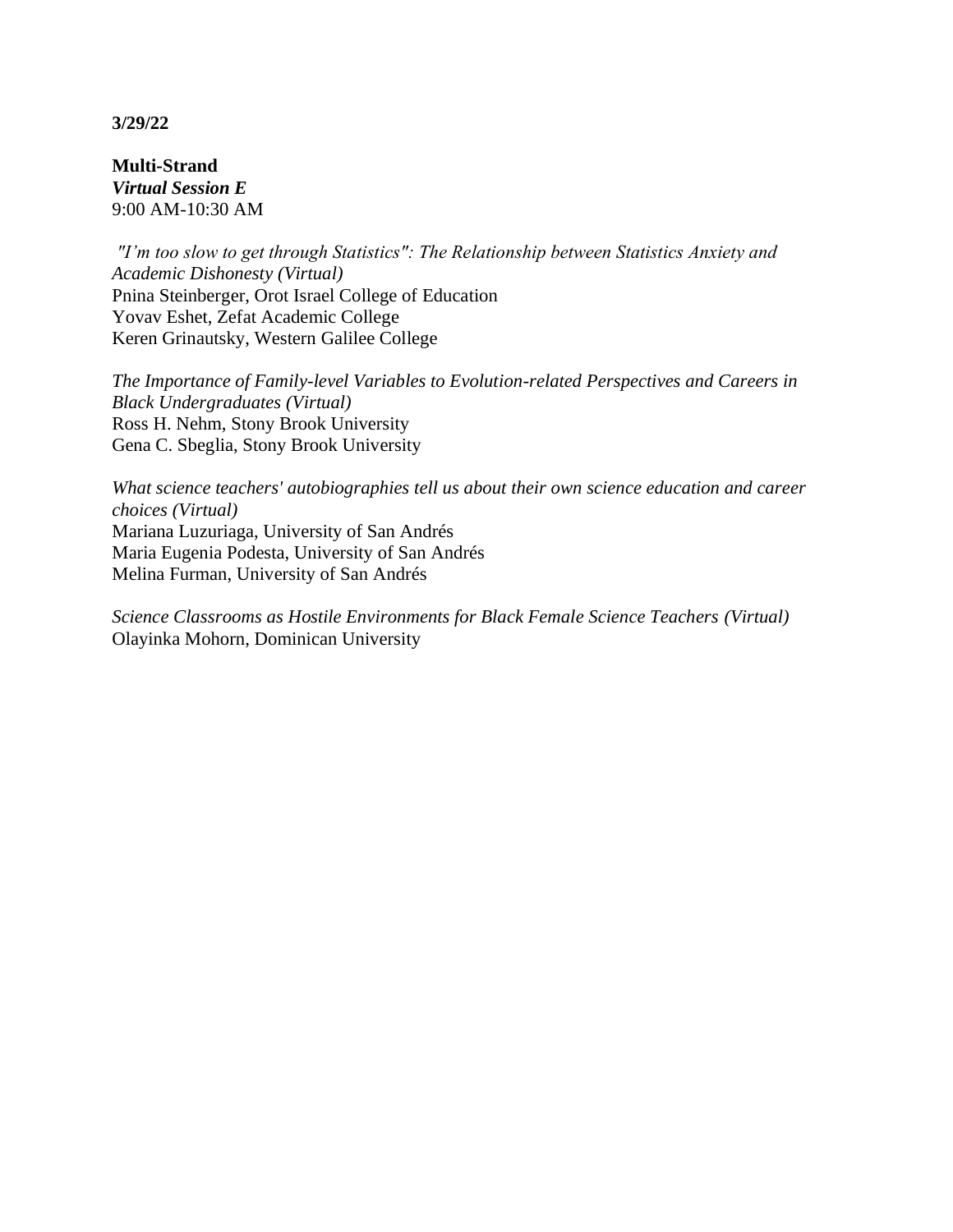**Strand 1: Science Learning: Development of student understanding** *Poster-Strand 1 Poster Session* 10:45 AM-12:00 PM

*Examining the crosscutting concept of patterns: An initial construct map in the context of ecosystems*

Kristin L. Gunckel, University Of Arizona Daniel L. Moreno, University of Arizona Sean Tan, University of California Berkeley Anna McPherson, American Museum of Natural History Sara J. Dozier, CSU Long Beach Linda Morell, University Of California, Berkeley

*Exploring the concept of scientific civic engagement and its role in developing science literacy skills*

Jenny M Dauer, University of Nebraska-Lincoln Irfanul Alam, University of Colorado Boulder Lisa A Corwin, University of Colorado Boulder

*Investigating The Effects Of Instructional Support On Students' Inquiry-based Writing In Chemistry* Jan-Martin Österlein, University of Duisburg-Essen Mathias Ropohl, University of Duisburg-Essen Sebastian Habig, Paderborn University Miriam Morek, University of Duisburg-Essen

*Studies on Visualization in Science Classrooms: A Systematic Literature Review* Mijung Kim, University of Alberta Qingna Jin, University of Alberta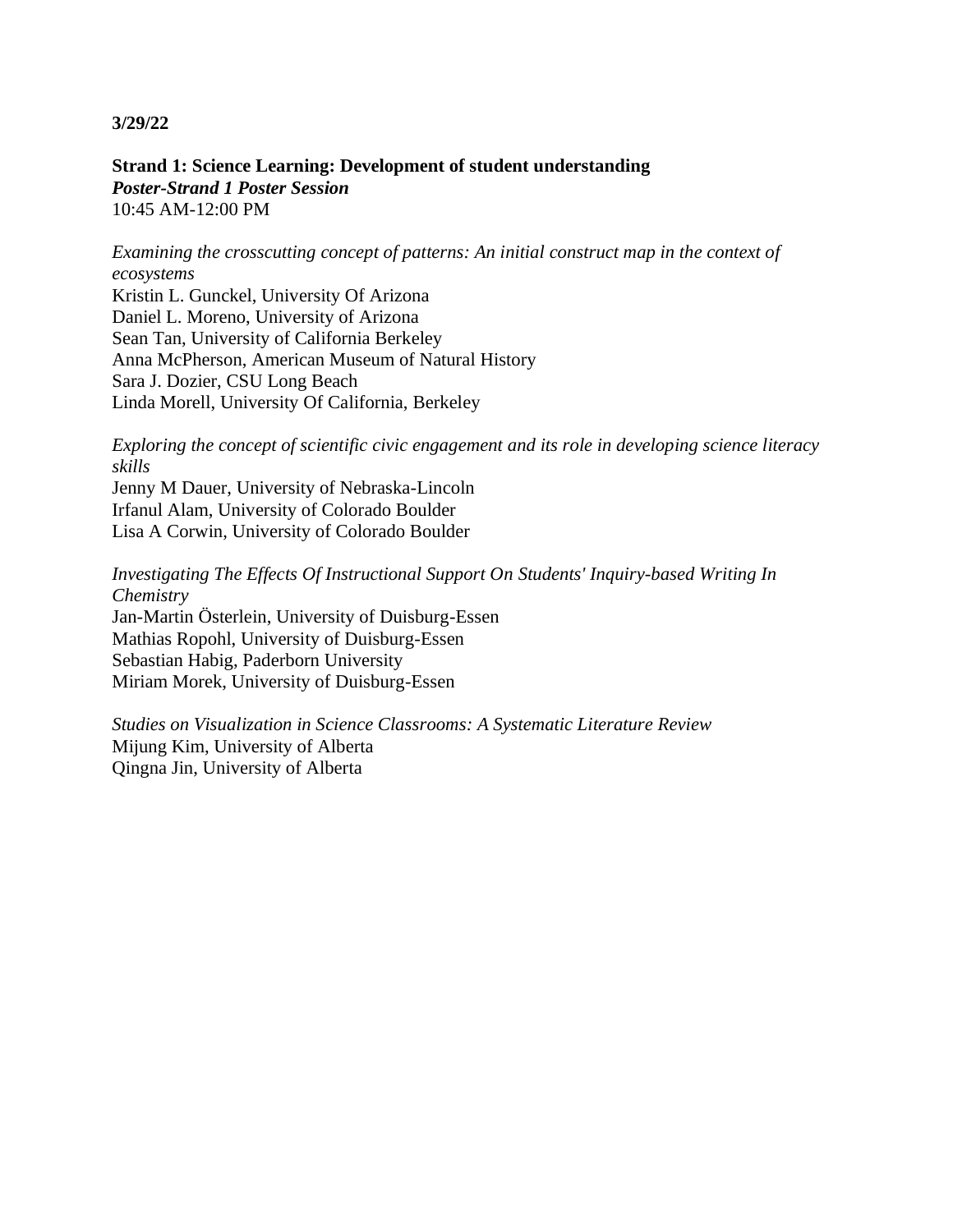**Strand 2: Science Learning: Contexts, Characteristics and Interactions** *Poster-Strand 2 Poster Session* 10:45 AM-12:00 PM

*Factors Influencing Evolution Acceptance: A Systematic Literature Review and Meta-Analysis* Daniela Fiedler, Department of Biology Education, IPN - Leibniz Institute for Science and Mathematics Education, Kiel, Germany

*Influence of Digital Learning Design Features and Self-Regulation on Students' Behavioral and Emotional Engagement (Virtual)* Daniel Laumann, University of Münster Julia Welberg, University of Münster Julian Alexander Fischer, Leibniz Institute for Science Education (IPN) Kiel Tatjana Steinmann, Leibniz University of Hannover Susanne M. Heinicke, University of Münster Susanne Weßnigk, Leibniz University of Hannover Knut Neumann, Leibniz Institute for Science Education (IPN) Kiel

*Interacting with Luna: Scientific characters and 3rd graders' construction of relationships with Science (Virtual)*

Deborah Cotta, Universidade Federal de Minas Gerais Danusa Munford, Faculdade de Educacao - Universidade Federal de Minas Gerais Elaine S. França, Centro Pedagógico (1-9 grades school) - Universidade Federal de Minas Gerais

*Investigating the Ways Students Leverage Lived Experience to Explain Phenomena (Virtual)* Kraig A. Wray, Pennsylvania State University Amy R. Pallant, The Concord Consortium Hee-Sun Lee, The Concord Consortium Scott McDonald, Pennsylvania State University

*Learning in Multidisciplinary Teams in a Challenge-Based Learning Course* Canan Mesutoglu, Dürdane Dury Bayram-Jacobs, Eindhoven University of Technology

*Make or Break Collaborative Disciplinary Engagement in Science: Managing Conceptual Uncertainty in Group Work* Harini Krishnan, Florida State University Lama Jaber, Florida State University Sherry A. Southerland, Florida State University

*Scientists' and Teachers' Perceptions of Costs and Benefits in School-Based Citizen Science* Osnat Atias, University of Haifa Ayelet Baram-Tsabari, Technion - Israel Institute of Technology Ayelet Shavit, Technion - Israel Institute of Technology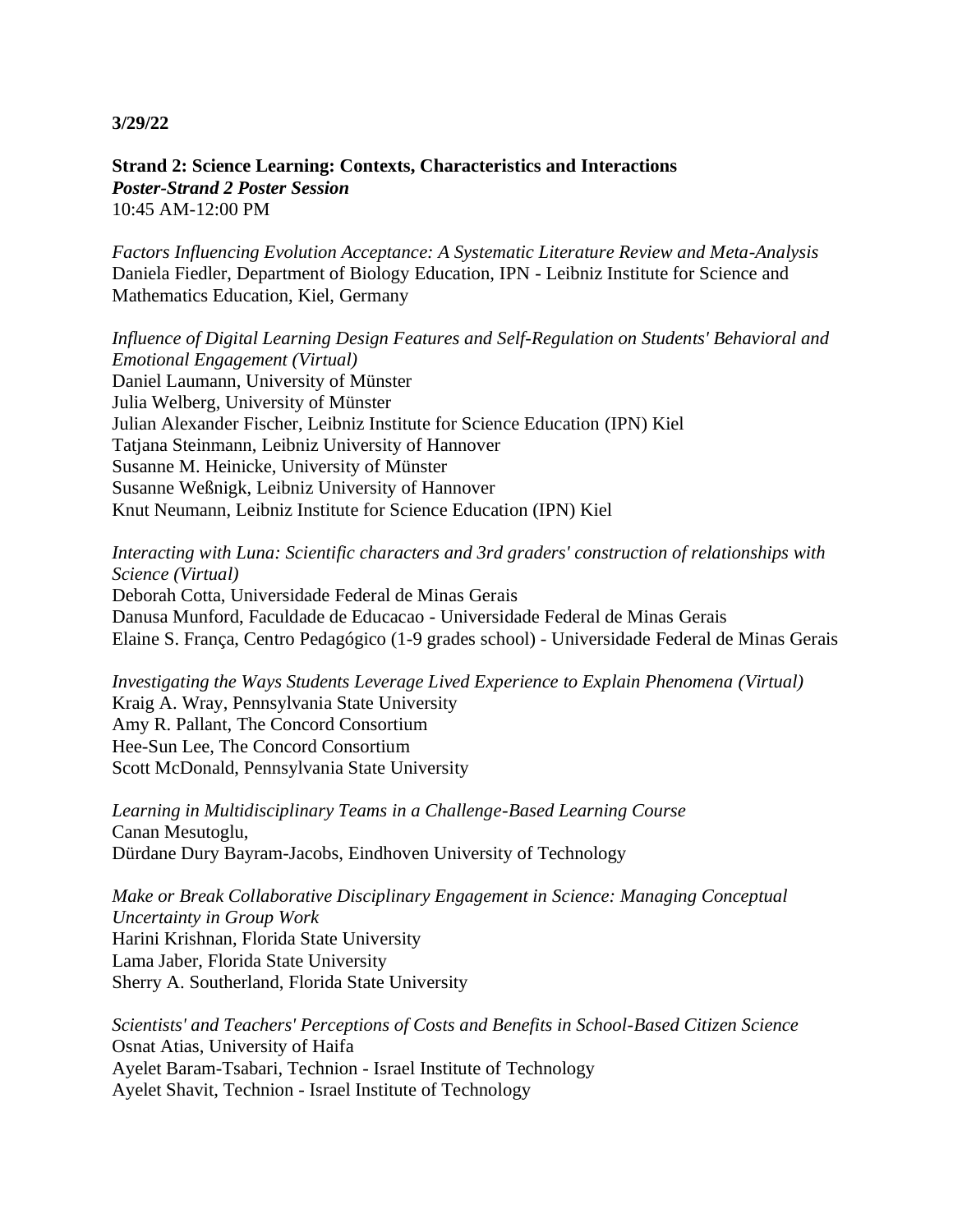Yael Kali, University of Haifa

*Seasons in the Sun: Unpacking Seasons Lesson Approaches as Teachers Model Earth-based and Space-based Perspectives* Jennifer A. Wilhelm, University of Kentucky Merryn Cole, University Of Nevada Las Vegas Paula Ames, University of Kentucky Jaden Hayes, University of Kentucky Samantha Ringl, University of Kentucky

*Social and material resources mediating young children's engagement in spatial sensemaking during summer engineering camp* Julia Plummer, Pennsylvania State University Katie Nolan, Pennsylvania State University

*Student Assertions in Science Discourse Spaces* Lauren Cabrera, Virginia Commonwealth University Ananya Matewos, Saint Norbert College Vivian Ali Zohery, University of Maryland - College Park Doug Lombardi, University of Maryland, College Park

*Supporting Discussion-based Science Practices for Special Education Students* Grace K. Baker, Penn State University Emma J. Jacobson, Penn State University Amy R. Pallant, The Concord Consortium Hee-Sun Lee, The Concord Consortium Scott McDonald, Pennsylvania State University

*Supporting macro-ethical reasoning in college students' collaborative design work* Jennifer Radoff, Chandra Turpen,

*The Impact of COVID-19 Lockdown on Parents and Adolescent Children in Relation to Science Learning*

Ella Ofek-Geva, Weizmann Institute of Science Michal Vinker, Department of Pediatrics and Department of Pediatric Endocrinology and Diabetes, Assuta Ashdod University Medical Center, Ashdod, Israel Yonatan Yeshayahu, Department of Pediatrics and Department of Pediatric Endocrinology and Diabetes, Assuta Ashdod University Medical Center, Ashdod, Israel David L. Fortus, Weizmann Institute Of Science

*Critical pedagogy of place to enhance ecological engagement activities: Expanding "place" beyond the biophysical* Andrea E Weinberg, Arizona State University Amanda Cicchino, Colorado State University Meena M. Balgopal, Colorado State University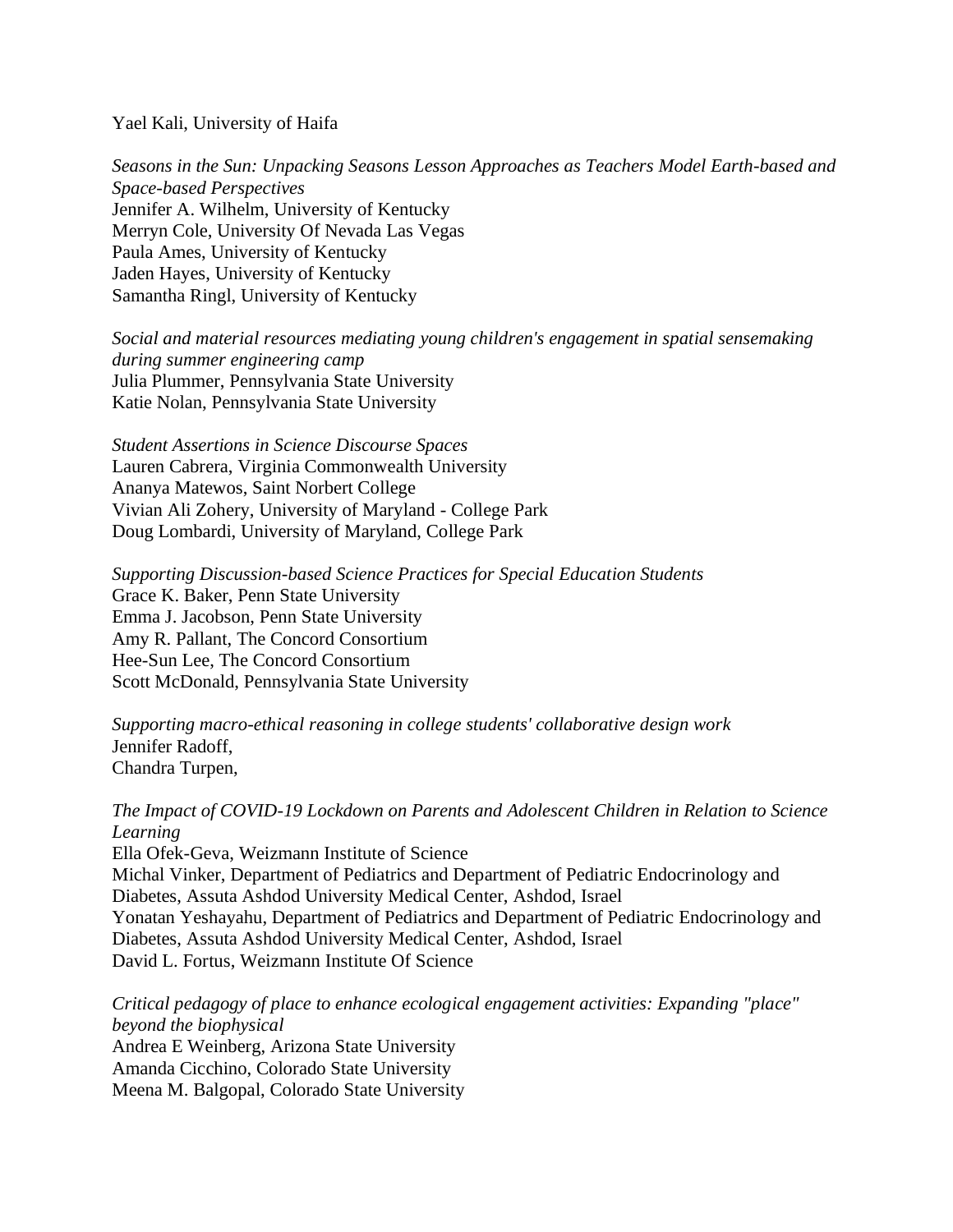Laura B. Sample McMeeking, Colorado State University STEM Center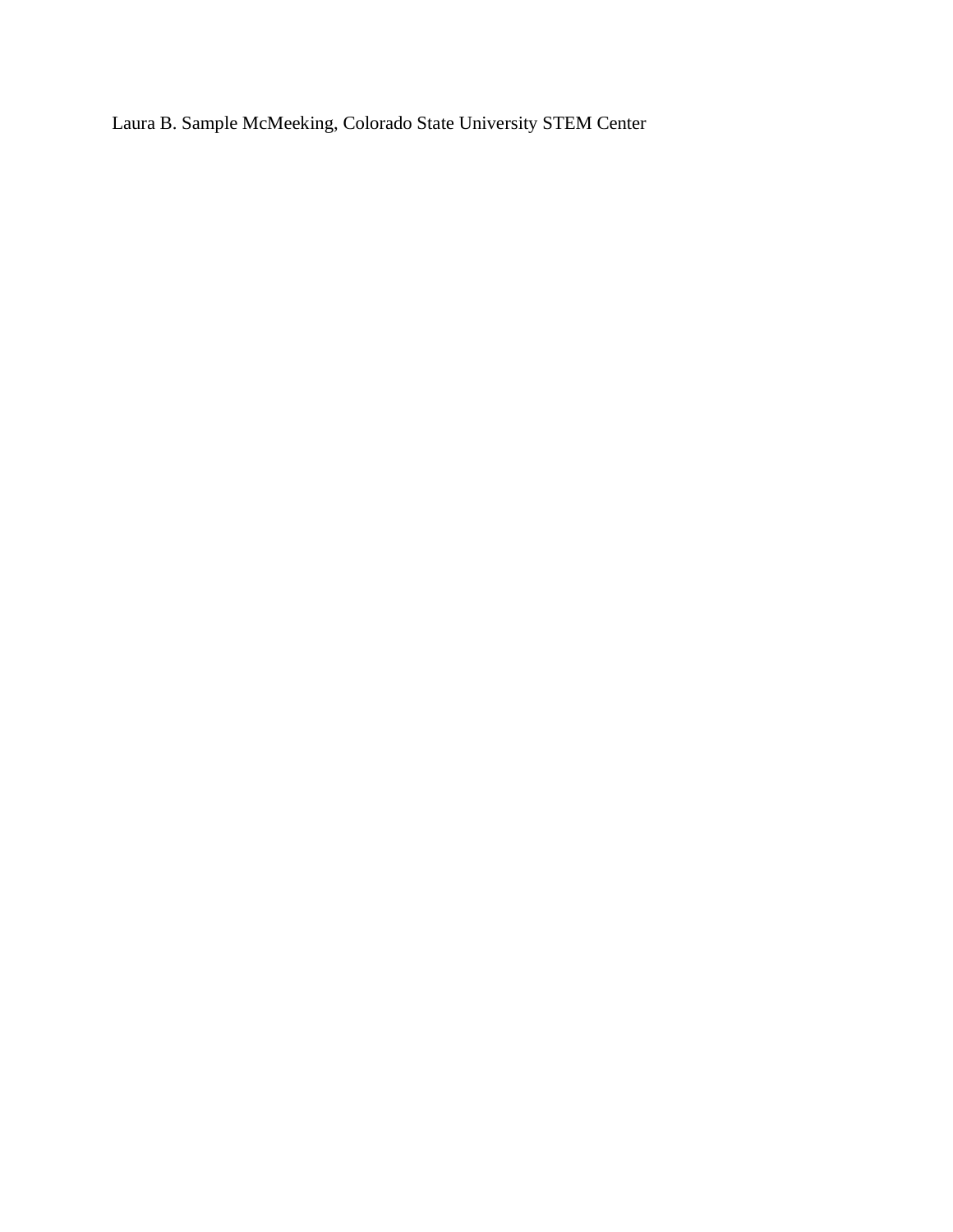**Strand 3: Science Teaching — Primary School (Grades preK-6): Characteristics and Strategies**

*Poster-Strand 3 Poster Session* 10:45 AM-12:00 PM

*A Case of Revealing Preservice Elementary Science Teachers' Understanding of Models and Modeling Through Reflections (Virtual)* Ayca K Fackler, University of Georgia

*Assessing Elementary Students' Science Interests and Career Aspirations* M. Gail Jones, North Carolina State University Katherine Chesnutt, Appalachian State University Megan Ennes, University of Florida Daniel Macher, Karl-Franzens-University of Graz Manuela Paechter, Karl-Franzens-University of Graz

*Developing Routines for Planning Elementary Science Investigations* Annabel J Stoler, Boston University Eve Manz, Boston University Chris Georgen, Boston University

*Examining the Relationship between Preschool Teachers' Attitudes and Beliefs towards Science and Classroom Practice* Elica B. Sharifnia, University of Miami Daryl Greenfield, University of Miami

*Exploring the Nature of Challenges Preservice Elementary Teachers Experience about Matter Content and Content Teaching* Jamie N. Mikeska, Educational Testing Service (ETS) Heena R. Lakhani, University of Washington Dante Cisterna, Educational Testing Service

*Science, Language, and Equity Practices: How Teachers Respond to Professional Learning Focused on Epistemic Agency* Emily C. Miller, University of Wisconsin Madison Emily Reigh, Stanford Maria C. Simani, University Of California, Riverside

*Teachers' planned use of place-based stories rooted in students' everyday experiences of natural phenomenon* Melissa J. Luna, West Virginia University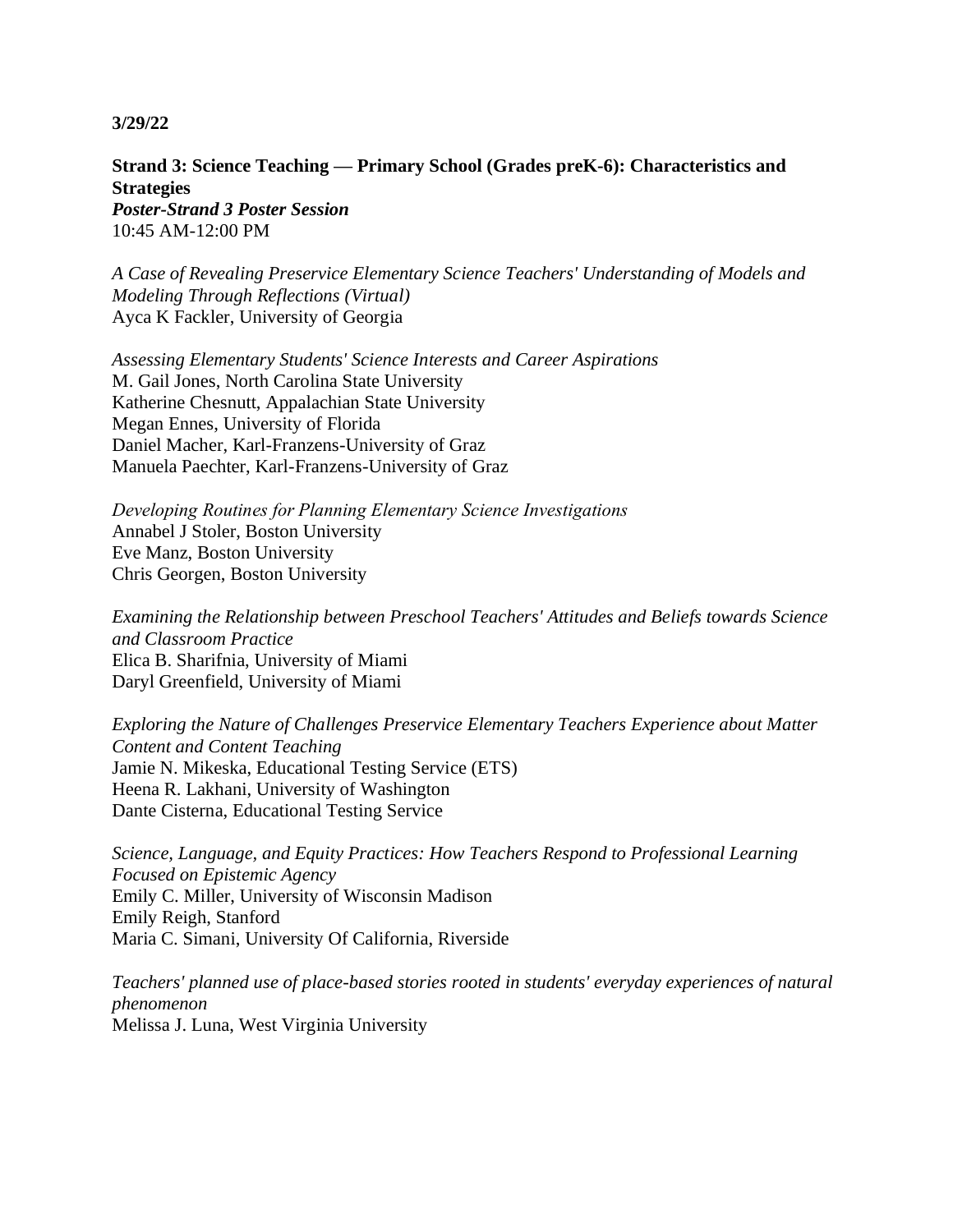**Strand 4: Science Teaching — Middle and High School (Grades 5-12): Characteristics and Strategies**

*Poster-Strand 4 Poster Session* 10:45 AM-12:00 PM

*Critical Discussions in Small Groups to Support the Design of Experiments* Takuya Matsuura, Hiroshima University Urumi Hayashiuchi, Takehara City Educational Board

*Innovative STEM curriculum to enhance students' engineering design skills and attitudes toward STEM (Virtual)* Meng-Fei Cheng, National Changhua University of Education Yu-Heng Lo, National Changhua University of Education

*Middle School Teachers' Self-efficacy for Teaching Science in a Computationally Rich Environment: A Mixed-Methods Study* Arif Rachmatullah, SRI International Eric N. Wiebe, North Carolina State University

*Science Instructional Practices: Comparison of Two Strategies for Students with Learning Disabilities (Virtual)* Gamze Karaer, University of Iowa Macid Ayhan Melekoglu, Eskisehir Osmangazi University

*Teachers' Conceptions of Phenomena in the Secondary Science Classroom* Daniel Pimentel, Stanford University

*The Challenges of Teaching in Charter Schools and How They were Overcome During the COVID-19 Pandemic (Virtual)* Pamela Huff, Doctoral Candidate Gail Jones, North Carolina State University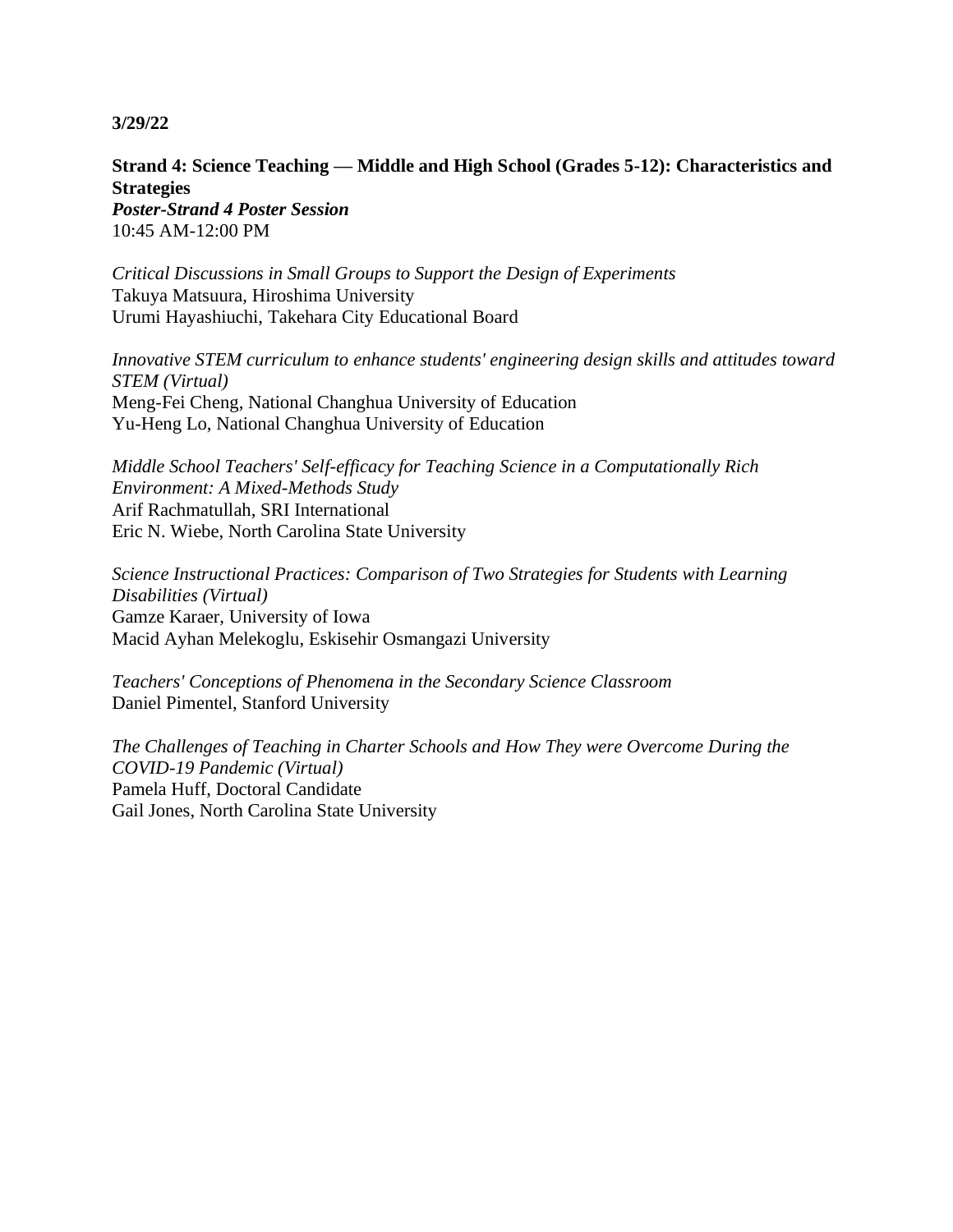**Strand 5: College Science Teaching and Learning (Grades 13-20)** *Poster-Strand 5 Poster Session* 10:45 AM-12:00 PM

*Cultivating and supporting STEM faculty allyship* Thanh K. Le, Western Washington University Regina Barber DeGraaff, Western Washington University Leticia Romo, Chaffey College

*Design and Outcomes for Computational Interest, Competency Belief, and Anxiety in "Science for Future Presidents"* Sheikh Ahmad Shah, Boston College David W. Jackson, Boston College and Waltham (MA) Public Schools

*Exploring of environmental engineering college students' social responsibility and problem solving through the SSI project* Yohan Hwang, Seoul National University Kongju Mun, Dongduk Women's University Kyung-Suk Cho, Ewha Womans University Hyunju Lee, Ewha Womans University

*Exploring the Perception of College Students in STEM Fields on Social Responsibility of Scientists and Engineers (Virtual)* Hyunju Lee, Ewha Womans University Yuhyun Choi, Chungnam National University Seung-Yong Ok, Hankyong National University Chang-Hoon Nam, Daegu Gyeongbuk Institute of Science & Technology Sungok Seren Shim, Ball State University Yohan Hwang, Seoul National University Yeonjoo Ko, Ewha Womans University Kyungmi Lee, Ewha Womans University

*Investigating learning assistants' use of questioning in the online setting of an inquiry-oriented physics course (Virtual)* Jianlan Wang, Texas Tech University Yuanhua Wang, West Virginia University Beth Thacker, Texas Tech University Stephanie Hart, Texas Tech University

*Preparing Graduate Students for Success: Validating Interdisciplinary Skill Development Needs* Nicole Campbell, Western University Mohammed Estaiteyeh, Western University Isha DeCoito, Western University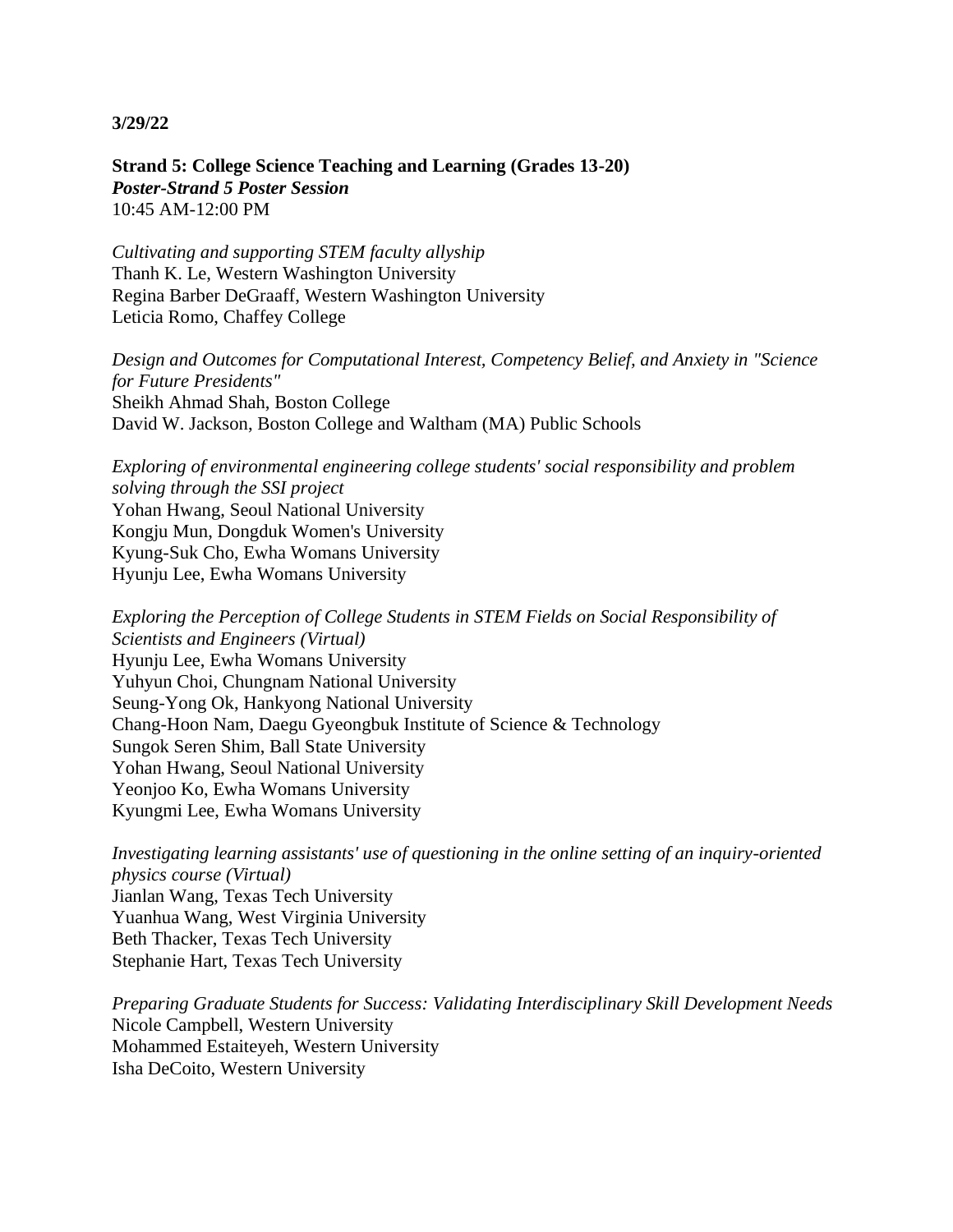*Student Participation and Self-Efficacy in Communities of Practice in Remote Undergraduate Physics Laboratories* Drew Jason Rosen, University of Maine Stony Brook University Angela M. Kelly, Stony Brook University

*Supporting New Research on Teaching Professional Development for Graduate Student: Progression and Personal/Professional Benefits (Virtual)* Gili Marbach-Ad, University Of Maryland Patrick Sheehan, University Of Maryland Bridgette Heine, University Of Maryland Grant E. Gardner, Middle Tennessee State University Judith S. Ridgway, The Ohio State University Kristen Miller, University of Georgia Elisabeth Schussler, University Of Tennesse

*The Interconnectedness of Chemical contents – a Challenge for Teacher Training* Marina Regina Birkenstock, University of Kassel David S. Di Fuccia, University of Kassel

*Oral Communication in Postsecondary Science Education: Relationship between Dimensions of Attitude and Students' Oral Skills* Caroline Cormier, Cégep André-Laurendeau Simon Langlois,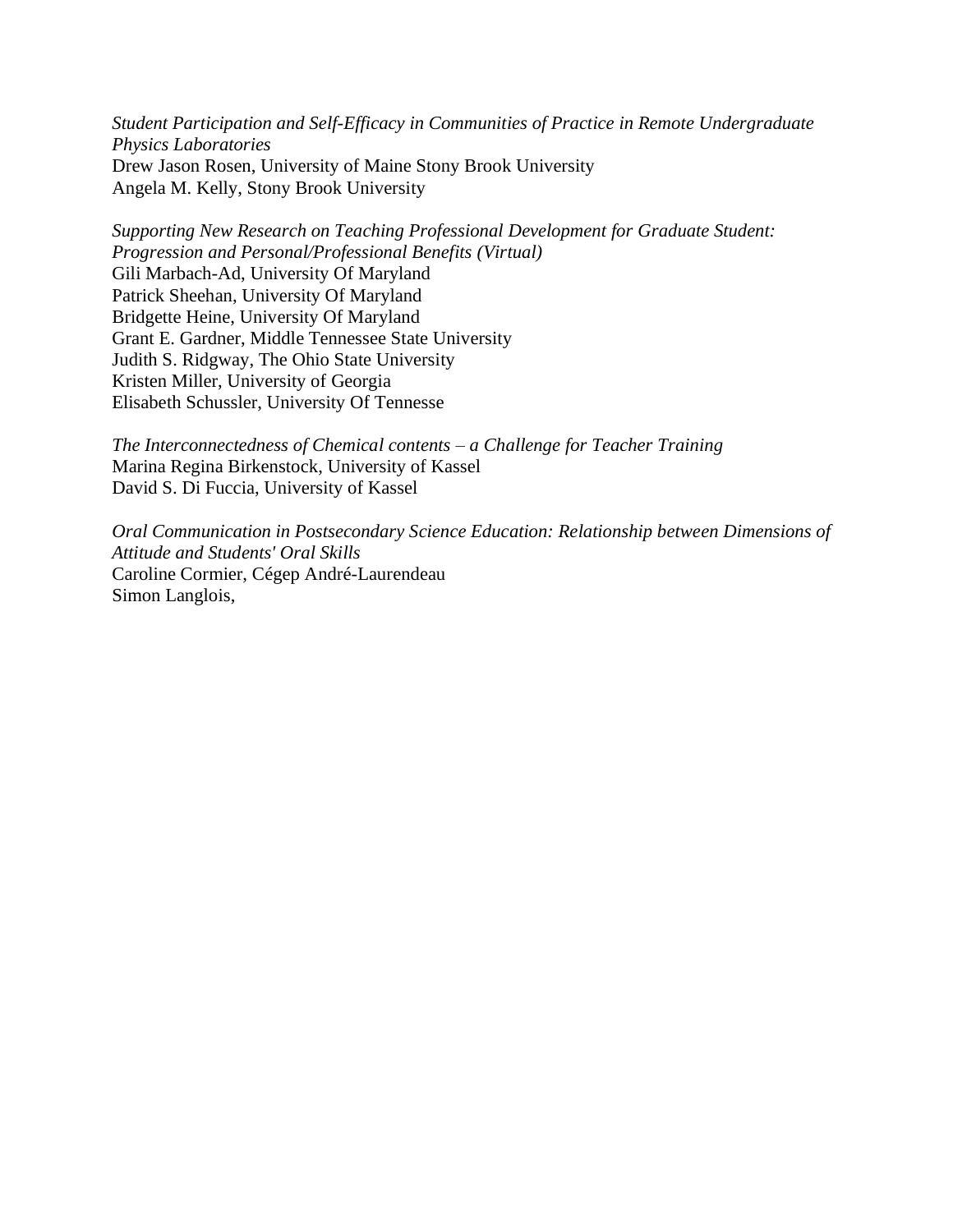**Strand 6: Science Learning in Informal Contexts** *Poster-Strand 6 Poster Session* 10:45 AM-12:00 PM

*"We're Not that Different": Typologies of Guests' Relationships to Museum Objects via Mechanic Assemblage within a Dinosaur Gallery* Joshua Cruz, Texas Tech University Rebecca Hite, Texas Tech University Richard C. Velasco, University of Iowa

*Peer-to-Peer Seminars: Proposal to Use Peers and Structure to Promote Student Learning at Research Seminars* Elizabeth W Kelley, University of Chicago

*Social Network Analysis as a Tool to Operationalize Communities of Practice and Document Social Learning* K. C. Busch, North Carolina State University Lynn Chesnut, North Carolina State University

*Using Augmented Reality (AR) to Bring the Past to Life in Informal Science Learning* Imogen Herrick, University of Southern California Gale Sinatra, University of Southern California Alana Kennedy , University of Southern California Benjamin Nye, University of Southern California Bill Swartout, University of Southern California Emily Lindsey, The La Brea Tar Pits Museum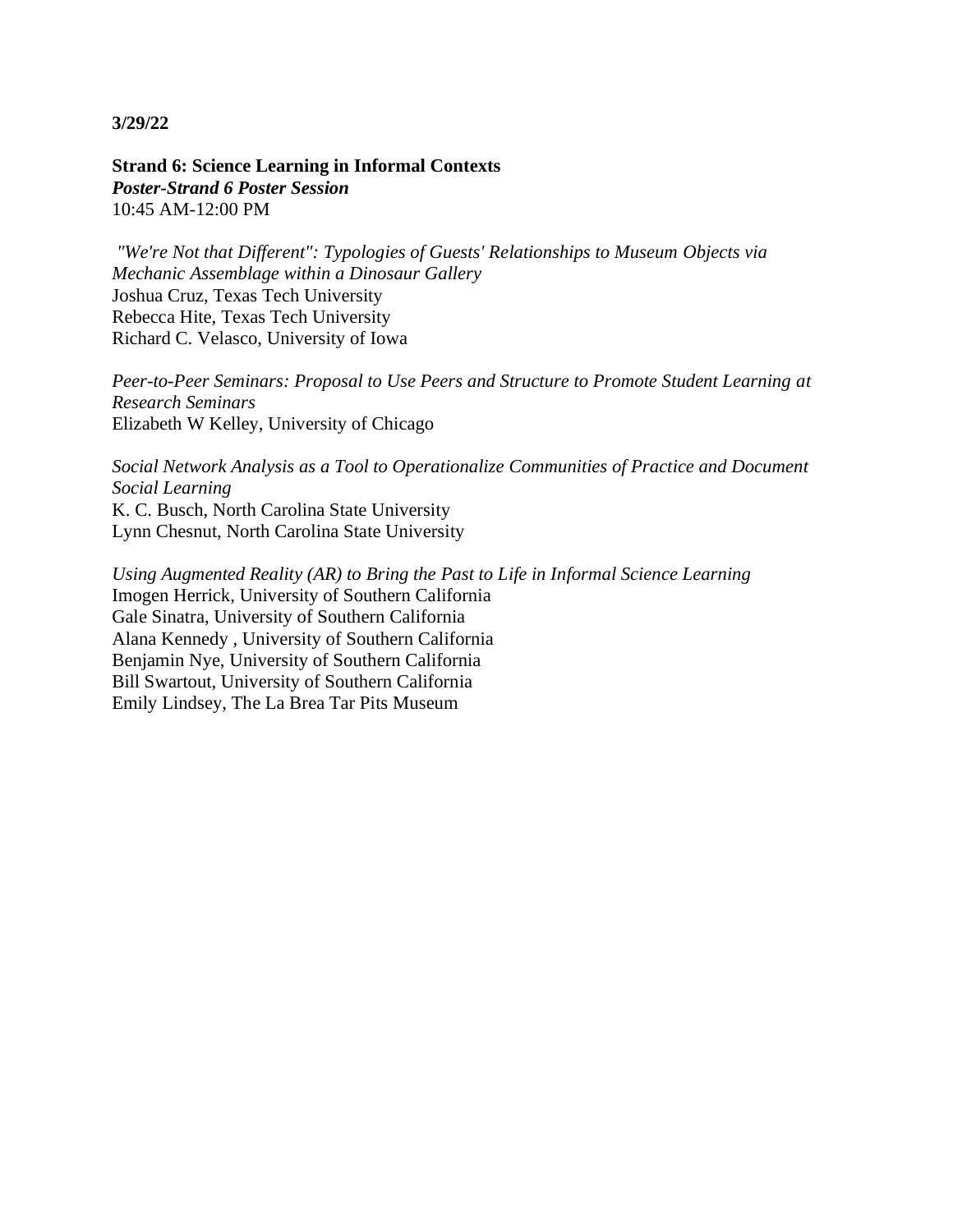**Strand 7: Pre-service Science Teacher Education** *Poster-Strand 7 Poster Session* 10:45 AM-12:00 PM

*Impact of Inquiry Lesson Experiences on Development of Preservice Elementary Teachers' Effective Science Teaching Beliefs* Kelsey Beeghly, University of Central Florida

*Participating in online Teacher Learning Communities as a Tool for Pre-Service Teacher Education (Virtual)* Loucas T. Louca, European University-Cyprus Theopisti Skoulia, European University-Cyprus

*Teaching as enactment of habitus: Preparing preservice science teachers for new ways of teaching science* Hildah K. Makori, Iowa State University

*Understanding Elementary Preservice Teachers' Beliefs about the Importance and Value of the NGSS Science Practices* Elsun Seung, Indiana State University Vance J. Kite, North Carolina State University Soonhye Park, North Carolina State University Aeran Choi, Ewha Womans University

*Using a PCK lens to capture pre-service science teachers' internalized knowledge of Nature of Science* Louise Lehane, llehane@stangelas.nuigalway.ie

*Preservice Science Teachers' Informal Reasoning Modes in Two Different Issue Contexts (Virtual)* Nilay Ozturk, Kirsehir Ahi Evran University Kubra Yolacti-Kizilkaya, Kirsehir Ahi Evran University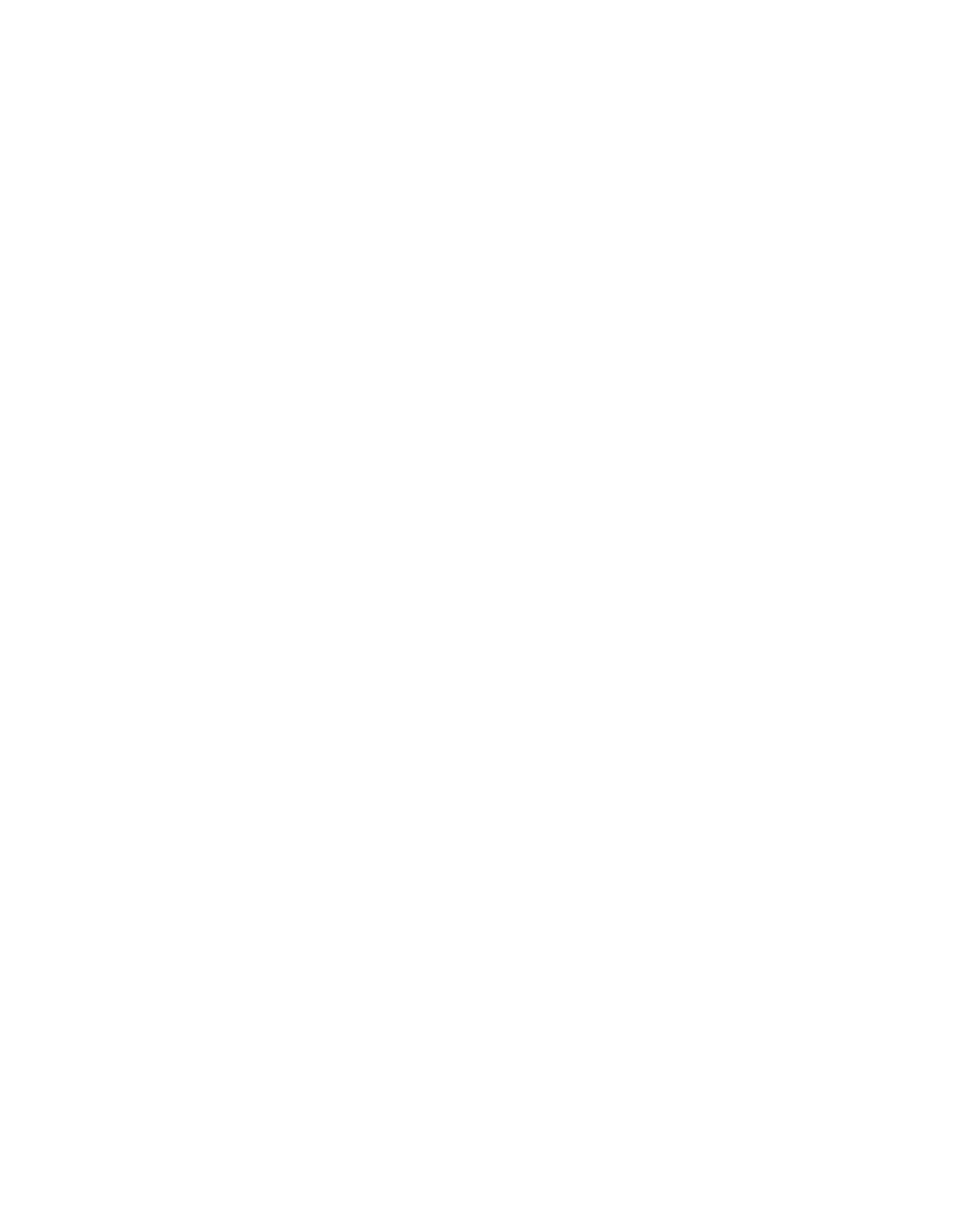**Strand 8: In-service Science Teacher Education** *Poster-Strand 8 Poster Session* 10:45 AM-12:00 PM

*Investigating Impacts of Professional Development on High School Physics Teachers' Collaboration and Lesson Planning (Virtual)* James B. Hancock, Alma College Jack T Poling, Alma College

*A Cross-Case Analysis of In-Service Science Teacher's Assessment Literacy in Model-Based Teaching* Alexis Gonzalez-Donoso, University of British Columbia Samia Khan, University of British Columbia

*An Online Professional Development Community (APTeach): Teacher Perception and Practice* Fatma Kaya, Middle Tennessee State University Preethi Titu, Kennesaw State University Siying Jiang, Stony Brook University Jiecheng Song, Stony Brook University Steven Berryhill, Middle Tennessee State University Amanda S. Perez, Carnegie Mellon University Chinmay Kulkarni, Carnegie Mellon University Wei Zhu, Stony Brook University David Yaron, Carnegie Mellon University Greg Rushton, Middle Tennessee State University

*Analyzing Teaching Perceptions of Utilizing a District Level Professional Learning Community to Identify Guaranteed Curriculum (Virtual)* Kristin E Mansell,

*Examine Chinese In-service Science Teachers' Views of Nature of Science* Yang Yang, Beijing Normal University Qin Yan, Beijing Normal University Jing Lin, Beijing Normal University

*Exploration of Epistemic Orientation towards Teaching Science in a Longitudinal Professional Development Study*

Sierra L. Morandi, Florida State University Claudia Hagan, Georgia State University Ellen M. Granger, Florida State University Jennifer Schellinger, Florida State University Sherry A. Southerland, Florida State University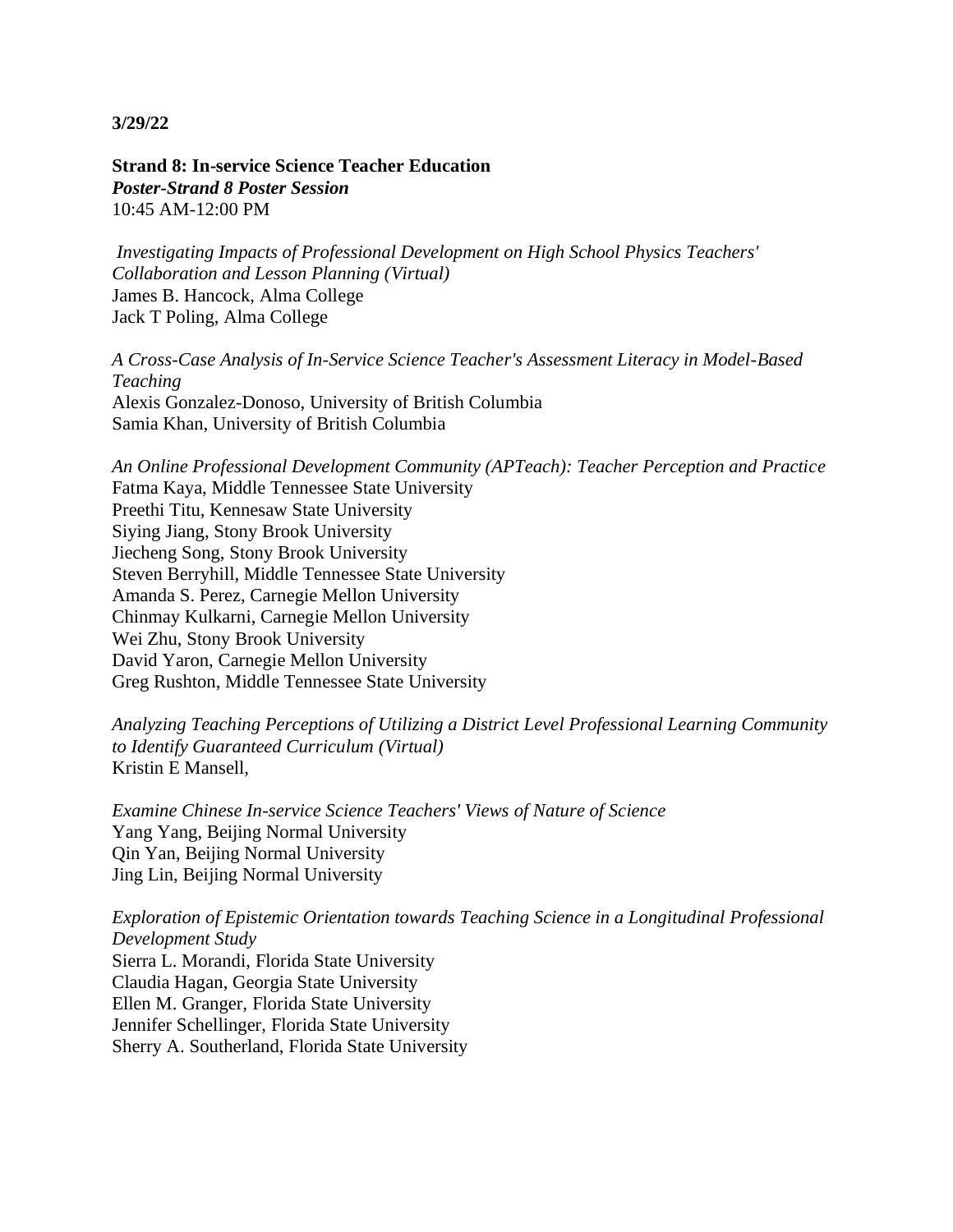*Exploring Early Enactment Attempts for Integrating Engineering Design Practices in High School Biology* Jonathan Singer, University of Maryland, Baltimore County Jacqueline Krikorian, Baltimore City Public Schools Tory H. Williams, University of Maryland Baltimore County Christopher Rakes, University of Maryland, Baltimore County Julie Ross, Virginia Tech

*Listening to Find Integrated STEM Discourse: Power and Positioning During a Teacher Professional Development STEM Activity (Virtual)* Andria C. Schwortz, University of Wyoming Andrea C. Burrows, University Of Wyoming

*Lived Experiences of K-12 Teachers Who Attended Professional Development Hosted By Informal Education Institutions* Vashunda Williams Warren, Dallas Baptist University

*Professional Development Principles to Advance Socio-scientific Issue-oriented Science Education: The Case of British Columbia.* Travis T. Fuchs, The University of British Columbia Anthony Clarke, The University of British Columbia

*Questionnaire Measuring Teachers' Perception of Practical Work in Inclusive Physics Lessons* Laura Sührig, Department of Physics Education, Goethe University Frankfurt Katja Hartig, Institute of Psychology, Goethe University Frankfurt Roger Erb, Department of Physics Education, Goethe University Frankfurt Albert Teichrew, Department of Physics Education, Goethe University Frankfurt Jan Winkelmann, University of Education Schwäbisch Gmünd Holger Horz, Institute of Psychology, Goethe University Frankfurt Mark Ullrich, Institute of Psychology, Goethe University Frankfurt

*Science Teachers' Interactions With and Conceptions of Curriculum Use* Byung-Yeol Park, University of Connecticut Todd Campbell, University of Connecticut Miriah Kelly, Southern Connecticut State University Chester Arnold, University of Connecticut

## *SCIENCE TEACHING PERFORMANCE: INVESTIGATING GENDER, QULIFICATION, AND TEACHING EXPERIENCES*

Hiya M. Almazroa, Princess Nourah Bint Abdulrahman University Eman M Alrwaythi, AlImam Muhammad Ibn Saud University Fahad S. Alshaya, King Saud University

*Teacher's Readiness to Promote Science-related Career Awareness Among Middle School Students* Regina Soobard, University Of Tartu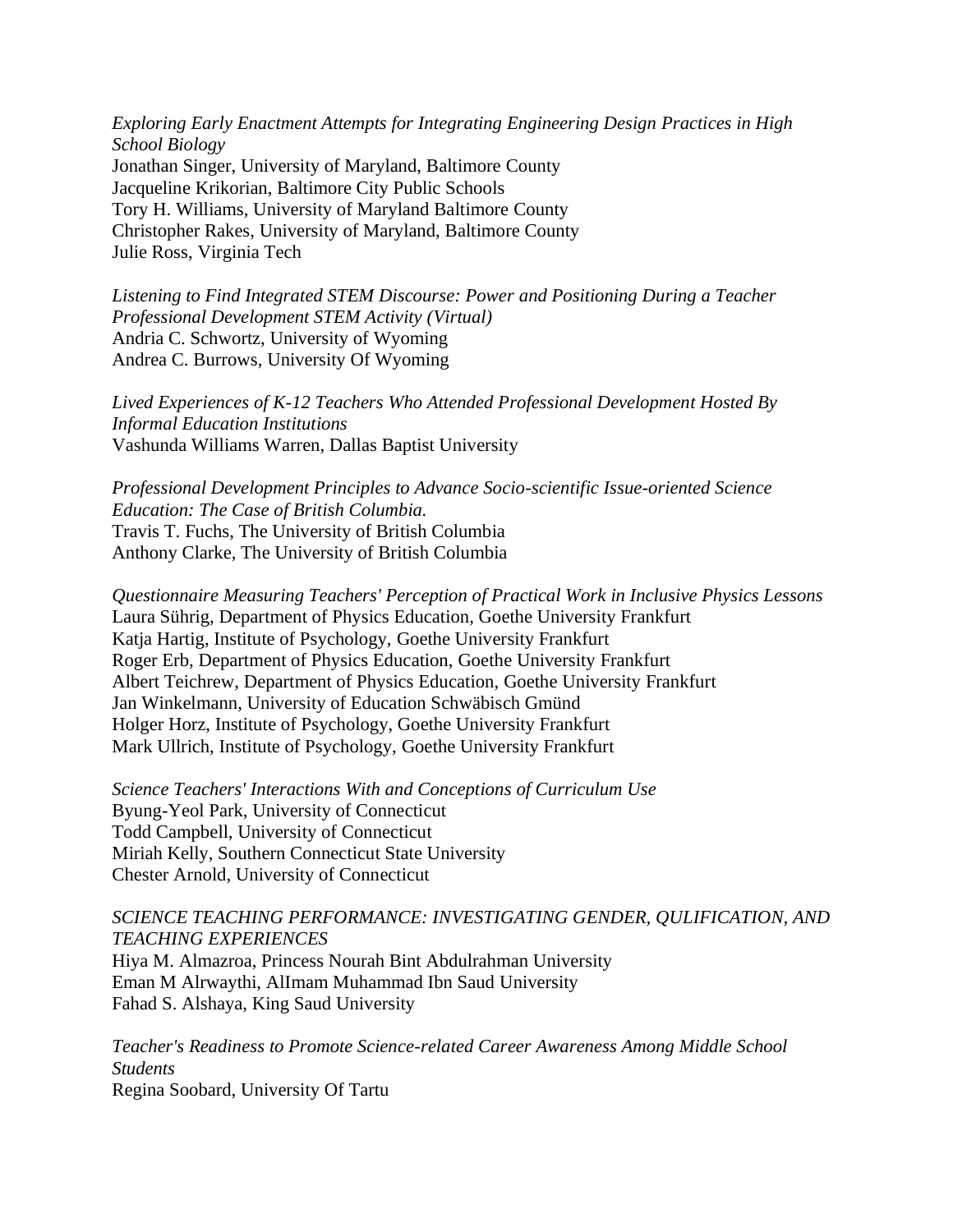Ana Valdmann, University Of Tartu Miia Rannikmae, University Of Tartu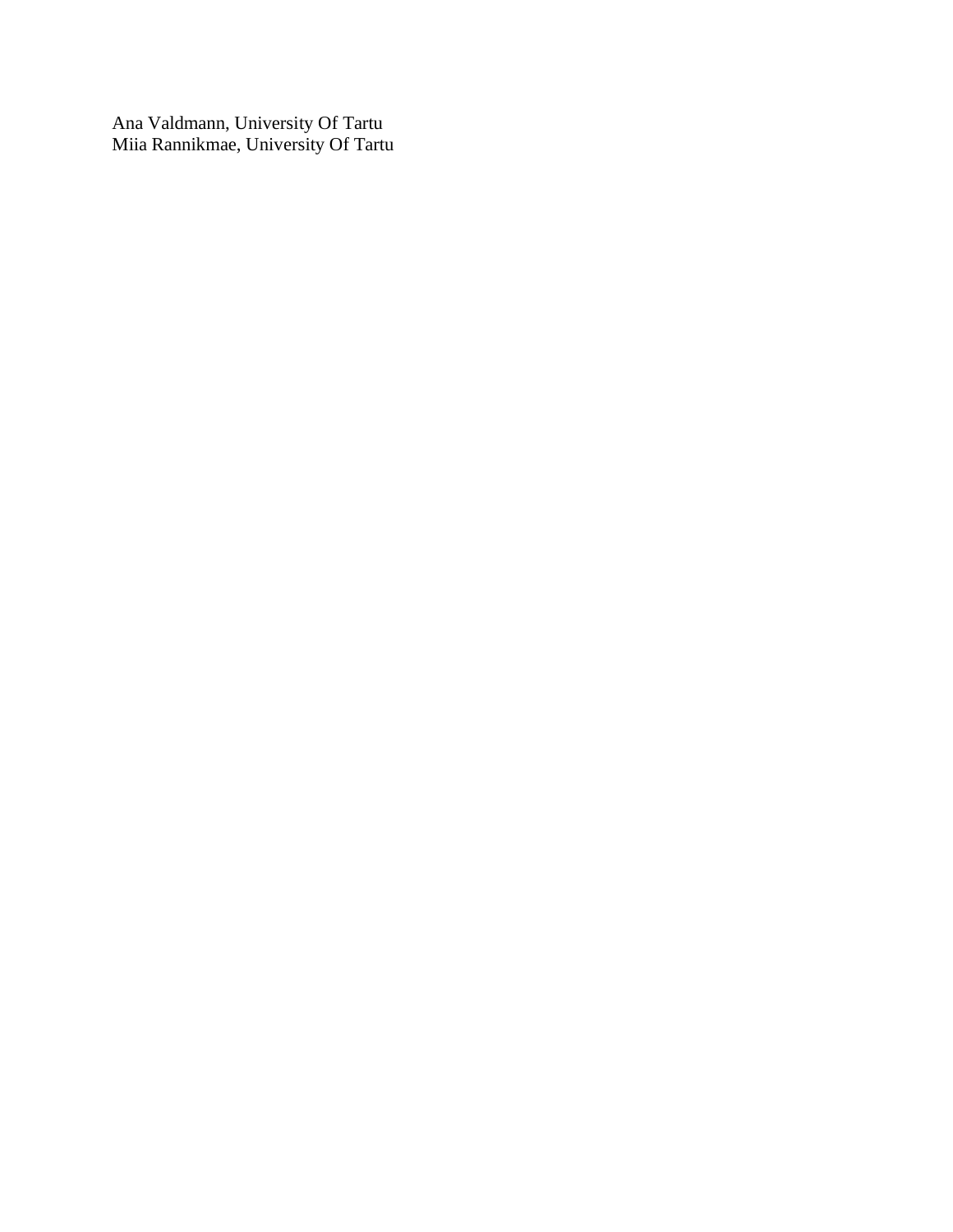**Strand 10: Curriculum and Assessment** *Poster-Strand 10 Poster Session* 10:45 AM-12:00 PM

*Assessing the Inquiry Practices of Teachers in the Philippines (Virtual)* Dennis L. Danipog, National Institute for Science and Mathematics Education Development, University of the Philippines Diliman Suzanne Rice, Assessment Research Centre, University of Melbourne Zhonghua Zhang, Assessment Research Centre, University of Melbourne

*Implementation of the ALL for Science Framework Across Three Grade Levels* Nancy Moreno, Baylor College of Medicine Alana Newell, Baylor College Of Medicine Lollie Garay, Baylor College of Medicine Misty Sailors, University of North Texas

*Relationships Among Teacher Beliefs About STEAM Education, Perceptions of School Climate, and Enacted Practices.* Jaymie Paige Stein, Fordham University John Craven, Fordham University

*Video-based Instruments as Assessment Tool in Science Teacher Education: A Systematic Literature Review* Yuxi Huang, University of Georgia Hatice Ozen Tasdemir, The University of Georgia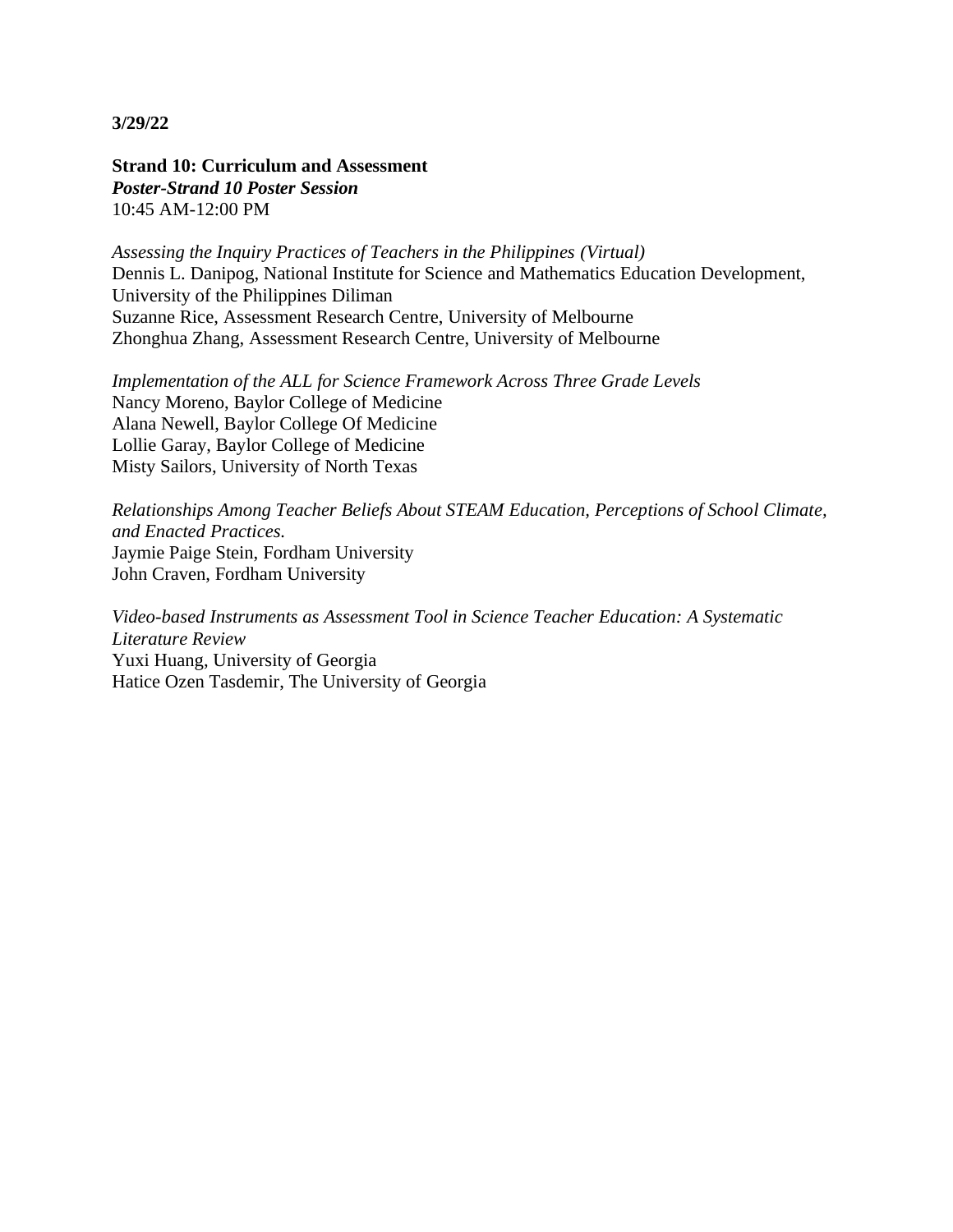**Strand 11: Cultural, Social, and Gender Issues** *Poster-Strand 11 Poster Session* 10:45 AM-12:00 PM

*Uncovering Sex and Gender Language in High School Biology Textbooks* Awais Syed, BSCS Science Learning Dennis Lee, BSCS Science Learning Monica Weindling, BSCS Science Learning Sophie Arnold, New York University Andrei Cimpian, New York University Catherine Riegle-Crumb, University of Texas Molly Stuhlsatz, BSCS Science Learning Brian M. Donovan, BSCS Science Learning

*Intervention Highlights the Importance of Career Awareness Promotion on Students' Equal STEM Career Awareness Development* Tormi Kotkas, University Of Tartu Jack B. Holbrook, University Of Tartu Miia Rannikmae, University Of Tartu

*The new four-letter word, 'race': Exploring Teacher Positions within biology education and critical race theory.* Uchenna Emenaha, The University of Texas at San Antonio

*John Henryism: Exploration of Physiological Examination of College STEM, Cumulative Trauma, Allostatic Load.* Douglas Lee Hoston, Richard Lamb, University at Buffalo

*Effectiveness and Inclusivity: determining best physics and astronomy departments for women of colour* Jaimie Lauren Miller-Friedmann, University of Birmingham Nicola Wilkin, University of Birmingham

*Exploring the prevalence of whiteness within science education using duoethnographic methods* Jennifer Jackson, Pennsylvania State University Jonathan D. McCausland, Pennsylvania State University

*Faculty Awareness and Responsiveness to Inclusivity in STEM Classrooms* Grant E. Gardner, Middle Tennessee State University Olena T James, Middle Tennessee State University Sarah Bleiler-Baxter, Middle Tennessee State University Gregory Rushton, Middle Tennessee State University Fonya Crockett Scott, Middle Tennessee State University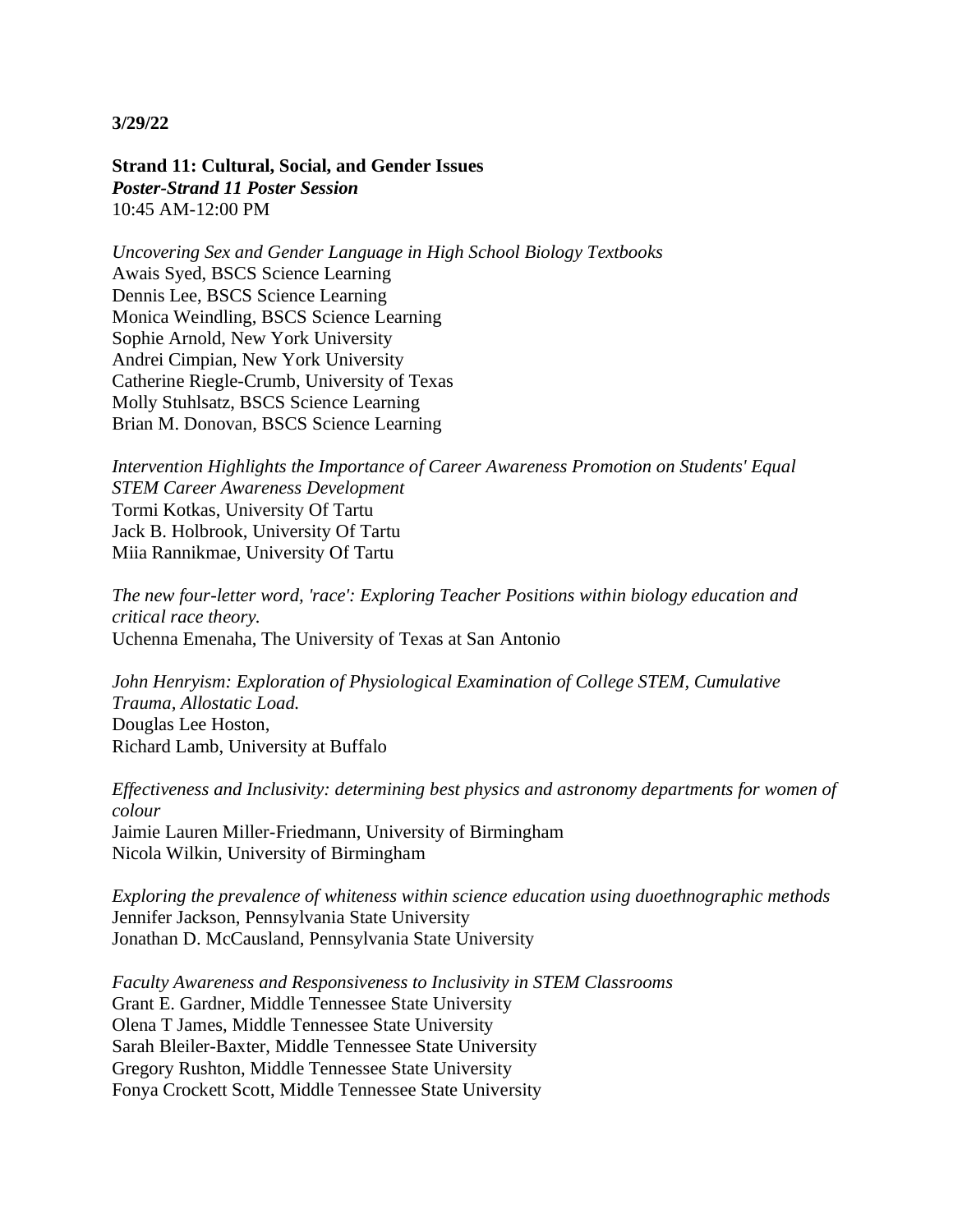Amanda Heath, Middle Tennessee State University Theresa Ayangbola, Middle Tennessee State University

*Identifying the Methods District Science Coordinators Utilize to Monitor and Promote Equity* Shaugnessy McCann, Yamil Ruiz, Brooke A. Whitworth, Clemson University Julie A. Luft, University of Georgia

*Instructor Impact on the Equity of Collaborative Small Groups in a Science Class* Mary Binzley, Grinnell College Paul Hutchison, Grinnell College

*Examining Moments of Liberatory Design Possibility in Youth-centered Engineering Design Practice* Jacqueline Handley, University of Michigan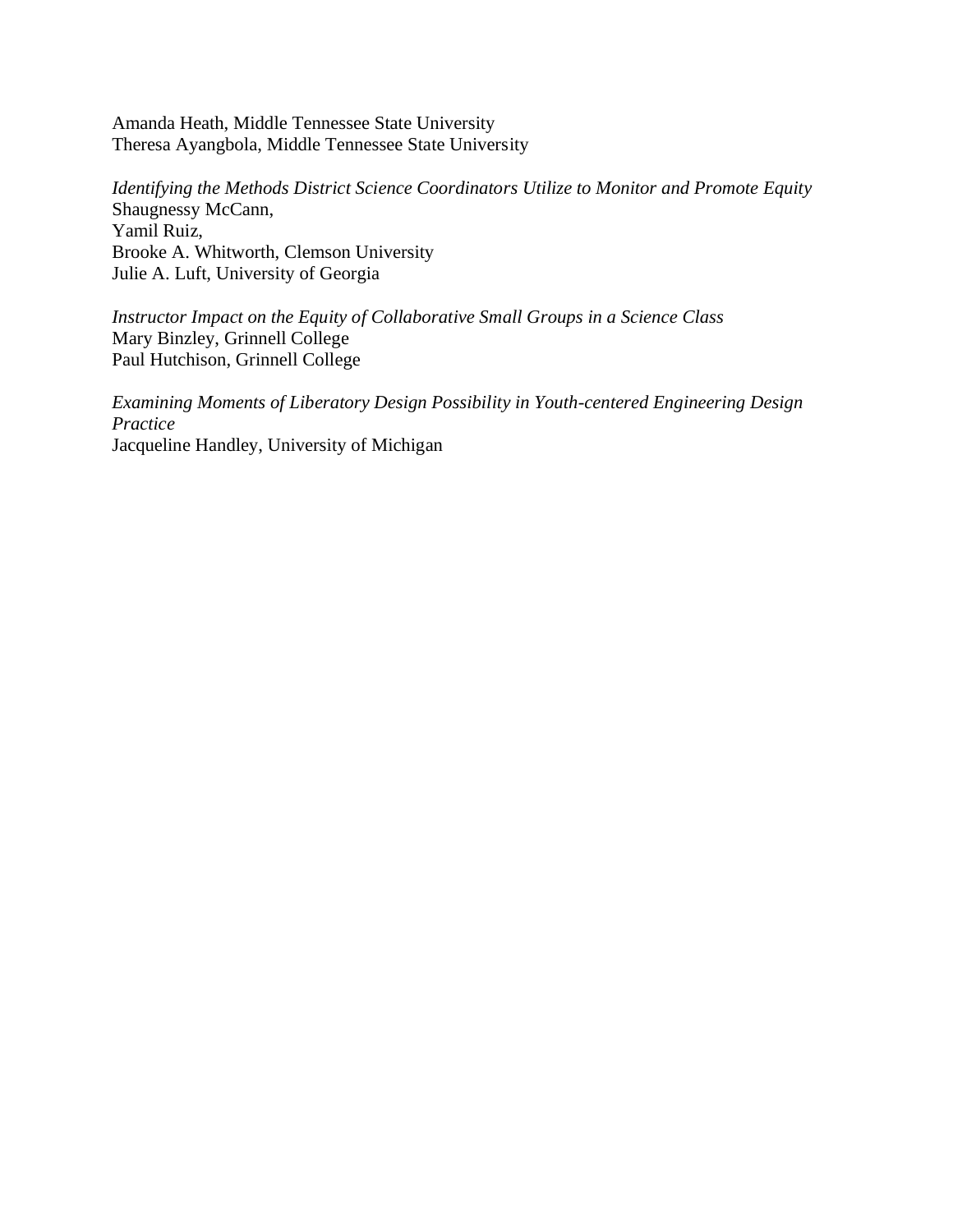**Strand 12: Technology for Teaching, Learning, and Research** *Poster-Strand 12 Poster Session* 10:45 AM-12:00 PM

*Applying the eye tracking method to analyze university leaners' learning and reasoning behaviors in the Augmented Reality Environment (Virtual)* Fang-Ying Yang, National Taiwan Normal University Yi-Wen Hung, The Affiliated Senior High School of National Taiwan Normal University Yuan-Li Liu, National Taiwan Normal University

*Automated Assessment of Students' Response to Free-response Items on Particulate Nature of Matter Utilizing AI* Gyeong-Geon Lee, Seoul National University Hun-Gi Hong, Seoul National University Jaeyong Lee, Seoul National University

*CryptoComics: Design of an Integrative STEM+C Transmedia Curriculum* Pavlo D. Antonenko, University Of Florida Kara Dawson, University of Florida Zhen Xu, University of Florida Do Hyong Koh, University of Florida Christine Wusylko, University of Florida Amber Benedict, Arizona State University Swarup Bhunia, University of Florida

*Exploring Science Student Learning Outcomes using Machine Learning Classifications During Online Sessions* Richard Lamb, East Carolina University

Knut Neumann, Leibniz Institute for Science Education (IPN) Kiel

*Investigating Differential Effects of a Digital 'Ladder of Learning' With Adaptive Support in Chemistry*

Michelle Möhlenkamp, University of Duisburg-Essen Helena Van Vorst, University of Duisburg-Essen Sebastian Habig, University of Duisburg-Essen Mathias Ropohl, University of Duisburg-Essen

*Scaffolding Scientific Argumentation in a Science Inquiry Unit* Kathryn Rupp, Northern Illinois University Karyn Higgs, Northern Illinois University M. Anne Britt, Northern Illinois University Kathleen Easley, The Learning Partnership Randi McGee-Tekula, The Learning Partnership Steven McGee, The Learning Partnership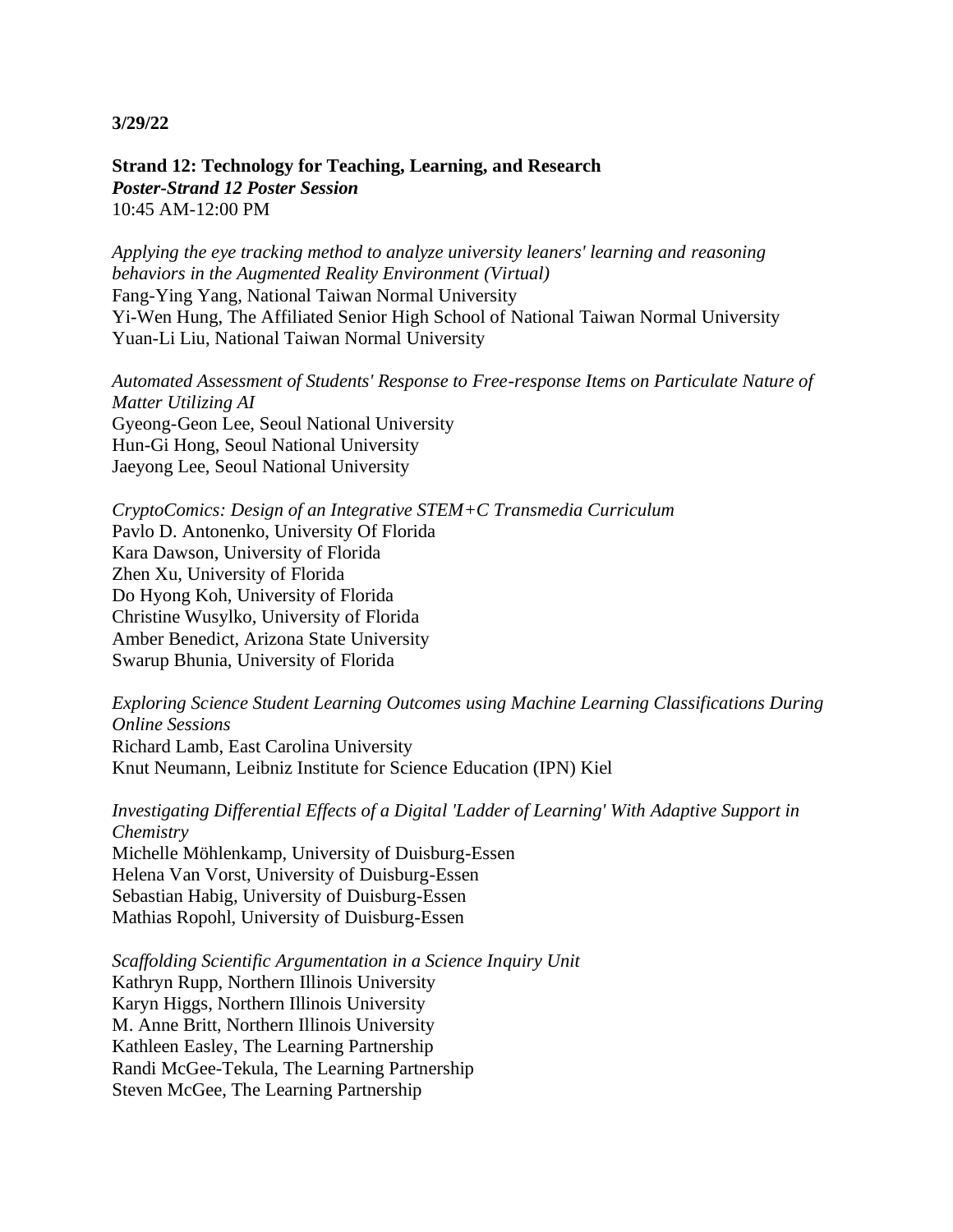*School Leaders Learning How to Observe Science Teachers Using Equitable Discourse Through Virtual Reality* Len Annetta, East Carolina University Matthew Militello, East Carolina University Lynda Tredway, Institute for Educational Leadership Lawrence Hodgkins, East Carolina University Ken Simon, Institute for Educational Leadership Jim Argent, East Carolina University

*The Science of Data Visualization Comprehension: Analysis of Seminal Theoretical Frameworks* Kristine A. Antonyan, University of Florida Pavlo D. Antonenko, University Of Florida

*Tracing the Development of a Haptically-enabled Science Simulation (HESSs) for Force and Motion* James Minogue, North Carolina State University Emily Brunsen, North Carolina State University Tabitha Peck, Davidson College David Borland, RENCI

*Was that Productive? Exploring Student-Student Verbal Interactions while Engaged with Virtual Learning Environments about Magnetism* Joey D Marion, North Carolina State University James Minogue, North Carolina State University Michaela O'Leary, North Carolina State University Katee Finegan, North Carolina State University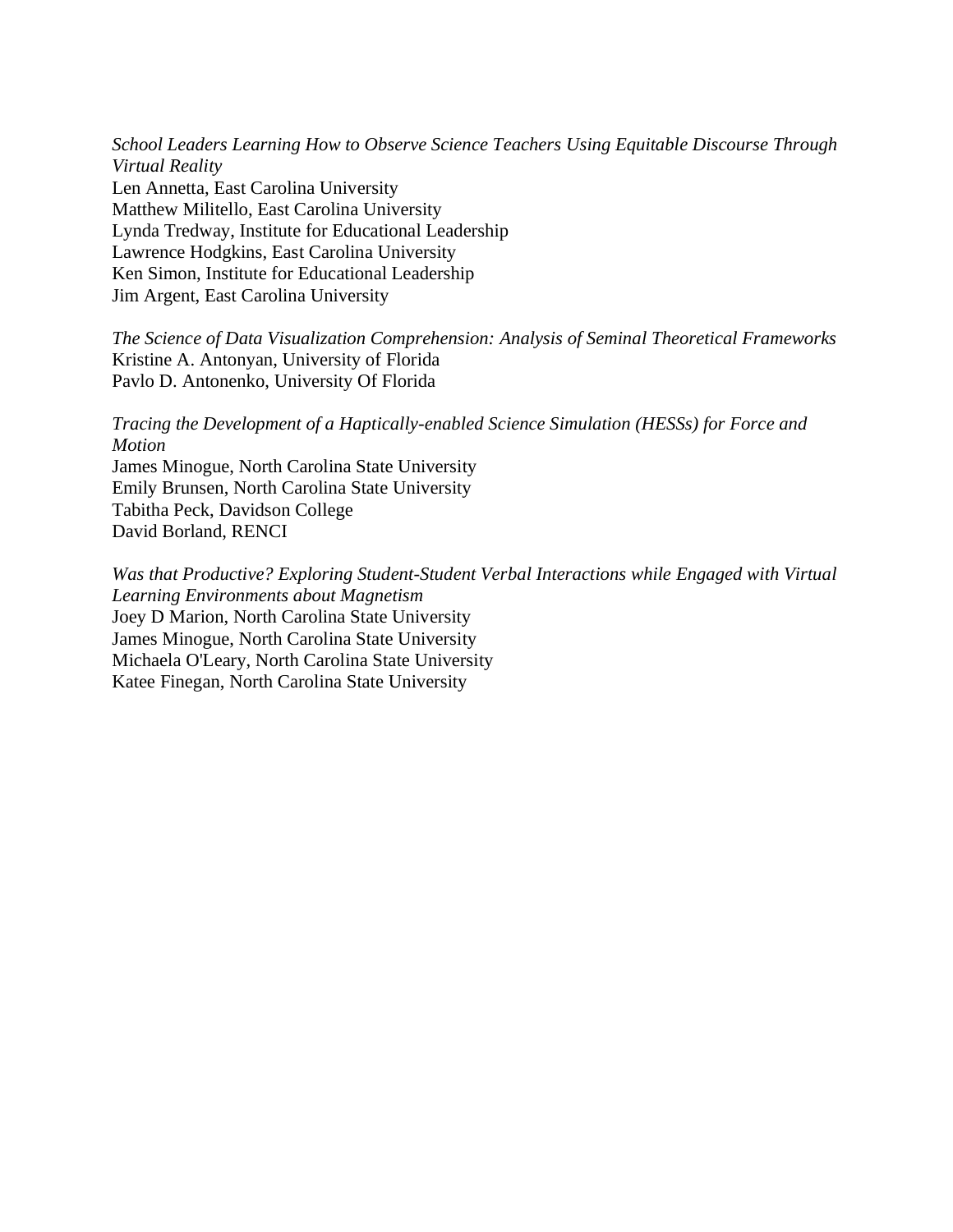**Strand 13: History, Philosophy, Sociology, and Nature of Science** *Poster-Strand 13 Poster Session* 10:45 AM-12:00 PM

*Considering the conceptual role of compassion in socioscientific issues research* David C. Owens, Georgia Southern University Dana L. Zeidler, University Of South Florida

*Developing Pre-Service Teachers' Understanding of the Distinctions Between Science and Engineering* Jacob Pleasants, University of Oklahoma Jennifer C. Parrish, University of Northern Colorado Anne Leak, Assistant Professor, High Point University

*EXPLORING THE COMPLEXITY OF STUDENT-CREATED MIND MAPS, BASED ON SCIENCE-RELATED CORE IDEAS* Helen Semilarski, Doctoral student Regina Soobard, Research Fellow of Science Education Jack Holbrook, Professor Miia Rannikmae, Professor

*Moroccan Science Professors' Nature of Science's Understandings and Perceptions on its Instruction for Preservice Teachers*

Farnaz Avarzamani, Mary Lou Fulton Teachers College, Arizona State University, Tempe, AZ Mila Rosa Librea Carden, Mary Lou Fulton Teachers College, Arizona State University, Tempe, AZ

Peter Rillero, Mary Lou Fulton Teachers College, Arizona State University, Tempe, AZ Florence Hamel, Gary Herberger Young Scholars Academy, Mary Lou Fulton Teachers College, Arizona State University, Tempe, AZ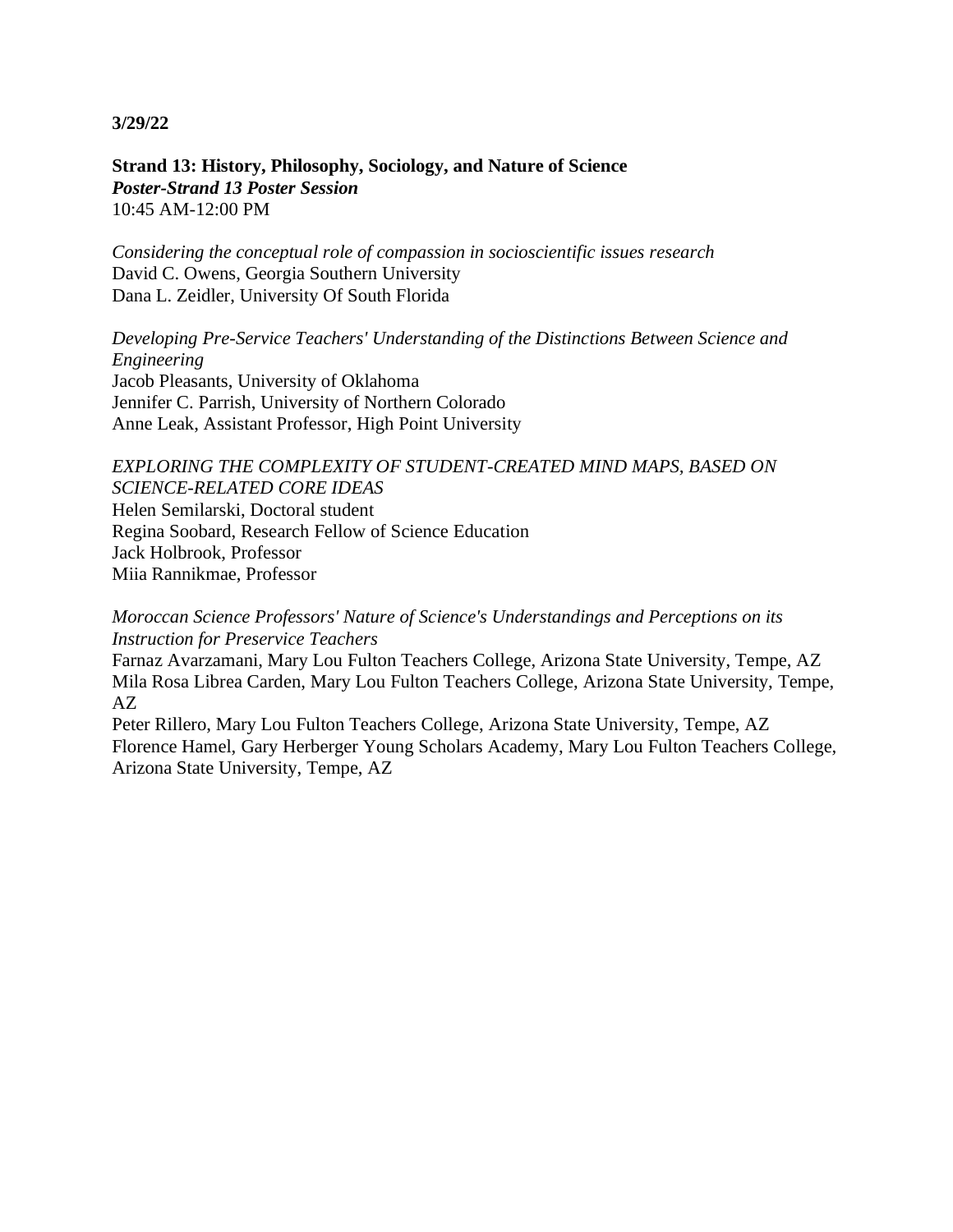**Strand 14: Environmental Education and Sustainability** *Poster-Strand 14 Poster Session* 10:45 AM-12:00 PM

*Ambitious Science Teaching as a way of integrating place-based and systems-literacy learning* Madison Botch, Pennsylvania State University Amy R. Pallant, The Concord Consortium Hee-Sun Lee, The Concord Consortium Scott McDonald, Pennsylvania State University

*Exploring 6th-Grade Students Model-Based Reasoning about Energy Flow Between Societal and Earth Systems* Laura Zangori, University Of Missouri Laura B Cole, University of Missouri Mohammad Dastmalchi, University of Missouri

*Exploring the Potential for Place-Based Ecology Lessons in Middle School Science Classes* Sara L. Salisbury, Middle Tennessee State University Fonya Crockett Scott, MTSU

*Fourth Graders' Knowledge of Energy and Environmental Literacy and Application through Flashlight Design* Heidi Masters, University Of Wisconsin–La Crosse Vanashri J. Nargund, New Jersey City University

*Unite for the environment: Examining the impact a sustainable livelihoods program on proenvironmental behaviors in Ugandan student households near a biodiversity hotspot* Sarah J. Carrier, North Carolina State University Aimee B Fraulo, North Carolina State University Corinne Kendall, North Carolina Zoo Austin Leeds, Tinka John, UNITE Elizabeth Folta, North Carolina Zoo Kristen E Lukas, Cleveland Metro Parks Zoo

*Adolescent Framings of Climate Change, Psychological Distancing & Implications for Climate Change Concern and Behavior (Virtual)* Regina Ayala Chavez, North Carolina State University K. C. Busch, North Carolina State University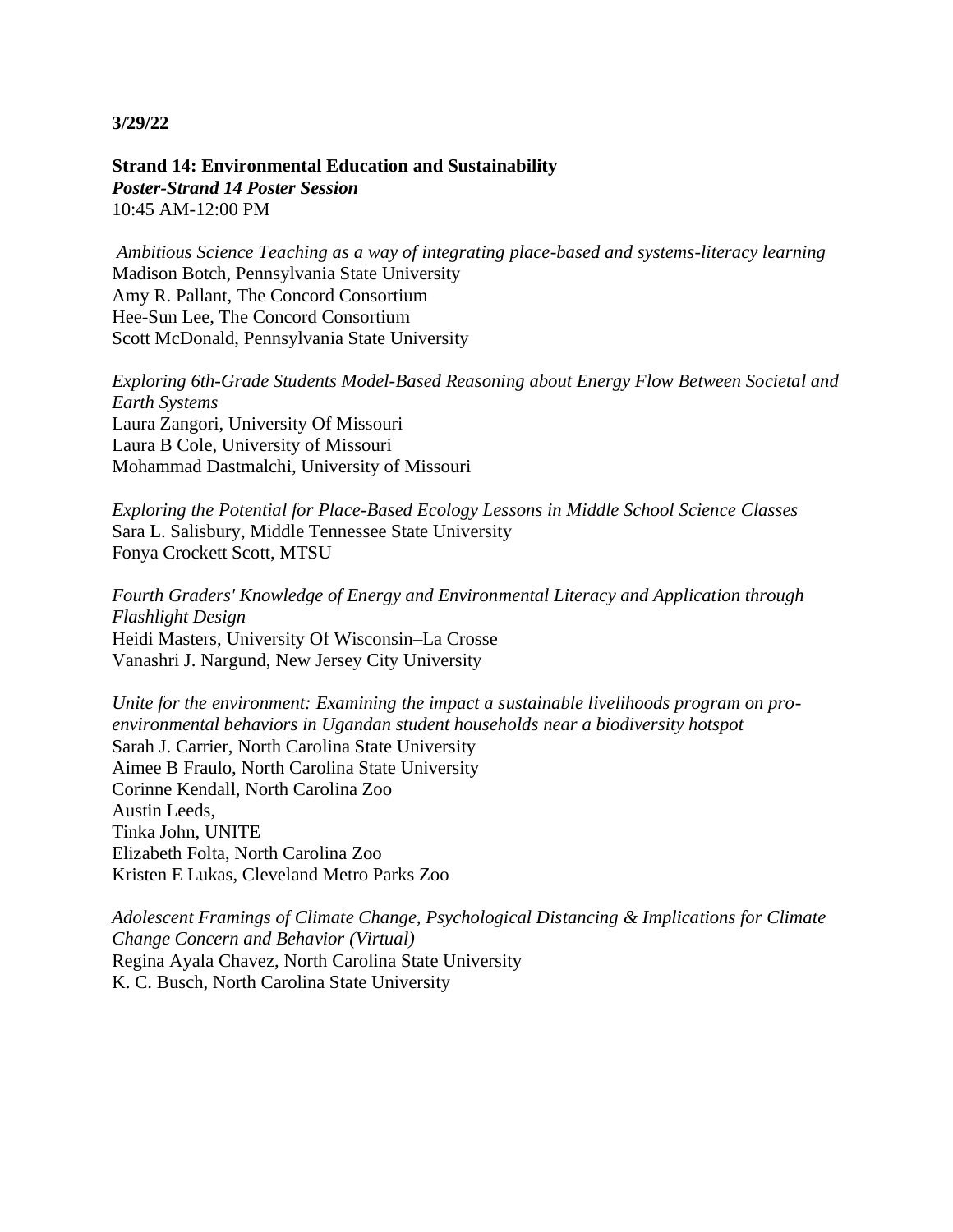**Strand 15: Policy, Reform, and Program Evaluation** *Poster-Strand 15 Poster Session* 10:45 AM-12:00 PM

*Expression of Next Generation Science Standards in Picture Books* Kelly Marie Shepard, Illinois Institute of Technology

*Faculty Voices on the Implementation of Science Education Policy in Higher Education-A Case Study* Mercy Ogunsola-Bandele, National Open University Of Nigeria

Bamikole O. Ogunleye, National Open University Of Nigeria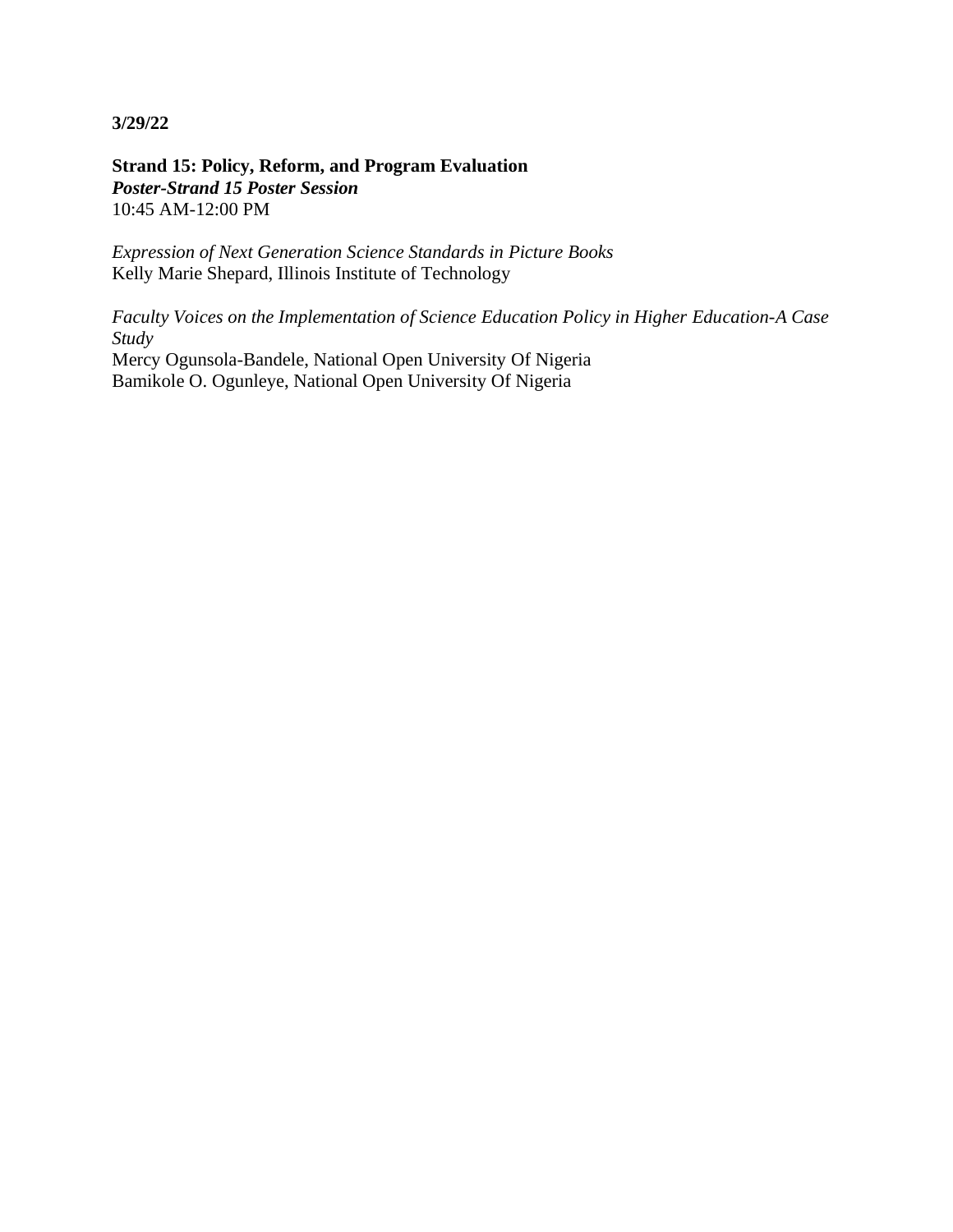**Strand 2: Science Learning: Contexts, Characteristics and Interactions** *SC-organized paper set-Theoretical & Literature Review Papers* 2:00 PM-3:30 PM Presider: Catherine Mary Kenyon, Clemson University

*Emotions in Science Learning and Teaching: A Systematic Review (Virtual)* Xiao Chen, East China Normal University Sihan Xiao, East China Normal University

*Fresh Air: Glowing Conspirations Towards Scientific Fluency* Hartley Banack, University of Northern British Columbia (UNBC) Gerald Tembrevilla, Mount Saint Vincent University Claire Robson, Adjunct Faculty at Simon Fraser University Anne Robillard, Graduate Student, Department of Curriculum and Pedagogy, Faculty of Education, UBC

*The motivational consequence of pattern-seeking fatigue* Elon Langbeheim, Ben-Gurion University of the Negev Edit M. Yerushalmi, Weizmann Institute of Science

*Transformative Science Education: A Review of Transformative Experience Theory* Kevin J Pugh, University of Northern Colorado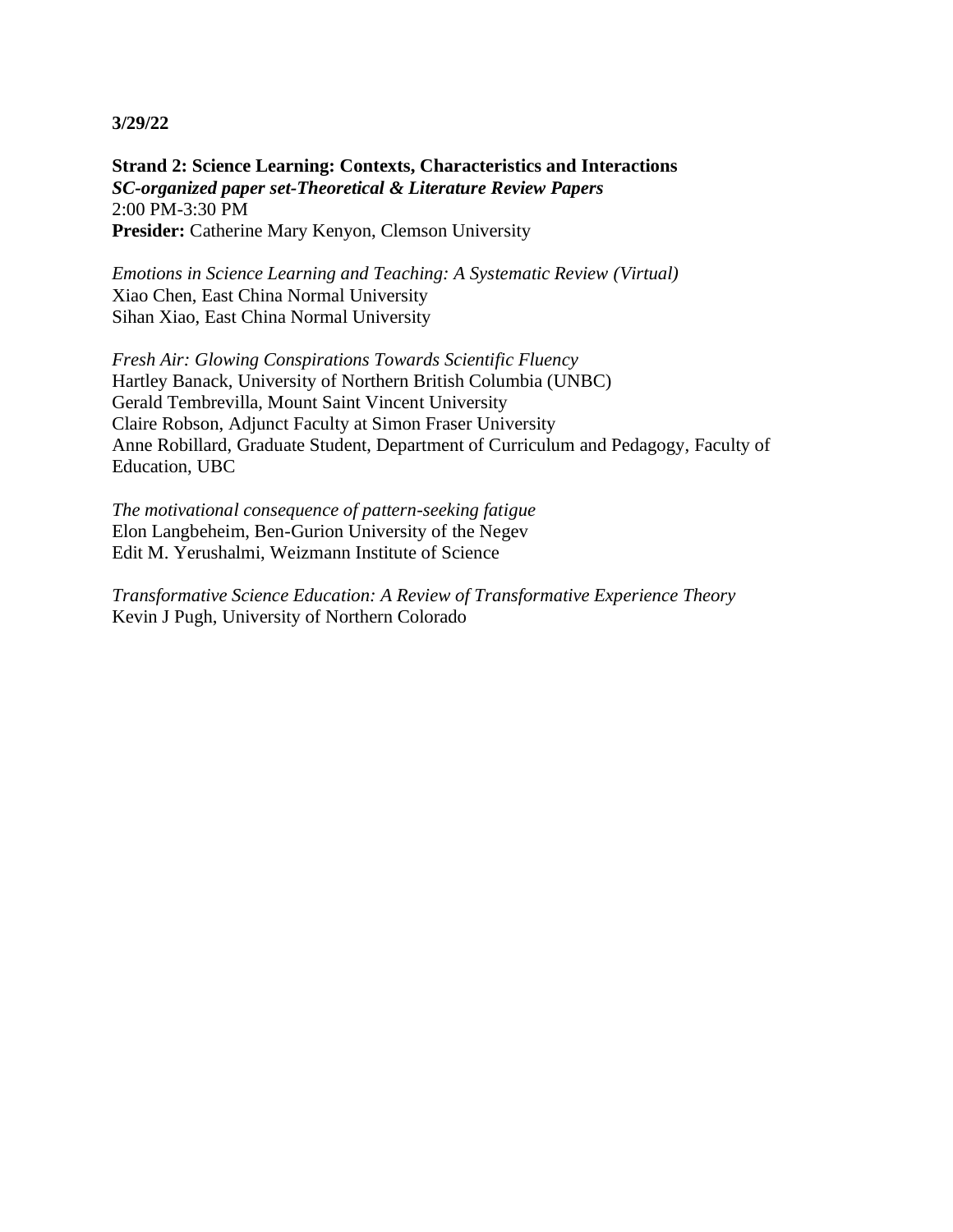**Strand 2: Science Learning: Contexts, Characteristics and Interactions** *SC-organized paper set-Distance/online Science Teaching & Learning* 2:00 PM-3:30 PM **Presider:** Hadeel Omar Edrees Dabbah, Ben-Gurion University of the Negev

*Science Teaching Practices and Student Engagement in HyFlex Learning Environments* Hong H. Tran, University of Georgia Yuxi Huang, University of Georgia Cheng-Wen (Nuby) He, University of Georgia Brooke A. Whitworth, Clemson University Yamil Ruiz, Clemson University Shaugnessy McCann, University of Georgia Julie A. Luft, University of Georgia

*Shifting to Distance Learning of Science in China and Israel: A Comparative Study of Students and Teachers* David L. Fortus, Weizmann Institute of Science Jing Lin, Beijing Normal University

Shira Passentin, Weizmann Institute of Science

*The effect of in-person vs. distance learning on the quality of students' learning* Julian A. Fischer, Leibniz Institute for Science Education (IPN) Kiel Tatjana Steinmann, Leibniz University of Hannover Daniel Laumann, University of Münster Susanne Weßnigk, Leibniz University of Hannover Knut Neumann, Leibniz Institute for Science Education (IPN) Kiel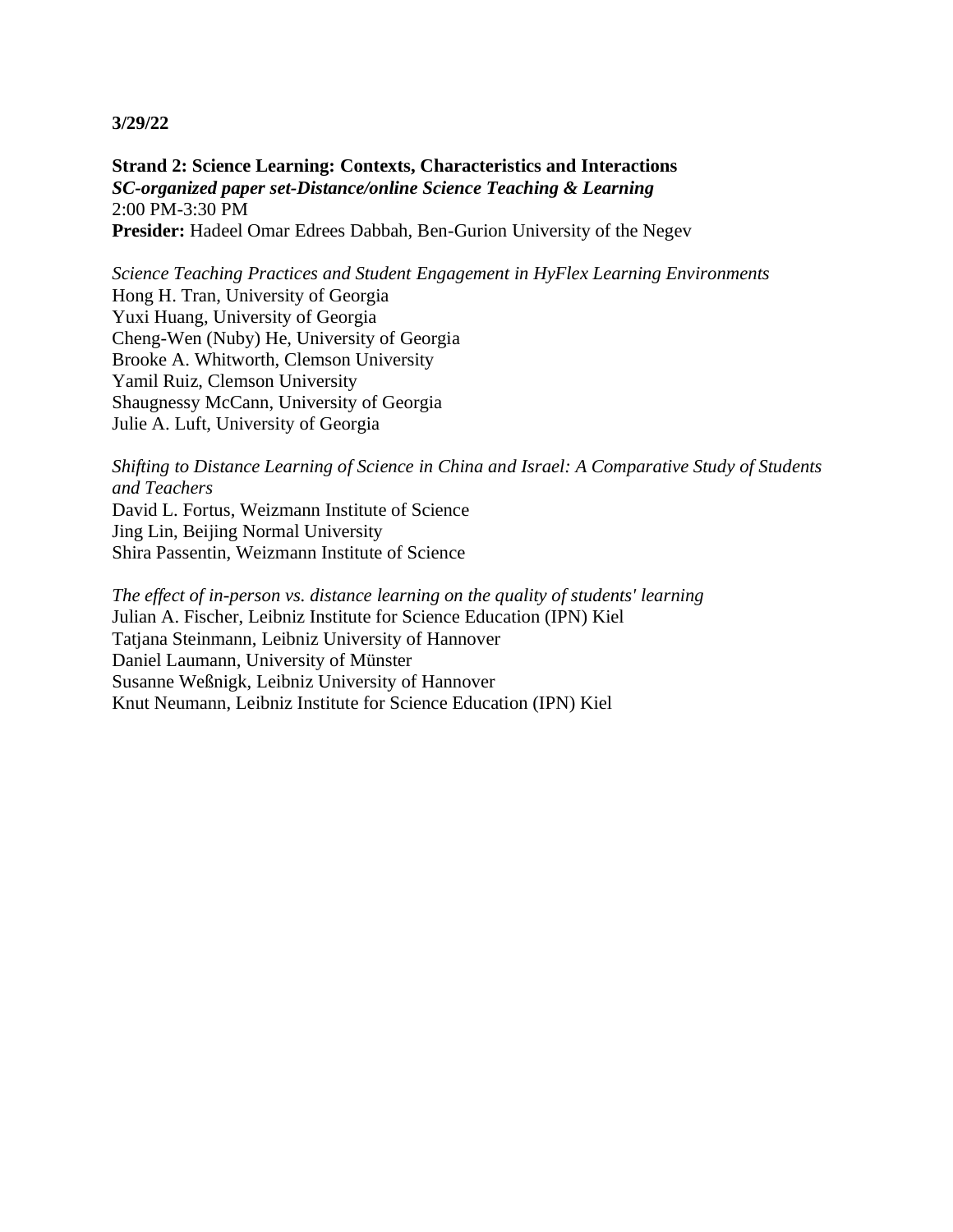# **Strand 4: Science Teaching — Middle and High School (Grades 5-12): Characteristics and Strategies**

*SC-organized paper set-Discourse and argumentation in secondary science teaching* 2:00 PM-3:30 PM **Presider:** Imogen Herrick, University of Southern California

*Argumentation with Summary Tables in geoscience learning* Brandin M Conrath, Pennsylvania State University Kathryn M. Bateman, Temple University Amy R. Pallant, The Concord Consortium Hee-Sun Lee, The Concord Consortium Scott McDonald, Pennsylvania State University

*Discourse in Inquiry Science Classrooms (DiISC) Version 2.0: Developing a Validity Argument for a Secondary Science Classroom Observation Instrument (Virtual)* Elizabeth B Lewis, University of Nebraska–Lincoln Lyrica L Lucas, University of Nebraska–Lincoln Brandon A Helding, University of Nebraska-Lincoln Amy Tankersley, University of Nebraska-Lincoln Ana M Rivero, Seattle University Elizabeth Hasseler, University of Nebraska-Lincoln Dale R Baker, Arizona State University

*Teachers' Instructional Vision and Practices around Promoting Productive Talk in Science Classrooms* Ozlem Akcil Okan, Florida State University Miray Tekkumru Kisa, Florida State University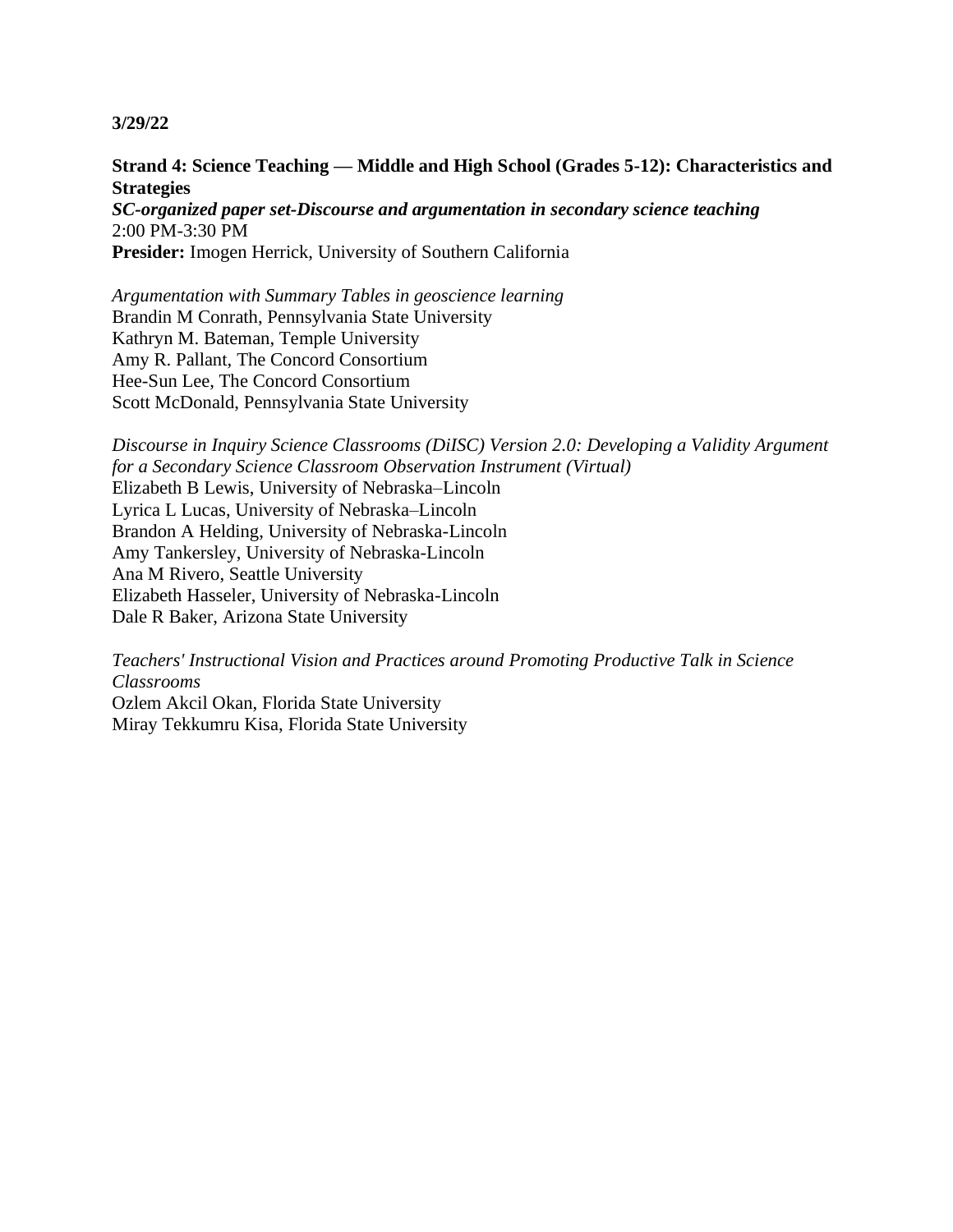**Strand 5: College Science Teaching and Learning (Grades 13-20)** *SC-organized paper set-Collaborative Learning in Remote Contexts* 2:00 PM-3:30 PM Presider: Gena C. Sbeglia, Stony Brook University

*"It truly benefited me!": Surprising Learning Benefits for Collaborating Education and Engineering Undergraduates During COVID* Kristie S. Gutierrez, Old Dominion University Jennifer Kidd, Old Dominion University Min Jung Lee, Old Dominion University Pilar Pazos, Old Dominion University Krishna Kaipa, Old Dominion University Stacie I. Ringleb, Old Dominion University Orlando Ayala, Old Dominion University

*Cyber Peer Led Team Learning (cPLTL) Supports Women in Science, Engineering, Technology, and Mathematics (STEM)* Mariah Claire Maxwell, Syracuse University Jason R. Wiles, Syracuse University

*Exploring the Impact of Peer-to-Peer Interactions on Learning and Course Performance in an Online Environment (Virtual)* Anshuman Swain, University of Maryland, College Park Marcia Shofner, University of Maryland, College Park William F Fagan, University of Maryland, College Park Gili Marbach-Ad, University Of Maryland, College Park

*Student In-The-Moment Learning in LA-Facilitated Interactions in Undergraduate Chemistry and Physics Courses* Jessica Karch, Tufts University Ira Caspari, Tufts University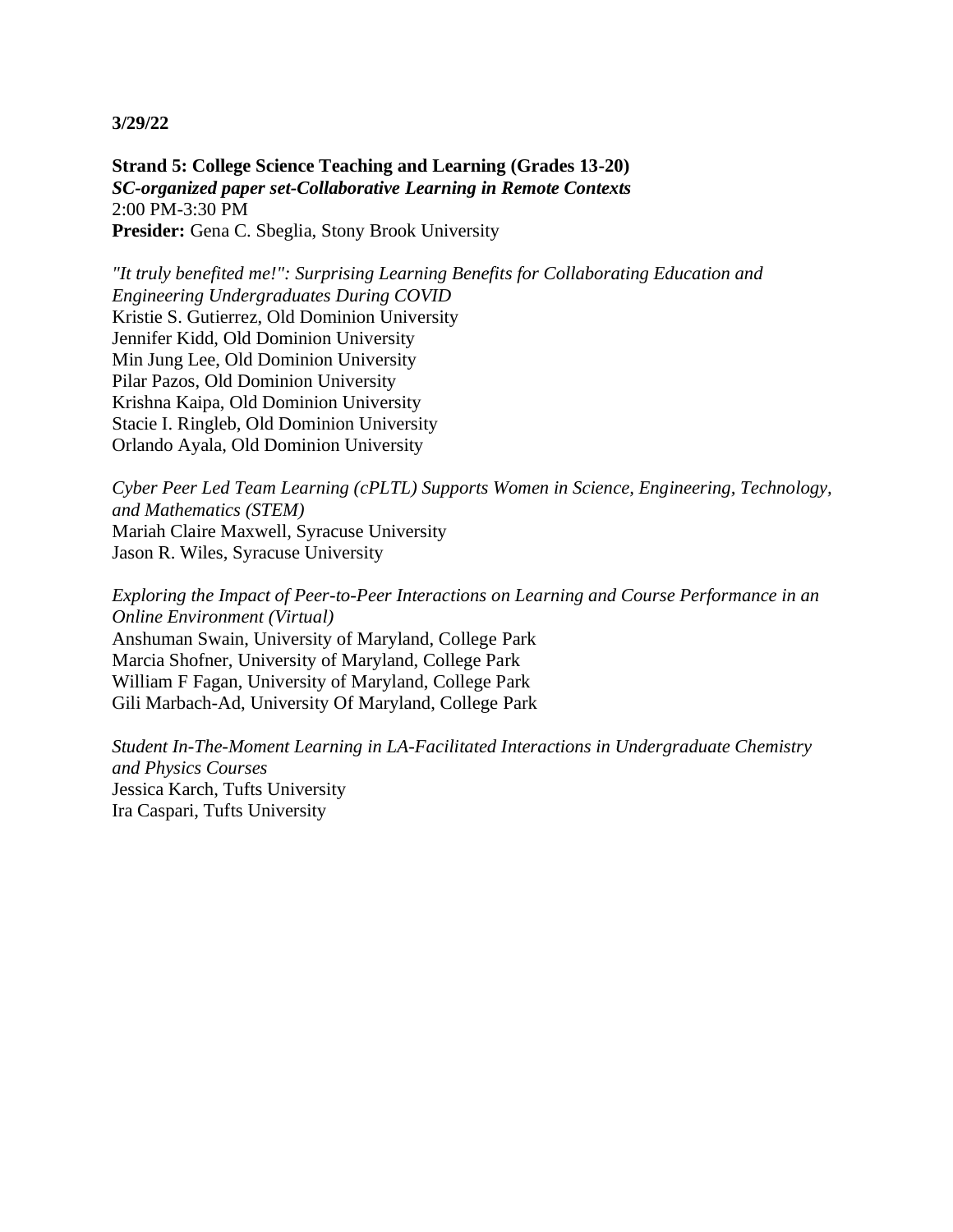**Strand 6: Science Learning in Informal Contexts** *SC-organized paper set-Informal learning in the community* 2:00 PM-3:30 PM **Presider:** Wanja Gitari, University of Toronto

*Measuring Electro Dermal Activity (EDA) to detect and identify emotional engagement during family science activities* Neta Shaby, Ben Gurion University of the Negev Dana Vedder-Weiss, Ben-Gurion University Of the Negev, Israel

*Youth Environmental Science Learning and Agency: a Unifying Lens Across Community and Citizen Science Settings* Ana I. Benavides Lahnstein, Natural History Museum, London, UK Heidi L. Ballard, University of California, Davis, CA, USA Maryam Ghadiri Khanaposhtani, University of California, Davis, CA, USA Julia Lorke, IPN - Leibniz Institute for Science and Mathematics Education, Kiel, Germany Christothea Herodotou, Open University, Milton Keynes, UK Annie E. Miller, California Academy of Sciences, San Francisco, CA, USA Sasha Pratt-Taweh, Natural History Museum, London, UK Jessie Jennewein, Natural History Museum of Los Angeles County, CA, USA Maria Aristeidou, Open University, Milton Keynes, UK Nashwa Ismail, Open University, Milton Keynes, UK

*Youth Participatory Action Research: Positioning Science Learning as and for Community Participation (Virtual)* Steven Worker, University Of California Martin H. Smith, University Of California Sally Neas, Graduate Student, University of California, Davis Car Mun Kok, 4-H Youth Development Advisor, University of California, Agriculture and Natural Resources Dorina Espinoza, Youth, Families and Communities Advisor, University of California, Agriculture and Natural Resources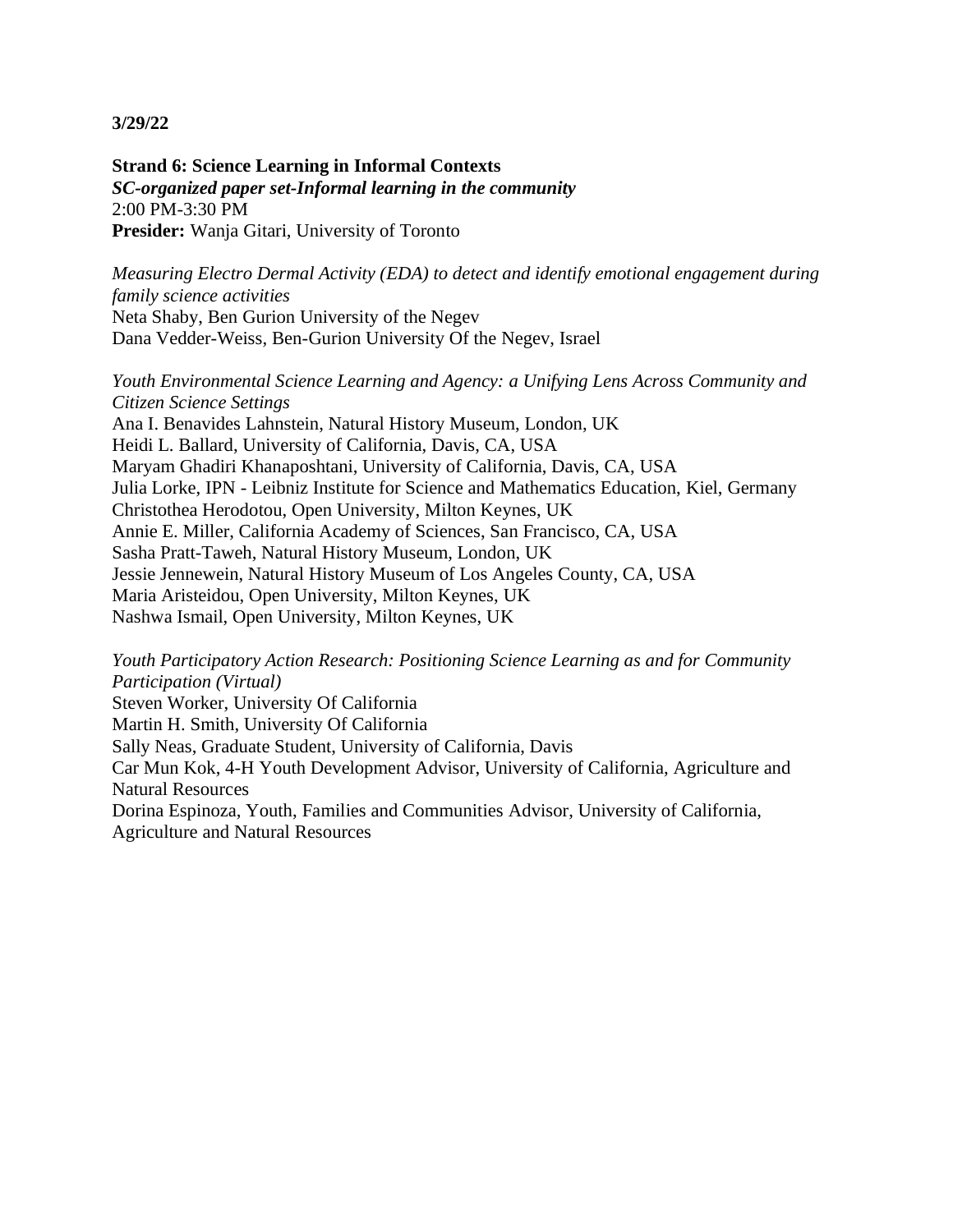**Strand 7: Pre-service Science Teacher Education** *SC-organized paper set-Integrating Engineering into science education* 2:00 PM-3:30 PM **Presider:** Carlos Mometti, School of Education / University of São Paulo

*Placing Empathy at the Center of Engineering: Design Thinking Embraced by Preservice Teachers for Engineering Design (Virtual)* Myunghwan Shin, California State University, Fresno Jane J. Lee, Michigan State University

*The Importance of Enactive Mastery Experiences: Teaching Engineering Self-Efficacy in a Pandemic* Matthew P. Perkins Coppola, Purdue University Fort Wayne

*Using Card Sort Epistemic Network Analysis to Explore Preservice Teachers' Ideas about the Nature of Engineering* Jennifer C. Parrish, University of Northern Colorado Jacob Pleasants, University of Oklahoma Joshua Reid, Middle Tennessee State University Bridget K. Mulvey, Kent State University Erin E. Peters-Burton, George Mason University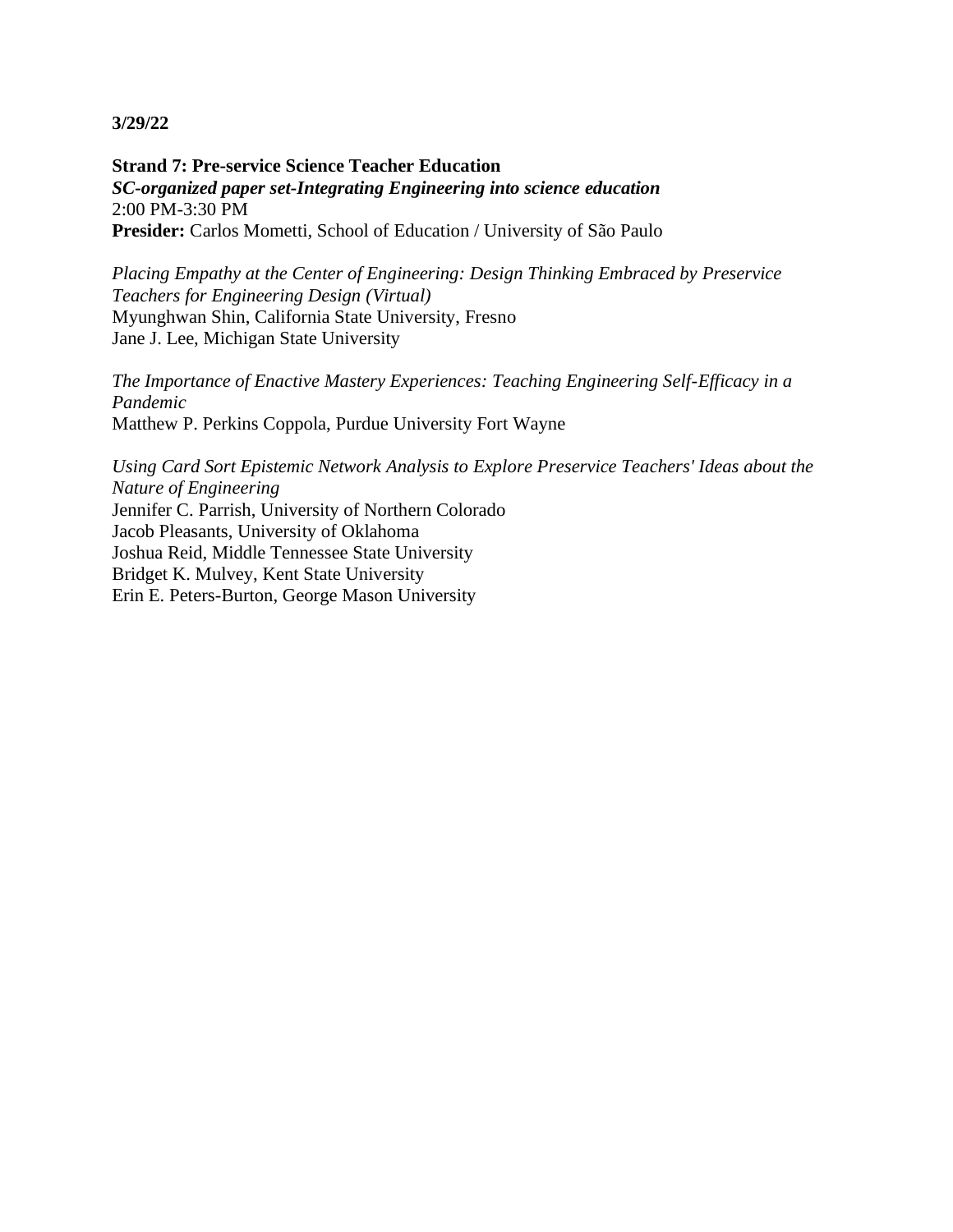**Strand 8: In-service Science Teacher Education** *SC-organized paper set-Professional Learning for STEM* 2:00 PM-3:30 PM **Presider:** Venkat Rao Vishnumolakala, Curtin University

*How some early-career STEM teachers achieved agency during the COVID-19 pandemic* Meena M. Balgopal, Colorado State University Elizabeth Diaz-Clark, Colorado State University Andrea Weinberg, Arizona State University Laura B. Sample McMeeking, Colorado State University Diane Susan Wright, Colorado State University Danielle E. Lin Hunter, Colorado State University

*STEM Labs: The Future of Professional Development for Early STEM* Hope K. Gerde, Texas A&M University Gary E. Bingham, Georgia State University Melody Kung, Georgia State University Arianna Pikus, Michigan State Univsersity Hannah Etchison, Georgia State University

*What Works in K-12 STEM Professional Development Programs?: A Meta-Analysis of its Impacts on Teachers and Students* Hye Sun You, Arkansas Tech University Sunyoung Park, California Lutheran University Minju Hong, University of Georgia

*Teaching Science for Social Justice Using an Identity Framework* Katherine Wade-Jaimes, University of Nevada Rachel D. Askew, Vanderbilt University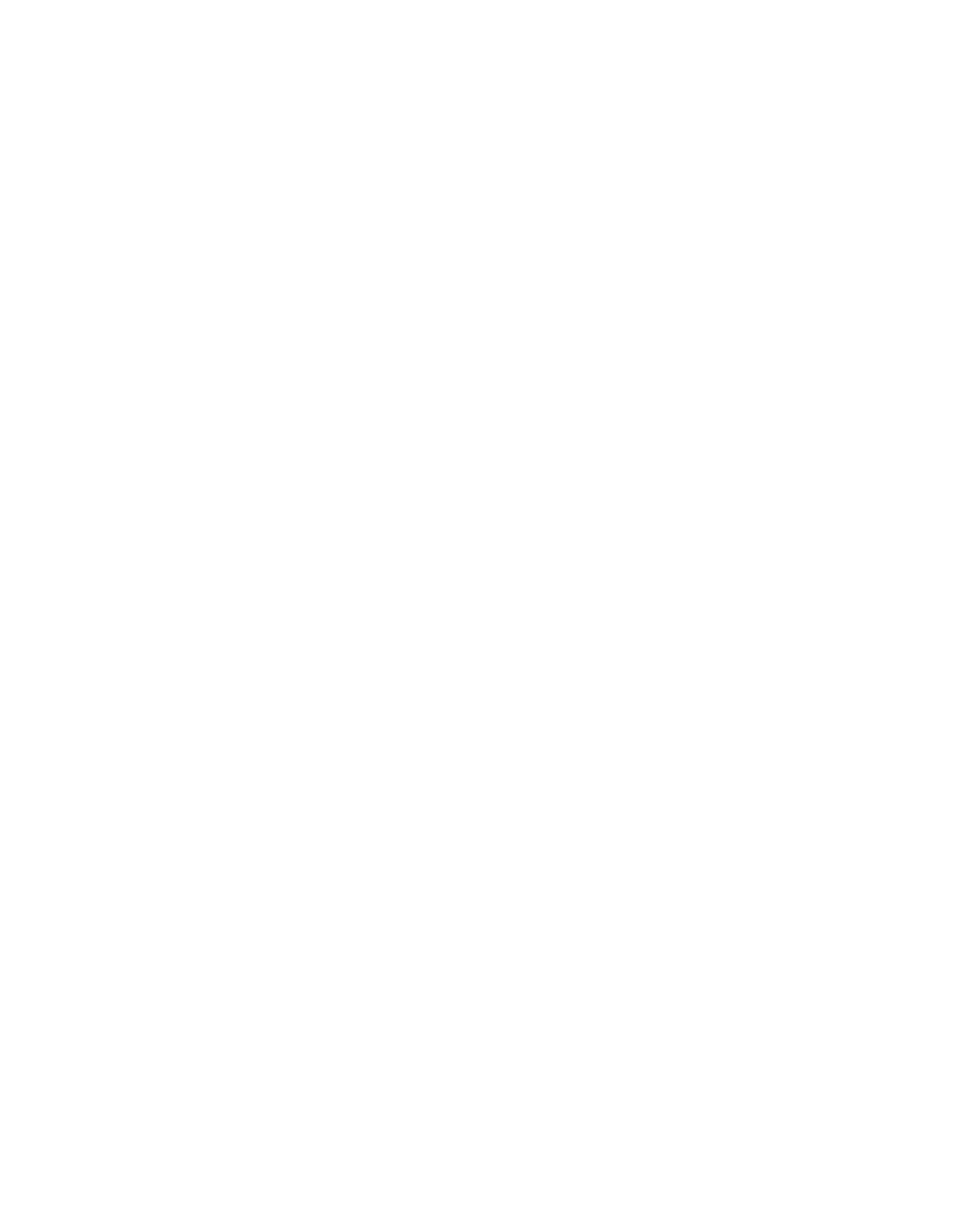**Strand 10: Curriculum and Assessment** *SC-organized paper set-Educative features and implementations of NGSS-aligned curricula* 2:00 PM-3:30 PM **Presider:** Cari F. Herrmann Abell, BSCS Science Learning

*Proposing a Framework to Analyze Educative Features in NGSS-aligned Science Curricular Materials (Virtual)*

Soo-Yean Shim, University of Illinois at Urbana Champaign Kevin Hall, University of Illinois at Urbana Champaign Tania Jarosewich, Conseo Group Stina Krist, University of Illinois at Urbana-Champaign Mon-Lin Monica Ko, University of Illinois at Chicago Barbara Hug, University of Illinois at Urbana–Champaign

*Learning to Teach with Storyline Curriculum Materials* Annie Allen, University of Colorado Boulder Clarissa Deverel-Rico, University of Colorado Boulder William R. Penuel, University of Colorado Boulder Carol Pazera, University of Texas Austin

*Variation in the Implementation of Educative Curriculum Materials for Teacher Educators in Two Course Contexts (Virtual)* Deborah L. Hanuscin, Western Washington University Josie C. Melton, Western Washington University Emily J. Borda, Western Washington University Jamie N. Mikeska, Educational Testing Service (ETS)

*Inequitable opportunities to learn: Frequency of inquiry-based teaching in the United States (Virtual)* Sara J. Dozier, Stanford University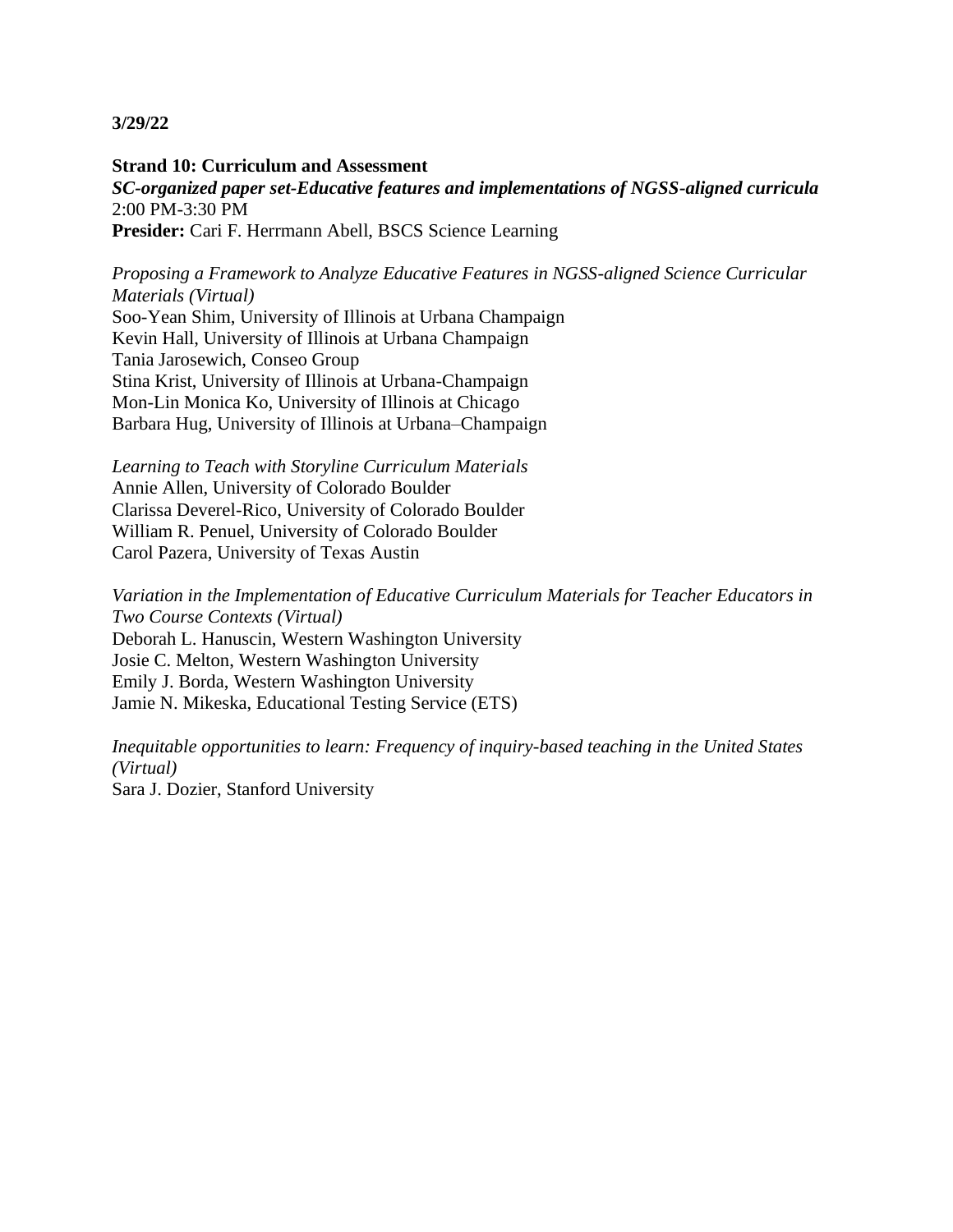**Strand 11: Cultural, Social, and Gender Issues** *SC-organized paper set-Diverse Student Conceptions of Science and Engineering* 2:00 PM-3:30 PM **Presider:** Catherine Quinlan, Howard University

*A Comparative Case Study Investigating Indigenous/Rural Elementary Students' Conceptions of Community Engineering* Rebekah Hammack, Montana State University Tina Vo, University of Nevada- Las Vegas Miracle Moonga, Montana State University

*"We think this way as a society!": Community-level Science Literacy among ultra-Orthodox Jews* Ayelet Baram-Tsabari, Technion - Israel Institute of Technology Lea Taragin-Zeller, Technion - Israel Institute of Technology Yael Rozenblum, Technion - Israel Institute of Technology

*Further Probe into Culture, Context and Scientific Explanations by Biology Students: An African Case Study* Peter A. Okebukola, ACEITSE- Lagos State University Tunde Owolabi, ACEITSE-Lagos StateUniversity Foluso O Okebukola, LASSED-Lagos State University

*Students' Considerations of Epistemic Criteria and Subsequent Tensions in Mixed-gender Engineering Groups (Virtual)* Christina L. Baze, University of Arizona María González-Howard, University of Texas at Austin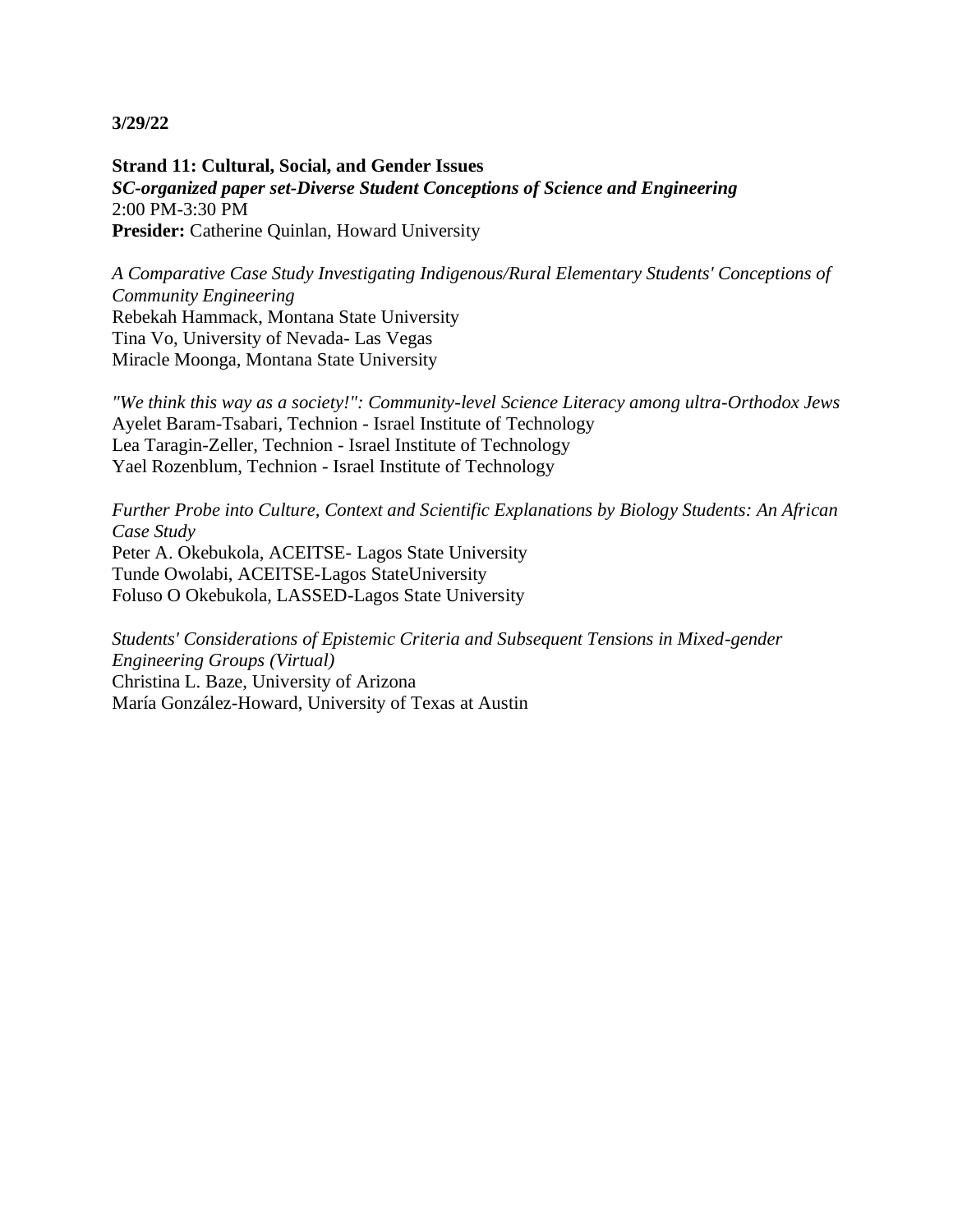**Strand 11: Cultural, Social, and Gender Issues** *Symposium-Designing and Implementing Virtual Black STEM Counterspaces to Elevate Black Learners* 2:00 PM-3:30 PM **Discussant:** ReAnna Roby, Vanderbilt University **Presider:** Cailisha L. Petty, North Carolina A&T State University

*Designing and Implementing Virtual Black STEM Counterspaces to Elevate Black Learners* Terrell R. Morton, University of Missouri - Columbia Angela White, North Carolina A&T State University Nehemiah Mabry, STEMedia Justin Shaifer, FascinateSci Natalie S. King, Georgia State University Kilan Ashad-Bishop, University of Miami, IndentifySTEM Kelly Knight, George Mason University Rachedia Lewis, University of Georgia Cailisha L. Petty, North Carolina A&T State University ReAnna S. Roby, Vanderbilt University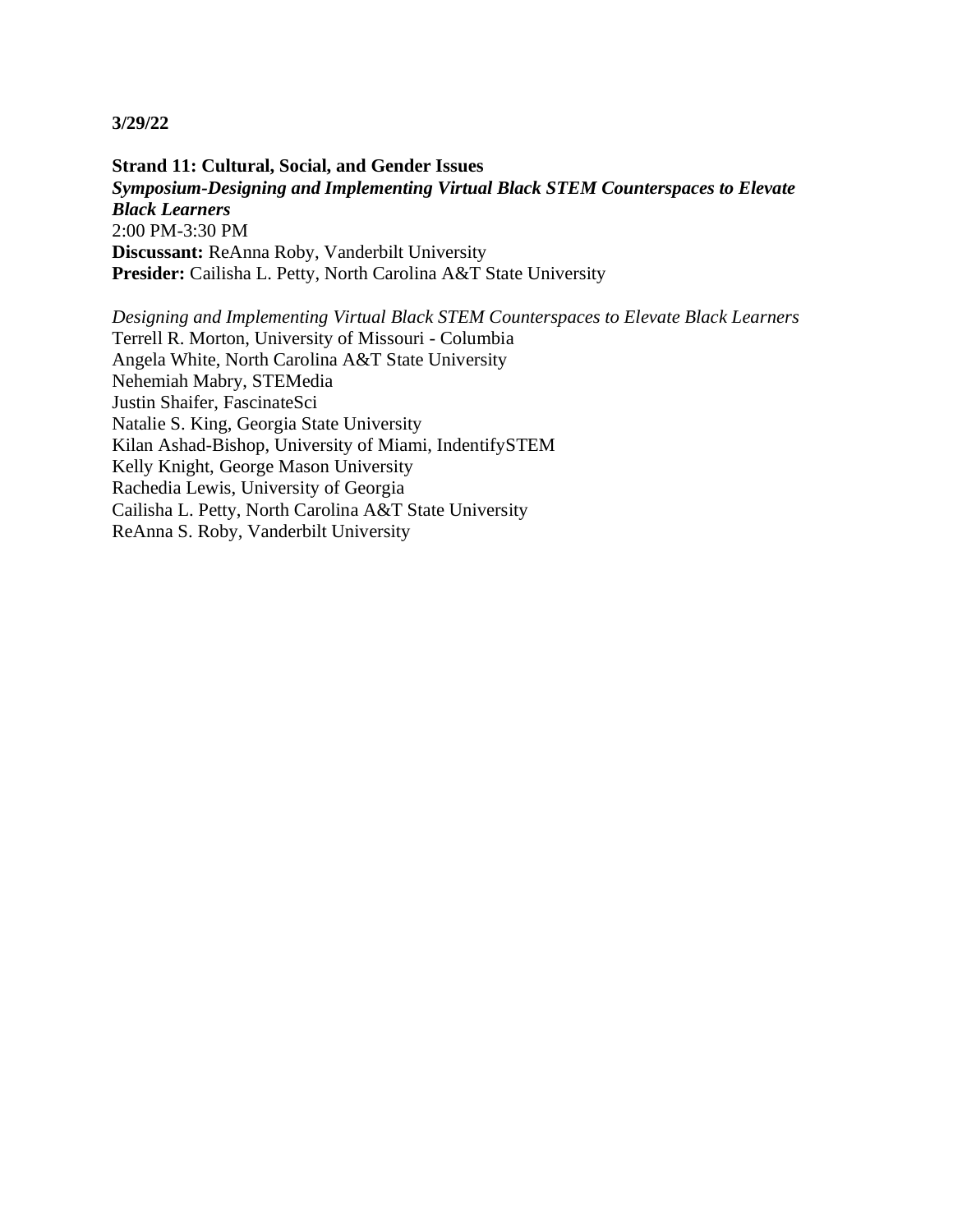**Strand 12: Technology for Teaching, Learning, and Research** *SC-organized paper set-Fostering scientific inquiry through applications of technology* 2:00 PM-3:30 PM **Presider:** Lisa Lundgren, Utah State University

*Cutting-edge Evolution Research Made Available to High-school Students: Assessing Students' Views of Scientific Inquiry (Virtual)*

Bat-Shahar Dorfman, Weizmann Institute of Science

Amir Mitchell, Program in Systems Biology, University of Massachusetts Medical School, Worcester, Massachusetts, United States of America, Program in Molecular Medicine, University of Massachusetts Medical School, Worcester, Massachusetts, United States of America

Orna Dahan, Department of Molecular Genetics, Weizmann Institute of Science, Rehovot, Israel Anat Yarden, Weizmann Institute Of Science

## *Research of Online Scientific Inquiry with/without Computer Simulation on 8th Graders' Performance of Scientific Inquiry*

Ren-Jye Chou, Institute of Education National Yang Ming Chiao Tung University Hsiao-Ching She, Institute of Education National Yang Ming Chiao Tung University Meng Jun Chen, Institute of Education National Yang Ming Chiao Tung University

*Technology-enhanced Inquiry-based Learning: Facilitating Motivation to Learn Science Among Elementary School Students*

Tamar Ginzburg, Technion - Israel Institute of Technology Miri I. Barak, Technion - Israel Institute Of Technology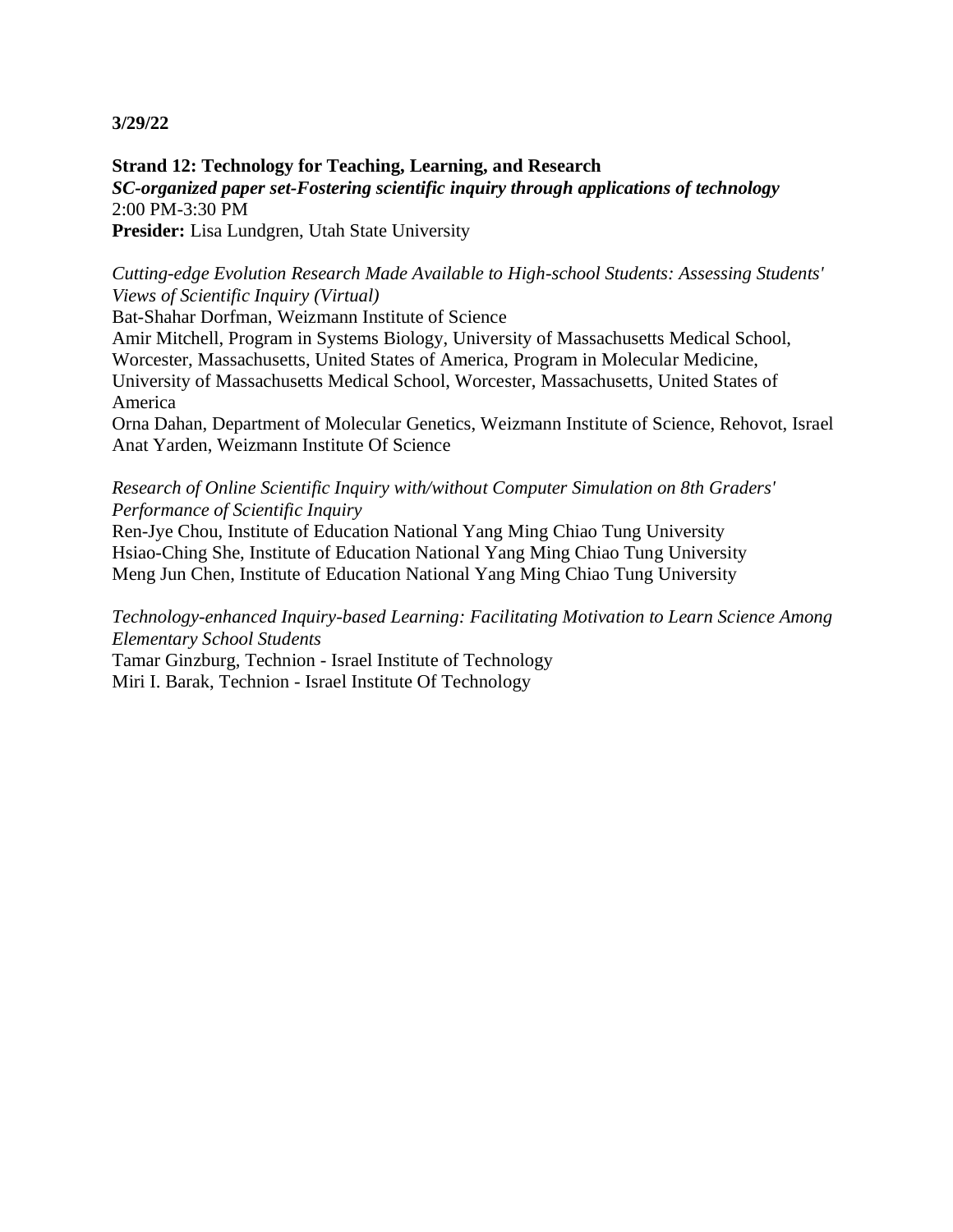**Strand 13: History, Philosophy, Sociology, and Nature of Science** *SC-organized paper set-Sociocultural and socio-scientific issues* 2:00 PM-3:30 PM **Presider:** Valarie L. Akerson, Indiana University

*Developing Argumentation Skills on Socio-Scientific Issues through Evaluating Digital Sources and Engaging in Reflective Discussions* Shaghig Garo Chaparian, New York University Saouma B. Boujaoude, American University Of Beirut

*Effects of Subsuming Standards-based Objectives within the SSI Framework on Content Acquisition and Global Citizenship* Karrie A. Wikman, University of South Florida

*Identifying Evidence of Student Global Discourse in Socioscientific Issues Research* Mary E. Short, The George Washington University

*University Biology Students' COVID-19 Decisions: The Interconnected Influence of COVID-19 Science Perceptions and Sociocultural Membership* Benjamin C Herman, Texas A&M University Michael P Clough, Texas A&M University Asha Rao, Texas A&M University Ben Janney, Texas A&M University Alex Sobotka, Texas A&M University Sarah Poor, Texas A&M University Aaron Kidd, Texas A&M University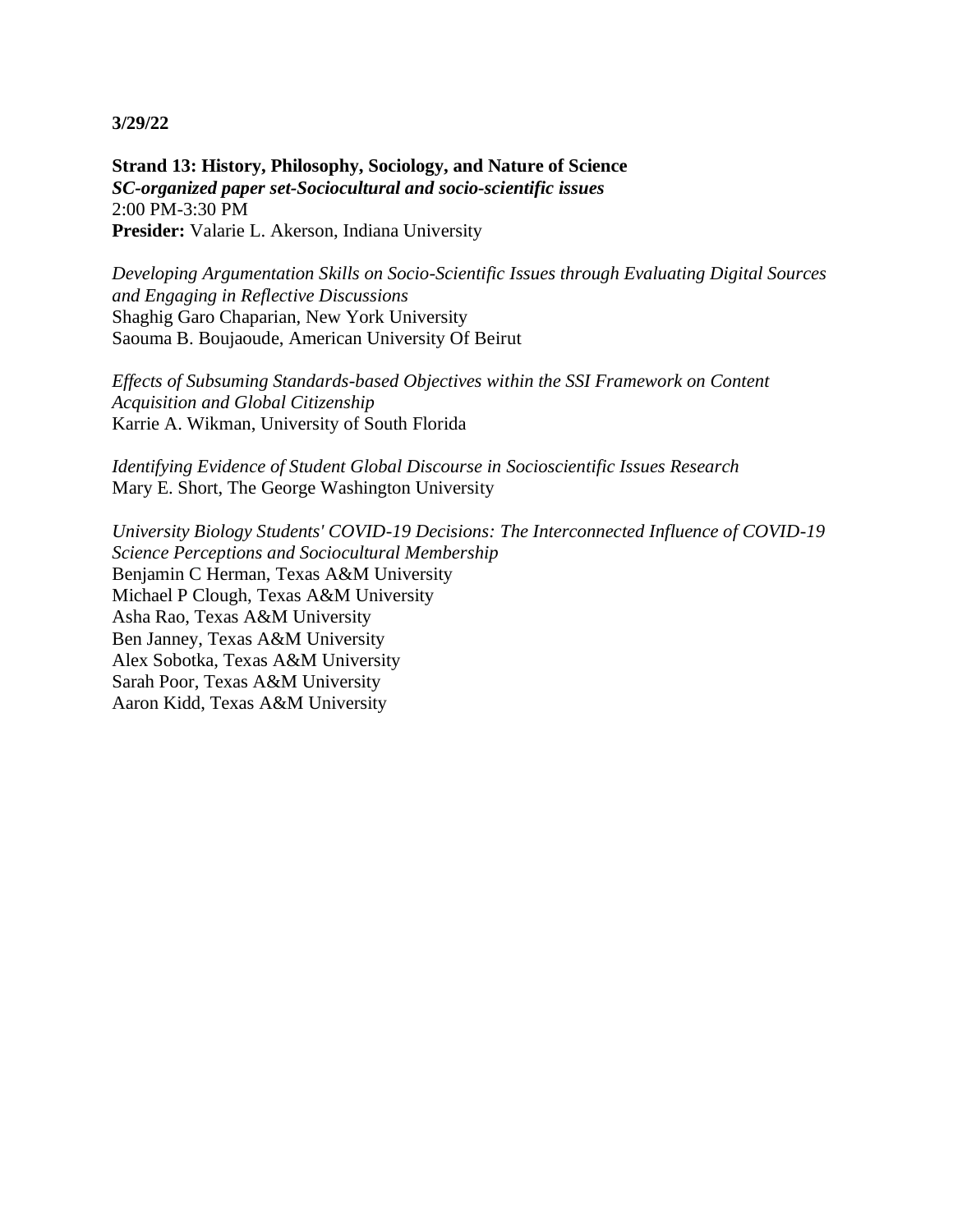**Strand 14: Environmental Education and Sustainability** *Symposium-Preparing Pre-College Students to Solve Emerging Interdisciplinary Problems: Integrating Life Science and Engineering in Classrooms* 2:00 PM-3:30 PM **Discussant:** Emily Dare, Florida International University **Presider:** Erin M. Furtak, University Of Colorado

*Preparing Pre-College Students to Solve Emerging Interdisciplinary Problems: Integrating Life Science and Engineering in Classrooms* Christine M. Cunningham, Pennsylvania State University Gregory J. Kelly, Pennsylvania State University Debra Bernstein, TERC Michael Cassidy, TERC Selcen Guzey, Purdue University Lynn A. Bryan, Purdue University Nancy B. Songer, University of Utah Kirby Whittington, The University of Utah Erin M. Furtak, University Of Colorado Emily A. Dare, Florida International University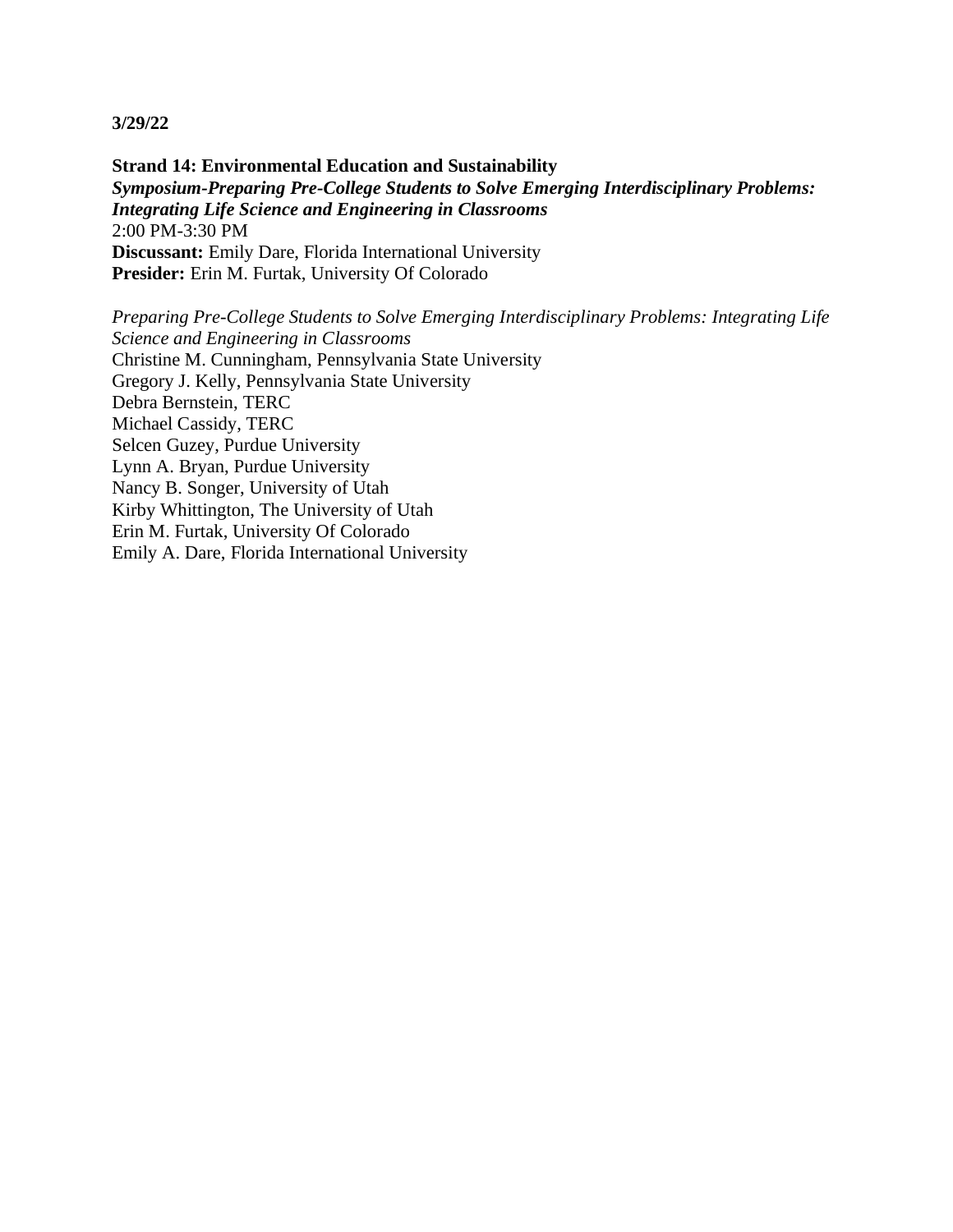**Publications Advisory Committee** *Admin Symposium-Publishing, Reviewing, and Writing for JRST* 2:00 PM-3:30 PM

*Publishing, Reviewing, and Writing for JRST* Felicia Moore Mensah, Teachers College, Columbia University Troy Sadler, University of North Carolina at Chapel Hill Li Ke, University of North Carolina at Chapel Hill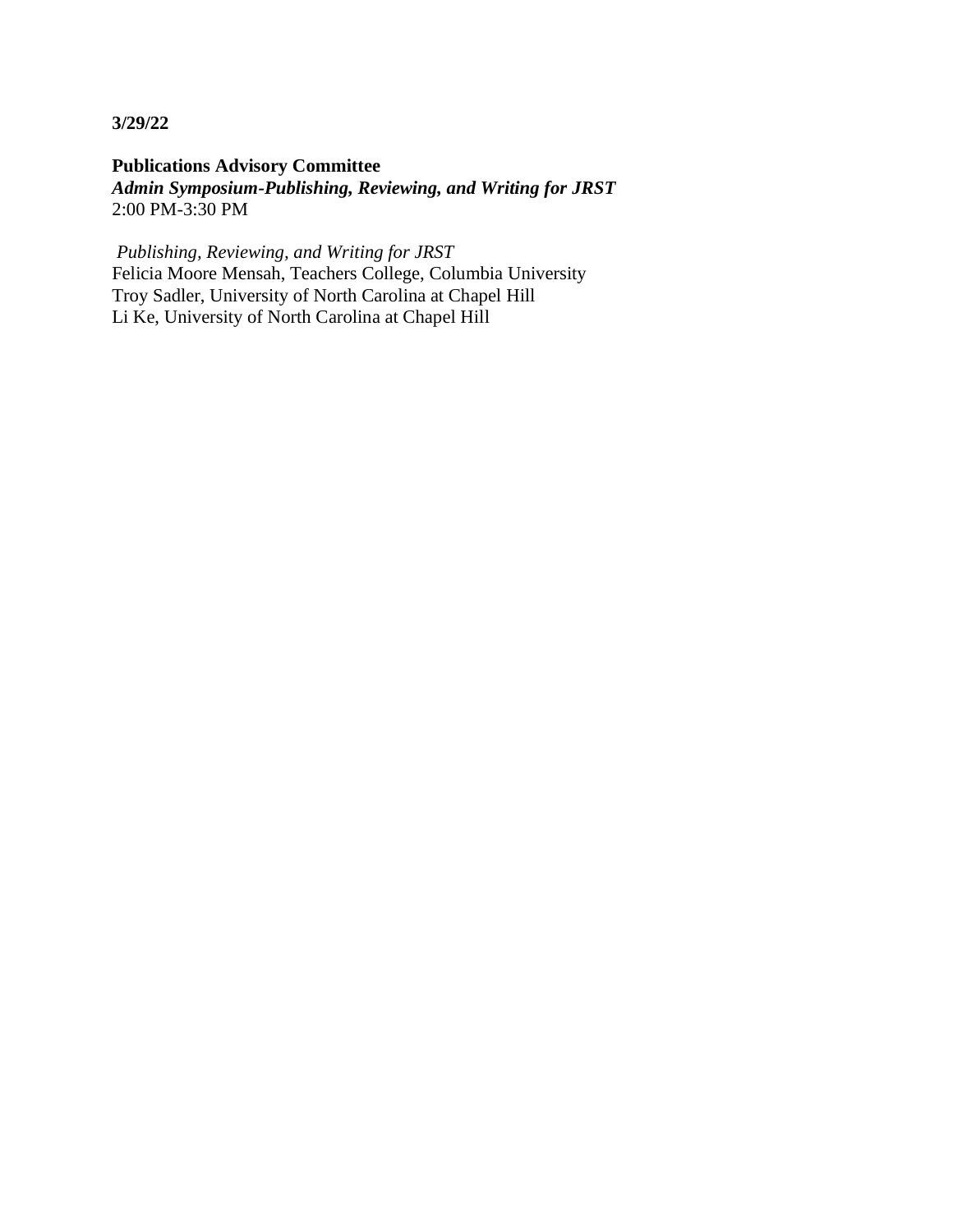**Multi-Strand** *Virtual Session F* 2:00 PM-3:30 PM

*Adaptation and Validation of a Questionnaire for Measuring Teachers' Views on Nature of Science (Virtual)* Rachel Takriti, United Arab Emirates University Hassan H. Tairab, United Arab Emirates University Sibel Erduran, University of Oxford Ebru Kaya, Bogazici University Najwa Alhosani, United Arab Emirates University Lutfieh M Rabbani, United Arab Emirates University Iman AlAmirah, United Arab Emirates University

*Design of Elementary, Middle School and Secondary Science Methods Courses by Prospective Science Teacher Educators: Contents, Decision Making Process and Challenges (Virtual)* Jose M. Pavez, University of Georgia

*Preservice Science Teachers' Implementation and Self-Efficacy About The Science And Engineering Practices (Virtual)* Fatma Kaya, Middle Tennessee State University Lisa A. Borgerding, Kent State University Shannon L. Navy, Kent State University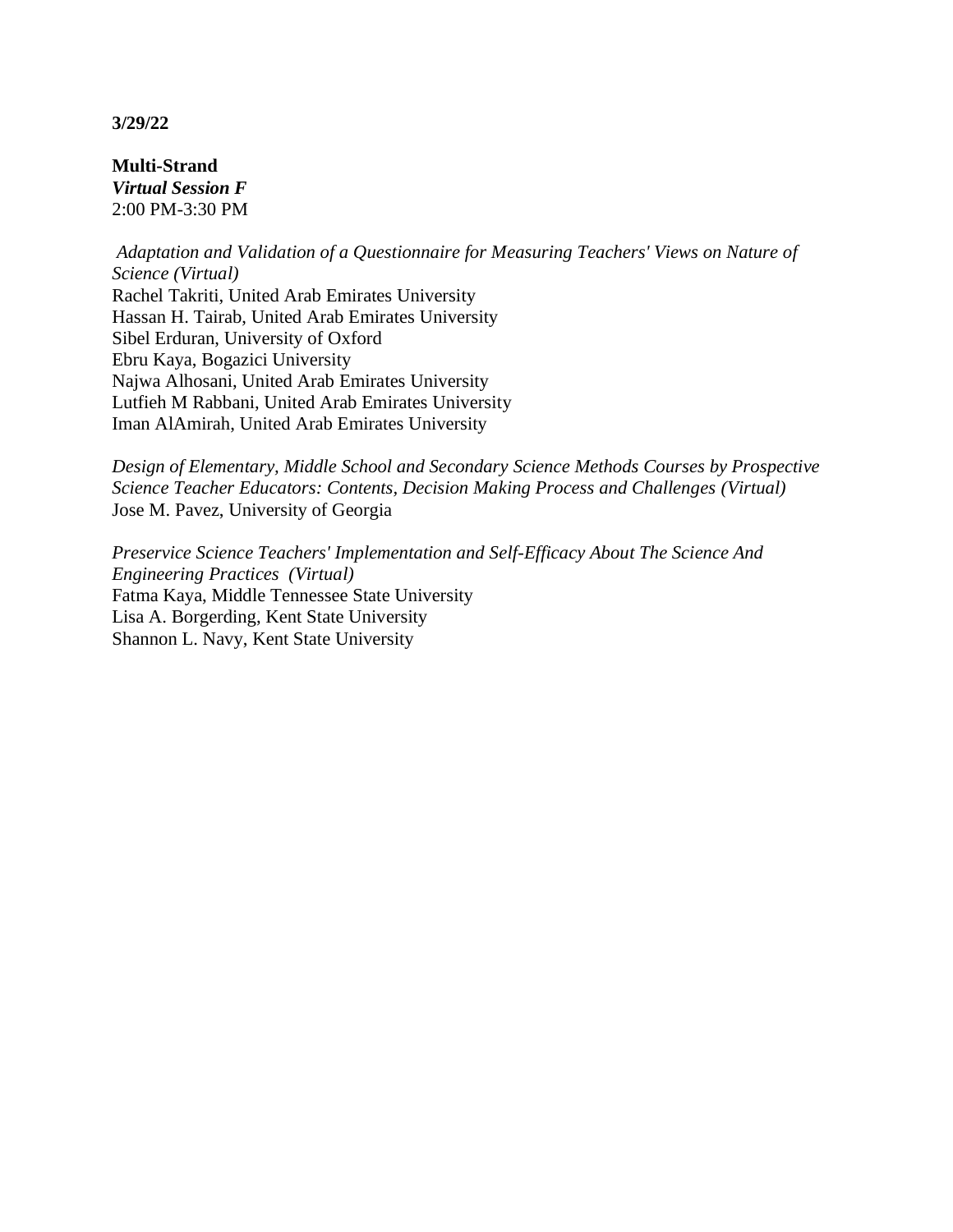**Strand 2: Science Learning: Contexts, Characteristics and Interactions** *SC-organized paper set-Socioemotional Factors in Science Teaching & Learning* 3:40 PM-5:10 PM **Presider:** Adrian Adams, University of Utah

*Curriculum-Aligned Instruction and Formative Assessments: Promote Students' Academic and Social-Emotional Learning* I-Chien Chen, Michigan State University Tingting Li, Michigan State University Selin Akgun, Emily C. Adah Miller, University of Wisconsin Madison Joseph S. Krajcik, Michigan State University Barbara Schneider, Michigan State University

*How do immigrant students' self-theories affect PISA 2018 science achievement in three Anglophone countries?* Sibel KAYA, Kocaeli University Nurullah Eryilmaz, University of Bath, UK Dogan Yuksel, Kocaeli University, Turkey

*Reducing Anxiety and Promoting Meaningful Learning of Difficult Biology Concepts: Can CTCA be a Fix?* Franklin U. Onowugbeda, ACEITSE – Lagos State University Peter A. Okebukola, ACEITSE – Lagos State University

Deborah Oluwatosin Agbanimu, ACEITSE – Lagos State University Fred A. Awaah, University of Professional Studies Accra Ibukunolu Adebiyi Ademola, ACEITSE – Lagos State University Olasunkanmi Adio Gbeleyi, ACEITSE- Lagos State University Adekunle Ibrahim Oladejo, ACEITSE – Lagos State University Esther Oluwafunmilayo Peter, ACEITSE – Lagos State University Adeleke Micha Ige, ACEITSE – Lagos State University

*Science Learning, Theatre, and Practices of Respect: Generative Engagement through Embodying Science in Urban Elementary Classrooms* Rebecca Kotler, University of Illinois at Chicago Maria Varelas, University Of Illinois At Chicago Nathan Phillips, University Of Illinois At Chicago Rachelle Tsachor, University Of Illinois At Chicago Rebecca Woodard, University Of Illinois At Chicago Amanda Diaz, University Of Illinois At Chicago Meghan Rock, University Of Illinois At Chicago Zachary Sabitt, University Of Illinois At Chicago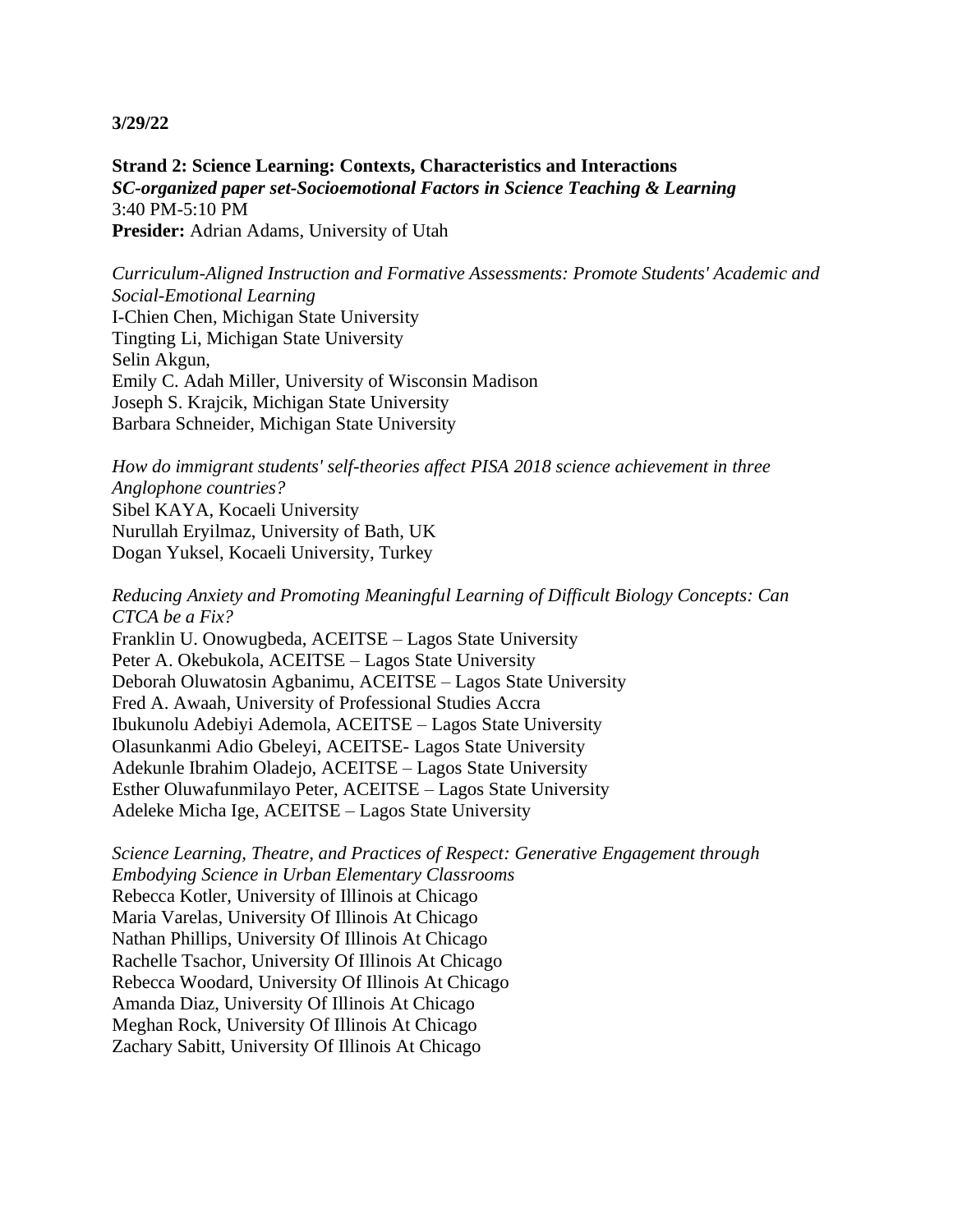*Using ML-PBL Teaching Practices to Support Student Sensemaking and Social-Emotional Learning in Elementary Science Classrooms* Selin Akgun, Michigan State University I-Chien Chen, Michigan State University Tingting Li, Michigan State University Emily C. Miller, University of Wisconsin Madison Joseph S. Krajcik, Michigan State University Susan K. Codere, MSU CRETE for STEM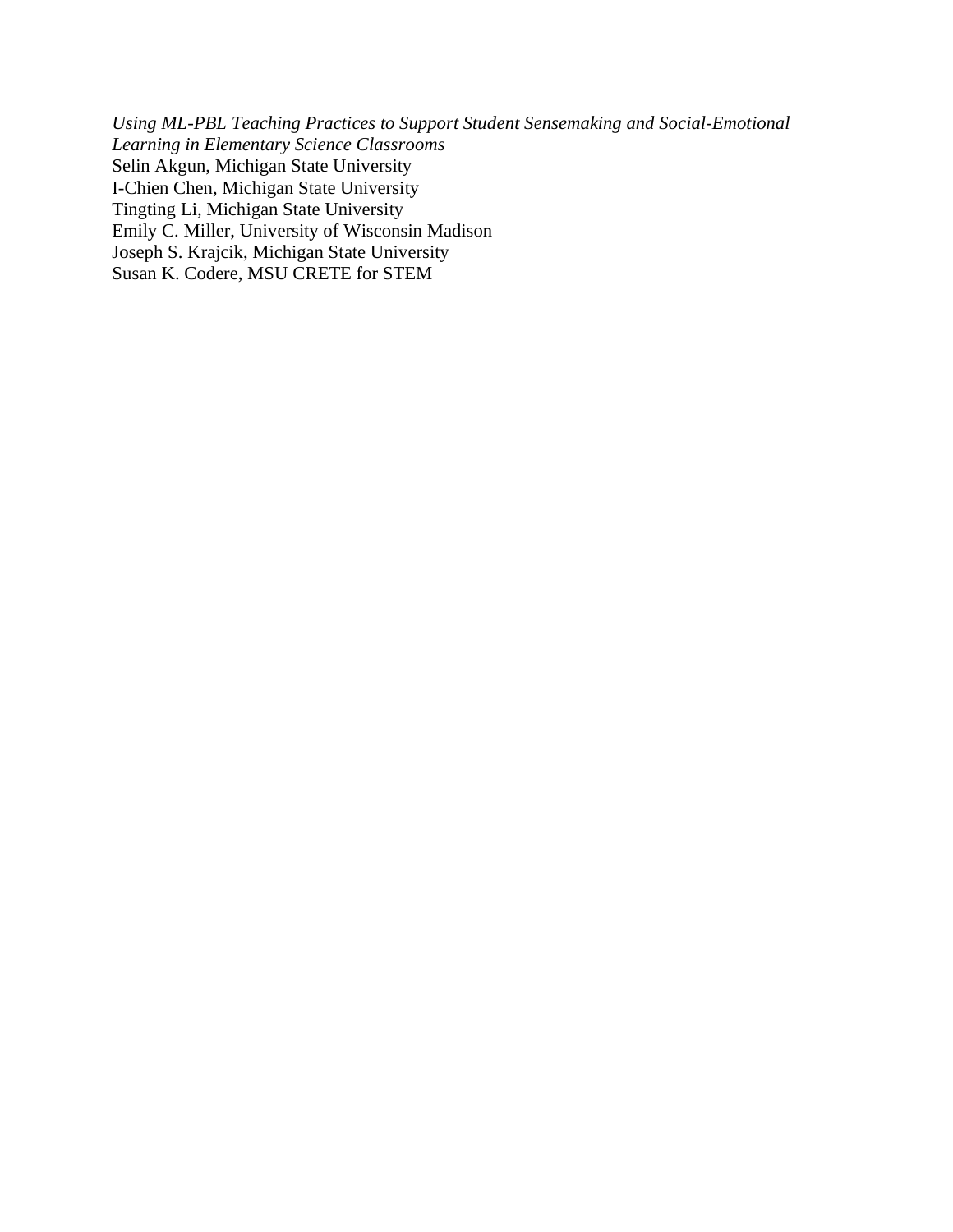## **Strand 2: Science Learning: Contexts, Characteristics and Interactions** *Related Paper Set-The Influence of Religious Identity in Evolution Education* 3:40 PM-5:10 PM

**Discussant:** M. Elizabeth Barnes, Department of Biology, Middle Tennessee State University, USA

Presider: Daniela Fiedler, Department of Biology Education, IPN - Leibniz Institute for Science and Mathematics Education, Kiel, Germany,

*The Influence of Religious Identity in Evolution Education - An Introduction to the Related Paper Set*

Daniela Fiedler, Department of Biology Education, IPN – Leibniz Institute for Science and Mathematics Education, Kiel, Germany

M. Elizabeth Barnes, Department of Biology, Middle Tennessee State University, USA

*A 5-year Analysis of the Impact of Religion and Political Views on Acceptance of Evolution (Virtual)*

Ryan Dunk, School of Biological Sciences, University of Northern Colorado, USA Jason R. Wiles, Department of Biology, Syracuse University, USA

*Religious Cultural Competence in Evolution Education and its Association with Changes in Student Acceptance of Evolution across the United States* M. Elizabeth Barnes, Department of Biology, Middle Tennessee State University, USA Hayley Dunlop, Ohio State University Medical School, USA Julie Roberts, Psychology Department, Northwestern University, USA K. Supriya, Center for Education Innovation and Learning in the Science, University of California Los Angeles, USA Sam Maas, School of Life Sciences, Arizona State University, USA Baylee Edwards, School of Life Sciences, Arizona State University, USA Yi Zheng, School of Life Sciences, Arizona State University, USA Sara Brownell, School of Life Sciences, Arizona State University, USA

*Evolution Education in Light of the Conception of Religious Science Teachers and Scientists towards Evolution and Religion (Virtual)*

Reut Stahi-Hitin, Department of Science Teaching, Weizmann Institute of Science, Rehovot, Israel

Anat Yarden, Department of Science Teaching, Weizmann Institute of Science, Rehovot, Israel Daniela Fiedler, Department of Biology Education, IPN – Leibniz Institute for Science and Mathematics Education, Kiel, Germany

*Sources of Validity Evidence for Evolution Acceptance of Creationists: A Matter of Microevolution and Macroevolution*

Anna Beniermann, Department of Biology Education, Humboldt-Universität zu Berlin, Berlin, **Germany** 

Alexandra Moormann, Museum für Naturkunde – Leibniz Institute for Research in Evolution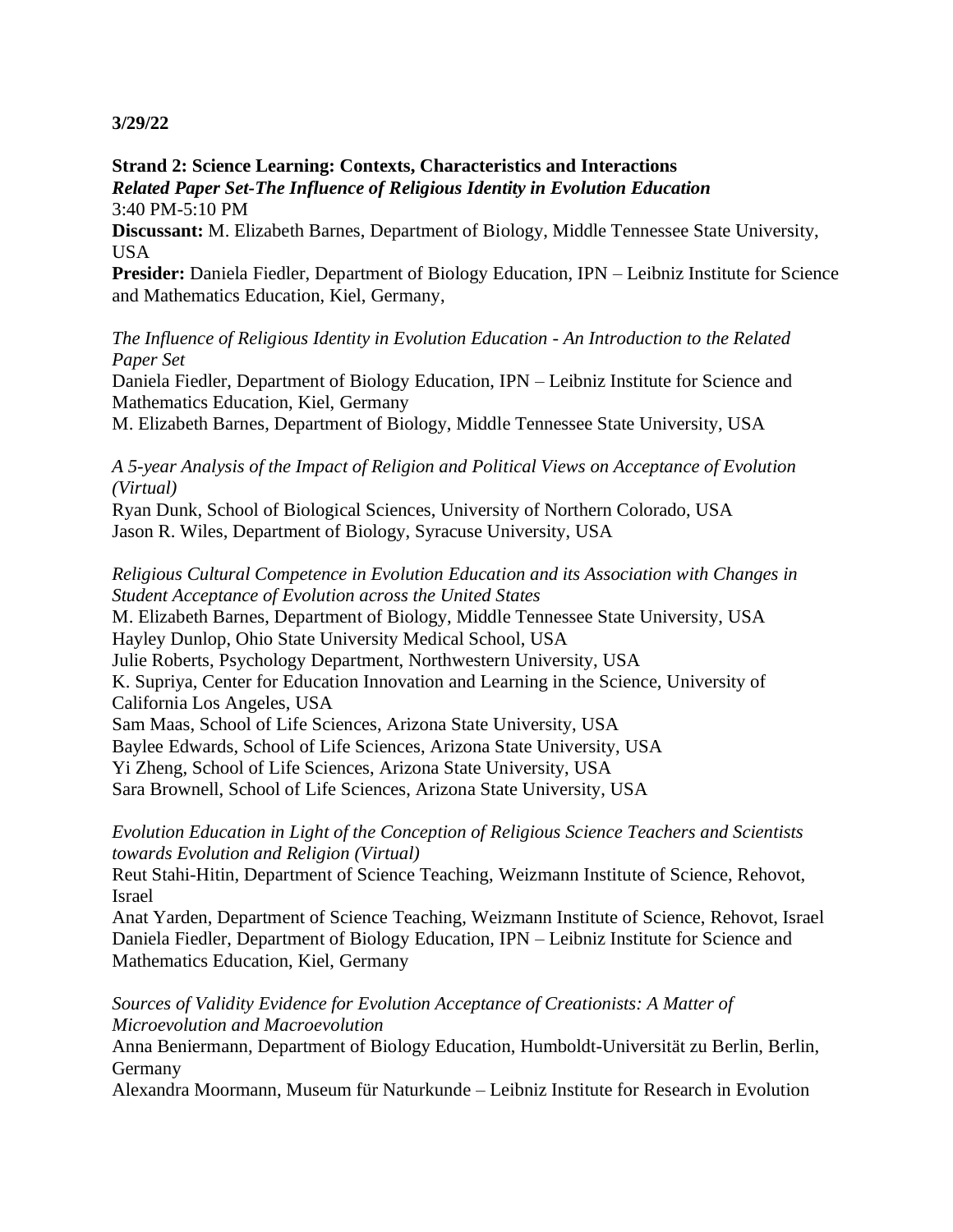and Biodiversity, Berlin, Germany

Daniela Fiedler, Department of Biology Education, IPN - Leibniz Institute for Science and Mathematics Education, Kiel, Germany

K. Supriya, Center for Education Innovation and Learning in the Science, University of California Los Angeles, USA

Sam Maas, School of Life Sciences, Arizona State University, USA

Baylee Edwards, School of Life Sciences, Arizona State University, USA

Yi Zheng, School of Life Sciences, Arizona State University, USA

Sara Brownell, School of Life Sciences, Arizona State University, USA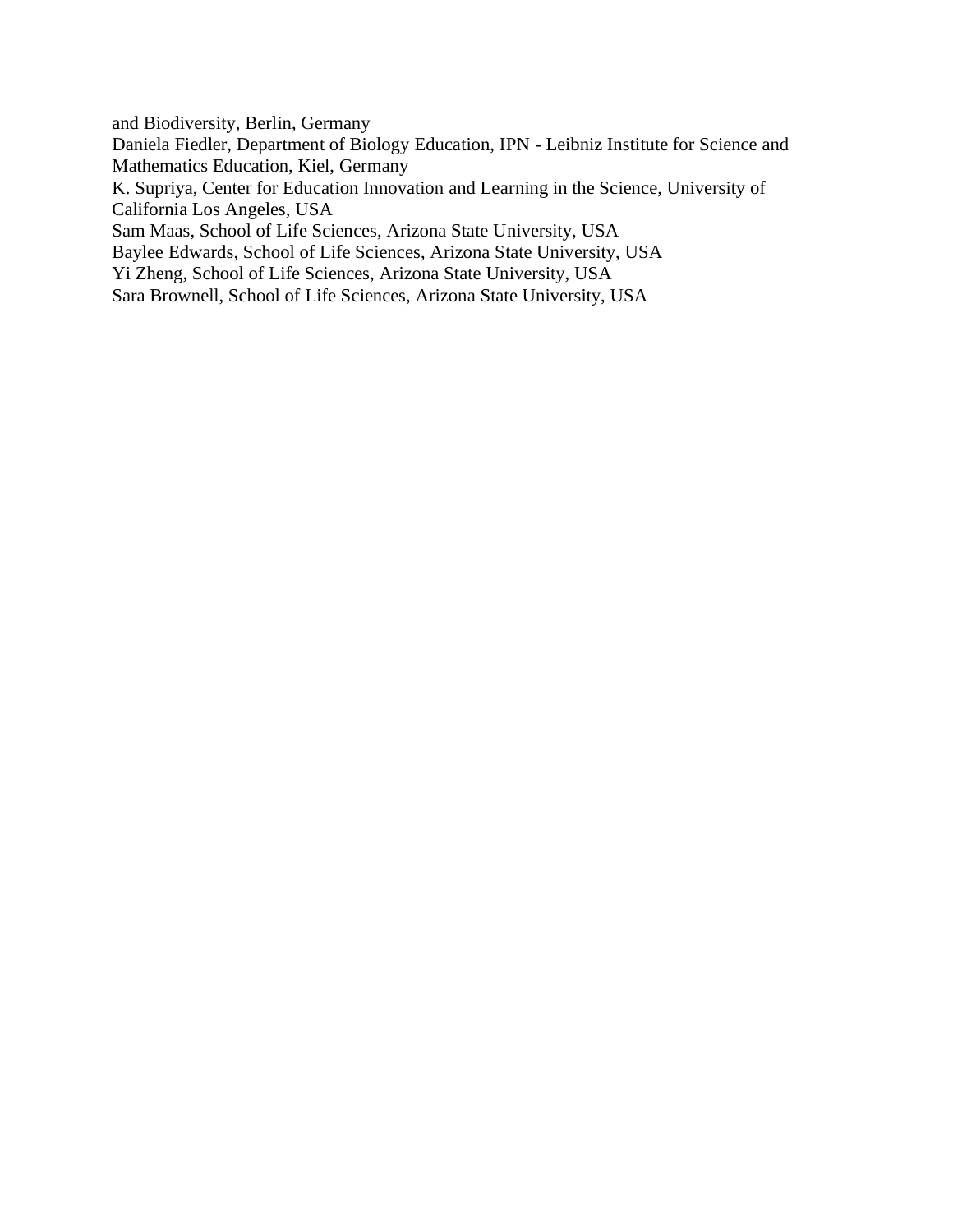## **Strand 4: Science Teaching — Middle and High School (Grades 5-12): Characteristics and Strategies**

*SC-organized paper set-Modelling-based curriculum in secondary classrooms* 3:40 PM-5:10 PM **Presider:** Stephen L. Thompson, University of South Carolina

*Defining a Research Agenda for OpenSciEd Curriculum Materials* Kevin W. McElhaney, Digital Promise Anthony Baker, Digital Promise Babe Liberman, The Opportunity Trust Zareen Kasad, Digital Promise Carly Chillmon, Digital Promise Jeremy Roschelle, Digital Promise Tina Vo, University of Nevada- Las Vegas

*Exploring Secondary Students' Explanations And Ideas On Evolution In A Modelling-based Task* Blanca Puig Mauriz, University of Santiago de Compostela Noa Ageitos Prego,

*Teachers' Use and Adaptation of a Model-based Climate Curriculum: A Three-year Longitudinal Study* Kimberly Carroll Steward, University Of Nebraska - Lincoln Cory T. Forbes, University Of Nebraska–Lincoln Mark Chandler , NASS GISS LAB/Columbia University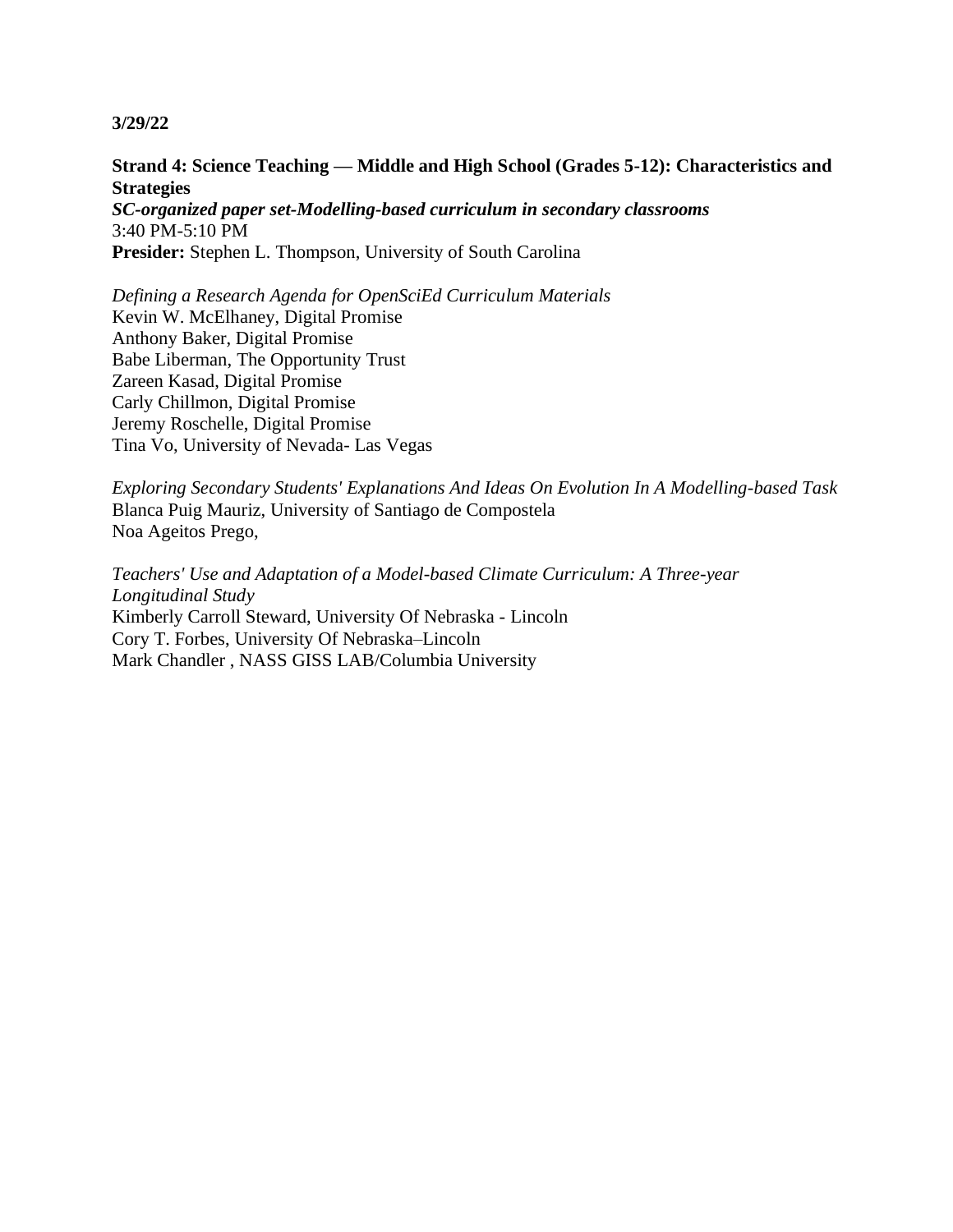**Strand 5: College Science Teaching and Learning (Grades 13-20)** *SC-organized paper set-Faculty Perceptions of Instruction and Teaching Professional Development* 3:40 PM-5:10 PM **Presider:** Emily M. Walter, California State University, Fresno

*Development of Multidimensional Framework for Exploring Undergraduates' Conceptions of Studying Science: Student and Faculty Perspectives* Angela N. Google, University of South Alabama Jeremiah Henning, University of South Alabama Anna S. Grinath, Idaho State University Grant E. Gardner, Middle Tennessee State University

*Limited or Complete? Conceptions of Teaching and Learning for STEM Teaching vs. Research Faculty*

Veronika Rozhenkova, University of California, Irvine Lauren Snow, University of California, Irvine Brian Sato, University Of California, Irvine Natascha Trellinger Buswell, University Of California, Irvine

*Managing disruptions and dilemmas in online geoscience instruction during the COVID-19 pandemic (Virtual)* Kathryn M. Bateman, Temple University Brandin Conrath, The Pennsylvania State University Joy Ham, Temple University Ellen Altermatt, Utah Education Policy Center Anne Egger, Central Washington University Ellen Iverson, Science Education Resource Center - Carleton College Cathryn Manduca, Science Education Resource Center - Carleton College Eric Riggs, Humboldt State University Kristen St. John, James Madison University Thomas F Shipley, Temple University

*Pedagogical Complexity for Engineering Professors: Learning from a Pilot of the SPARK-ENG Professional Learning Program* Mijung Kim, University of Alberta Janelle McFeetors, University of Alberta Kerry Rose, University of Alberta Qingna Jin, University of Alberta Sreyasi Biswas, Jason Carey, University of Alberta Janice Miller-Young, University of Alberta Marnie Jamieson, University of Alberta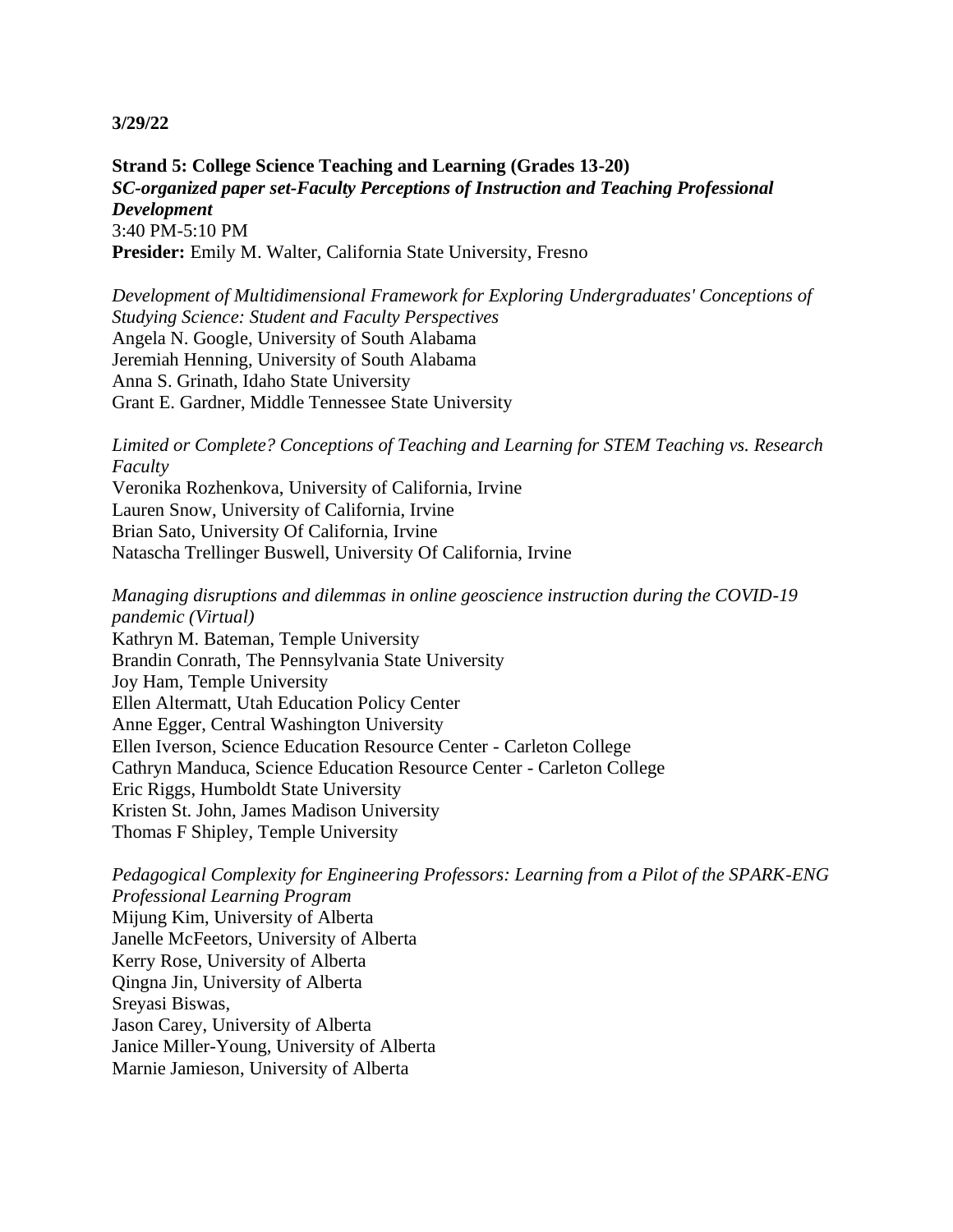Samer Adeeb, University of Alberta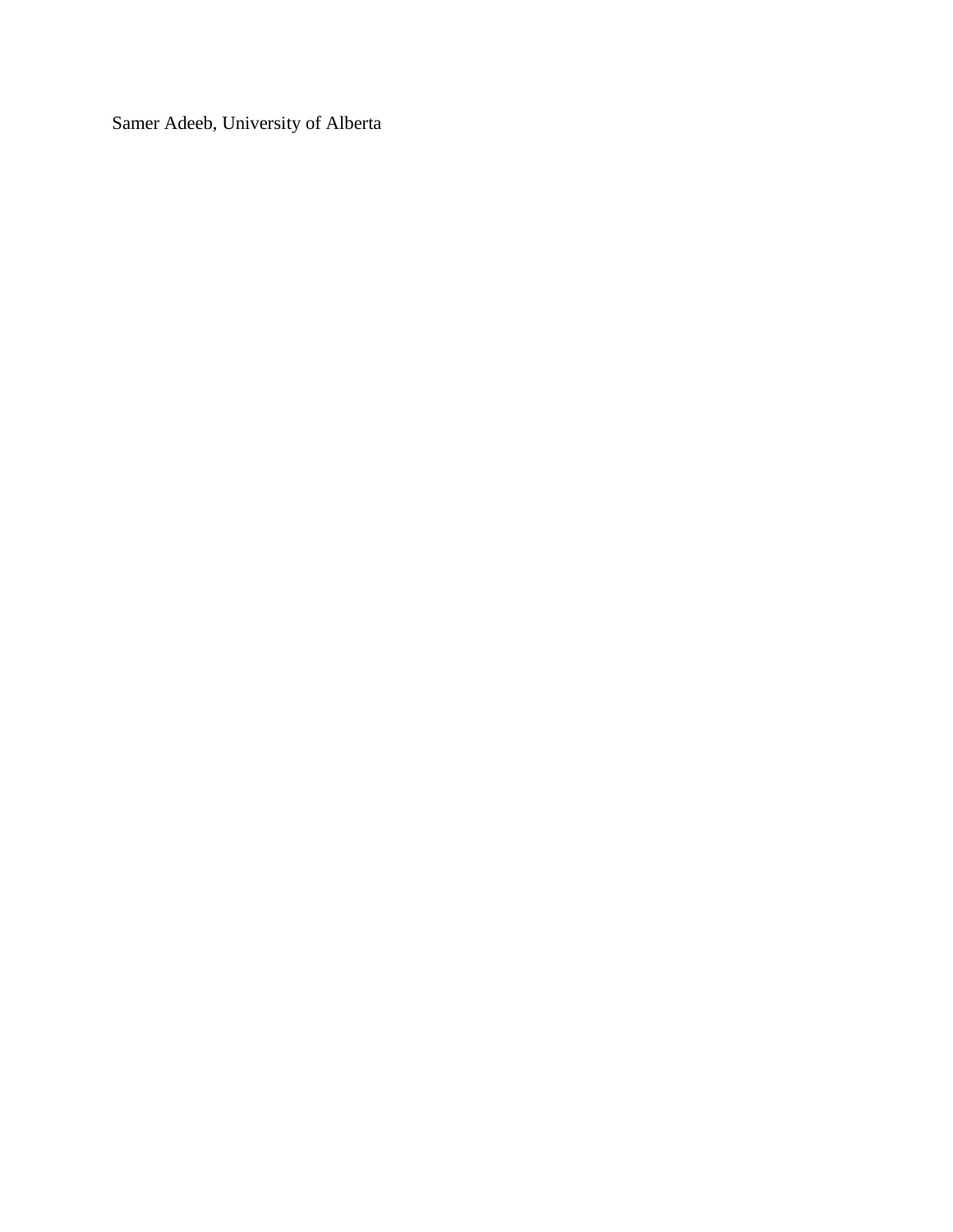**Strand 6: Science Learning in Informal Contexts** *SC-organized paper set-Leveraging informal learning for formal learning* 3:40 PM-5:10 PM **Presider:** Lin Li, University of Windsor

*Cognitive Load, Transfer, and Instructional Decision Making in Middle School STEM Integration* Angela M. Kelly, Stony Brook University Monica Bugallo, Stony Brook University

*Dioramas as a Place for Play and Early Science Learning: Exploring Teachers' Perspectives and Experiences* Jamie Wallace, American Museum of Natural History Jenny D. Ingber, American Museum of Natural History Sue Dale Tunnicliffe, University College London Institute of Education

*Navigating Sociocultural Constraints that Influence African American Students' Participation in STEM: Deconstructing STEM Access* Lezly Taylor, Virginia Polytechnic Institute and State University Brenda R. Brand, Virginia Tech University George E. Glasson, Virginia Polytechnic Institute and State University Anza Mitchell, Virginia Tech University Takumi Sato, Virginia Tech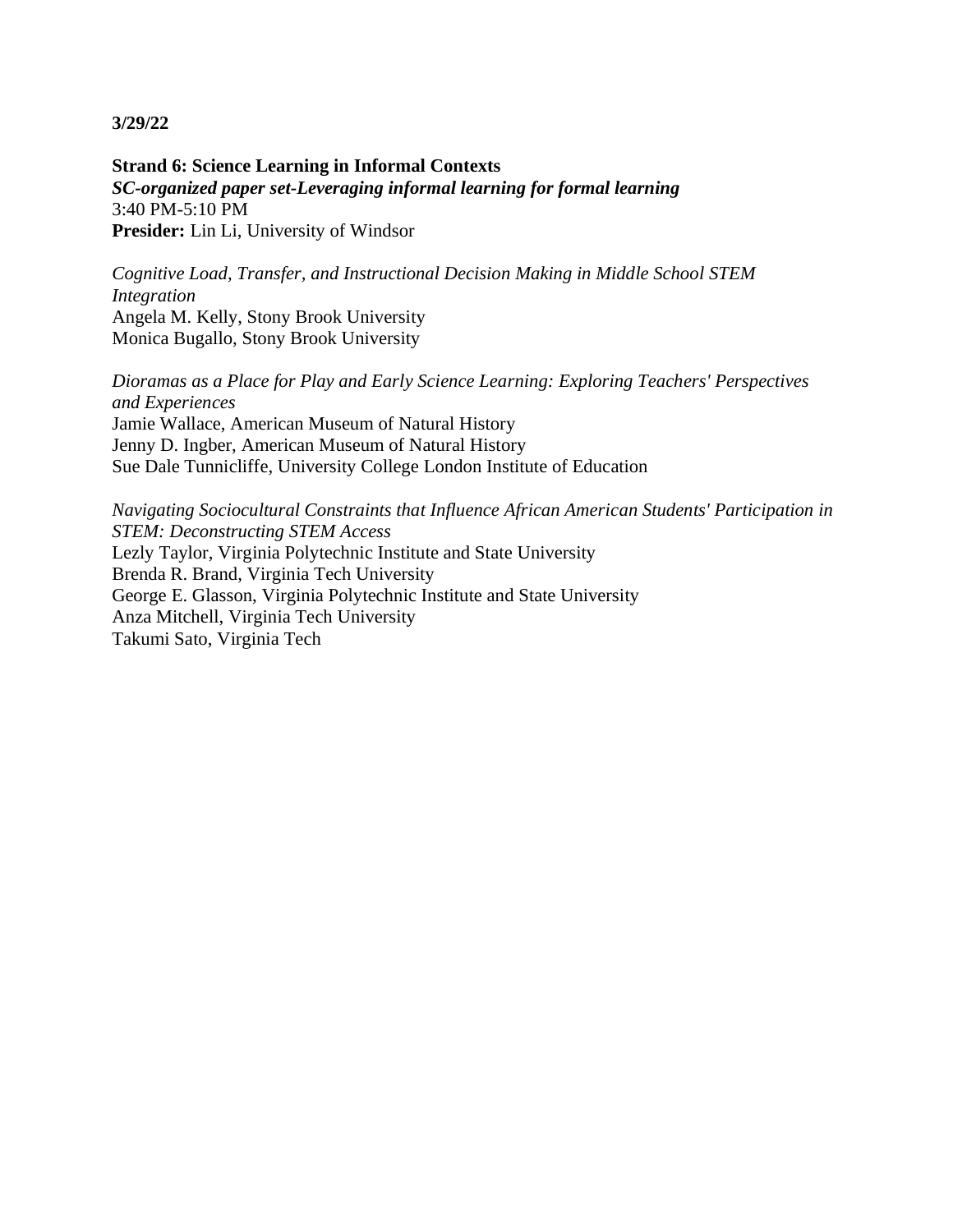**Strand 7: Pre-service Science Teacher Education** *SC-organized paper set-Investigating Relationships between PCK Components* 3:40 PM-5:10 PM **Presider:** Jessica Watkins, Vanderbilt University

*Influence of pre-service teachers' interactive use of content-specific knowledge components from students' point of view* Olutosin Solomon Akinyemi, University of the Witwatersrand Adeniran G Adewusi, University of Pretoria

*Measuring the effects of scaffolds in a video-based learning environment for pre-service biology teachers* Marie Irmer, Biology Education, LMU Munich Dagmar Traub, Biology Education, LMU Munich Maria Kramer, Biology Education, LMU Munich Christian Förtsch, Biology Education, LMU Munich Birgit Jana Neuhaus, Biology Education, LMU Munich

*Relationships Among Preservice Science Teachers' Discipline-, Domain- and Topic-Specific PCK - An Exploratory Study* Sarah Voss, Drake University Jerrid W. Kruse, Drake University Maryann Huey, Drake University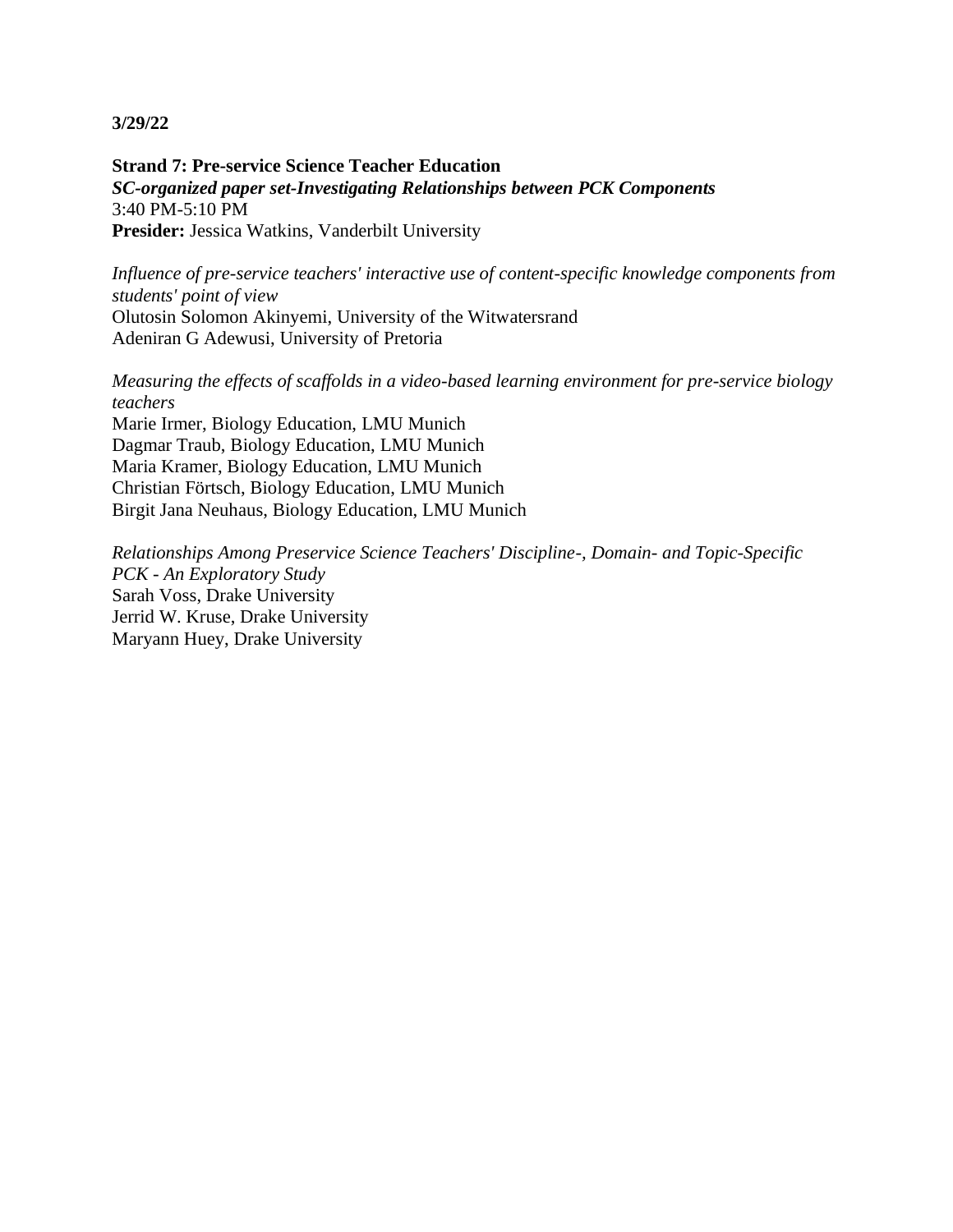**Strand 8: In-service Science Teacher Education** *SC-organized paper set-Personal Factors Shaping Teacher Growth* 3:40 PM-5:10 PM **Presider:** Vashunda Williams Warren

*Defining Teacher Ownership: A Science Education Case Study to Dertarmine Categories of Teacher Ownership* Ana Valdmann, Scientist Miia Rannikmae, Professor Jack Holbrook, Professor

*Self-regulated Learning Professional Development for Science Teachers: A Systematic Literature Review* Daniel K. Capps, University of Georgia Hong Tran, UGA Timothy J. Cleary,

*What keeps rural science teachers in rural schools?: Teacher professional resilience* Diane Susan Wright, Colorado State University Meena M. Balgopal, Colorado State University

*A Review of Literature on Professional Learning for Science Teachers of Students with Learning Disabilities in the K-12 Setting* Sahrish S. Panjwani, University of Georgia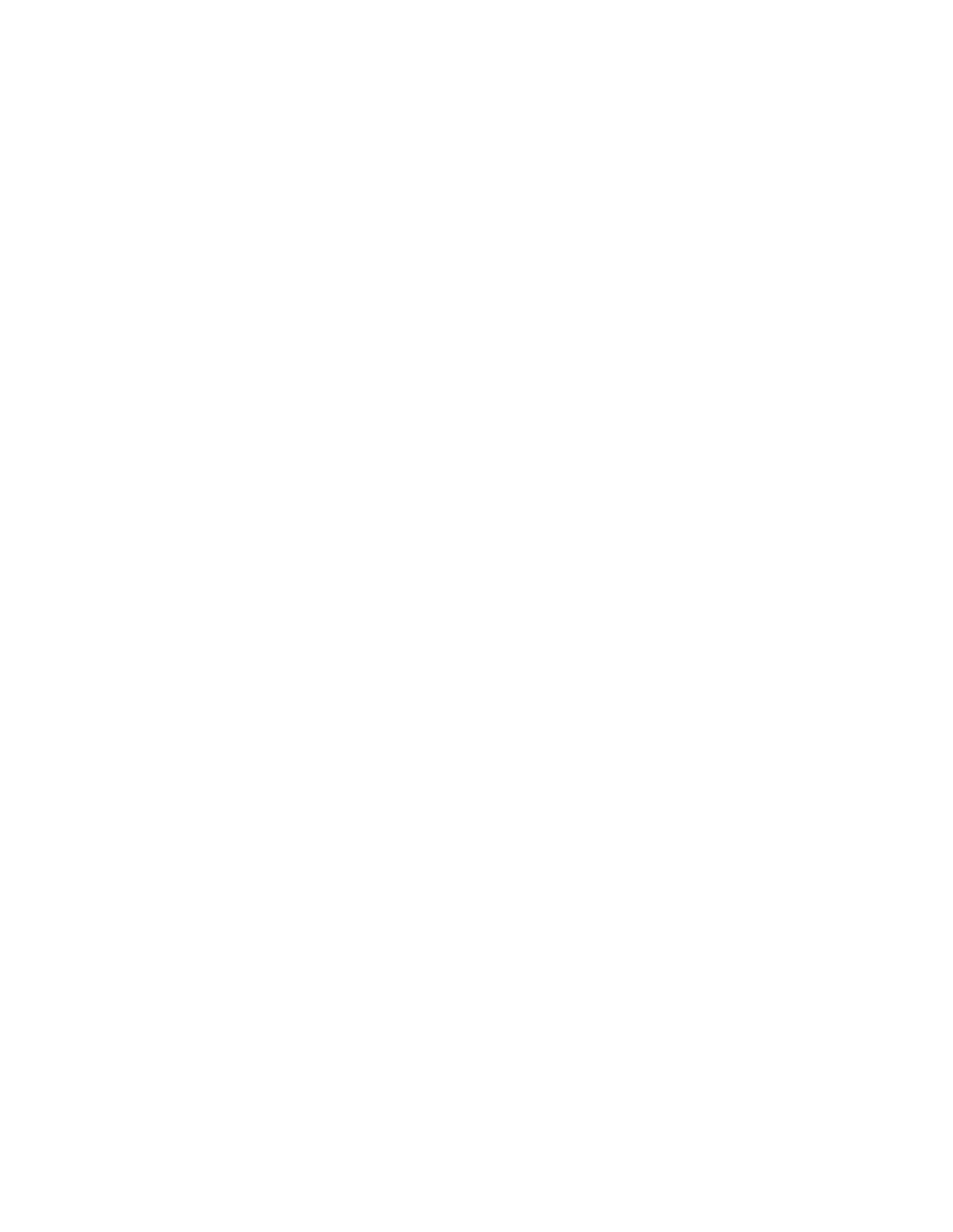**Strand 10: Curriculum and Assessment** *SC-organized paper set-Methodological approaches to designing science assessment tasks* 3:40 PM-5:10 PM **Presider:** Zoe E. Buck Bracey, BSCS

*Designing for Engineering: A Model for Integrating Engineering and Science NGSS Middle School Benchmark Assessments* Maia K. Binding, UC Berkeley - Lawrence Hall of Science Lauren Brodsky, The Learning Design Group

*Exploring the Comparability of Multiple-Choice and Constructed-Response Versions of Scenario-Based Assessment Tasks* Cari F. Herrmann Abell, BSCS Science Learning Joseph M. Hardcastle, BSCS George E. De Boer, American Association for the Advancement Of Science - Project 2061

*Mining the Potential of "Wrong Answers" in Item Pairs to Describe Students' Alternative Thinking* Jim A Minstrell, Facet Innovations Philip Hernandez, Stanford University Min Li, University Of Washington Ruth A. Anderson, FACET Innovations, LLC Maria Araceli Ruiz-Primo, Stanford University Xiaoming Zhai, University of Georgia Dongsheng Dong, amazon Klint Kanopka, Stanford University *Bayesian versus Frequentist Estimation for Item Response Theory (IRT) Models of Interdisciplinary Science Assessment* Hye Sun You, Arkansas Tech University Seounghun Lee, University of Texas at Austin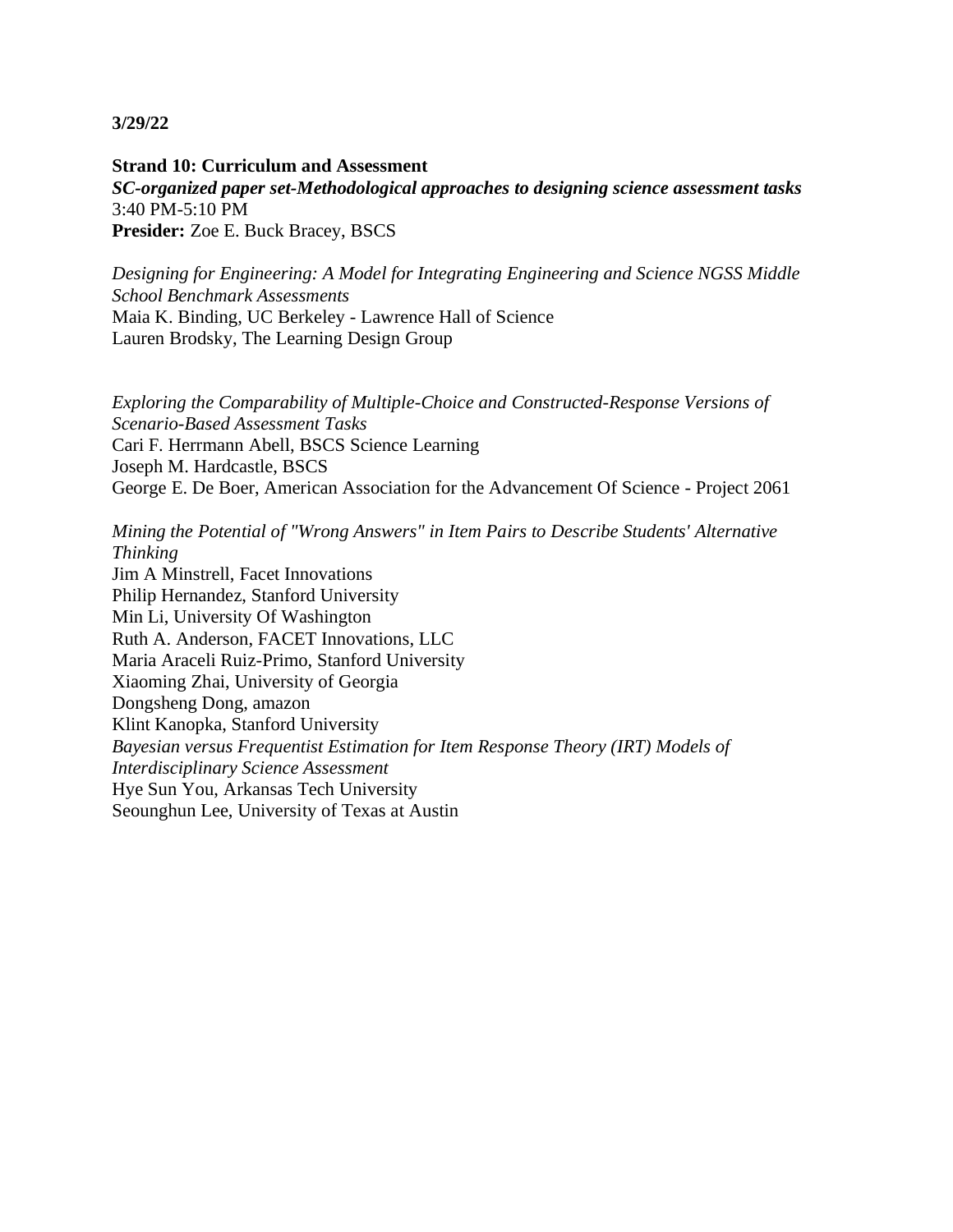**Strand 11: Cultural, Social, and Gender Issues** *SC-organized paper set-Gender and Sexual Identity Inclusivity in STEM* 3:40 PM-5:10 PM **Presider:** Katerina Pia Günter, Uppsala University

*Don't forget about the LGBTQIA+: Toward a more robust queer theory in science education* Ashley N. Jackson, University Of Michigan Darrell Allen, University Of Michigan

*Education Research Experiences for Pre-Health Students Enhance Clinical Skills and Develop Awareness of LGBTQ+ Microaggressions* Laura A Weingartner, University of Louisville School of Medicine Emily J Noonan, University of Louisville School of Medicine M. Ann Shaw, University of Louisville School of Medicine Linda C. Fuselier, University of Louisville

*Supporting Secondary Science Teachers' Awareness of Gender Variance and Creation of Gender-Inclusive Lesson Plans* Stephanie S Eldridge, University of Georgia Georgia Hodges, University Of Georgia

*Gender Atypical? Examining the Gender Identities of Women in Engineering* Ursula Nguyen, The University of Texas at Austin Catherine Riegle-Crumb, University of Texas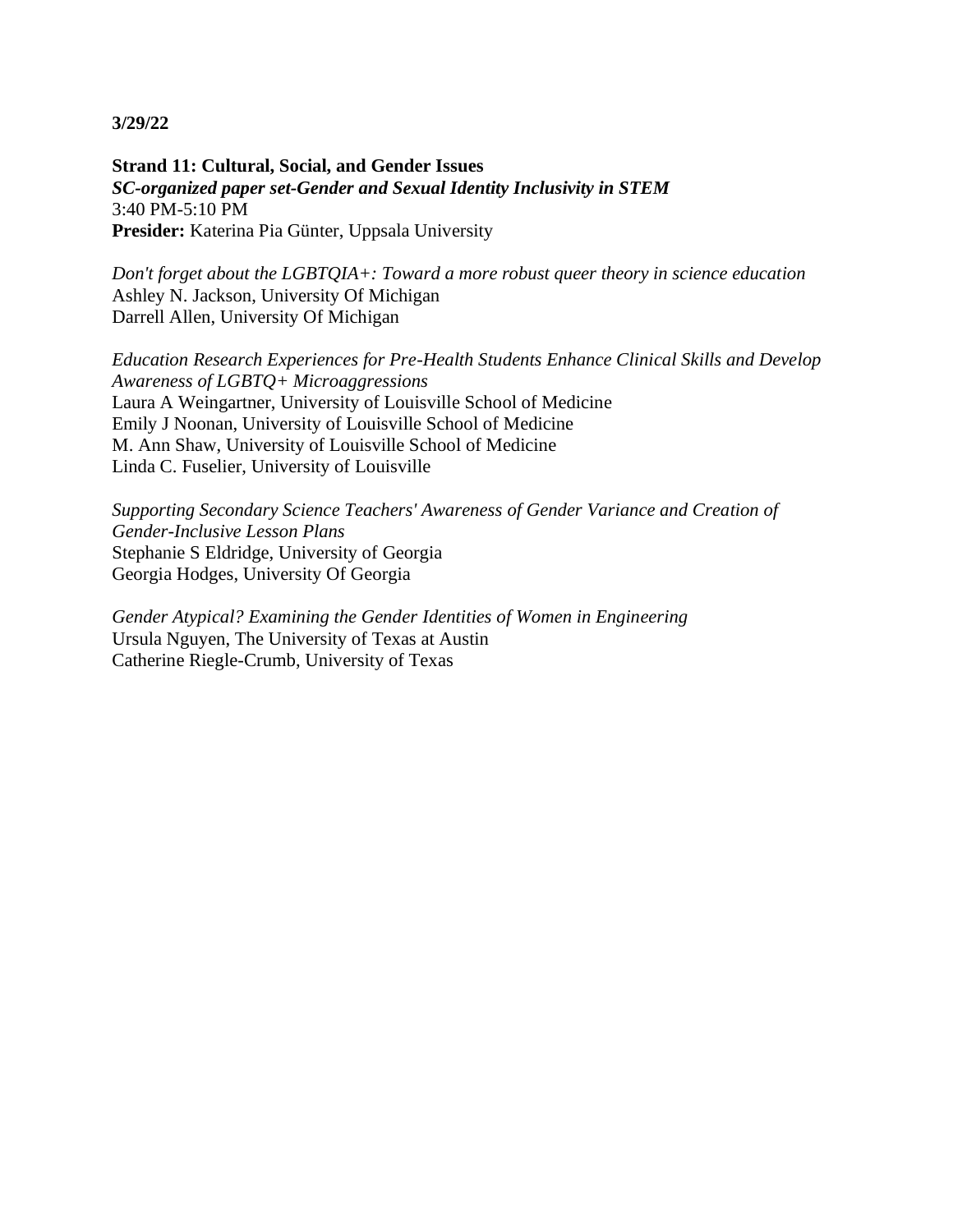## **Strand 11: Cultural, Social, and Gender Issues** *Related Paper Set-Raciolinguistic Perspectives in Science Education* 3:40 PM-5:10 PM

*Who gets to sound "like a scientist"? Scientific language as a process of authentication* Quentin C. Sedlacek, Southern Methodist University

*Language ideologies in science course materials* Catherine Lemmi, California State University, Chico

*Talking beyond science: Deconstructing whiteness and hegemonic language ideologies in preservice science teacher education* Caroline T. Spurgin, UC Santa Cruz Sara Tolbert, Te Whare Wananga O Waitaha University of Canterbury

*Language-as-race: Segregated science education and why it matters for efforts to include 'English learners' today (Virtual)* Kathryn L. Kirchgasler, University of Wisconsin–Madison Cynthia T. Baeza, University of Wisconsin–Madison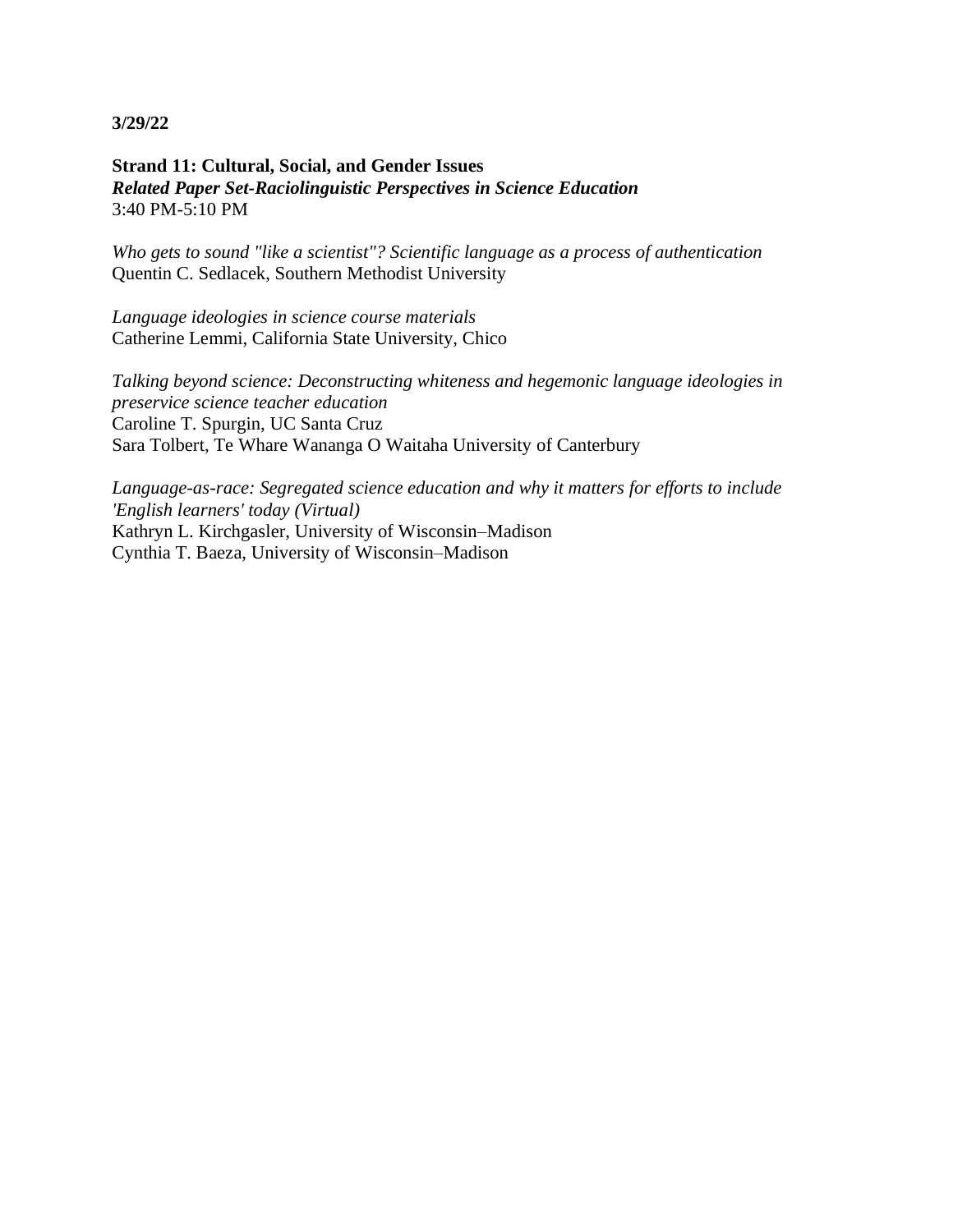**Strand 12: Technology for Teaching, Learning, and Research** *SC-organized paper set-Implementing Personalized Digital Platforms to Enhance Student Learning During the Pandemic* 3:40 PM-5:10 PM **Presider:** Shane Tutwiler, University of Rhode Island

*Learning Analytics in a Designed Learning Platform During the Covid-19 Pandemic* Michael Adelani Adewusi, Lagos State University (ACEITSE), Ojo

*Mobile Learning in the Physics Classroom – Should Students Bring or Schools Provide Smartphones? (Virtual)* Daniel Laumann, University of Münster Malte Ubben, University of Münster Susanne M. Heinicke, University of Münster Stefan Heusler, University of Münster

*The influence of a personalized online environment for chemistry teaching and learning on students' outcomes* Ehud Aviran, The Weizmann Institute Of Science Ron Blonder, The Weizmann Institute Of Science

*Using an Adaptive Learning System Teaching Engineering Students: Challenges and Opportunities* Frikkie George, Cape Peninsula University of Technology Keith R. Langenhoven, University Of the Western Cape Ekaterina Rzyankina, Cape Peninsula University of Technology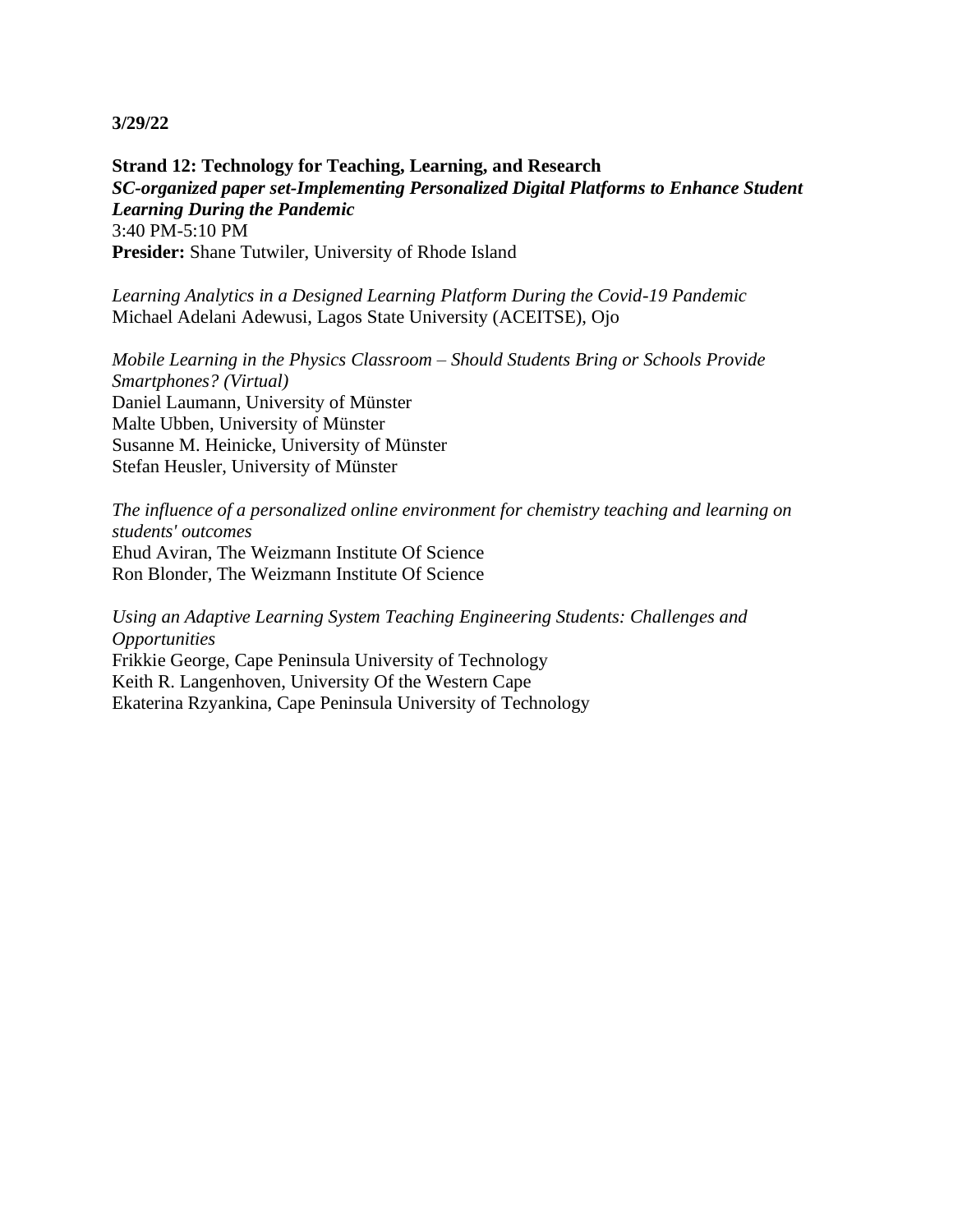**Strand 13: History, Philosophy, Sociology, and Nature of Science** *SC-organized paper set-Nature of Science in K-12 Education* 3:40 PM-5:10 PM **Presider:** Dilara Goren, Bogazici University

*Middle School Students' Understanding of Nature of Science and Their Metacognitive Awareness* Dilara Goren, Bogazici University Ebru Kaya, Bogazici University

*Structuralist or inferential: Which better helps to understand children comprehension of scientific representations?* Fernando Flores-Camacho, Universidad Nacional Autónoma de México Leticia Gallegos-Cázares, Universidad Nacional Autónoma de México

*Students' Understandings about Nature of Science and Their Argumentation Skills* Rola Khishfe, American University of Beirut

*Teaching K12 Engineering — Educator's Views of Practices, Nature, and Knowledge* Brian D Hartman, Walla Walla University Randy L. Bell, Oregon State University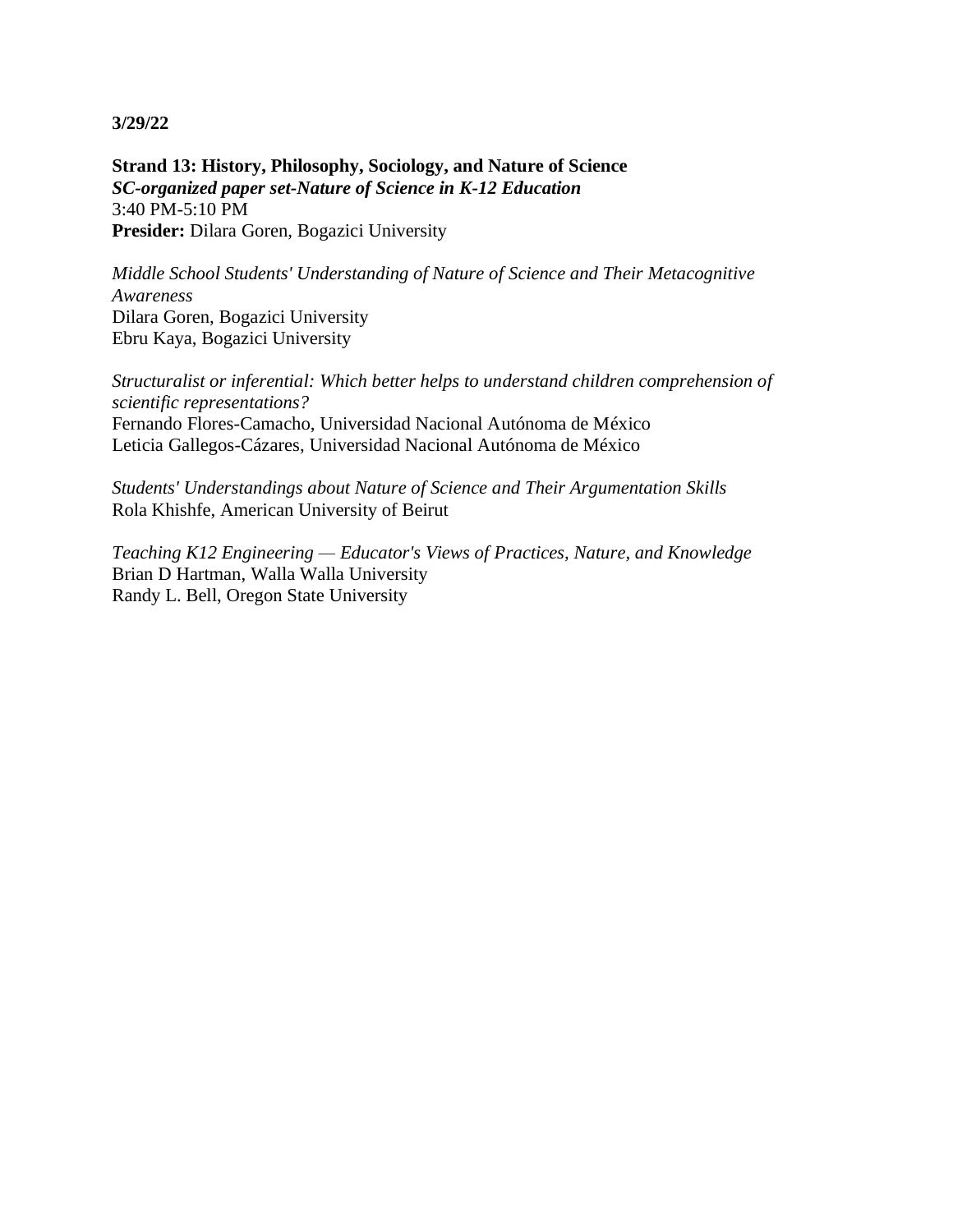**Strand 15: Policy, Reform, and Program Evaluation** *Related Paper Set-Supporting Expansive Conceptions of Science Teaching and Learning for Equity* 3:40 PM-5:10 PM **Discussant:** Tiffany Neill, Oklahoma State Department of Education **Presider:** Maya Garcia, Colorado Department of Education

*Design Principles, Change Theory, and Infrastructuring Needs for Implementation* Abby Rhinehart, University of Washington Deb L. Morrison, University Of Washington Philip L. Bell, University Of Washington Maya Garcia, Colorado Department of Education Tiffany Neill, Oklahoma State Department of Education

*Science Education Leaders' Sense-making and Noticing for Equity* Riley Ceperich, University of California LA Trang Tran, University of Colorado Boulder Yamileth Salinas Del Val, University of Colorado Boulder Kristen Davidson, University of Colorado Boulder

*A Landscape Survey Analysis of the Potential for Equity-focused Science Education across the PK-12 Education System* Philip L. Bell, University Of Washington Abby Rhinehart, University of Washington Seattle Melissa Campanella, University of Colorado Boulder

*Supporting Science Teachers in Using Student Experience Data to Support More Equitable Participation in Science Classrooms* Ali Raza, University of Colorado Boulder William R. Penuel, University of Colorado Boulder Yamileth Salinas Del Val, University of Colorado Boulder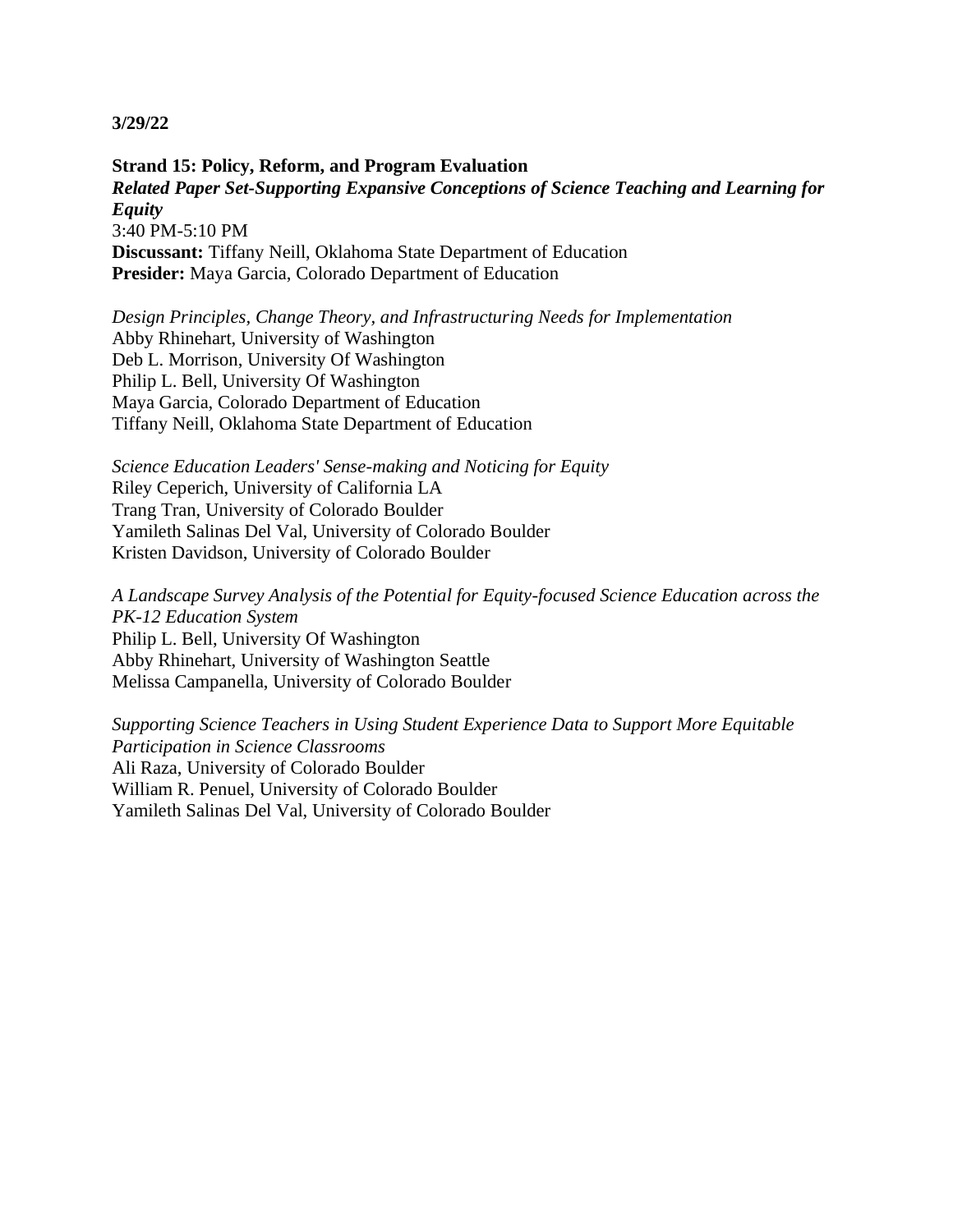**Research Committee** *Admin Symposium-How to Get Your Research Published in Science Education Journals* 3:40 PM-5:10 PM

#### *Organizers*

Saouma B. Boujaoude, American University Of Beirut Dante Cisterna, Educational Testing Service Ibrahim H. Yeter, National Institute of Education, Nanyang Technological University

## *Participating Journals*

*Journal of Research in Science Teaching (JRST)* Felicia Mensah, Columbia University Troy Sadler, University of North Carolina Chapel Hill

*Science Education* Sherry Southerland, Florida State University John Settlage, University of Connecticut

*School Science and Mathematics (SSM),* Bridget Miller, University of South Carolina Christie Martin, University of South Carolina

*Journal of Science Teacher Education (JSTE)* Geeta Verma, University of Colorado, Denver Todd Campbell, University of Connecticut Wayne Melville, Lakehead University

*Journal of Science Education and Technology (JSET),* Kent Crippen, University of Florida

*Studies in Science Education (SSE)* Lucy Avraamidou, University of Groningen Justin Dillon, University of Exeter

*Science and Education,* Sibel Erduran, Oxford University

*Cultural Studies of Science Education* Catherine Milne, New York University Christina Siry, University of Luxembourg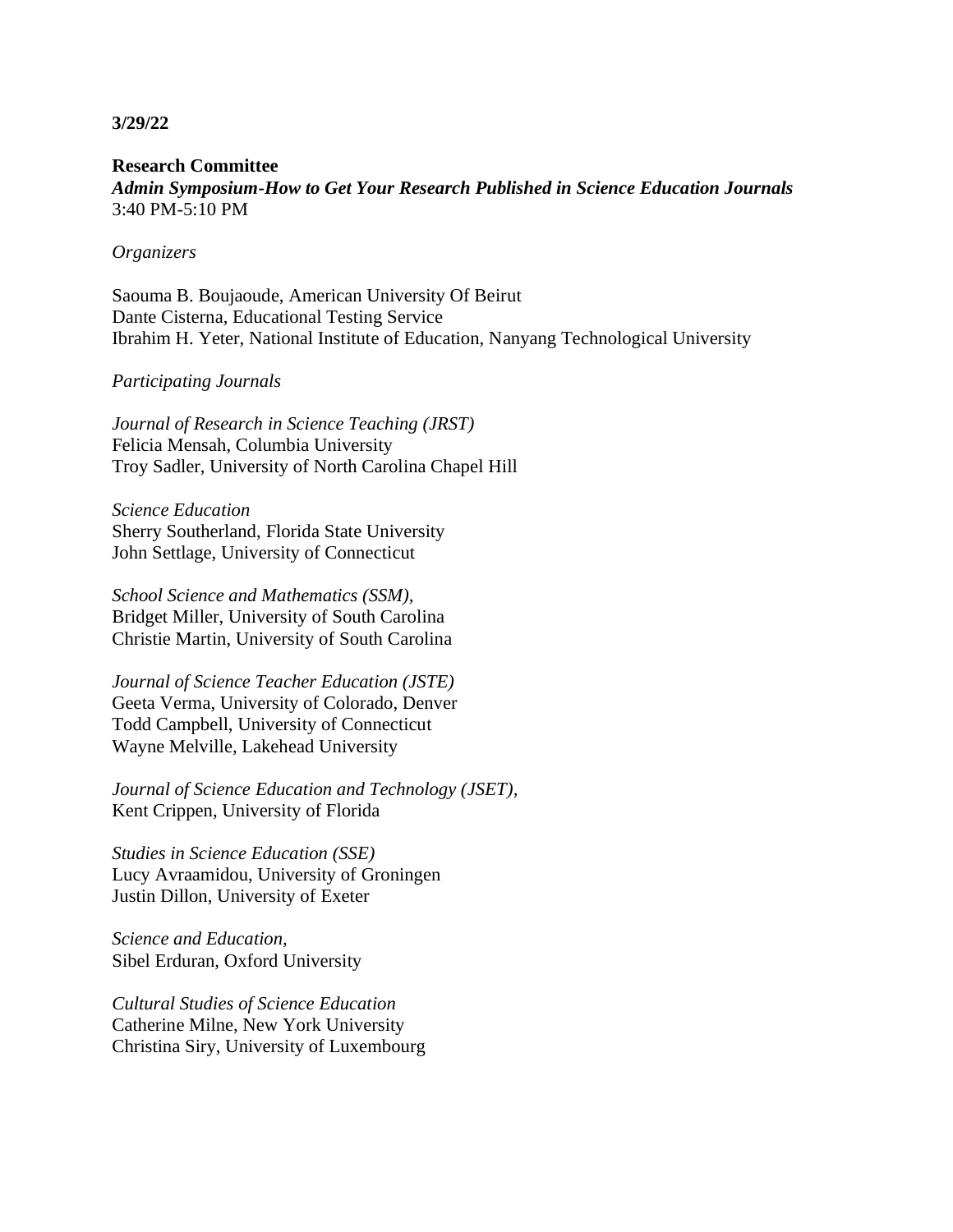*International Journal of Science Education (IJSE)* Gail Jones, North Carolina State University Jan van Driel, The University of Melbourne

*Research in Science Education (RSE)* Angela Fitzgerald, University of southern Queensland; Kim Nichols, University of Queensland

*Computers and Education* Rachelle S. Heller, George Washington University

*Journal of the Learning Sciences* A. Susan Jurow, University of Colorado, Boulder, USA Jianwei Zhang, University at Albany, State University of New York, USA

*Canadian Journal of Science, Mathematics and Technology Education* Doug McDougall, OISE, University of Toronto, Canada

*Asia-Pacific Science Education* Sonya Martin; Seoul National University

*CBE-Life Science Education* Kimberly Tanner; San Francisco State University Jeff Schinske, Foothill College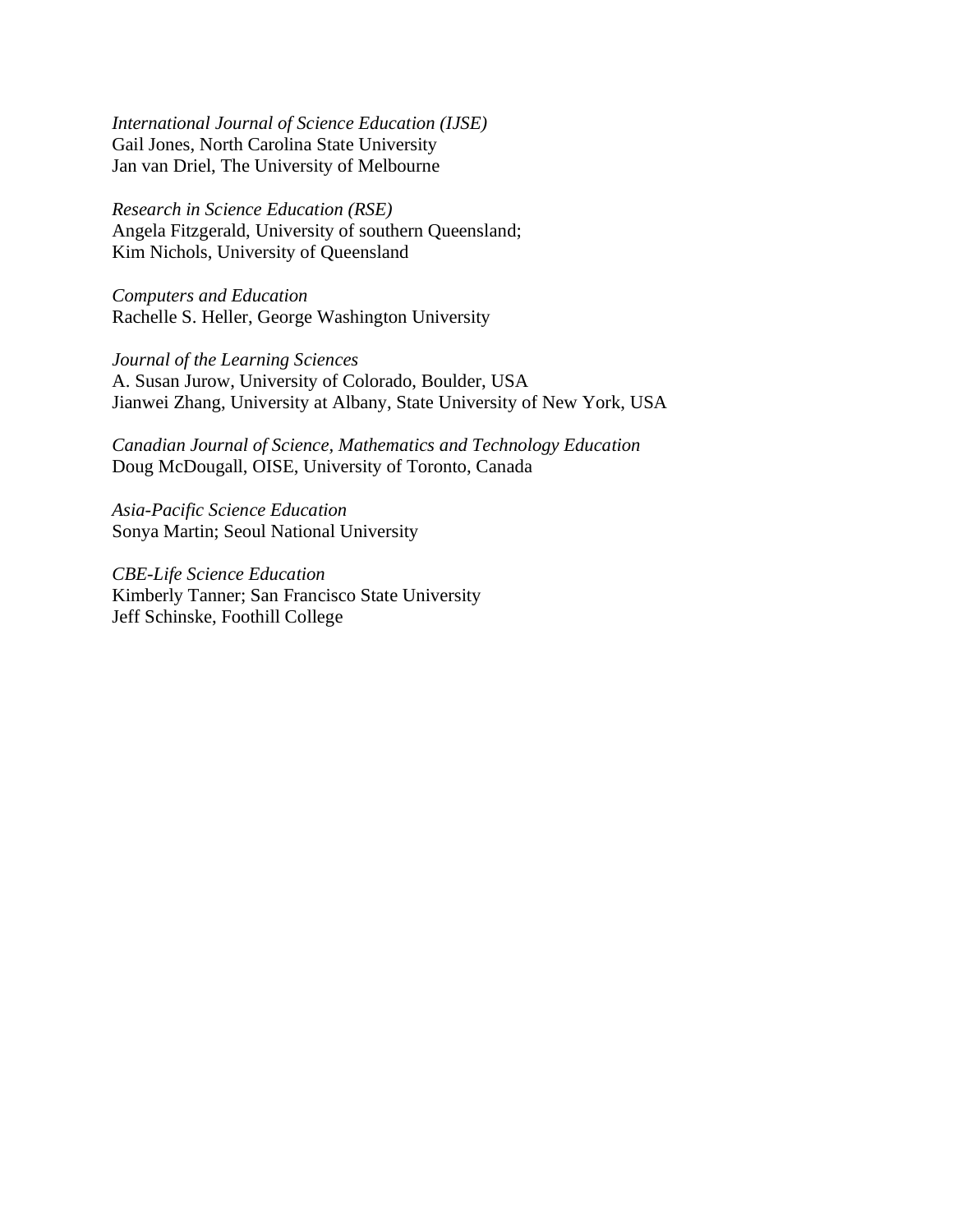**Awards Committee** *Admin Symposium-A Celebration of NARST Award Recipients: A Discussion of the Future of Science Education, Session 1* 3:40 PM-5:10 PM

**Presider:** Noemi Waight, University at Buffalo

*Distinguished Contributions to Research Award (DCRA)* Noemi Waight, University at Buffalo Marissa S. Rollnick, Wits University Katherine L. McNeill, Boston College Dana Vedder-Weiss, Ben-Gurion University Of the Negev, Israel Jomo Mutegi, Old Dominion University

## **INSERT AWARDEES HERE**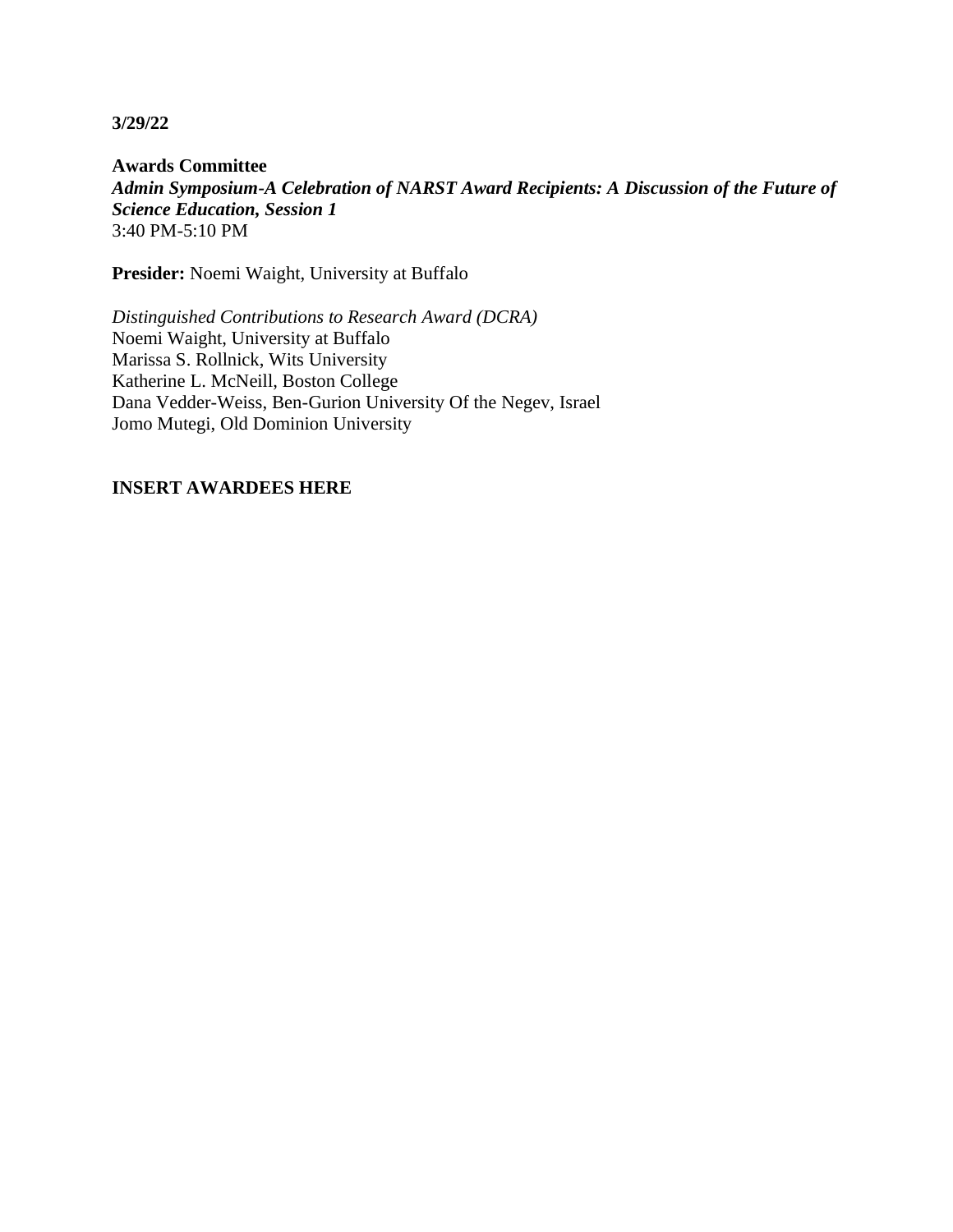**Strand 1: Science Learning: Development of student understanding** *SC-organized paper set-Inscriptions in Science Learning* 5:20 PM-6:50 PM **Presider:** Cesar Delgado, North Carolina State University

*A novel method for measuring problem-definition progression of middle schoolers: Use of student artifacts 1* Ferah Ozer, The University of North Carolina at Chapel Hill Nihal Dogan, Bolu Abant Izzet Baysal University

*Narrowing the Gap Between Experiments, Texts and Pictures – Investigation of an Extended Contiguity Principle*

Paul Schlummer, Institute of Physics Education (IDP) at the University of Münster Stefan Heusler, Institute of Physics Education (IDP) at the University of Münster Daniel Laumann, Institute of Physics Education (IDP) at the University of Münster

#### *Science Notebooks in Preschool Education*

Elena Calderón-Canales, Instituto de Ciencias Aplicadas y Tecnología, Universidad Nacional Autónoma de México.

Leticia Gallegos-Cázares, Instituto de Ciencias Aplicadas y Tecnología, Universidad Nacional Autónoma de México.

Fernando Flores-Camacho, Instituto de Ciencias Aplicadas y Tecnología, Universidad Nacional Autónoma de México.

*Students' Sensemaking Related to Mathematical Equations in A Biology Classroom (Virtual)* Desi, University of Minnesota Cuc Vu, Gillian Roehrig, University of Minnesota Anita Schuchardt, University of Minnesota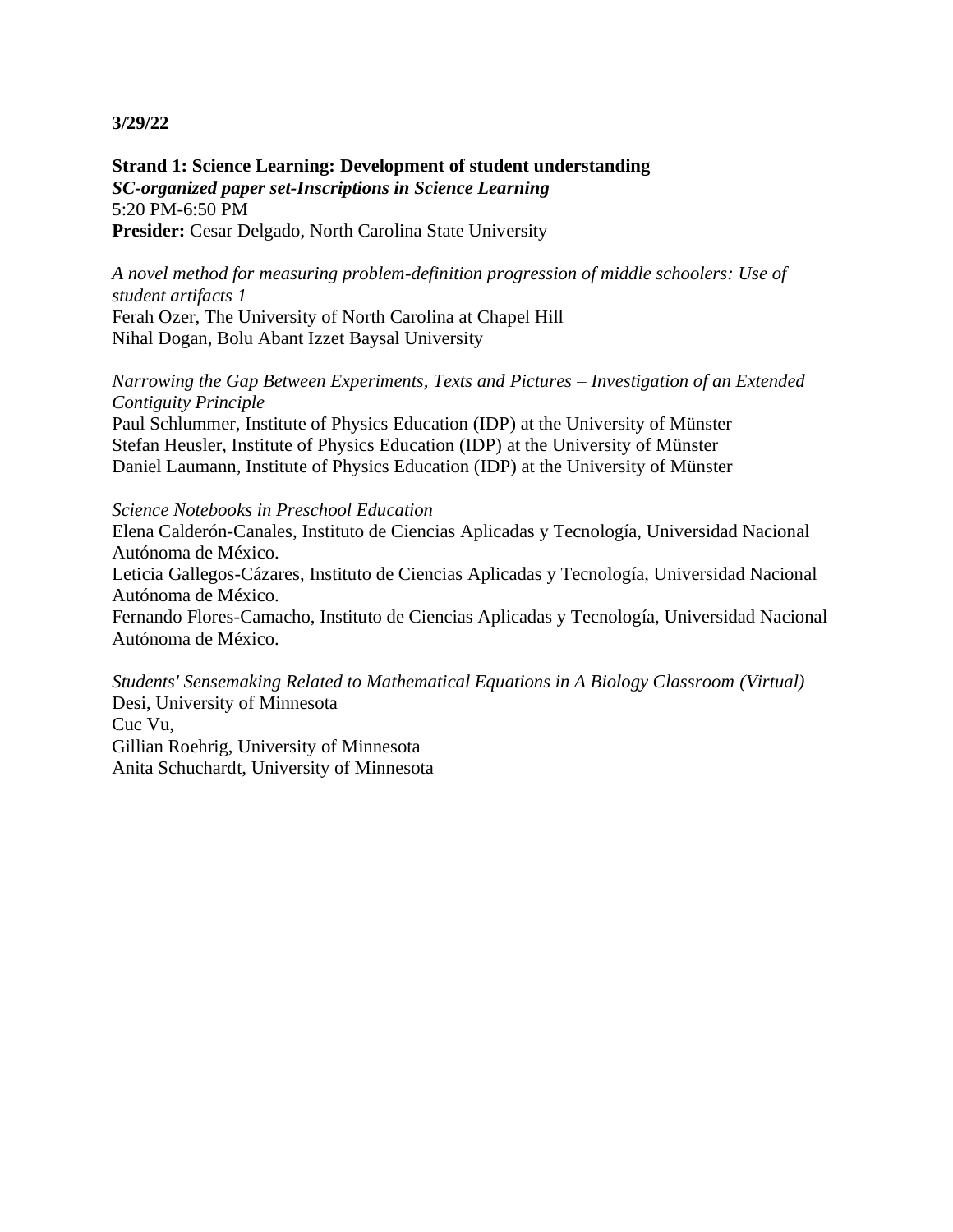**Strand 2: Science Learning: Contexts, Characteristics and Interactions** *SC-organized paper set-Early Childhood & Elementary Science Teaching & Learning* 5:20 PM-6:50 PM **Presider:** Amy V. Farris, Penn State

*Australian Primary School Students' Understandings about the Nature of Scientific Inquiry* Patricia D Morrell, The University of Queensland Jana Visnovska, The University of Queensland Jodie Miller, The University of Queensland

*Elementary Teachers' Agency for Teaching Science and Engineering when Working Within and Against School Structures* Alison Mercier, University of Wyoming

*Using Photovoice to Understand Children's Experiences and Environmental Science Learning at a Nature Preschool* Laura Dell, University of Cincinnati

*Using the Scientific and Engineering Practices Observation Protocol (SciEPOP) to Explore Play-based Early Learning Environments* Alison R. Miller, Bowdoin College Lauren P. Saenz, Bowdoin College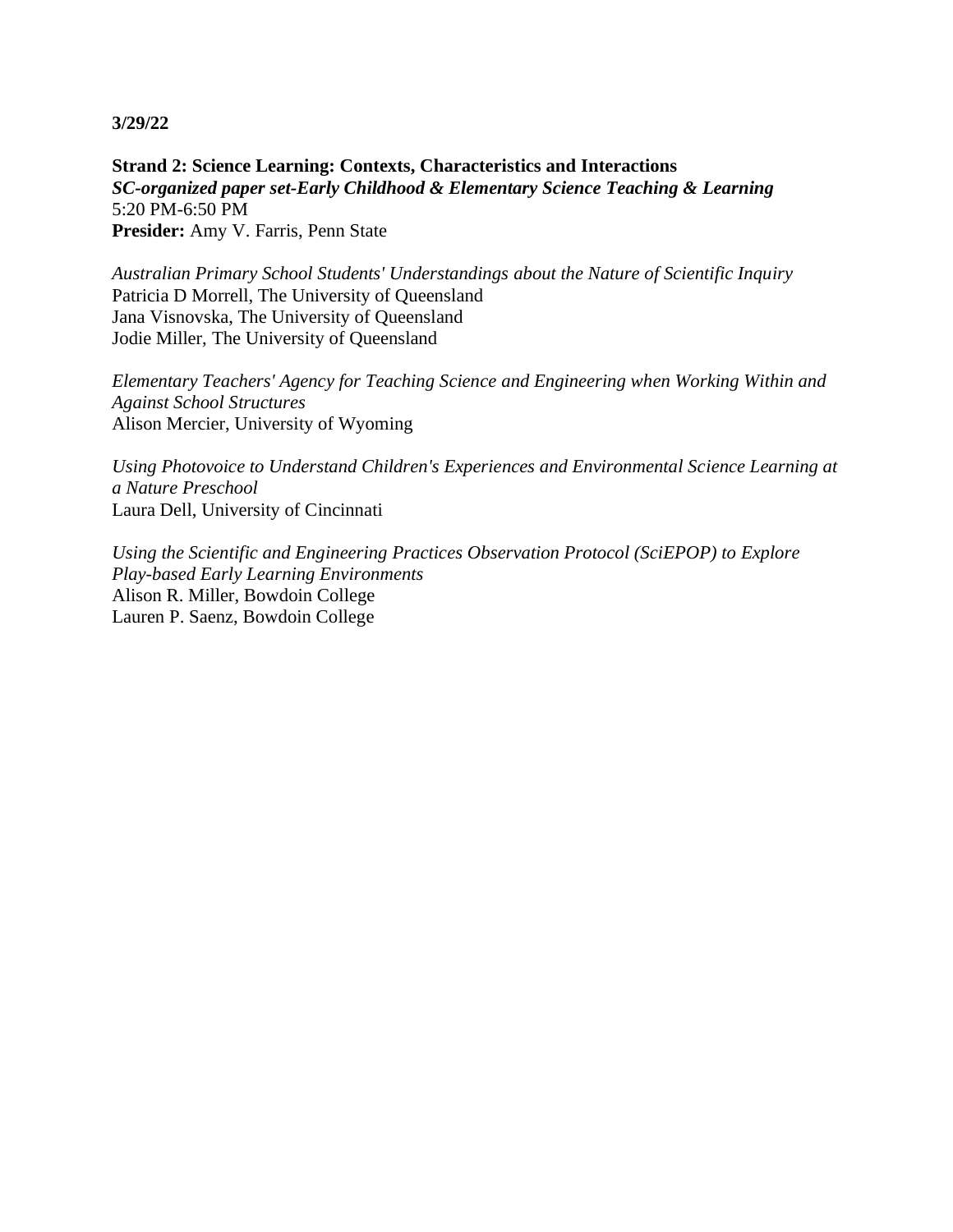**Strand 3: Science Teaching — Primary School (Grades preK-6): Characteristics and Strategies** *Admin Symposium-Enhancing Science and Engineering in Preschool through Fifth Grade: A National Academies Consensus Study* 5:20 PM-6:50 PM

*Enhancing Science and Engineering in Preschool through Fifth Grade: A National Academies Consensus Study*

Elizabeth A. Davis, University of Michigan Amy Stephens, National Academies of Sciences, Engineering, and Medicine Heidi B. Carlone, Vanderbilt University Eve Manz, Boston University School of Education Carrie Tzou, University of Washington Bothell Carla Zembal-Saul, Penn State University Lucy Avraamidou, University Of Groningen Tia C. Madkins, The University of Texas At Austin Felicia M. Mensah, Teachers College, Columbia University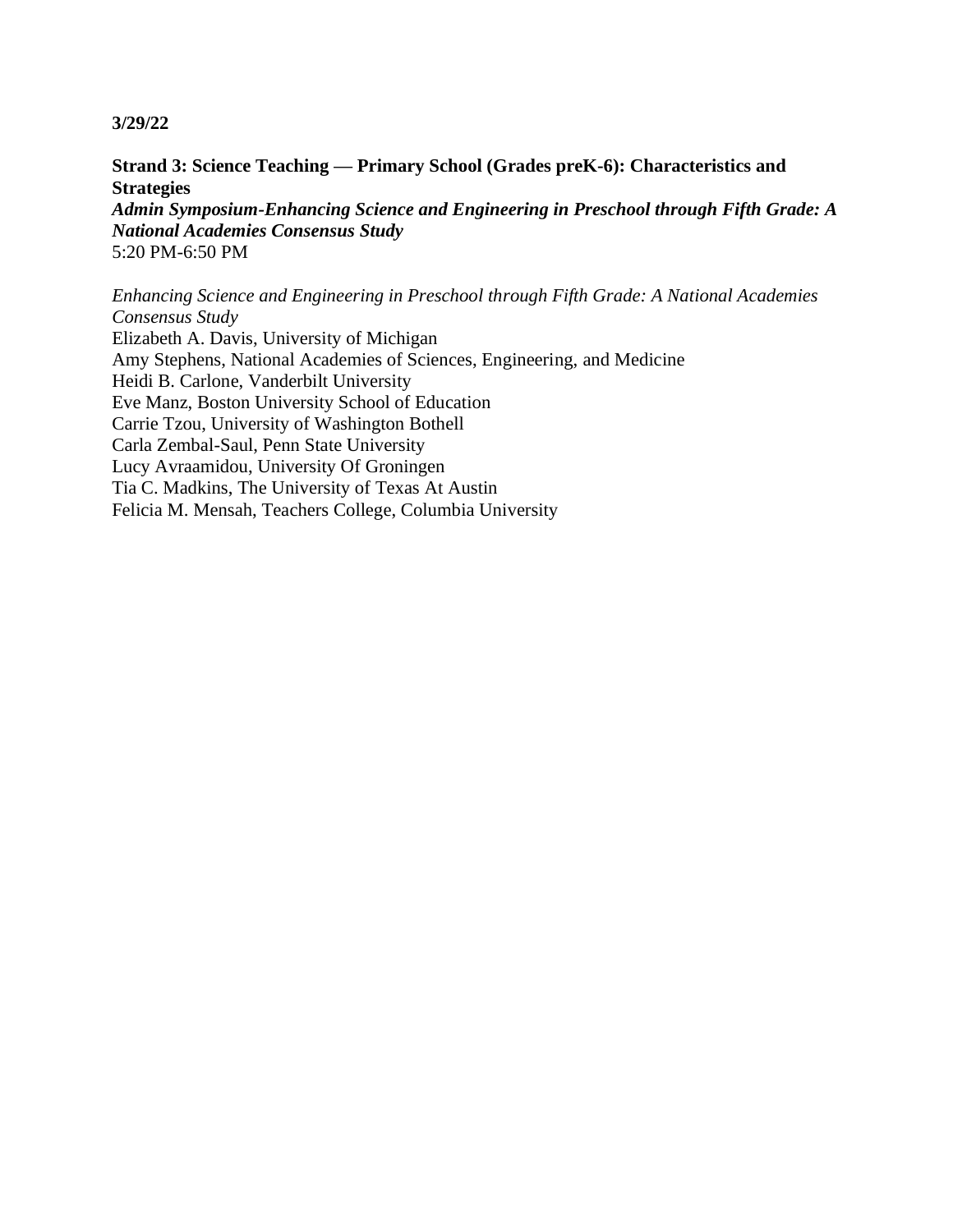## **Strand 4: Science Teaching — Middle and High School (Grades 5-12): Characteristics and Strategies**

*SC-organized paper set-Pedagogical content knowledge for secondary science teachers* 5:20 PM-6:50 PM

**Presider:** Andrea Moeller, Unversity of Vienna

## *Investigating a Chemistry Teacher's modeling-PCK in the Periodic Table Modeling-Based Instruction*

Ya-Ping Tsao, National Taiwan Normal University Graduate Institute of Science Education Mei-Hung Chiu, National Taiwan Normal University Graduate Institute of Science Education Mao-Ren Zeng, National Taiwan Normal University Graduate Institute of Science Education Yen-Tzu Liao, National Taiwan Normal University Graduate Institute of Science Education Sin-Yun Syu, National Taiwan Normal University Graduate Institute of Science Education Li-Ya Wang, National Taiwan Normal University Graduate Institute of Science Education

*Pre-Service Biology Teachers' PCK about Scientific Reasoning (Virtual)* Leroy Großmann, Freie Universität Berlin Merryn Dawborn-Gundlach, University of Melbourne Jan H. Van Driel, University Of Melbourne Dirk Krüger, Freie Universität Berlin Moritz Krell, Leibniz Institute for Science and Mathematics Education (IPN)

# *THE IMPACT OF ASSESSMENT CHANGE ON TEACHERS' ORIENTATIONS AND PCK FOR HIGH SCHOOL LABORATORY PRACTICES*

Vanessa Kind, Durham University Helen Cramman, Durham University Helen F Gray, Durham University

*THE TOPIC SPECIFIC PCK OF VIDEOS ON THE BIG IDEA, "WHAT IS CHEMICAL EQUILIBRIUM"* Marissa S. Rollnick, Wits University Stephen A. Malcolm, University of the Witwatersrand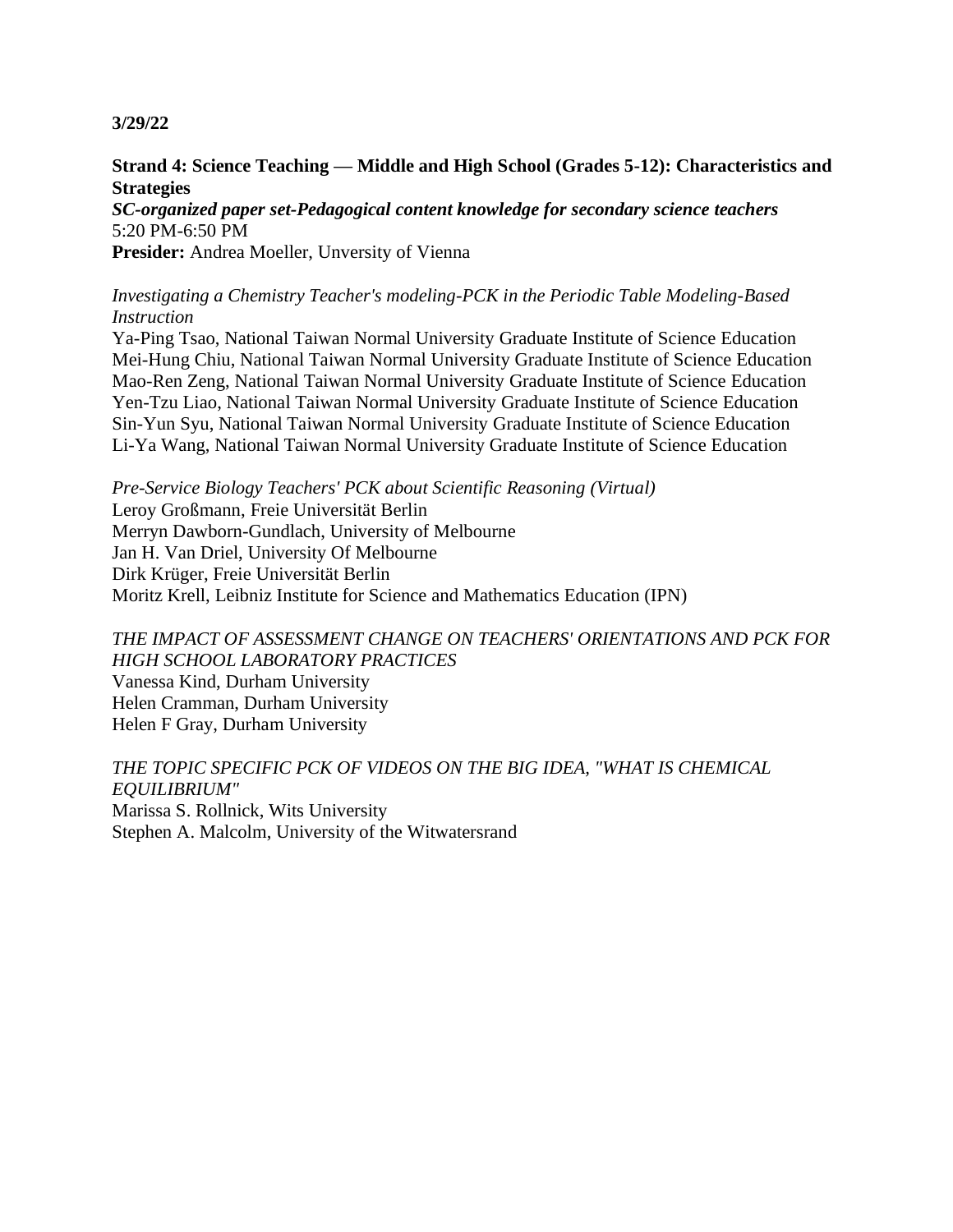**Strand 5: College Science Teaching and Learning (Grades 13-20)** *SC-organized paper set-Learning About Science, Engineering and Social Issues* 5:20 PM-6:50 PM Presider: Catherine Mary Kenyon, Clemson University

*College Students' Epistemological Beliefs about Medical Science and Trust in Science and Scientists during COVID-19* Lisa A. Borgerding, Kent State University Bridget K. Mulvey, Kent State University

*Engineering students' self-efficacy and civic responsibility in a social innovation curriculum* Tiffanyrose Sikorski, George Washington University Erica Wortham, George Washington University

*Investigating graduate student and instructors' course experiences "Teaching and Learning Science for Social Justice"* Iesha Jackson, University of Nevada- Las Vegas Tina Vo, University of Nevada- Las Vegas Sabrina Barakat, UNLV Nicole J. Thomas, University of Nevada, Las Vegas Sarah York, UNLV Abigale Ly, UNLV

*Utilizing argument-driven inquiry with scaffolding to improve socioscientific argumentation in undergraduate students* Sarah Krejci, Bethune-Cookman University Hector N Torres, Bethune-Cookman University Raphael D Isokpehi, Bethune-Cookman University Dana L Zeidler, University of South Florida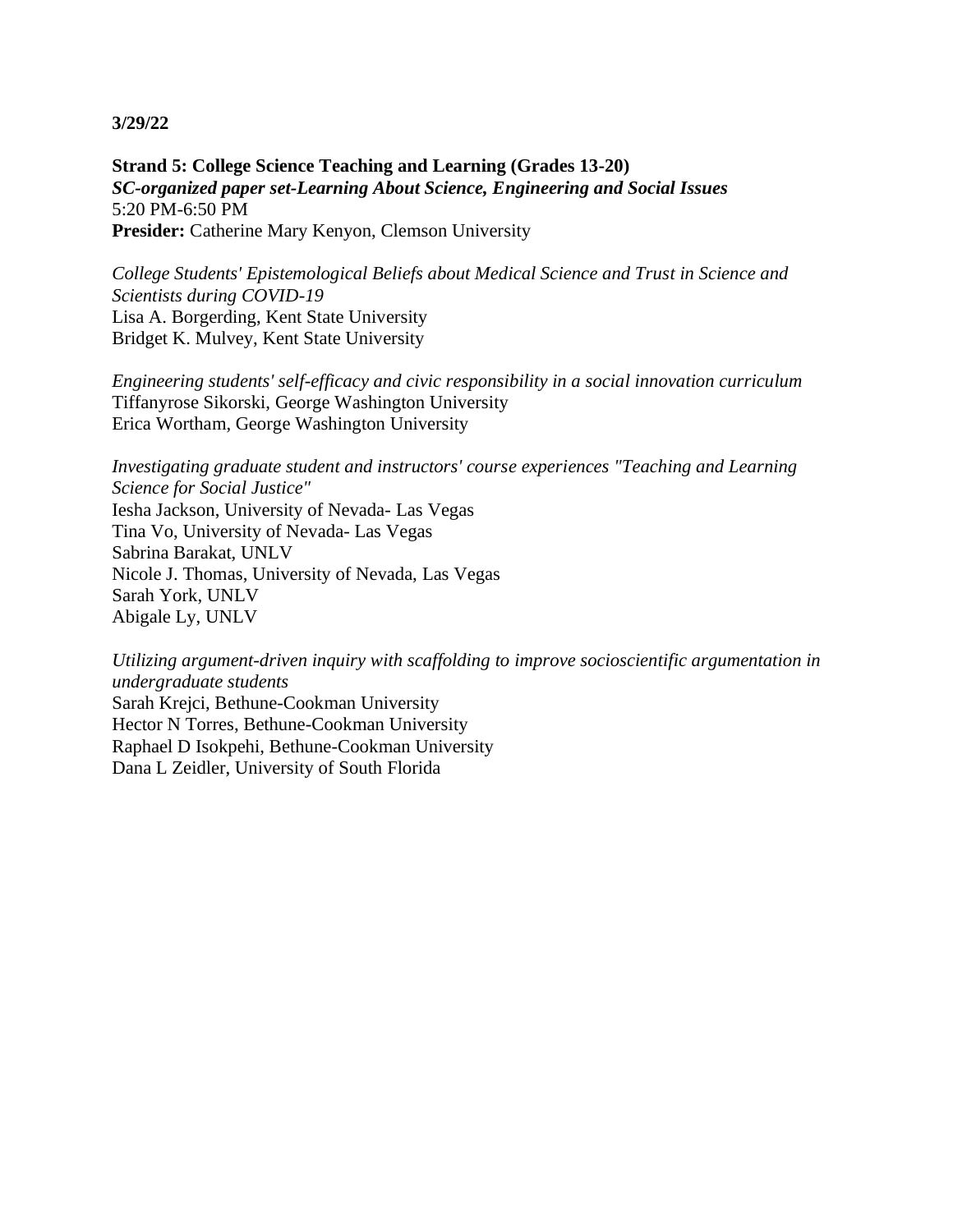**Strand 7: Pre-service Science Teacher Education** *SC-organized paper set-Creating spaces and resources for high quality learning in pre-service teacher education* 5:20 PM-6:50 PM **Presider:** Elizabeth B. Lewis, University Of Nebraska–Lincoln

*Examining Virtual Rehearsals and Practice Science Teaching as Support Systems for Rural Elementary Teacher Residents* Stephen L. Thompson, University of South Carolina Amber Adgerson, University of South Carolina

*Finding high-quality mentor feedback for science pre-service teachers* Caroline Hadley Long, University of Washington Mark Windschitl, University Of Washington Karin Lohwasser, University of California, Santa Barbara Soo-Yean Shim, University of Illinois Tammy Q. Tasker, Western Washington University

## *Learning to Teach During a Pandemic: Preservice Secondary Science and Mathematics Teachers' Use of Resources*

Matthew D. Bennett, University of California, Santa Barbara Valerie Valdez, University of California, Santa Barbara Cameron Dexter-Torti, University of California, Santa Barbara Donald McNish, University of California, Santa Barbara Liliana Garcia, University of California, Santa Barbara T. Royce Olarte, University of California, Santa Barbara Sarah Hough, University of California, Santa Barbara Sarah A. Roberts, University of California, Santa Barbara Julie A. Bianchini, University of California, Santa Barbara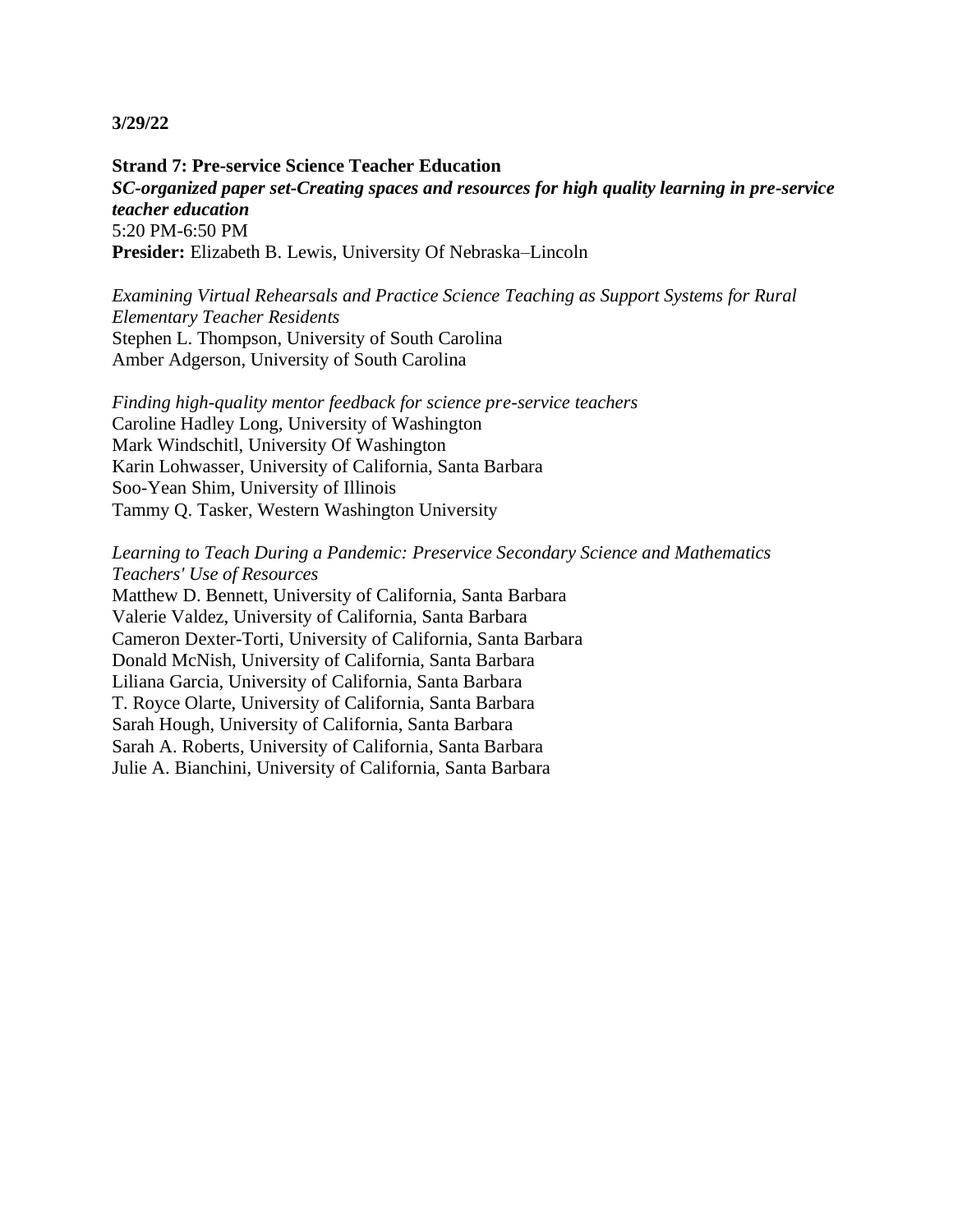**Strand 7: Pre-service Science Teacher Education** *SC-organized paper set-Toward inclusive and just outcomes for diverse learners* 5:20 PM-6:50 PM **Presider:** Karl G. Jung, University Of South Florida

*Challenges with Inclusive Teaching at Vocational Schools in Germany* Simone Rueckert, University of Duisburg-Essen Helena Van Vorst, University of Duisburg-Essen

*Cultivating Discourse of English Learners During the Enactment of Cognitively Demanding Work* Walter Aminger, University Of California, Santa Barbara Nevada State College

*Preservice Teacher Noticing, Interpreting, Responding to Students' Sensemaking Resources for Equitable Access to Science Understanding* Judith A. Cooper-Wagoner, University of Arizona Kristin L. Gunckel, University Of Arizona

*The Paradox of Dedication: Agonistic interviews on preservice science teacher students' choicenarratives* Jeppe Langkjær, University College Copenhagen Bjørn Friis Johannsen, University College Copenhagen Maria Rejkjær Holmen, University College Copenhagen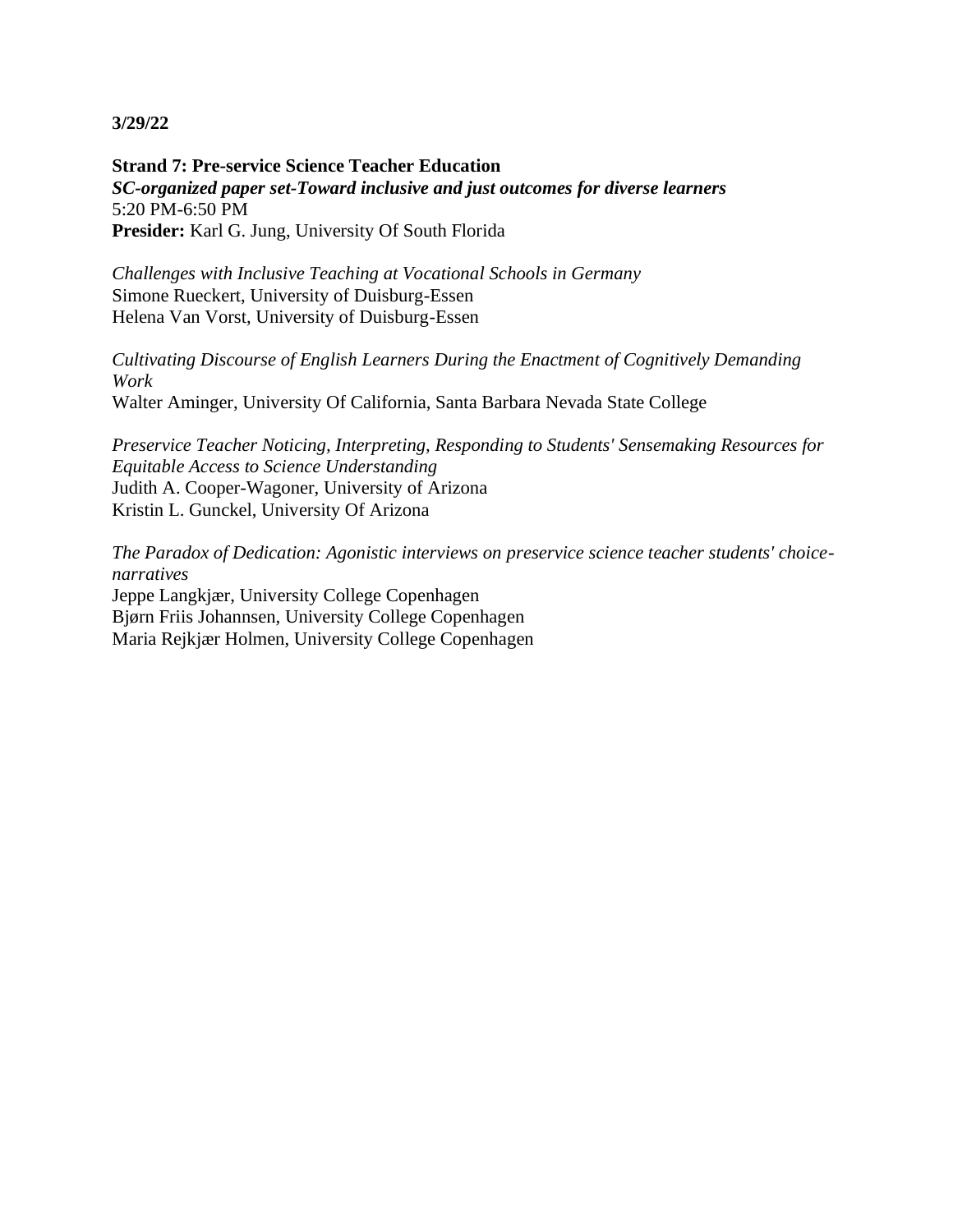**Strand 8: In-service Science Teacher Education** *SC-organized paper set-Teacher Learning and Practice during the Pandemic* 5:20 PM-6:50 PM **Presider:** Jennifer Maguire, Virginia Tech

*Exploring Teachers' Experience and Implementation of the Science and Engineering Practices in Different Instructional Contexts* Cheng-Wen He, University of Georgia Hong H. Tran, UGA Yamil Ruiz, Shaugnessy McCann, Brooke A. Whitworth, Clemson University Julie A. Luft, University of Georgia

*Identification and characterization of the essential knowledge domains for online chemistry teaching during Covid-19 pandemic* Itsik Aroch, The Weizmann Institute of Science Dvora Katchevich, The Weizmann Institute Of Science Lili Orland?Barak, University of Haifa Ron Blonder, The Weizmann Institute Of Science

*The Experiences of Biology Teacher Coordinators Participating in a VPLC During the COVID-19 Crisis (Virtual)* Odelia Schrire, Technion Dina Tsybulsky, Technion - Israel Institute Of Technology Christine Ipsen, DTU

*The role of professional learning communities (PLCs) in supporting chemistry teachers during the COVID-19 crisis* Anat Shauly, Gabriella Shwartz, Dr. Shirly Avargil, Dr.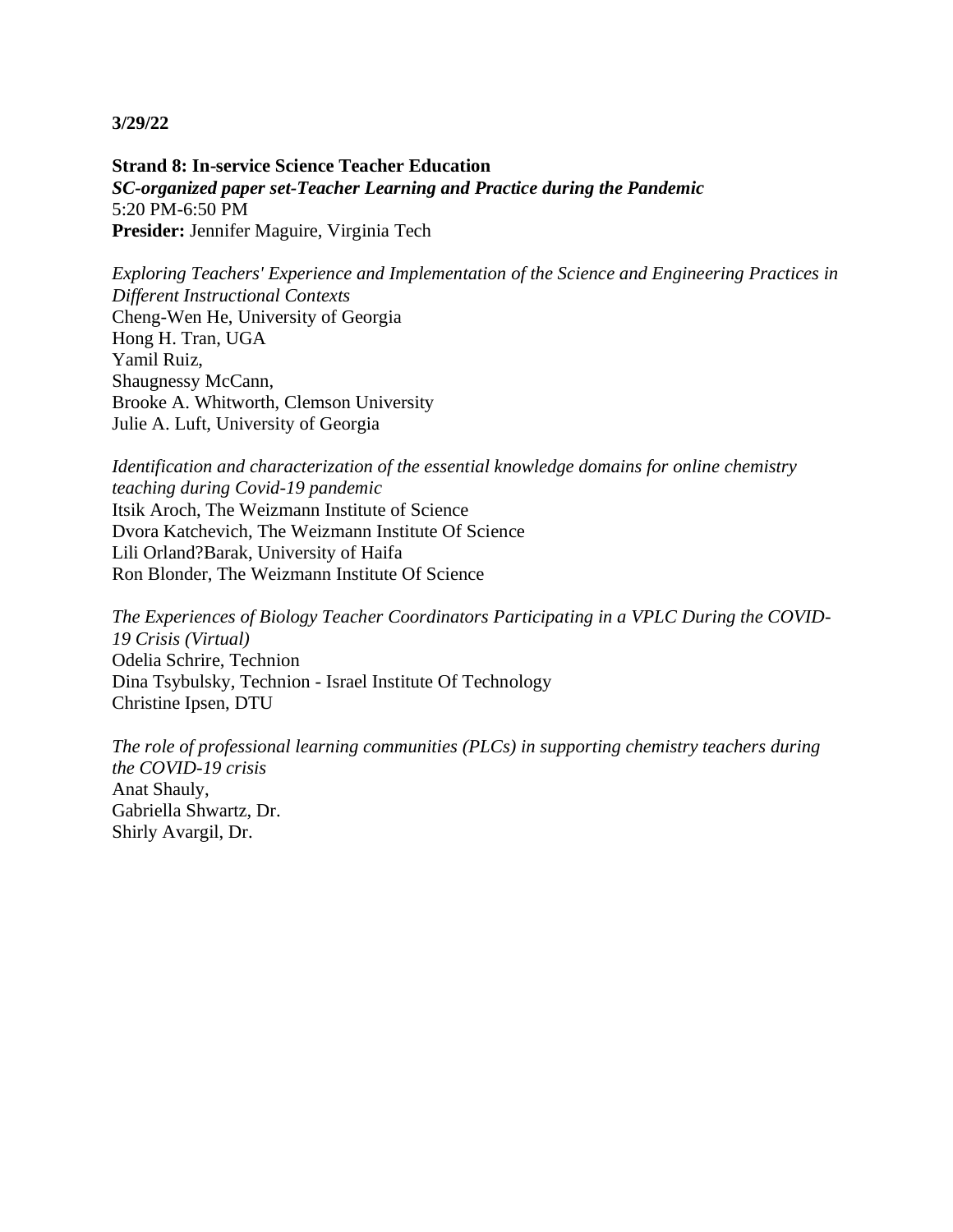**Strand 10: Curriculum and Assessment** *SC-organized paper set-Teacher collaborative design of three-dimensional performance assessments* 5:20 PM-6:50 PM **Presider:** Joi Merritt, James Madison University

*CoFee – Computer-based feedback design for written reflections in pre-service science teacher education* Peter Wulff, University of Potsdam Lukas Mientus, University of Potsdam Anna Nowak, University of Potsdam Andreas Borowski, University of Potsdam

*Examining the impact of using pilot data to support teachers in designing high quality threedimensional performance assessments* Cathy Zozakiewicz, SNAP/SCALE Jill A. Wertheim, Stanford University

*Supporting Teachers' Capacity to Design for Coherent Assessment of Multidimensional Science Learning* Samuel Severance, University of California, Santa Cruz Guadalupe Martinez, University of California, Santa Cruz

*Teacher Agency in a Responsive Co-Design Process of 3D Performance Assessments* Jill Wertheim, Stanford Center for Assessment, Learning, and Equity (SCALE) Miray Tekkumru Kisa, Florida State University Ozlem Akcil Okan, Florida State University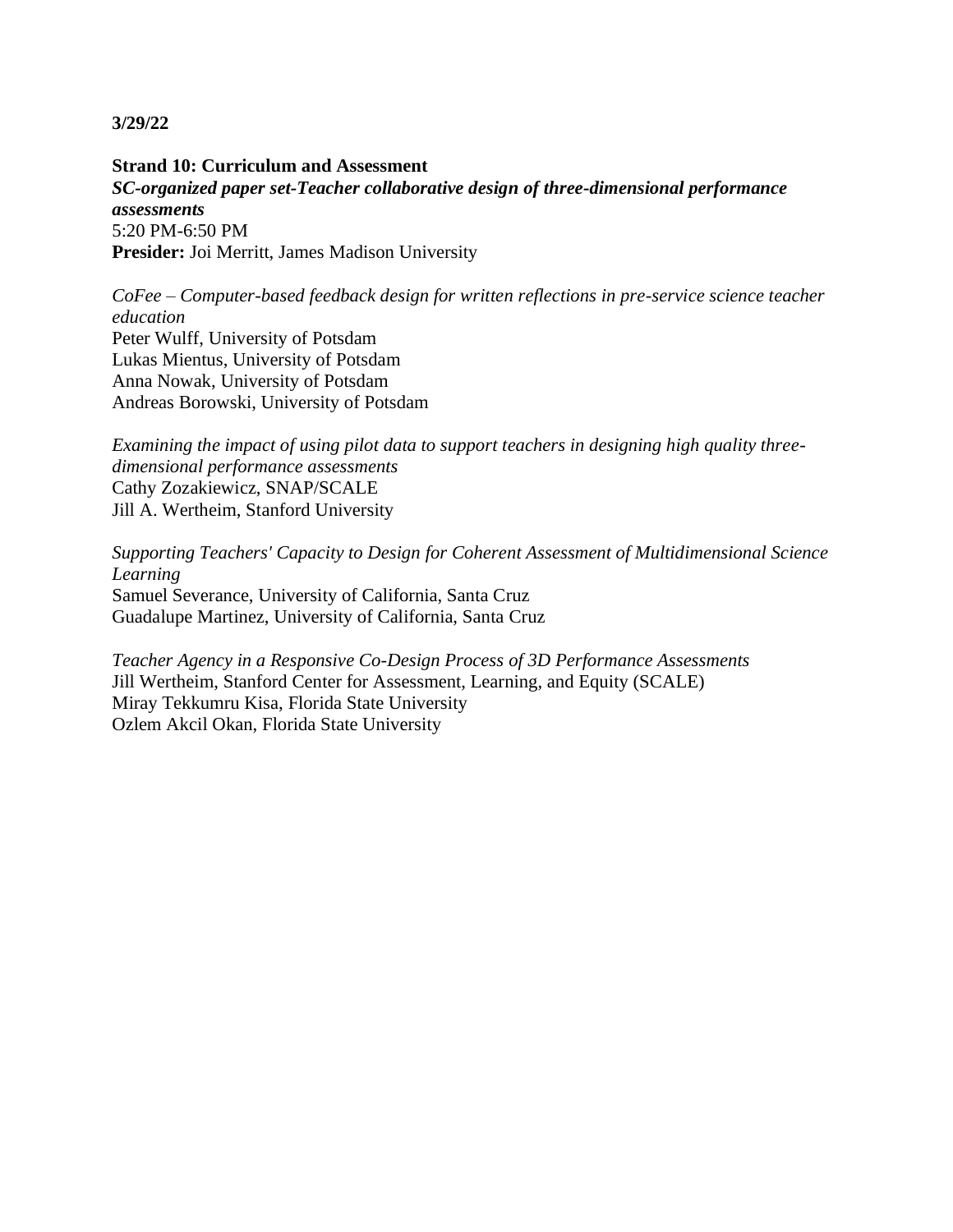**Strand 11: Cultural, Social, and Gender Issues** *SC-organized paper set-Innovation in Conceptual and Methodological Research Approaches* 5:20 PM-6:50 PM **Presider:** John Settlage, UConn

*Art-based Methods and Signs of Science Capital: Approaching Young Children's Experiences and Relation to Science* Katia Bill Nielsen, Universtity of Copenhagen Ene Ernst Hoppe, University of Copenhagen Henriette T. Holmegaard, University Of Copenhagen

*Ethnodance as a Critical Identity Tool for Black Students' Science Identity Construction* Mindy J. Chappell, University of Illinois at Chicago

*Patchworking Critical and Cultural-Historical Activity Theoretical Analytics for Research in Science Education* Caroline T. Spurgin, UC Santa Cruz Alexandra I. Race, UC Santa Cruz Doris B. Ash, Univeristy of California Santa CruzC Santa Cruz

*Inclusive Science Education: Sheltered Instruction for English Language Learner* Hajira Nusret, Saiqa Azam, Memorial University Of Newfoundland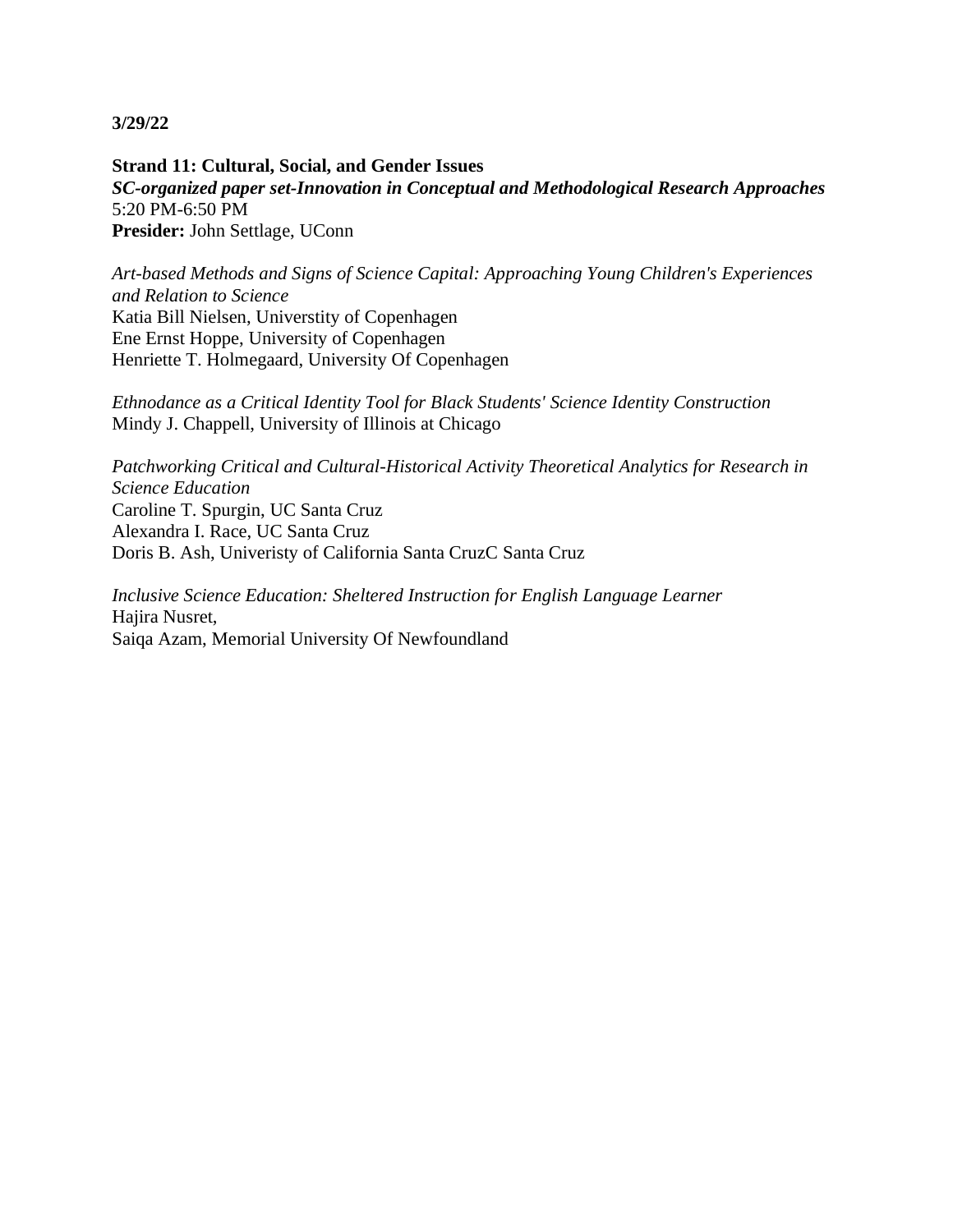**Strand 12: Technology for Teaching, Learning, and Research** *SC-organized paper set-Multimedia, Artificial Intelligence, and Augmented Reality in Teaching and Learning* 5:20 PM-6:50 PM **Presider:** Cristian Merino, Pontificia Universidad Católica De Valparaíso

*A Bibliometric Analysis of Trends and Issues in Educational AI* Brian Abramowitz , University of Florida Minyoung Lee, University of Florida Pavlo Antonenko, University of Florida

*An Eye-Tracking Study On Learning Representations In Organic Chemistry With Dynamic Signals In Instructional Videos* Marc Rodemer, IPN - Leibniz Institute for Science and Mathematics Education Marlit A. Lindner, IPN - Leibniz Institute for Science and Mathematics Education Julia Eckhard, Justus-Liebig-University Giessen Nicole Graulich, Justus-Liebig Universität Giessen Sascha Bernholt, IPN - Leibniz Institute for Science and Mathematics Education

*Exploring Teachers' Conceptions of Artificial Intelligence in K-12 Science Education* Brian Abramowitz, University of Florida Pavlo D. Antonenko, University Of Florida Stephanie Killingsworth, University of Florida Bruce MacFadden, University of Florida Sadie Mills, University of Florida

*Topic specific differences in supporting organic chemistry learning augmented reality based* Sebastian Keller, University of Duisburg-Essen Sebastian Habig, FAU Erlangen-Nürnberg Stefan Rumann, University Of Duisburg-Essen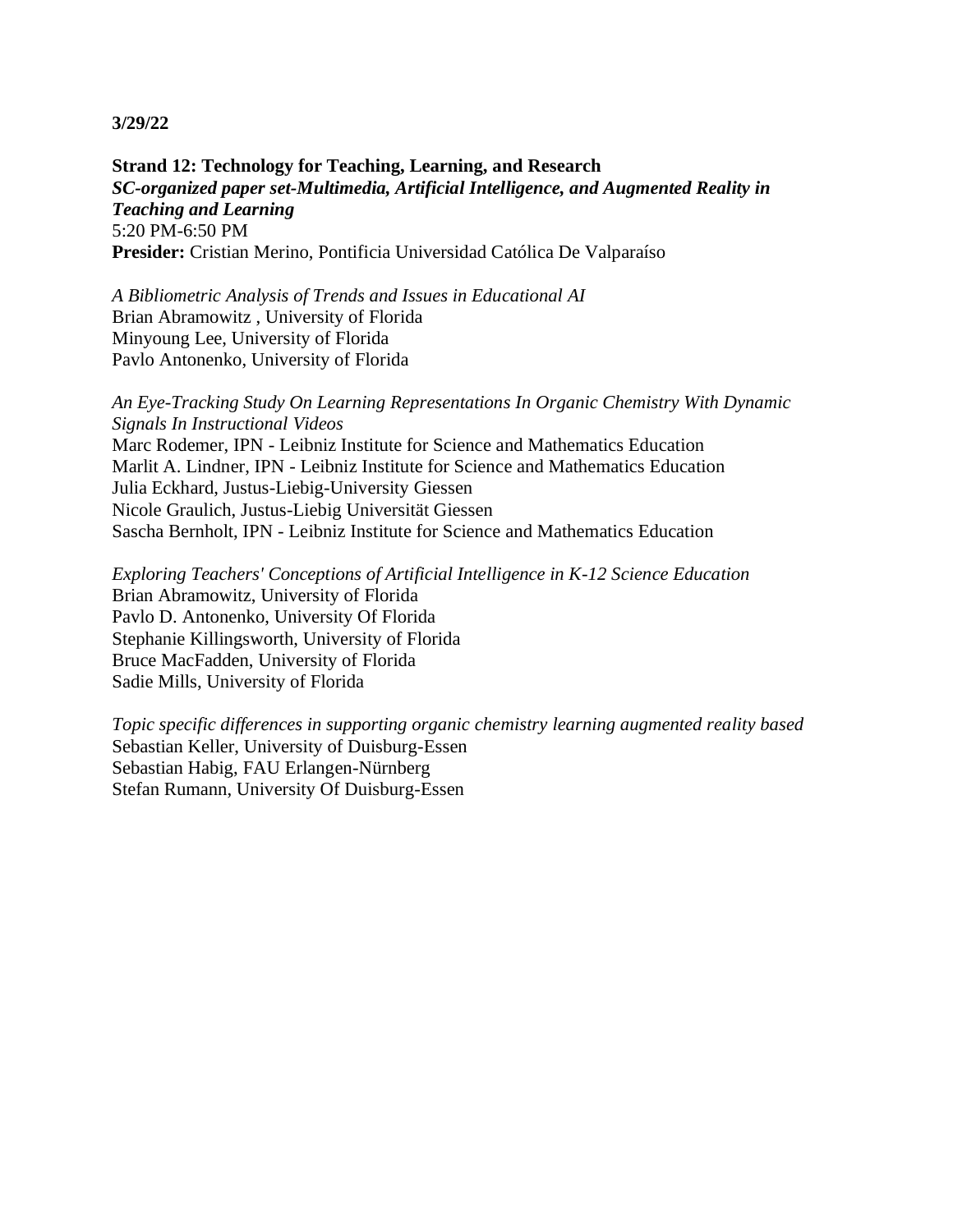**Strand 13: History, Philosophy, Sociology, and Nature of Science** *SC-organized paper set-Nature of Science in Teacher Education* 5:20 PM-6:50 PM **Presider:** Wonyong Park, University of Southampton

*"It's a lesson with no answer!": Understanding preservice teachers' lesson development using history of science (Virtual)* Wonyong Park, University of Southampton Sibel Erduran, University of Oxford Jinwoong Song, Seoul National University Minchul Kim, Kongju National University

*What is Physics? Considering Teachers' Epistemic Beliefs about Physics Knowledge* Ellen Watson, Brandon University

*Teaching of NOSI in Outdoor Learning Environments in the Period of Covid-19 Pandemic (Virtual)* Gunkut Mesci, Giresun University Eda Erdas Kartal, Kastamonu University

*Pre-Service Chemistry Teacher's Beliefs regarding the use of Experiments and Nature of Science* Janne-Marie Bothor, University of Kassel David S. Di Fuccia, University of Kassel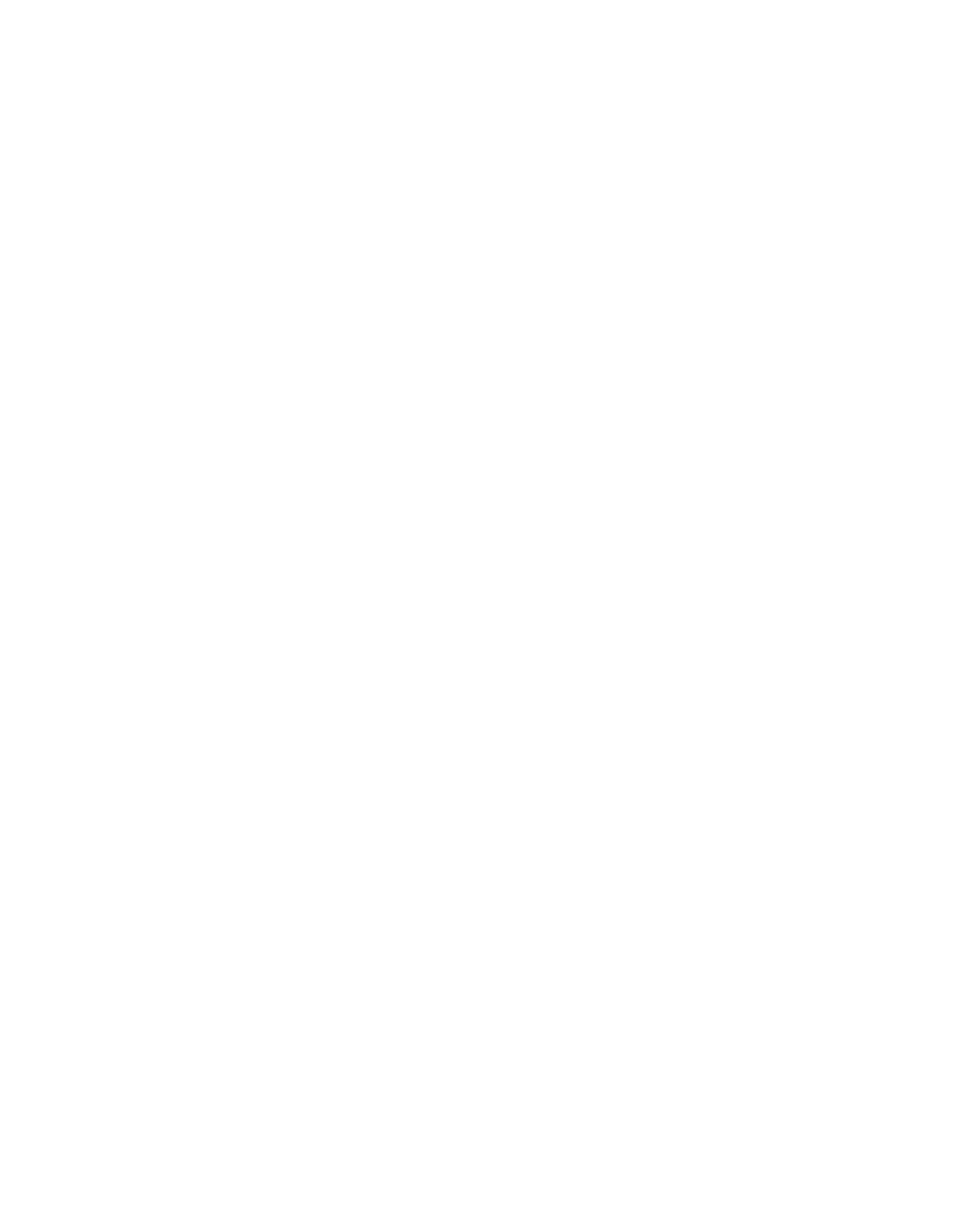**Strand 15: Policy, Reform, and Program Evaluation** *SC-organized paper set-Standards* 5:20 PM-6:50 PM **Presider:** Kathryn M. Bateman, Temple University

*Developing a Framework for Identifying Key Innovations in Novel Science Programs: A Learning-by-Making Case Study* Benjamin S Mahrer, WestEd Gary Weiser, WestEd Linlin Li, WestEd Laura Peticolas, Sonoma State University Lynn Cominsky, Sonoma State University

*Searching for Nature of Engineering in the Framework for K-12 Science Education* Hasan Deniz, University of Nevada Las Vegas Erdogan Kaya, George Mason University Ezgi Yesilyurt, Weber State University

*Private Industry's Push and Pull: Is Computer Science Really for All?* Stefanie L. Marshall, University of Minnesota- Twin Cities Ain Grooms, University of Iowa

*Social Covenants as Contextual Mitigating Factors (CMFs)* Katie L Brkich, Georgia Southern University Alejandro J. Gallard, Georgia Southern University Wesley Pitts, Lehman College, CUNY S. Lizette Ramos, University of Guadalajara Maria A Rodriguez, University of Texas Rio Grande Valley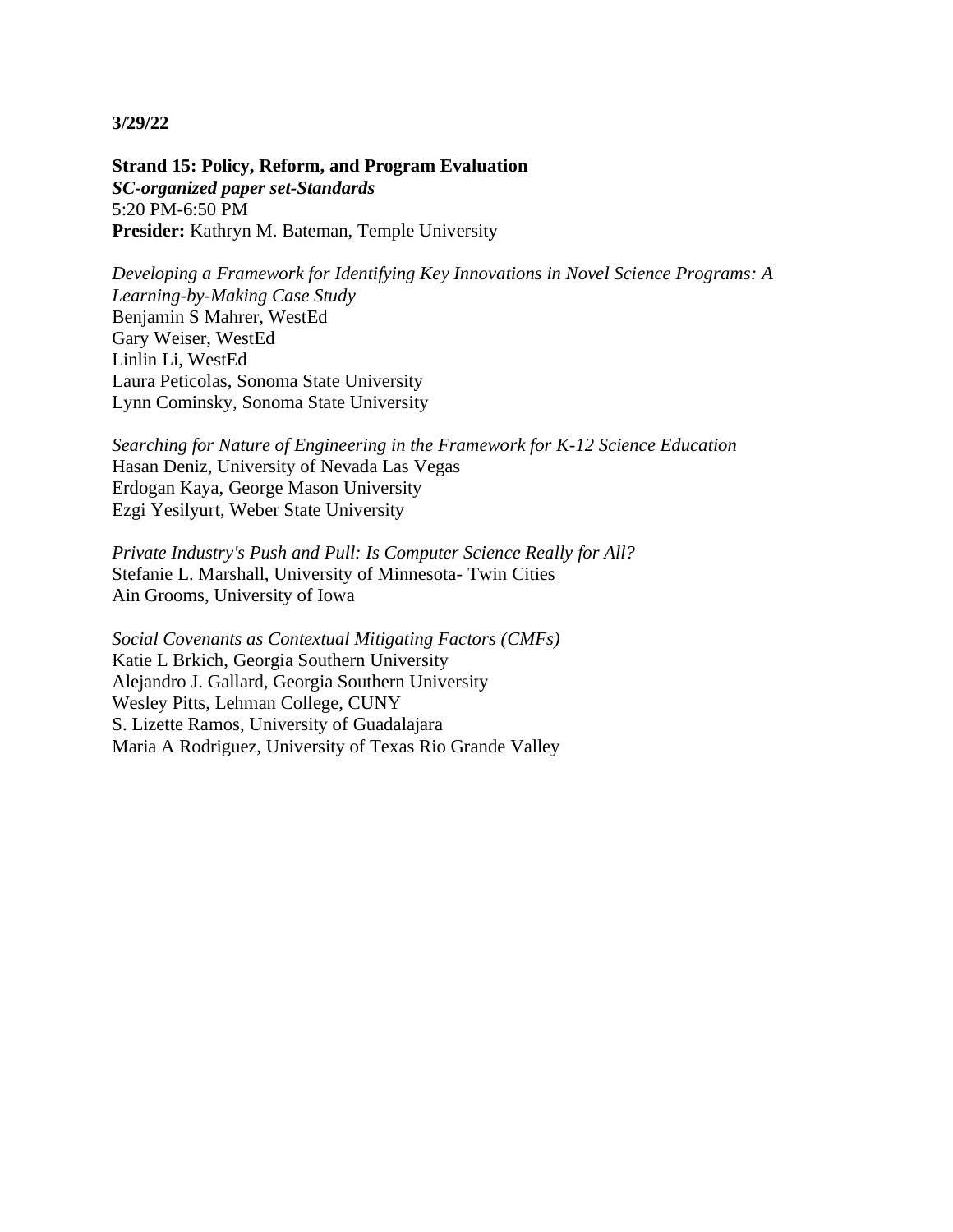**Awards Committee** *Admin Symposium-A Celebration of NARST Award Recipients: A Discussion of the Future of Science Education, Session 2* 5:20 PM-6:50 PM **Presider:** Noemi Waight, University at Buffalo

*Early Career Research Award (ECRA), Outstanding Dissertation Research Award (ODRA), and NARST Fellows Award* Noemi Waight, University at Buffalo Katherine L. McNeill, Boston College Dana Vedder-Weiss, Ben-Gurion University Of the Negev, Israel Jomo Mutegi, Old Dominion University

# **INSERT AWARDEES HERE**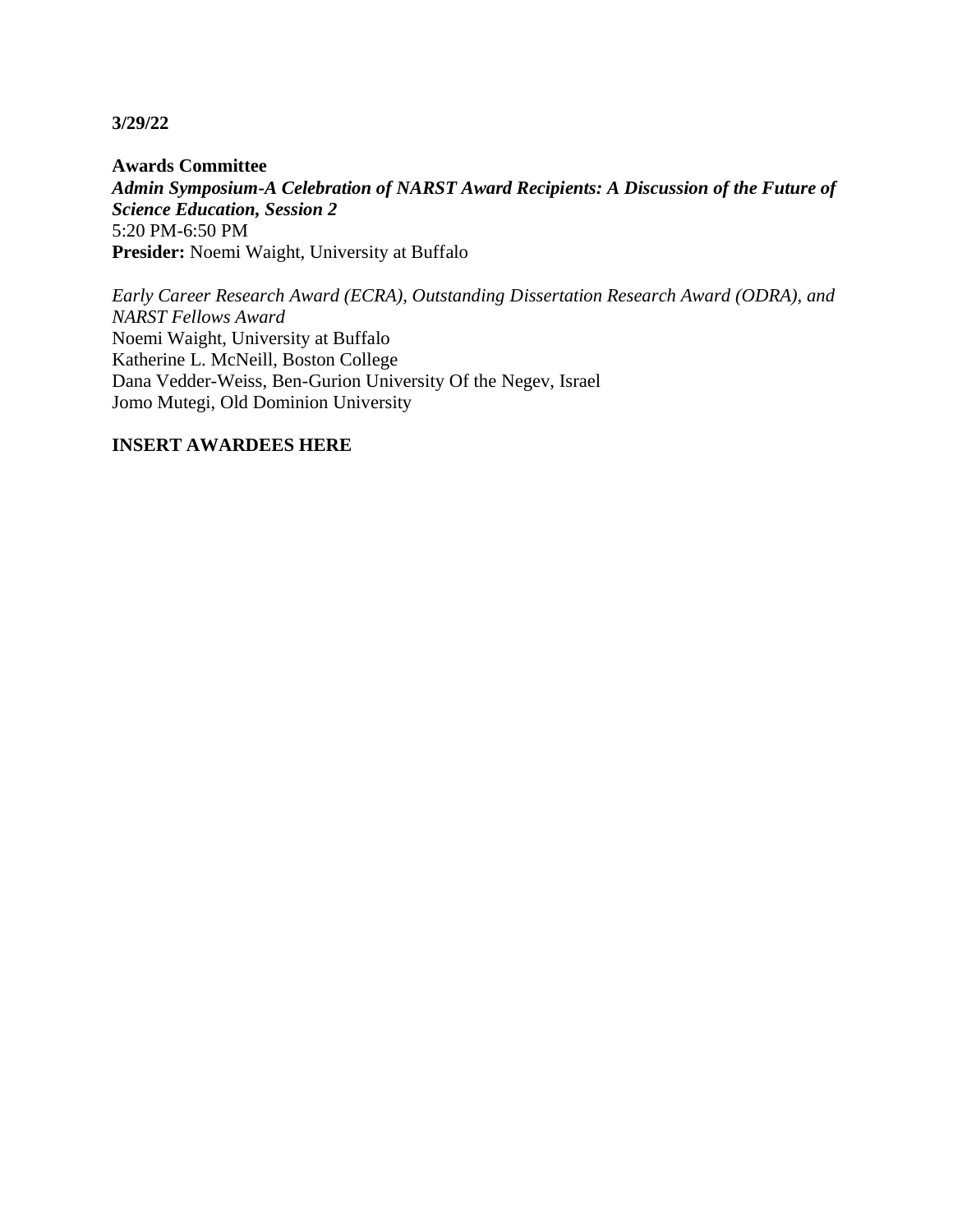**Research Committee** *Admin Symposium-Supporting and Advancing Science Education Research Practice through Community Discussions* 5:20 PM-6:50 PM

*Supporting and Advancing Science Education Research Practice through Community Discussions* Stanley M. Lo, University of California San Diego Francesca A. Williamson, Indiana University School of Medicine Glenn R. Dolphin, Syracuse University Joe Taylor, University of Colorado Colorado Springs Scott Cohen, Georgia State University Jordan L. Henley, University of Georgia Mohammed Estaiteyeh, Western University Theila Smith, University of Groningen Robert M. Talbot, University of Colorado Denver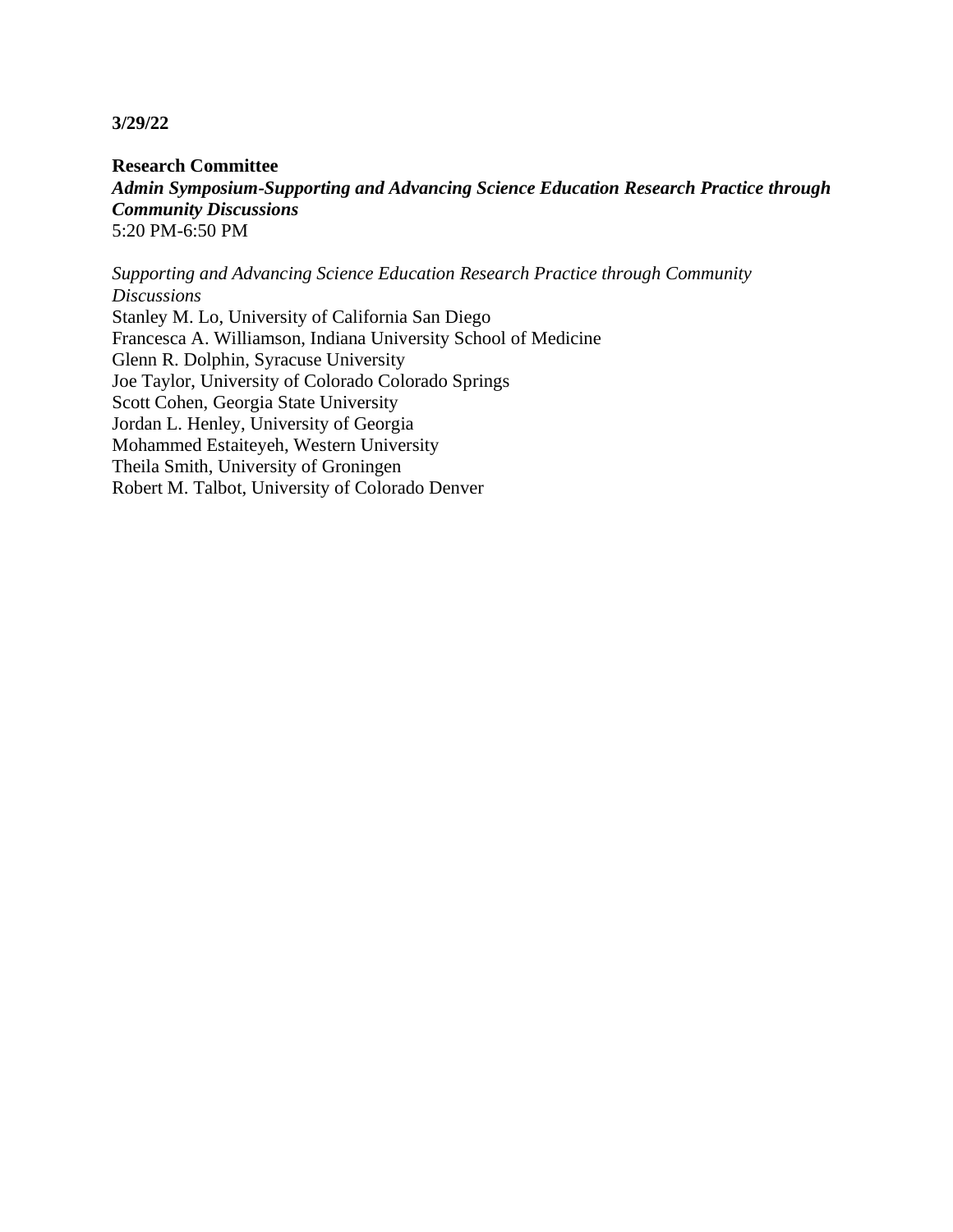**Strand 1: Science Learning: Development of student understanding** *SC-organized paper set-Students' Conceptual Development* 8:45 AM-10:15 AM **Presider:** Jenny M. Dauer, University Of Nebraska–Lincoln

*Certain about uncertainty: quality of students' justifications in comparing data sets* Karel Kok, Humboldt-University Burkhard Priemer, Humboldt-University

*Constructing Science Concept Development: How Design Artifact Changes Reveal Mental Model Changes in Young Children* Christine McGrail, University of Massachusetts Amherst Jeanne Brunner, University of Massachusetts Amherst Martina Nieswandt, University of Massachusetts Amherst

*How different approaches to science teaching influence vertical knowledge-linking within the concept of energy* Dennis Dietz, Freie Universität Berlin Claus Bolte, Freie Universtaet Berlin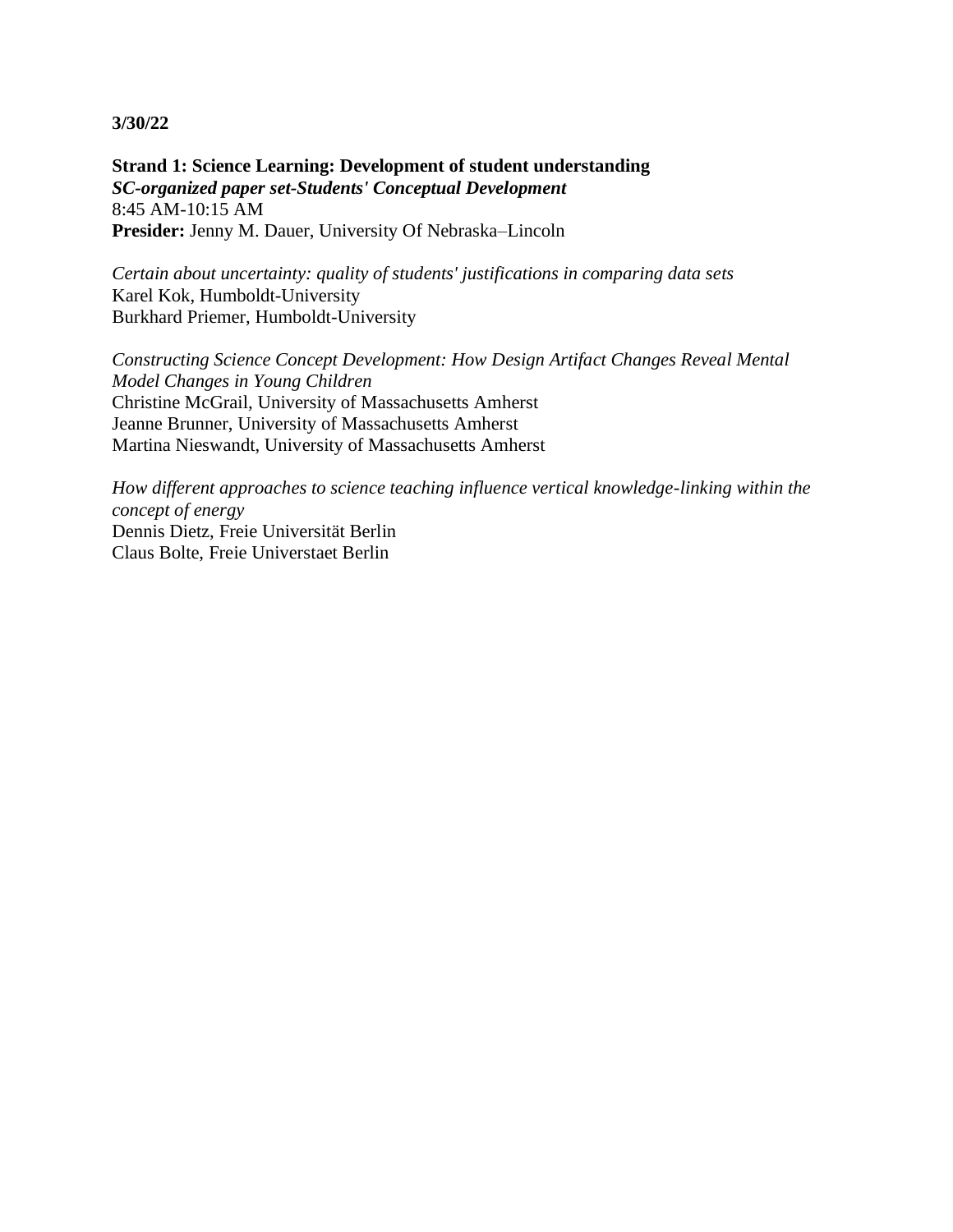**Strand 2: Science Learning: Contexts, Characteristics and Interactions** *SC-organized paper set-Equity & Social Justice in Science Teaching & Learning* 8:45 AM-10:15 AM Presider: Tammy M. Long, Michigan State University

*A Case for Humane Genetics Education: How Students Used Genetics Knowledge to Argue About a Racial Disparity* Dennis M. Lee, BSCS Learning Sciences Brian M. Donovan, BSCS Monica Weindling, BSCS Science Learning Awais Syed, BSCS Science Learning

*Equity Considerations in Earth Science Out-of-Field Teaching and Student Performance (Virtual)* Christine P. Schlendorf, Angela M. Kelly, Robert Krakehl,

*Multimodal revoicing: Embodied student resources to support students' explanations of science phenomena* Samuel Lee, Boston College Kevin Cherbow, Florida State University Katherine L. McNeill, Boston College

*Toward a community of civic practice: a case study on service-based experiential learning in support of community driven science engagement* John R. Ruppert, Saint Peter's University Jennifer Ayala, Saint Peter's University Yosra Badiei, Saint Peter's University Masiel C. Infante, Saint Peter's University Jeanette Wilmanski, Saint Peter's University

*Towards an Inclusion of All in Lab Courses – The Case of a Blind Student* Stefanie Lenzer, Institute for Science Education, Leibniz University Hannover Marvin Roski, Institute for Science Education, Leibniz University Hannover Andreas Nehring, Institute for Science Education, Leibniz University Hannover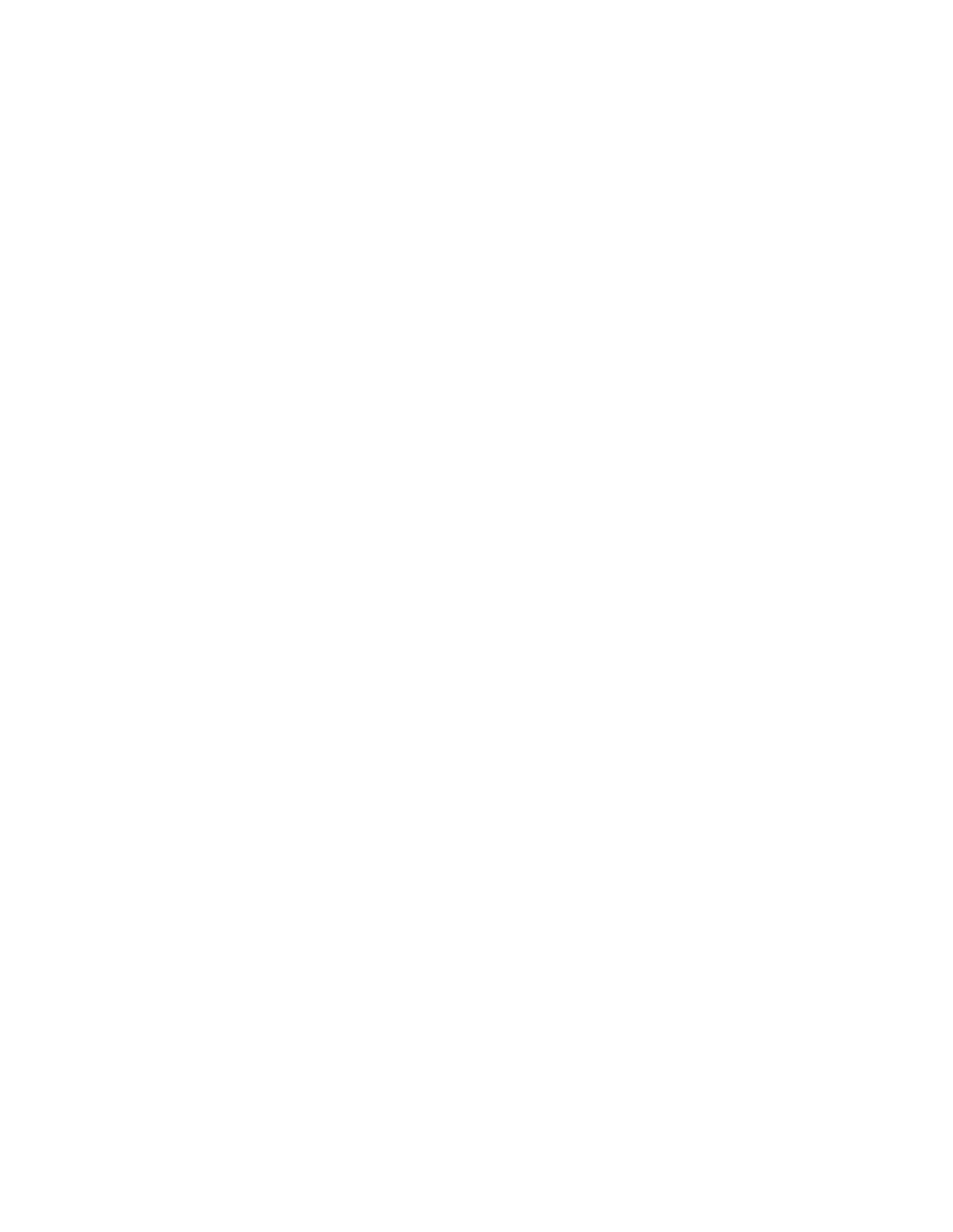**Strand 3: Science Teaching — Primary School (Grades preK-6): Characteristics and Strategies** *Related Paper Set-Elementary Preservice Teachers Learning to Support Equitable Sensemaking* 8:45 AM-10:15 AM **Discussant:** Okhee Lee, New York University

*Elementary Preservice Teachers Investigating Local Phenomena and Problems: Envisioning Opportunities for Equitable Student Sensemaking* Anna Maria Arias, Kennesaw State University Jessica Stephenson Reaves, Kennesaw State University

*An Exploration of Learning Science Subject Matter Knowledge Through Teaching in a Methods Course* Ryan Nixon, Brigham Young University Sarah J. Fick, Washington State University

*Preservice Elementary Teachers' Recognition of Resources Students Bring to Science Learning* Sarah J. Fick, Washington State University Stephany RunningHawk Johnson, Washington State Unversity

*Preservice Elementary Teachers Noticing Features of Classroom Instruction that Support Equitable Sensemaking* Amanda Benedict-Chambers, Missouri State University Carrie-Anne Sherwood, Southern Connecticut State University Okhee Lee, New York University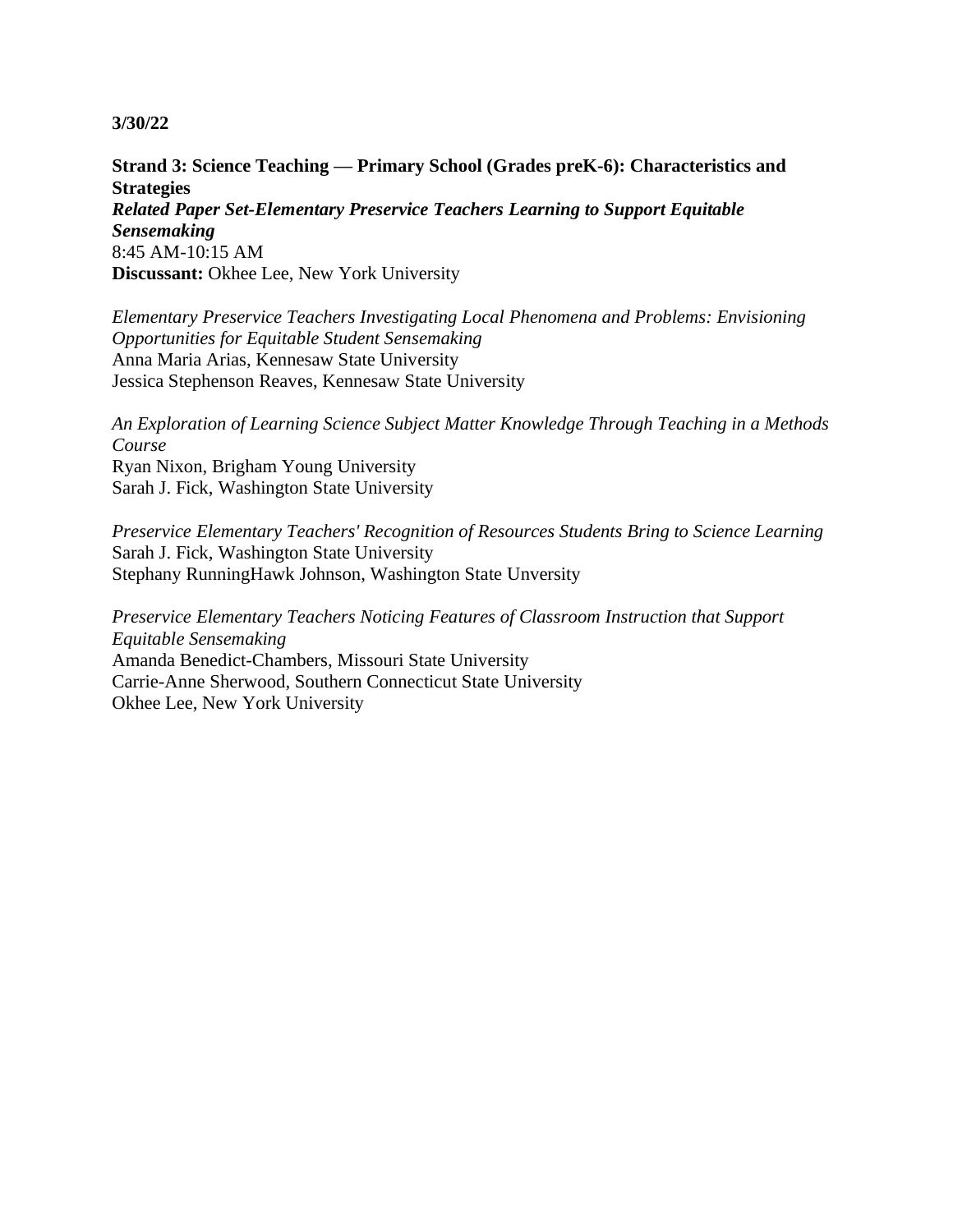## **Strand 4: Science Teaching — Middle and High School (Grades 5-12): Characteristics and Strategies**

*SC-organized paper set-Secondary science teachers' learning and noticing of student thinking* 8:45 AM-10:15 AM

**Presider:** Todd L. Hutner, The University of Alabama

*An Exploratory Study of the Epistemic Goals of a First-Year Science Teacher* Todd L. Hutner, The University of Alabama

*Beyond Excellence In Science Teaching Practice: Virtuosity In Science Teaching And Developing Virtuoso Teachers* Emrah Ozyurek,

*Teacher noticing for epistemic agency: What cues teachers to open up space for student sensemaking?* Stina Krist, University of Illinois at Urbana-Champaign Nitasha Mathayas, Indiana University Soo-Yean Shim, University of Illinois Susan B. Kelly, California State University Chico Dan Voss, Dallas Center-Grimes High School Nessrine Machaka, University of Illinois At Urbana - Champaign Elizabeth B. Dyer, University of Tennessee, Knoxville

*What Beginning and Experienced Secondary Science Teachers Notice in Videos of Classroom Instruction*

Julie A. Luft, University of Georgia Yuxi Huang, University of Georgia Shelby Watson, Center for Mathematics and Science Education Harleen Singh, University of Georgia Hatice Ozen Tasdemir, The University of Georgia Brooke A. Whitworth, Clemson University Yamil Ruiz, Clemson University Hong Tran, UGA Shaugnessy McCann, University of Georgia Cheng-Wen He, University of Georgia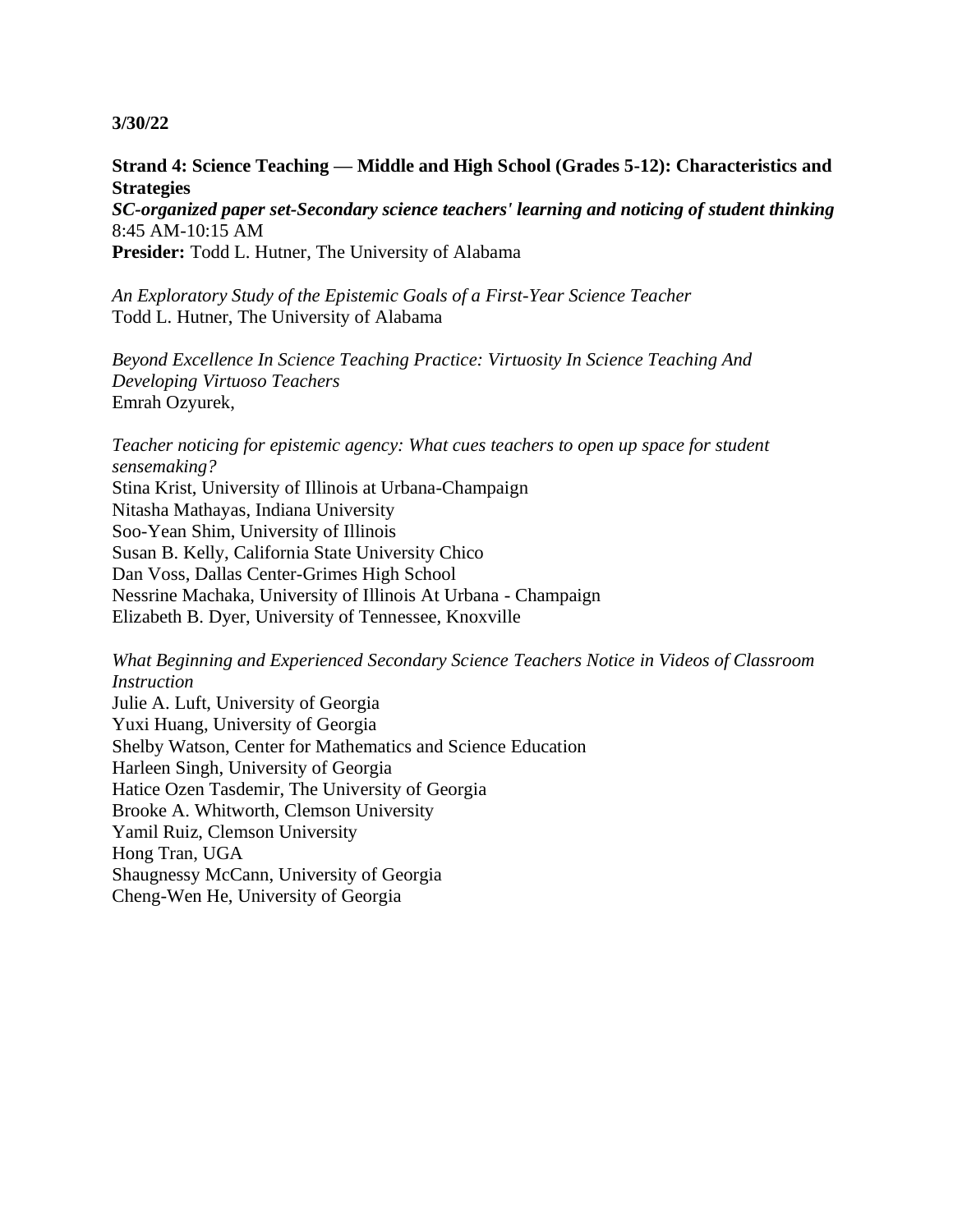**Strand 5: College Science Teaching and Learning (Grades 13-20)** *SC-organized paper set-Student Learning in Remote Contexts: Labs and Research* 8:45 AM-10:15 AM **Presider:** Wanja Gitari, University of Toronto

*A Meta-Study of Science Laboratories at a Distance* Mercy Ogunsola-Bandele, National Open University Of Nigeria Dietmar Kennepohl, Athabasca University, Canada

*Student Perspectives of Remote Participation in Authentic Research in an Undergraduate Ecology Laboratory Course* Stephen R. Burgin, University Of Arkansas Adam M Siepielski, University of Arkansas

*The Impact of Online STEM Teaching and Learning During COVID-19 on Underrepresented College Students' Self-Efficacy and Motivation (Virtual)* Sami Kahn, Princeton University Janet Vertesi, Princeton University

*The Varied Student Experience with Transitioning to Mandatory Online Chem Lab* Joseph V Watts, University of Florida Corey A. Payne, University Of Florida Kent J. Crippen, University of Florida Lorelie Imperial, University of Florida Melanie Veige, University of Florida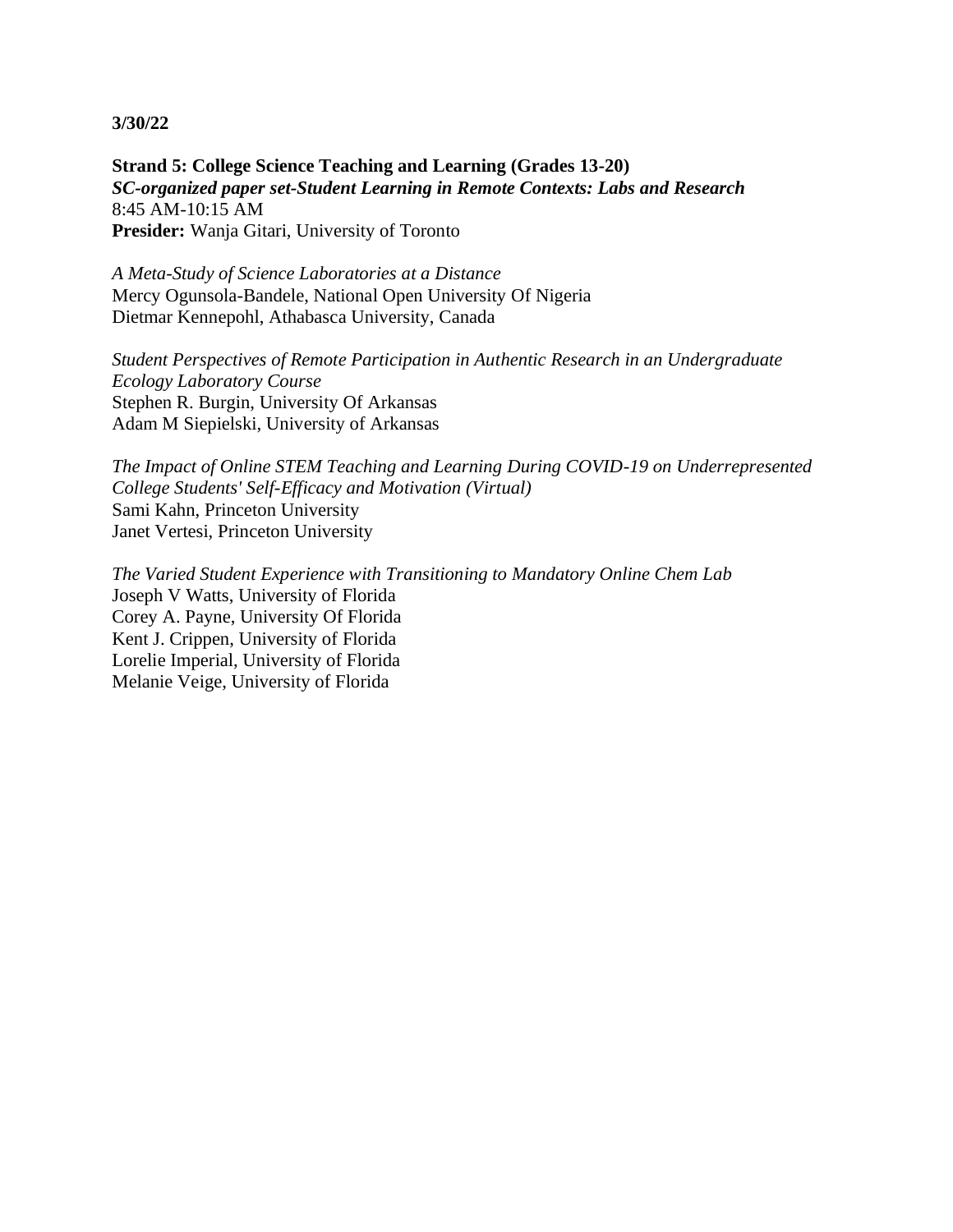**Strand 6: Science Learning in Informal Contexts** *Symposium-Innovative approaches to theorizing and studying family STEM learning* 8:45 AM-10:15 AM **Discussant:** Tali Tal, Technion **Presider:** Neta Shaby, Ben Gurion University of the Negev

*Innovative approaches to theorizing and studying family STEM learning* Neta Shaby, Ben Gurion University of the Negev Dana Vedder-Weiss, Ben-Gurion University Of the Negev, Israel Scott A. Pattison, TERC Smirla Ramos-Montañez, TERC Irit Vivante, Ben Gurion University Lucy R. McClain, Pennsylvania State University Adam V. Maltese, Indiana University Amber Simpson, Indiana University Tali Tal, Technion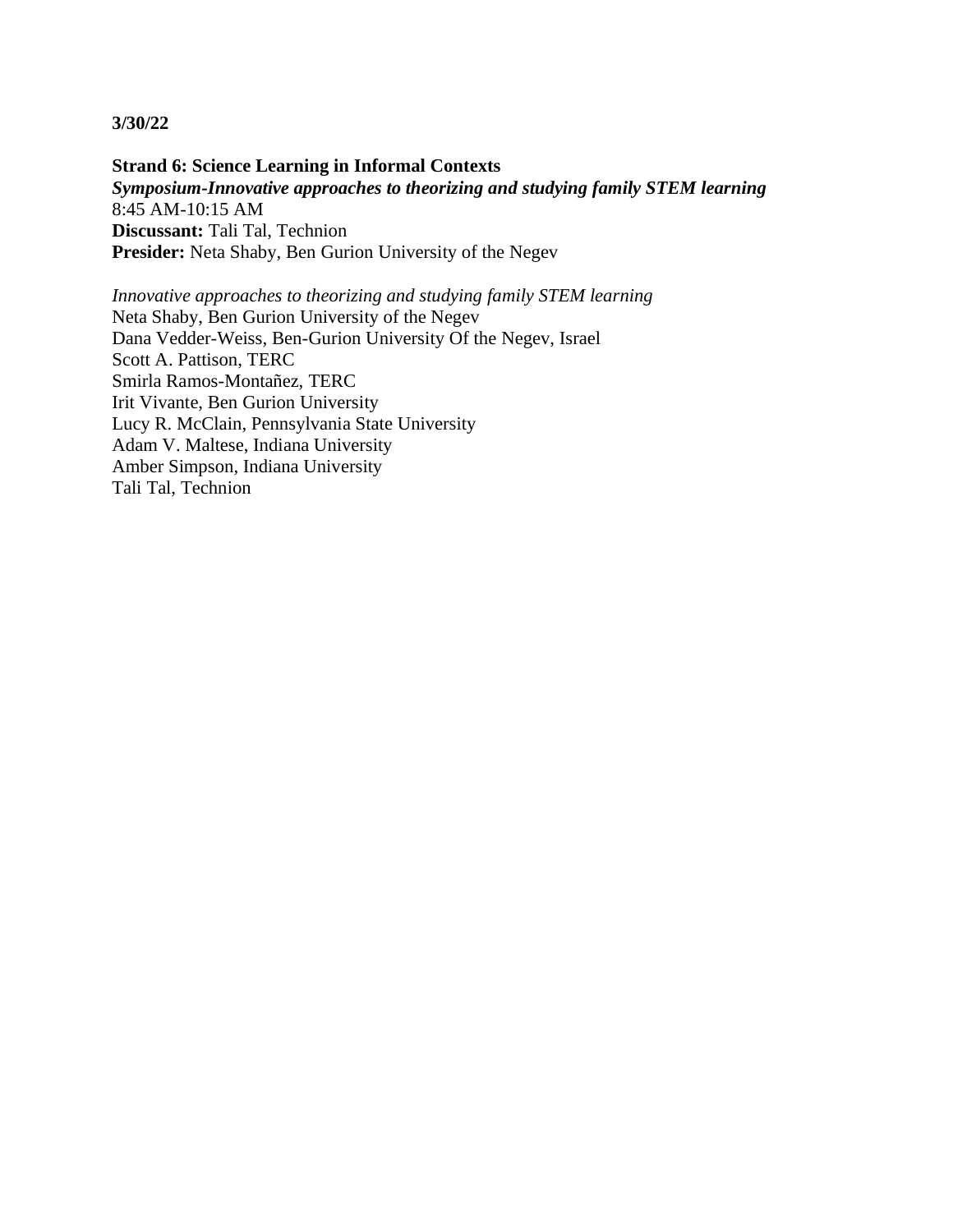**Strand 7: Pre-service Science Teacher Education** *SC-organized paper set-Tools for Assessment in Preservice teacher learning* 8:45 AM-10:15 AM **Presider:** Peter Wulff, University of Potsdam

*An Evaluation Proposal for Pre-Service Primary Teachers: Self-Regulation of Learning and Emotions*

Francisco José Castillo Hernández, University of Almeria María Rut Jiménez Liso, University of Almeria María Martínez Chico, University of Almeria Rafael López-Gay, University of ALmeri

*Are Knowledge and Acceptance of Evolution Aligned among Jewish Religious Preservice Science Teachers? (Virtual)* Merav Siani, Weizmann Institute of Science Herzog College Anat Yarden, Weizmann Institute Of Science

*Investigating Pre-service Science Teachers' Modeling Metaknowledge with Open-Ended Questions and Diagrams* Paul Engelschalt, Humboldt-Universität zu Berlin Tom Bielik, Freie Universität Berlin Moritz Krell, IPN - Leibniz Institute for Science and Mathematics Education, Kiel, Germany Dirk Krüger, Freie Universität Berlin Annette Upmeier Zu Belzen, Humboldt-Universität zu Berlin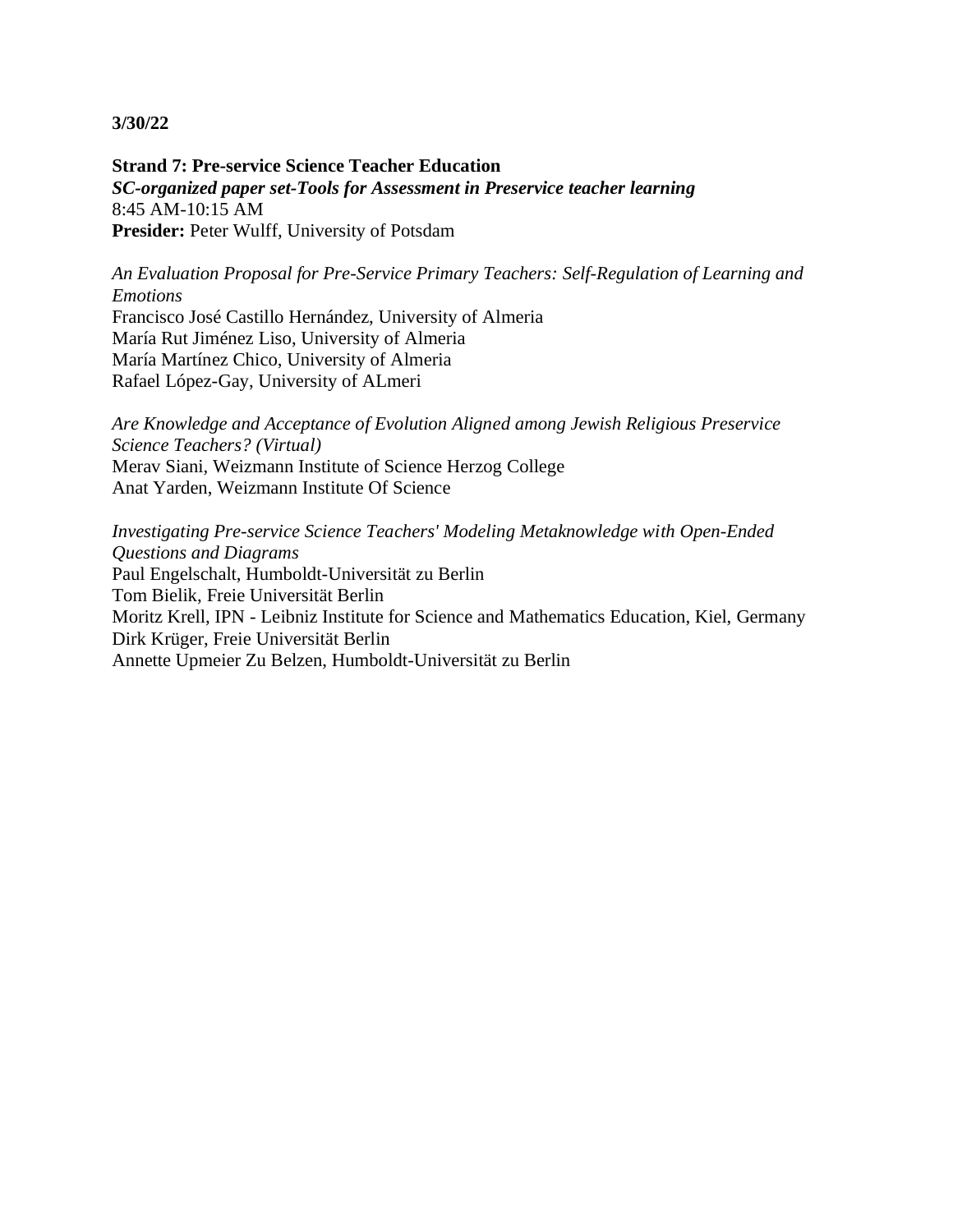**Strand 8: In-service Science Teacher Education** *SC-organized paper set-Teachers Working towards Inclusive Classrooms* 8:45 AM-10:15 AM **Presider:** Emily J. Perry, Sheffield Hallam University

*"I wanted to break the pencil": The Teacher's Role in Reframing Moments of Epistemic Vexation* Claudia Hagan, Georgia State University Sierra L. Morandi, Florida State University Victor Kásper, Florida State University Sherry A. Southerland, Florida State University

*Exploring How Engineering Instruction Supports Culturally Relevant Teaching Practices* Amanda M. Gunning, Mercy College Meghan E. Marrero, Mercy College Kristen V. Larson, Mercy College

*The Interplay Between Scientific Evidence, Diversity and Dialogic Pedagogy* Nasser Mansour, Qatar University

*Using Redirections to Examine Responsiveness to Student Thinking in Secondary Science Classrooms* Lauren N. Emery, San Diego State University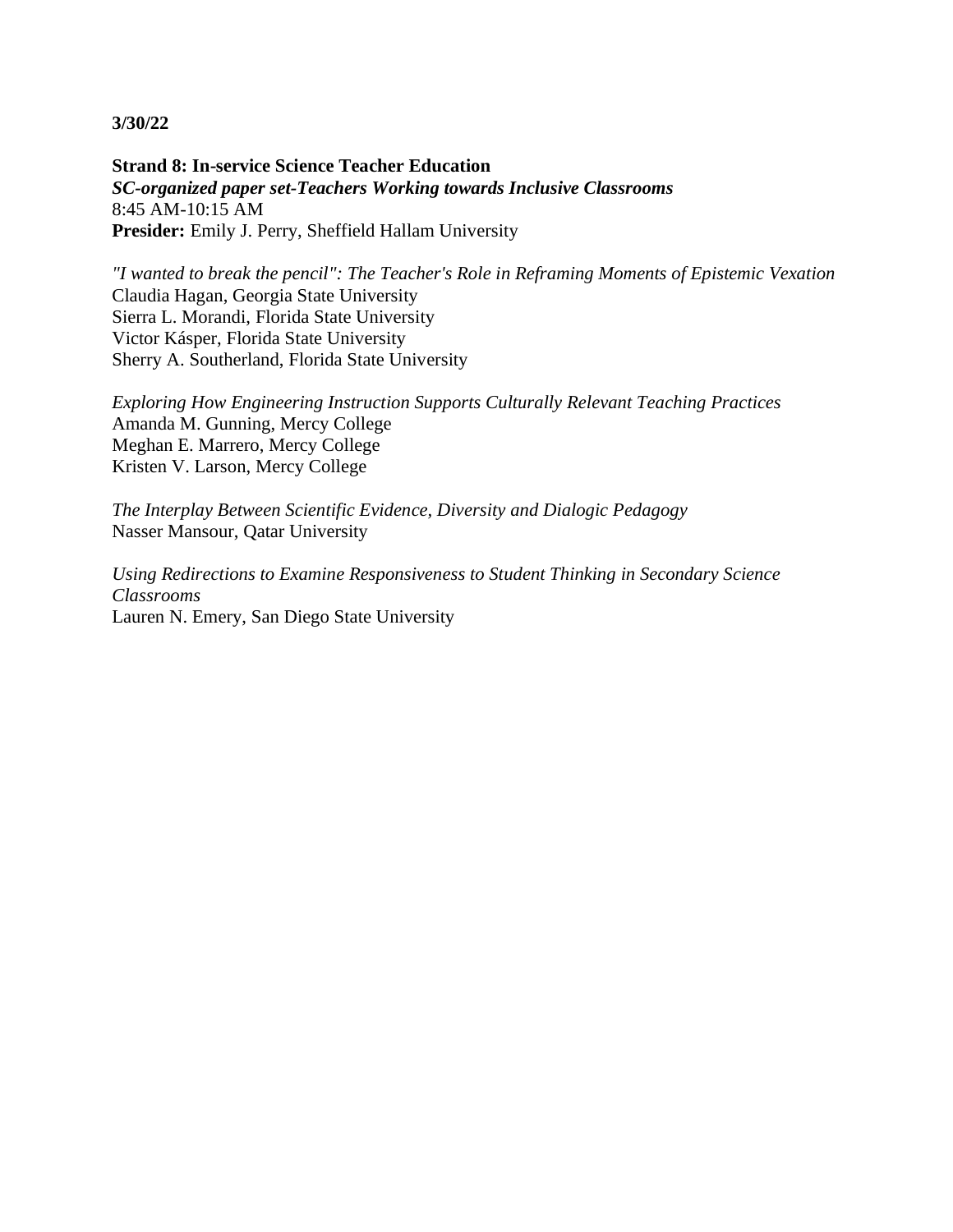**Strand 10: Curriculum and Assessment** *Symposium-AI-Based Innovative Assessments in Science* 8:45 AM-10:15 AM **Discussant:** Joseph Krajcik, Michigan State University Presider: Xiaoming Zhai, University of Georgia

*AI-Based Innovative Assessments in Science* Xiaoming Zhai, University of Georgia Joseph S. Krajcik, Michigan State University Knut Neumann, Leibniz Institute for Science Education (IPN) Kiel Holly Amerman, University of Georgia Changzhao Wang, Marcus Kubsch, IPN - Leibniz Institute for Science and Mathematics Education Mei-Hung Chiu, National Taiwan Normal University AUSTIN HEIL, University of Georgia Gary Weiser, WestEd Ji Shen, University Of Miami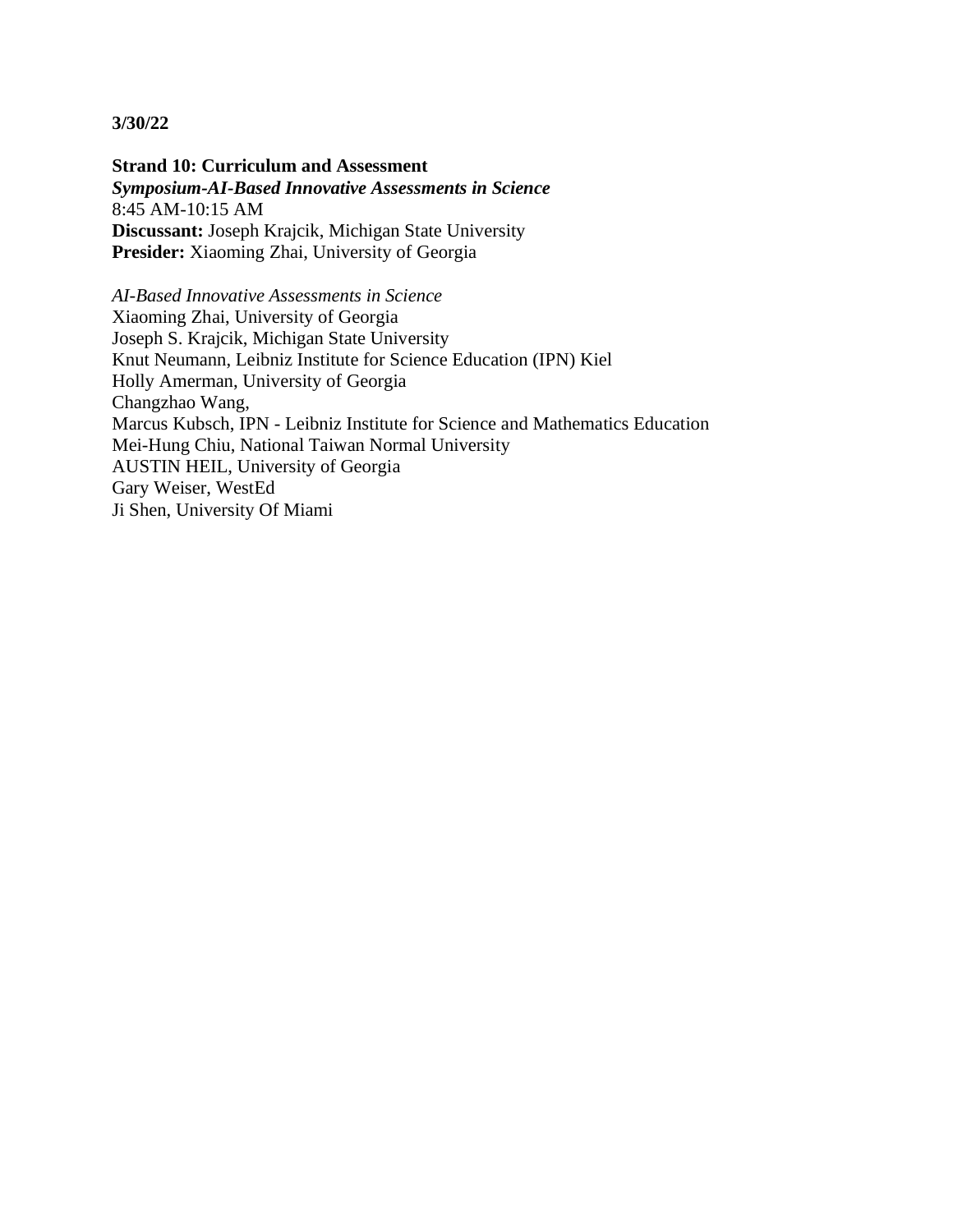**Strand 11: Cultural, Social, and Gender Issues** *SC-organized paper set-Resistance and Resilience of Black Women and Black Students* 8:45 AM-10:15 AM **Presider:** Katherine Wade-Jaimes, University of Nevada

*"Radical Openness and Possibility": Black Women's Resistance Strategies to the Oppressive Culture of STEM* Ekaete Udoh, University of Missouri Michele Williams, University of Missouri Terrell R. Morton, University of Missouri - Columbia

*Counterstories of Black Women About What it Means to be a STEM Person* Amal Ibourk, Florida State University Roxanne M. Hughes, Center for Integrating Research and Learning, NHMFL / FL State University Lauren Wagner, Florida State University

*Good Trouble: Interrogating the Definition of Black Resilience in STEM Education* Takeshia Pierre, University of Florida

*Creating an Experience of Belonging Within Science: Exploring Science Identity Development in a Counterspace* Ivanna Pengelley, Florida State University Amal Ibourk, Florida State University Roxanne M. Hughes, Center for Integrating Research and Learning, NHMFL / FL State University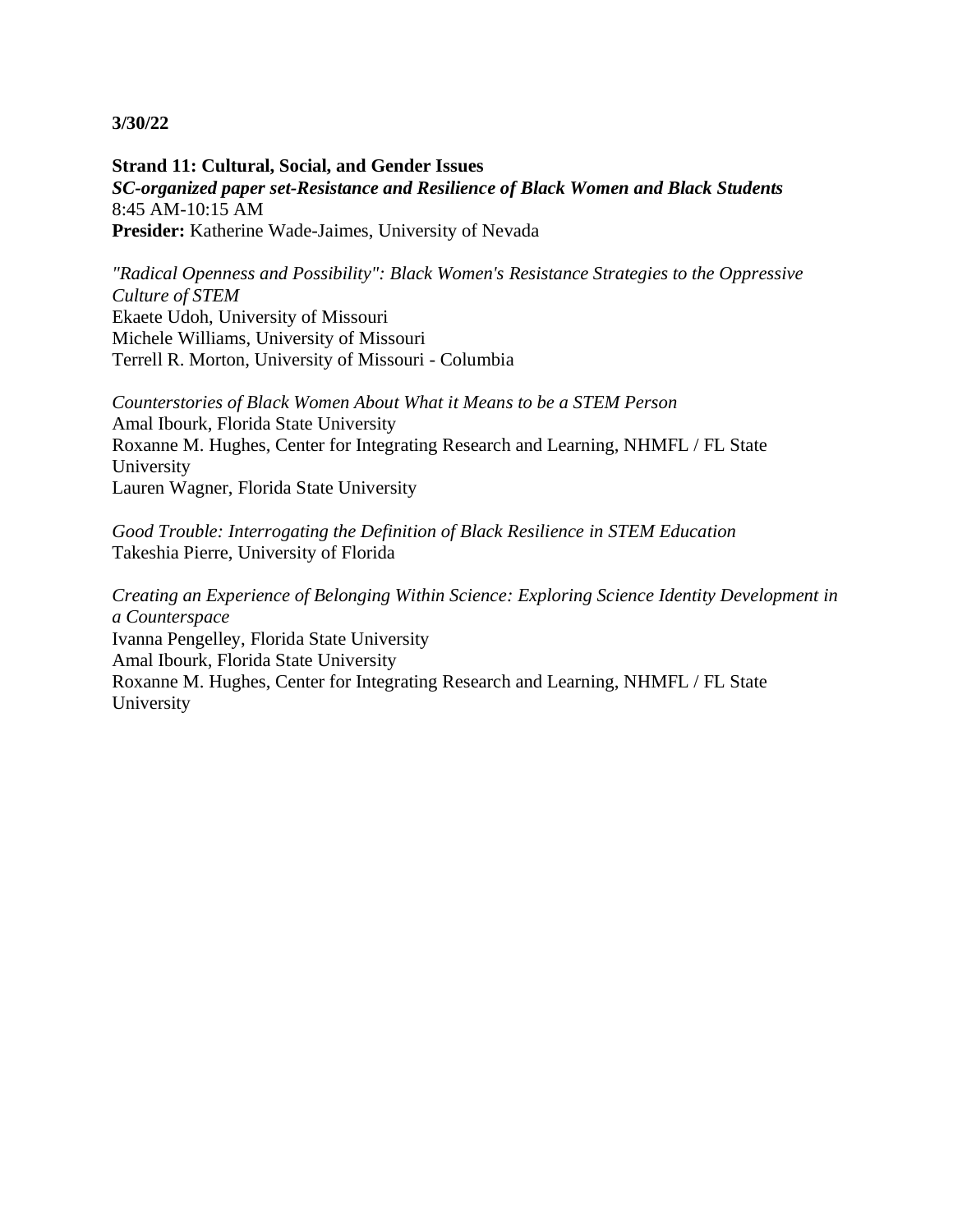**Strand 12: Technology for Teaching, Learning, and Research** *SC-organized paper set-Reinforcing and understanding effective instructional methods* 8:45 AM-10:15 AM **Presider:** Phillip A. Boda, University of Illinois At Chicago

*Advancing Teachers' Geospatial TPACK: Three Universities' Professional Development Initiatives* Kate Popejoy, Popejoy STEM, LLC Thomas Hammond, Lehigh University Alec M. Bodzin, Lehigh University

Judith A. Morrison, Washington State University Molly H. Weinburgh, Texas Christian University

*Electrifying STEM Experiences Through Hybrid Teacher Professional Development (Virtual)* Erik J. Schettig, North Carolina State University Tamecia R. Jones, North Carolina State University

*Applying novel methods to characterize an online, science-based affinity space* Lisa Lundgren, Utah State University Richard T. Bex, University of Florida Emily Slater, Utah State University Jennifer E. Bauer, University of Michigan Museum of Paleontology Adriane R. Lam, Binghamton University SUNY A. McKenzie Sonderegger, Utah State University

*A Systematic Literature Review on the Use of Social Network Analysis in Discourse Studies* Brock Couch, Middle Tennessee State University Grant E. Gardner, Middle Tennessee State University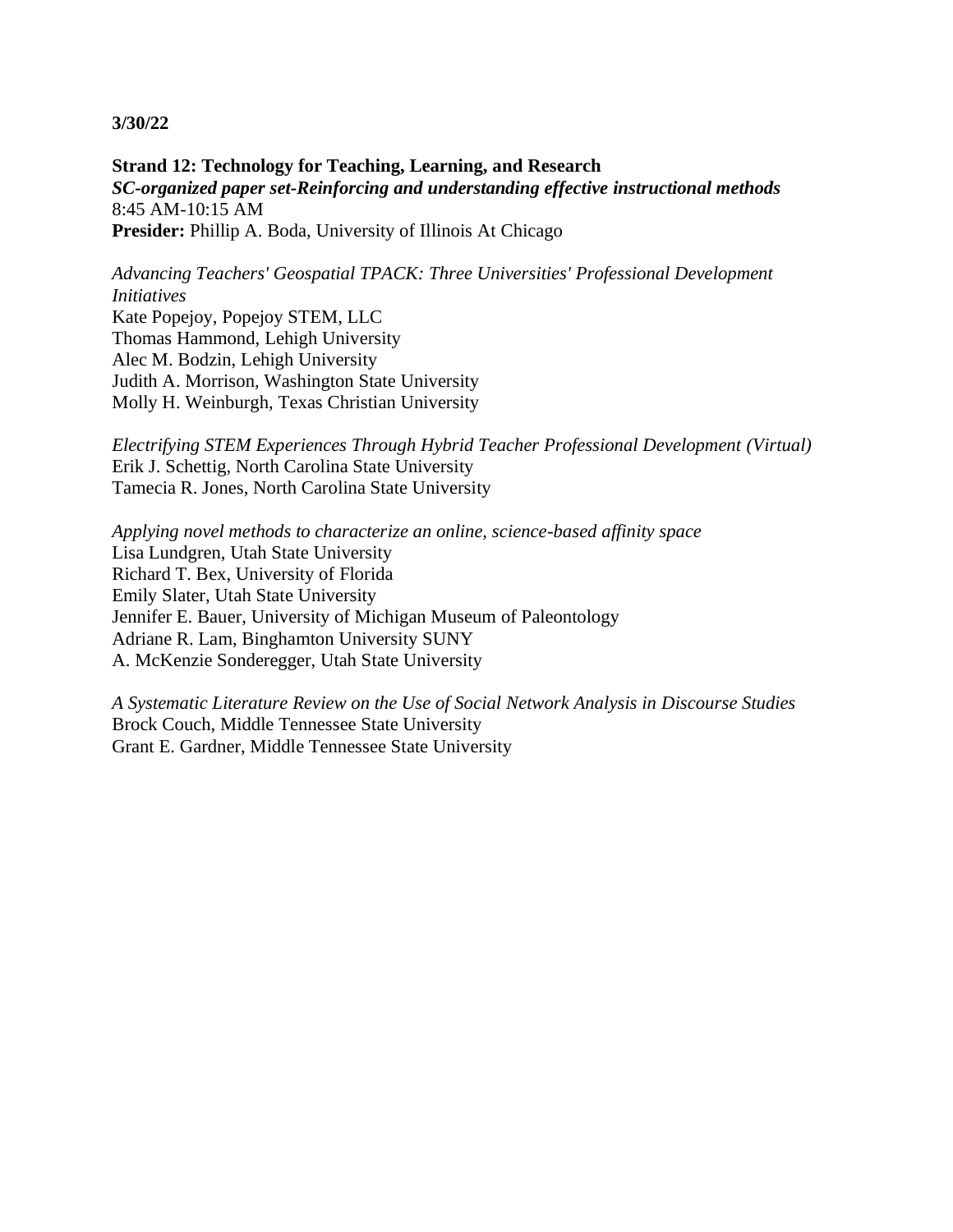**Strand 14: Environmental Education and Sustainability** *Related Paper Set-Modelling, Assessment, and Promotion of Climate Literacy* 8:45 AM-10:15 AM **Presider:** Ute Harms, IPN - Leibniz Institute for Science and Mathematics Education

*Modelling and Assessing Climate Literacy – Development and Implementation of a Knowledgein-Use Assessment Instrument*

Hanno Michel, IPN - Leibniz Institute for Science and Mathematics Education Ute Harms, IPN - Leibniz Institute for Science and Mathematics Education

*Factors that Influence Learners' Climate Literacy and Conceptions of Climate Change* Nathan A. Quarderer, CIRES; Earth Lab University of Colorado Boulder

*The Role of Risk Perception for Students' Climate-Friendly Intentions to Act* Carola Garrecht, IPN - Leibniz Institute for Science and Mathematics Education Nina Christenson, Karlstad University Ute Harms, IPN - Leibniz Institute for Science and Mathematics Education

*Climate Literacy: What do teachers need to know? – A Delphi Study (Virtual)* Kathryn Leve, IPN - Leibniz Institute for Science and Mathematics Education Ute Harms, IPN - Leibniz Institute for Science and Mathematics Education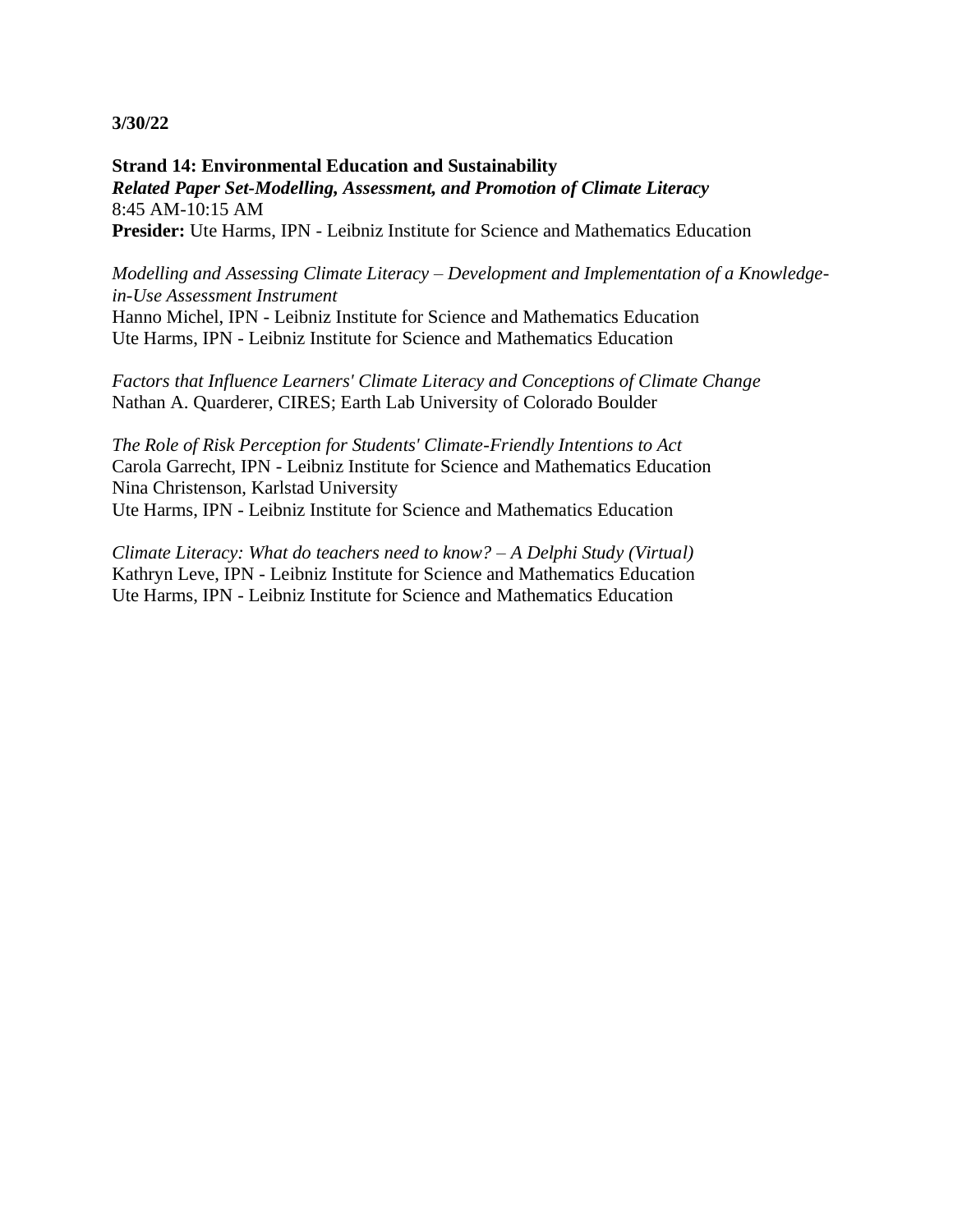**Strand 15: Policy, Reform, and Program Evaluation** *SC-organized paper set-Teachers and Training* 8:45 AM-10:15 AM Presider: Emily A. Dare, Florida International University

*Campus Association as a Predictor of Science Standard Evaluation using Multinomial Logistic Regression* Allison M. Esparza, Texas A&M University

*Science Teachers Who Stay: Factors Contributing to Teacher Retention* Dorothy Holley, West Johnston High School Soonhye Park, North Carolina State University

*STEM Professionals in the Classroom and Elementary Teachers' Content Knowledge* Joanne K. Olson, Texas A&M University Syahrul Amin, Texas A&M University Jacob Pleasants, University of Oklahoma

*The development and validation of the graduate student success survey: A quantitative study* Karen Marie Collier, North Carolina Margaret R. Blanchard, NC State University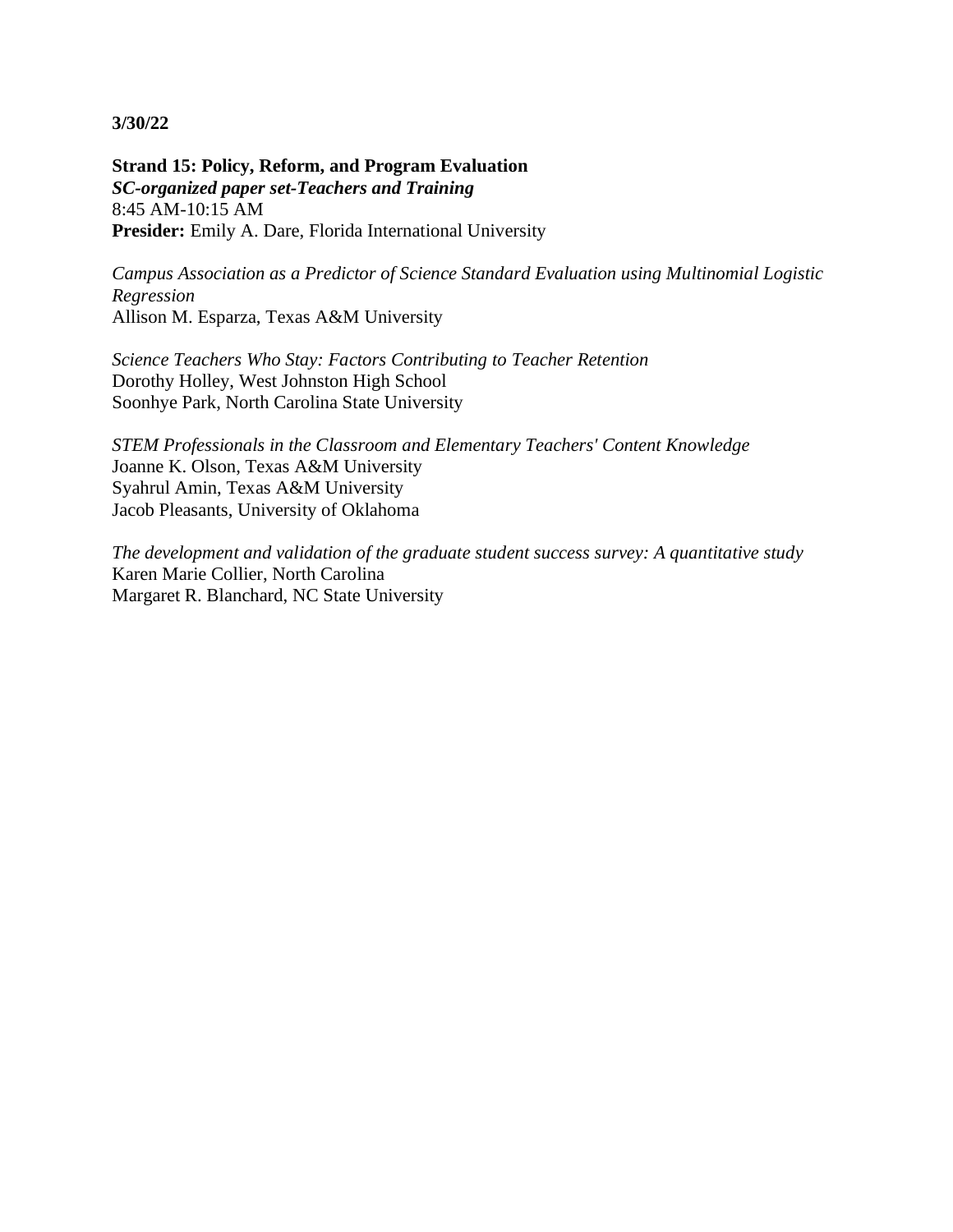**International Committee** *Admin Symposium-Science Education during the COVID-19 Pandemic* 8:45 AM-10:15 AM

*Science Education during the COVID-19 Pandemic* Sonya N. Martin, Seoul National University Mauricio Pietrocola, University of Sao Paulo, Brazil Ernani Vassoler Rodrigues, Federal University of Espírito Santo, Brazil Samuel M. Schnorr, Federal University of Rio de Janeiro, Brazil Julie Nonnekens, University Medical Center Rotterdam, Netherlands Saouma B. Boujaoude, American University Of Beirut, Lebanon Savannah Graham, Texas Christian University, USA Olivia Levrini, Alma Mater Studiorum, University of Bologna, Italy Hayat Hokayam, Texas Christian University Matthew Johnson, Pennsylvania State University, USA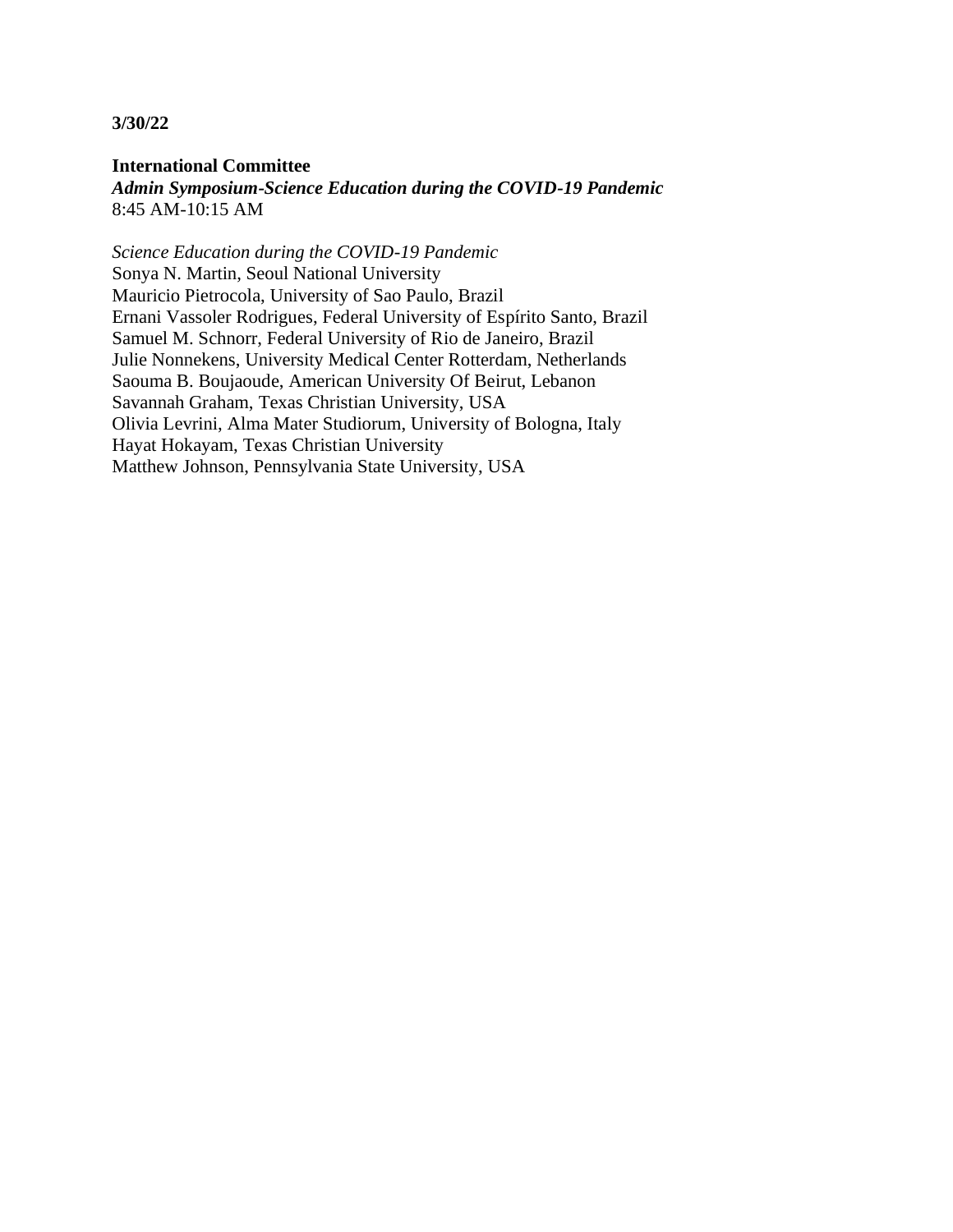**Equity And Ethics Committee**

*Admin Symposium-The intersections of 'displacement' and science education: Perspectives across international contexts* 8:45 AM-10:15 AM **Discussant:** Bhaskar Upadhyay, University of Minnesota

## **Organizers**

Sara Salloum, University of Balamand Justina A. Ogodo, Baylor University María González-Howard, University of Texas at Austin Bhaskar Upadhyay, University of Minnesota

#### **Panelists**

Alejandro Gallard, Georgia Southern University, USA Maha Shuyab, Centre for Lebanese Studies at the Lebanese American University, Lebanon Christine McDonald, Griffith University, Australia Geeta Verma, University of Colorado Denver, USA Minjung Ryu, University of Illinois-Chicago, USA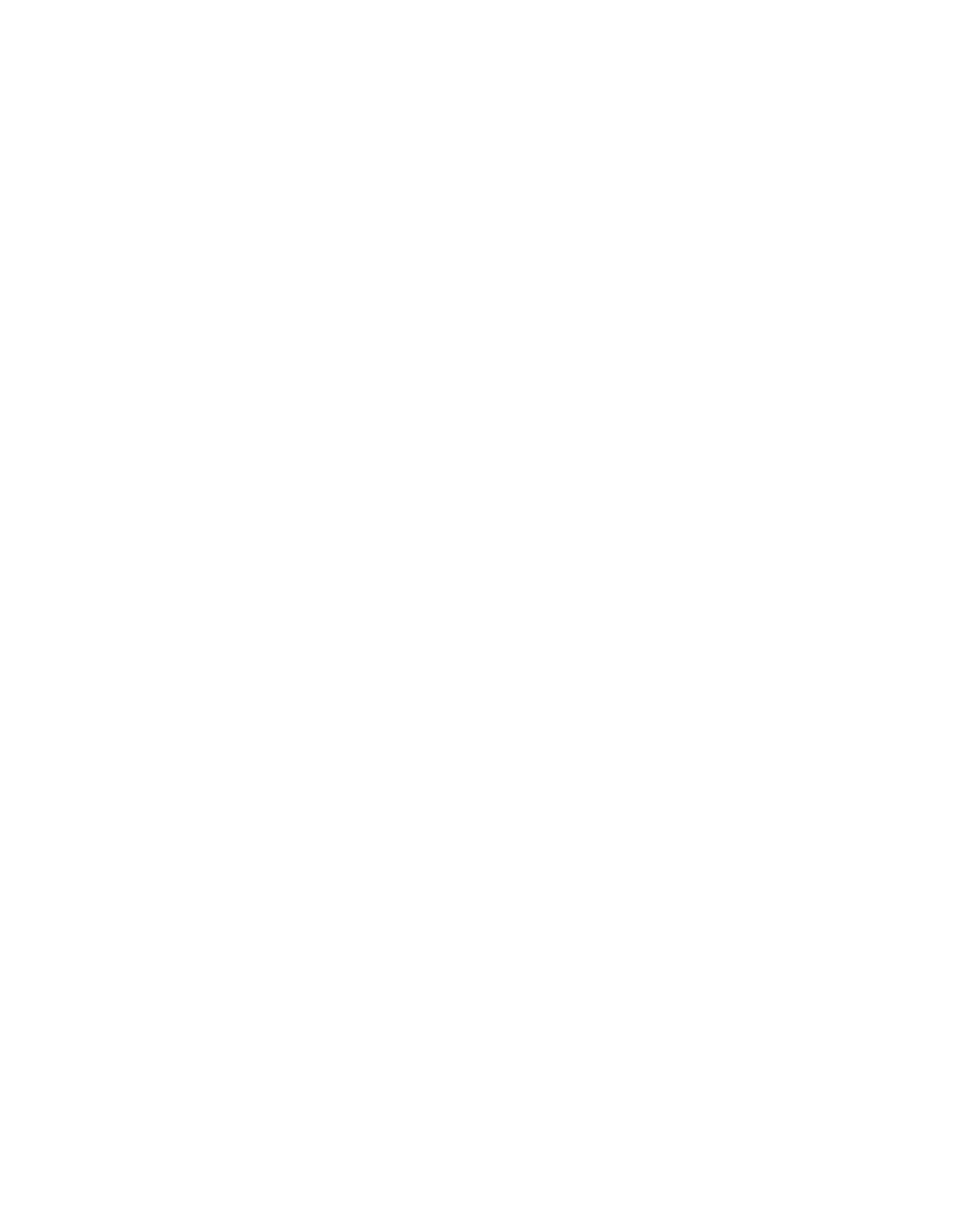**Strand 1: Science Learning: Development of student understanding** *SC-organized paper set-Students' Reasoning* 10:30 AM-12:00 PM Presider: Jonathon Grooms, George Washington University

*6th-graders' decision-making and informal reasoning about de-extinction* Nannan Fan, University of North Carolina at Chapel Hill

*Collaborative drawing to enable and enact reasoning-in-action.* Vanessa De Andrade, Institute of Education of University of Lisbon Yael Shwartz, The Weizmann Institute Of Science Sofia Freire, Institute of Education of University of Lisbon Mónica Baptista, Instituto De Educação Da Educação Da Universidade De Lisboa

*High School Students' Reasoning about the Immune System in Beirut, Lebanon* Ihsan Ghazal, Texas Christian University Hayat Alhokayem, Texas Christian University

*Using Hurricane Resilience to Foster the Development of Student Understanding of Ecosystems in Puerto Rico* Steven Mcgee, The Learning Partnership Randi McGee-Tekula, The Learning Partnership Noelia Baez Rodriguez, University of Puerto Rico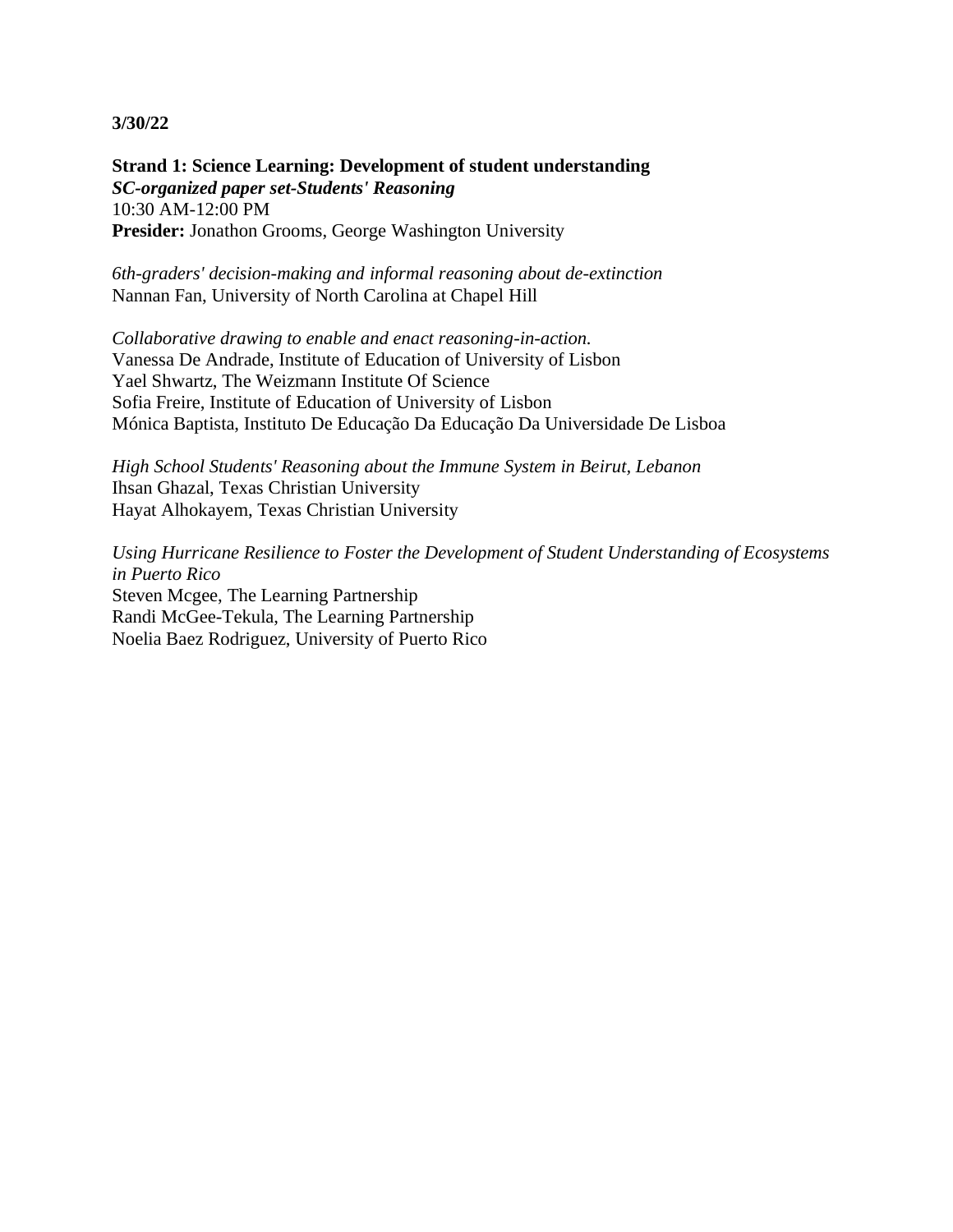**Strand 2: Science Learning: Contexts, Characteristics and Interactions** *Symposium-Teacher change of practice during Project-based science learning enactment: Case studies across diverse contexts.* 10:30 AM-12:00 PM **Discussant:** Samuel Severance, University of California, Santa Cruz **Presider:** Joseph S. Krajcik, Michigan State University

*Teacher change of practice during Project-based science learning enactment: Case studies across diverse contexts.*

Miranda S. Fitzgerald, University of North Carolina At Charlotte Tingting Li, CREATE for STEM Institute Cory Susanne Miller, Michigan State University Emily C. Adah Miller, University of Wisconsin Madison Selin Akgun, Katy Easley, University of Michigan Joseph S. Krajcik, Michigan State University Samuel Severance, University of California, Santa Cruz Susan K. Codere, MSU CREATE for STEM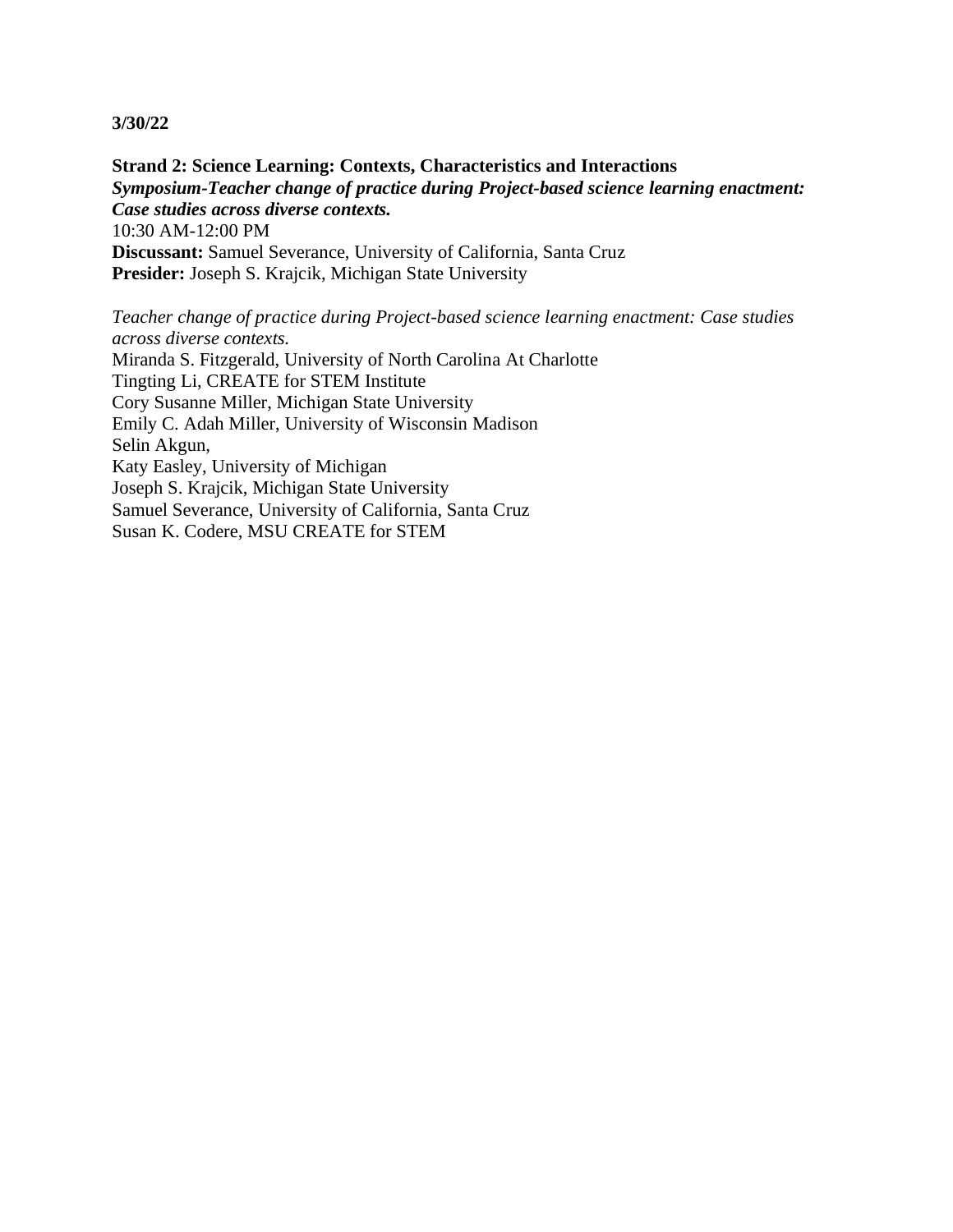**Strand 2: Science Learning: Contexts, Characteristics and Interactions** *SC-organized paper set-Instructional & Curricular Approaches in Science Teaching & Learning* 10:30 AM-12:00 PM **Presider:** Jessica Watkins, Vanderbilt University

*Pedagogical Moves That Support Coordinating Communication and Co-Authorship in a Multilingual Science Classroom* Shakhnoza Kayumova, Associate Professor of Science Education at the University of Massachusetts Dartmouth Akira Harper, PhD Candidate at the University of Massachusetts Dartmouth Eleanor Richard, PhD Candidate at the University of Massachusetts Dartmouth Noemi Waight, Associate Professor of Science Education at the University at Buffalo

*Impacts of a science teacher's curricular enactment and innovation on students' opportunities for scientific sensemaking* Sage Andersen, University of Texas At Austin María González-Howard, University of Texas at Austin Karina D Méndez Pérez, University of Texas At Austin

*Instructional Strategies to Manage Scientific Uucertainties for Productive Sensemaking: Exploring Korean and American Classrooms* Heesoo Ha, Center for Educational Research, Seoul National University Ying-Chih Chen, Arizona State University Jongchan Park, Arizona State University

*Language for scientific sensemaking: Examining a teacher's understandings and instruction for supporting their multilingual students* María González-Howard, University of Texas at Austin Sage Andersen, University of Texas At Austin Karina Del Carmen Mendez Perez,

*Pre-service Teachers' Motivations to Participate in the Near-Peer Mentoring Program* Ilkem Ozdinc, Bogazici University Dilara Kara, Bogazici University Busra Karga, Bogazici University Gaye Ceyhan, Bogazici University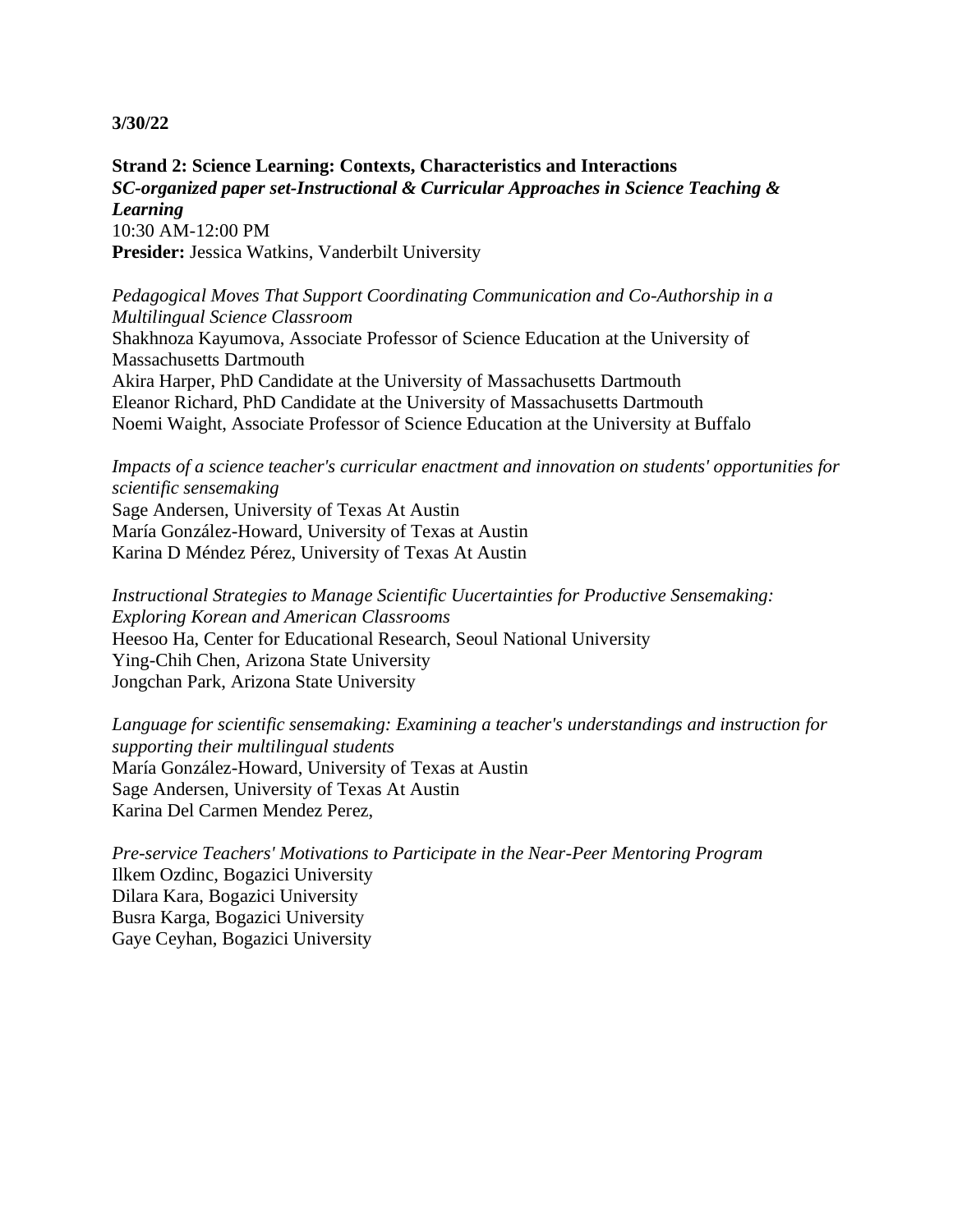# **Strand 4: Science Teaching — Middle and High School (Grades 5-12): Characteristics and Strategies**

*SC-organized paper set-Socio-scientific issues: Assessment and conceptions in diverse contexts* 10:30 AM-12:00 PM **Presider:** Matthew Johnson, Pennsylvania State University

*Formative Assessment in Socio-scientific Issues-based Science Lessons: How Teachers do this* Dürdane Dury Bayram-Jacobs, Eindhoven University of Technology Ineke Henze, Radboud University Judith Gulikers, Wageningen University & Research

*Putting on a 'skeptic hat': Teachers' and students' conceptions of critiquing socioscientific data infographics* Emily Reigh, Stanford Daniel Pimentel, Stanford University Bryan A. Brown, Stanford University Victor Lee, Stanford University

*The Intersection of Socioscientific Issues and Classroom Diversity: Affordances and Benfits* Sanlyn Buxner, Planetary Science Institute and the University Of Arizona Lauren Cabrera, Virginia Commonwealth University Ananya Matewos, Saint Norbert College Janelle M. Bailey, Temple University

*Using Socioscientific Issues to Promote Middle School Students' Evidence-Based Reasoning and Decision-Making on Hydraulic Fracking* Wardell Anthony Powell, Framingham State University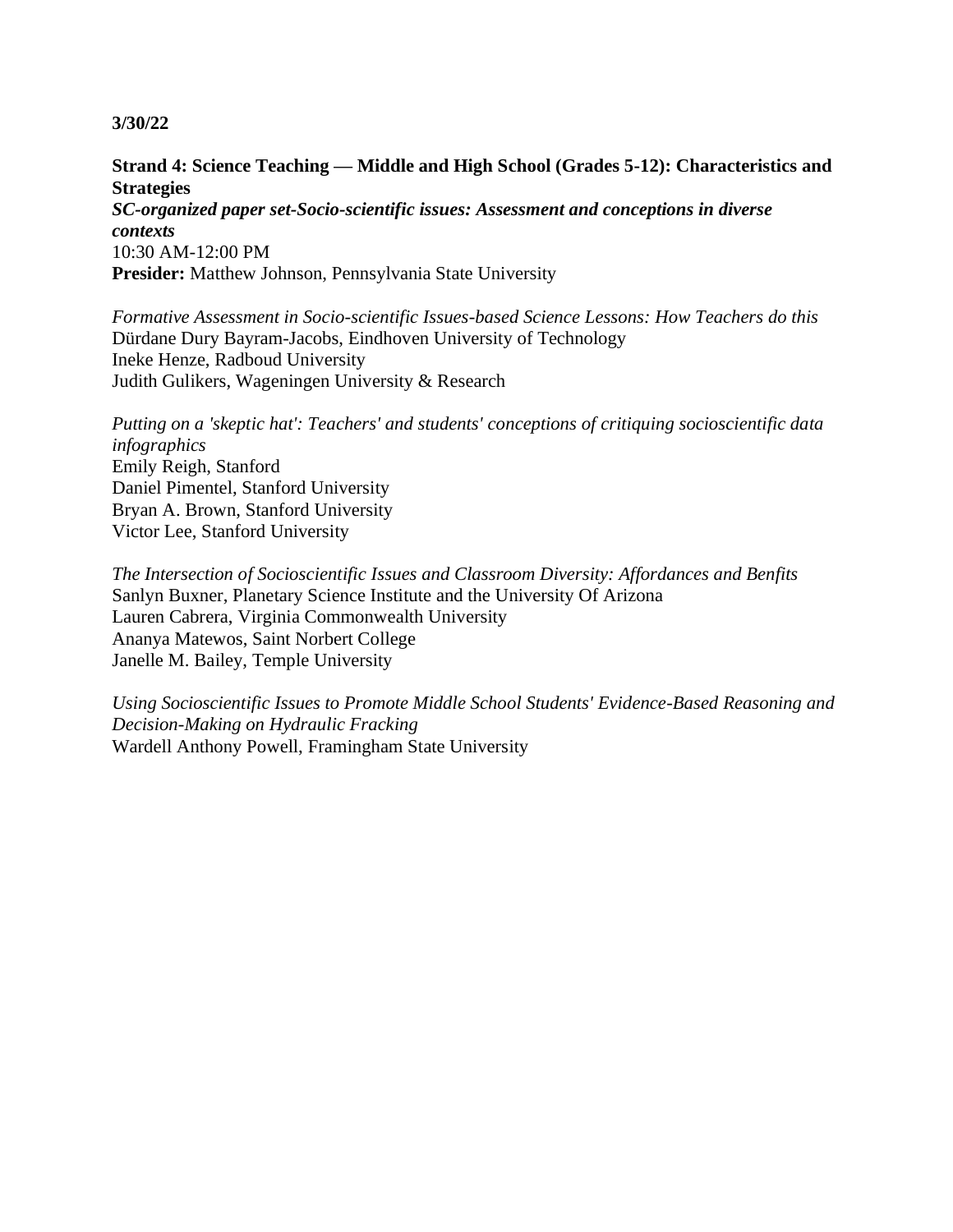**Strand 5: College Science Teaching and Learning (Grades 13-20)** *SC-organized paper set-Student Persistence and Well-Being* 10:30 AM-12:00 PM **Presider:** Jenny M. Dauer, University Of Nebraska–Lincoln

*Analysis of the Interplay between Study Satisfaction, Content Knowledge and Drop-out Intention in Chemistry Studies* Vanessa Fischer, University of Duisburg-Essen Bianca Schindeldecker, University of Duisburg-Essen Elke Sumfleth, University Of Duisburg-Essen Maik Walpuski, University Of Duisburg-Essen

*Effect of a Year-long Career-forward Chemistry Laboratory Curriculum on Persistence of Students Majoring in Engineering* Corey A. Payne, University Of Florida Kent J. Crippen, University of Florida

*Going beyond the Content: Impact of a Values Affirmation Writing Exercise on Student Outcomes in an Undergraduate Majors' Biology Course* Emily M. Walter, California State University - Fresno Micah J. Johnson, California State University - Fresno Orlando N. Lopez, California State University - Fresno Glen Martin, California State University - Fresno

*Undergraduate Biology Student Perceptions of Wellness Interventions* McKenzie N Jevnikar, NC State University Colette E Pappas, NC State University Lisa M Paciulli, NC State University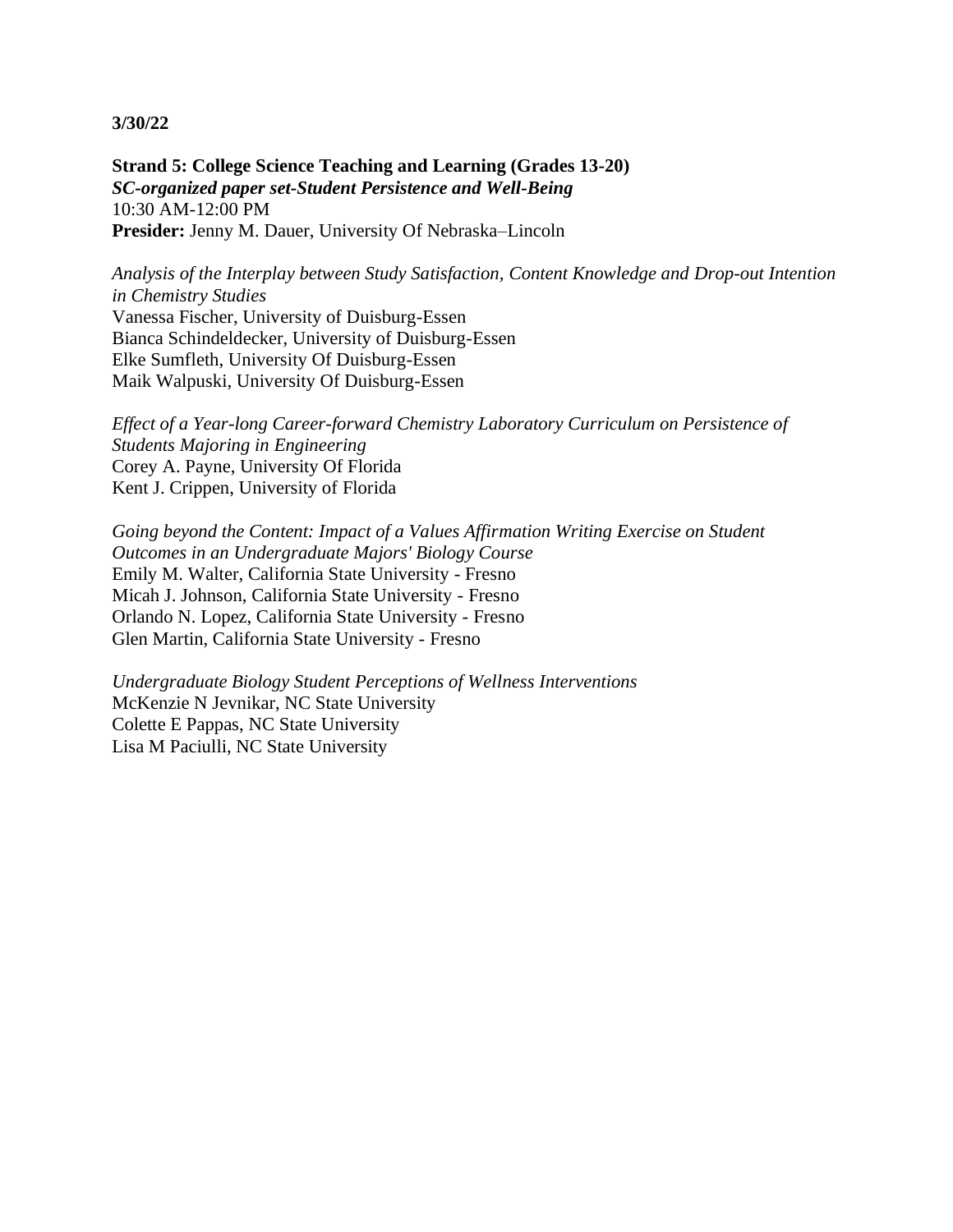**Strand 5: College Science Teaching and Learning (Grades 13-20)** *SC-organized paper set-Students' Learning Science and Engineering Practices* 10:30 AM-12:00 PM **Presider:** Angela Google, Middle Tennessee State University

*A Model for Facilitating Multidisciplinary Justifications in Engineering Design Challenges* Carina M. Rebello, Purdue University

*An investigation of argumentation task framing on students' use of data in introductory biology* Erika Offerdahl, Washington State University Jessie Arneson, Washington State University Brett Baerlocher, Idaho State University Guraustin Brar, Washington State University Nyck Ledezma, San Louis Obispo Esperanza Artiles, Central Washington University Andy Cavagnetto, Washington State University

*Drawing-to-Learn in an Undergraduate Herpetology Course: Drawing as a scientific practice to develop Professional Vision* Ashelee Rasmussen, Idaho State University Charles R. Peterson, Idaho State University Anna S. Grinath, Idaho State University

*When Multimodality Meets Modeling: A Case Study of Preservice Elementary Teachers Building Knowledge in Science (Virtual)* Ayca K. Fackler, University of Georgia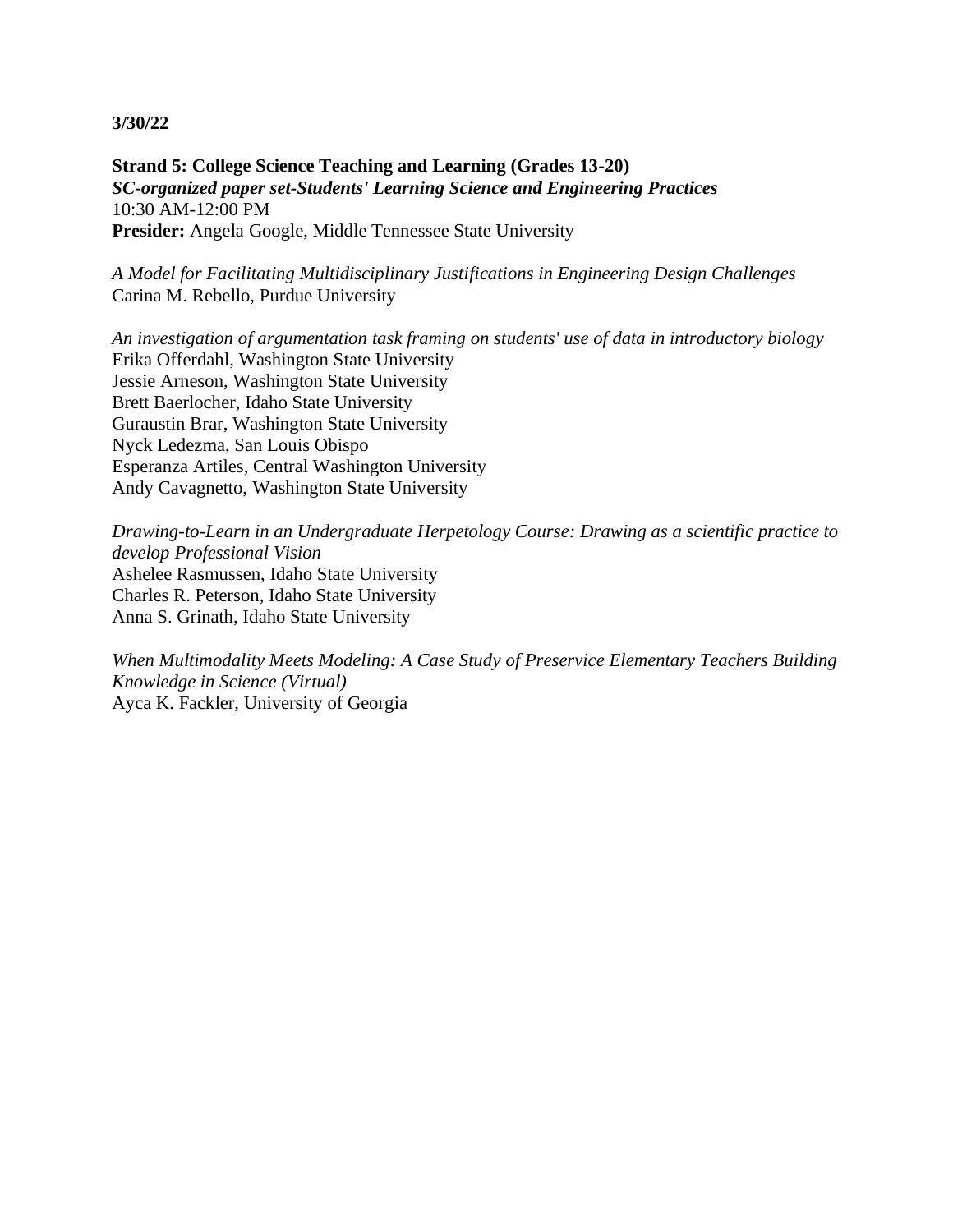**Strand 7: Pre-service Science Teacher Education** *SC-organized paper set-On becoming a science teacher* 10:30 AM-12:00 PM **Presider:** Claudia Hagan, Georgia State University

*"Seriously... I Want to Teach": Exploring Motivations of Science Majors Pursuing Teaching Careers* Austin Heil, University of Georgia Julie A. Luft, University of Georgia

*An Expanded Understanding of the Influence of Antecedent Socialization on the Choice to Become a Science Teacher* Emma J. Refvem, North Carolina State University M. Gail Jones, North Carolina State University Sarah J. Carrier, North Carolina State University Kathryn Rende, North Carolina State University Julianna Nieuwsma, NC State University Tammy D. Lee, East Carolina University Amy R. Taylor, University Of North Carolina At Wilmington

*Development of Teacher Identity: From* Saiqa Azam, Memorial University Of Newfoundland Karen Goodnough, Memorial University Of Newfoundland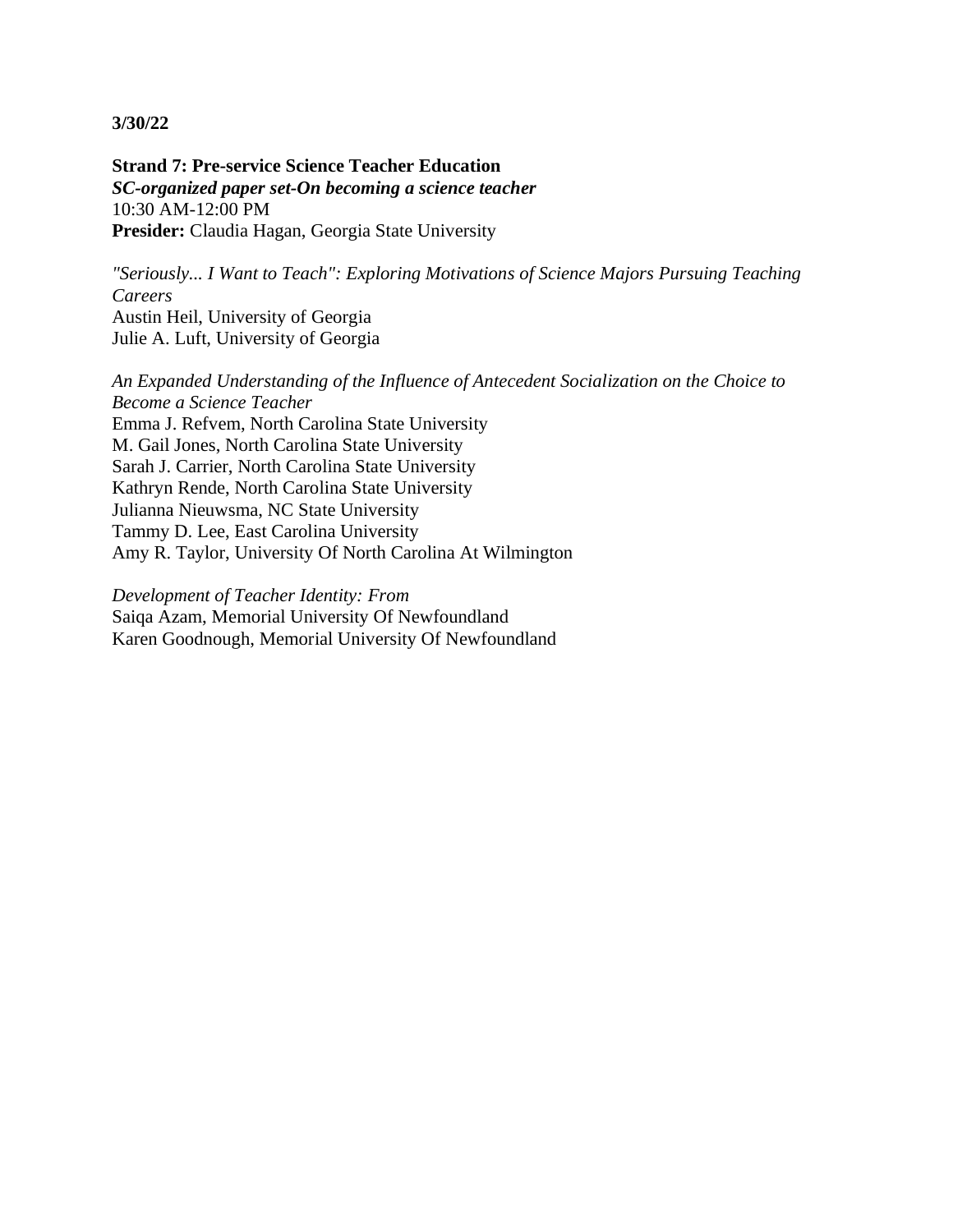**Strand 8: In-service Science Teacher Education** *SC-organized paper set-Large Scale Investigations Measures of Teacher Learning* 10:30 AM-12:00 PM **Presider:** Elizabeth B. Lewis, University Of Nebraska–Lincoln

*Changes in Teachers' Beliefs and Confidence across Multiple Rounds of Professional Development* Benjamin R. Lowell, Boston College Katherine L. McNeill, Boston College

*Developing Science Teachers Professional Competence in Opened Experimentation – An Intervention Study* Markus Emden, Zurich University of Teacher Education Arne Bewersdorff, Technical University of Munich Armin Baur, Heidelberg University of Education

*Response Shifts in Measurement of Teacher Growth (Virtual)* Andrea Ash, University of Iowa Gavin W. Fulmer, University Of Iowa

*Strengthening Teachers' Confidence to Mentor Students in STEM Research and Science & Engineering Fair Competitions: PD Models for In-person and Virtual Formats (Virtual)* Julie Angle, Oklahoma State University Rachel Hartnett, Mount St. Mary's University Emmitsburg, MD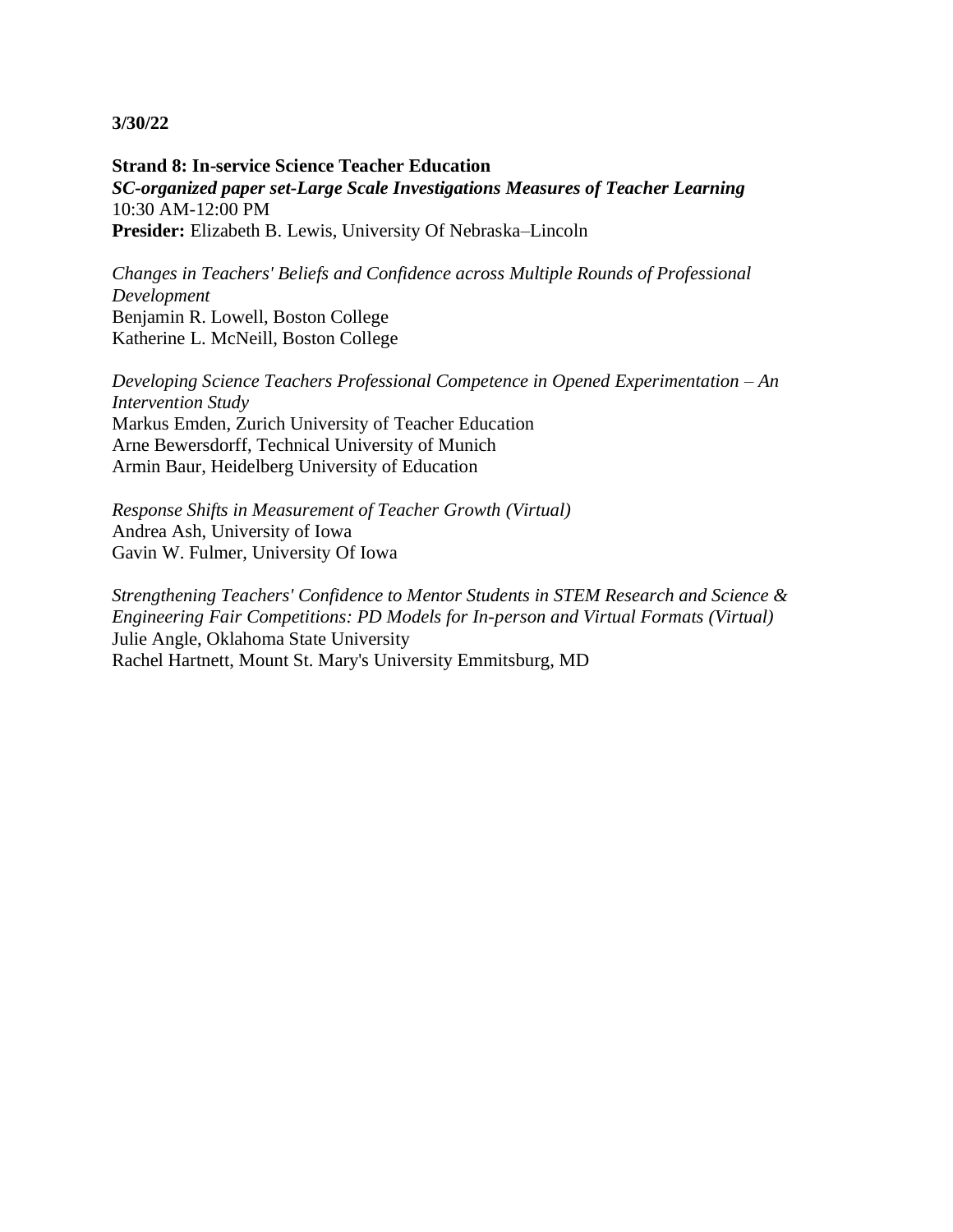**Strand 11: Cultural, Social, and Gender Issues** *SC-organized paper set-Structural and Cultural Approaches to Identity and Its Influence* 10:30 AM-12:00 PM **Presider:** Phillip A. Boda, University of Illinois At Chicago

*A Cultural Impostor? Native American Experiences of the Impostor Phenomenon in STEM (Virtual)* Devasmita Chakraverty, Indian Institute of Management Ahmedabad

*Cultural and Racial Barriers for International Students of Color in STEM Graduate Programs* Miguel Rodriguez, University of Utah Ramon Barthelemy, University of Utah

*Understanding the Role of Race and Identity Development in Ethnically Diverse Students at an HBCU*

Karen Benn Marshall, Oakwood University Carmen Bucknor, Oakwood University Sylvia M. James, National Science Foundation Christyn Byrd, Oakwood University

*Would a career in science suit me? Students' self-view in relation to science and STEM career aspirations (Virtual)* Irene Drymiotou, University of Cyprus & University of Groningen Costas P. Constantinou, University of Cyprus Lucy Avraamidou, University Of Groningen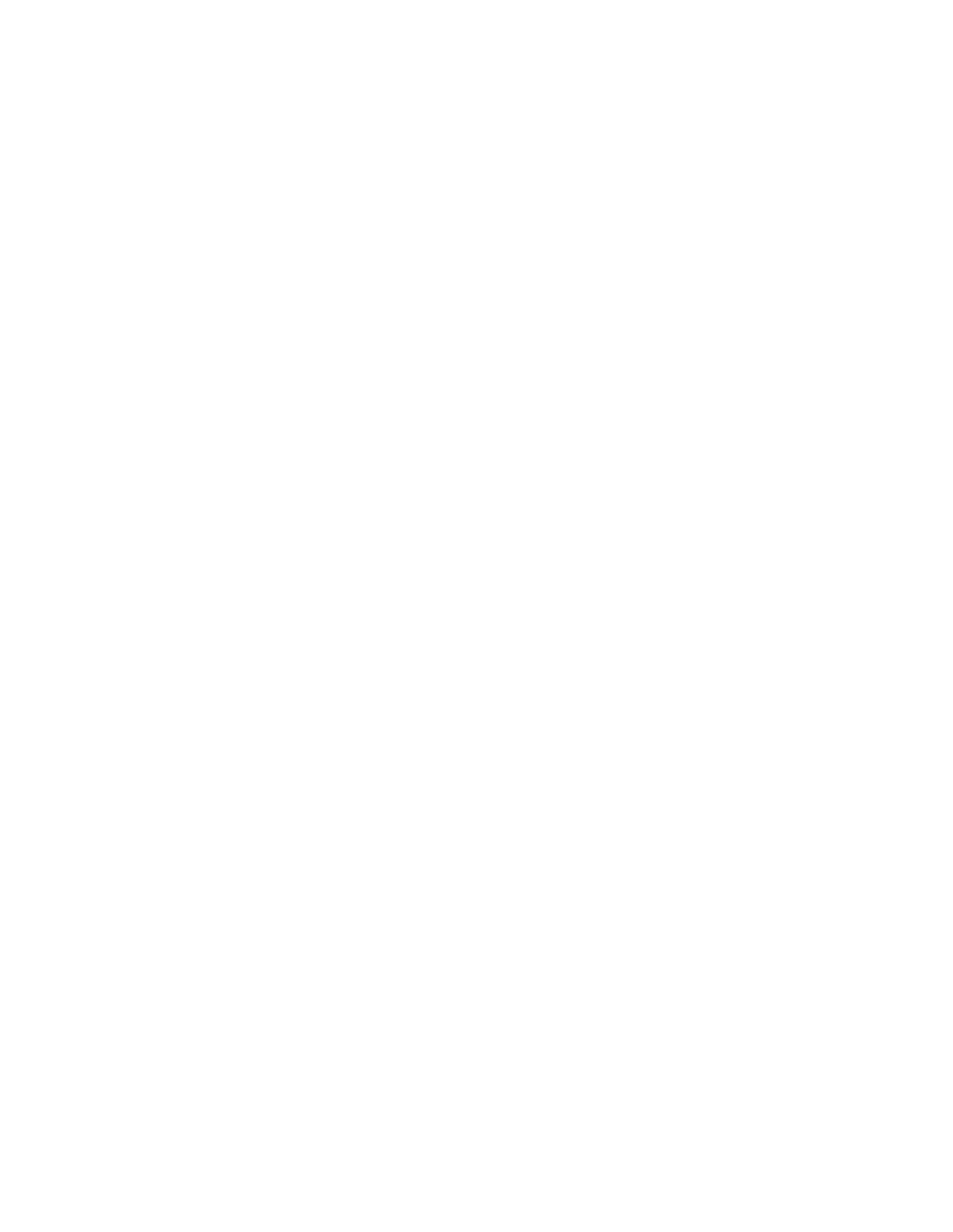**Strand 11: Cultural, Social, and Gender Issues** *Related Paper Set-Multi-faceted and Emerging Approaches towards Transforming STEM Teaching, Learning and Research* 10:30 AM-12:00 PM

*Pedagogical/research methodological approaches for analyzing power shifts in science classrooms* Kathleen Schenkel, San Diego State University

*Productive tensions: Researching and imagining a more just STEM education with youth researchers* Colin Hennessy Elliott, Utah State University

*Challenging dominant science and language ideologies and practices as a 7th grade dual language teacher* Melissa A. Navarro, San Diego State University

Terrance Burgess, Michigan State University

*"Simon says learn." Investigating the narrated and practiced science identities of elementary students of color*

*Uniting technical approaches and diverse communities: Bringing social justice at the forefront of engineering's design considerations (Virtual)* Sebastian Schäfer, Technical University of Munich Greses Pérez, Tufts University Swetha Nittala, Stanford University Sherri D Sheppard, Stanford University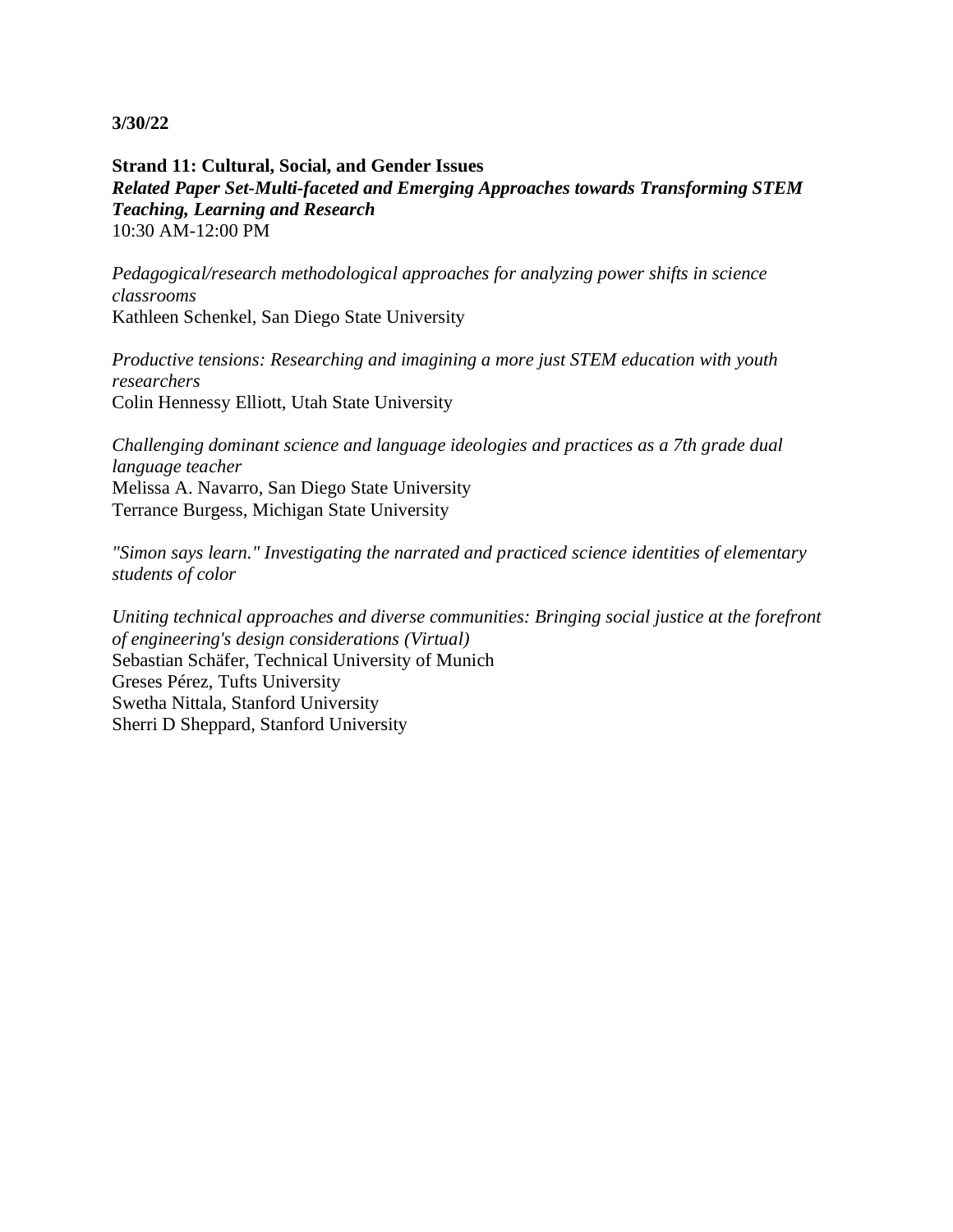**Strand 12: Technology for Teaching, Learning, and Research** *SC-organized paper set-Using Computational Thinking and Videos to Support Pre-Service and In-Service Teachers* 10:30 AM-12:00 PM **Presider:** Esther Oluwafunmilayo Peter,

*Computational Thinking (CT) Integrated STEM Approach: Early Childhood Pre-Service Teachers' CT Skills* Ayse Ciftci, Mus Alparslan University Mustafa S. Topcu, Yildiz Technical University

*Learning Effective Explanation Videos in Physics Lessons* Fabian Gabriel Sterzing, Paderborn University Christoph Kulgemeyer, Paderborn University Peter Reinhold, Paderborn University

*Leveraging Learning Experience Design to Deploy Embedded Video Questions to Support Students' Online Learning Experience* Joseph T. Wong, University of California, Irvine Natalie Au Yeung, University of California, Irvine Brad Hughes, University Of California, Irvine

*The Power of Context: Factors that Influence Teachers' Implementation of Unplugged CT-Infused Science Lessons (Virtual)* Vance J. Kite, North Carolina State University Soonhye Park, North Carolina State University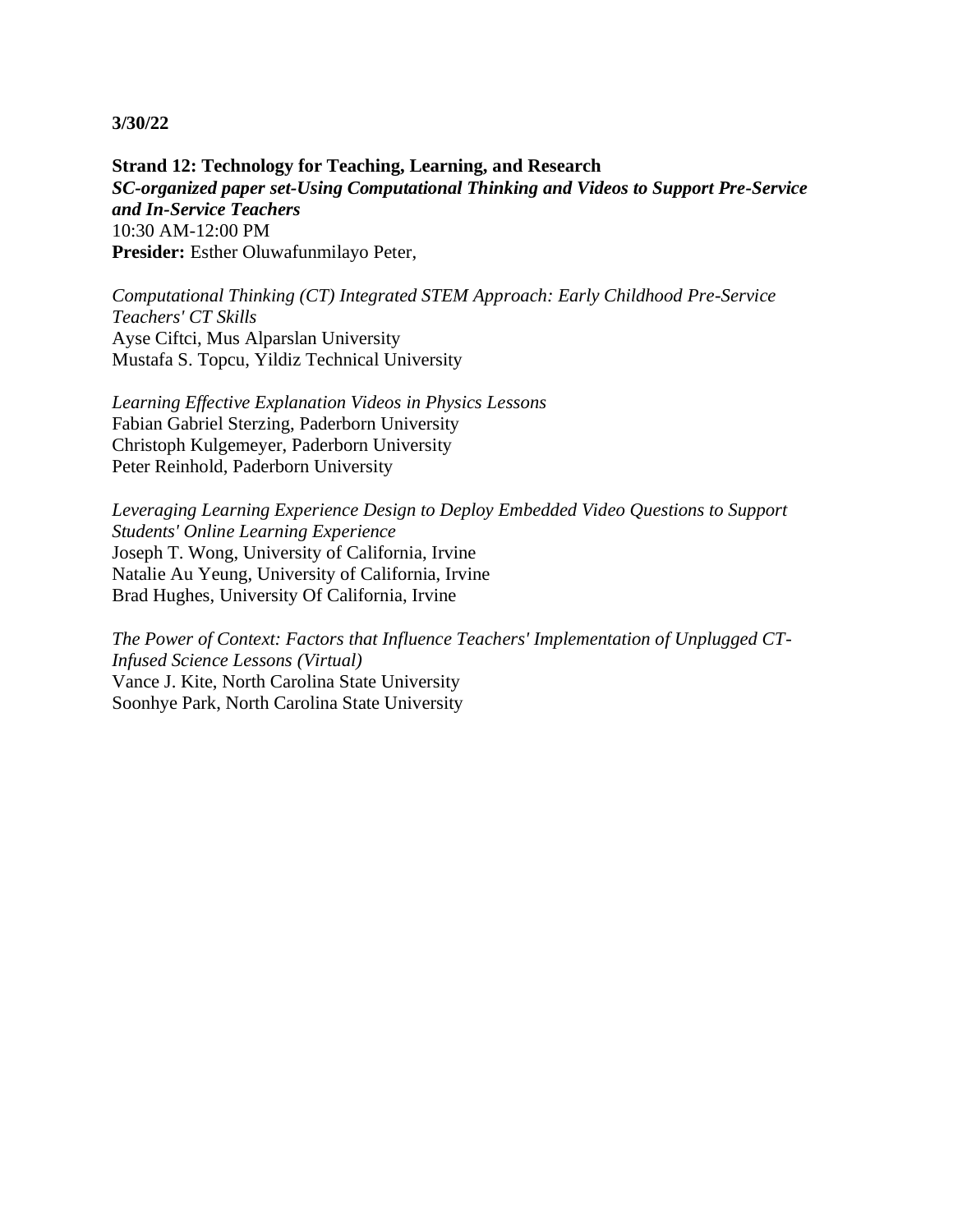**Strand 14: Environmental Education and Sustainability** *Related Paper Set-Towards a Sociopolitical Dispositif Prioritizing Ecological Vitality and Social Justice* 10:30 AM-12:00 PM

*Among the Possible, the Is and the Ought: Constructs of 'Micro-Sociotechnical Imaginaries'* Majd Zouda, OISE, University of Toronto Dimitris Tsoubaris , National and Kapodistrian University of Athens Sarah El Halwany, University of Calgary, Calgary, AB, Canada Mohammad Nurul-Hassan, OISE, University of Toronto Minja Milanovic, The Bishop Strachan School, Toronto, ON Sadia Sahibzada , OISE, University of Toronto John Lawrence Bencze, University of Toronto

*Students' Material-Semiotic Alliances After Power-focused Application-based Learning* John Lawrence Bencze, OISE, University of Toronto Dave Del Gobbo, Peel District School Board Sarah El Halwany, University of Calgary, Calgary, AB, Canada Mohammad Nurul-Hassan, OISE, University of Toronto Minja Milanovic, The Bishop Strachan School, Toronto, ON Jasmine Yeung, OISE, University of Toronto Majd Zouda, University of Toronto

*Weaving Art & Science Pedagogies for More Ecologically-vital & Socially-just Dispositifs* Dave Del Gobbo, Peel District School Board, Mississauga, ON, Canada Sheliza Ibrahim Khan, University of Toronto Sarah El Halwany, University of Calgary, Calgary, AB, Canada Majd Zouda, University of Toronto Minja Milanovic, The Bishop Strachan School, Toronto, ON Mohammad Nurul-Hassan, OISE, University of Toronto Mirjan Krstovic, Peel District School Board, Mississauga, ON, Canada John Lawrence Bencze, OISE, University of Toronto

*Teaching with Emotions: Supporting Critical Views on Nature of Science* Sarah El Halwany, University of Calgary, Calgary, AB, Canada Mohammad Nurul-Hassan, OISE, University of Toronto Dave Del Gobbo, Peel District School Board, Mississauga, ON, Canada Sheliza Ibrahim Khan, University of Toronto Jasmine Yeung, OISE, University of Toronto Majd Zouda, OISE, University of Toronto John Lawrence Bencze, OISE, University of Toronto

*Applying an Action-Oriented Pedagogy and STEM Teacher Identity: An Autoethnography* Mohammad Nurul-Hassan, OISE, University of Toronto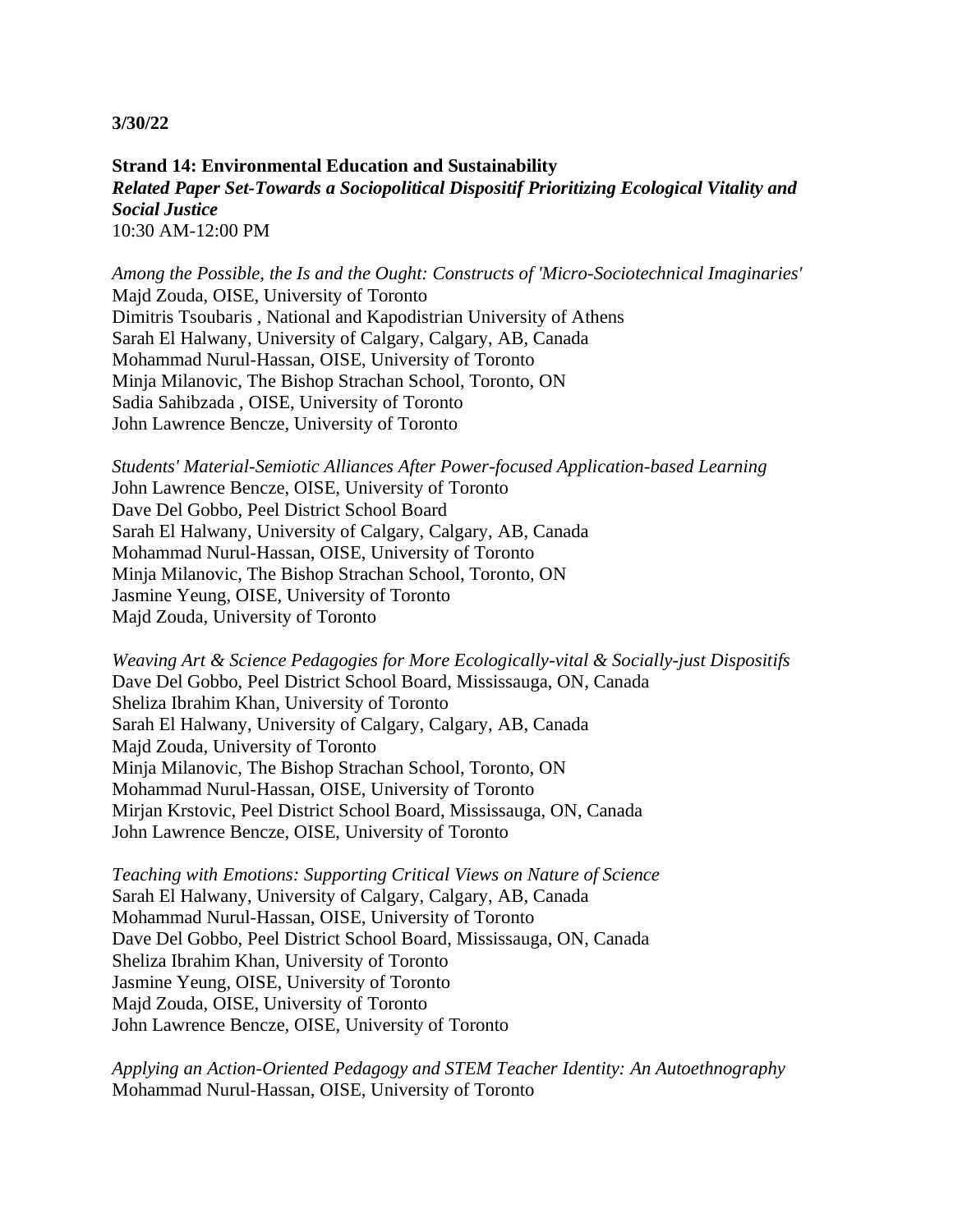Sarah El Halwany, University of Calgary, Calgary, AB, Canada Majd Zouda, University of Toronto Kristen Schaffer, OISE, University of Toronto John Lawrence Bencze, University of Toronto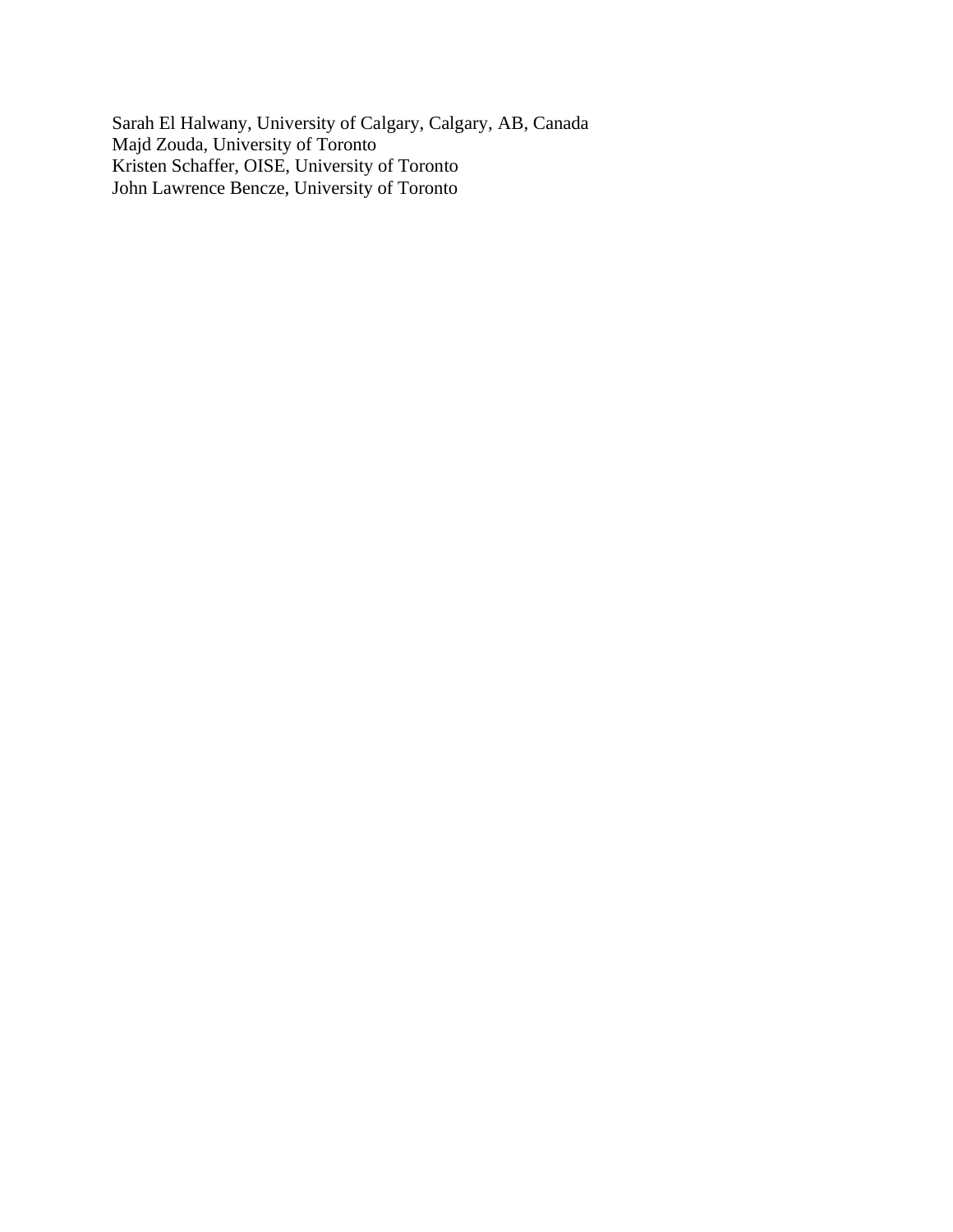**Research Committee** *Admin Symposium-Future Directions for Research on Equitable and Socially Just Assessments in Science and Engineering Education* 10:30 AM-12:00 PM

*Future Directions for Research on Equitable and Socially Just Assessments in Science and Engineering Education* Asli Sezen-Barrie, University of Maine Malcolm B. Butler, University of Central Florida Rouhollah Aghasaleh, Humboldt State University Sarah J. Fick, Washington State University Marcus Kubsch, IPN - Leibniz Institute for Science and Mathematics Education Li Ke, University of North Carolina at Chapel Hill Yann Shiou Ong, Nanyang Technological University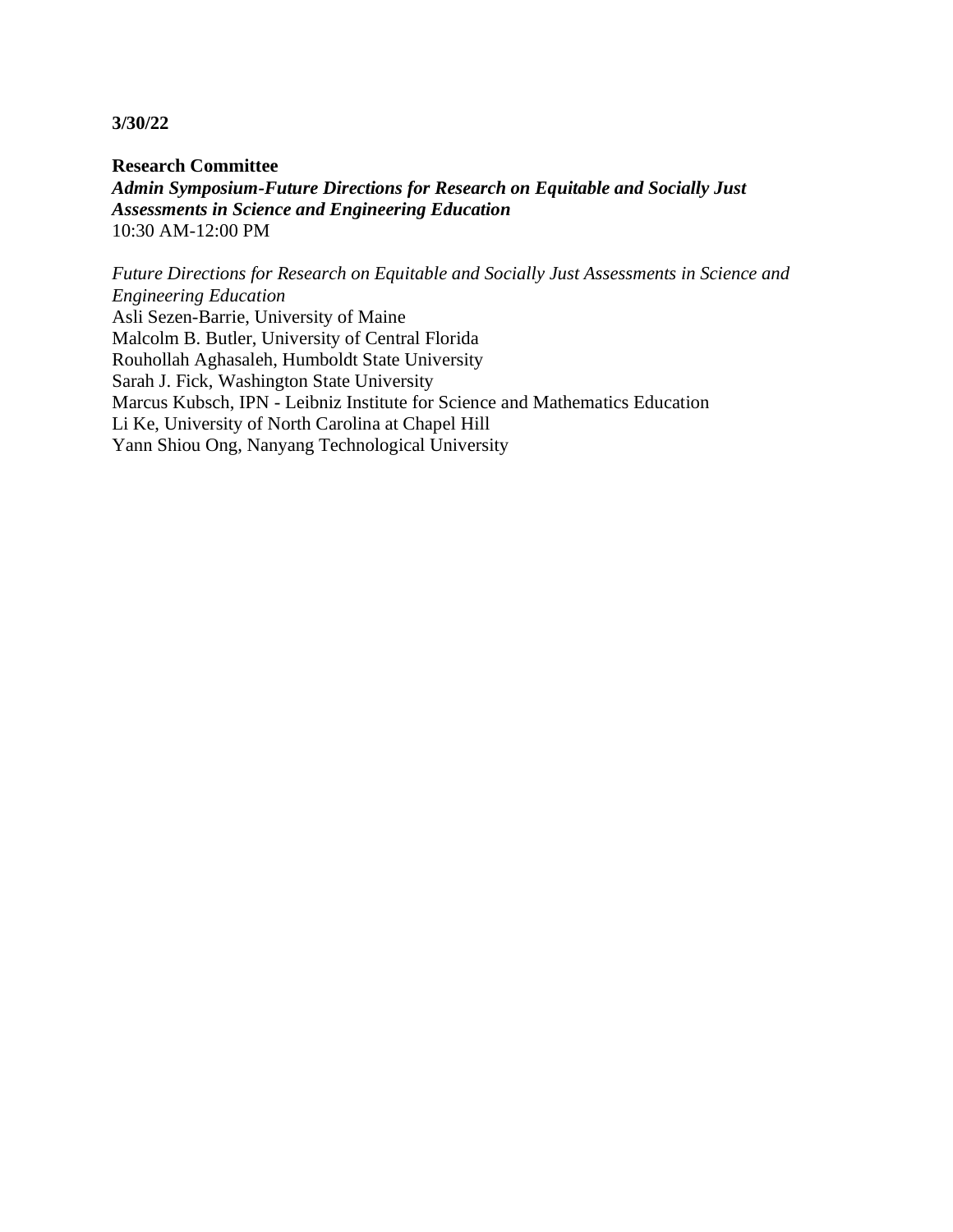**Multi-Strand** *Virtual Session C* 10:30 AM-12:00 PM

*Epistemic Empathy: A Resource for Responsive Teaching (Virtual)* Lama Z. Jaber, Florida State University Shannon G. Davidson, Florida State University Allison Metcalf, Florida State University

*From Practical to Metacognitive Strategy: Meta-epistemic Discourse and Crosscutting Concept Supports in Curriculum (Virtual)* Lori Andersen, University of Hawai'i at Mānoa

*Evaluating the Impact of Online Activities Designed to Help High School Students Reason like Chemists (Virtual)* Sierra McCormick, WestEd Jodi Davenport, WestEd Anna Rafferty, Carleton College Jacklyn Powers, WestEd Sandra Raysor, Carnegie Mellon University David Yaron, Carnegie Mellon University

*Modeling-based Learning in Pre-School Science: Affordances of Different Types of Student-Constructed Models (Virtual)* Loucas T. Louca, European University-Cyprus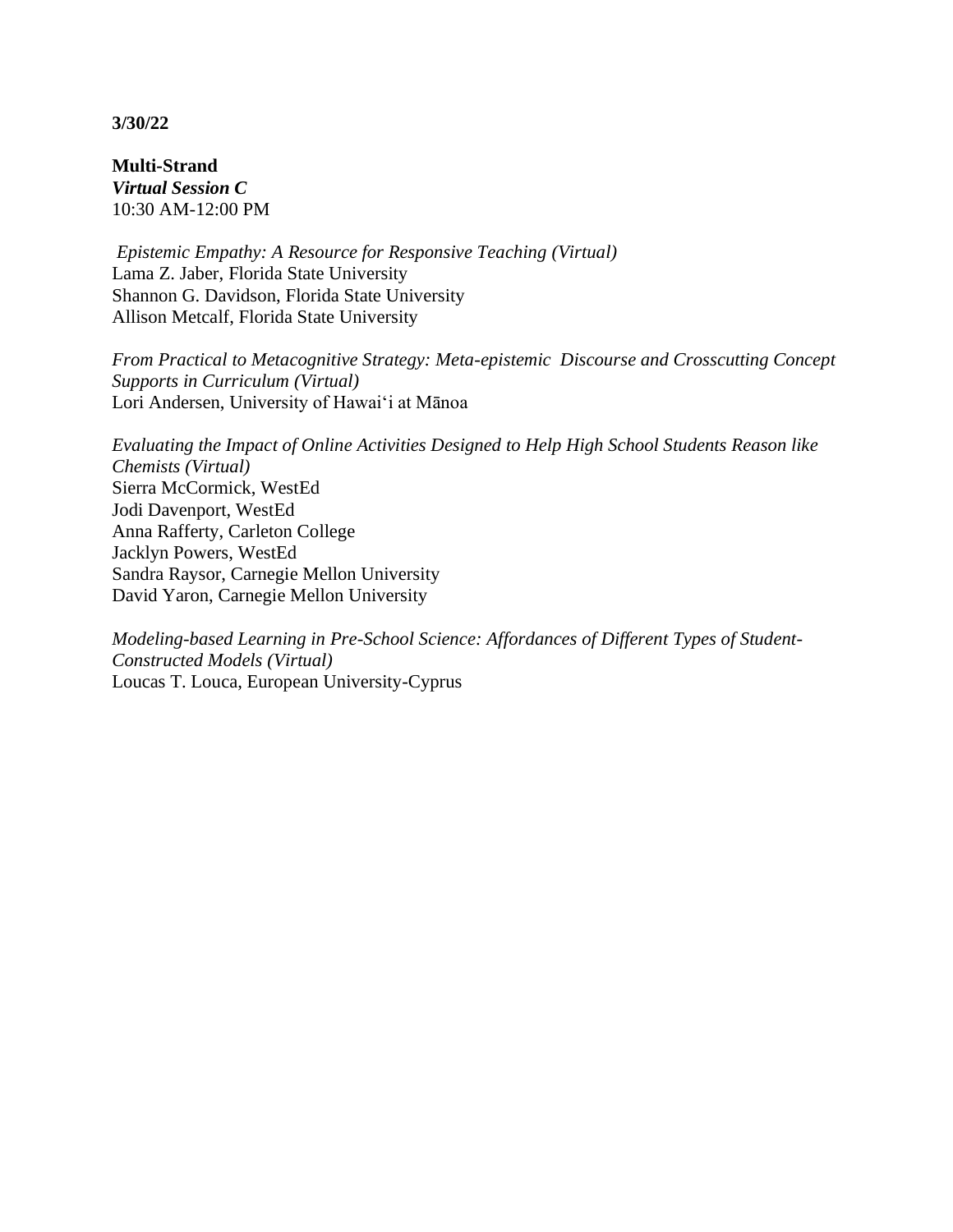**Strand 1: Science Learning: Development of student understanding** *SC-organized paper set-Modelling in Science Learning* 1:30 PM-3:00 PM **Presider:** Marcus Kubsch, IPN - Leibniz Institute for Science and Mathematics Education

*Building a Computational Model of Food Webs: Impacts on Computational and Systems Thinking Skills* Arif Rachmatullah, SRI International Eric N. Wiebe, North Carolina State University

*Mathematical Modelling in Physics Education* Lilach Ayali, Technion - Israel Institute of Technology Shulamit Kapon, Technion - Israel Institute of Technology

*Scaffolding Sociopolitical Dimensions of Climate Change in Diagrammatic Models* Heather F. Clark, UCLA Darlene Tieu, LAUSD Leticia Perez, UCLA Jaleel Howard, UCLA

*Students' Conceptual Models in the Context of Air-Quality Learning Unit* Shirly Avargil, Technion - Israel Institute of Technology Arunika Saxena, Technion Israel Institute of Technology François G. Amar, University of Maine Mitchell Bruce, University Of Maine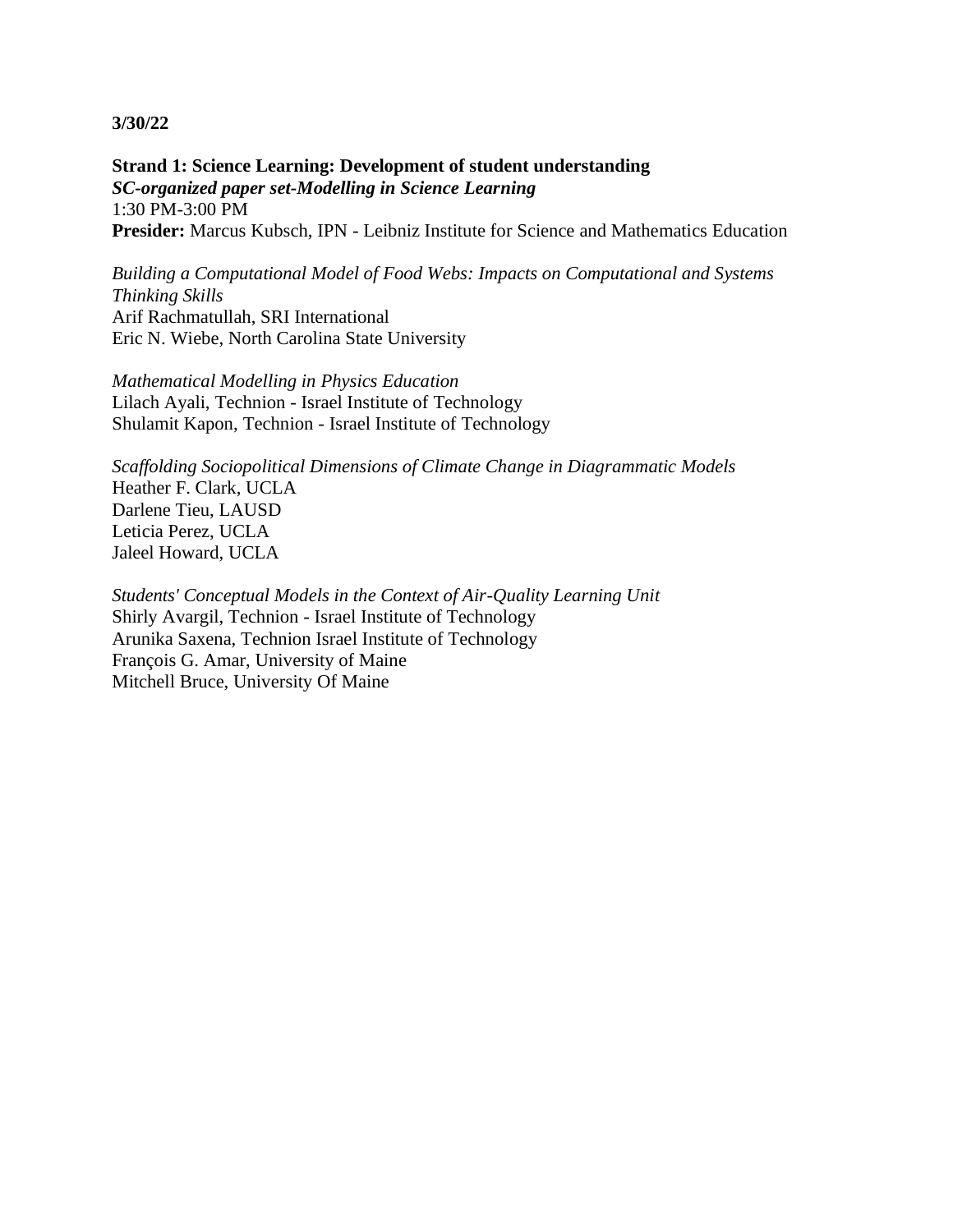**Strand 2: Science Learning: Contexts, Characteristics and Interactions** *SC-organized paper set-High school Science Teaching & Learning* 1:30 PM-3:00 PM **Presider:** Lexie Zhao,,

*Exploring the Efficacy of CTCA in Breaking Barriers to Students' Learning of Difficult Concepts in Biology* Imole J. Samson, Lagos State University Peter A. Okebukola, ACEITSE-Lagos State University Esther O. Peter, ACEITSE-Lagos State University David G. Peter, Lagos State University Deborah Oluwatosin Agbanimu, ACEITSE-Lagos State University Fred Awaah, University of Professional Studies Accra Franklin U. Onowugbeda, Adekunle I. Oladejo,

*Investigating students' context choice in chemistry education* Fabien Güth, University of Duisburg-Essen Helena Van Vorst, University of Duisburg-Essen

*Students' Types of Interest in Physics* Sarah Maria Zoechling, Julia Woithe, CERN Sascha M. Schmeling, CERN Martin Hopf, University of Vienna

*Studying girls' achievement outperformance in Oman: An exploration of attitudinal perceptions towards Science and learning* Sulaiman M. Al-Balushi, Sultan Qaboos University Rashid S Almehrizi, Sultan Qaboos University Ibrahim S. Al-Harthy, Sultan Qaboos University Ambusaidi K. Abdullah, Sultan Qaboos University Khadijah Al-Balushi, Ministry of Education Moza Al-Balushi, Ministry of Edcation Mohammed Al-Aghbari, Sultan Qaboos University

*Using Science Historical Short Stories to Impact Students' Science-specific and General Epistemological Beliefs (Virtual)* Jaclyn M. Easter, Grand View University Jerrid W. Kruse, Drake University Jesse L. Wilcox, University of Northern Iowa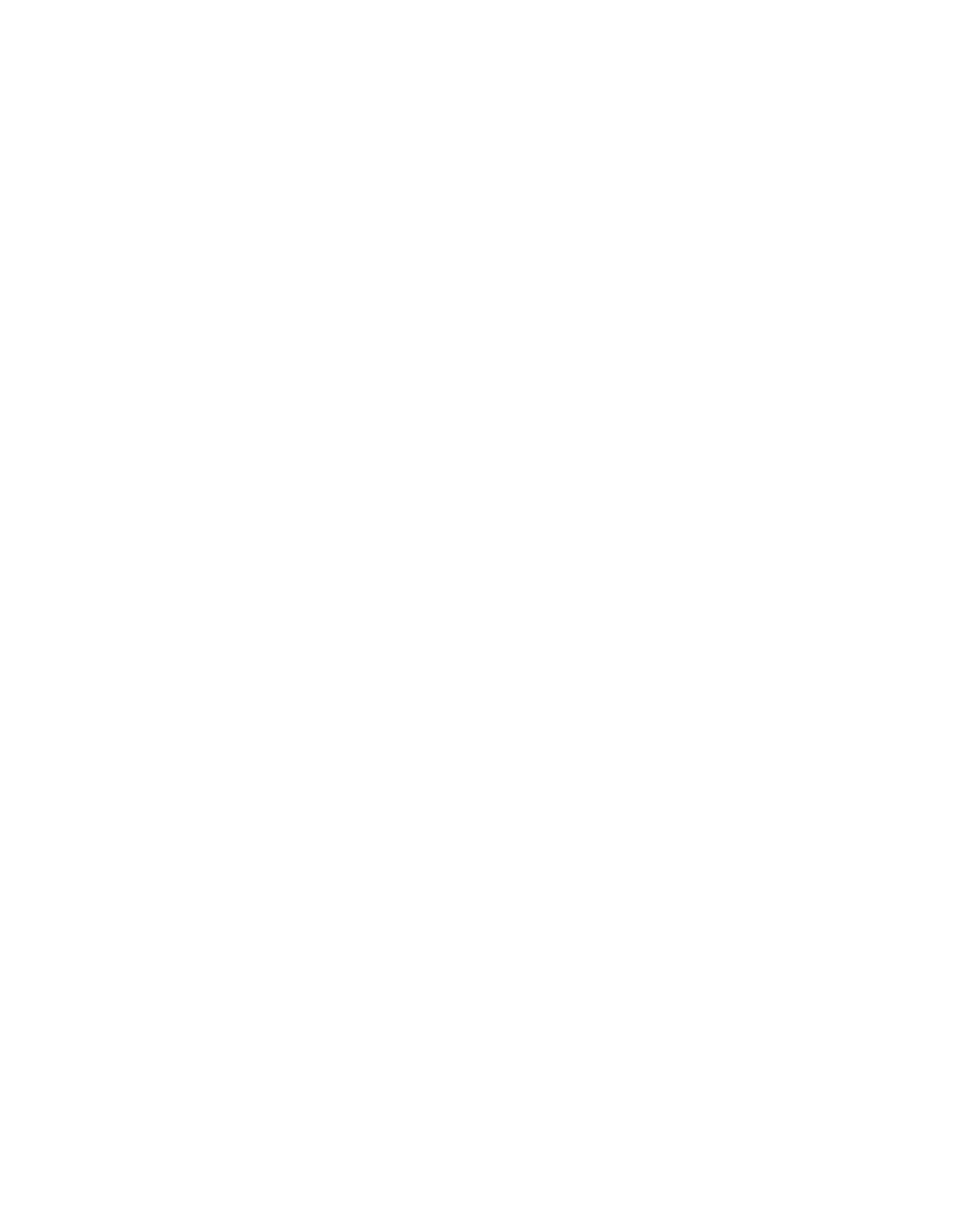# **Strand 3: Science Teaching — Primary School (Grades preK-6): Characteristics and Strategies**

*Related Paper Set-Project-based Learning Contexts for Developing Adaptation Design Principles that Promote Engagement and Equity* 1:30 PM-3:00 PM **Discussant:** Samuel Severance, University of California, Santa Cruz **Presider:** Joseph S. Krajcik, Michigan State University

*Using Adaptation Design Principles to Support Teacher Agency in Professional Learning* Emily C. Adah Miller, University of Wisconsin Madison Susan K. Codere, MSU

*PBL Adaptation Principles to Support Equitable Science Instruction* Selin Akgun, Create4STEM Maria Simani, University of California at Riverside Hilda Makori, Create for STEM at Michigan State University

*Employing adaptation design principles to enhance elementary student engagement in modeling* Tingting Li, CREATE for STEM Institute

*How can culturally responsive teaching be framed as creative endeavor through adaptation design principles? (Virtual)* Maria C. Simani, University Of California, Riverside Kathryn Bateman, Create for STEM at Michigan State University Emily C Miller, University of Wisconsin-Madison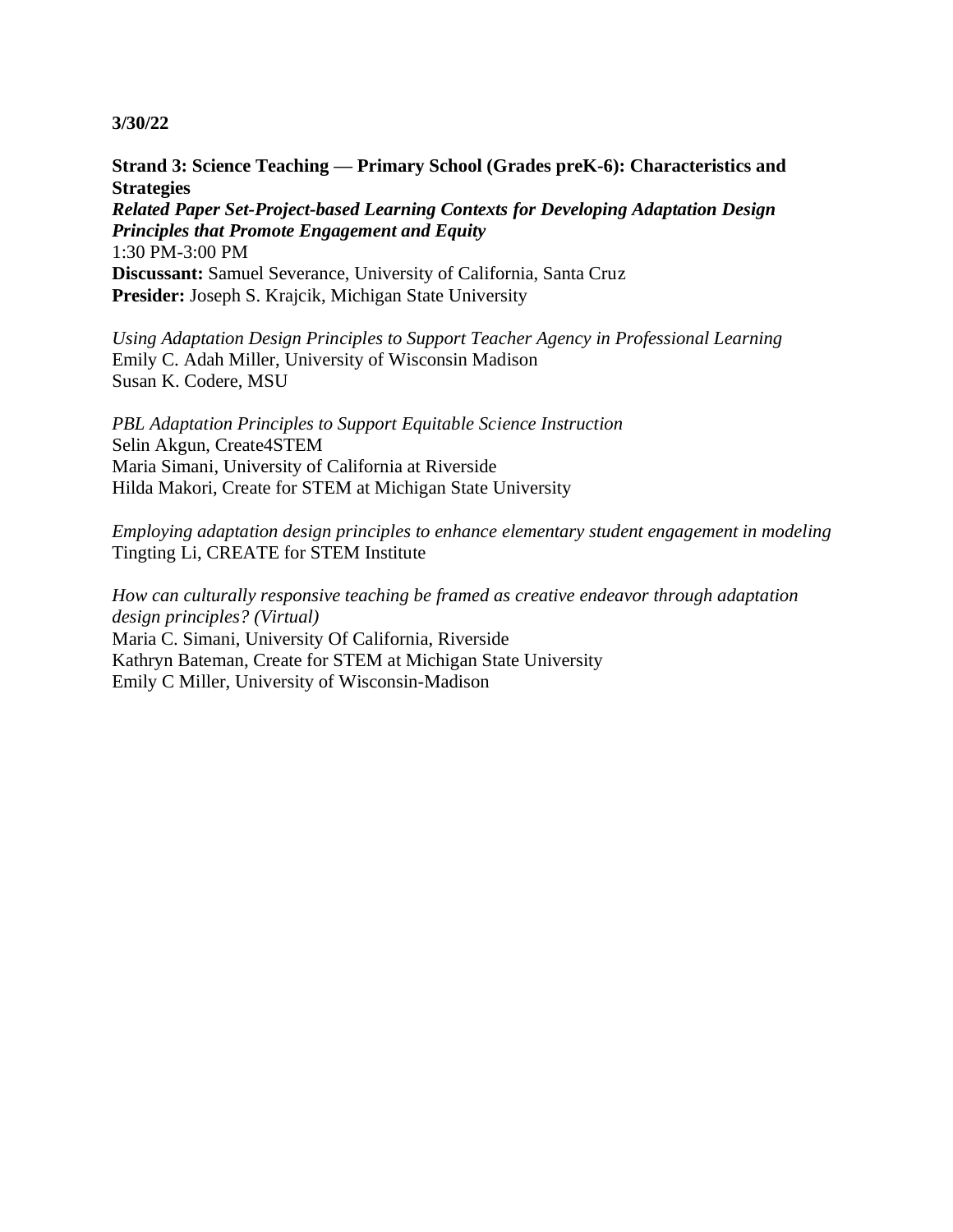**Strand 4: Science Teaching — Middle and High School (Grades 5-12): Characteristics and Strategies**

*SC-organized paper set-STEM integration in secondary science classrooms* 1:30 PM-3:00 PM **Presider:** Brandon Rodriguez, NASA Jet Propulsion Lab

*How do excellent STEM teachers design and implement best practice of inquiry-based learning? (Virtual)* Shani Zur, Technion Institue Tali Tal, Technion

*Middle School Teachers and Undergraduate Mentors Collaborating for Culturally Relevant STEM Education* Meredith W. Kier, College of William and Mary

*The impact of technical Science in increasing access to Stem education for vocational careers in South Africa* Emmanuel Mushayikwa, University of the Witwatersrand Magdeline Mmapaseka Stephen, University of Witwatersrand

*Using event mapping to investigate secondary master teachers' enactment of Naval STEM tasks* Jeffrey D. Radloff, SUNY Cortland Dominick Fantacone, SUNY Cortland Angela Pagano, SUNY Administration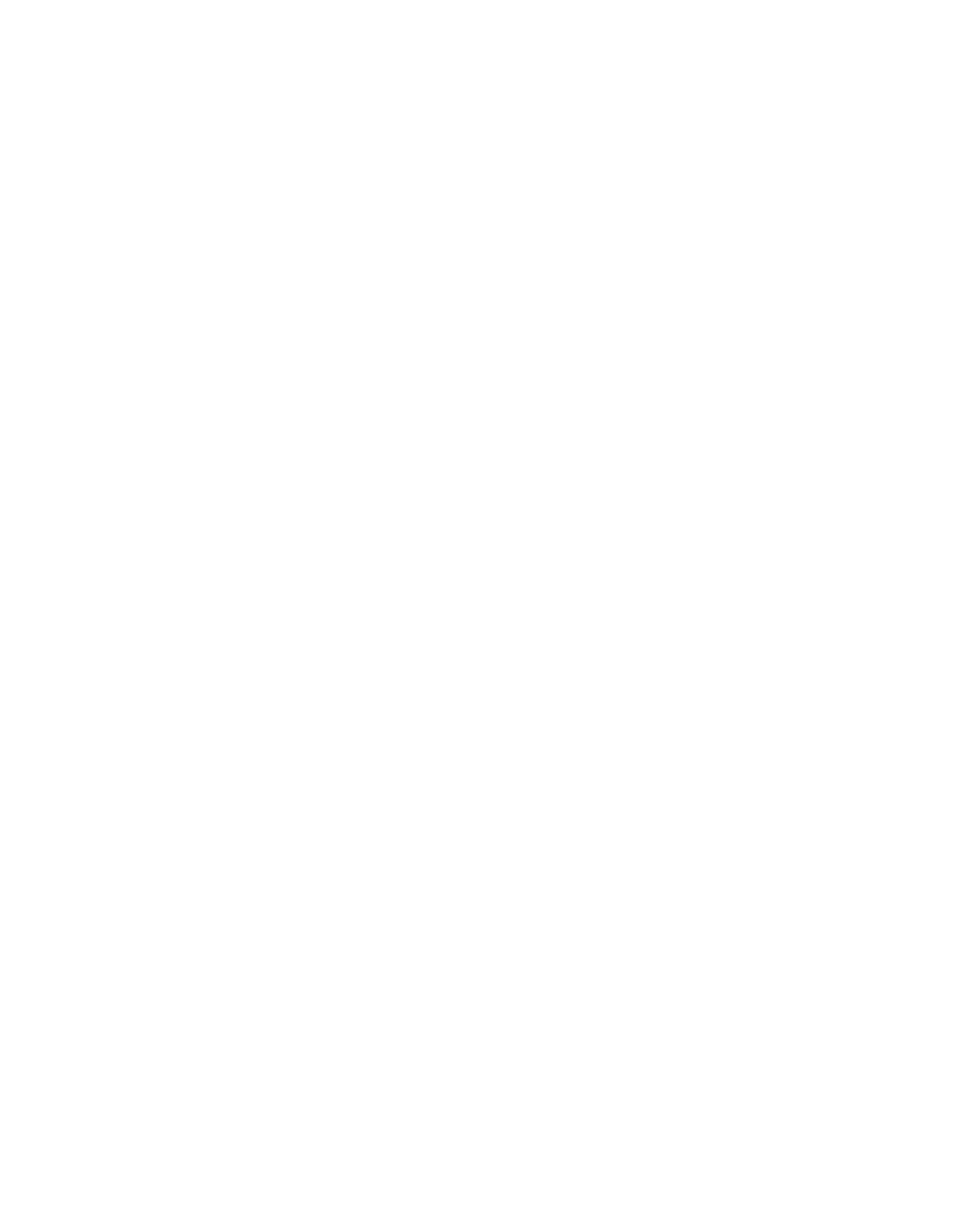**Strand 5: College Science Teaching and Learning (Grades 13-20)** *SC-organized paper set-Student Success and 21st Century Skills* 1:30 PM-3:00 PM Presider: James M. Nyachwaya, North Dakota State University

*Addressing Pre-service Teachers' Misconceptions and Promoting Conceptual Understanding through the Conceptual Change Model.* Johannes Addido, University of Wyoming

*Evaluating Evidence-Based Practices Influencing Graduation and Participation in the STEM Workforce and Graduate Programs* Natalie L Hyslop, University of North Georgia John Holliday, University of North Georgia Linda B Purvis, University of North Georgia April A Nelms, University of North Georgia John D Leyba, University of North Georgia Michael Bodri, University of North Georgia

*Improving Self-Reported Measures of 21st Century Skills in an Interdisciplinary Undergraduate STEM Course*

Haider Ali Bhatti, Graduate Group in Science and Mathematics Education (SESAME) University of California, Berkeley

Perman Gochyyev, Graduate School of Education University of California, Berkeley Mark Wilson, Graduate School of Education University of California, Berkeley Robert J Full, Department of Integrative Biology University of California, Berkeley

*Investigating Student Response to Anomalous Data When Analyzing and Interpreting Data* Adrian L Adams, University of Utah, Department of Educational Psychology Lauren A Barth-Cohen, University Of Utah, Department of Educational Psychology Jason M May, University of Utah, Department of Physics and Astronomy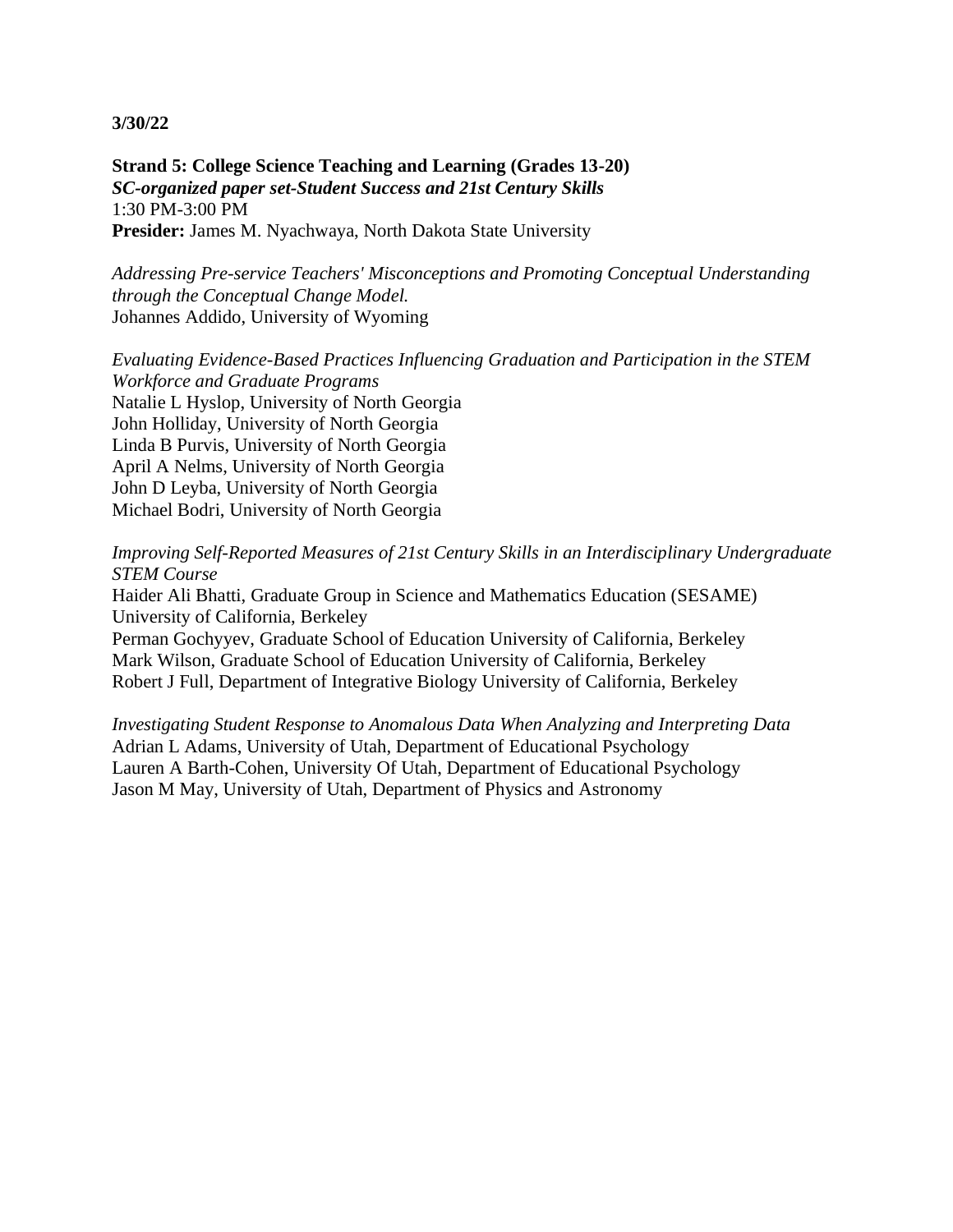**Strand 5: College Science Teaching and Learning (Grades 13-20)** *SC-organized paper set-Undergraduate and Graduate Student Perspectives on Teaching and Learning* 1:30 PM-3:00 PM **Presider:** Mary M. Atwater, University Of Georgia

*Analysis of graduate teaching assistant discourse behaviors and the effects of a professional development intervention* Abdirizak M. Warfa, University of Minnesota Marin Melloy, University of Minnesota

*Biology Teaching Assistants Engagement with Educative Curriculum Materials and Enactment of Rigorous Classroom Discourse* Alyssa Freeman, Idaho State University Angela Google, Middle Tennessee State University Zhigang Jia, Middle Tennessee State University Tina B Carter, Middle Tennessee State University Anna S. Grinath, Idaho State University

*How Physical Science Doctoral Students Involved in Educational Outreach View and Value their Educator Role* Anne M McAlister, University of Virginia Sarah Lilly, University of Virginia Jennifer Chiu, University Of Virginia

*Relating TAs' Enacted Instruction to their Beliefs about Teaching and Learning in an Introductory Physics Tutorial using CHAT (Virtual)* May Lee, University of Groningen Michael Bennett, University of Colorado - Boulder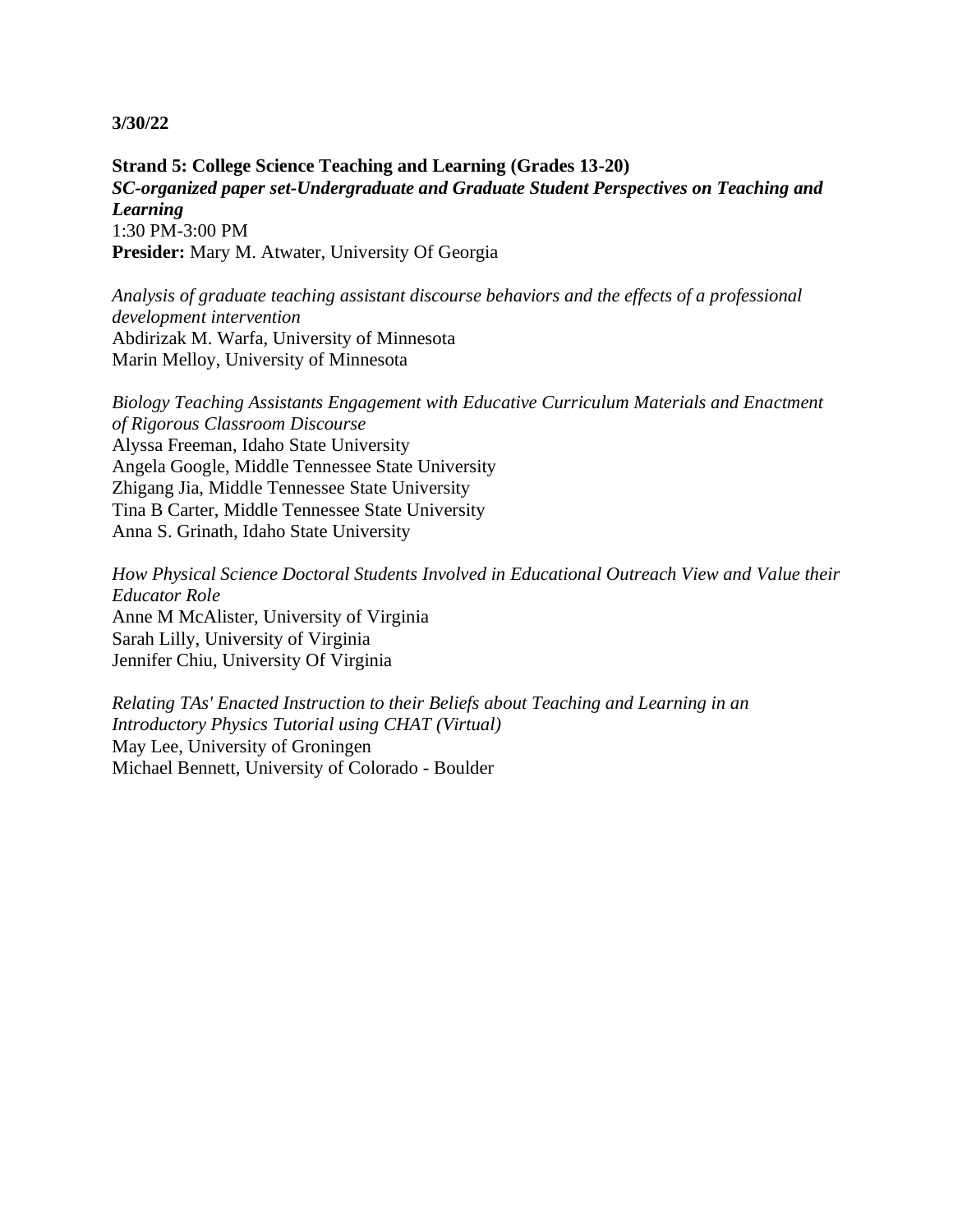**Strand 7: Pre-service Science Teacher Education** *SC-organized paper set-Building preservice teacher self-efficacy and competence in STEM Education* 1:30 PM-3:00 PM **Presider:** Hadeel Omar Edrees Dabbah, Ben-Gurion University of the Negev

*An Investigation of Pre-Service Teachers' Self-Efficacy Perceptions for STEM Integration (Virtual)* Hamdican Yildirim, Hacettepe University Sevinc Gelmez Burakgazi, Hacettepe University

*Integrating Computational Thinking (CT) in STEM Education: Early Childhood Pre-Service Teachers' CT Teaching Self-Efficacy Beliefs* Mustafa S. Topcu, Yildiz Technical University Ayse Ciftci, Mus Alparslan University

*PRE-SERVICE TEACHERS' LEARNING TO INFUSE ENGINEERING INDICATORS INTO STEM LESSON PLANS* Sevgi Aydin, Van Yuzuncu Yil University Betul Ekiz Kiran, Tokat Gaziosmanpasa University Elif Selcan Oztay, Van Yuzuncu Yil University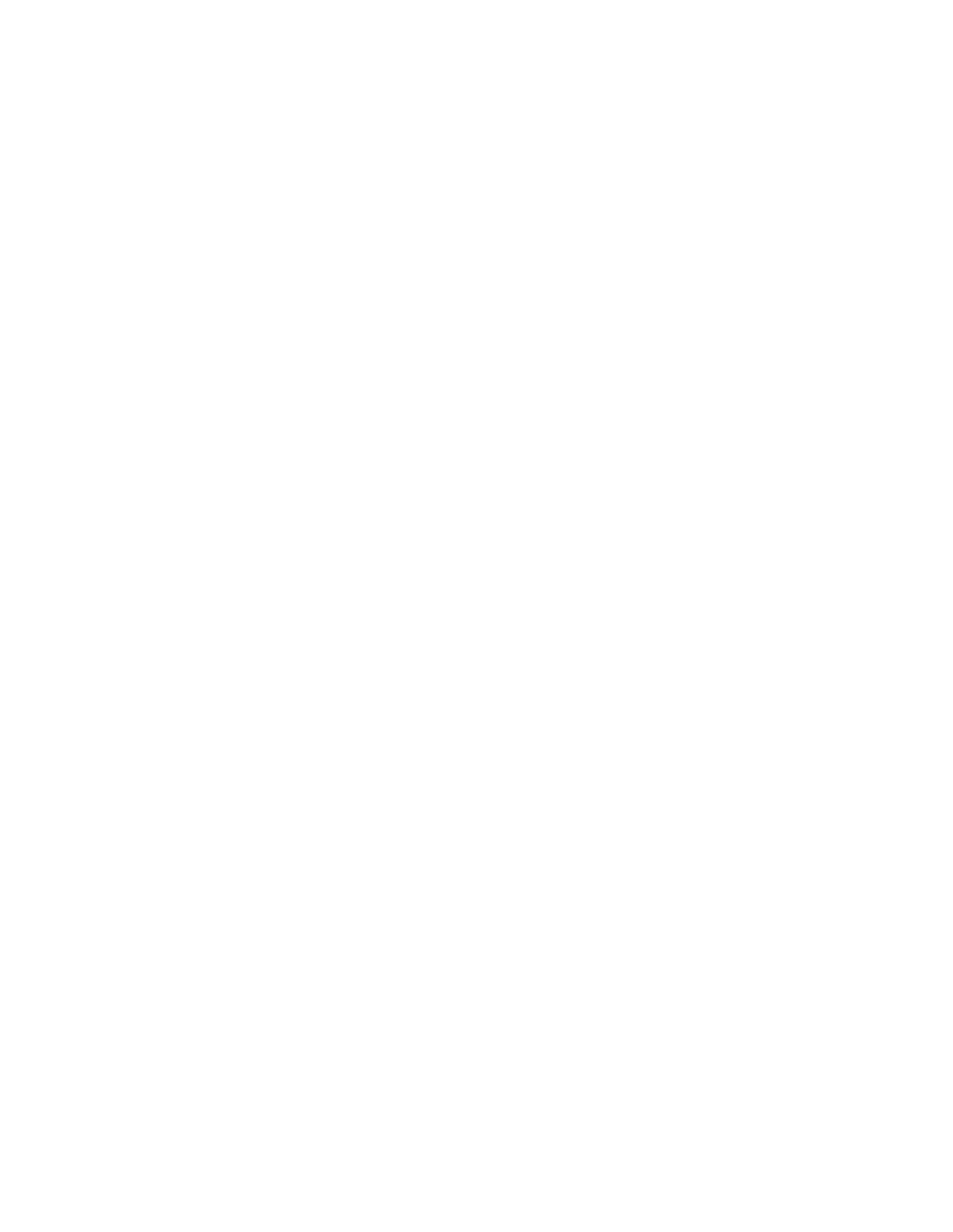**Strand 7: Pre-service Science Teacher Education** *SC-organized paper set-Using technology and modeling in science teacher education* 1:30 PM-3:00 PM **Presider:** Xinying Yin, California State University-San Bernardino

*Fostering TPACK in Science Teacher Education – Re-Design and Evaluation of a University Course* Lisa Stinken-Rösner, Leuphana University Lüneburg

*Knowledge, Practice and Product: Developing Preservice Science Teachers' Modelling Competence* Song Xue, School of Education and Social Work, University of Dundee Keith Topping, School of Education and Social Work, University of Dundee Elizabeth Lakin, School of Education and Social Work, University of Dundee

*Science Teaching Orientations of Pre-Service Teachers in a Transformative Learning Environment* Duygu Yilmaz Ergul , Gazi University Mehmet F. Tasar, Gazi University

*That's Enough For An Explanation: Pre-Service Teachers Linking Epistemic And Pedagogical Decisions When Developing Models*

Maria E. Tellez-Acosta, PhD Student Martin-Luther-Universität Halle-Wittenberg Scott McDonald, Professor of Science Education. Pennsylvania State University Andres Acher, Primary Science Education. Fakultät für Biologie, Universität Bielefeld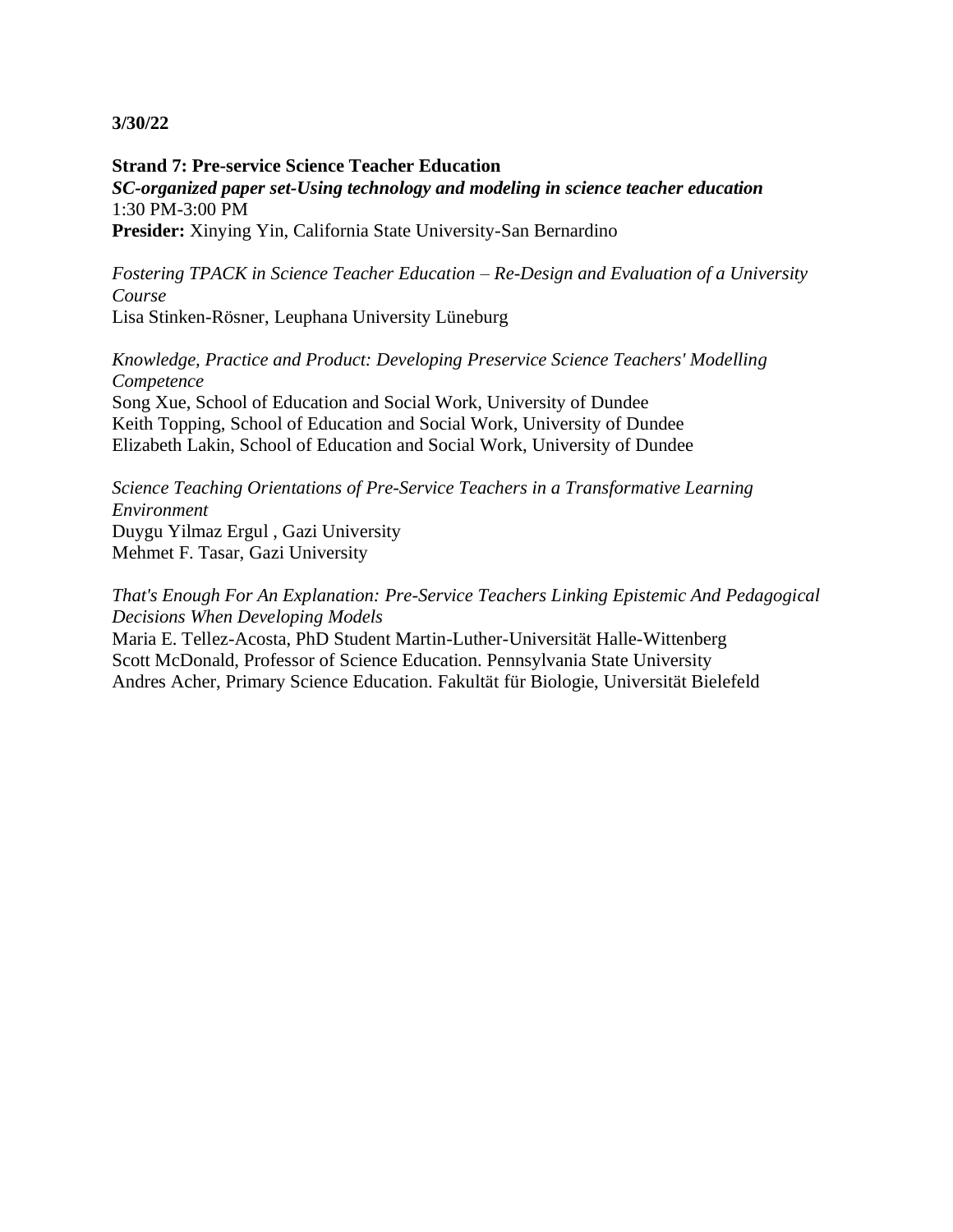**Strand 8: In-service Science Teacher Education** *Symposium-Supporting Teacher Leadership Development: Roles, Growth and Research* 1:30 PM-3:00 PM **Presider:** Arthur Eisenkraft, University Of Massachusetts Boston

*Supporting Teacher Leadership Development: Roles, Growth and Research* Emily J. Perry, Sheffield Hallam University Arthur Eisenkraft, University Of Massachusetts Boston Amanda M. Gunning, Mercy College Meghan E. Marrero, Mercy College Tammy Wu Moriarty, Stanford University, Graduate School of Education Janet Carlson, Stanford University Stuart C. Bevins, Sheffield Hallam University Richard Pountney, Sheffield Hallam University Josephine Booth, Sheffield Hallam University Joelle Halliday, Sheffield Hallam University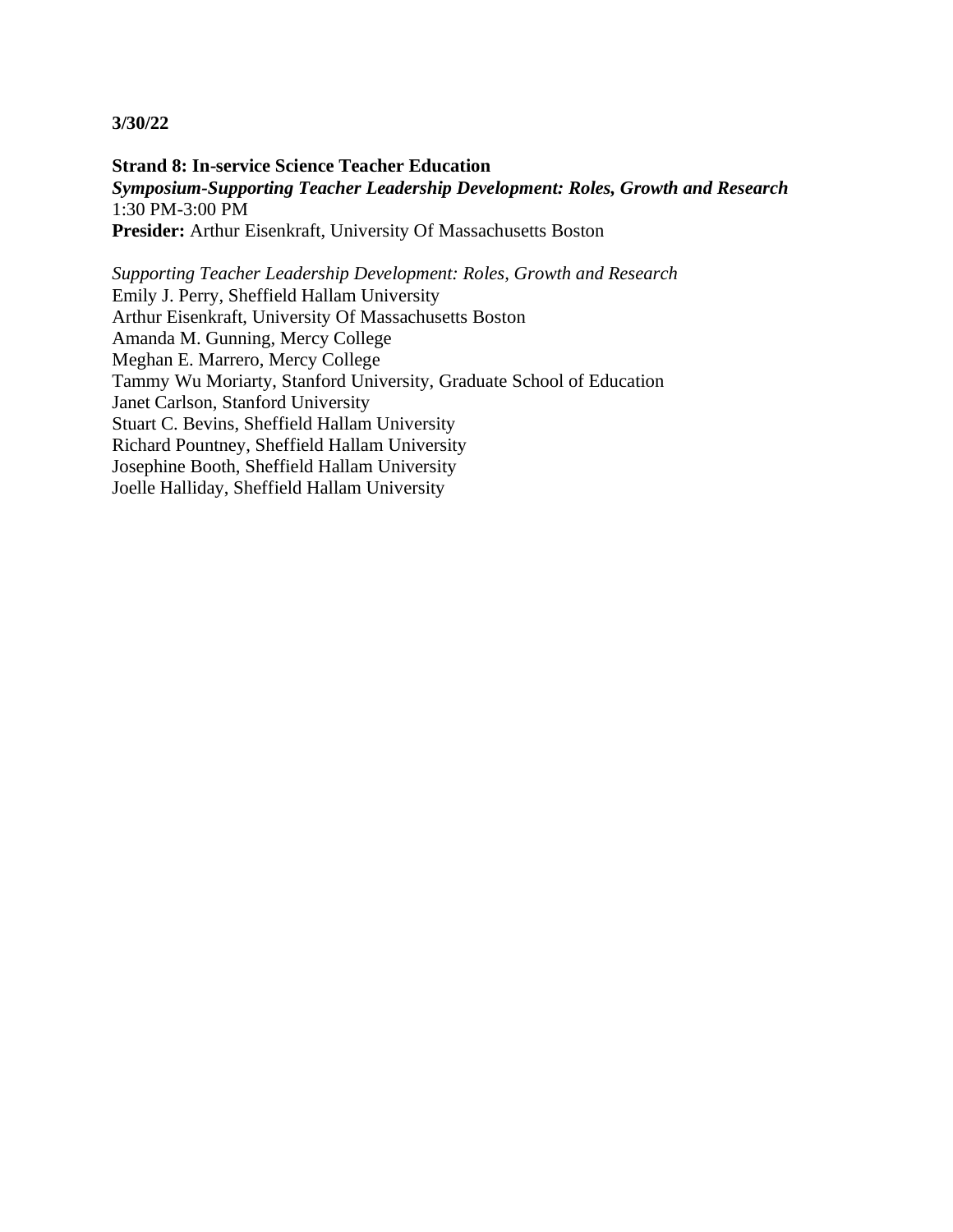**Strand 11: Cultural, Social, and Gender Issues** *SC-organized paper set-Student Engagement Across Intersecting Identities* 1:30 PM-3:00 PM **Presider:** Jaimie Lauren Miller-Friedmann, University of Birmingham

*Ways of Identifying as Other: a longitudinal case study of women of colour in physics* Nicola Wilkin, University of Birmingham Jaimie Lauren Miller-Friedmann, University of Birmingham Judith Hillier, University of Oxford

*Intersectional Analysis of Advanced Placement Chemistry Enrollment and Performance* Robert Krakehl, Stony Brook University Martin Francis Palermo, Stony Brook University Angela M. Kelly, Stony Brook University

*Enhancing Performance of Students with Intersectional Identities in Inclusive Science Classrooms via Multimedia Professional Development* Lindsay M. Carlisle, University of Virginia Victoria VanUitert, University of Virginia Michael J. Kennedy, University of Virginia

*Examining Exclusionary and Inclusionary College Classroom Experiences: Effects on Women in Engineering Majors by Race/Ethnicity* Tatiane Russo-Tait, University of Texas at Austin Catherine Riegle-Crumb, University of Texas at Austin Ursula Nguyen, University of Texas at Austin Katherine Doerr, The University of Texas at Austin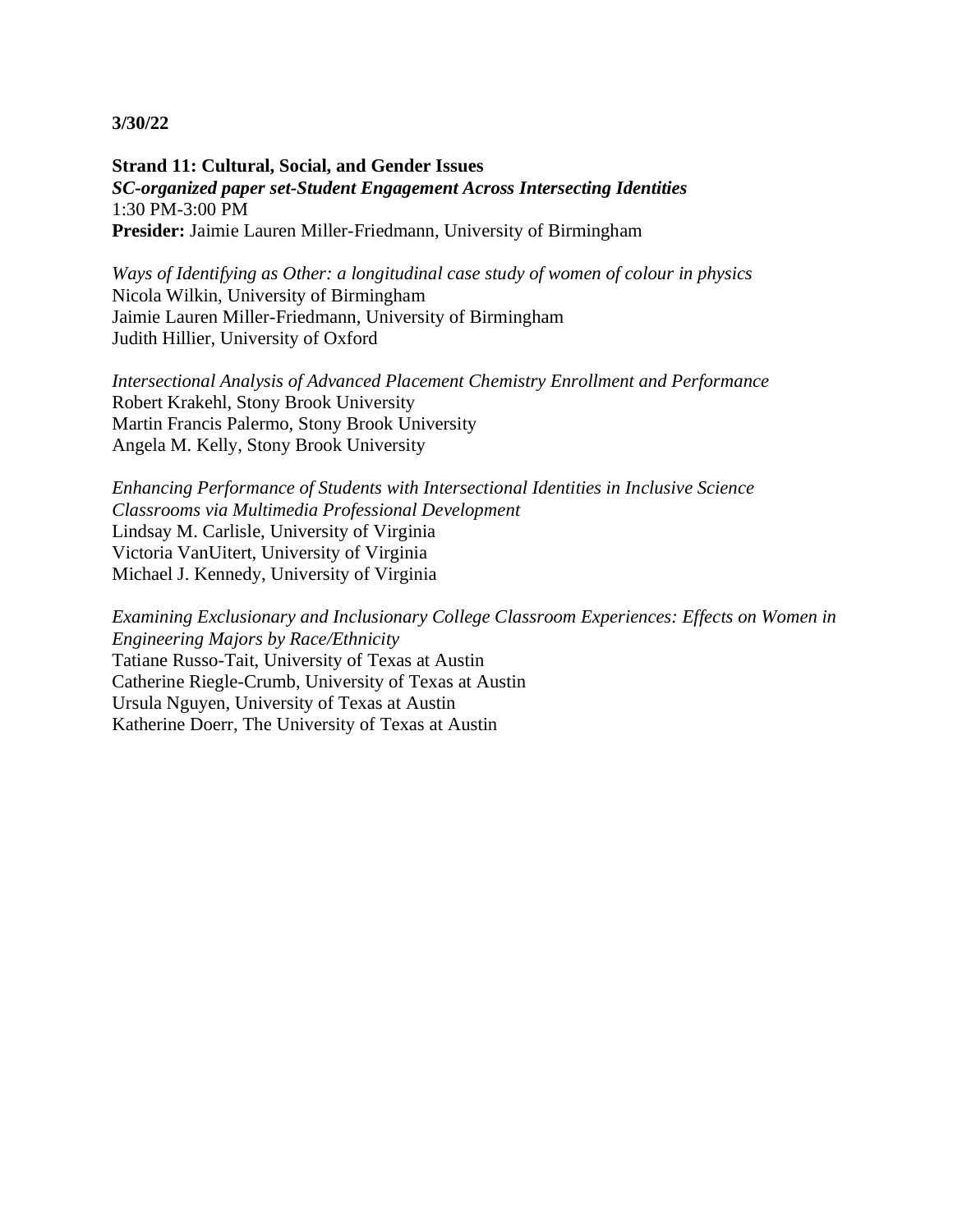**Strand 11: Cultural, Social, and Gender Issues** *SC-organized paper set-Approaches to Equitable Science Teaching in K-12 Classrooms* 1:30 PM-3:00 PM **Presider:** Kathleen Schenkel, University of Michigan

*Connecting Justice-Centered pedagogy to Students' Critical Science Agency in an Elementary and Middle School Science Classroom* Selene Y. Willis, University Of South Florida Dana L. Zeidler, University Of South Florida

*Enhancing STEM Teacher Candidates' Understanding and Implementation of Equity, Diversity, and Inclusion Through Differentiated Instruction* Mohammed Estaiteyeh, Western University Isha DeCoito, Western University

*The Importance of Epistemic Empathy for Equitable and Rigorous Science Teaching* Allison T Metcalf, Florida State University Shannon G. Davidson, Florida State University Lama Jaber, Florida State University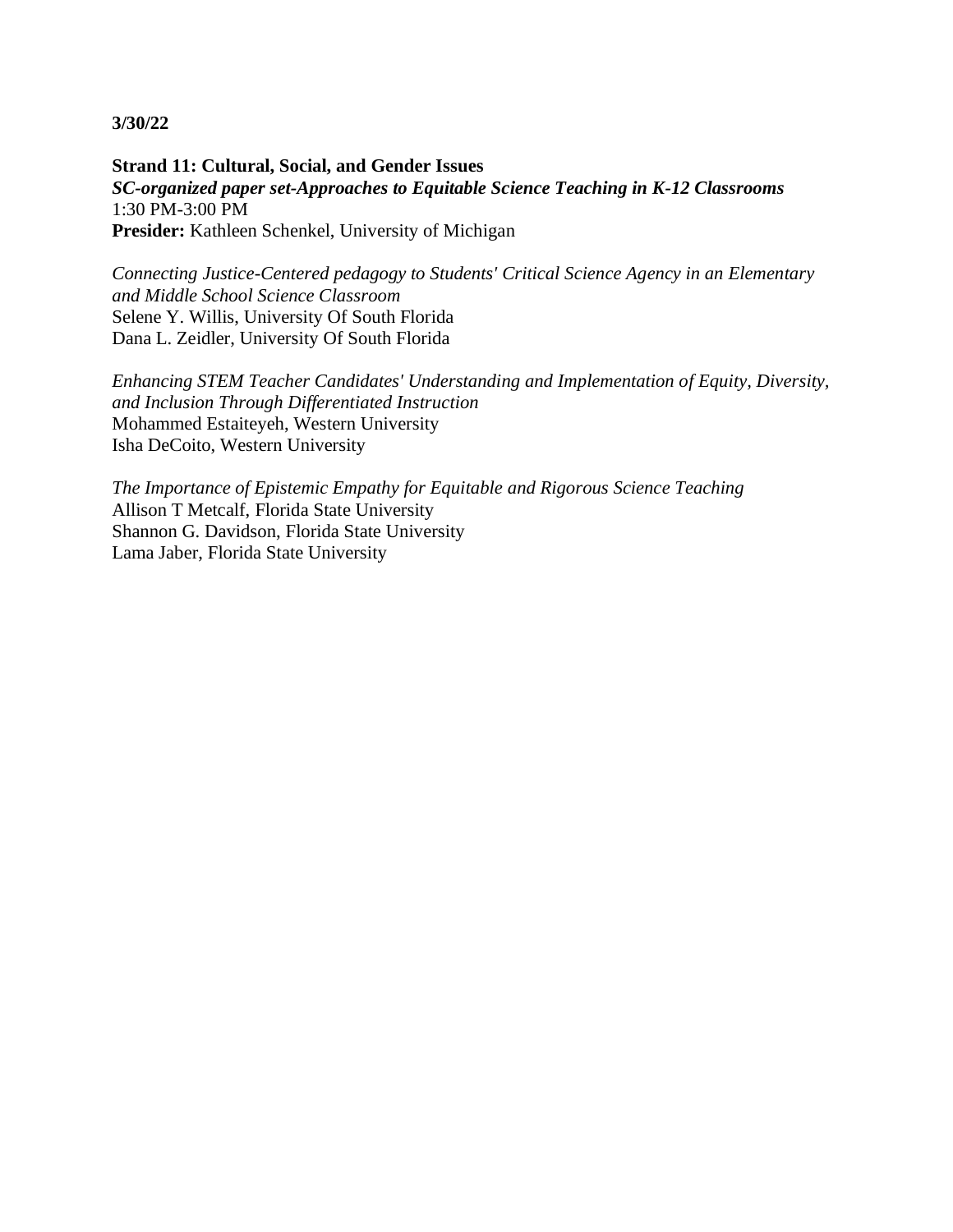**Strand 12: Technology for Teaching, Learning, and Research** *SC-organized paper set-Using digital technologies, simulated teaching, and assessment to support teaching and learning* 1:30 PM-3:00 PM **Presider:** Vance J. Kite, North Carolina State University

*TPACK in teacher education - Supporting pre-service teachers´ reflections and use of digital technologies in science teaching* Pernilla Nilsson, Halmstad University

*Using Simulated Classrooms to Examine How Formative Feedback Impacts Elementary Teachers' Ability to Facilitate Discussions* Jamie N. Mikeska, Educational Testing Service (ETS) Jonathan Steinberg, ETS Pamela S. Lottero-Perdue, Towson University Dante Cisterna, Educational Testing Service

*Analysis of Concept Maps for the use in Formative Assessment: Can Machine Learning help?* Tom Bleckmann, Leibniz Universitaet Hannover, Institute for Mathematics and Physics Education Gunnar Friege, Leibniz Universitaet Hannover, Institute for Mathematics and Physics Education Wolfgang Gritz, TIB Hannover Ralph Ewerth, TIB Hannover

*Digital Curation as a Pedagogical Approach Promoting Critical Thinking (Virtual)* Rivka Gadot, Technion - Israel Institute Of Technology Jerusalem College of Technology The Open University of Israel Dina Tsybulsky, Technion - Israel Institute Of Technology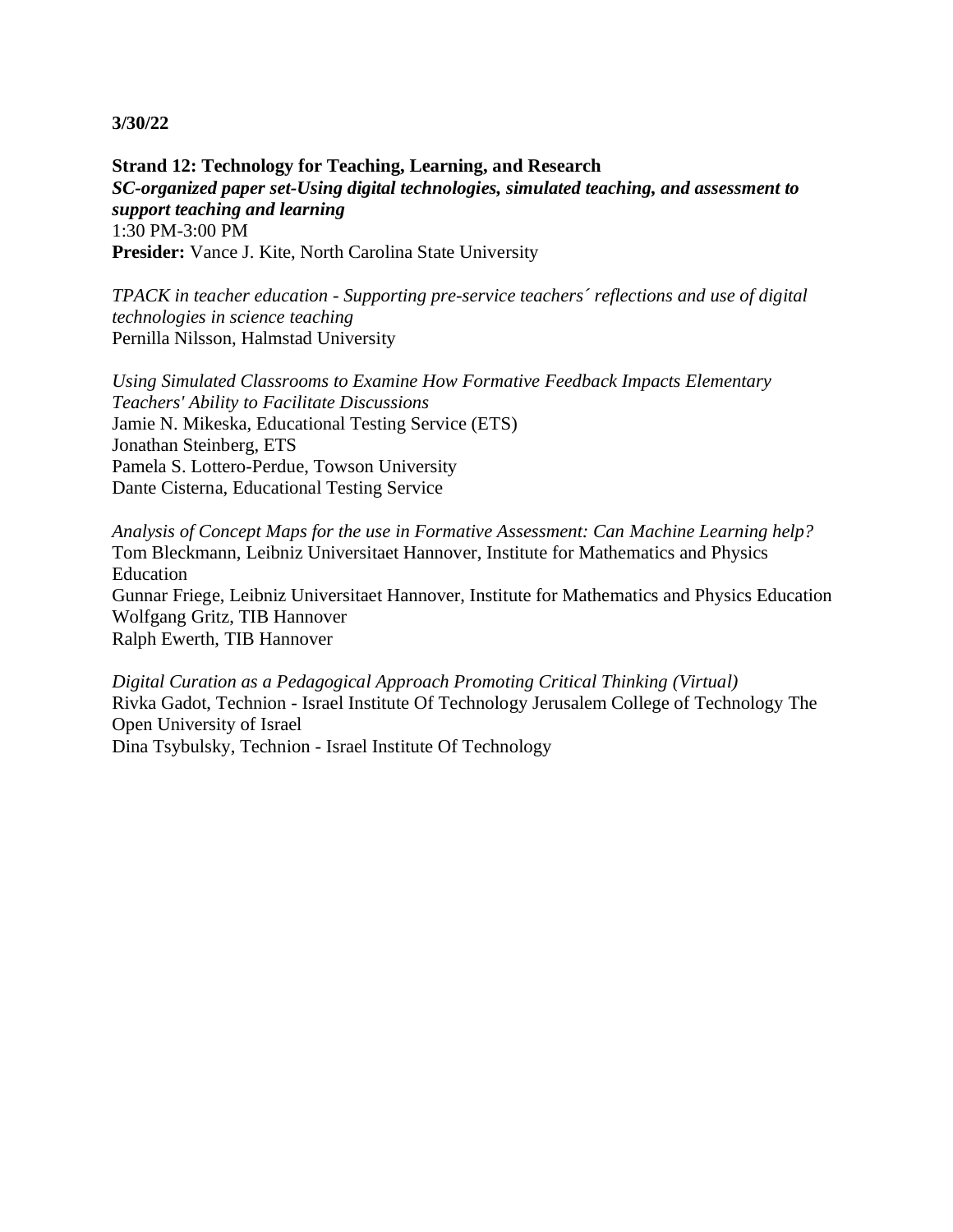**Strand 14: Environmental Education and Sustainability** *SC-organized paper set-Building competencies for tackling real world problems* 1:30 PM-3:00 PM **Presider:** Imogen Herrick, University of Southern California

*Infusing social responsibility in higher education through education for sustainable development (Virtual)* Heba El-Deghaidy, The American University In Cairo

*Theorizing Science-Civic Practices: Youth Adaptation and Remixing of Science Practices within Digital Civic Participation* Lynne Zummo, University of Utah Emma C Gargroetzi, University of Texas at Austin

*The Effectiveness of Education for Sustainable Development in Promoting Students' Action Competence for Sustainability* Daniel Olsson, Environmental and Life Sciences, Karlstad university Niklas M. Gericke, Department of Environmental and Life Sciences

*A Curricular Model to Train Doctoral Students in Interdisciplinary Collaborative Research at the Food-Energy-Water Nexus (Virtual)* Rianna T. Murray, University of Maryland, College Park Kelsey McKee, University of Maryland, College Park Amy R Sapkota, University of Maryland, College Park Stephanie Lansing, University of Maryland, College Park Gili Marbach-Ad, University Of Maryland, College Park